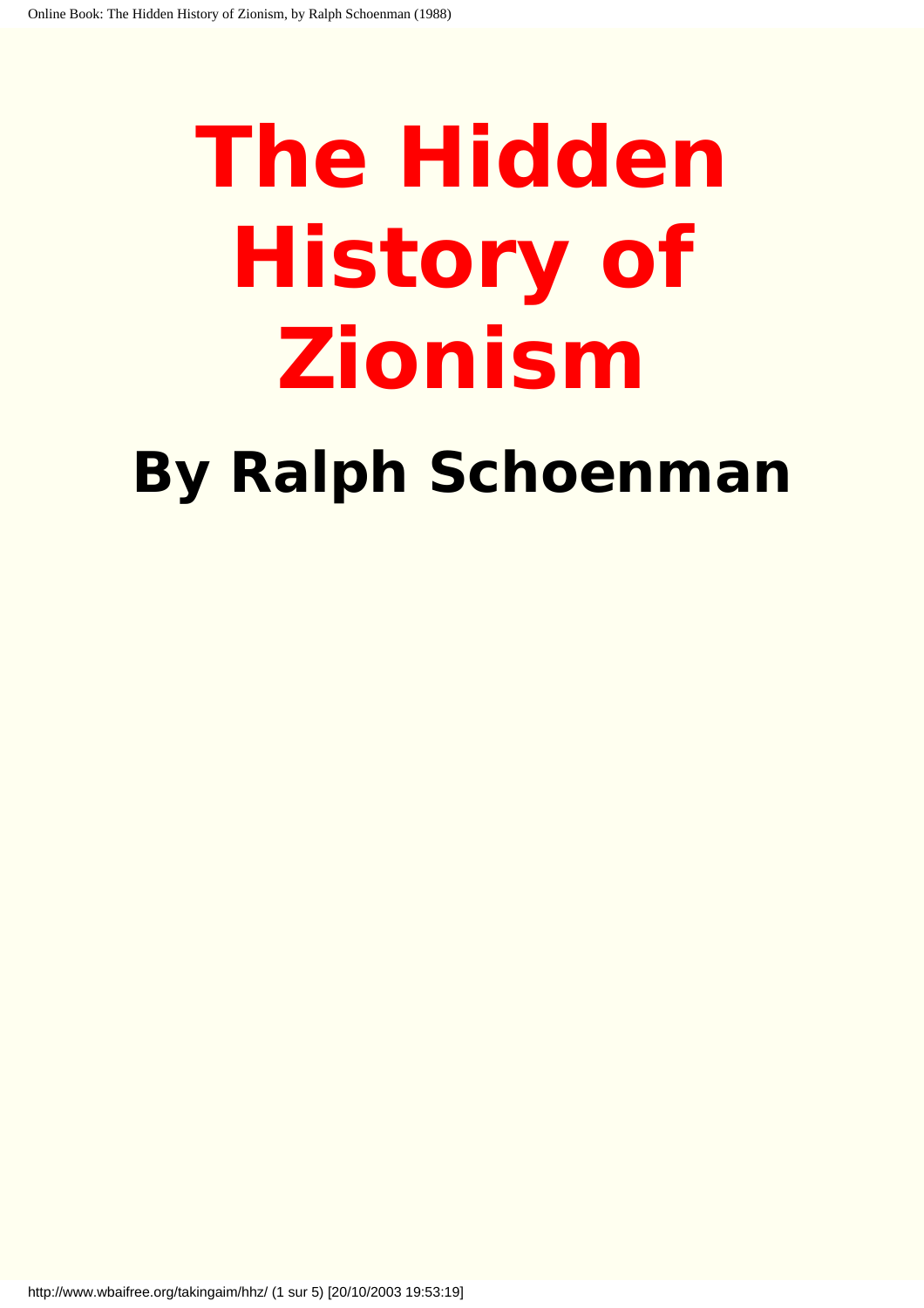

**The Hidden History of Zionism**, Veritas Press, Santa Barbara (Calif.) 1988. Copyright (c) 1988 by Ralph Schoenman All Rights Reserved **The Hidden History of Zionism** by Ralph Schoenman is presented online for personal use only. No portions of this book may be reprinted, reposted or published without written permission from the author.

Copies of this book are available from: **Veritas Press**  PO BOX 6345 Vallejo, CA 94591

#### Hard cover \$18; Paperback \$12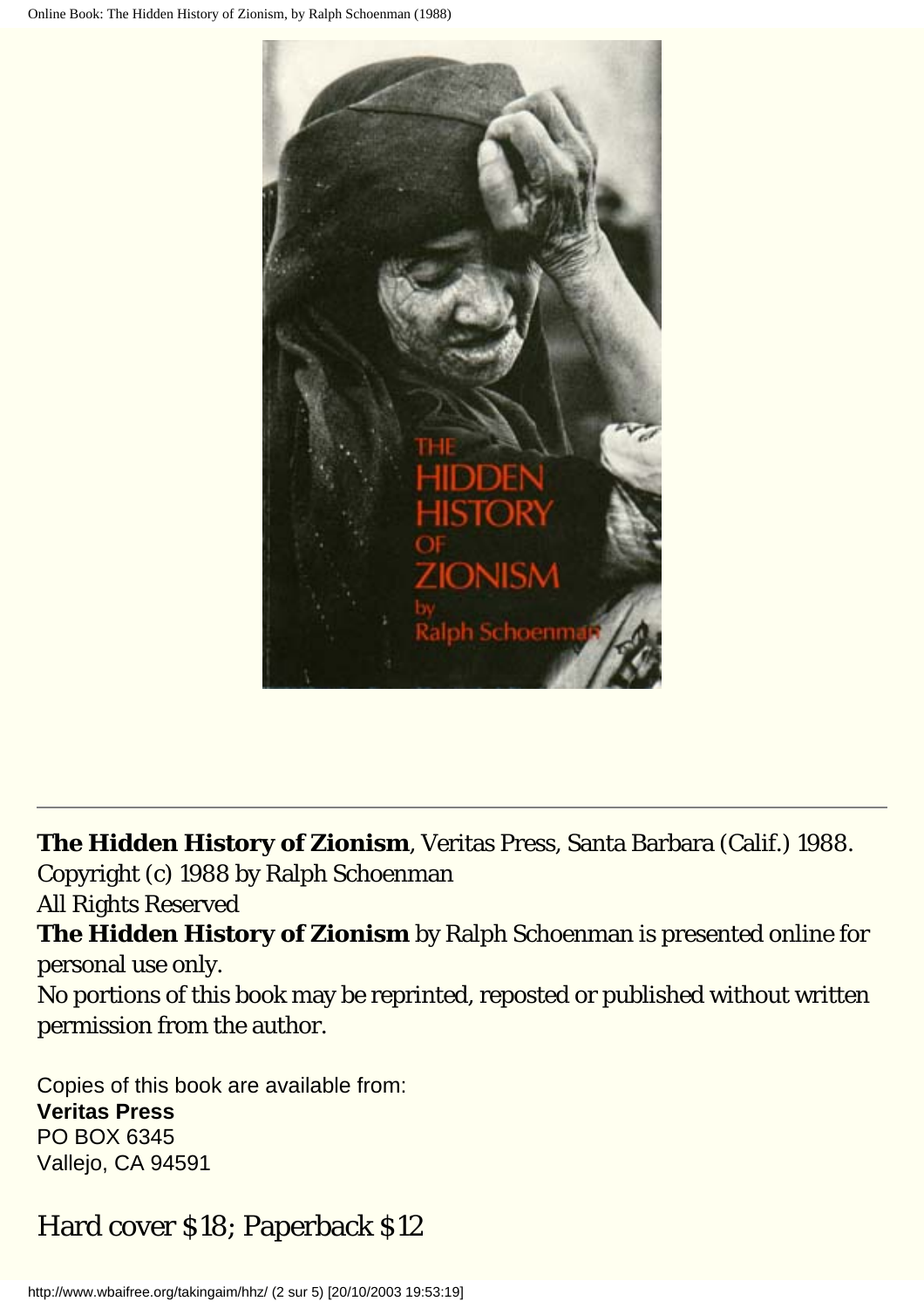Online Book: The Hidden History of Zionism, by Ralph Schoenman (1988)

.

.

#### Shipping \$4 first copy and \$1.50 for each additional copy California residents add .0775 % sales tax Contact: veritas9@pacbell.net for overseas rates

Prepared for the Internet by [Alphonsos Pangas](mailto:alfon@balkanunity.org) for **[Balkan Unity](http://www.balkanunity.org/)** And Einde O<sup>1</sup>Callaghan for **[REDS Die Roten](http://www.marxists.de/inhalt.htm)**.

#### To The Memory of Khalid Ahmed Zaki Fallen Comrade and Beloved Friend

**\* \* \***

#### For Hamdi Faraj and Mohammed Manasrah "Thawra Hatta al Nas'r"

**[Bibliographic note](#page-5-0)**

**Contents**

### **[Acknowledgements](#page-245-0)**

### **[Preface: The Uprising](#page-221-0)**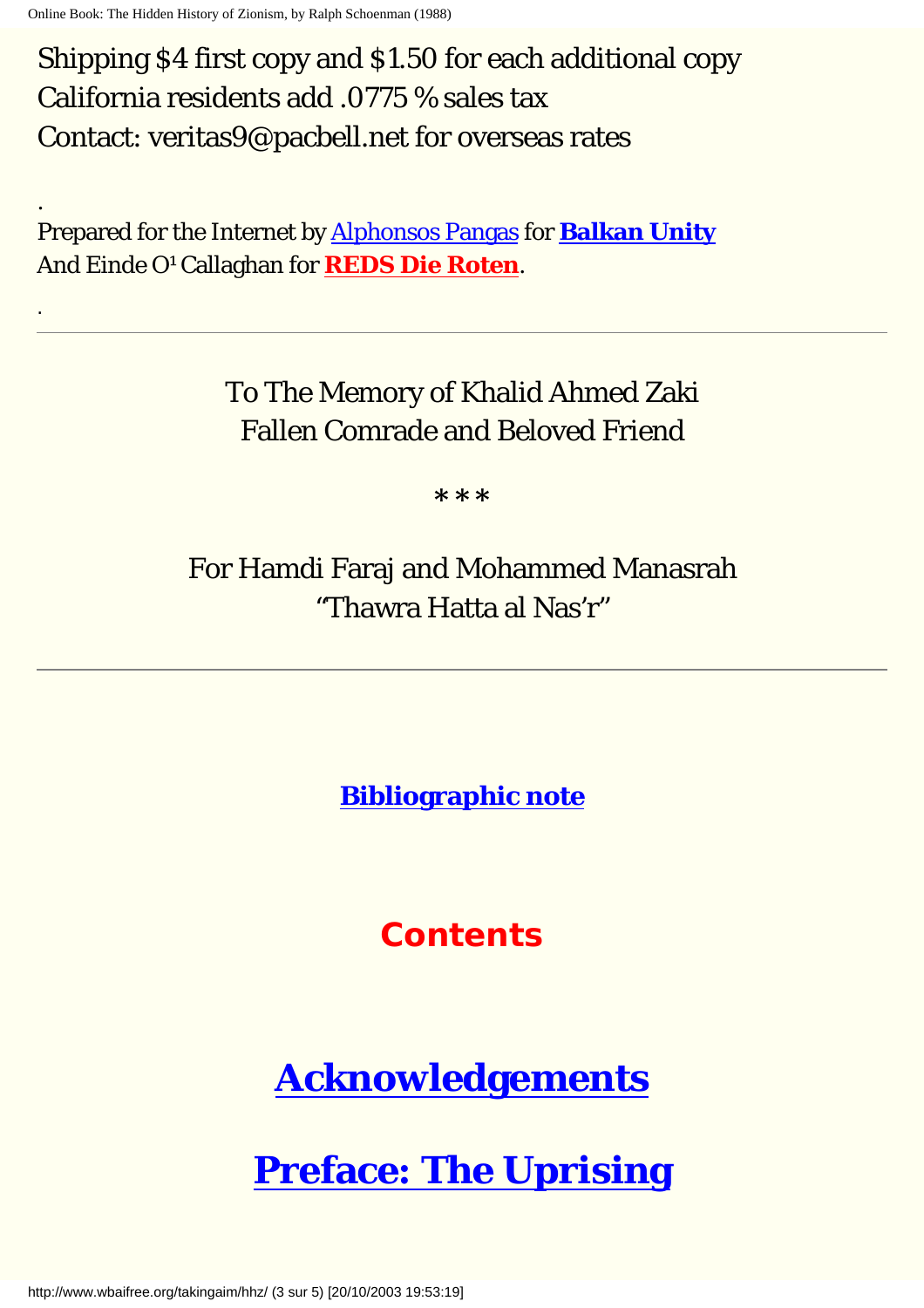**[1. The Four Myths](#page-217-0)**

### **[2. Zionist Objectives](#page-199-0)**

### **[3. Colonizing Palestine](#page-191-0)**

### **[4. Tragic Consequences](#page-173-0)**

### **[5. The Seizure of the Land](#page-161-0)**

### **[6. Zionism and the Jews](#page-141-0)**

### **[7. The Myth of Security](#page-133-0)**

### **[8. Blitzkrieg and Slaughter](#page-119-0)**

### **[9. The Second Occupation](#page-109-0)**

### **[10. The Prevalence of Torture](#page-80-0)**

### **[11. The Prisons](#page-68-0)**

### **[12. Strategy for Conquest](#page-38-0)**

### **[13. A Strategy for Revolution](#page-16-0)**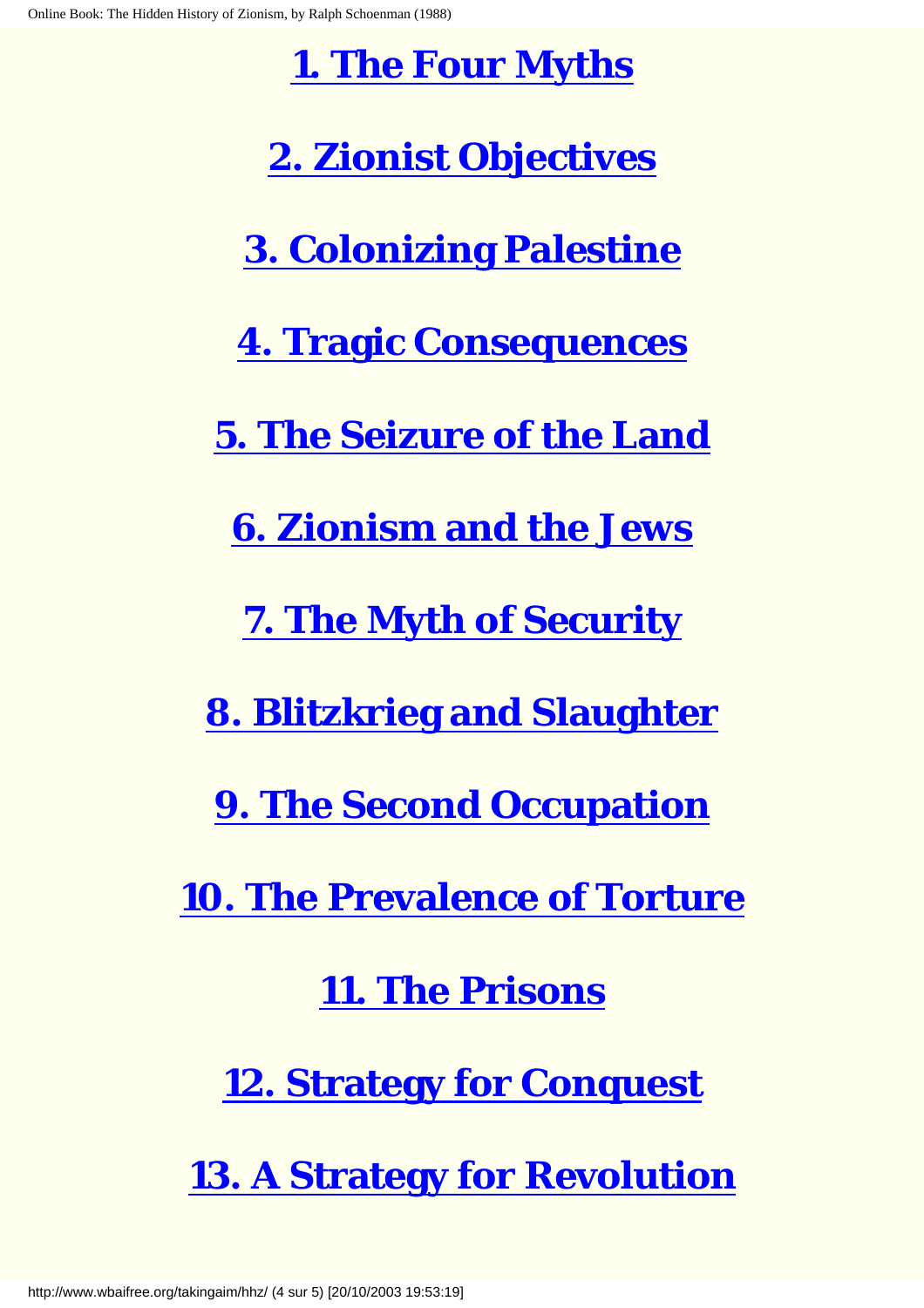**[Map: The Zionist Vision of](#page-13-0)** *Eretz Israel*

### **[Suggested Reading](#page-12-0) (not yet transcribed)**

### **[Appendix](#page-11-0) (not yet transcribed)**

### **[About the Author](#page-8-0)**

**[Top of the page](#page-0-0)**

Last updated on 4.2.2002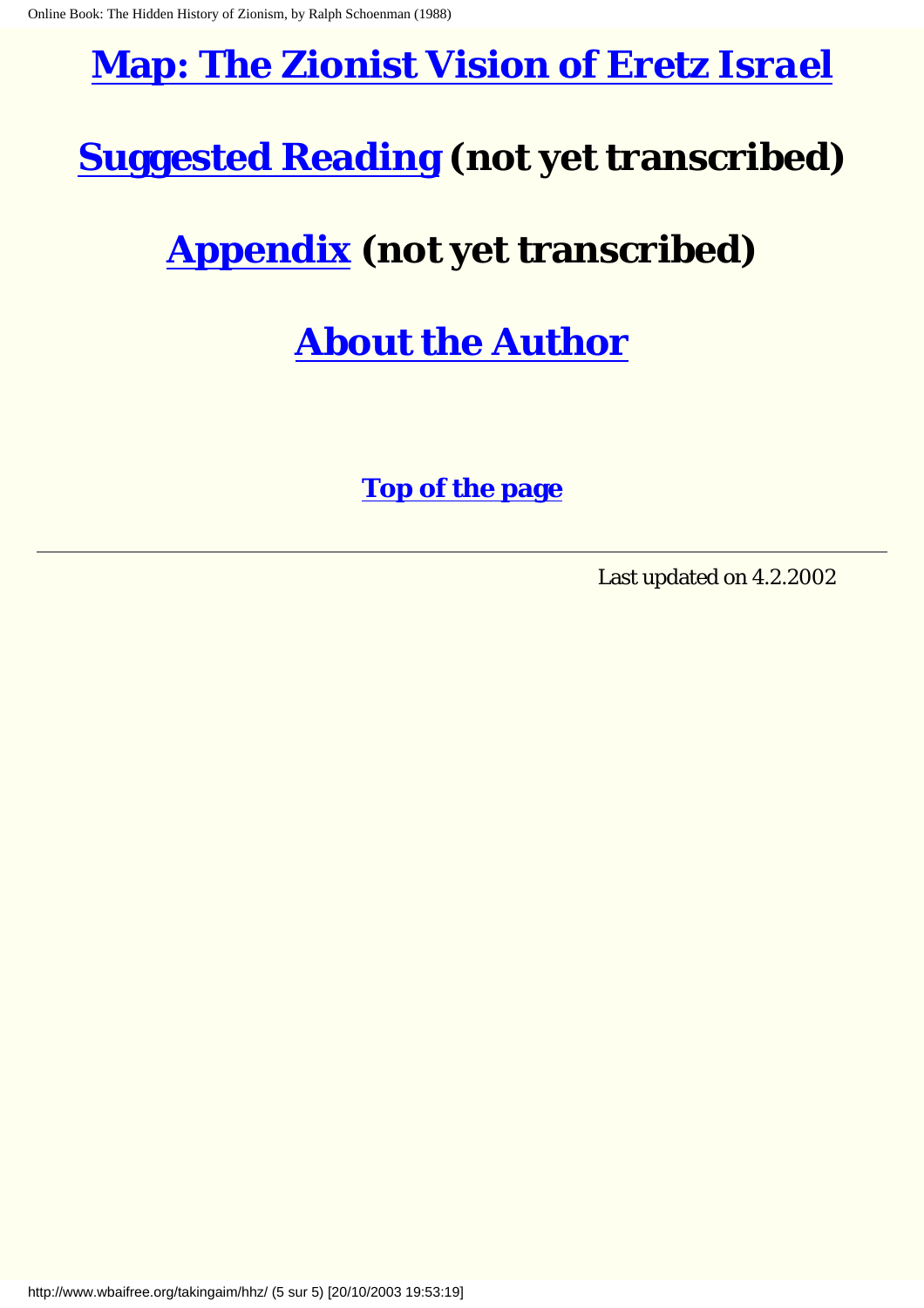# <span id="page-5-0"></span>**By Ralph Schoenman**

# **Bibliographic Note**

[About the Author](#page-8-0) | [Contents](#page-0-0)

**The Hidden History of Zionism**

By Ralph Schoenman Copyright (c) 1988 by Ralph Schoenman All Rights Reserved

Library of Congress Catalog Card Number: 88-50585

ISBN: 0-929675-00-2 (Hardcover) ISBN: 0-929675-01-0 (Paperback)

Manufactured in the United States First Edition, 1988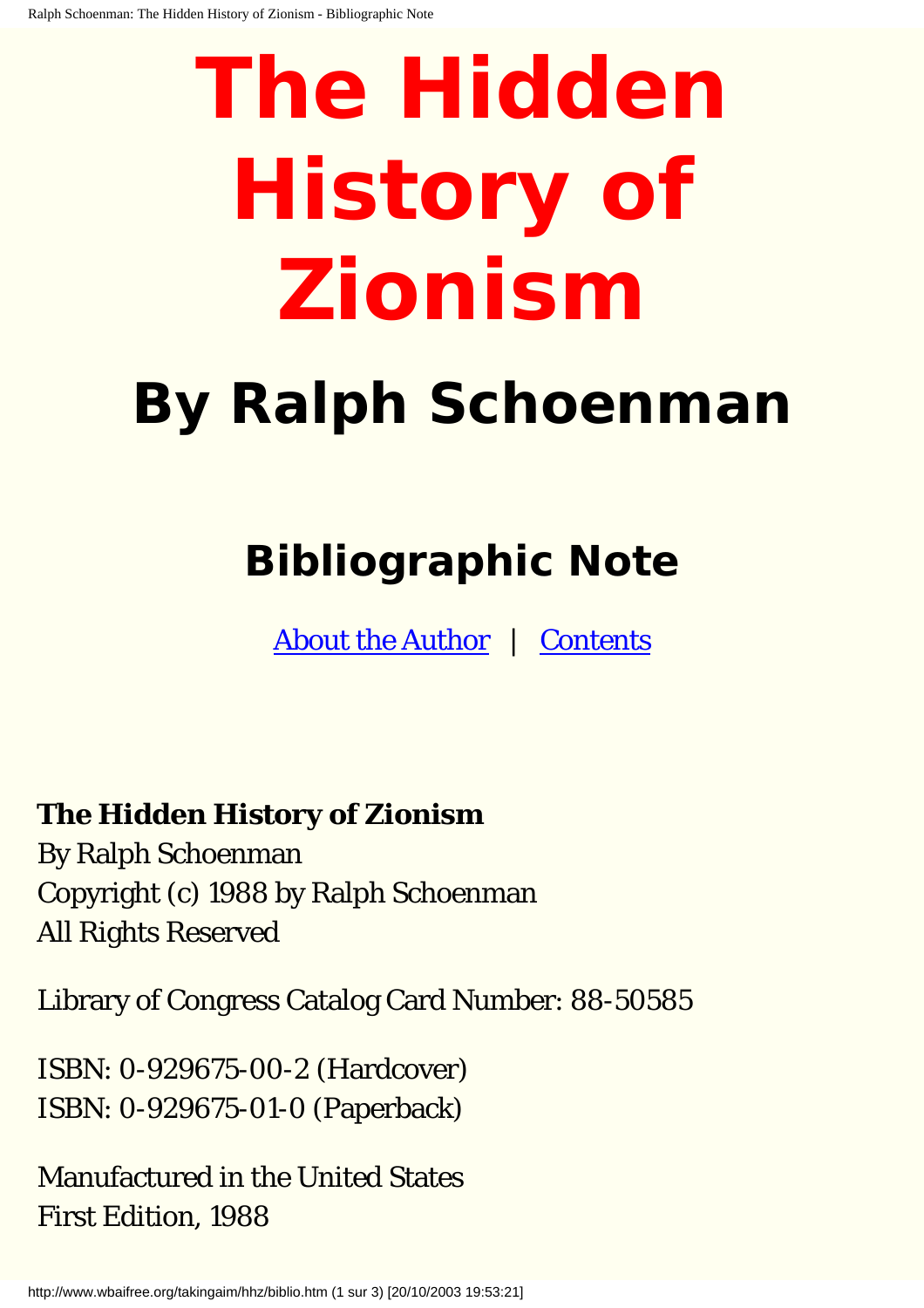Veritas Press PO BOX 6090 Vallejo CA 94591 e-mail[:veritas9@pacbell.net](mailto:veritas9@pacbell.net)

Cover design by Mya Shone Cover photograph by Donald McCullin (As printed in **The Palestinians** by Jonathan Dimbleby, Quartet Books, Ltd.)

Copies of the printed edition of **The Hidden History of Zionism**, in hardcover or paperback form, can be purchased either directly from Veritas Press (in the above address), or through [Amazon.com.](http://www.amazon.com/exec/obidos/ASIN/0929675010/102-8679685-7009737)

Most of this online edition of **The Hidden History of Zionism** was transcribed from the 1988 Veritas Press edition by [Alphonsos](mailto:alfon@balkanunity.org) [Pangas](mailto:alfon@balkanunity.org) in 2000, by permission of the author, and originally published in the [Balkan Unity](http://www.balkanunity.org/) site.

This on-line edition was copied from the Balkan Unity site with permission and is also posted here in [REDS – Die Roten](http://www.marxists.de/) by permission of the author. Some chapters were added to complete the book by [Einde O'Callaghan](mailto:einde@marxists.de).

It goes without saying that the permission to publish this work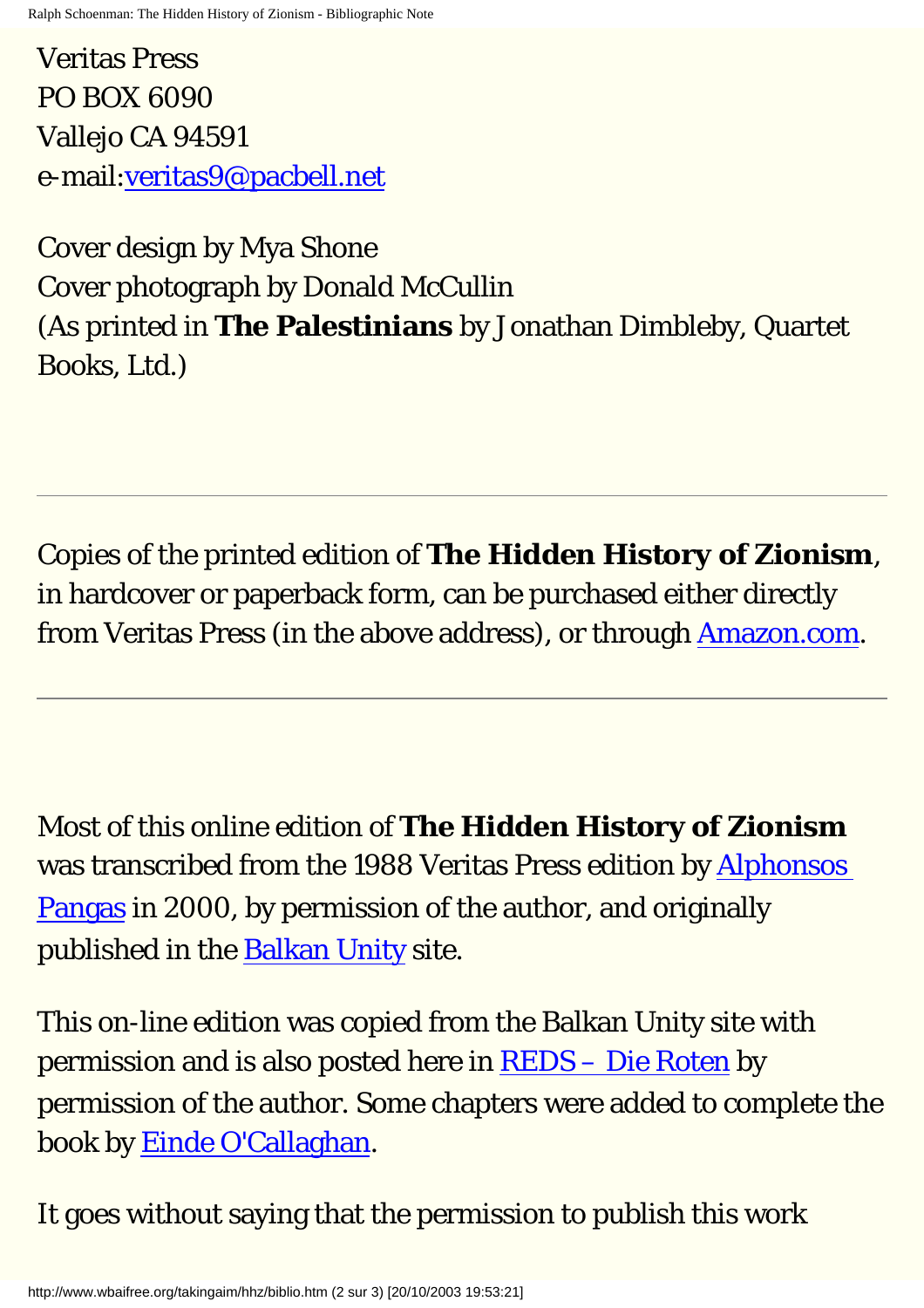doesn't imply that the author is in agreement with the content of the **REDS – Die Roten** site.

**The Hidden History of Zionism** by Ralph Schoenman is presented online for personal use only. No portions of this book may be reprinted, reposted or published without written permission from the author.

**[Top of the page](#page-5-0)**

Last updated on 4.8.2001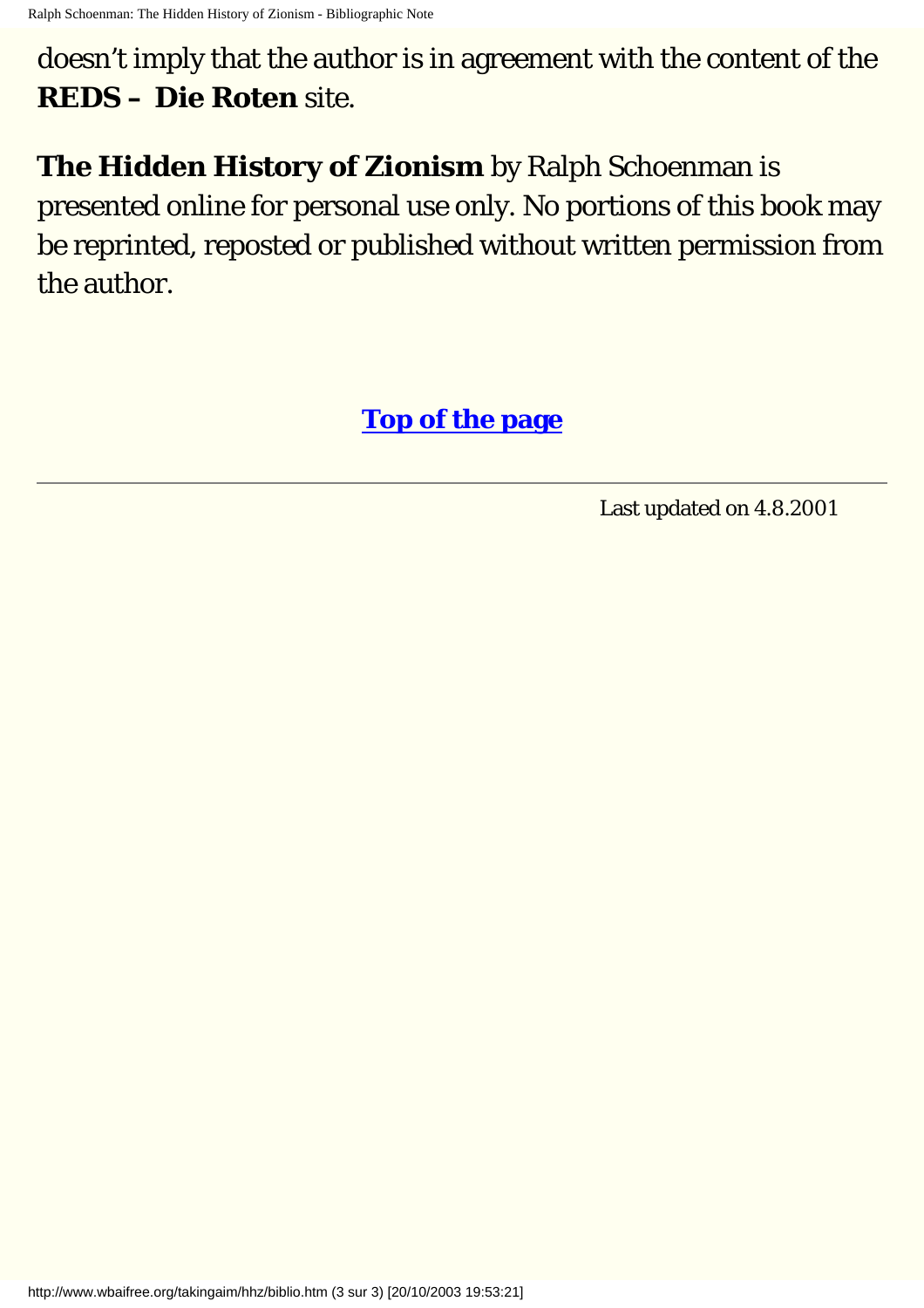# <span id="page-8-0"></span>**By Ralph Schoenman**

# **About the Author**

[Appendix](#page-11-0) | [Bibliographic Note](#page-5-0)



http://www.wbaifree.org/takingaim/hhz/author.htm (1 sur 3) [20/10/2003 19:53:23]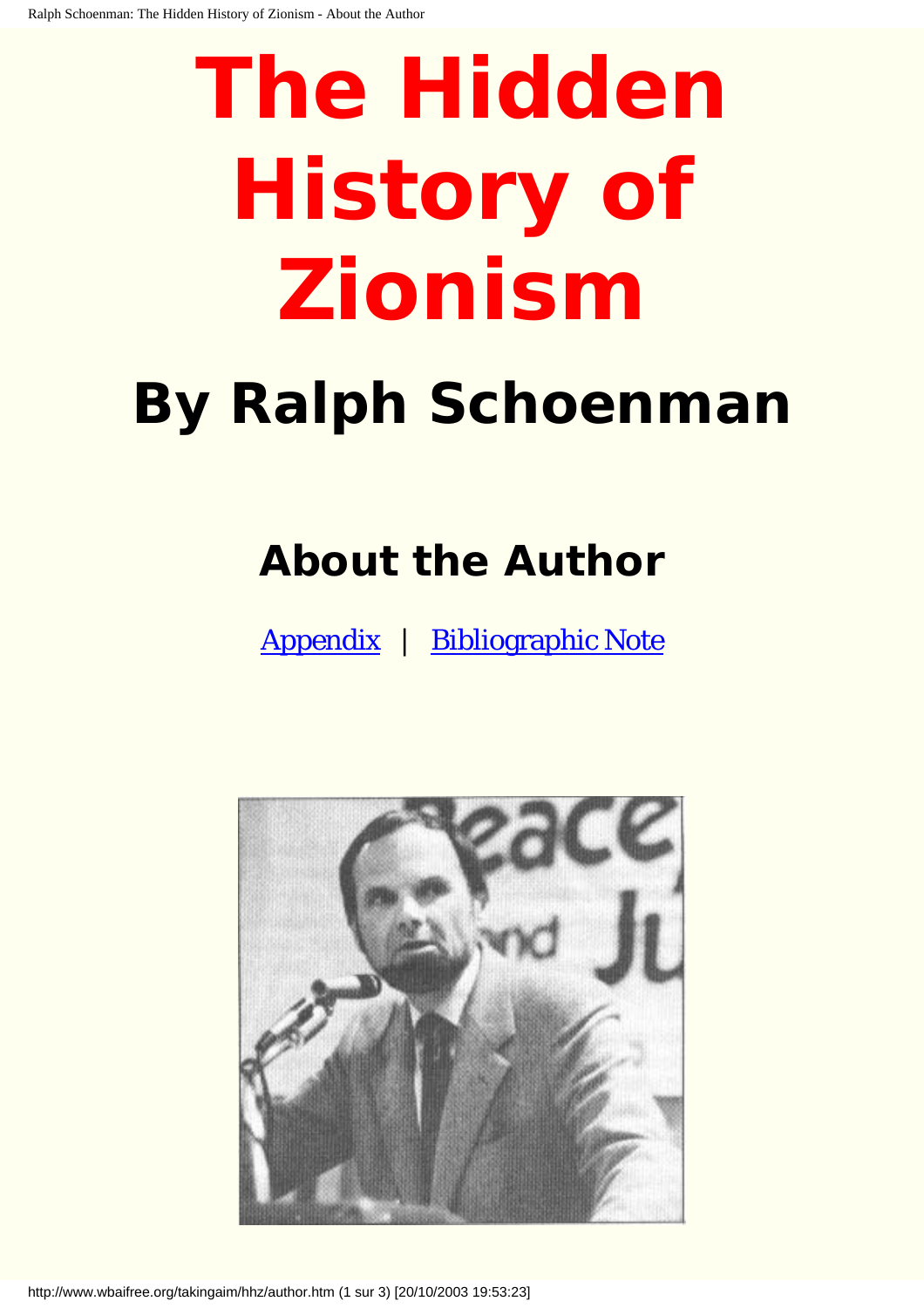Ralph Schoenman was Executive Director of the Bertrand Russell Peace Foundation, in which capacity he conducted negotiations with numerous heads of state. He secured the release of political prisoners in many countries and initiated the International Tribunal on U.S. War Crimes in Indo-China, of which he was Secretary General.

Long active in political life, he initiated the Committee of 100 which organized mass civil disobedience against nuclear weapons and U.S. bases in Great Britain. He was founder and Director of the Vietnam Solidarity Campaign and Director of the Who Killed Kennedy Committee.

He also has been a leader of the Committee for Artistic Freedom in Iran, Co-Director of the Committee in Defense of the Palestinian and Lebanese Peoples, Director of American Workers and Artists for Solidarity, and Executive Director of the Palestine Campaign which called for an end to all aid to Israel and for a democratic secular Palestine.

His previous books include **Bertrand Russell: Philosopher of the Century**, **Death and Pillage in the Congo: A Study of Western Rule**, which he co-authored with Khalid Ahmed Zaki, **Prisoners of Israel** written with Mya Shone and **Iraq and Kuwait: A History Suppressed**.

#### **[Top of the page](#page-8-0)**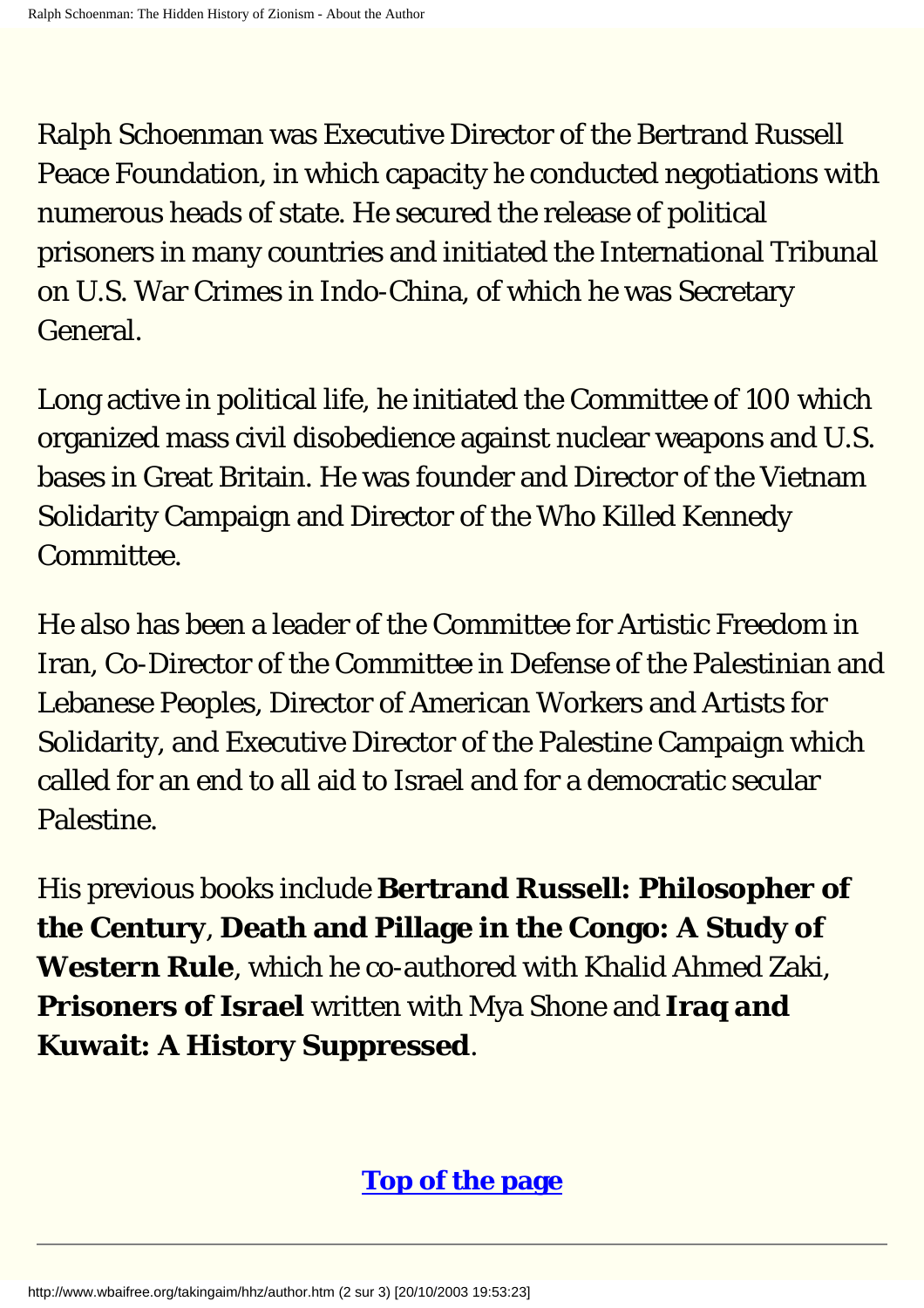#### Last updated on 4.8.2001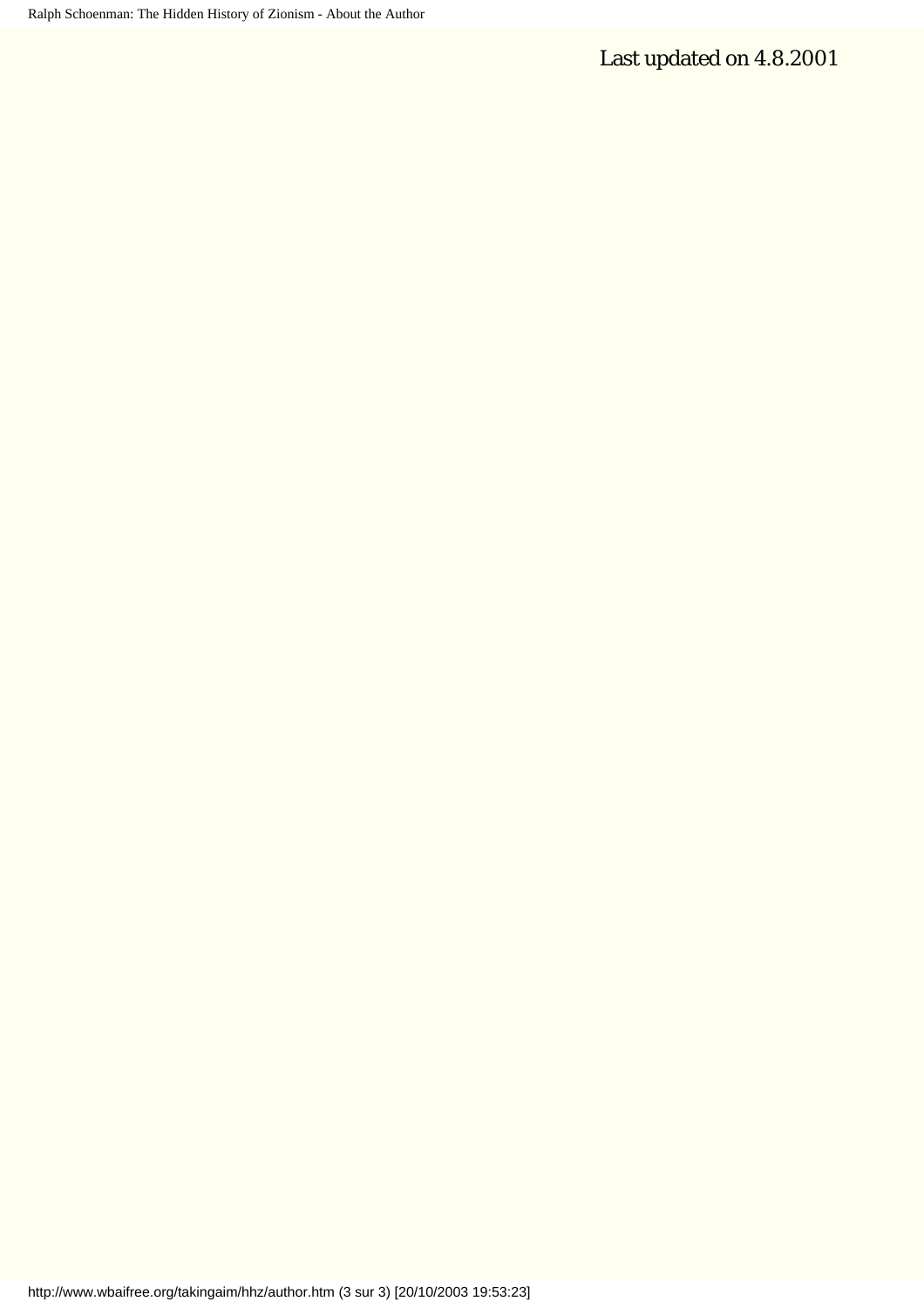# <span id="page-11-0"></span>**By Ralph Schoenman**

# **Appendix**

[Suggested Reading](#page-12-0) | [About the Author](#page-8-0)

**This chapter has not been transcribed yet. Please check again in a few days.**

**[Top of the page](#page-11-0)**

Last updated on 4.8.2001

http://www.wbaifree.org/takingaim/hhz/appendix.htm [20/10/2003 19:53:24]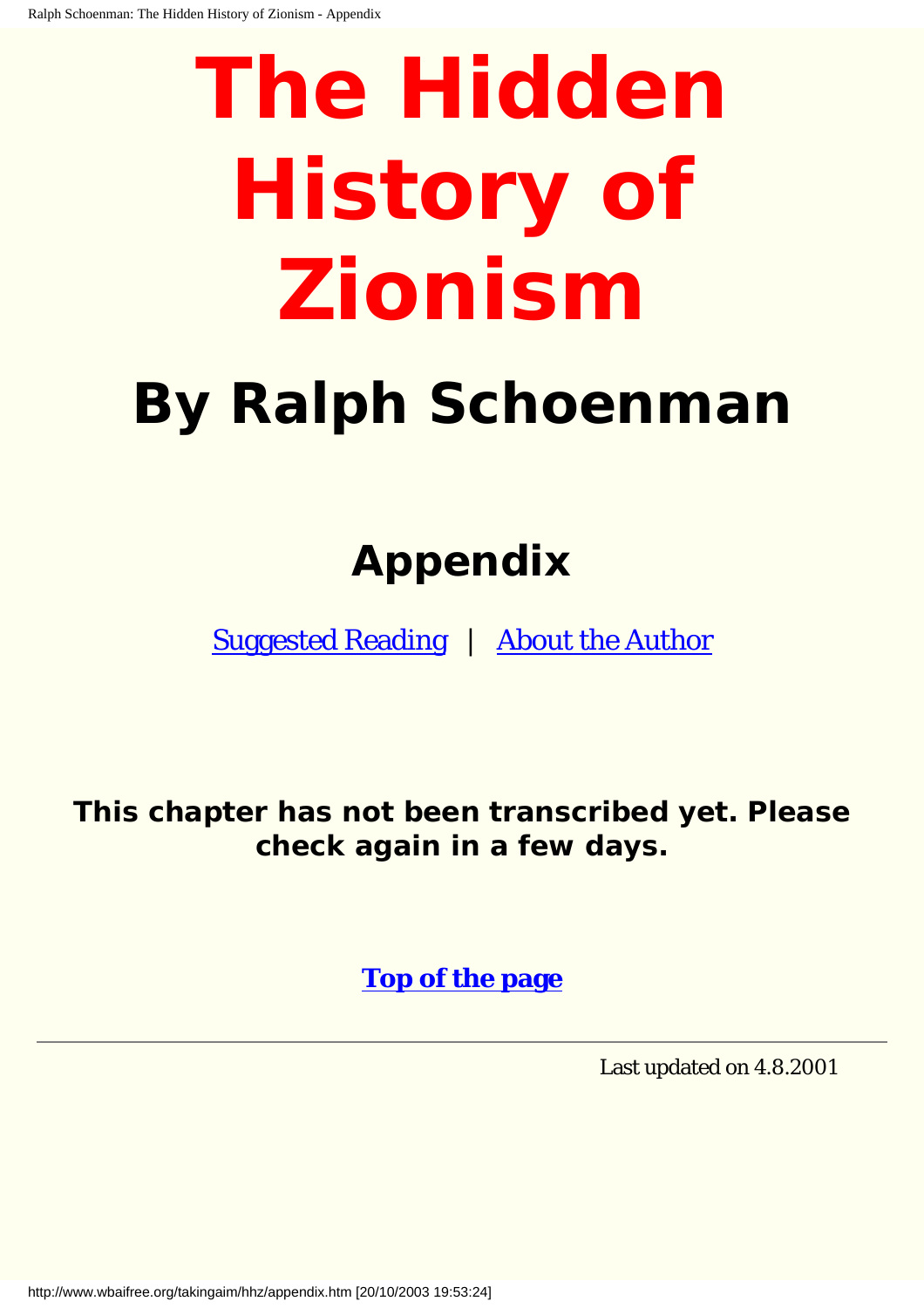# <span id="page-12-0"></span>**By Ralph Schoenman**

# **Suggested Reading**

[Map: Zionist Vision of](#page-13-0) *Eretz Israel* | [Appendix](#page-11-0)

**This chapter has not been transcribed yet. Please check again in a few days.**

**[Top of the page](#page-12-0)**

Last updated on 4.8.2001

http://www.wbaifree.org/takingaim/hhz/reading.htm [20/10/2003 19:53:25]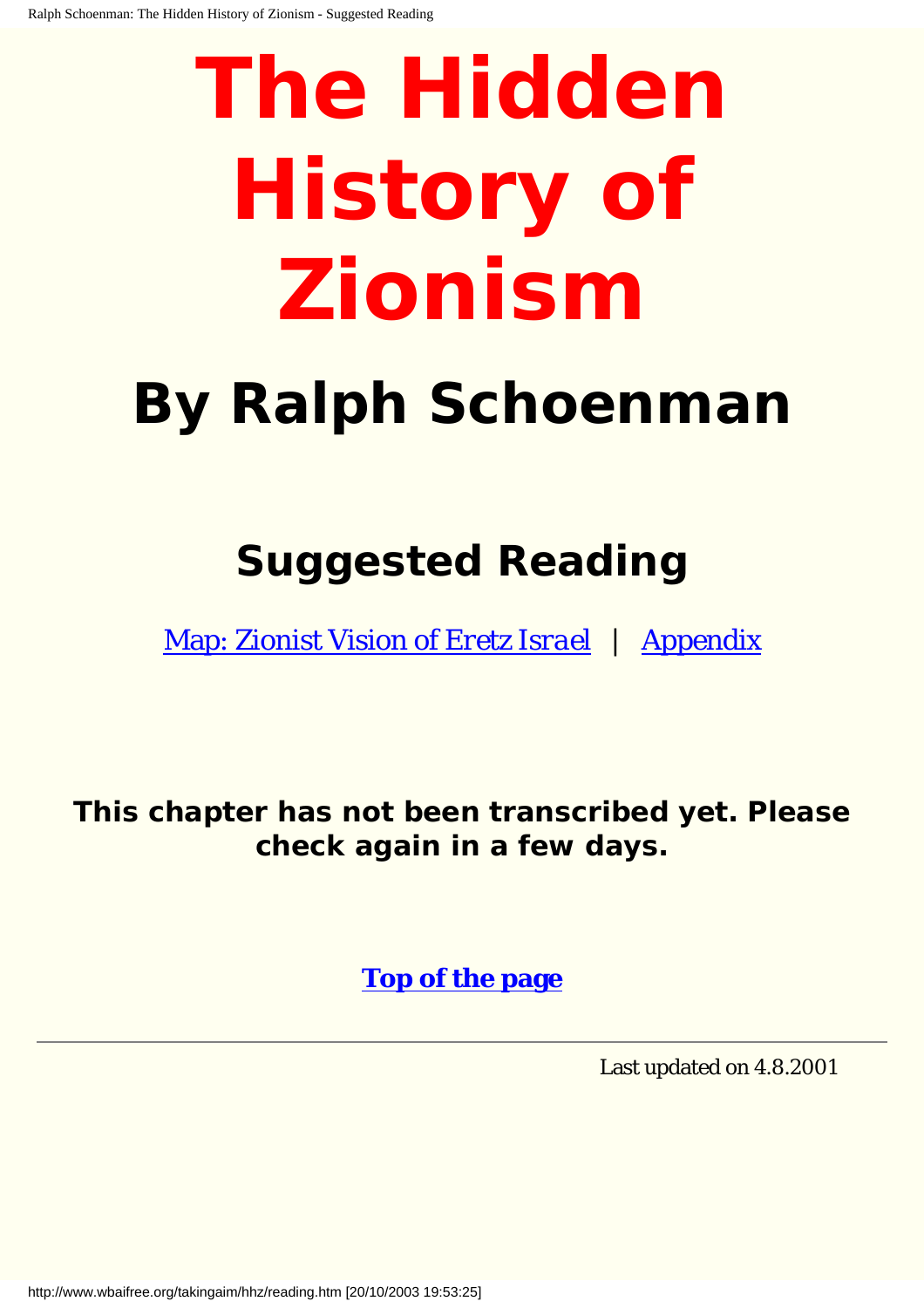# <span id="page-13-0"></span>**By Ralph Schoenman**

## **The Zionist Vision of** *Eretz Israel*

[13. Strategy for Revolution](#page-16-0) | [Suggested Reading](#page-12-0)

## **The Israel of Theodore Herzl (1904) and Rabbi Fischmann (1947)**

http://www.wbaifree.org/takingaim/hhz/map.htm (1 sur 3) [20/10/2003 19:53:26]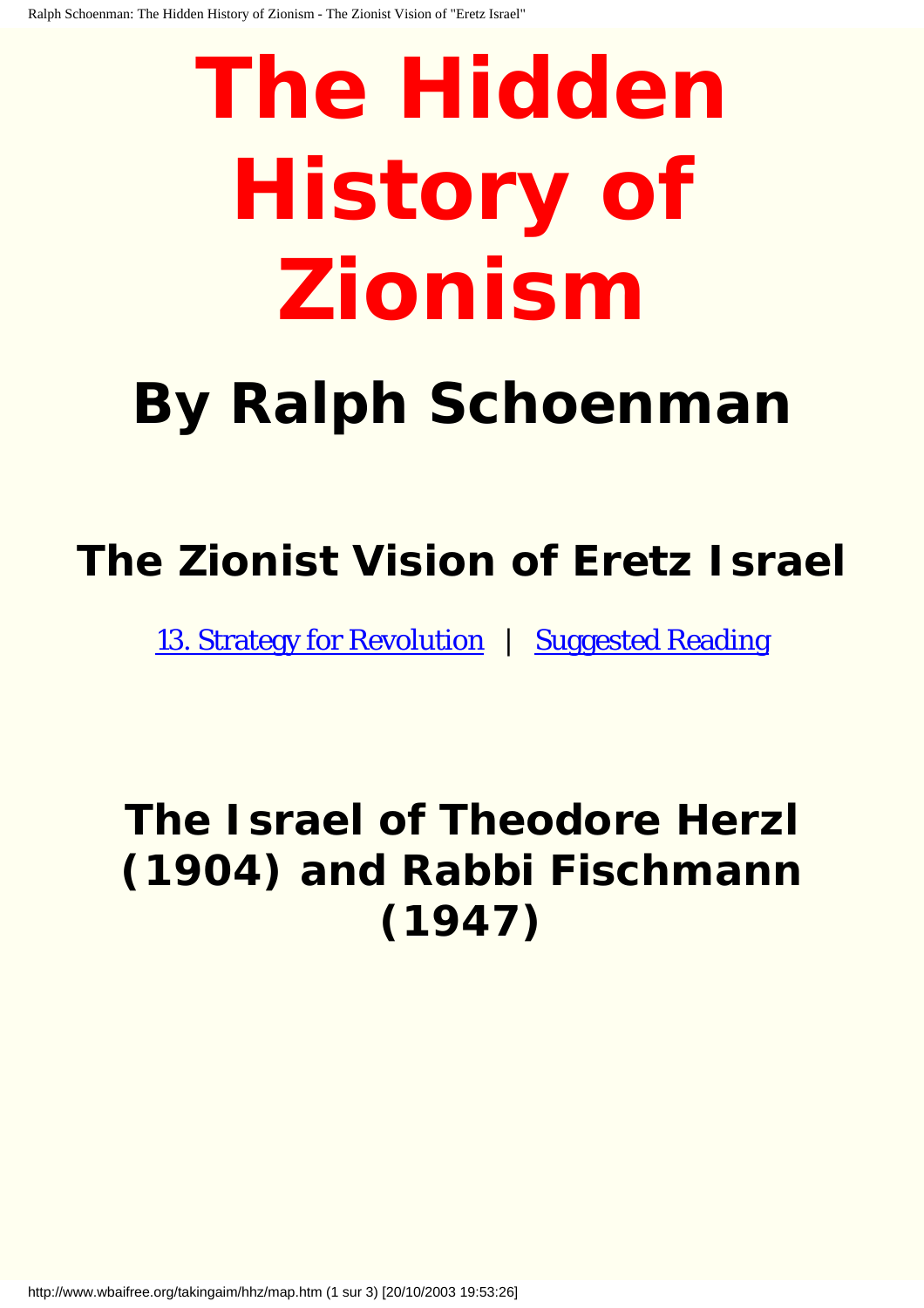

In his **Complete Diaries**, Vol.II, Page 711, Theodor Herzl, the founder of Zionism, says that the area of the Jewish state stretches: "From the Brook of Egypt to the Euphrates".

Rabbi Fischmann, member of the Jewish Agency for Palestine,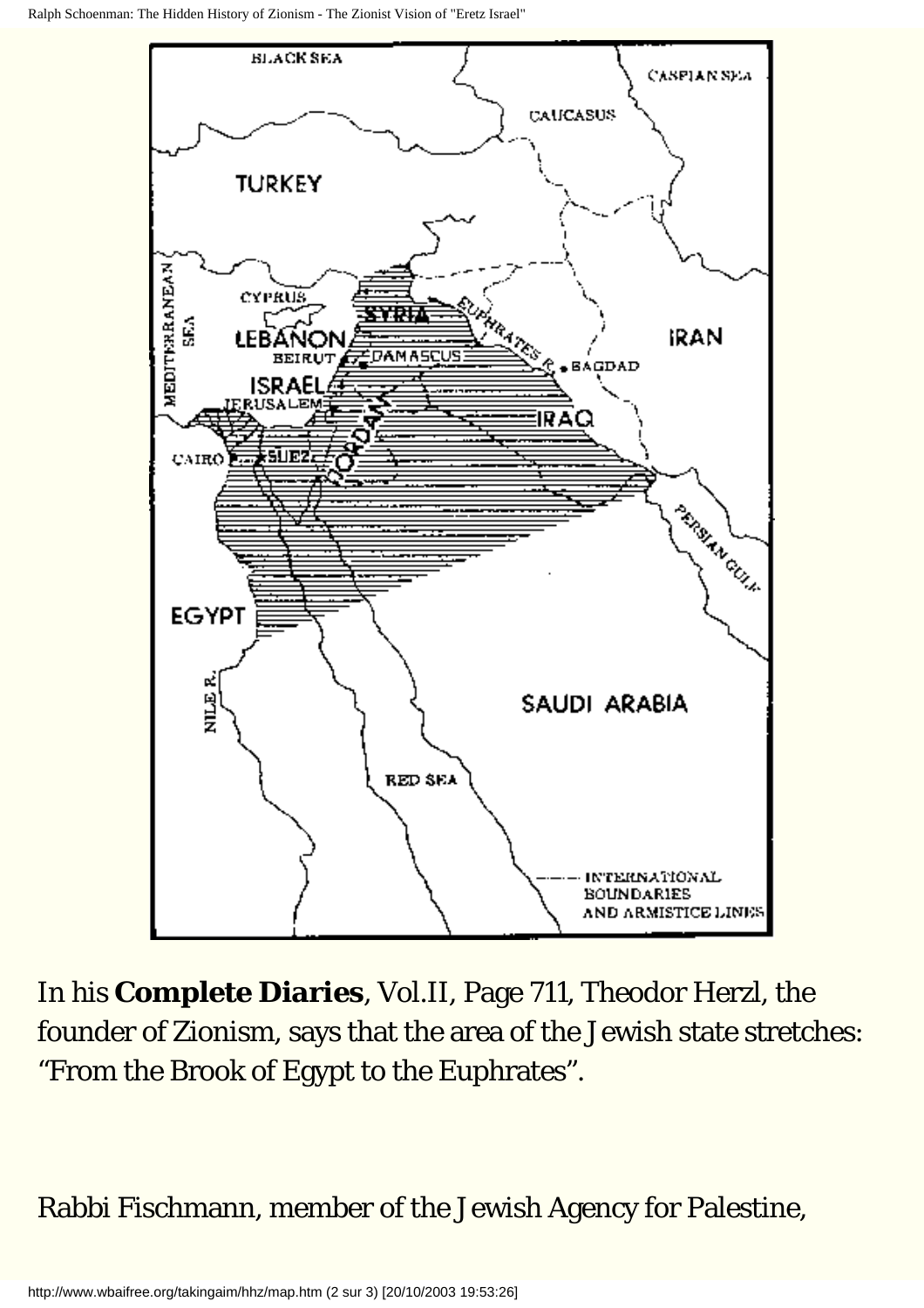declared in his testimony to the U.N. Special Committee of Enquiry on July 9, 1947:

The Promised Land extends from the River of Egypt to the Euphrates. It includes parts of Syria and Lebanon.

#### **[Top of the page](#page-13-0)**

Last updated on 4.8.2001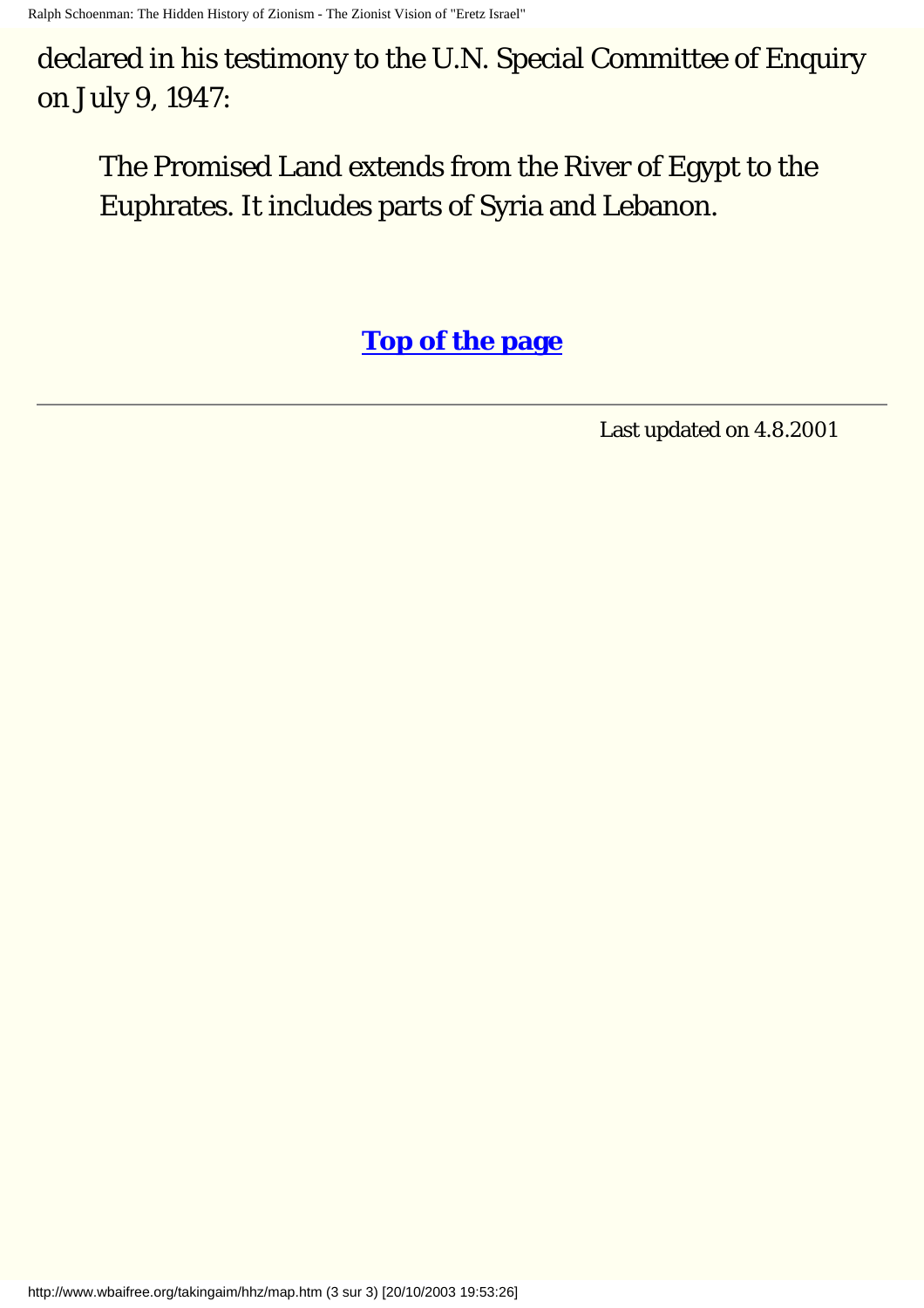# <span id="page-16-0"></span>**By Ralph Schoenman**

## **Chapter 13 A Strategy for Revolution**

[12. Strategy for Conquest](#page-38-0) | [Map: Zionist Vision of](#page-13-0) *Eretz Israel*

There are over five million settlers of European origin in South Africa. The Afrikaaner population and those of British descent have lived in South Africa for many generations. Yet very few people, let alone those purporting to be advocates of self-determination for Blacks in South Africa, propose two states - a European white state with guaranteed security alongside a demilitarized African state.

In fact, it is precisely the existence of such an arrangement in the form of the Bantustans in South Africa which has rendered utterly indefensible this cover for the preservation of racist rule.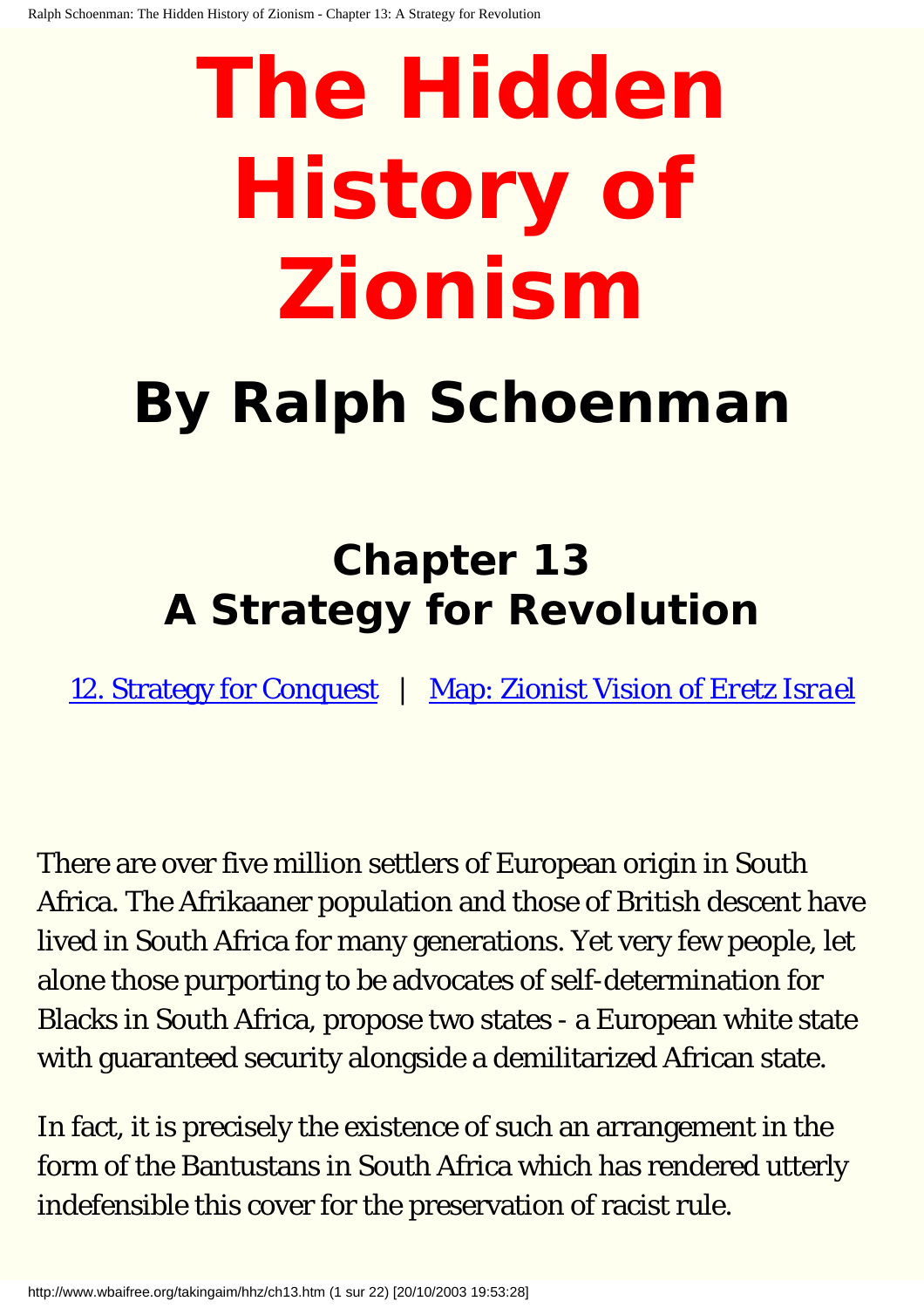Similarly, in colonial Algeria and in Northern and Southern Rhodesia, the large European settler populations - many of them descendants of generations of settlers - were not accorded a separate status, let alone a settler state on usurped land of the oppressed.

On the contrary, in South Africa - as in Algeria, Zambia or Zimbabwe - it is understood that self-determination of a colonized people cannot be equated with a settler state. It is sleight of hand to suggest that, having dispossessed the population by force, the settlers now have an equivalent claim to the conquered territory.

If this is universally understood elsewhere, why this indecent exceptionalism when it comes to Israel?

Those who would foist upon the Palestinian people the demand that they recognize an apartheid Israeli state know full well that the national rights of a colonized people do not extend to their colonizers.

In Israel, no less than in South Africa, minimum justice requires dismantling the apartheid state and replacing it with a democratic secular Palestine, where citizenship and rights are not determined by ethnic criteria.

In reality, the supposed supporters of Palestinian human rights who urge acceptance and recognition of the Israeli state are, however disguised, acting as lawyers for the colonial state in Palestine. Their advocacy carries the pseudo-left cover of self-determination for "both" peoples, but this specious employment of the principle of selfdetermination translates into a covert call for amnesty for Israel.

Many so-called realists argue that Palestinian acknowledgment of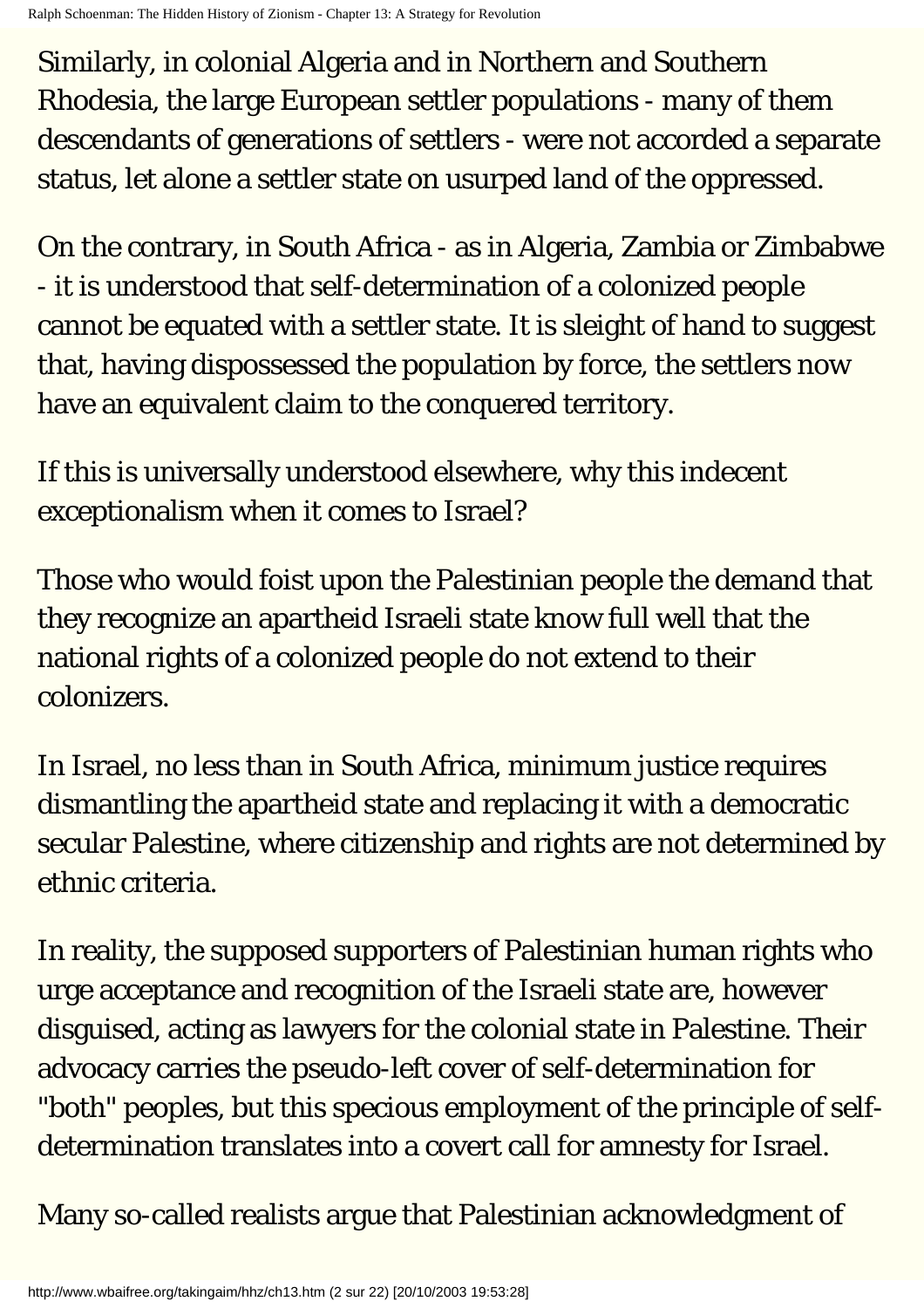the "right" of apartheid Israel to exist will hasten the day when a Palestinian state would be permitted by the Zionists to come into being. But this rationalization does not carry much conviction. The Zionists do not depend upon verbal acceptance for their state, but upon armed force.

For Palestinians to accept, recognize and thereby legitimize the murderous conquest of their land would merely permit the Zionists to contend that forty years of intransigence on the part of the oppressed are responsible for their suffering. It would sanction the claim that Israel was a legitimate construct from the start.

Rather than acting as a bridge toward the establishment of a unitary Palestine, as some in the P.L.O. leadership contend today, the establishment of a "mini-state" on the West Bank - and the recognition of the Zionist state, which is a pre-condition for its creation - would represent a giant obstacle in its path.

Recognition of the Israeli state would invalidate retroactively the right of resistance of the oppressed and would provide cover for the Zionist demand that only Palestinians who had capitulated and sanctioned Israel in the past, accepting its legitimacy, have the right to negotiate with Israel. When you dance with the Devil, your speech reveals his breath.

What of the Palestinians who live inside the 1967 borders, and what of the Jews themselves? Would apartheid end in South Africa, or the state be transformed by recognizing its right to exist? Would we serve the interests of the people of Paraguay or Chile by accepting the claims to legitimacy of Stroessner or Pinochet, or by providing sanction for the states they have constructed?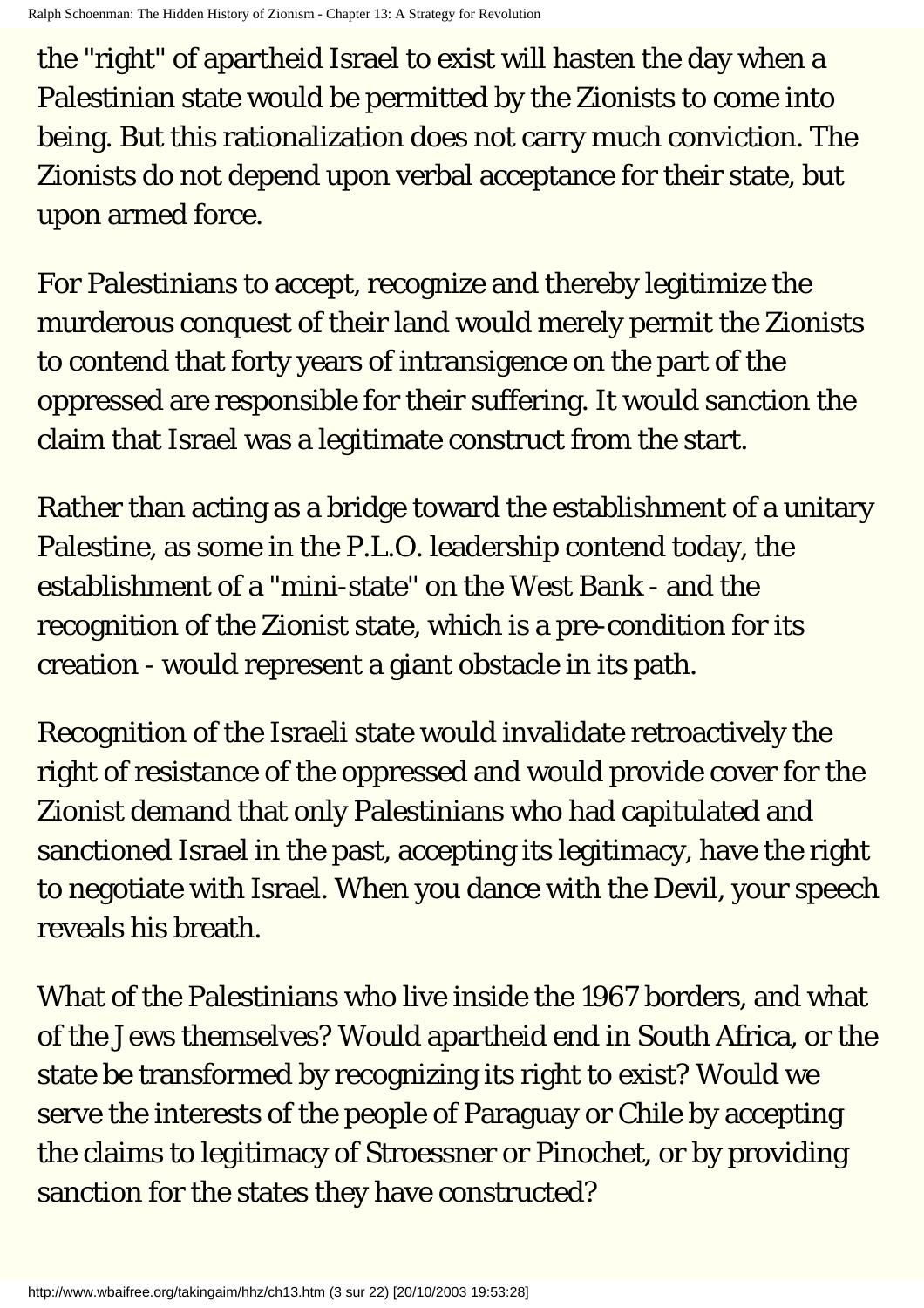# **International Peace Conference**

Despite the obvious answers to all these questions, there are, nonetheless, an increasing number of people who, today, are actively pushing for an international peace conference on the Middle East with the goal of establishing a Palestinian "mini-state" alongside the Israeli state.

On January 10, 1988, for example, **Al-Fajr**, a Jerusalem Palestinian weekly, published a statement signed by prominent Jews and Arabs which called for "a peaceful resolution of the Israeli-Palestinian conflict" that would "ensure both Israeli and Palestinian national rights".

In an interview with the Reuters press service on January 18, Hanna Siniora, editor of **Al Fajr**, specified how Israeli and Palestinian "national rights" might be ensured at such an international peace conference. Siniora called for "an association among Israel, Jordan, and a Palestinian state like that of the Benelux countries – with a demilitarized West Bank as the Luxemburg".

"Palestinians, including Arafat, would accept autonomy as an interim step toward independence," Siniora said. "Autonomy is a step that would lead eventually to negotiations between the state of Israel and the P.L.O., ending in a Palestinian state emerging as a result of those negotiations."

Siniora met with Secretary of State George Shultz in Washington on January 28 to discuss this proposal. Siniora's meeting occurred only days after P.L.O. Chairman Yasir Arafat had announced that he was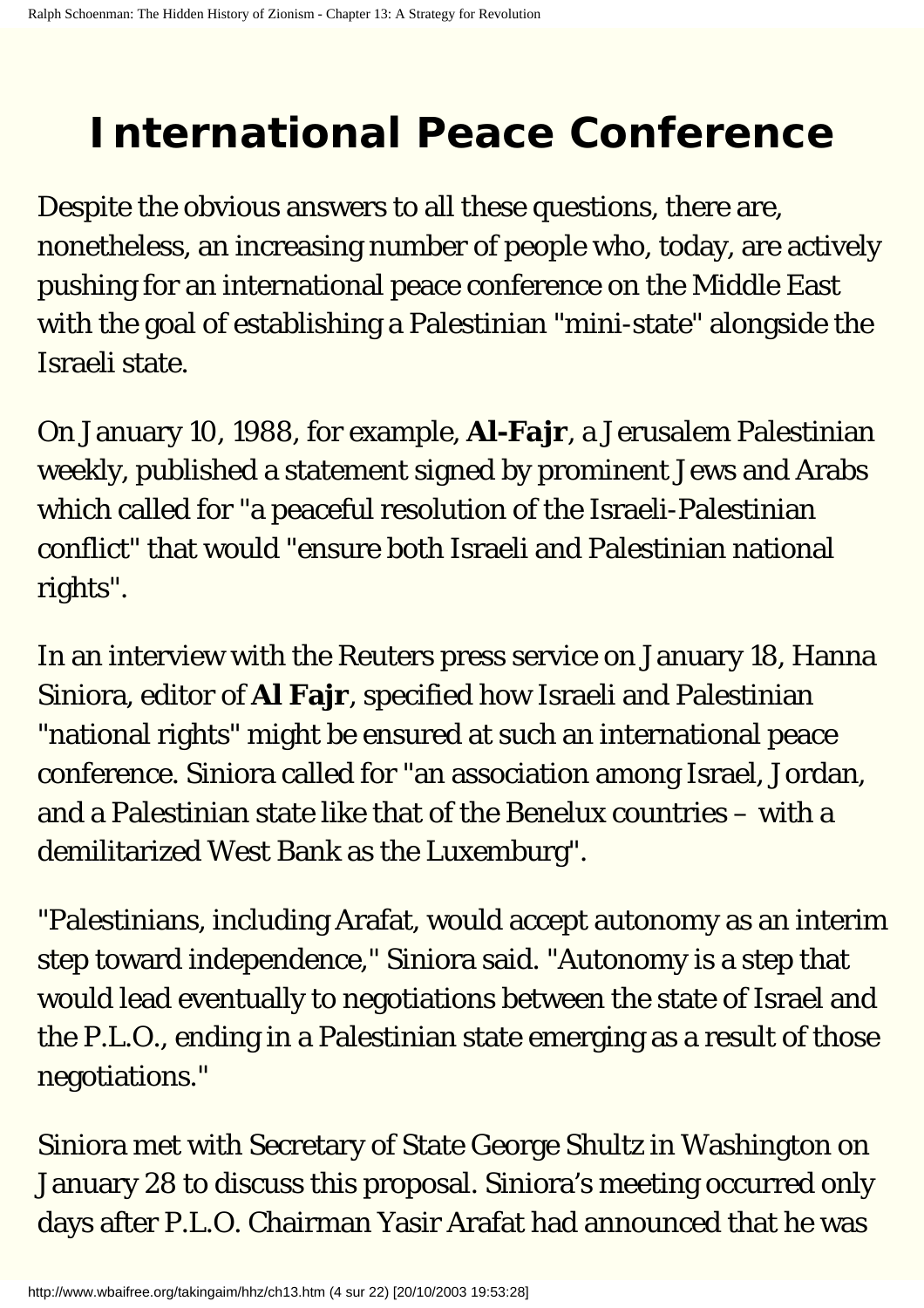interested in making a deal with Israel and the United States. A dispatch from Associated Press on January 17 explained Arafat's overtures: "Arafat says that if those countries [Israel and the United States] agree to an international conference on Middle East peace, he will recognize Israel's right to exist. The White House says this could be an encouraging sign ..."

# **A "Rump" Palestinian State**

George Ball, who served as Under Secretary of State under the Kennedy and Johnson administrations, spelled out how the United States and Israel should approach an international peace conference. Ball's article, which is titled *Peace for Israel hinges on a state for Palestinians*, states the following:

Israel's security worries could be largely met by writing stringent, enforceable safeguards into a formal treaty, denying the new [Palestinian] state any armed force of its own and limiting the numbers and kinds of weapons available to its police.

As a further safeguard, the settlement could require installation of surveillance posts larger and more numerous and effective than those now functioning in the Sinai under Israel's peace agreement with Egypt. [186a]

Ball explains that the establishment of what he openly admits would be a "rump Palestinian state in the West Bank" is a matter of urgency. "If the United States does not seriously seek to bring the parties together," Ball warns, "the ... warfare in the Holyland will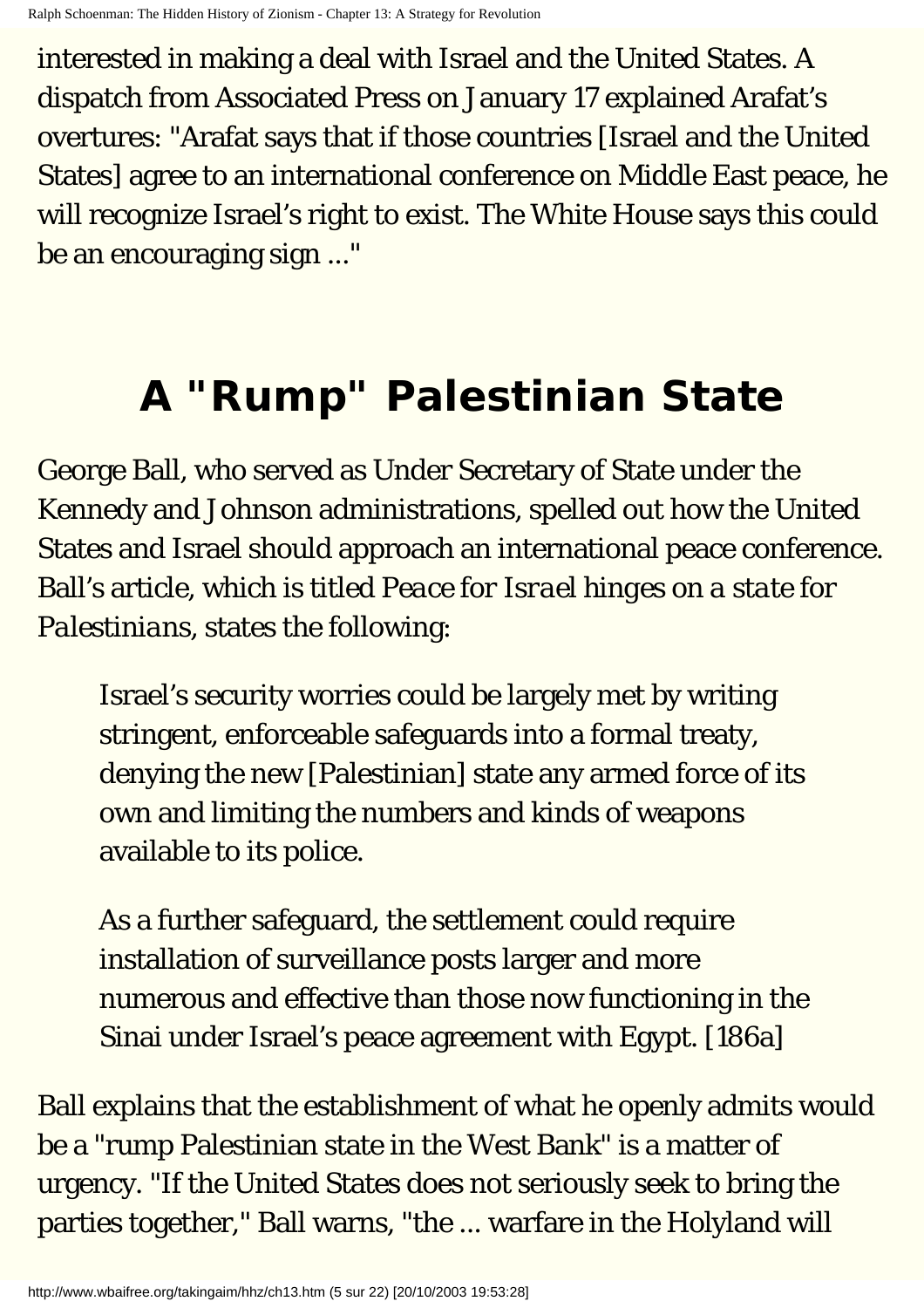spread and intensify. Sooner or later, the neighboring Arab states even Egypt - will be dragged into the maelstrom."

The "maelstrom" that this imperialist spokesperson so strongly fears is the emancipation of the Arab masses of the region from the Israeli colonial-settler state; from the feudal sheiks of the Gulf and Arabian peninsula; and from the Egyptian regime, which has reduced the workers and peasants of Egypt to a level of poverty unknown even under King Farouk.

An international conference designed to legitimize the security interests of apartheid Israel in exchange for a Palestinian "Bantustan" can never be viable except if a Palestinian leadership were to provide this plan with protective coloration. Such an outcome will merely hand to the P.L.O. the unenviable task of policing the Palestinian people and of converting self-determination into another sad replica of the country-selling regimes which plague the Arab masses - from Jordan to Syria and from Egypt to the Gulf.

It was but a few years ago that no Palestinian nationalist would dare associate him or herself with so blatant an effort to betray the long years of struggle for Palestinian self-determination and emancipation, let alone translate the Palestinian cause into a plea for a role in preserving the status quo in the region - with its grinding poverty and relentless exploitation and subordination to U.S. imperialist control.

Those who argue that it is practical to propose a two-state solution because this plan is more likely to be accepted are guilty, decency aside, of what C. Wright Mills called "crackpot realism".

There has never been any component of the Zionist movement -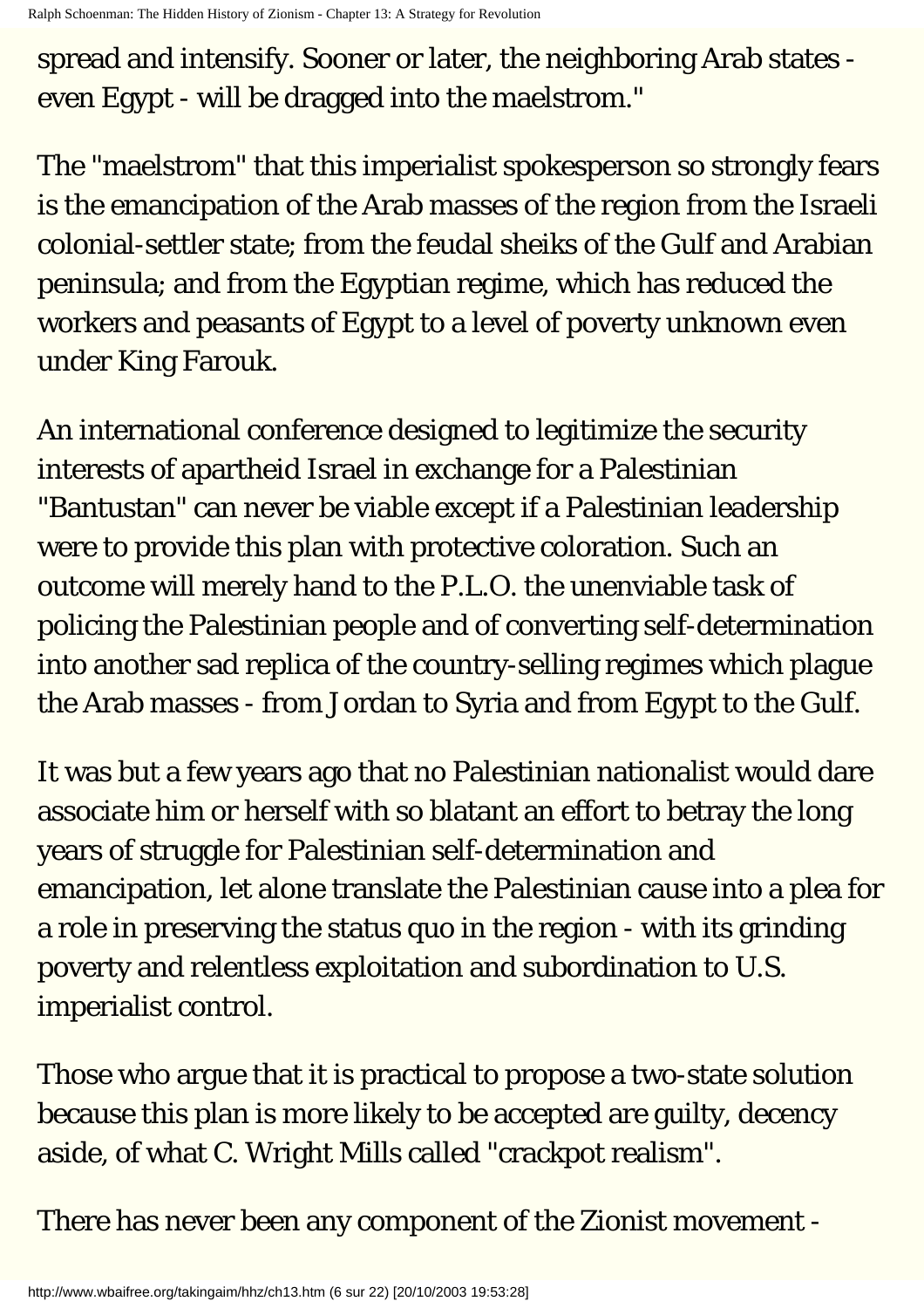Ralph Schoenman: The Hidden History of Zionism - Chapter 13: A Strategy for Revolution

from its nominal "right" to its self-designated "left" - which has accepted Palestinian statehood in any form compatible with selfdetermination.

A revealing example of the dangers for the Palestinian revolution of a "mini-state" proposal comes from the pen of Jerome M. Segal, a research scholar at the University of Maryland and a founder of the Jewish Committee for Israeli-Palestinian Peace.

Segal, who represents the "left" wing of the Zionist movement, writes the following in a February 16, 1988, **Los Angeles Times** article titled, *A Palestinian state serves interests of Israelis, too*:

Ironically, of all the alternatives an independent Palestinian state in the West Bank and Gaza is the one solution that best serves Israeli security ...

A Palestinian state would be the fullest possible satisfaction of the demands of Palestinian nationalism ... It would win the support of the P.L.O. and is the only likely basis on which the P.L.O. would formally abandon the right to return to the land and villages lost in 1948. As the recognized embodiment of the Palestinian cause, only the P.L.O. can compromise in the name of the Palestinians ...

A Palestinian state would be a demilitarized mini-state. It would be completely enclosed by Israel on one side and Jordan on the other. No military supplies or forces could reach it without passing through Israel or Jordan.

The foreign policy of such a mini-state would be dominated by its links to the Israeli economy and by its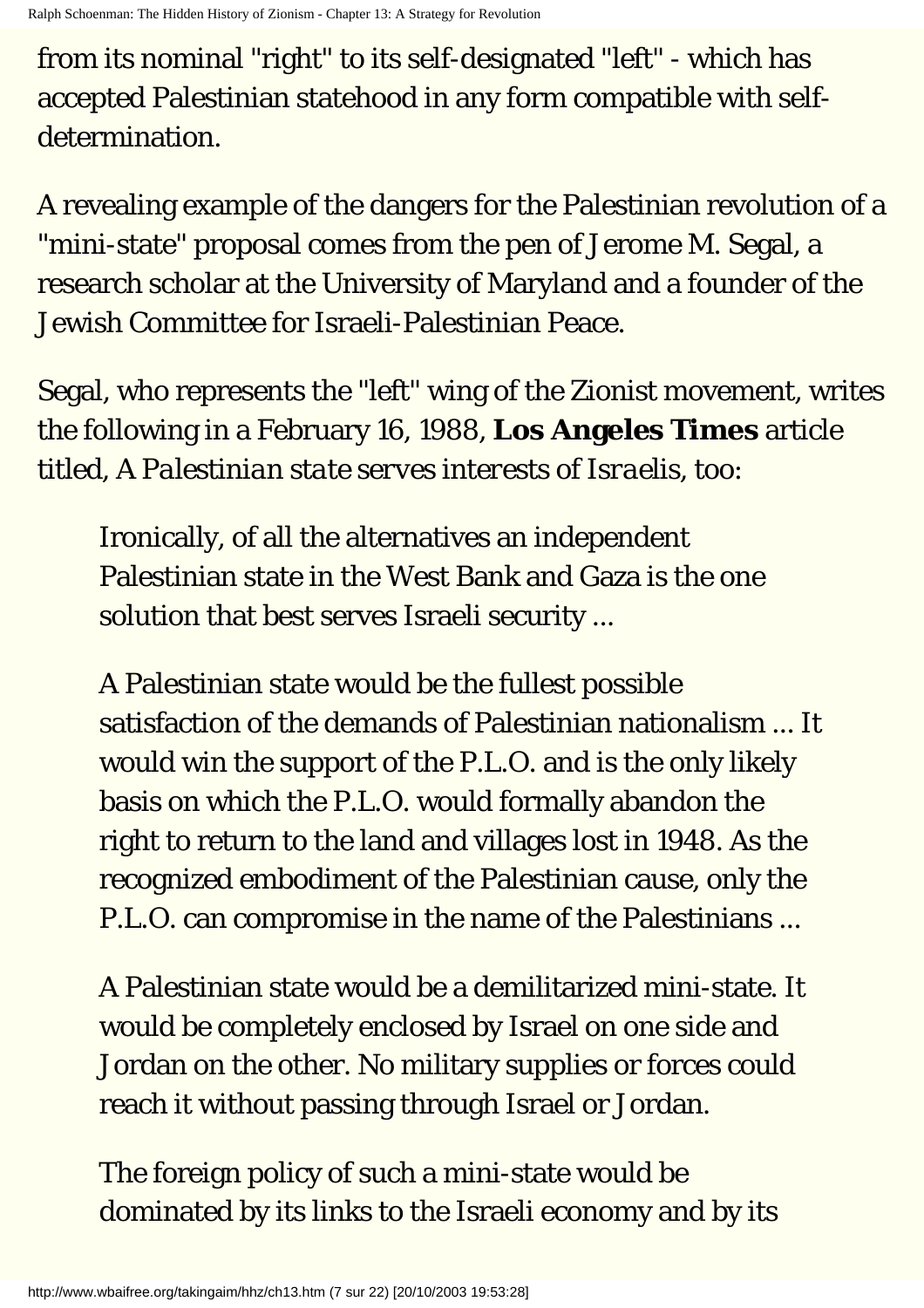national-security realities. In the event of a war, its very existence would be in jeopardy ... Israel would not be seriously threatened if hostilities broke out ...

For Israel, a Palestinian state is not a charming prospect. It is simply better than the alternatives.

Segal's call for what amounts to a "rump Palestinian state in the West Bank" is a mockery of Palestinian self-determination.

Indeed, far from being willing to relinquish control of the West Bank and Gaza, the Zionists - as Ben Gurion, Dayan and Oded Yinon make clear - are too busy plotting the conquest of Kuwait.

The day that African or Palestinian rights are secured with the sanction of apartheid South Africa or by Zionist Israel under U.S. control will be the day we learn that Caligula was a disciple of Jesus, Hitler embraced Marx, and Bull Conner, eyes rolled to Heaven, chanted, "We shall overcome".

Meanwhile, the tortured, the dying, the oppressed cannot afford the fantasies of their "practical" reformist friends; the price of such illusions is paid in blood. The "rump Palestinian state" of George Ball's vision will be operated for the privileged on the backs of the Palestinian poor. Those Palestinian leaders who embrace this concocted entity - modelled on the inspiring examples of the dependent sheikdoms of the Gulf and the Bantustans of South Africa will become the Chiang Kai-sheks, Tshombes, and King Husseins of suffering Palestine. The rights of the Palestinian people can never be advanced in this way.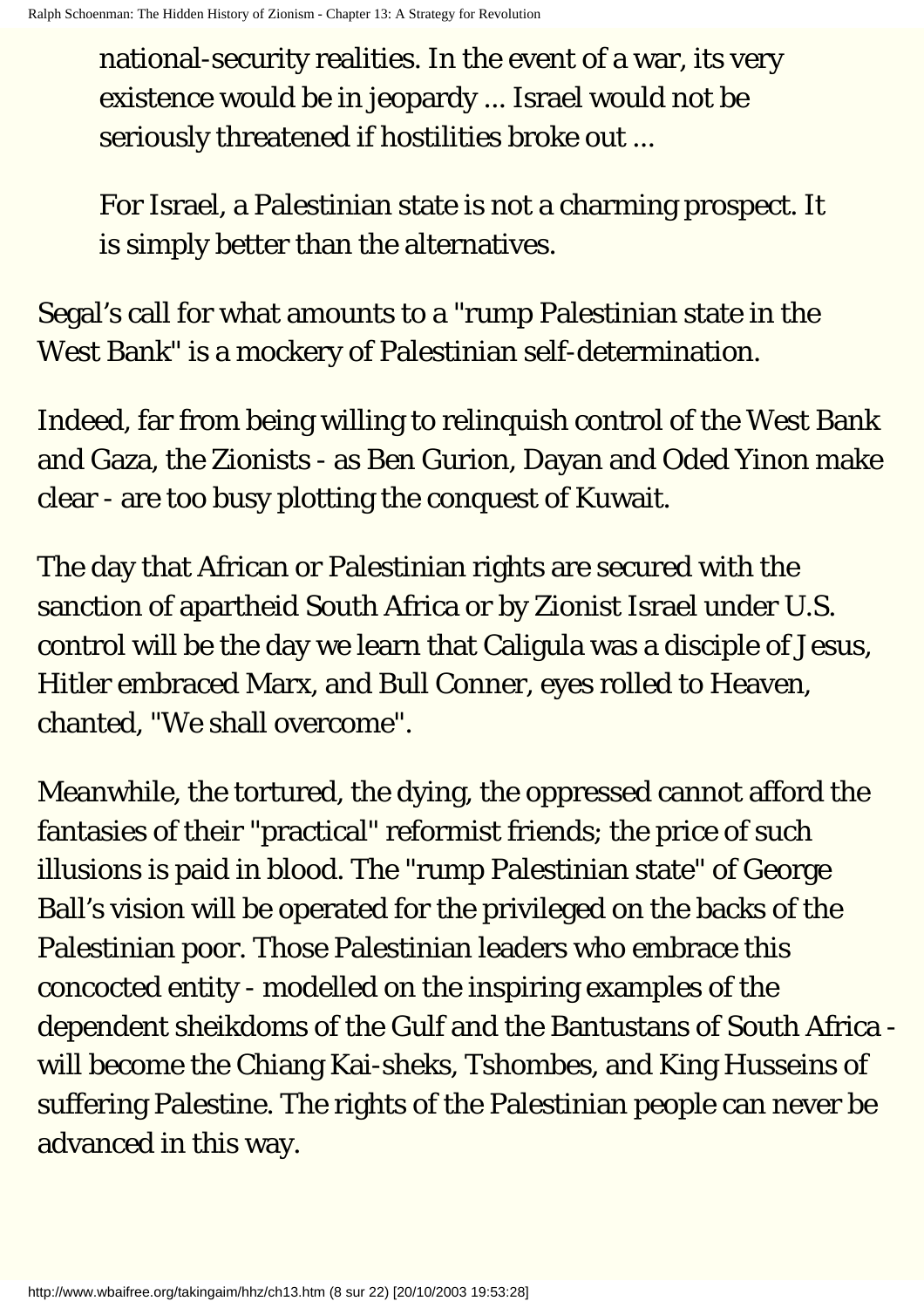# **For a Democratic Secular Palestine**

In 1968, twenty years after the colonial-settler state of Israel was established, the Palestinian resistance movement formulated its demand for self-determination in the call for the replacement of the Israeli state with an independent, unitary Palestine.

The majority wing of the Palestine Liberation Organization, *Fatah*, set forth the program for the establishment of a "democratic, secular Palestine". This slogan called for the dismantling of the Zionist Israeli state and the establishment of a new state in Palestine in which Jews, Christians, and Arabs would live as equals without discrimination.

What was notable about this brave proposal was that (1) it categorically rejected any accommodation with or recognition of the Zionist state; and (2) it rejected the proposal for a Palestinian "ministate" on the West Bank and Gaza.

P.L.O. Chairman Yasir Arafat described his proposal as follows in a remarkable biography written by journalist Alan Hart:

We were saying "no" to the Zionist state, but we were saying "yes" to the Jewish people of Palestine. To them we were saying, "You are welcome to live in our land, but on one condition - You must be prepared to live among us as equals, not as dominators."

I myself have always said that there is only one guarantee for the safety and security of the Jewish people in Palestine and that is the friendship of the Arabs among whom they live. [187]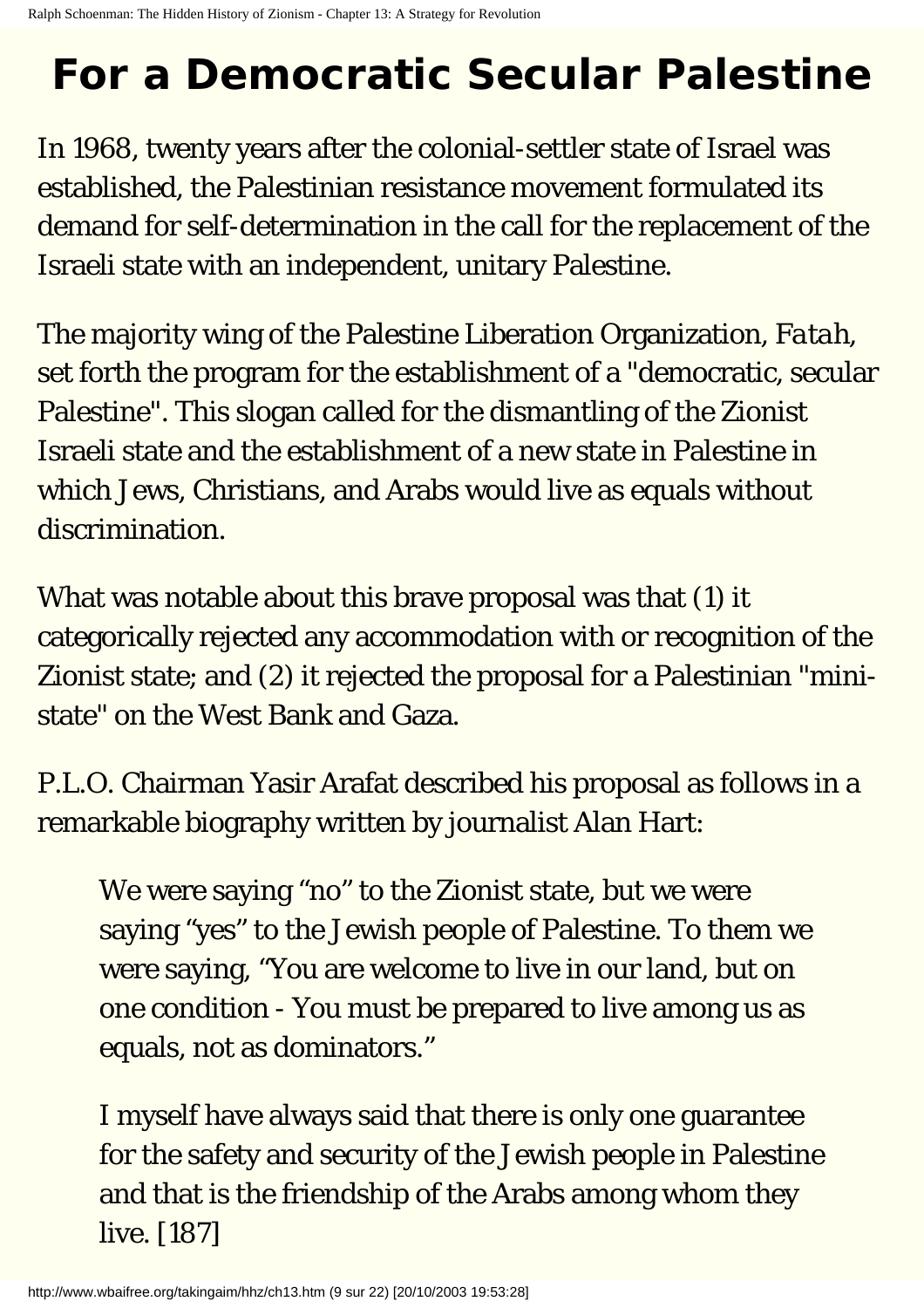A document submitted by Arafat's Fatah organization to the Second World Congress on Palestine in September 1970 spells out the profile of a democratic and secular Palestine even more clearly. The 1970 Fatah document states:

Pre-1948 Palestine - as defined during the British mandate - is the territory to be liberated ... It should be quite obvious at this stage that the new Palestine discussed here is not the occupied West Bank or the Gaza Strip or both. These are areas occupied by the Israelis since June 1967. The homeland of the Palestinians usurped and colonized in 1948 is no less dear or important than the part occupied in 1967.

Besides, the very existence of the racist oppressor state of Israel, based on the expulsion and forced exile of part of its citizens, even from one tiny village, is unacceptable to the revolution. Any arrangement accommodating the aggressor settler state is unacceptable and temporary ...

All the Jews, Moslems, and Christians living in Palestine or forcibly exiled from it will have the right to Palestinian citizenship ... This means that all Jewish Palestinians - at the present Israelis - have the same rights provided, of course, that they reject Zionist racist chauvinism and fully agree to live as Palestinians in the new Palestine ... It is the belief of the revolution that the majority of the present Israeli Jews will change their attitudes and will subscribe to the new Palestine, especially after the oligarchic state machinery, economy, and military establishment are destroyed. [188]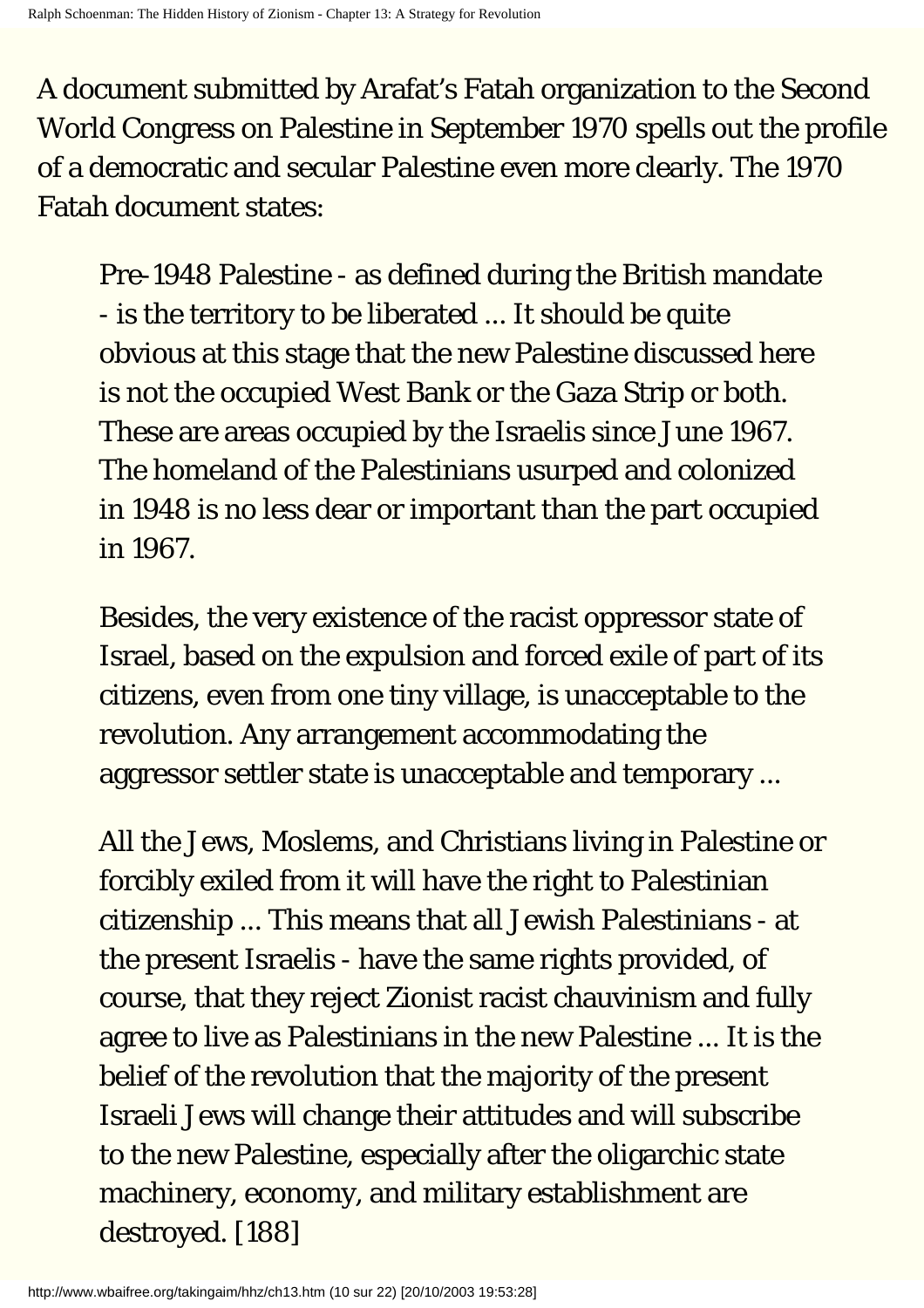# **Role of Soviet Bureaucracy**

The Soviet bureaucracy reacted sharply to Fatah's attempt to transform the P.L.O. into a revolutionary movement with a program and strategy aimed at mobilizing the masses and winning them for a revolutionary transformation of a settler regime.

According to Alan Hart, whose biography of Arafat was "written in cooperation with Yasir Arafat and the top leadership of the P.L.O., "the Soviet leaders told Arafat that they were fully committed to the existence of the state of Israel and that they had not the slightest intention of supporting or encouraging Palestinian militance or military capacity." [189]

Two of Fatah's principal leaders, Khalid al-Hassan and Khalil al Wazir (Abu Jihad), went to Moscow to explain Fatah's program. They left Moscow, to cite Khalid al-Hassan, "With the clear impression that the Palestinians would not receive Soviet support for their cause until they were ready to accept Israel's existence inside the borders as they were on the eve of the [June 1967] Six Day War." [190]

"Because we were ourselves beginning to be educated about the reality of international politics," reflects Hani al-Hassan, Khalid's brother, "we realized that we couldn't expect to advance our cause without the support of at least one of two superpowers. We had knocked on the door of the United States and its Western allies and we had received no answer, so we wanted to try with the Soviets. We had no choice." [191]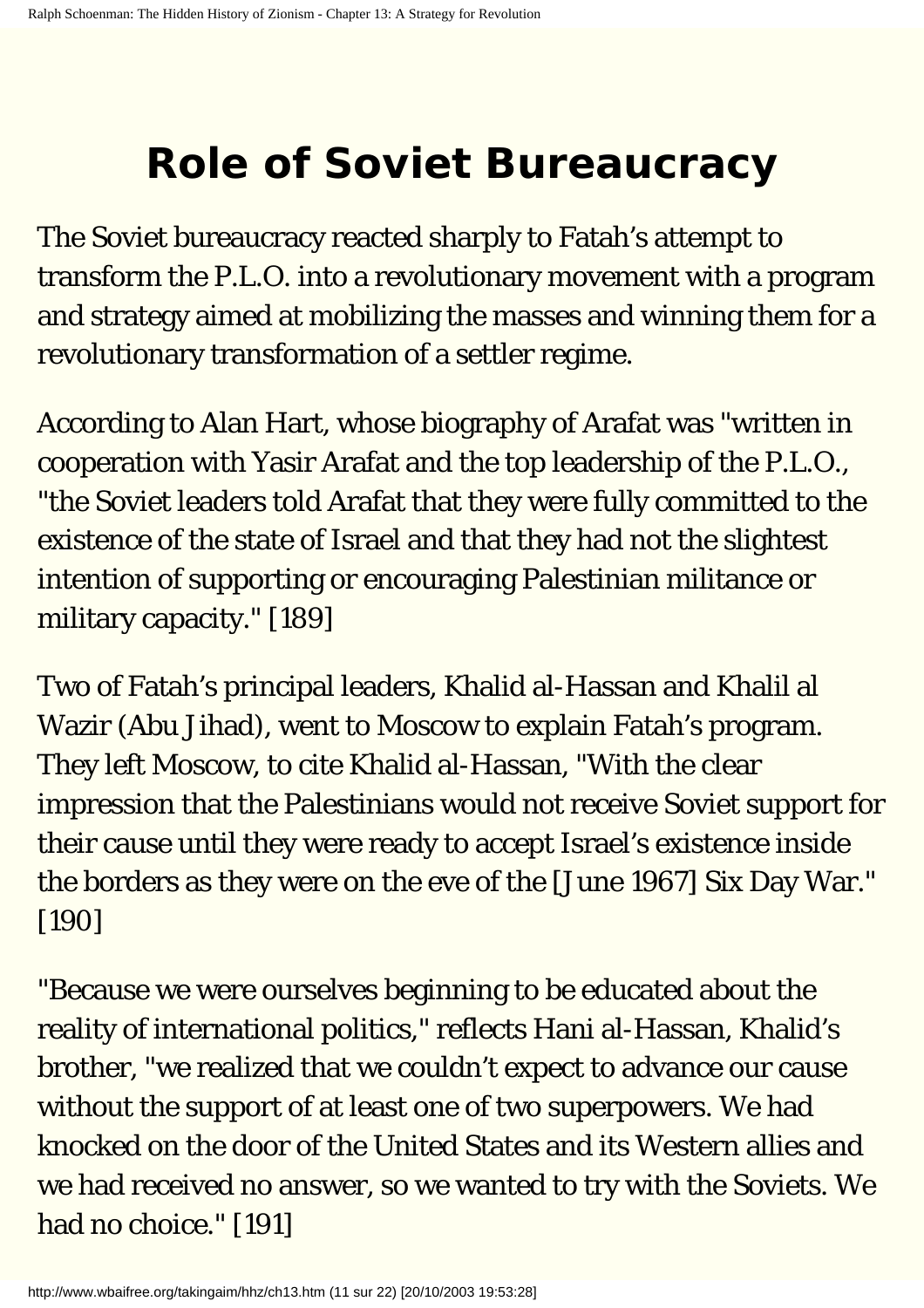## **Retreat to "Mini-State" Position**

Fatah's leaders soon lost all confidence in the possibility of sustaining the political program which they had once proclaimed that of a democratic and secular Palestine for which they had planned to struggle by mobilizing the Palestinian and Jewish masses.

In February 1974, a P.L.O. working paper was formulated which retreated from this program. The paper proposed "To establish a national authority on any lands that can be wrested from Zionist occupation". [192]

Arafat and the majority of his Fatah colleagues were now committed to working for a negotiated "settlement" which required the Palestinian people to accept the loss "for all time" of 70% of their original homeland in exchange for a "mini-state" on the West Bank and Gaza.

Arafat openly acknowledged that the entire Palestinian people were opposed to this policy. Alan Hart writes:

Arafat and most of his senior colleagues in the leadership knew they needed time to sell it to the rank and file of the liberation movement. If, in 1974, Arafat and his colleagues had openly admitted the true extent of the compromise they were prepared to make, *they would have been repudiated and rejected by an easy majority of the Palestinians.* [193] [emphasis added]

Arafat was now embarked upon a course in which he could not tell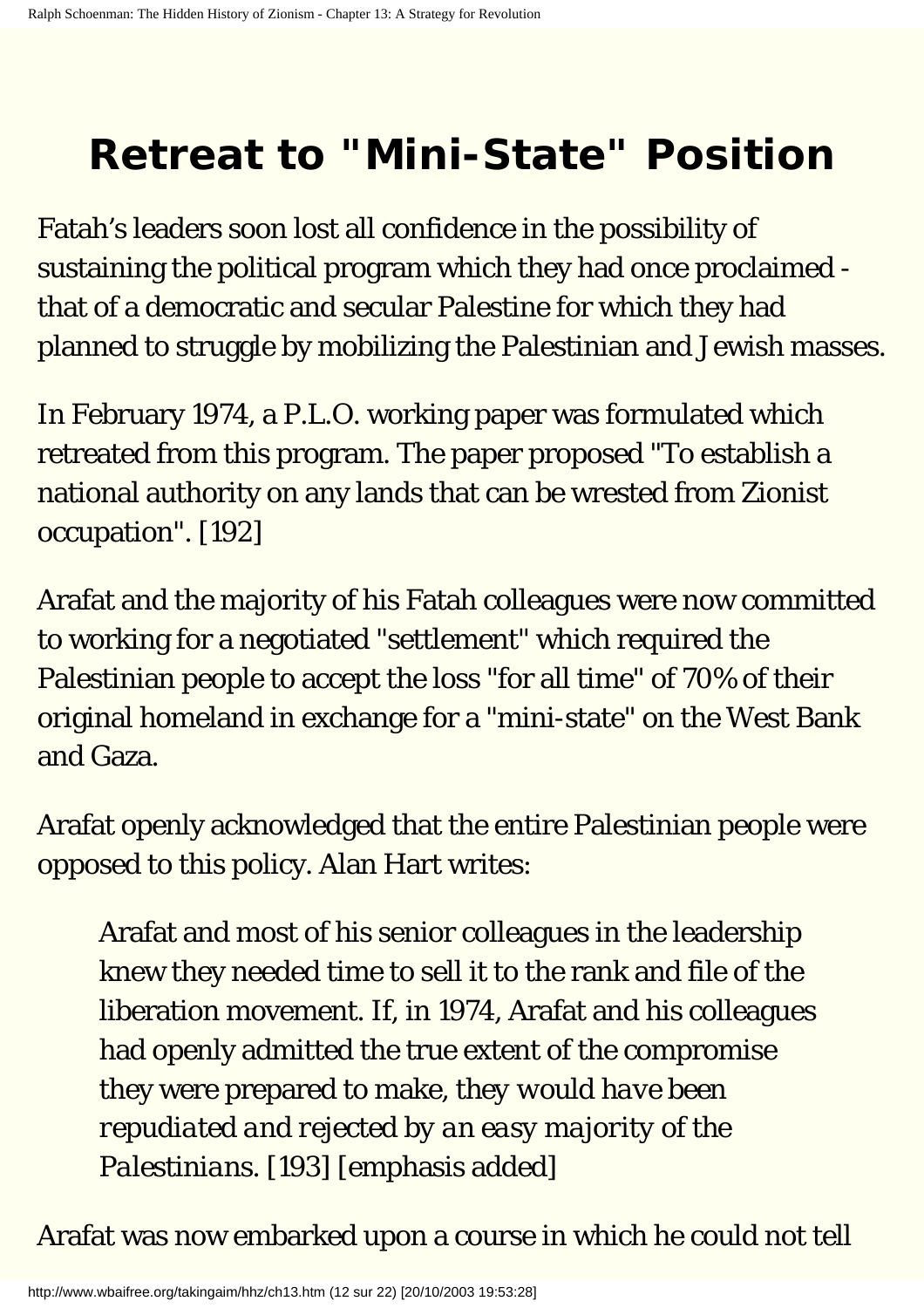the truth to his own people about the political line which he and his colleagues had taken. The words are those of Yasir Arafat:

Our tragedy at the time was that the world refused to understand there were two aspects, two sides, to the question of what was possible. First, there was the question of what it was possible for the Palestinians to achieve in practical terms - given the fact that the *two* [emphasis added] superpowers were committed to Israel's existence ...

But there was also the question of what it was possible for the Palestinian leadership to persuade its people to accept. When a people is claiming the return of 100% of its land, it's not so easy for leadership to say, "No, you can take only 30%." [194]

The disparity between the public posture and the private practice became the touchstone of P.L.O. political practice in this period, with considerable confusion and demoralization among the masses arising from it. Arafat is frank about this:

You say to me and you are right, that our public position on the compromise we were prepared to make was ambiguous for many years while we were educating our people about the need for compromise. But I must also tell you that our real position was always known to the governments of the world, including the government of Israel.

How? From 1974, even from the end of 1973, certain of our people were officially authorized to maintain secret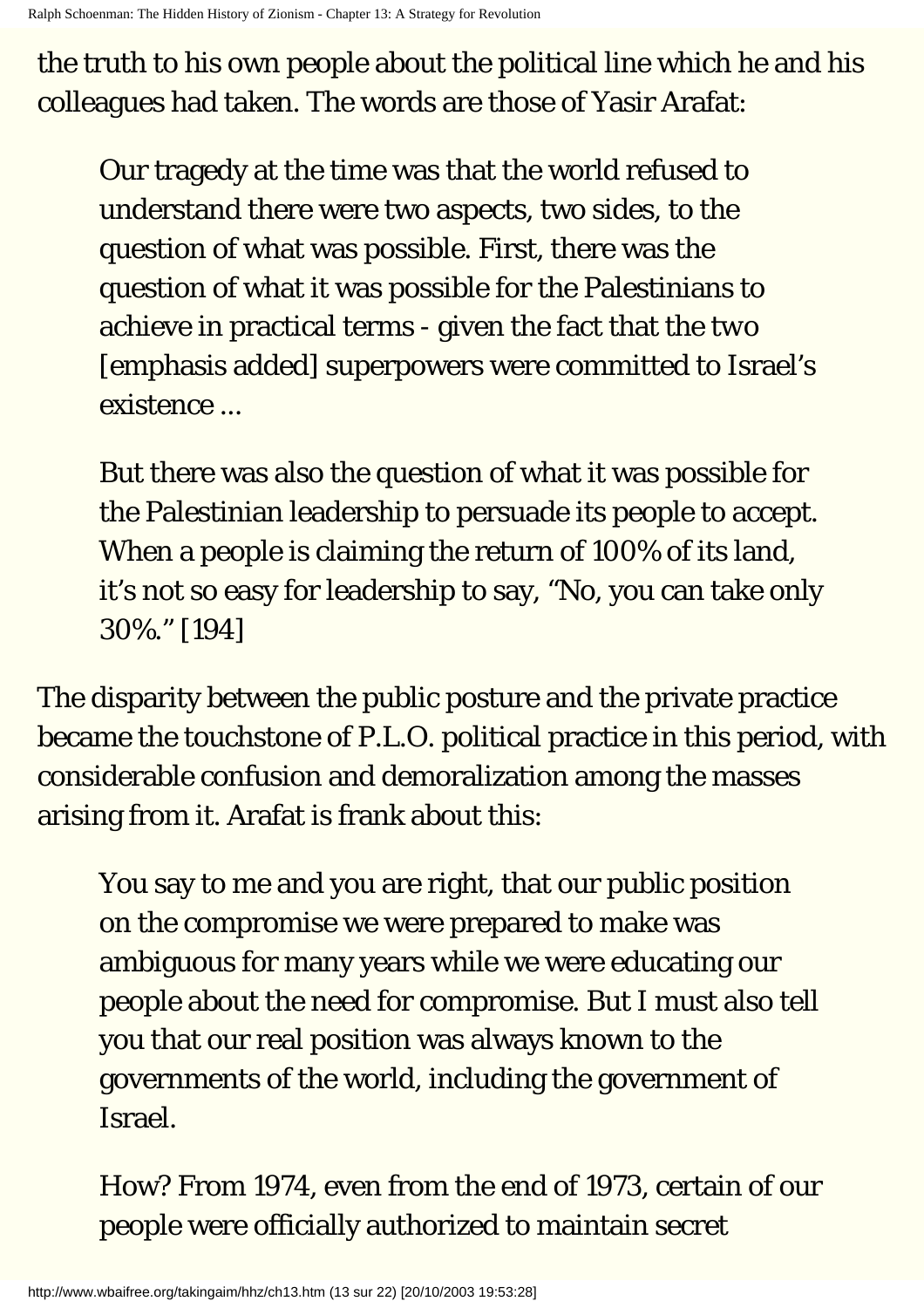contacts with Israelis and with important people in the West. Their responsibility *was to say in secret what at the time we could not say in public*. [195] [emphasis added]

This clandestine policy was carried out for five years, from 1974 to 1979, with neither awareness nor endorsement by the elected members of the Palestine National Council. It required diplomatic maneuvering and lobbying.

It also required, to quote Alan Hart, "out-maneuvering and outwitting those [in the P.L.O. 'left'] who were opposed to the 'ministate'." Hart explains:

If he had been put to the test of actual negotiations by Israel between 1974 and 1979 ... Arafat could not have delivered peace on the basis of the "mini-state" formula without splitting the P.L.O. [196]

But inducing the "left" to acquiesce proved to be like pushing on an open door. And by the time of the 1979 Palestine National Congress, George Habash and the Popular Front for the Liberation of Palestine (PFLP) had endorsed the "mini-state" plan. Indeed, by 1979, all components of the P.L.O. had adopted the call for a "mini-state" on the West Bank and Gaza. From 1974 on, all wings of the P.L.O. had demonstrated they were incapable of formulating an independent, revolutionary strategy for the Palestinian struggle.

## **Addressing the Jewish Working Class**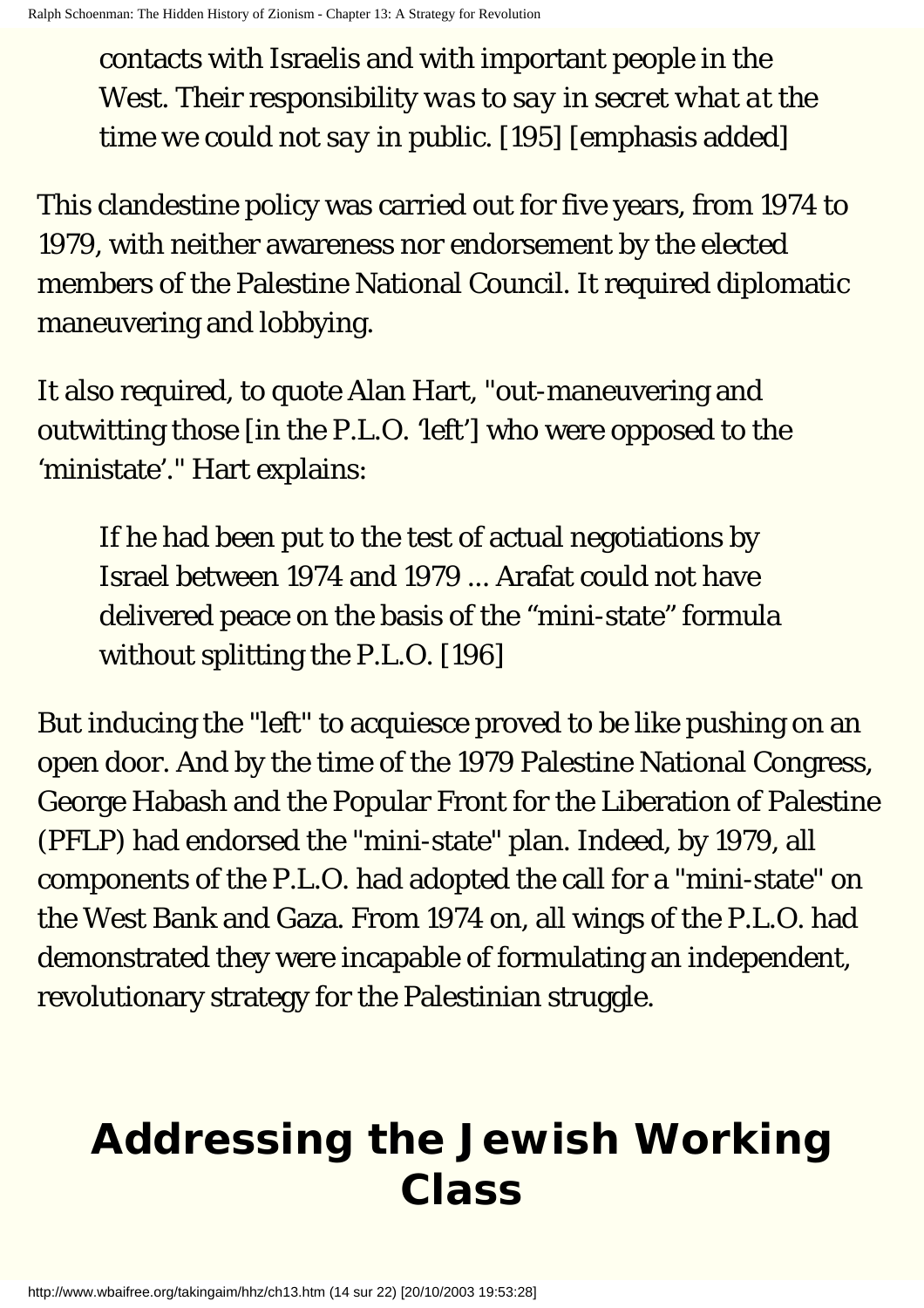As the 1970 Fatah document correctly noted, the future of the struggle of the Palestinian people is tied up with a political strategy which addresses itself to Israeli Jews and which calls upon them to join with the Palestinians in a struggle for a democratic and secular Palestine.

Indeed, within the Zionist state, 68% of the settler population is made up of Oriental (mainly Sephardic) Jews. They come from countries which are impoverished, many of them often with retrograde regimes.

The great mass of Oriental Jews are poor. So the means which are used to keep them down economically and politically, are the same used in any ghetto, barrio or working-class neighborhood across the United States or anywhere else.

The Oriental Jews *do* have the same rights under Israeli law - in formal terms. Here's the problem: In Israel, after the 9th grade, there are special charges which make a high-school education very costly. This means, in practice, that only a tiny percentage of Oriental Jews go on to obtain a higher education. Oriental Jews comprise 10% of university students and 3% of university graduates. This follows from economic exploitation.

Their political representation does not reflect their proportion of the population. Oriental Jews hold only one sixth of the seats in the Knesset [Israel's Parliament]. Elie Eliachar, a prominent leader of the Oriental community and a former member of the Knesset, explained that even this representation is nominal. In effect, the Oriental deputies represent "all-Ashkenazi political parties to which they owe sole allegiance rather than the Sephardi-Oriental community". "This," he writes, "makes Israeli democracy a mere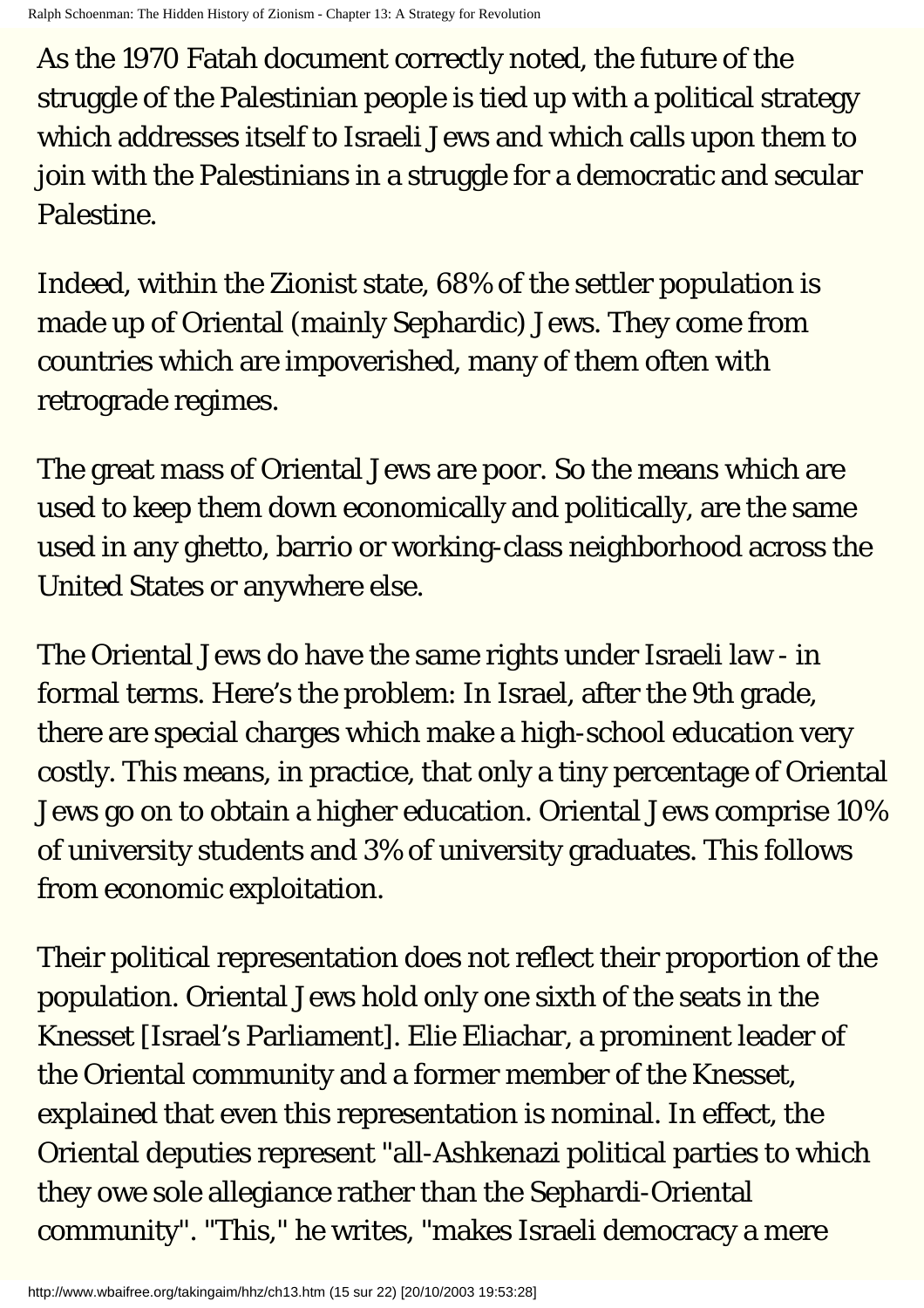#### caricature."[197]

There should, however, be no misunderstanding. The Oriental Jews are very often Zionist. It would be misleading to talk about them without making it clear that the Israelis, like all imperialist and colonial powers, have used the divide-and-rule approach in handling them.

The Oriental Jews have a very precarious socio-economic status in Israel. They are but slightly better off than the Palestinians themselves. A Jew from Iraq, Morocco, or Yemen, moreover, is an Arab of Jewish religious origins. In mores, manner, custom, and appearance, they are as their Moslem and Christian brothers and sisters. They also suffer discrimination. The Zionists continually attempt to instil racist hatred in the Oriental Jews for the Palestinian masses.

When young Oriental Jews are sent to fight in Lebanon or to the West Bank and Gaza, their eyes are opened to Israel's war policies. They come back to the same miserable economic and social position they endured before they left. This was what had led in years past to the development of a Black Panther movement in the Sephardic slums and to the beginnings of a radicalization among the Sephardim. There is a rage barely beneath the surface, and one of these days the explosion will happen within the Sephardic community. This is inevitable.

When the Palestinian people begin to mobilize it cannot but speak to the condition of the Jewish working class. It behooves a Palestinian revolutionary leadership to address the Jews with a vision of a democratic-secular Palestine. In time, the Jewish workers will respond to Palestinian mobilization. The first step is to think, "If they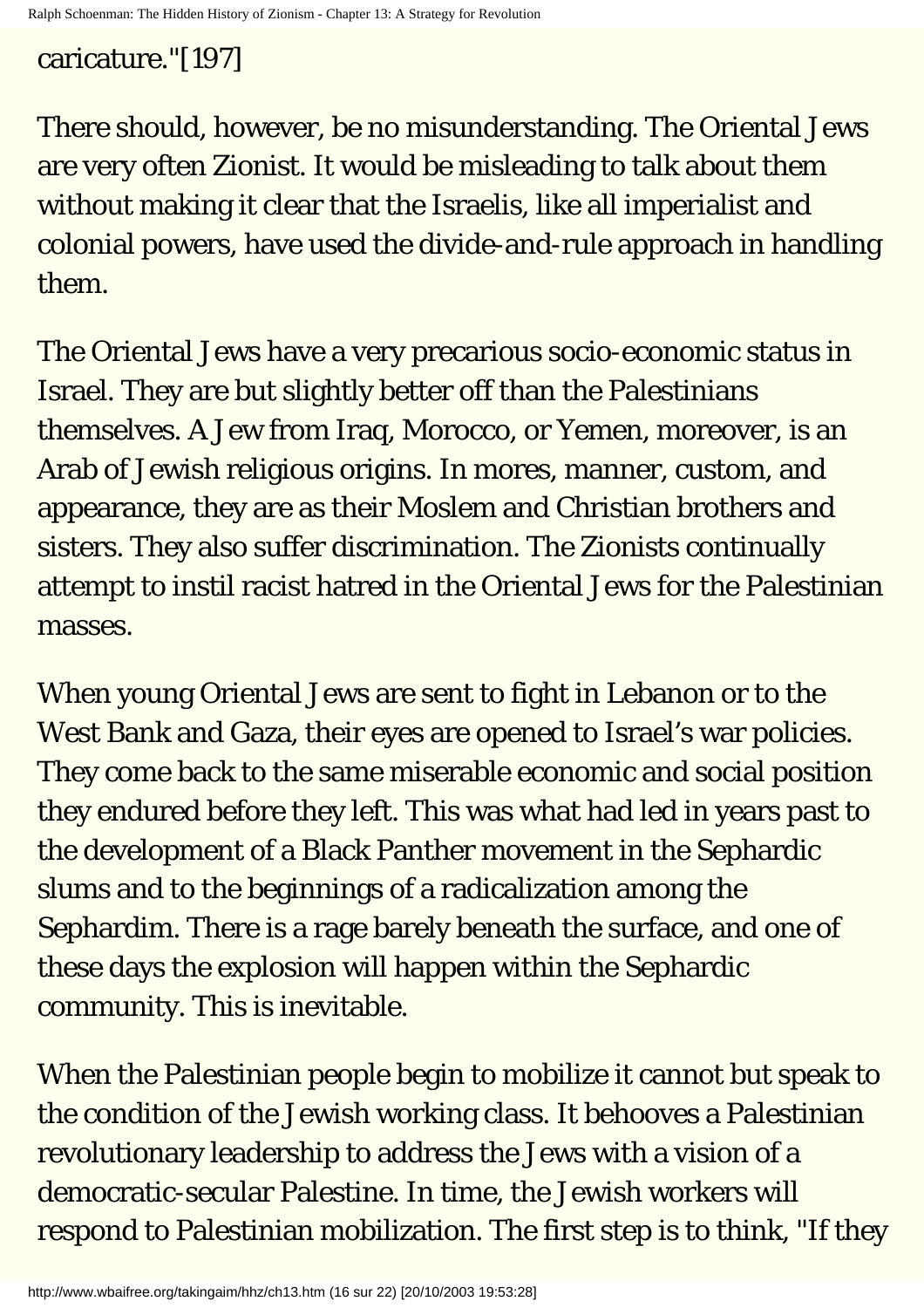can do it, so can we." The second is to look around for allies. That is the road to an anti-Zionist revolutionary movement.

# **Crisis of Revolutionary Leadership**

Despite the tremendous revolutionary opportunities over the past several years, the leadership of the P.L.O. has shown itself unable to develop a strategy for the mobilization in Palestine of the Palestinian and Jewish masses against the Zionist state.

Neither the "moderate" leadership of Yasir Arafat, the "progressive" leadership of the Popular and Democratic Fronts, nor the "disident" Fatah rebels have formulated a strategy for the Palestinian people independent of the rotten capitalist regimes of the region.

The P.L.O. leaders at one moment curry favor with imperialism and its agents, the country-selling regimes of the Arab East, and at another indulge in random acts of force. Each course is designed, misguidedly, to induce imperialism to endorse the establishment of a Palestinian "mini-state".

But these regimes - from Syria to Jordan to Egypt - regard the Palestinian revolution as a clear and present danger. They understand that the extraordinary struggle of the Palestinian nation even under the nationalist P.L.O. leadership - is a reminder to their own suffering people of what is to be done and who is in the way.

A revolutionary Palestinian leadership should struggle, as many do, for the dismantlement of the Israeli state.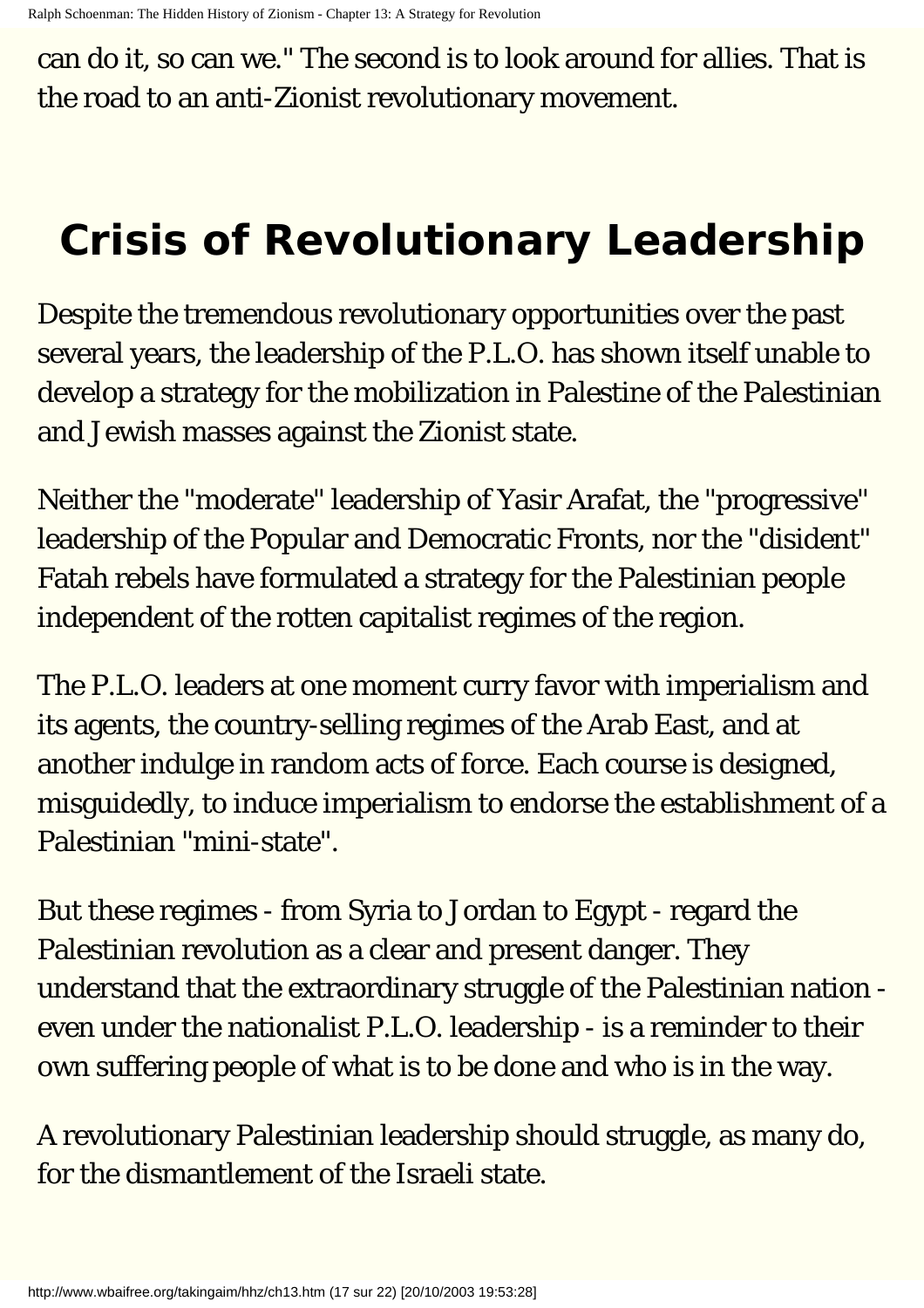The assassination of Khalil al-Wazir (Abu Jihad) on April 17, 1988, was a clear message to the Fatah wing of the P.L.O. and to the Arab governments. It is virtually impossible, now, for this leadership to project plausibly a "settlement" with Israel. Their expectations of negotiations which could result in some limited form of Palestinian self-determination have been shown to be illusory. The Israeli intent was to prompt an armed response from within the uprising; indeed, a staged provocation by Israeli intelligence in the name of the Intifadeh is not precluded. For the basic Zionist agenda is to depopulate Palestine, and the cover of war is needed to effect yet again a mass expulsion of Palestinians.

The Israeli press unanimously ascribed the murder operation to Israeli Navy commando units and the Mossad, an assault involving thirty people. **Davar** reported on April 18 that the decision to assassinate Abu Jihad was approved at the cabinet level while Secretary of State George Shultz was in Jerusalem and proceeded after receiving a green light from the United States.

The **Davar** editorial confirms that the assassination is to be "credited to ministers Shamir, Rabin and Peres". [198] **Davar** reported that Prime Minister Yitzhak Shamir "leapt with joy" upon hearing the news and sent congratulatory telegrams to each of the perpetrators. Shamir had carried out such murders of his own in the past, notably of United Nations mediator Count Folke Bernadotte on September 17, 1948. Such an operation, with all its implications, could not occur without U.S. sanction. It reveals the real nature of the Shultz "peace" proposals. They are a cover for preparations to crush the uprising and for a new war.

The tragic death of Abu Jihad is particularly instructive in its timing. The Mossad has had the ability to murder major figures, such as Abu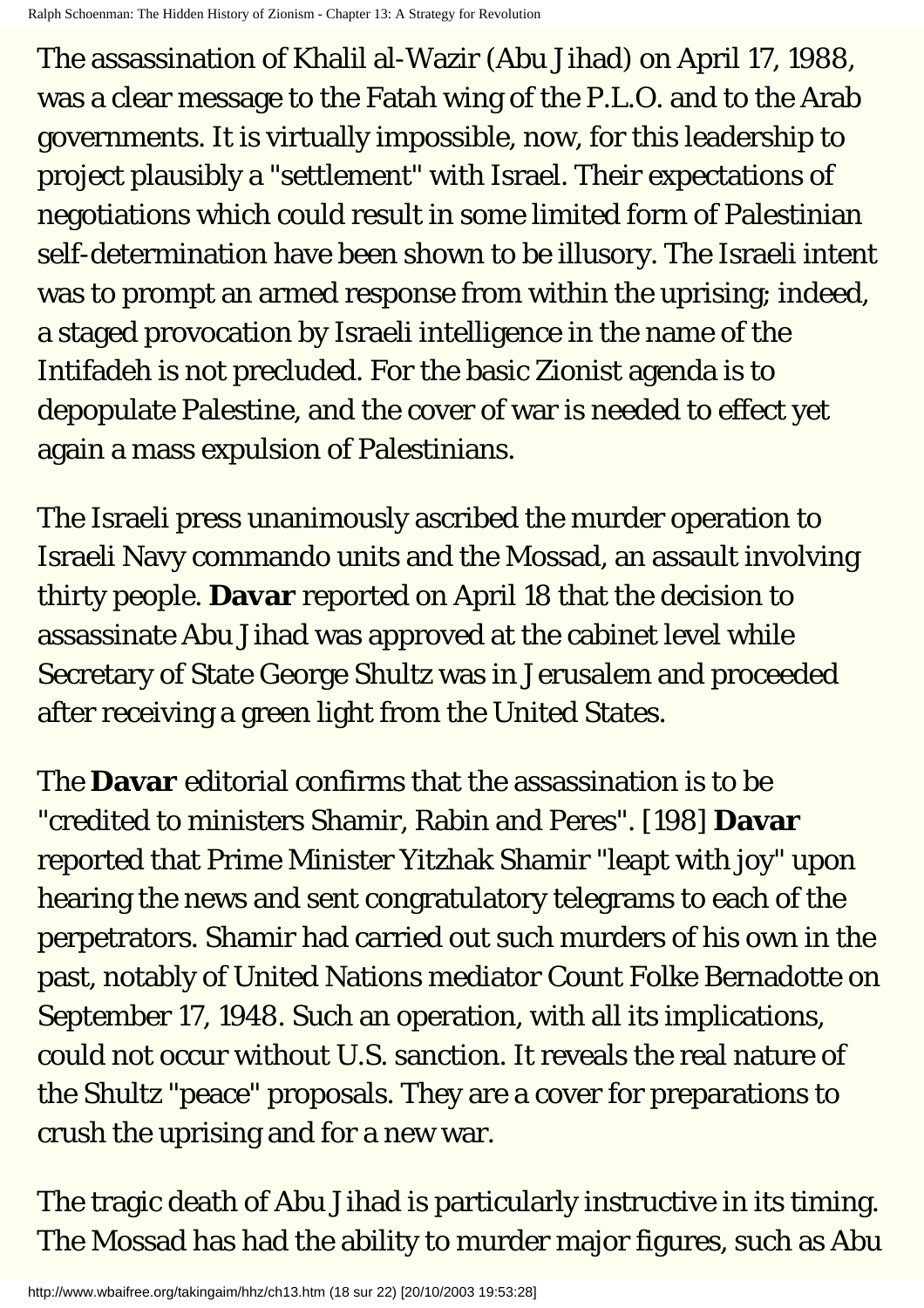Jihad, in the past. His killing is the equivalent of a declaration of war. It underlines, once again, the necessity for a new strategy on the part of a revolutionary Palestinian leadership, one based on a political program directed to the Palestinian and Jewish masses for the replacement of the Zionist state.

## **The Way Forward**

The Palestinian masses are in motion. The extraordinary will to struggle on the part of the entire population has shown that there is no going back. The Intifadeh needs to focus on specific features of oppression and to challenge them by reclaiming the land, planting forbidden crops, sinking wells and withholding labor in the course of demanding unconditional Israeli withdrawal.

A revolutionary Palestinian leadership will need to devise a program for inside the Green Line which addresses the Jews within Israel as well as the Moslems and Christians. In short, what is necessary is a blueprint for a post-Zionist society which inspires people and associates the inequities of their lives with the Zionist state.

As the Zionist state is at once a species of capitalist class rule and an extension of U.S. imperial power in the region, the struggle against Zionism becomes, programmatically, a struggle for a socialist Palestine and, as the dawn follows the long night, a struggle for a socialist Arab East - from the Mediterranean to the Gulf.

A P.L.O. faithful to its promise of a democratic-secular Palestine would include in its leadership those anti-Zionist Jews who have fought the colonial-settler state. In this way, the Jewish masses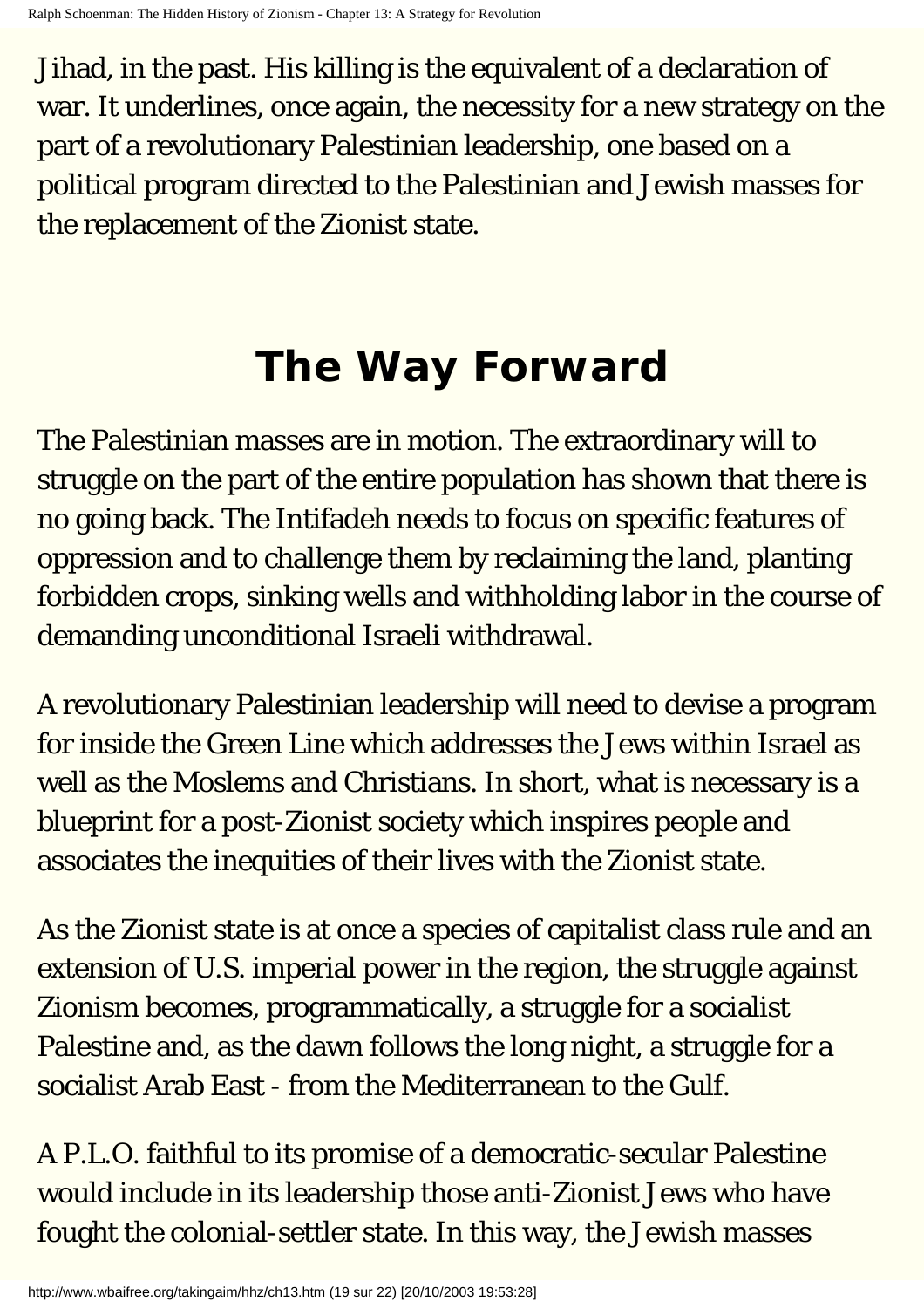themselves would be able to see who really speaks for them, and who offers them a way out of perpetual war, insecurity, and deprivation.

A clear call for a democratic and secular Palestine is essential to uniting mass social forces capable of dismantling the Zionist state and replacing it with a humane society dedicated to the ending of class and national oppression.

The Palestinian revolutionary movement can only advance by hammering out a new strategy based on combining the Palestinian national struggle with the struggle of the workers and peasants of the whole Middle East for liberation from both capitalist and imperialist domination - for a socialist Middle East.

There is no short cut to liberation, as the century-old ordeal of the Palestinian people has shown. The road to victory will only be shortened when a leadership arises which knows its direction and proposes the path in a language which enlists the people, mobilizes them in their own behalf, and exposes fearlessly the false leaders dangerously in the way.

The Palestinian answer to the Zionist and imperialist schemes can be found in the stone-throwing children of Jabaliya, the Beach Camp, Balata and Dheisheh. For this, as Jabotinsky was obliged by them to acknowledge, is a people, a living people - not a rabble, but a conscious people fighting with stones and sling shots against the fourth largest military power in the world.

We owe them, at the very least, fidelity to their revolutionary struggle, which can never be complete until it extends from the Mediterranean to the Persian Gulf, from the Brook of Egypt to the Euphrates - and, as their Zionist oppressors forever proclaim, "and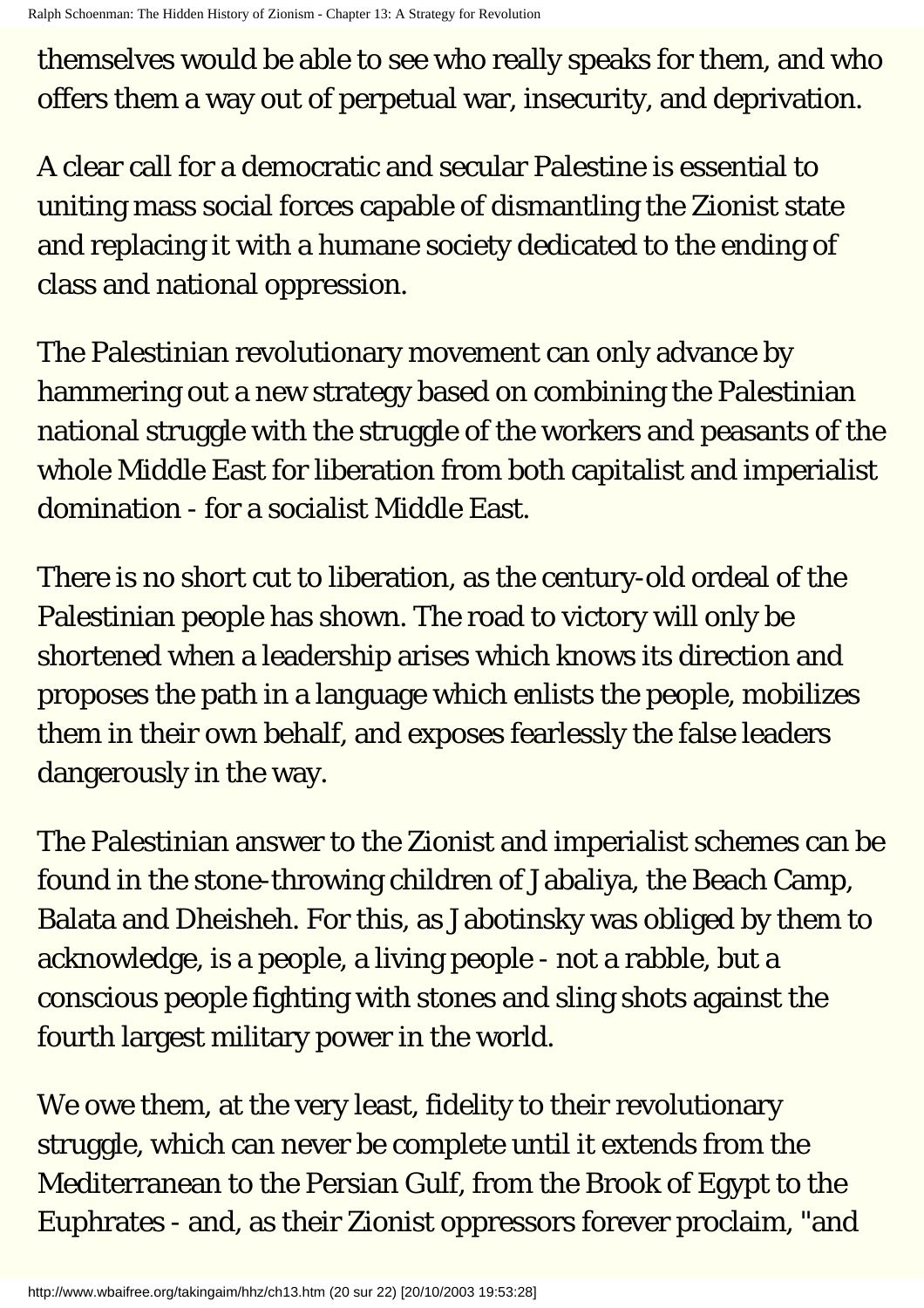beyond".

#### **Notes**

#### 186a. **Los Angeles Times**, January 17, 1988.

187. Cited in Alan Hart, **Arafat: Terrorist or Peacemaker** (Sidgwick and Jackson, revised edition), p.275.

188. Cited in **Documents of the Palestinian Resistance Movement** (New York: Merit pamphlet, Pathfinder Press, 1971 ). The full statement by Fatah was also printed in the October 16, 1970, issue of **The Militant** newspaper.

189. Hart, p.279.

190. **Ibid.**, p.277.

191. **Ibid.**, p.278.

192. **Ibid.**, p.379.

193. **Ibid.**, p.379.

194. **Ibid.**, p.379.

195. **Ibid.**, p.379.

196. **Ibid.**, p.379.

197. Naseer H. Aruri, *The Oriental Jews of Israel*, **Zionism and Racism**, p.113.

#### 198. **New York Times**, April 18, 1988.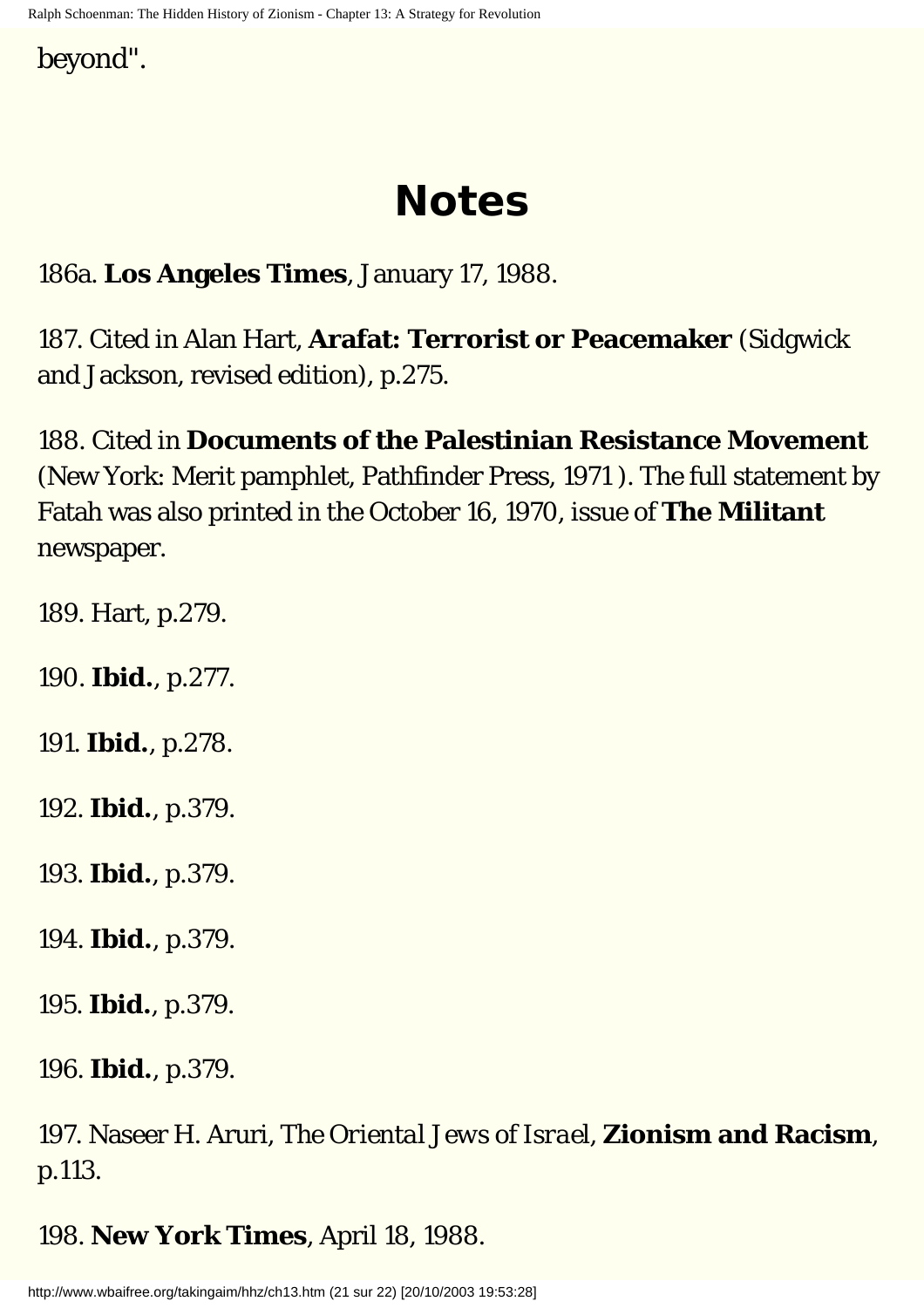

Last updated on 4.8.2001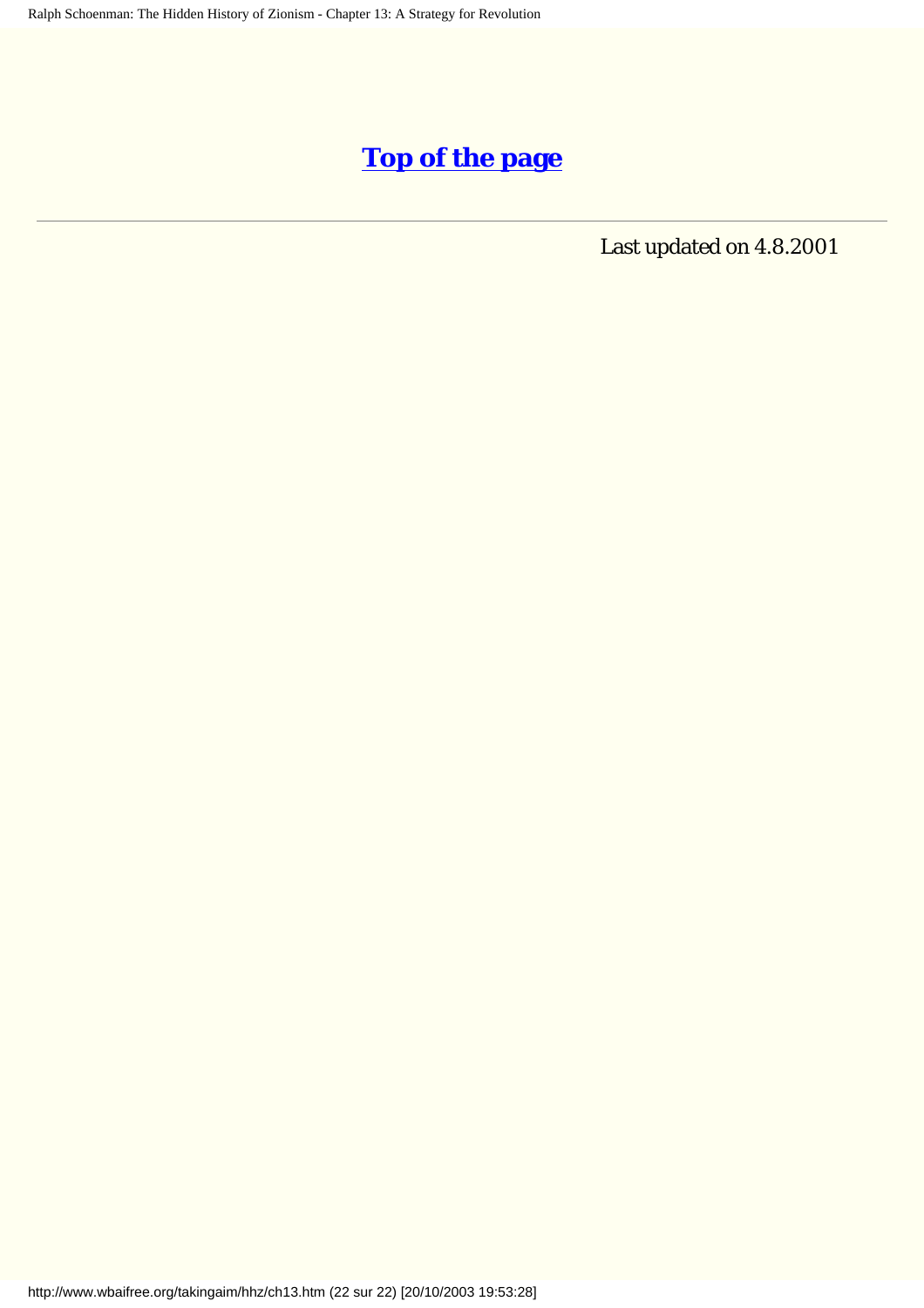# <span id="page-38-0"></span>**The Hidden History of Zionism**

# **By Ralph Schoenman**

# **Chapter 12 Strategy for Conquest**

[11. Prisons](#page-68-0) | [13. Strategy for Revolution](#page-16-0)

In 1982, while advance preparations were being completed for the invasion of Lebanon and the massacre of Palestinians in the camps around Beirut, Sidon and Tyre, a remarkable document was published in **Kivunim** (Directions), the journal of the Department of Information of the World Zionist Organization. Its author, Oded Yinon, was formerly attached to the Foreign Ministry and reflects high-level thinking in the Israeli military and intelligence establishment.

The article, *A Strategy for Israel in the 1980s*, outlines a timetable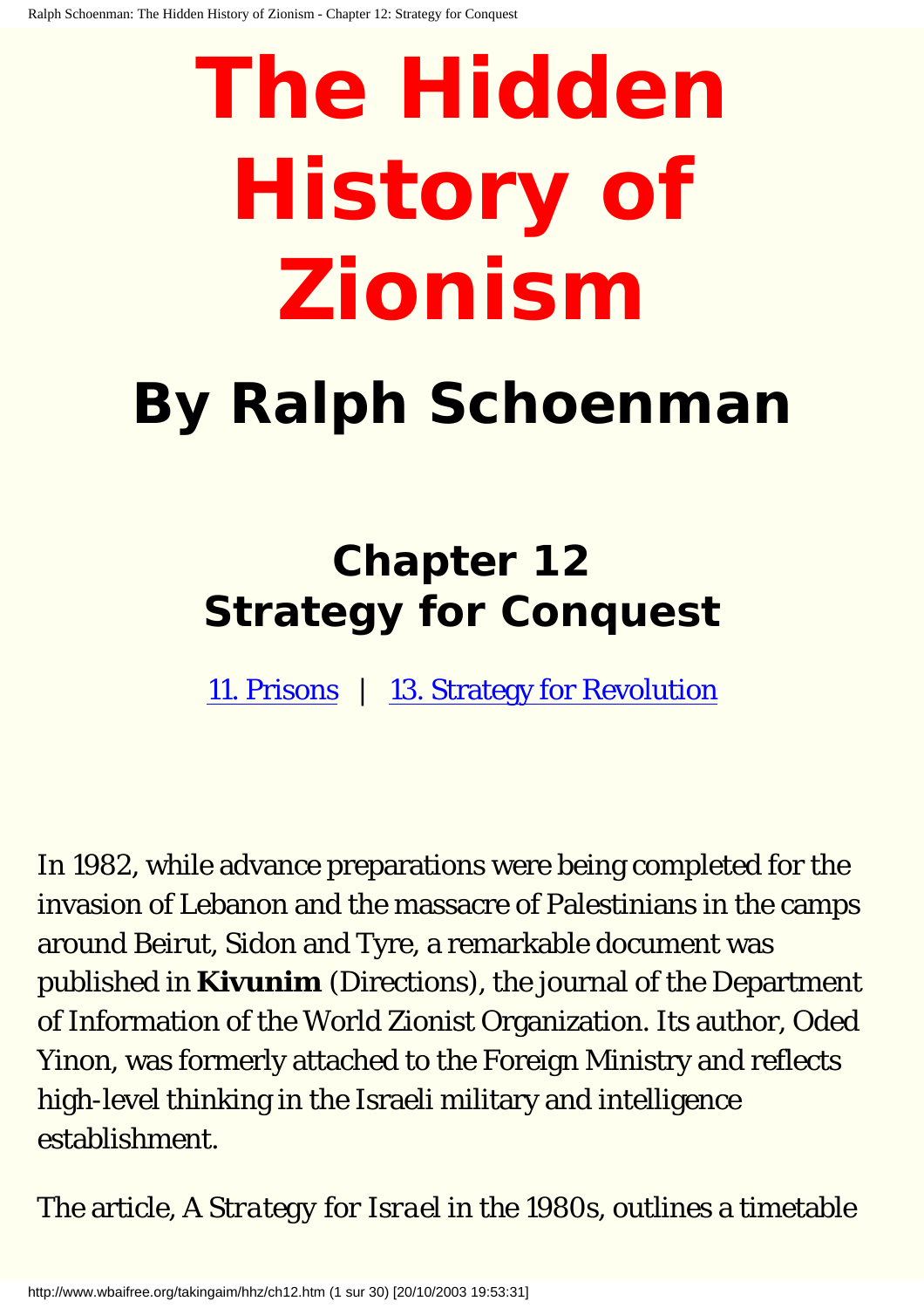for Israel to become the imperial regional power based upon the dissolution of the Arab states. In discussing the vulnerability of the corrupt regimes of the Middle East, Yinon inadvertently exposes the full measure of their betrayal of the needs of the population and their inability to defend themselves or their people against imperial subjugation.

#### **Divide and Rule**

Yinon revives the idea of former Labor Foreign Minister Abba Eban that the Arab East is a "mosaic" of ethnic divergence. The form of rule, therefore, appropriate to the region is the Millet system of the Ottoman Empire, wherein administrative rule was based upon local functionaries presiding over discrete ethnic communities.

"This world with its ethnic minorities, its factions and internal crises, which is astonishingly self-destructive, as we can see in Lebanon, in non-Arab Iran and now also in Syria, is unable to deal successfully with its fundamental problems."[157] Yinon contends that the Arab nation is a fragile shell waiting to be shattered into multiple fragments. Israel must follow through with the policies it has pursued since the inception of Zionism, seeking to purchase local agents among factions and communal groups who will assert themselves against other such communities at Israel's behest.

This will always be feasible, argues Yinon, because:

The Moslem Arab world is built like a temporary house of cards, put together by foreigners (France and Britain in the 1920's), without the wishes and desires of the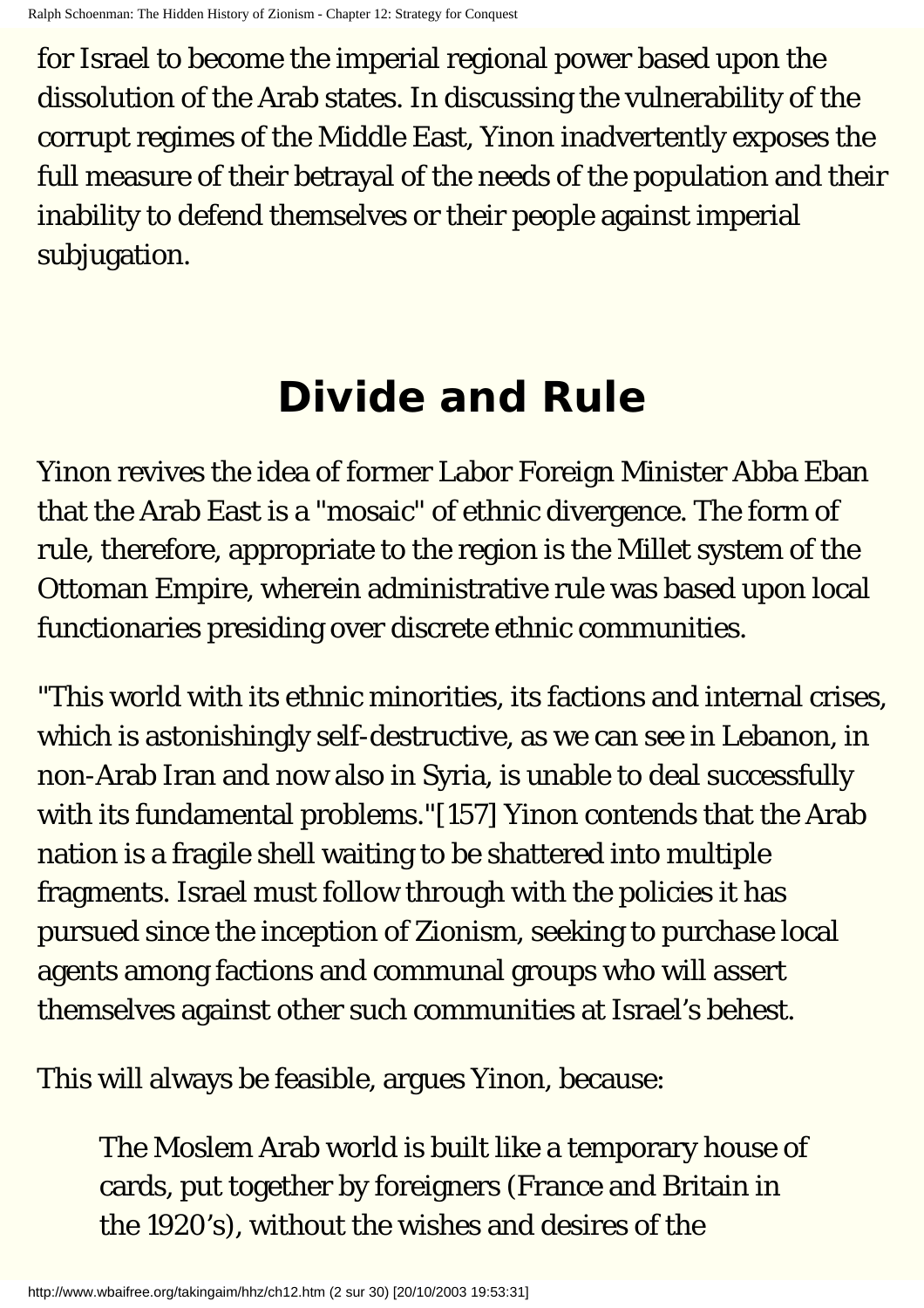inhabitants having been taken into account. It was arbitrarily divided into nineteen states, all made of combinations of minorities and ethnic groups which are hostile to one another, so that every Arab Moslem state nowadays faces ethnic social destruction from within, and in some a civil war is already raging. [158]

[Most of the Arabs, 118 million out of 170 million today, live in Africa, primarily in Egypt (45 million).]

The "new" strategy of the eighties is the old imperial dictum of divide and rule, which depends for its success upon the securing of corrupt satraps to do the bidding of an aspiring imperial order.

In this giant and fractured world there are a few wealthy groups and a huge mass of poor people. Most of the Arabs have an average yearly income of \$300. Lebanon is torn apart and its economy is falling to pieces; there is no centralized power, but only five de-facto sovereign authorities. [159]

## **Dissolving Lebanon**

Lebanon was the model, prepared for its role by the Israelis for thirty years, as the Sharett diaries revealed. It is the expansionist compulsion set forth by Herzl and Ben Gurion even as it is the logical extension of the Sharett diaries. The dissolution of Lebanon was proposed in 1919, planned in 1936, launched in 1954 and realized in 1982.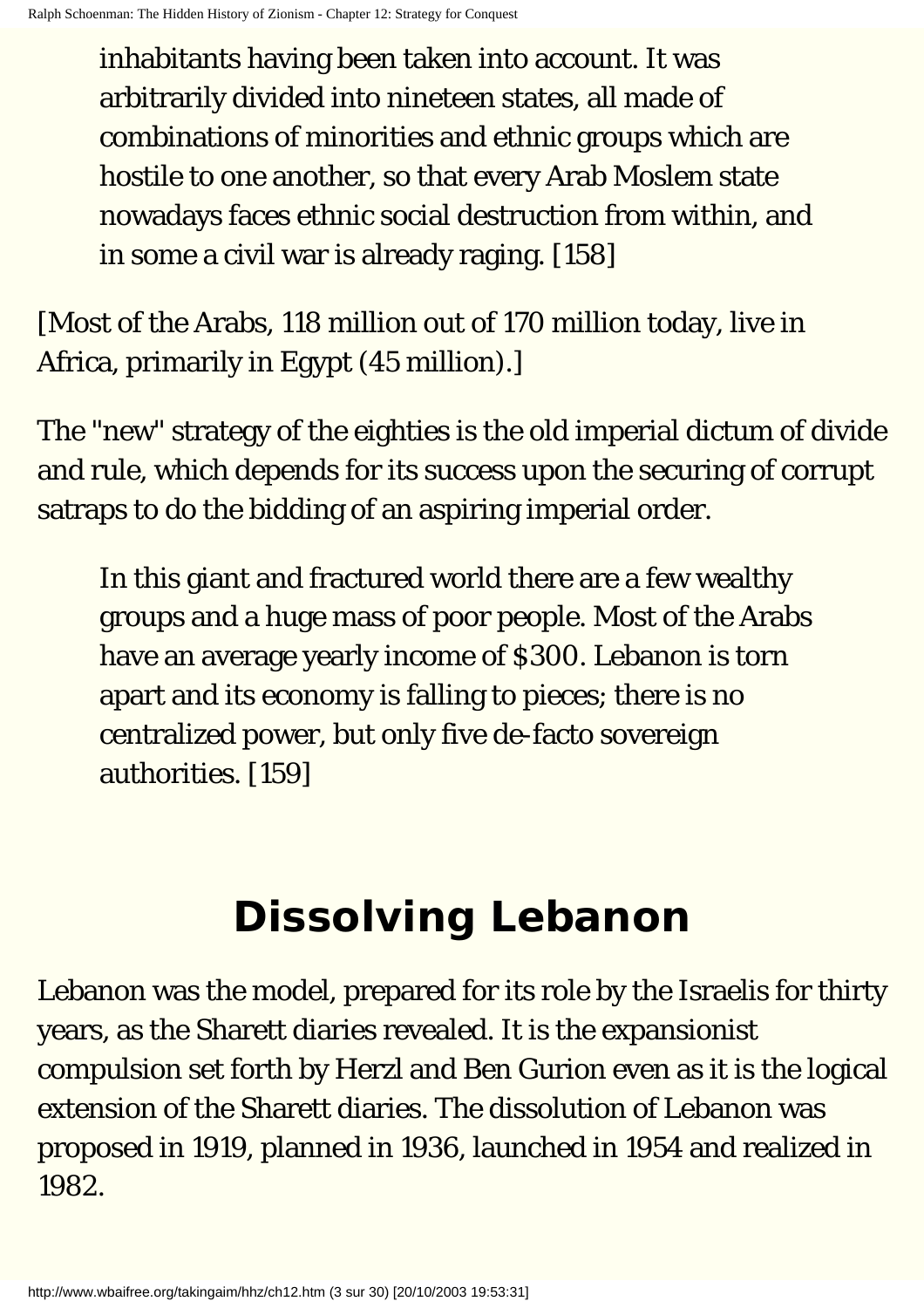Lebanon's total dissolution into five provinces serves as a precedent for the entire Arab world including Egypt, Syria, Iraq and the Arabian peninsula and is already following that track. The subsequent dissolution of Syria and Iraq into ethnically or religiously unique areas, as in Lebanon, is Israel's primary target on the Eastern front in the long run. The dissolution of the military power of these states serves as the primary short-term target. [160]

#### **Fragmenting Syria**

"Syria will fall apart, in accordance with its ethnic and religious structure, into several states such as in present day Lebanon, so that there will be a Shi'ite Alawi state along its coast, a Sunni state in the Aleppo area, another Sunni state in Damascus hostile to its northern neighbor and the Druze who will set up a state, maybe even in our Golan [the Golan Heights was occupied by Israel in 1967], and certainly in the Hauran and in northern Jordan. This state of affairs will be the guarantee for peace and security in the area in the long run, and that aim is already within our reach today."[161] Each Arab state is examined with a view to assessing how it may be disassembled. Wherever minority religious groupings are present in the army, Yinon sees opportunity. Syria is singled out in this respect.

"The Syrian army today is mostly Sunni with an Alawi officer corps, the Iraqi army Shi'ite with Sunni commanders. This has great significance in the long run, and that is why it will not be possible to retain the loyalty of the army for a long time."[162] Yinon proceeds to examine how the "civil war," which had been inflicted on Lebanon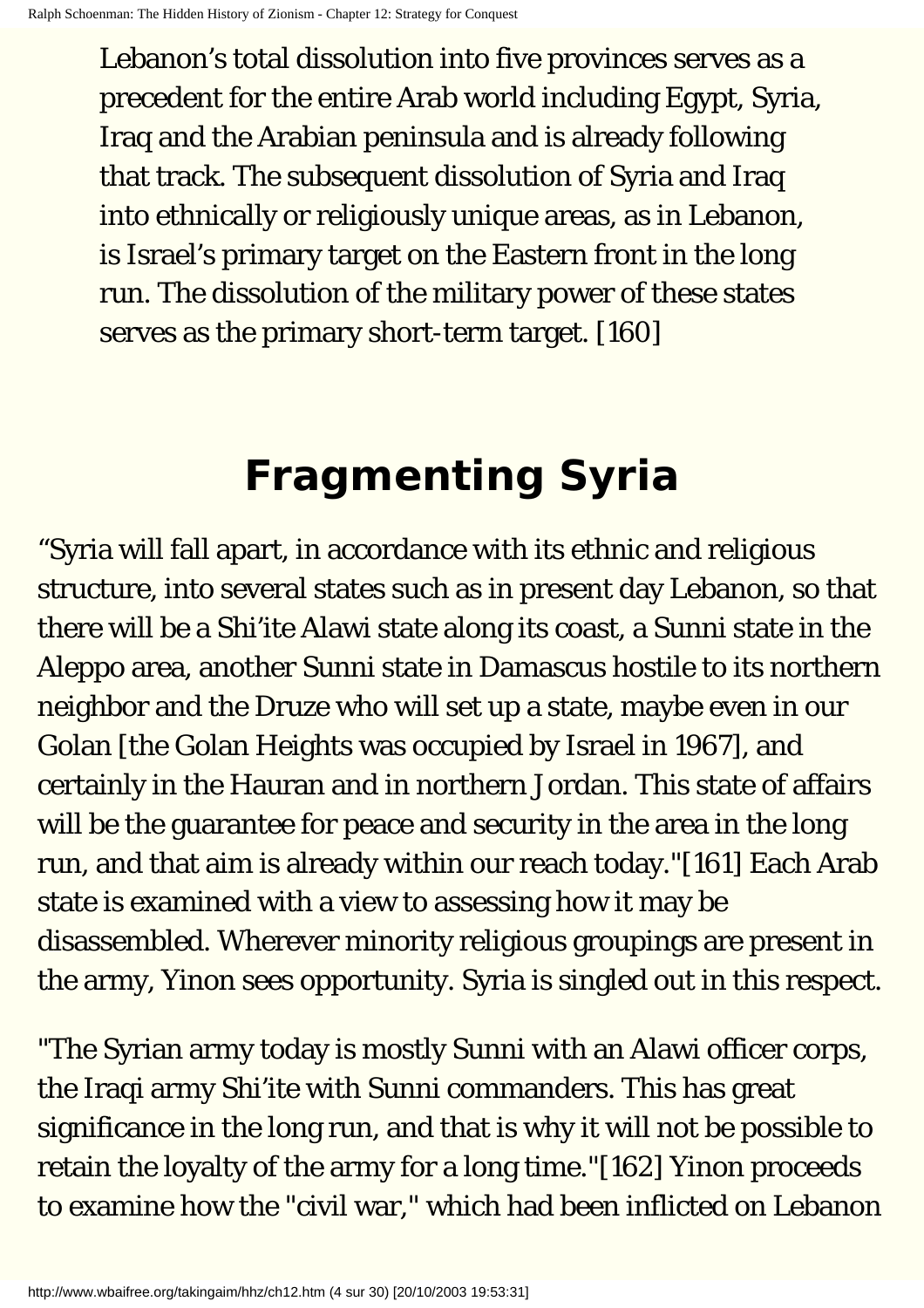by means of financing Major Sa'ad Haddad in the Lebanese South and the Gemayels' Phalange around Beirut, may be extended to Syria.

Syria is fundamentally no different from Lebanon except in the strong military regime which rules it. But the real civil war taking place nowadays between the Sunni majority and the Shi'ite Alawi ruling minority (a mere 12% of the population) testifies to the severity of the domestic trouble. [163]

## **The Assault on Iran**

The revolutionary insurgency against the Shah of Iran - one of the principal clients of American imperialism, imposed by a C.I.A. coup in 1953 - appeared to open the road to revolution throughout the Middle East. Not only did Israel and its U.S. patron fear the appeal to Shi'ite Muslims throughout the region - who tended to be among the poor and disadvantaged - but the challenge to U.S. domination struck a chord amongst the masses in each ethnic group and nation.

This was the background to the unleashing of an attack by Iraq on Iran's southern province, Khuzistan, where the oil production and refineries were located. Like Yinon, Israeli and U.S. planners calculated that since Iran's oil rich province was populated by Iran's Arab minority, the province could be detached from Iran relatively easily. An attack by Iraq was expected to be met by sympathy from the Arab minority of Khuzistan. Iran is a nation consisting of ethnic groupings: 15 million Persians (Farsi), 12 million Turks, 6 million Arabs, 3 million Kurds, Baluchi, Turkmeni and smaller nationalities.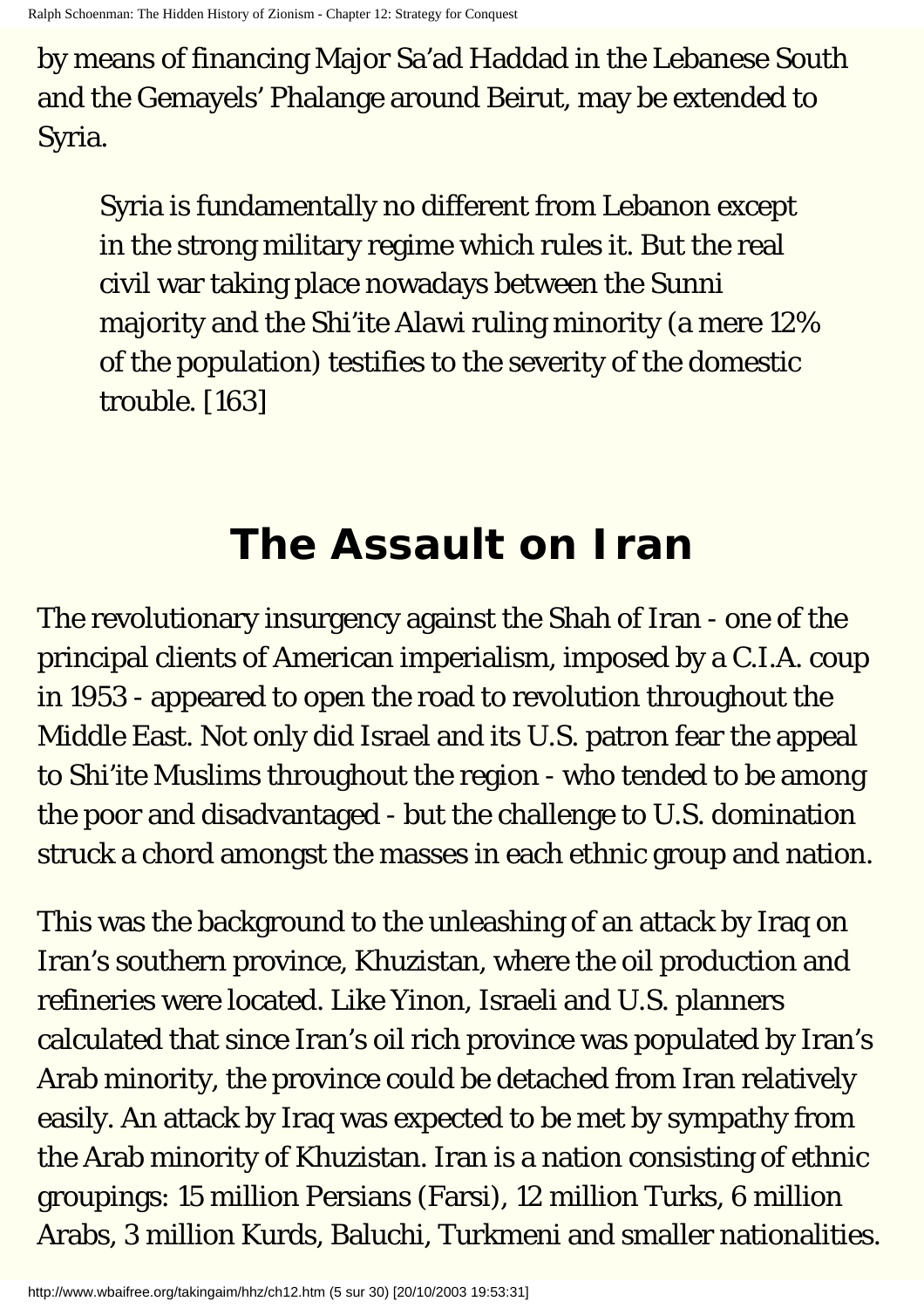Almost half of Iran's population is comprised of a Persianspeaking group and the other half of an ethnically Turkish group. Turkey's population comprises a Turkish Sunni Moslem majority (some 50%) and two large minorities, 12 million Shi'ite Alawis and 6 million Sunni Kurds. In Afghanistan there are 5 million Shi'ites who constitute onethird of the population. In Sunni Pakistan there are 15 million Shi'ites who endanger the existence of that state. [l64]

The assumption was that Iran, too, could be fragmented, severing the oil producing provinces through invasion. Khomeini had continued the Shah's policies of oppressing national minorities and the repression visited upon the Arab minority by Khomeini's provincial governor, Admiral Madani, encouraged the C.I.A. and Israeli Mossad to push the Iraqi regime to invade.

As with the other regimes of the Arab East, rhetoric aside, the military oligarchies and monarchies in power are available to the highest bidder. But the oil workers in Abadan and Ahwaz, the refining cities of Iran's Khuzistan province, were highly politicized. They had been the backbone of the National Front when Mossadegh nationalized the Anglo-Iranian Oil Corporation in 1952, and the Communist Party of Iran (Tudeh) had a strong presence among the oil workers. It was the general strike led by the oil workers which was decisive in the Iranian revolution which overthrew the Shah in 1979.

Iraq's invasion backfired. The Arab minority saw it as an attack on the revolution itself. U.S. and Israeli policy now turned to arming both sides, drawing out the war as long as possible, while preventing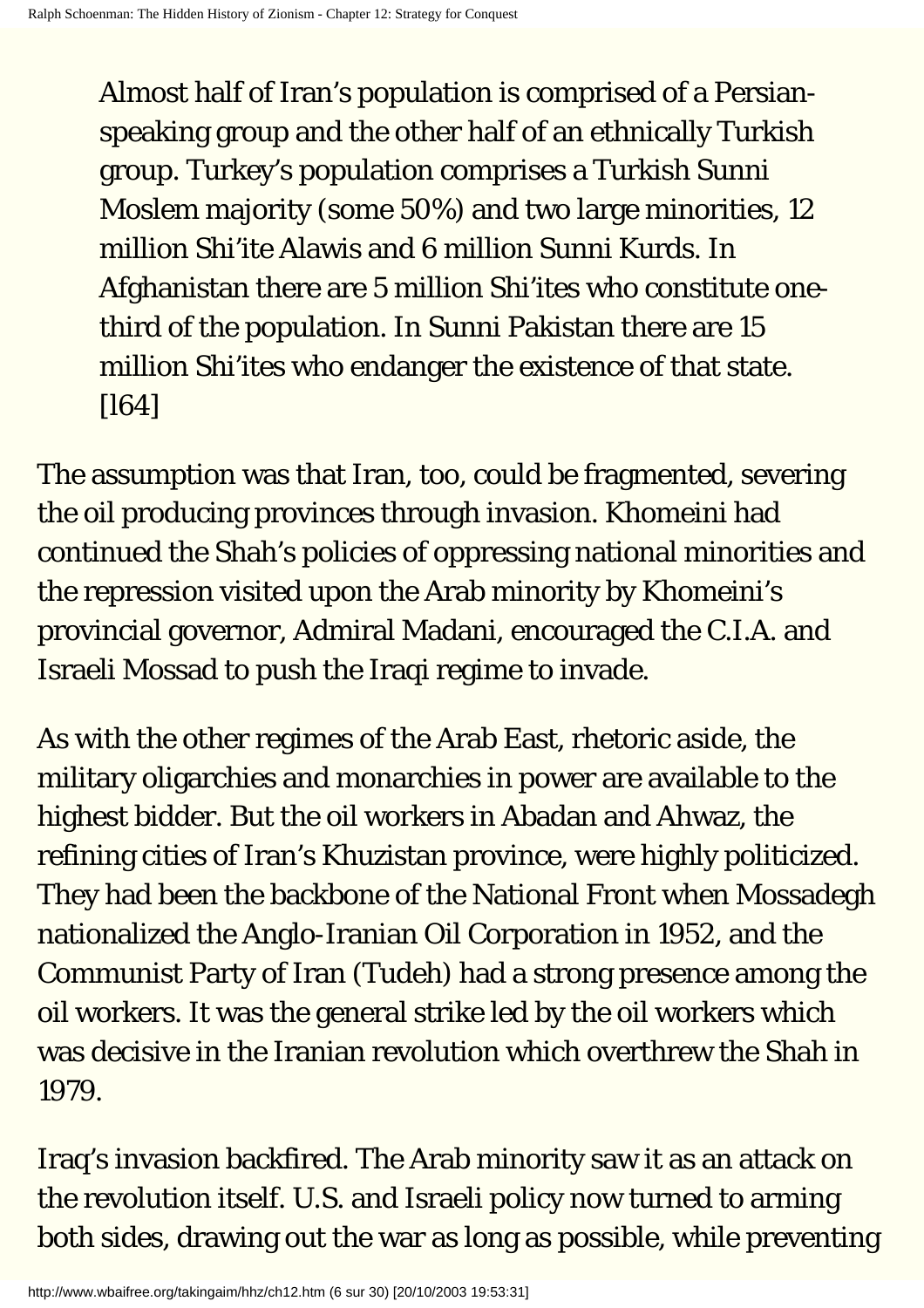#### an Iranian victory.

Yinon is clear about the strategy. "Every kind of inter-Arab confrontation will assist us in the short run and will shorten the way to the more important aim of breaking up Iraq into denominations as in Syria and in Lebanon." [165] The United States and the Saudi monarchy (which also supports Syria with a \$10 billion subsidy) have coordinated an arms blockade of Iran and the massive supply of arms to Iraq. The Egyptian and Jordanian regimes lead the way in support for Iraq. Meanwhile the Soviet Union and the United States each arm Iraq, as the Soviet bureaucratic leadership seeks to use its influence on the Arab regimes to position itself to make sphere of influence arrangements with U.S. rulers - at the expense of the Arab masses who continue to live in poverty.

# **Targeting Iraq**

Yinon makes explicit Israeli motives in arming Khomeini while the United States arms Iraq: "Iraq, rich in oil on the one hand and internally torn on the other, is guaranteed as a candidate for Israel's targets. Its dissolution is even more important for us than that of Syria. Iraq is stronger than Syria. In the short run it is Iraqi power which constitutes the greatest threat to Israel. An Iraqi-Iranian war will tear Iraq apart and cause its downfall at home even before it is able to organize a struggle on a wide front against us." [166]

Advanced preparations are in place as the Zionists plan the fragmentation of Iraq in civil war. "The seeds of inner conflict and civil war are apparent today already, especially after the rise of Khomeini to power in Iran, a leader whom the Shi'ites in Iraq view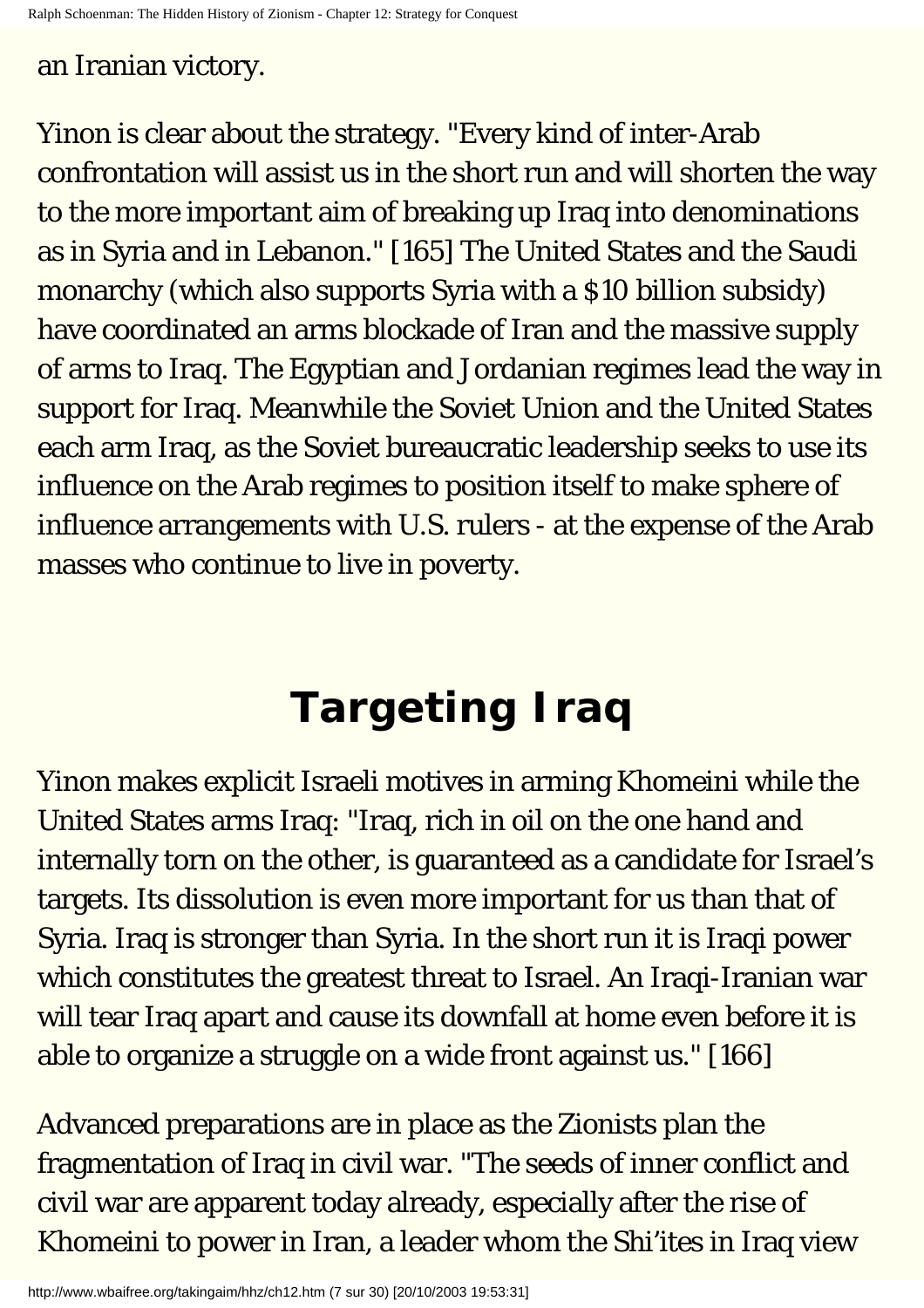as their natural leader." [167] In discussing the weaknesses of Arab society under the present regimes, Yinon, inadvertently, underlines the extent to which the population is left out of the equation of power and decision making, the unrepresentative nature of the Arab regimes, their consequent vulnerability and the futility of their attempts to protect themselves from Zionist expansion by dependence on U.S. power and influence. When all is said and done, they are all being measured for the same fate.

What is at issue is not if, but when:

Iraq is, once again, no different in essence from its neighbors, although its majority is Shi'ite and the ruling minority, Sunni. Sixty-five percent of the population has no say in politics, in which an elite of twenty percent holds the power. In addition, there is a large Kurdish minority in the north, and if it weren't for the strength of the ruling regime, the army and the oil revenues, Iraq's future state would be no different than that of Lebanon in the past or of Syria. [168]

The plan to dissolve the Iraqi state is not algebraic. Israel has marked out the number of statelets, where they are to be located and over whom they are to preside.

In Iraq, a division into provinces along ethnic/religious lines as in Syria during Ottoman times is possible. So, three (or more) states will exist around the three major cities: Basra, Baghdad and Mosul, and Shi'ite areas in the south will separate from the Sunni and Kurdish north. [169]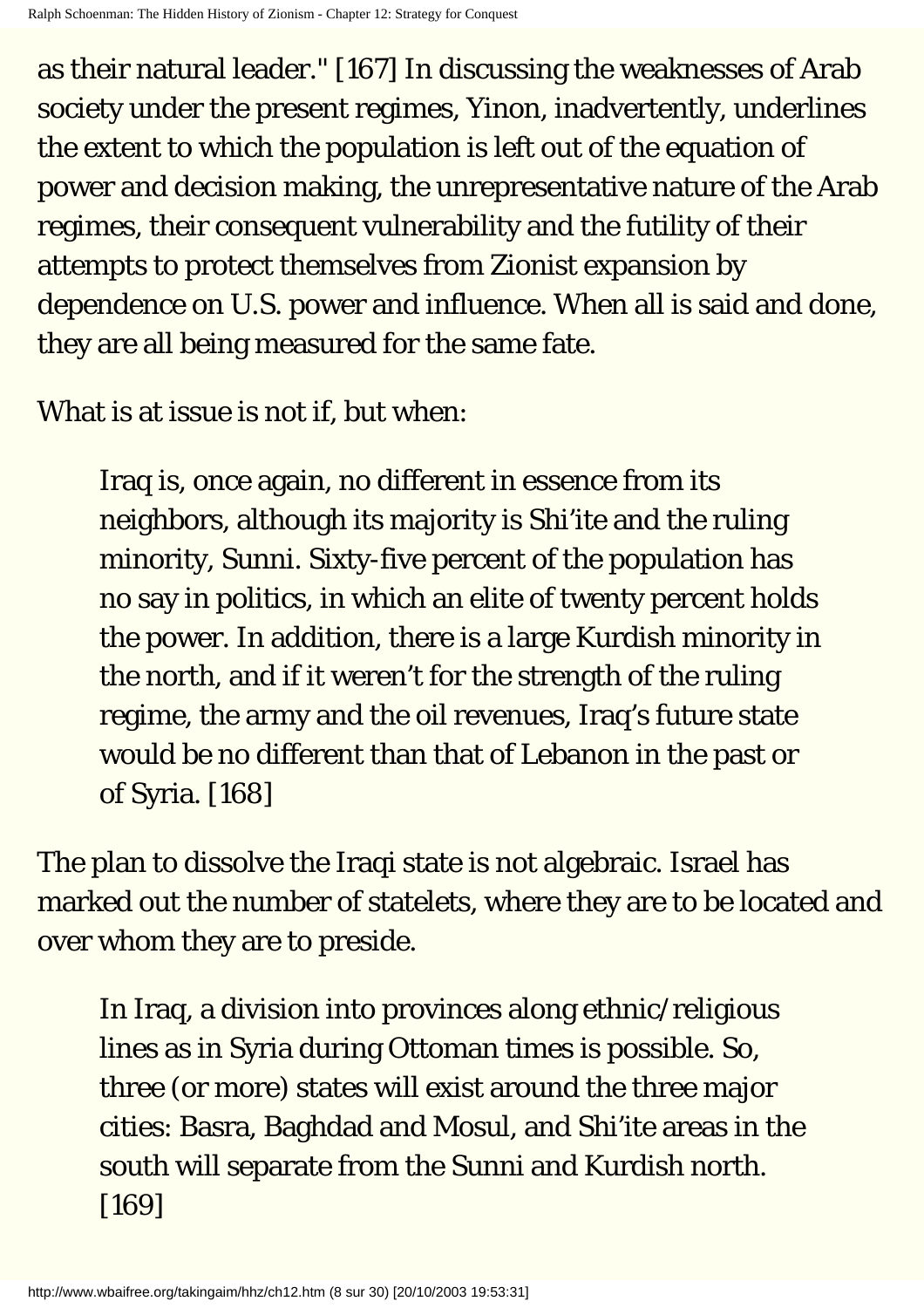Israel seeks to take full advantage of the impact of poverty and the consequent instability of the regimes which must control an alienated population. In this regard the desire of the Zionists to destabilize the Arab regimes and fragment their countries, while not unwelcome to the United States, is met by Pentagon caution as to timing and implementation. There is the constant danger that the wars and manipulated internal divisions required by Zionism and U.S. imperialism to control the region may unleash a popular uprising, as in Iran - and now within the West Bank and Gaza.

The specter of revolutionary change haunts both Israeli and American rulers. It is a prospect, as well, which underlines the critical importance of a revolutionary leadership which will see the struggle through to the end. The P.L.O.'s attempts, for example, to solicit support from the oppressive regimes of the region instead of appealing directly to their suffering populations have led the P.L.O. from one blind alley to another.

The default in leadership is commensurate with the opportunities lost. Describing the oppression meted out by Arab regimes to their own national minorities, Yinon observes: "When this picture is added to the economic one, we see how the entire region is built like a house of cards, unable to withstand its severe problems." [170] Every country analyzed reveals, essentially, the same set of conditions. "All the Arab states east of Israel are torn apart, broken up and riddled with inner conflict even more than those of the Maghreb (North Africa)." [171]

# **Double-Crossing Mubarak**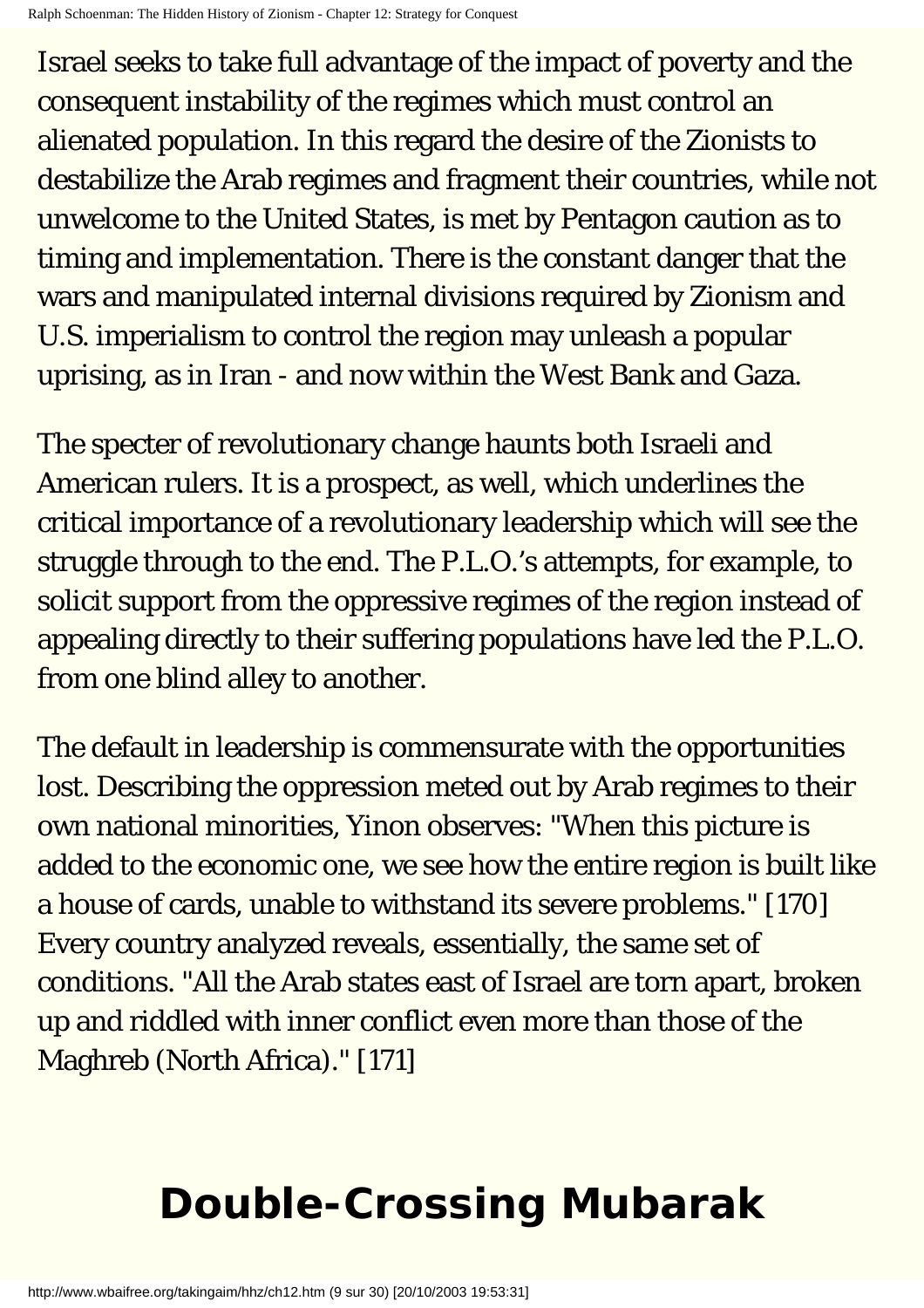The cynicism with which the Zionists discuss the fiction of their concern for "security" is nowhere more transparent than in Yinon's assessment of Egypt. The emergence of Sadat after Israel's seizure of the Sinai, West Bank, Gaza and Golan Heights in 1967 presented the United States with the opportunity to prevent the most populous Arab state from remaining an obstacle to Israeli expansion and American control. The removal of Egypt from opposition was a devastating blow, not merely to the Palestinian people but to the entire Arab population.

The return of Egypt to a degree of dependency on imperialism unknown in the days of Farouk was deeply unpopular among Egyptians.

The United States has provided Egypt with nearly \$3 billion in aid, loans and disguised subsidy - second only to Israel itself - which underlines the role of the Mubarak government. Yet living standards plummet.

By legitimizing the Israeli colonial state, Sadat betrayed not only the Palestinian people but left the Arab East prey to the designs set forth by Oded Yinon.

What emerges clearly from his strategic analysis is that for the Zionist movement everything is on a timetable, each area marked for conquest or re-conquest and perceived as a target of opportunity, awaiting only the proper relation of forces and the cover of war.

Egypt, in its present domestic political picture is already a corpse, all the more so if we take into account the growing Moslem-Christian rift. Breaking Egypt down territorially into distinct geographical regions is the political aim of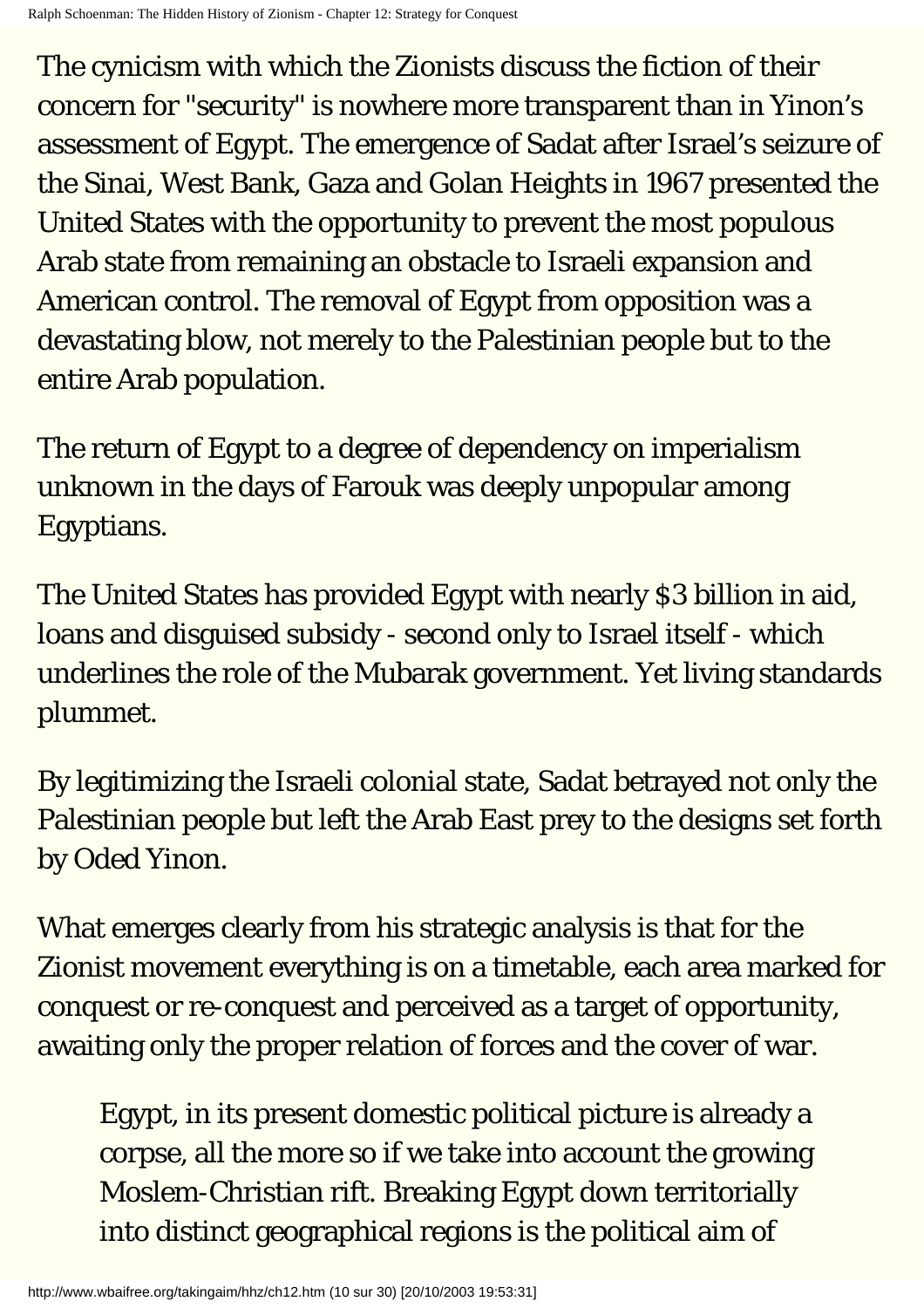#### Israel in the Nineteen Eighties on its Western front. [172]

Sadat's return of Egypt to its neo-colonial status under Farouk was rewarded by the recovery of the Sinai. In Israeli eyes, however, not for long.

Israel will be forced to act directly or indirectly in order to regain control over Sinai as a strategic economic and energy reserve for the long run. Egypt does not constitute a military strategic problem due to its internal conflicts, and it could be driven back to the post-1967 war situation in no more than one day. [173]

Yinon now proceeds to apply the same scalpel to Egypt with which he has already sliced up Lebanon, Syria and Iraq:

Egypt is divided and torn apart into many foci of authority. If Egypt falls apart, countries like Libya, Sudan or even the more distant states will not continue to exist in their present form and will join the downfall and dissolution of Egypt. The vision of a Christian Coptic state in Upper Egypt alongside a number of weak states with very localized power and without a centralized government is the key to a historical development which was only set back by the peace agreement but which seems inevitable in the long run. [174]

Camp David, then, was a tactical ploy preparatory to the dissolution of Egypt and of the Sudan:

Sudan, the most torn apart state in the Arab Moslem world today is built upon four groups hostile to each other: an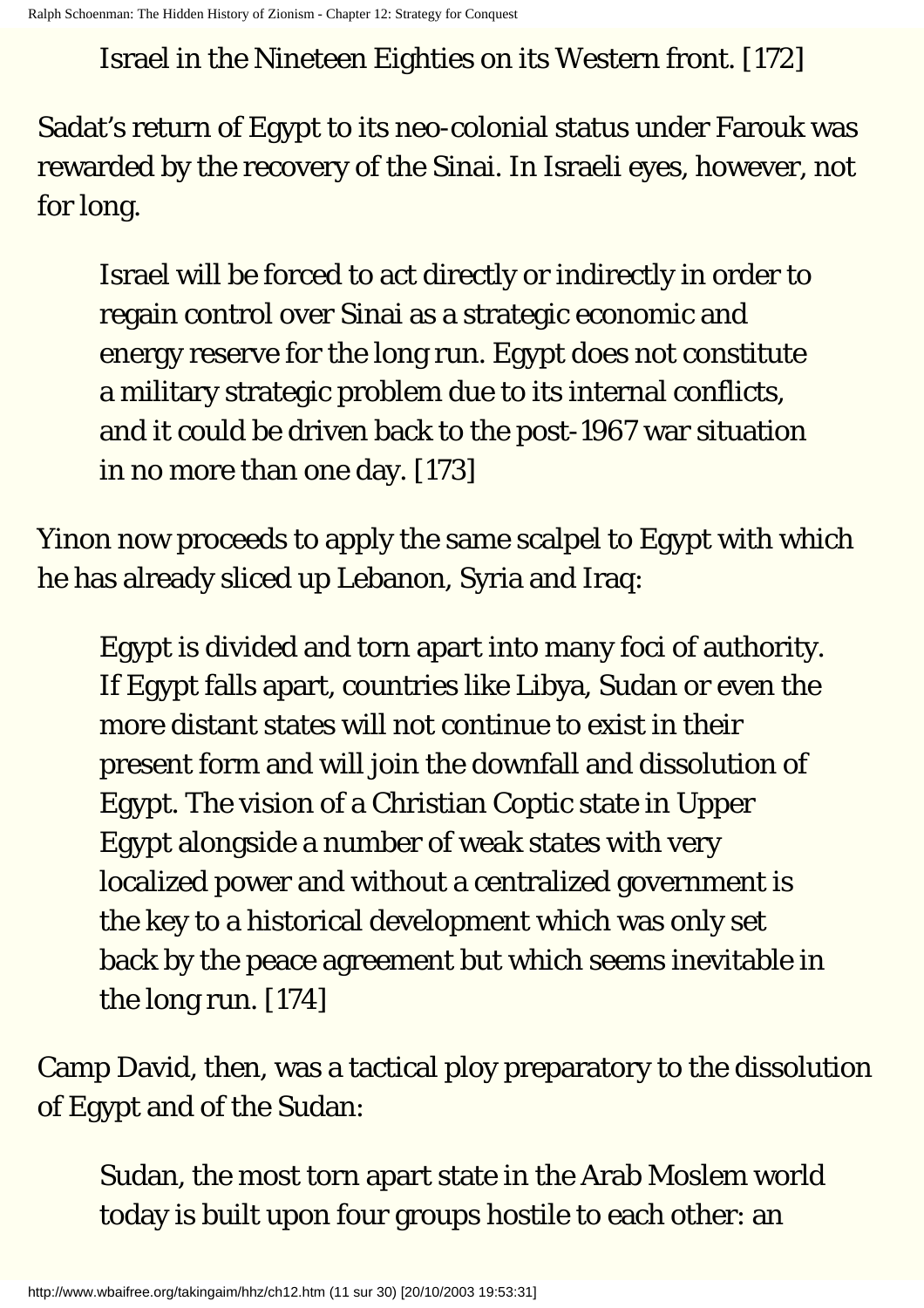Arab Moslem Sunni minority which rules over a majority of non-Arab Africans, Pagans, and Christians. In Egypt there is a Sunni Moslem majority facing a large minority of Christians which is dominant in upper Egypt: some seven million of them. They will want a state of their own, something like a 'second' Christian Lebanon in Egypt. [175]

It was in Egypt that Gamal Abdel Nasser had overthrown King Farouk and galvanized the Arab world with his vision of Arab unity. But it was a unity based not on revolutionary struggle throughout the region but on an illusory federation between oligarchical regimes.

#### **Tomorrow the Saudis**

If Nasser's Egypt finished up, in Israel's vision, "torn apart" like a second Lebanon, Saudi Arabia will be far more vulnerable, for the Monarchy's days are considered numbered.

The entire Arabian peninsula is a natural candidate for dissolution due to internal and external pressures, and the matter is inevitable, especially in Saudi Arabia.

All the Gulf principalities and Saudi Arabia are built upon a delicate house of sand in which there is only oil. In Kuwait, the Kuwaitis constitute only a quarter of the population. In Bahrain, the Shi'ites are the majority but are deprived of power. In the United Arab Emirates, Shi'ites are once again the majority but the Sunnis are in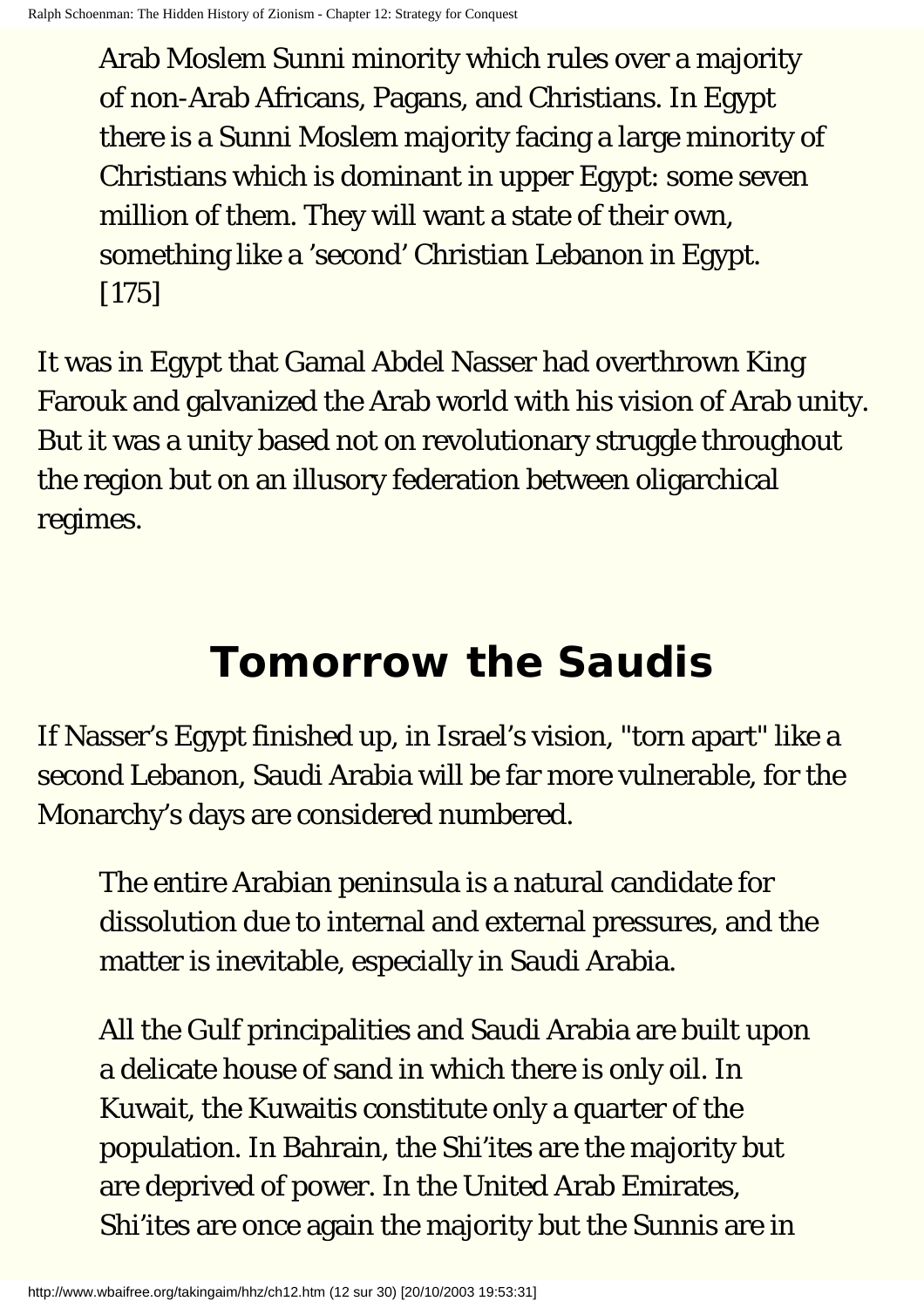power. [176]

Nor is there much doubt that as goes Arabia so goes the Gulf:

The same is true of Oman and North Yemen. Even in the Marxist [sic] South Yemen there is a sizable Shi'ite minority. In Saudi Arabia half the population is foreign, Egyptian and Yemenite, but a Saudi minority holds power. [177]

#### **Depopulating Palestine**

Yinon reserves his most relentless assessment for the Palestinians themselves. He is emphatic in acknowledging that the Palestinian people have never relinquished their desire and will to be sovereign in their country. It is all of Palestine over which Zionism must rule.

Within Israel the distinction between the areas of '67 and the territories beyond them, those of '48, has always been meaningless for Arabs and nowadays no longer has any significance for us. [178]

Not only must Palestinians be driven out of the West Bank and Gaza, but from the Galilee and pre-1967 Israel. They are to be scattered as they were in 1948.

Dispersal of the population is therefore a domestic strategic aim of the highest order; otherwise, we shall cease to exist within any borders. Judea, Samaria and the Galilee are our sole guarantee for national existence, and if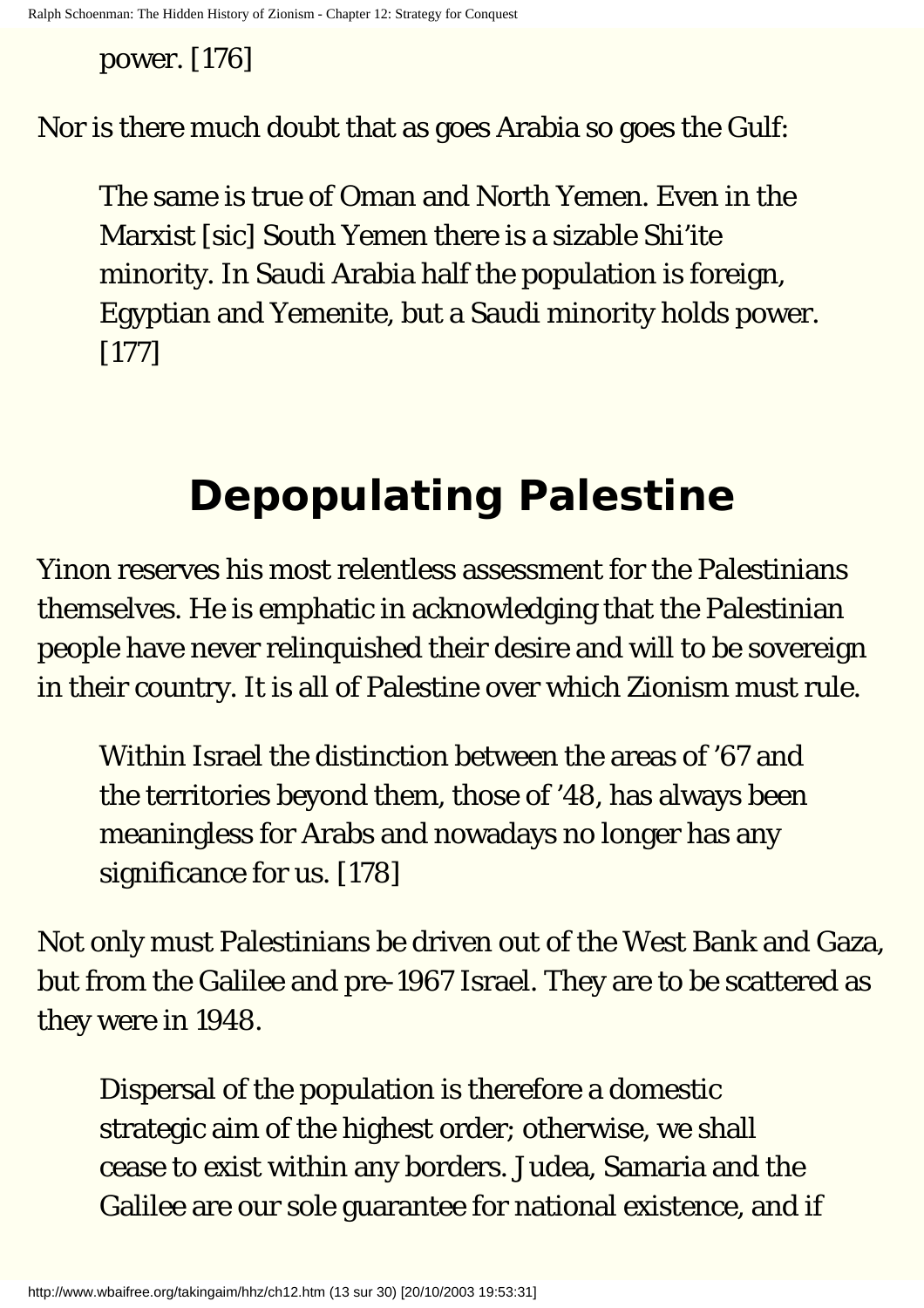we do not become the majority in the mountain areas, we shall not rule in the country and we shall be like the Crusaders, who lost this country which was not theirs anyhow, and in which they were foreigners to begin with. Rebalancing the country demographically, strategically and economically is the highest and most central aim today. [179]

[Today, the Palestinians within Israeli territorial control - those in the Gaza Strip, the West Bank and the pre-1967 territorial colonization - number approximately 2.5 million. There are approximately 5.4 million Palestinians today. More than half of the Palestinian people are dispersed and scattered in a Diaspora across the world. A significant number are in the countries of the Arab East, where they are also subjected to every form of persecution and discrimination: 37.8% in Syria, Jordan and Lebanon; and 17.5% in other Arab states.]

The question posed is how to achieve the expulsion of the Palestinian people under Israeli control, particularly as Israel's entire regional strategy depends upon it: ".Realizing our aims on the Eastern front depends first on the realization of this internal strategic objective." [180]

# **Jordan: The Short Run**

The method by which this is to be accomplished requires a delicate operation, which begins to explain Zionist and American stress on Jordanian representation of the Palestinians.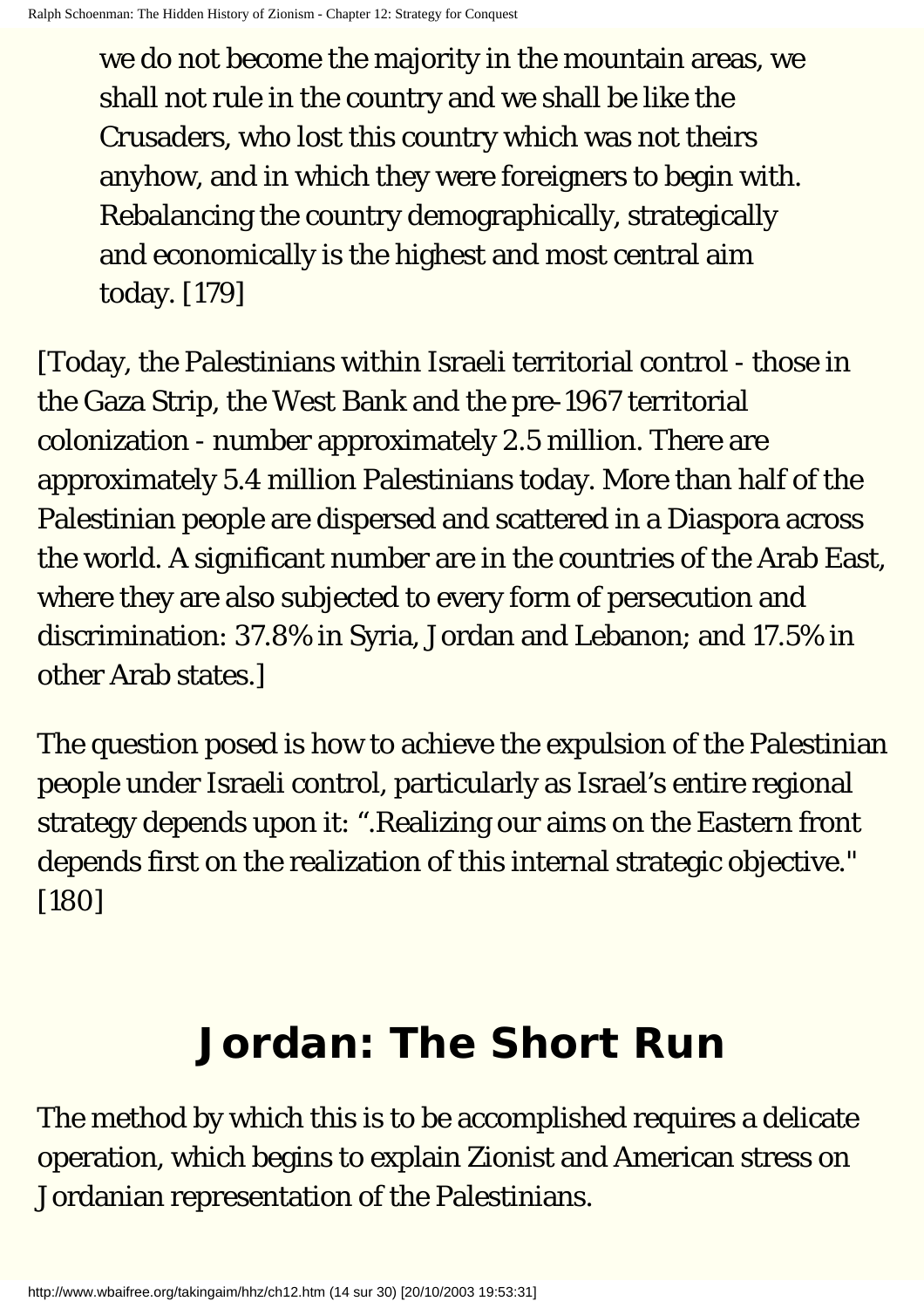Jordan constitutes an immediate strategic target in the short run but not in the long run, for it does not constitute a real threat in the long run after its dissolution, the termination of the lengthy rule of King Hussein and the transfer of power to the Palestinians *in the short run*. [emphasis added].

There is no chance that Jordan will continue to exist in its present structure for a long time and Israel's policy, both in war and in peace, ought to be directed at the liquidation of Jordan under the present regime and the transfer of power to the Palestinian majority. [181]

A desert land with small resources, largely dependent on Saudi money and both U.S. and Israeli military protection, Jordan's Hashemite Monarchy is scarcely sovereign at all. Its rule over the Palestinian majority who inhabit camps even as they make up its civil service, is Draconian. Palestinians have no right to political expression and when deported from the West Bank and Gaza by Israel, they are summoned daily by Jordanian police who harass and abuse them.

The removal of the Hashemite regime is to be accompanied by what Jabotinsky, citing Hitler in 1940, euphemistically had called "population transfer".

"Changing the regime east of the river will also cause the termination of the problem of the territories densely populated with Arabs west of the Jordan [River]. Whether in war or under conditions of peace, emigration from the territories and economic demographic freeze in them, are the guarantees for the coming change on both banks of the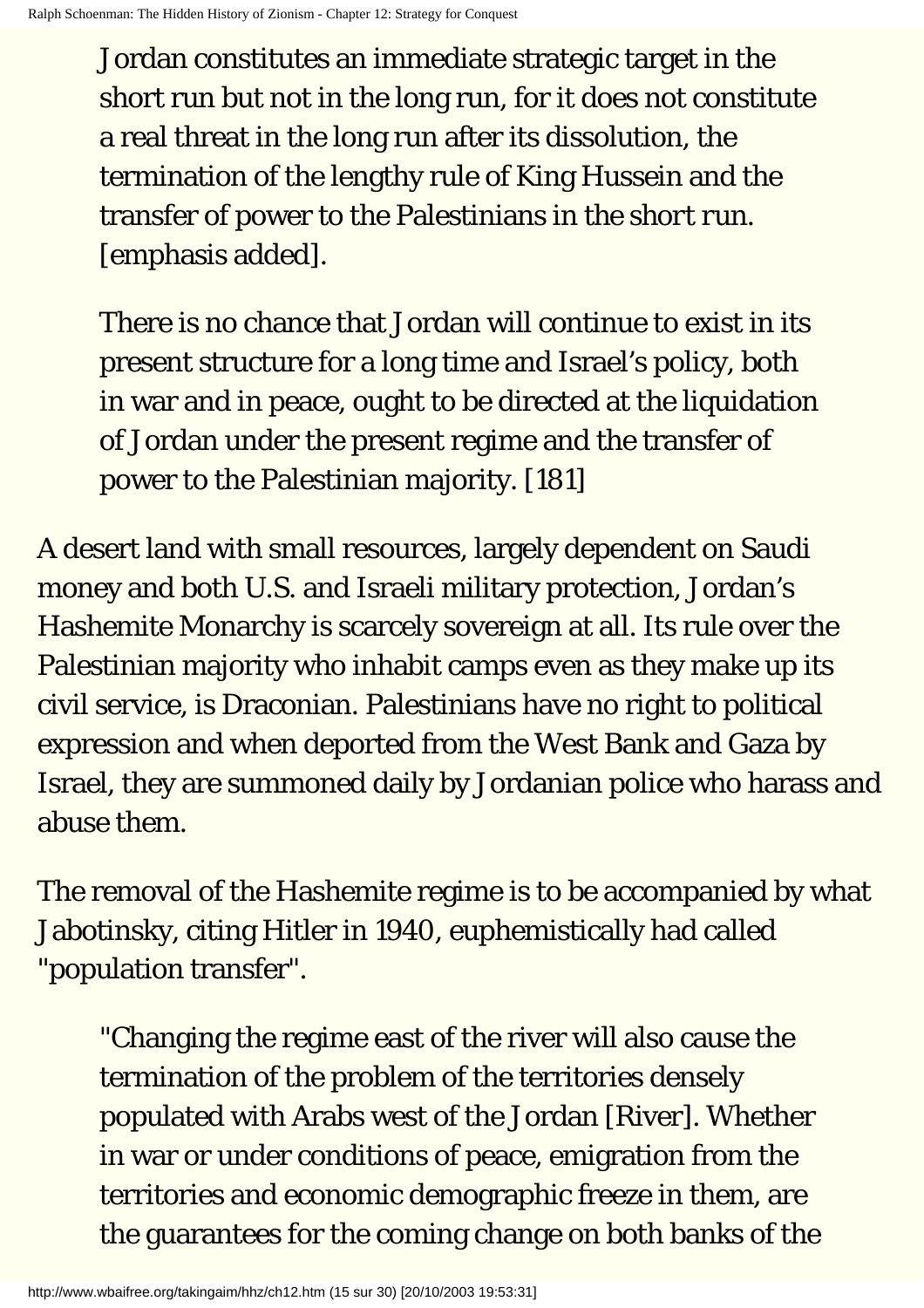river, and we ought to be active in order to accelerate this process in the nearest future.

The autonomy plan ought also to be rejected, as well as any compromise or division of the territories for ... it is not possible to go on living in this country in the present situation without separating the two nations, the Arabs to Jordan and the Jews to the areas west of the river. [182]

Oded Yinon's program follows the time-honored imperial pattern of "divide and rule". Lebanon, for example, was first targeted in 1919. The cover of war has been a prerequisite for the consummation of these schemes, whether in the short or long term. Neo-colonialism remains the preferred method of imperial rule because occupations spread imperialism thin, as Che Guevara knew.

The Zionists, in particular, with their relatively small population and their total dependence on U.S. imperialism, can only enact their plan for Israeli dominion through neo-colonial schemes in the Arab East, and these require the support of their imperial master.

In this regard, Oded Yinon's blueprint is the application to the present and near future of the Zionist design pursued by Herzl, Weizman, Jabotinsky, Ben Gurion, and, today, by Peres and Shamir. Those who would select among them, offer Palestinians a Hobson's choice, for the political debate among the Zionist rulers centers on the means and timing of a conquering design.

When, for example, Moshe Dayan took Gaza in 1956, Ben Gurion became angry, informing Dayan, "I didn't want Gaza with people, but Gaza without people, the Galilee without people." Moshe Dayan, himself, told Zionist youth at a meeting in the Golan Heights in July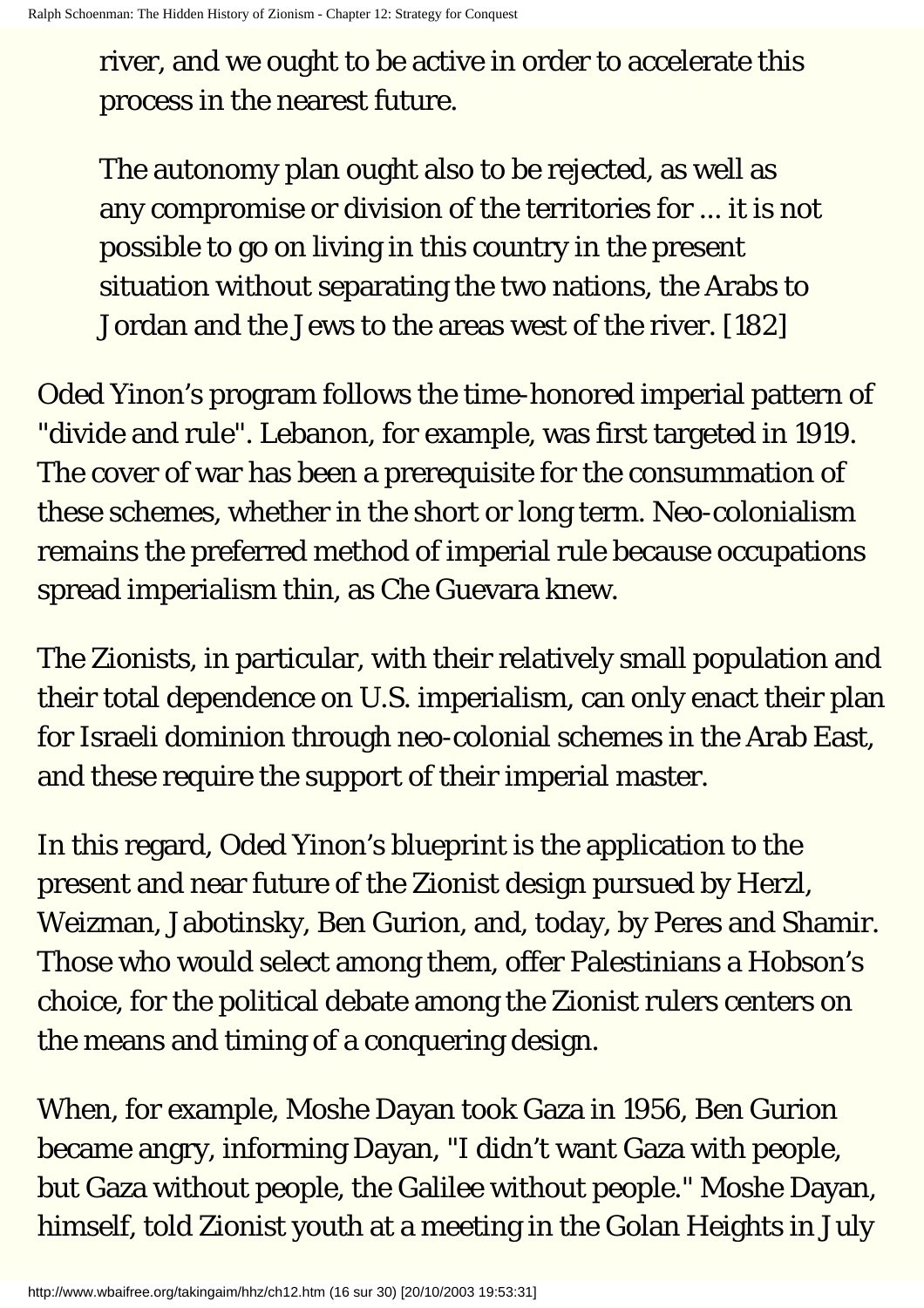1968. "Our fathers had reached the frontiers recognized in the partition plan; the Six-Day War generation has managed to reach Suez, Jordan, and the Golan Heights. This is not the end. After the present cease-fire lines, there will be new ones. They will extend beyond Jordan ... to Lebanon and ... to central Syria as well." [182a] Neo-colonial rule, however, depends, as Oded Yinon makes clear, upon the dialectical relation between military might and hired hands.

Fragmenting the Arab states will proceed under the cover of war whether a blitzkrieg attack, use of a proxy armed force or covert operations. The ultimate success requires local leaders who can be bought or ensnared.

Zionists, therefore, have given us repeatedly not only their **Mein Kampf**, but the evidence that the preservation and extension of their rule depends on misleaders among the victim peoples. The "divide-and-rule" schemes of Zionism and their imperial patron are unending.

If the Palestinians and the Arab masses are to withstand these plans for conquest, they will have to remove the corrupt regimes which barter popular aspiration. They will need to forge a revolutionary leadership which speaks openly about the role of these governments, is vocal about Zionist plans, and which shows determination to carry the struggle throughout the region.

#### **The Four "No's"**

Yinon's ideas are not outlandish. They are advocated by Sharon and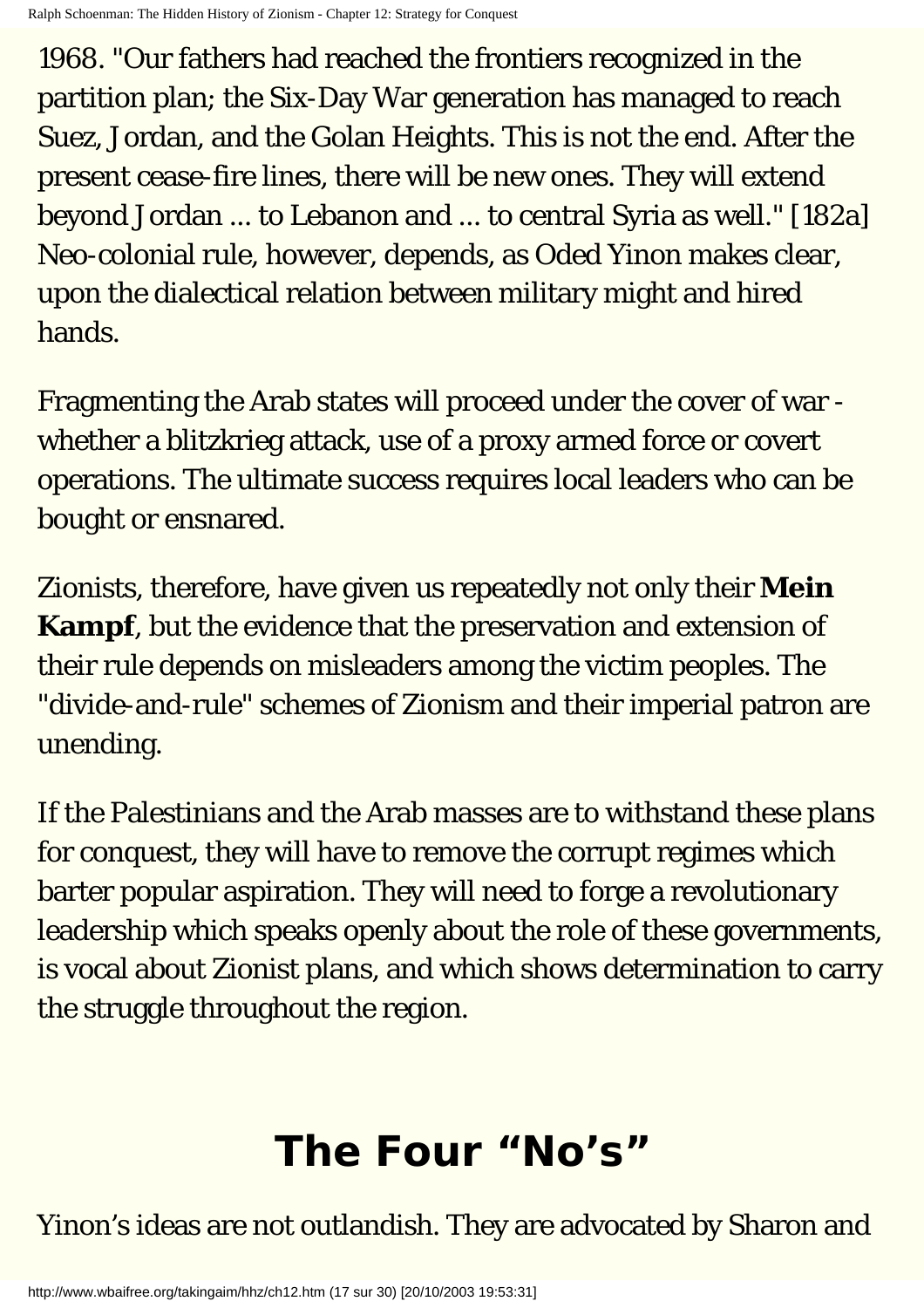Begin's Minister of Defense, Moshe Arens, and also by the Labor Party.

Y'ben Poret, a ranking official in the Israeli Ministry of Defense, was irritated in 1982 by pious criticisms of the expansion of settlements in the West Bank and Gaza: "It is," he declared, "time to rip away the veil of hypocrisy. In the present, as in the past, there is no Zionism, no settlement of the land, no Jewish state, without the removal of all the Arabs, without confiscation." [183] The 1984 political platform of the Labor Party was promoted in full-page ads in the two leading Israeli dailies, **Ma'ariv** and **Ha'aretz**.

The ads highlighted the "Four No's":

- No to a Palestinian state
- No negotiations with the P.L.O.
- No return to the 1967 borders
- No removal of any settlements.

The ad advocated an increase in the number of settlements on the West Bank and Gaza, their full funding and protection.

In 1985, the President of Israel, Chaim Herzog, a Labor Party leader, echoed the sentiments of Sharon and Shamir emphasized by Oded Yinon.

We are certainly not willing to make partners of the Palestinians in any way in a land that was holy to our people for thousands of years. There can be no partner with the Jews of this land. [184]

As with Camp David, even a Bantustan on parts of the West Bank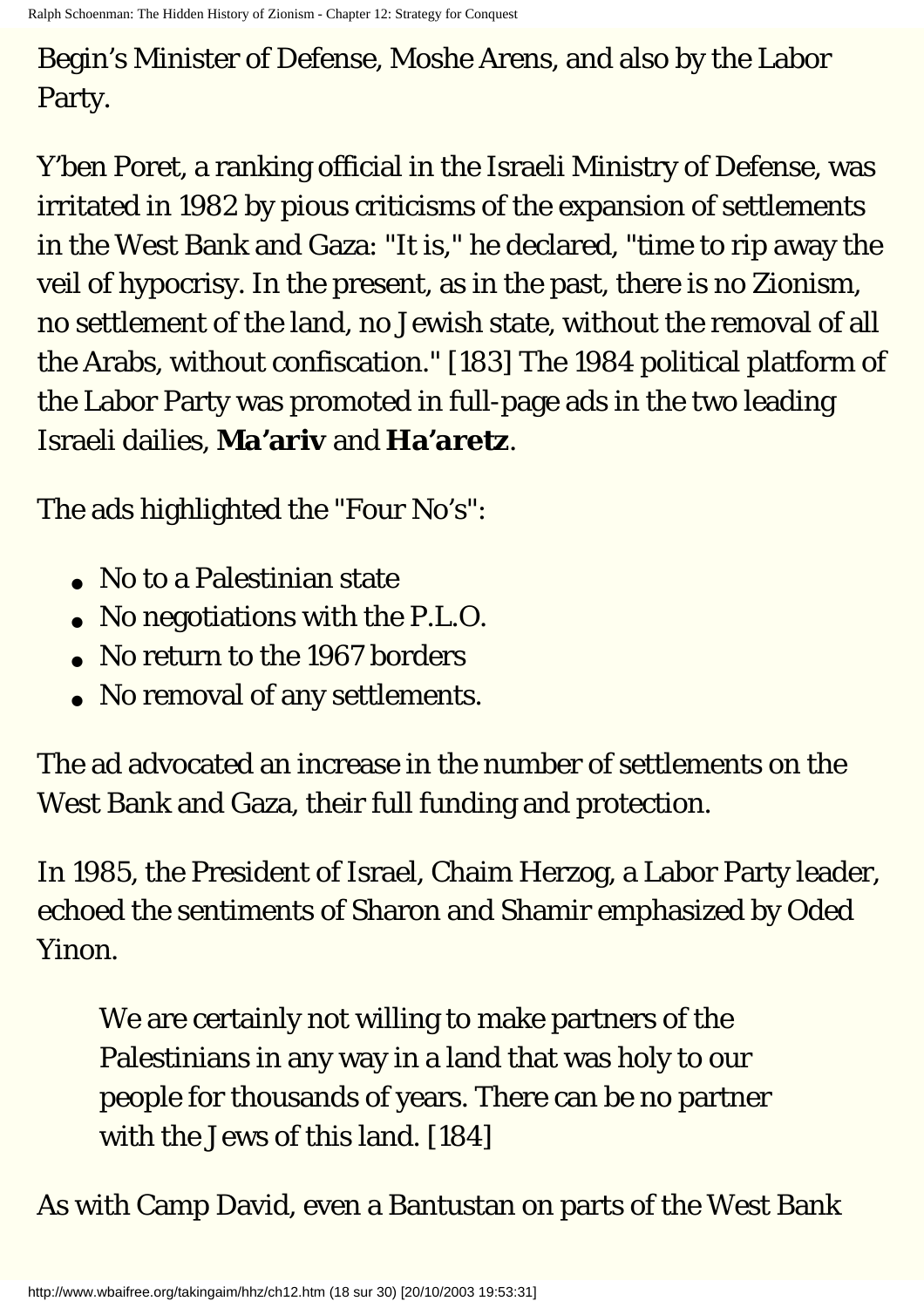and Gaza would be but a prelude to the next "dispersal". Forcing 2.5 million Palestinians into Jordan is, another interim measure, for Israeli "lebensraum" [Hitler's infamous phrase meaning "living space"] will not be confined by the Jordan River.

It should be clear, under any future political situation or military constellation, that the solution of the problem of the indigenous Arabs will come only when they recognize the existence of Israel in secure borders up to the Jordan River *and beyond it* [emphasis added], as our existential need in this difficult epoch, the nuclear epoch which we shall soon enter. [185]

## **Palestinian Population Transfer**

Yinon's ideas were also echoed in an important story carried by **The Washington Post** on its front page on February 7, 1988, under the headline "Expelling Palestinians: It Isn't a New Idea and It Isn't Just Kahane's."

Two Israeli journalists, Yossi Melman, diplomatic correspondent of the Israeli daily, **Davar**, and Dan Raviv, London-based CBS News correspondent, disclosed that barely two weeks after the end of the June 1967 war, secret Israeli cabinet meetings were convened to discuss the "resettlement of Arabs". The information was obtained from private diaries kept by Ya'acov Herzog, director general of the Prime Minister's office. The official transcript of the meeting remains secret.

According to the **Post** article, Prime Minister Menachem Begin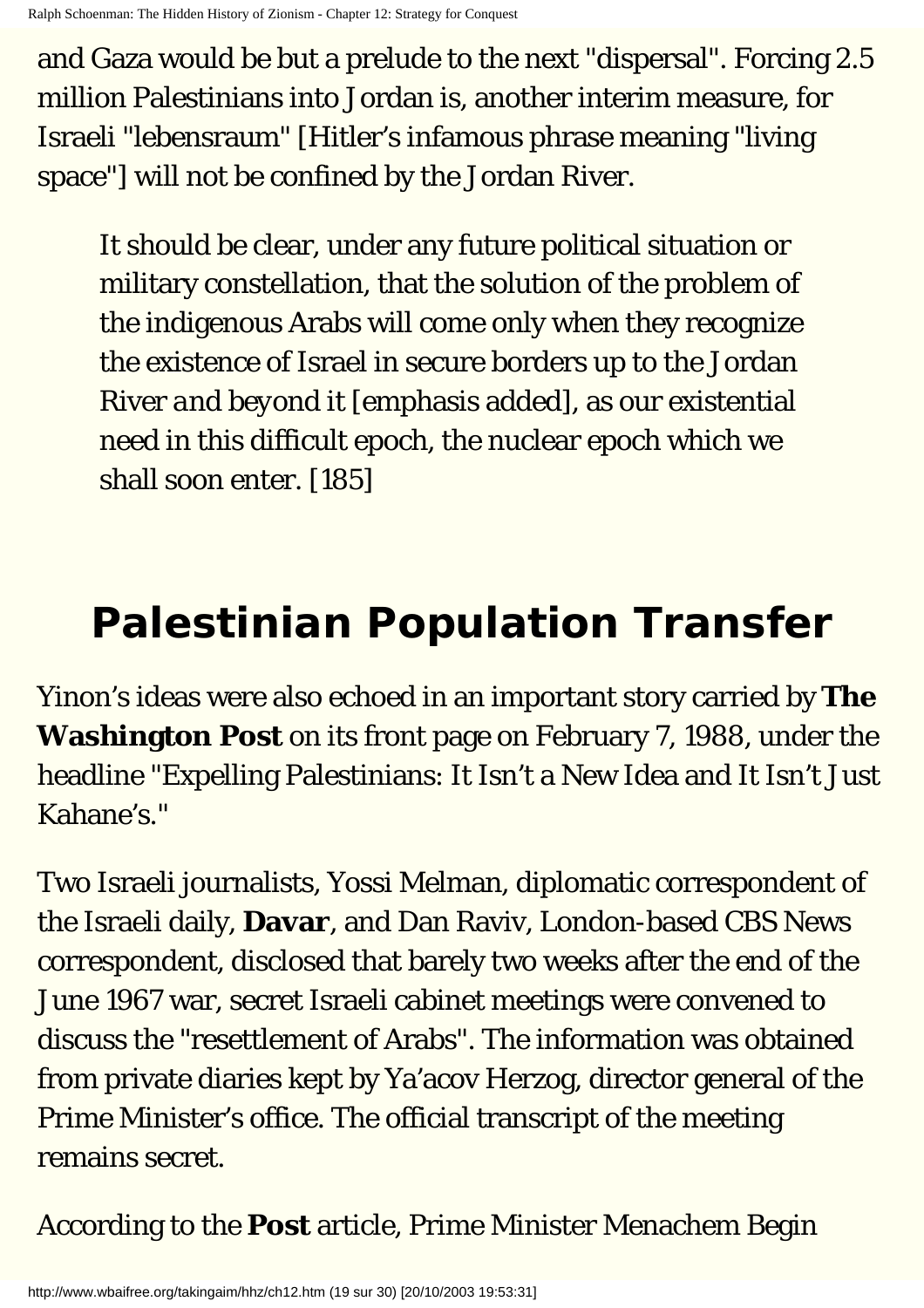recommended the demolition of the refugee camps and the transfer of the Palestinians to the Sinai. Finance Minister Pinhas Sapir and Foreign Minister Abba Eban, both Labor Zionists, disagreed. They called for the transfer of all the refugees "to neighboring Arab countries, mainly Syria and Iraq".

The 1967 cabinet meeting did not reach a decision.

"Sentiment seemed to favor Deputy Prime Minister Yigal Allon's proposal that the Palestinians ... should be transported to the Sinai desert," the **Post** article states. Accordingly, the Prime Minister's office, the Defense Ministry and the army jointly set up a "secret unit charged with 'encouraging' the departure of the Palestinians for foreign shores". The secret plan was revealed by Ariel Sharon before a Tel Aviv audience in November 1987, when he disclosed the existence of an "organization" which for years had transferred Palestinians to other countries, including Paraguay, with whose government Israel had made the necessary arrangements.

These "transfers" were handled by the Israeli military governor's office in Gaza. When one of the transferees, Talal ibn-Dimassi, attacked the Israeli consulate in Asuncion, Paraguay, killing the Consul's secretary, complications ensued:

"The attack in Paraguay put an abrupt end to the secret Israeli plan which the government had hoped would help solve the problem of the Palestinians by exporting them," the **Post** article states.

Over one million people were contemplated for "transfer". Only 1,000 were successfully sent out.

Melman and Raviv emphasize that the relocation of Palestinians is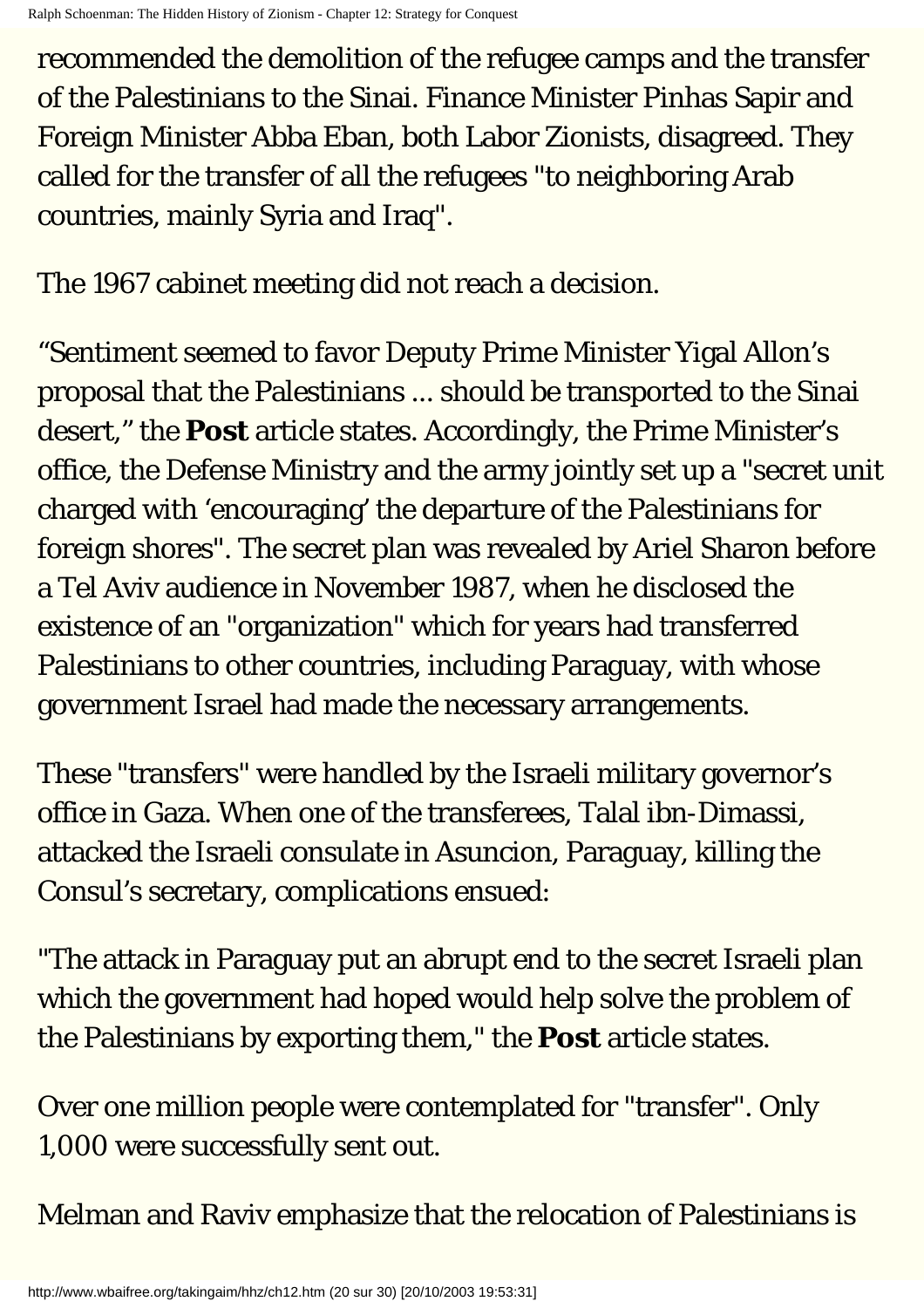not new "as the 1967 cabinet discussions show". They state that a similar scheme would be attractive to a growing number of Israelis •o;as they watch the recent uprising in the West Bank and Gaza"

# **An Option Long Considered**

The authors acknowledge that the removal of the Palestinians has been the central focus of Zionist planning since the inception of the movement. They write:

Since the early days of Zionism, resettlement has been an option for dealing with the problem posed by the large Arab population in the historical land of Israel.

Melman and Raviv recount a series of schemes which were designed to effect the removal of the Palestinian people. The East bank of the Jordan River [the state of Jordan] was contemplated, a scheme indicated in March 1988 in a full-page advertisement republishing a column by George Will which equates Jordan with Palestine. [185a]

Labor Zionists and Revisionists were united on the necessity to transfer the Palestinians elsewhere. Vladimir Jabotinsky spelled out the various efforts made since World War I in a letter written in November 1939.

We should instruct American Jewry to mobilize a half billion dollars in order that Iraq and Saudi Arabia will absorb the Palestinian Arabs. There is no choice: The Arabs must make room for the Jews in Eretz Israel. If it was possible to transfer the Baltic peoples, it is also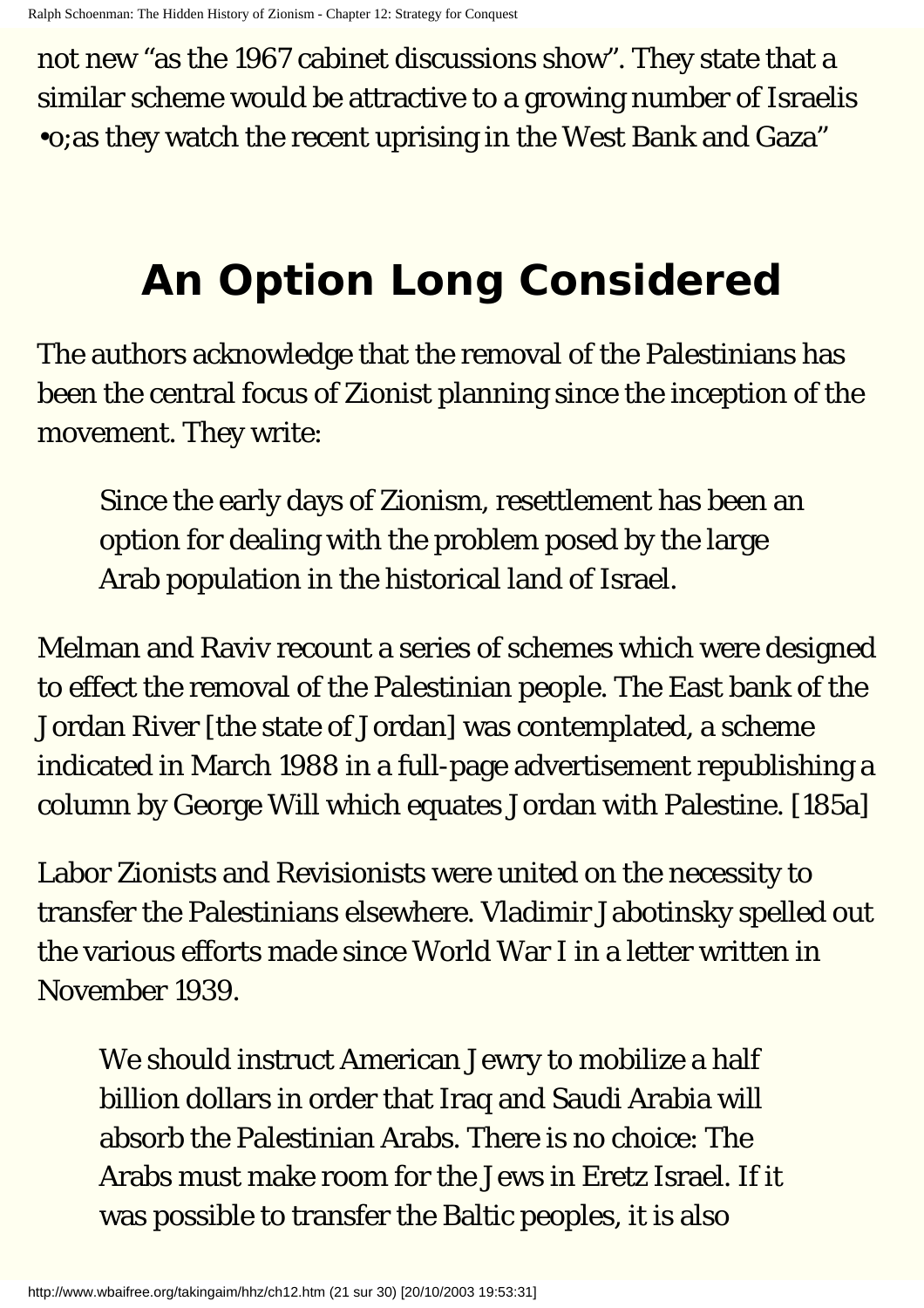possible to move the Palestinian Arabs.

By 1947, Labor Zionists and Revisionists joined together in the mass expulsion of 800,000 Palestinians. In 1964, a young Israeli colonel named Ariel Sharon instructed his staff to determine "the number of buses, vans and trucks required in case of war to transport ... the Arabs out of northern Israel."

In 1967, Israeli military commanders began the process.

One general sent bulldozers to demolish three Arab villages near Latrun on the road to Jerusalem, expelling their residents.

Such an expulsion order was issued for the West Bank city of Qalqilya and then cancelled.

Since the Uprising began in December 1987, Michael Dekel of the Likud has taken up the call "to transfer the Arabs", and Gideon Patt, a government minister from the Liberal Party, has declared that the Palestinians should be placed on trucks and sent to the border.

Melman and Raviv conclude with the following prognosis:

Kahane's message - expel the Palestinians or risk losing control of the land of Israel -remains a potent one. And in the absence of a political solution to the Palestinian problem [sic], Israel may be pushed toward desperate measures.

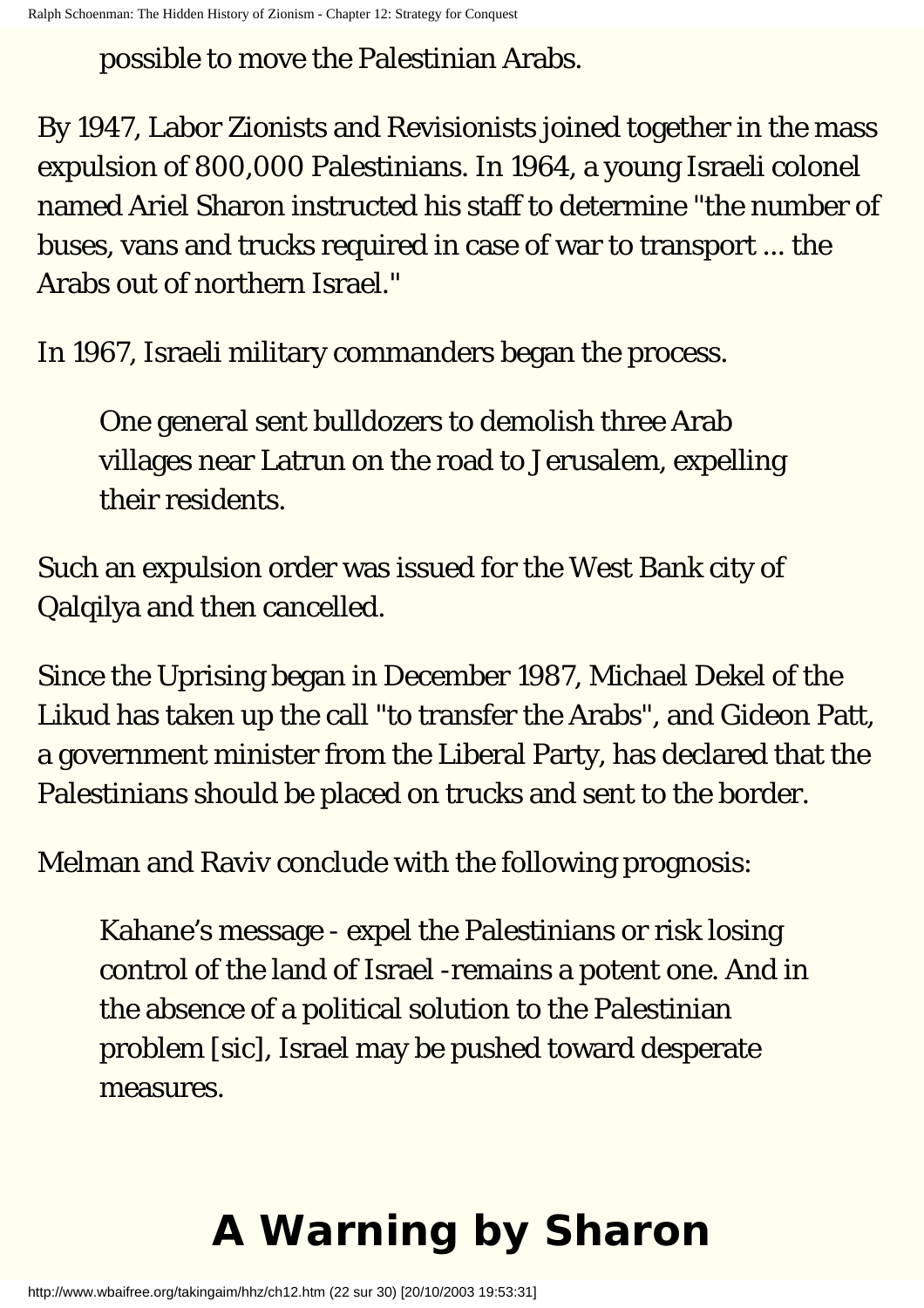It is in this context that Ariel Sharon's declaration of March 24, 1988, is to be assessed. Sharon stated that if the Palestinian uprising continued, Israel would have to make war on its Arab neighbors. The war, he stated, would provide "the circumstances" for the removal of the entire Palestinian population from inside Israel and from the West Bank and Gaza.

That these are not idle remarks or restricted to Sharon became clear when Yossi Ben Aharon, director general of the office of the Prime Minister, declared in Los Angeles:

Israel has acquired a reputation of not waiting until a potential danger becomes actual.

Ben Aharon was referring to the acquisition by Saudi Arabia of silkworm missiles from China intended to menace Iran. The Israeli declaration was taken very seriously by the Saudis, President Mubarak of Egypt and the Reagan administration, inducing a "flurry of diplomatic activity".

#### The March 23, 1988, **New York Times** reports:

The Reagan administration has expressed its concern that Israel not conduct any pre-emptive attack on Chinese-built missiles purchased recently by Saudi Arabia ... Israel has not given a definitive reply to the Administration's appeals to refrain from attacking the Saudi missiles. The missiles ... were discussed during Mr. Shamir's visit to Washington last week.

Within two days of Ben Aharon's statement, Hosni Mubarak warned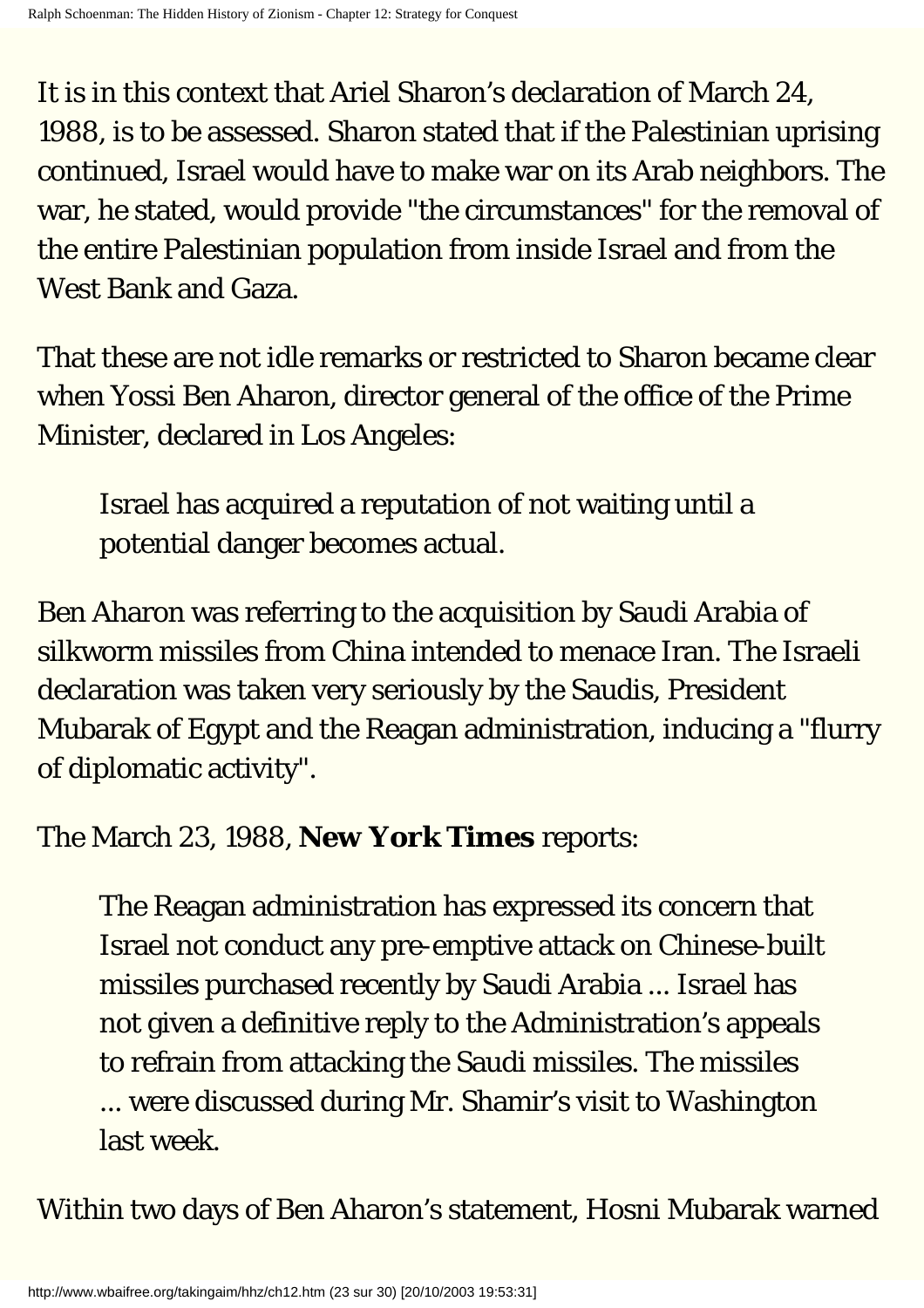Israel that Egypt "would react to an Israeli attack on Saudi Arabia's new medium-range missile sites as 'firmly and decisively' as if it were an attack on Egypt itself". [185b]

This statement was followed by Mubarak with a second declaration in what was described as "a deepening crisis".

Mubarak told reporters that he took a 'grave' view of reports that Israel was considering a pre-emptive air strike to destroy the missiles.... 'This is a grave, grave matter. An Israeli attack ... would blow up the entire peace process. I warn against any attack on Saudi Arabia which is a sisterly and friendly country. [l85b]

These public responses by President Mubarak indicate that the possibility of an Israeli adventure, intended to provide cover for expulsion of the Palestinians and to fragment Saudi Arabia, the paymaster of the Arab regimes, is not an idle one.

The timing of **The Washington Post** story of February 7, I 988, may be more than fortuitous. The Israeli authorities have no answer to the uprising of the Palestinian people other than intensified repression.

## **Israel and U.S. Power**

If the Palestinian people face the destruction of their organized existence by Israel, one fact must be stressed: The Zionist state is nothing but the extension of the power of the United States in the region.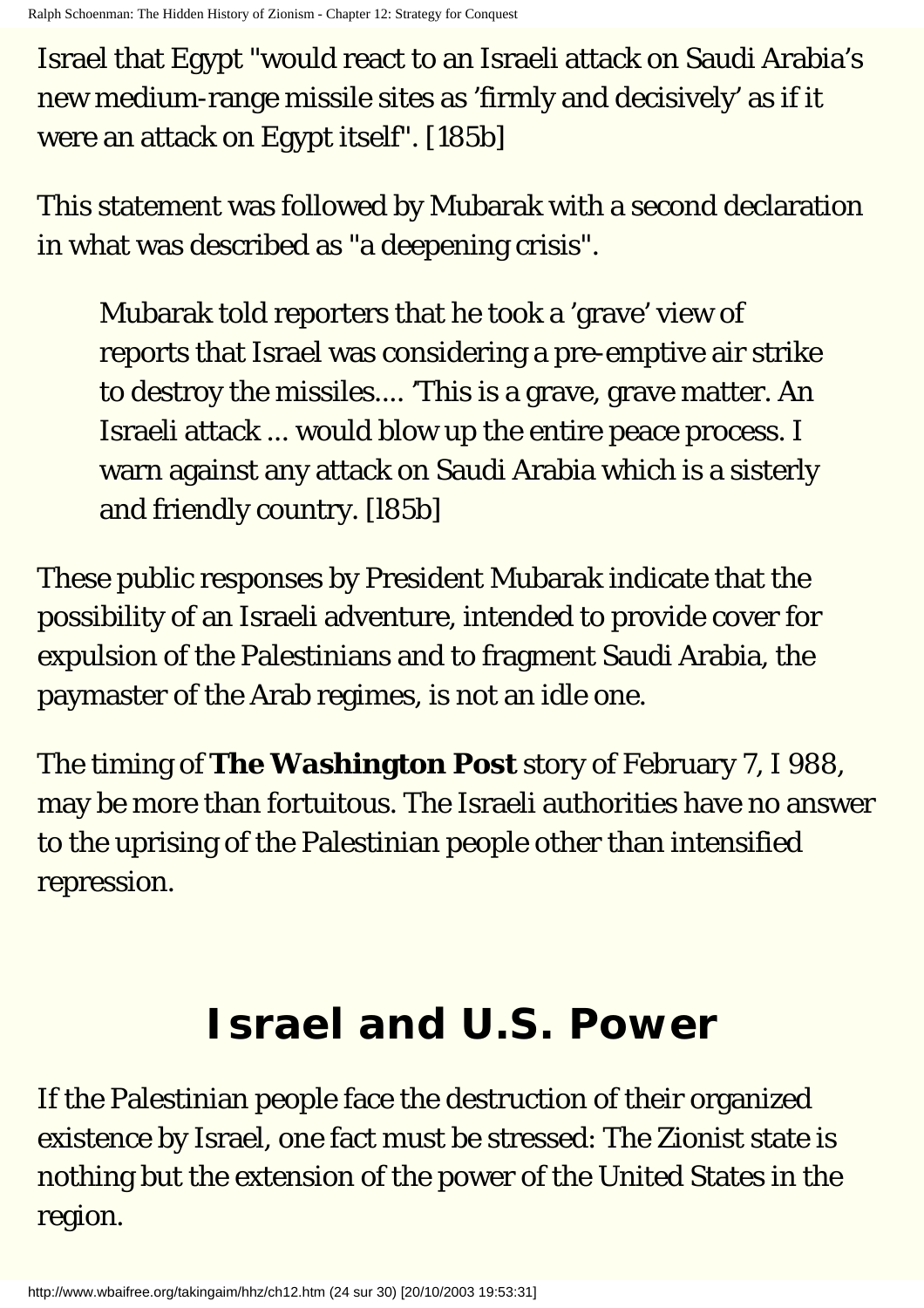Israeli extermination plans, occupations and expansion are on behalf of the principal imperialist power in the world.

Whatever may be the tactical divergences which emerge from time to time between Israel and the United States, there is no Zionist campaign that can sustain itself without the backing of its principal sponsor. The U.S. government between 1949 and 1983, provided \$92.2 billion in military aid, economic aid, loans, special grants and tax deductible "bonds and gifts". [186] As Joseph C. Harsh, put it in the August 5, 1982, issue of **The Christian Science Monitor**.

Few countries in history have been as dependent on another as Israel is on the United States. Israel's major weapons are from the United States - either as gifts or on long-term, low-interest loans, which few seriously expect to be repaid.

Israel's survival is underwritten and subsidized from Washington. Without American arms, Israel would lose the quantitative and qualitative advantage which President Reagan has promised to maintain for them. Without the economic subsidy, Israel's credit would vanish and its economy would collapse.

In other words, Israel can only do what Washington allows it to do. It dare not conduct a single military operation without the tacit consent of Washington. When it does undertake a military offensive, the world assumes correctly that it has Washington's tacit consent.

The Israeli state is not coextensive with the Jews as a people. Zionism, historically, has been a minority ideology among Jews. A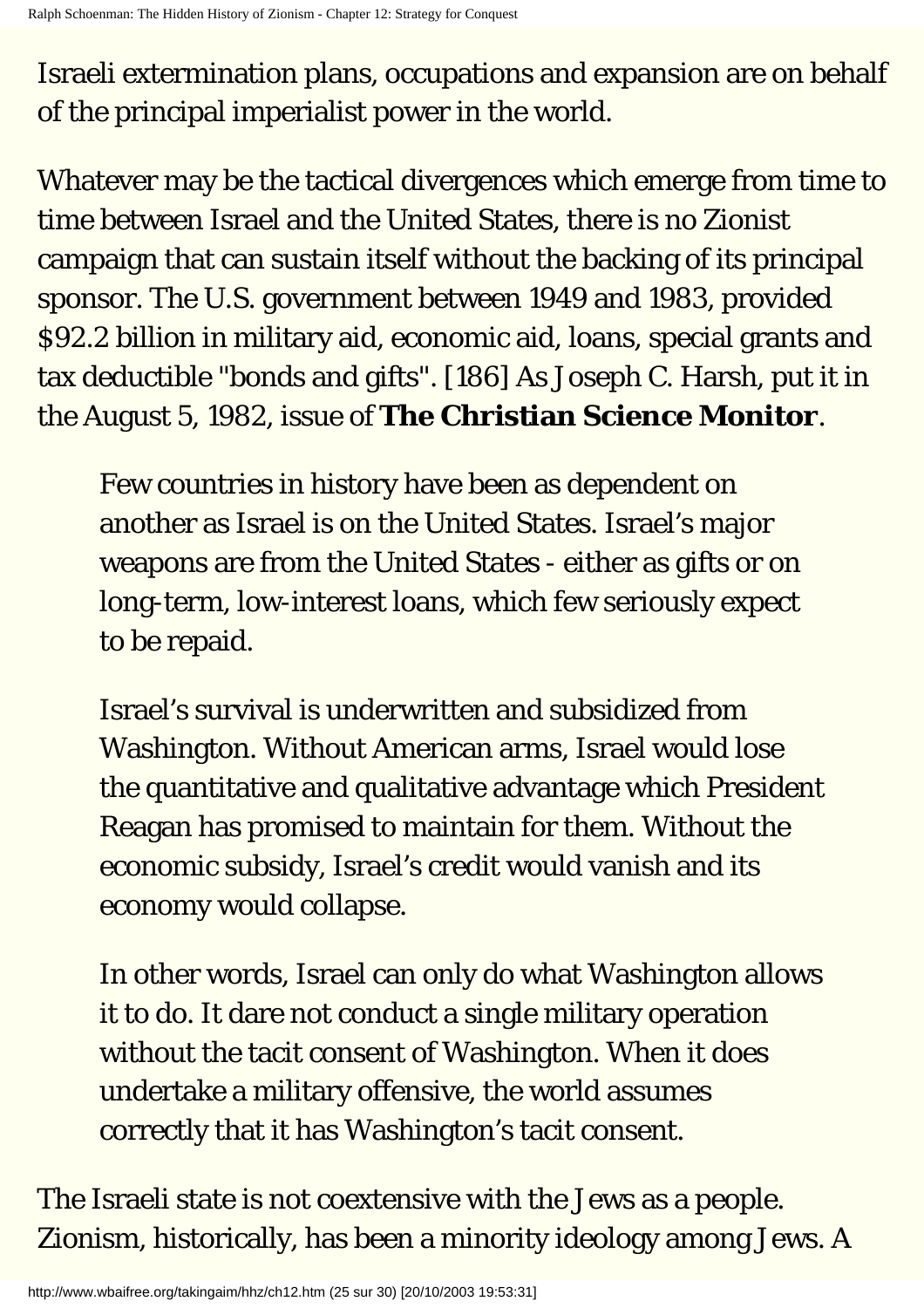state is but an apparatus which enforces specific economic and social relations. It is a structure of power and its purpose is, however guised, to coerce and to impose obedience.

If, for example, the apartheid state of South Africa had three-fifths less territory or two-thirds less people under its control, it would not be a whit less unjust. An oppressive state is unacceptable whether it presides over a postage stamp or a continent. The Namphy regime in Haiti is no less repugnant because of the relatively small size of that country or of the population over which it rules.

Our attitude toward a state which exploits and demeans its subjects is not conditioned by the extent of its sovereign reach. We know this to be true for Stroessner's Paraguay or Zhivkov's Bulgaria. It is no less true of the Zionist state of Israel.

Even if the apartheid Israeli state were anchored on a ship off of Haifa, it would be an outrage. Like the South African state, Pinochet's Chile or the state in America (run by 2% of the population who control 90% of the national wealth), we owe it no allegiance.

## **Blood, Sweat and Tears**

Nearly fifty years ago, an orator responded not to the occupation of his country or the liquidation of three-fourths of its towns and villages. He was not reacting to massacre, mass imprisonment, detention camps and torture. He did not decry the theft of the land and property of an entire people or their overnight transformation into pauperized refugees existing in tent camps, hunted and persecuted wherever they fled. He did not denounce a forty-year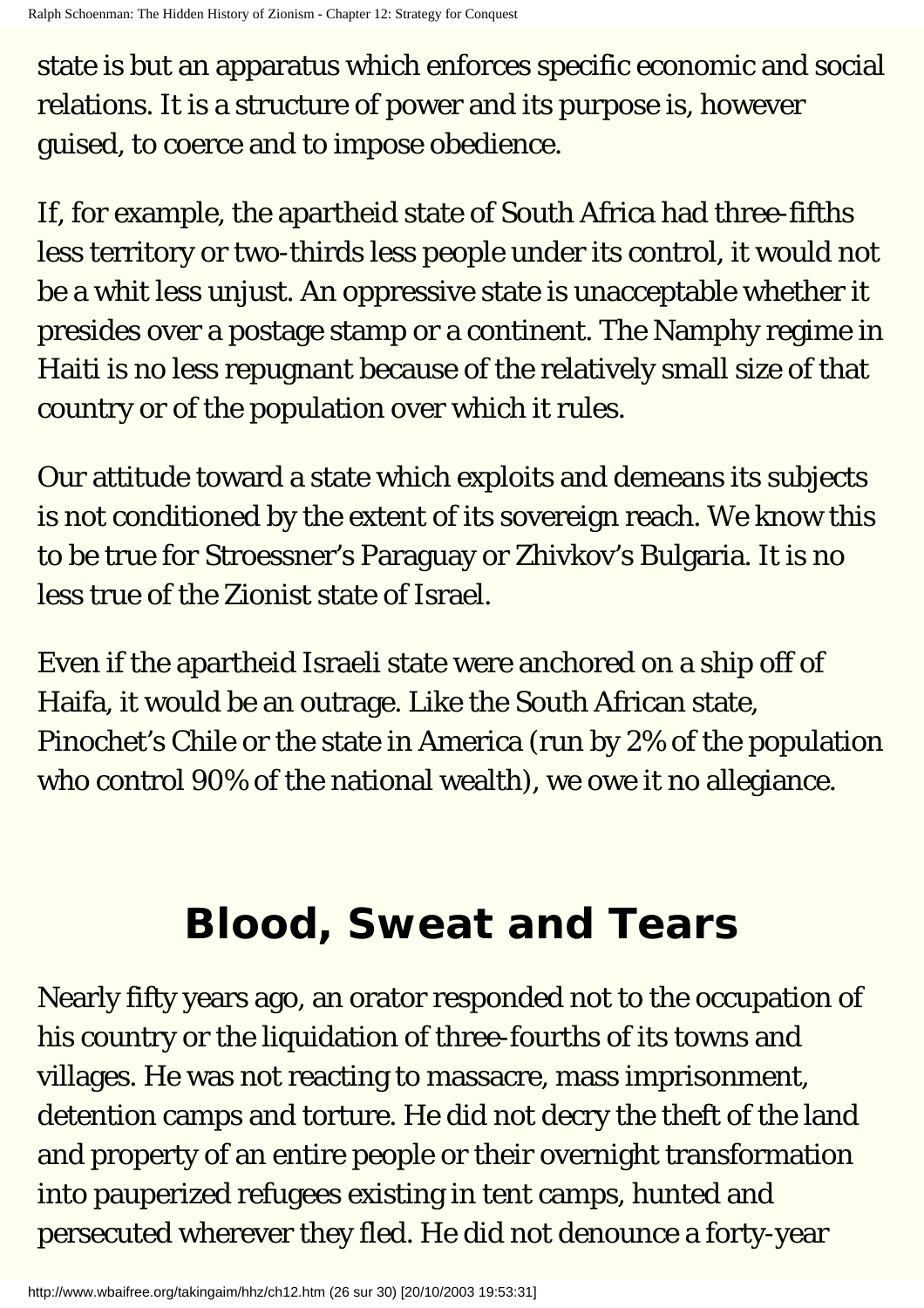ordeal punctuated by unrelenting bombing, invasion and yet further dispersal. He responded to but a few weeks of sporadic bombing as he declaimed, memorably.

I have nothing to offer you but blood, tears, and sweat. You ask, "What is our policy?" I say it is to wage war, by sea, land and air. With all our might and with all the strength that God can give us to wage war against a monstrous tyranny, never surpassed in the dark, lamentable catalog of human crime. That is our policy.

You ask, "What is our aim?" I answer in one word victory. Victory at all costs. Victory in spite of all terror. Victory however long and hard the road may be. For without victory for us, there is no survival, let that be realized, no survival. I feel sure that our cause will not be subject to failure and I feel entitled to claim the aid of all.

And a week later, he declared:

We shall defend our island, whatever the cost may be. We shall fight on the beaches. We shall fight on the landing grounds. We shall fight in the fields. We shall fight in the streets. We shall fight in the hills. We shall never surrender. And even if, which I do not for a moment believe, this island were subjugated and starving, we shall carry on the struggle.

What is it that makes it permissible for the head of the Raj, the Imperial Raj, Winston Churchill, to utter these sentiments - but renders them illicit for the Palestinian people? Nothing, but that endemic racism which colors consciousness in our society.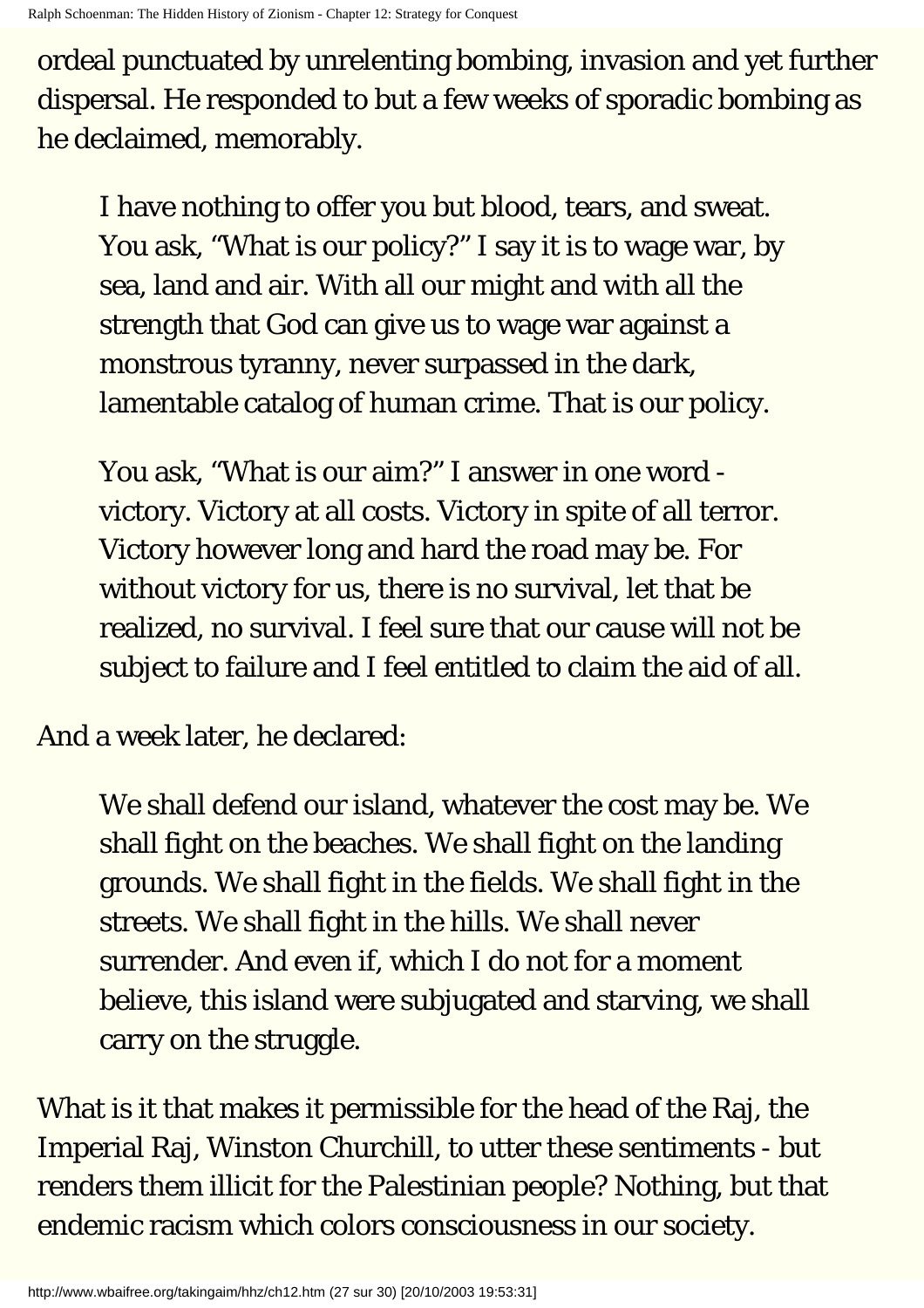Winston Churchill was a belligerent spokesperson of British imperialism, notably in Palestine and the Arab world. If Churchill can be allowed, demagogically, to sound a call to resist aggression and attack, how much more are the Palestinian people entitled to fight back - to resist occupation, to battle for their survival and social justice.

#### **Notes**

157. Israel Shahak, trans. & ed., **The Zionist Plan For the Middle East** (Belmont, Mass.: A.A.U.G., 1982).

158. **Ibid.**, p.5.

159. **Ibid.**

160. **Ibid.**, p.9.

161. **Ibid.**

162. **Ibid.**, p.5.

163. **Ibid.**, p.4.

164. **Ibid.**, p.5.

165. **Ibid.**, p.9.

166. **Ibid.**

167. **Ibid.**, p.4.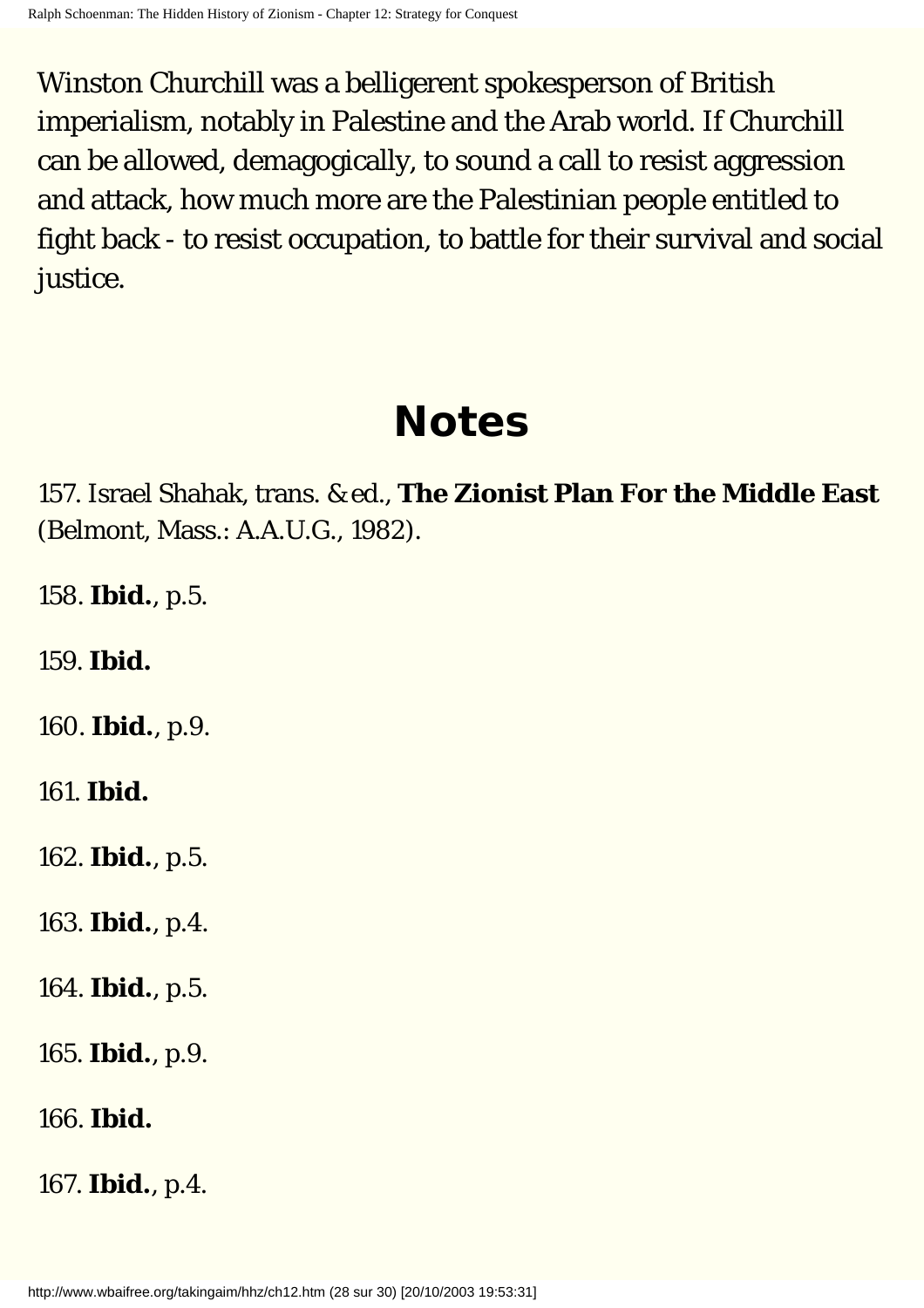#### 168. **Ibid.**

- 169. **Ibid.**, p.9.
- 170. **Ibid.**, p.5.
- 171. **Ibid.**, p.4.
- 172. **Ibid.**, p.8.
- 173. **Ibid.**
- 174. **Ibid.**
- 175. **Ibid.**, p.4.
- 176. **Ibid.**, p.4 & p.9.
- 177. **Ibid.**, p.5.
- 178. **Ibid.**, p.10.
- 179. **Ibid.**
- 180. **Ibid.**, pp.10-11.
- 181. **Ibid.**, pp.9-10.
- 182. **Ibid.**, p.10.
- 182a. London **Sunday Times**, June 25, 1969.
- 183. **Israeli Mirror**, London.
- 184. Yosi Berlin, **Meichuro Shel Ichud**, 1985, p.14.
- 185. Shahak, **The Zionist Plan**.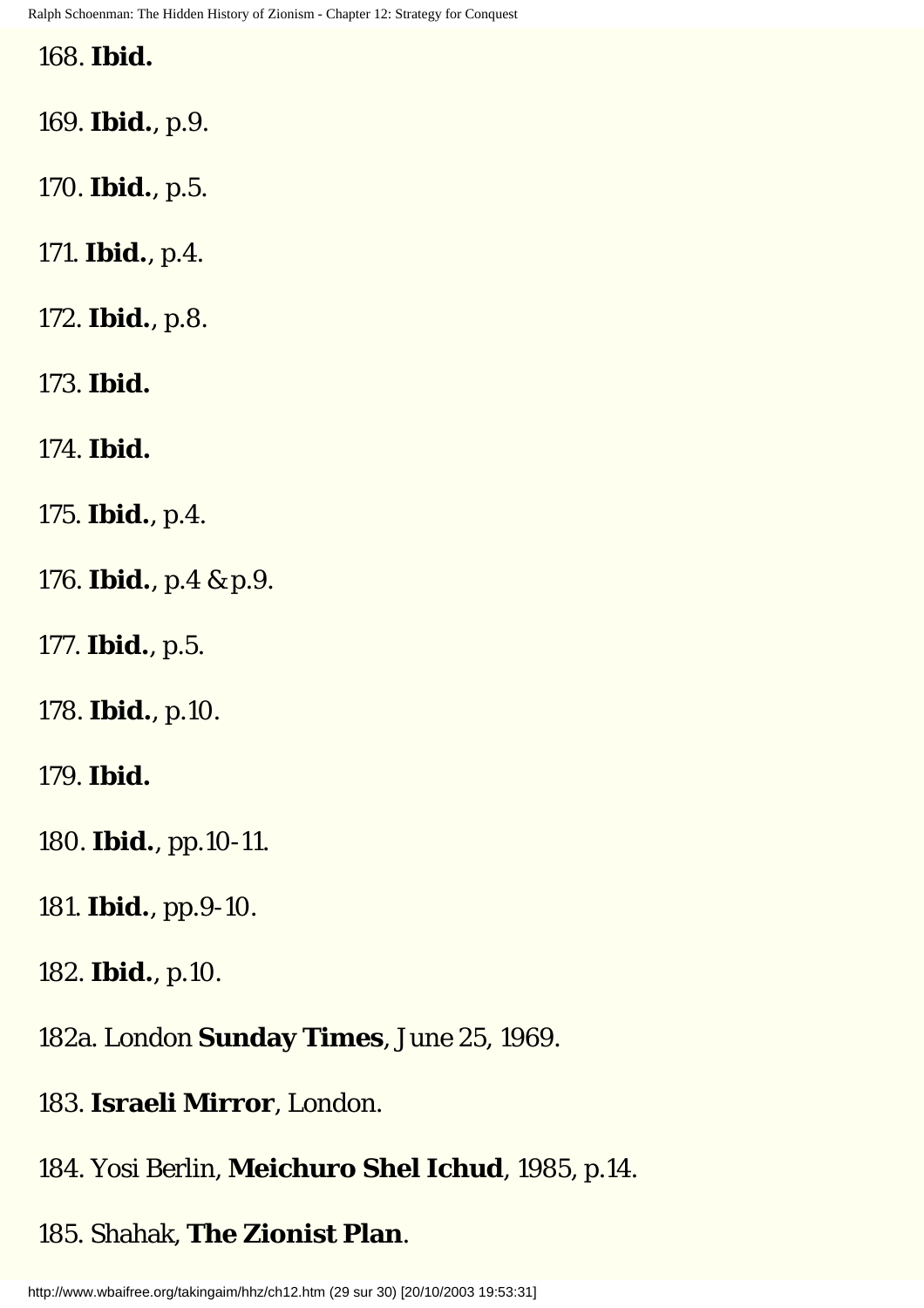185a. **New York Times**, March 27, 1988.

185b. **The Washington Post**, February 7, 1988.

185c. **Ibid.**

185d. **Ibid.**

185e. **Ibid.**

185f. **New York Times**, March 23, 1988.

185g. **Los Angeles Times**, March 25, 1988.

185h. **Ibid.**

186. For a full discussion of the financial relationship between the United States and Israel see Mohammed El Khawas & Samir Abed Rabbo, **American Aid to Israel: Nature & Impact** (Brattleboro, Vt.: Amana Books, 1984).

#### **[Top of the page](#page-38-0)**

Last updated on 4.8.2001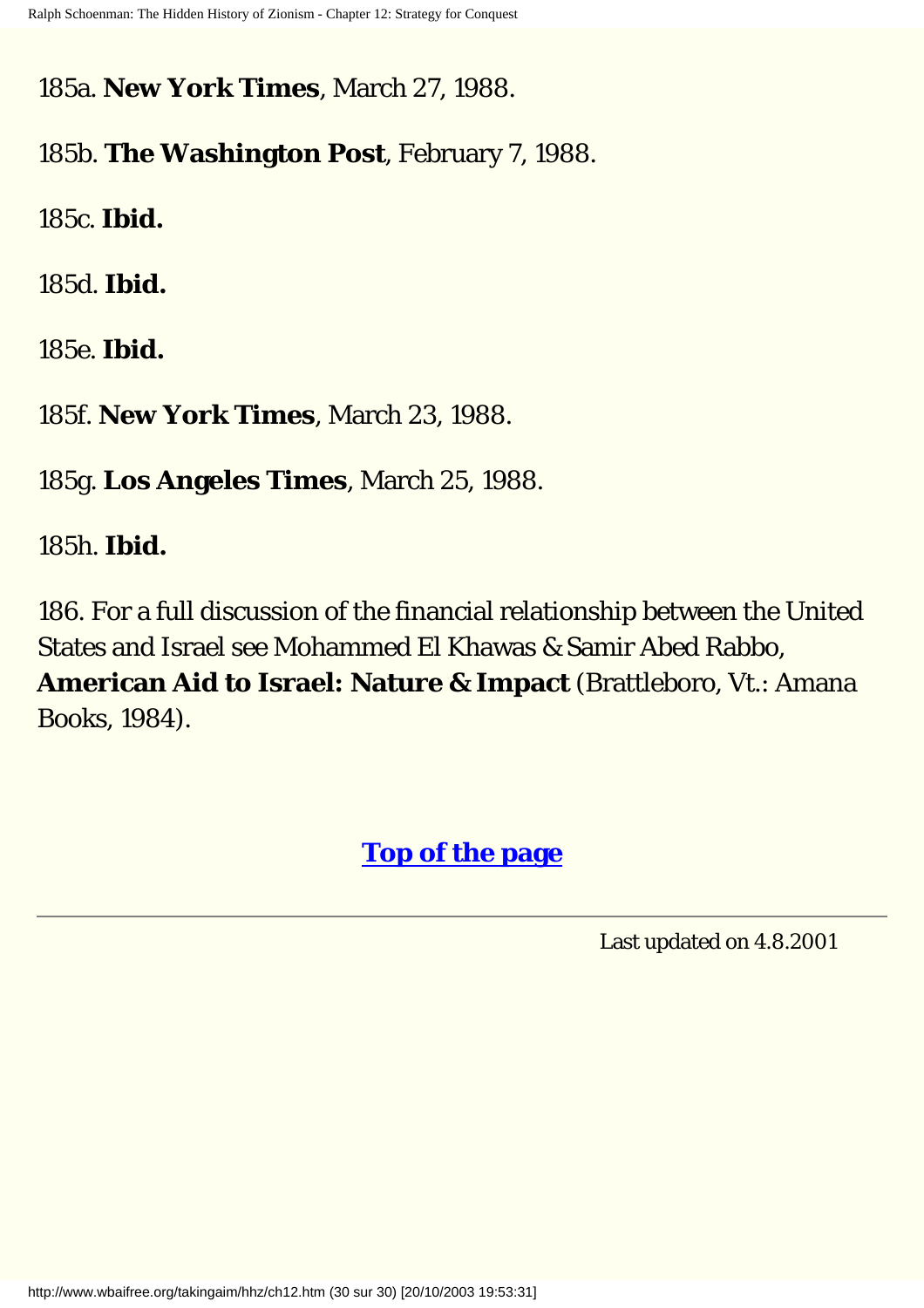# <span id="page-68-0"></span>**The Hidden History of Zionism**

# **By Ralph Schoenman**

## **Chapter 11 The Prisons**

[10. The Prevalence of Torture](#page-80-0) | [12. Strategy for Conquest](#page-38-0)

Israeli prisons are essentially political prisons. They contain mainly Palestinians suspected, accused and occasionally – on the basis of coerced confessions – "convicted" of carrying out, abetting or planning acts of resistance, whether peaceful or armed. While statistics for the total prison population are not available, the number of prisoners in maximum-security prisons who are serving long-term sentences consistently hovers around 3,000; thirty Palestinian women are imprisoned in Neve Tertza, not including those women brought from Lebanon. Lawyers estimate that prior to the recent uprising 20,000 Palestinians were imprisoned each year.

Within the pre-1967 borders there are ten prisons, including Kfar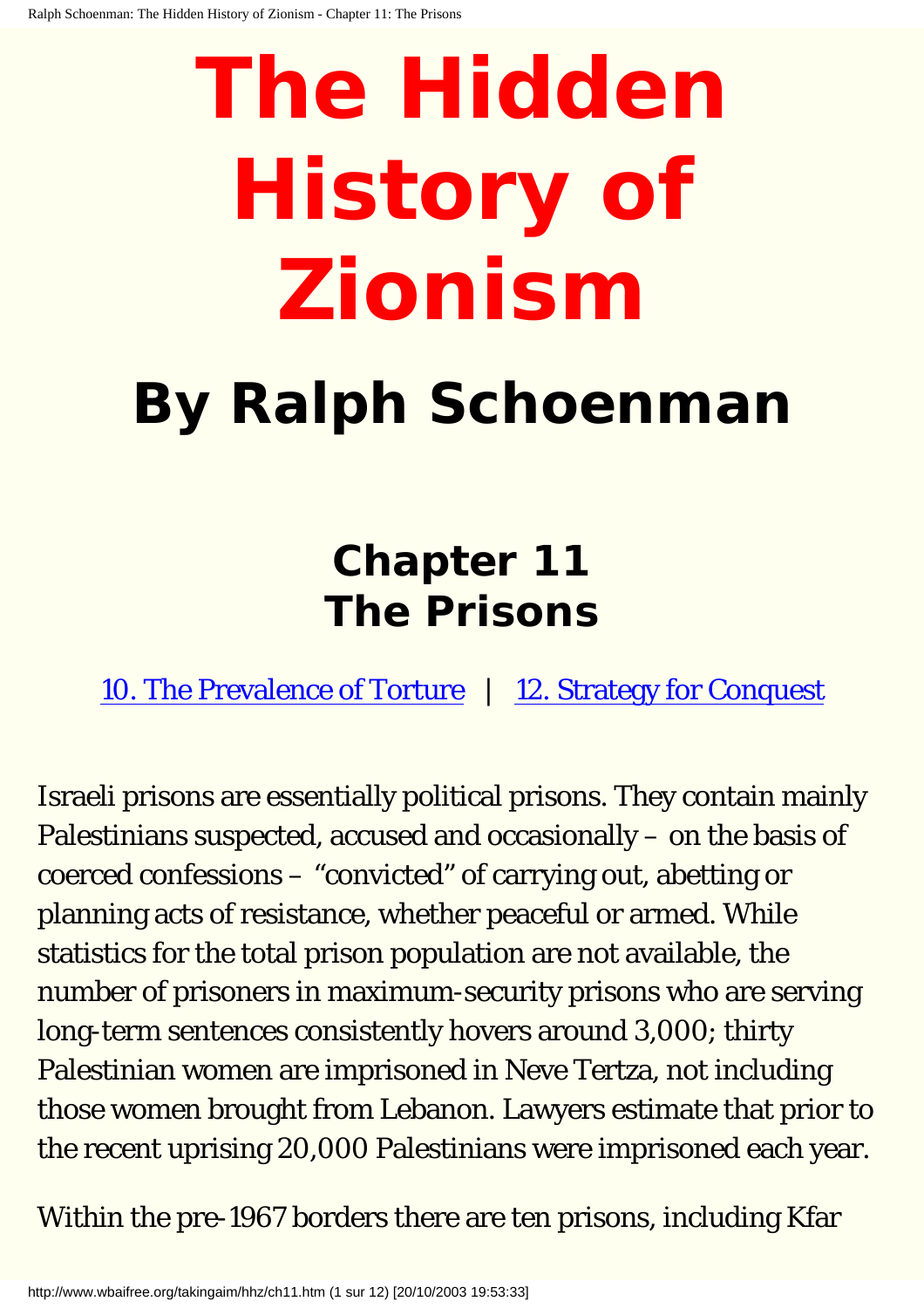Yonah, Ramle Central Prison, Shattah, Damun, Mahaneh Ma'siyahu, Beersheba, Tel Mond (for juveniles), Nafha, Ashkelon and Neve Tertza.

Nine prisons are located in the post-1967 Occupied Territories: Gaza, Nablus, Ramallah, Bethlehem, Fara'a, Jericho, Tulkarm, Hebron and Jerusalem.

There are regional detention centers at Yagur (Jalameh) and Atlit near Haifa, Abu Kabir in Tel Aviv and the Moscobiya (Russian Compound) in Jerusalem. In addition, police headquarters in Haifa, Acre, Jerusalem, Tel Aviv, the eighteen police stations throughout the state and the forty police outposts in the occupied territories are used to detain suspects for interrogation and torture. [\[152\]](#page-78-0) Military installations throughout the country also serve as interrogation and torture centers. Prisoners agree that the most savage of these is Armon ha-Avadon known as the "Palace of Hell" and "Palace of the End". It is located at Mahaneh Tzerffin near Sarafand.

Finally, detention camps with only tents for shelter were erected to maintain the large numbers of Palestinian prisoners brought from Lebanon during the 1982 invasion as well as the youths rounded up during the current resistance. Meggido, Ansar II (in Gaza) and Dhariyah have become detention centers notorious for their inhumane conditions and daily routine of torture.

## **Distinctions in Treatment**

The differences between prisons for Palestinians within the post-1967 Occupied Territories and those within pre-1967 Israel, i.e., within the "Green Line", are not great. Ashkelon prison, Nafha prison, the main wing of Beersheba prison and the special wing of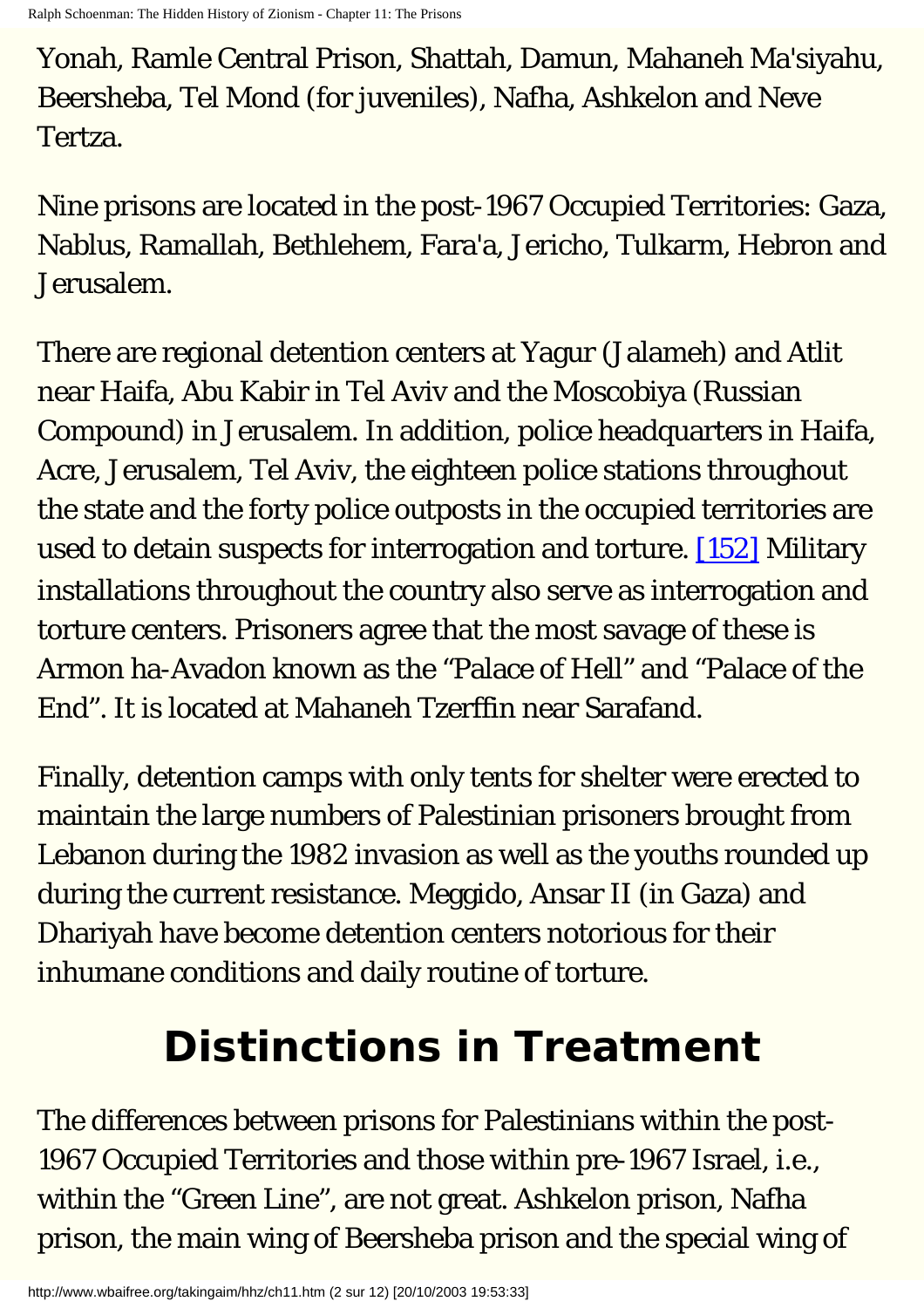Ramle prison, while located within pre-1967 Israel, are major detention centers for Palestinians from the post-1967 Occupied Territories of the West Bank and Gaza. Damun and Tel Mond are used for Palestinian youth.

The physical location of prisons has little bearing on conditions. Israeli prison authorities maintain rigorous segregation between persons held on criminal charges and those convicted of "security offences", who are political prisoners.

As only a small number of Jews qualify as political prisoners and only a small number of Palestinians, particularly from the Occupied Territories, are criminal offenders, this separation entails de-facto segregation between Jewish prisoners and Palestinian detainees. Neither contact nor communication is allowed. They are either in separate prisons or different wings of the same institution.

Distinctions are also made between Palestinian prisoners from the territory occupied after 1967 and "Israeli Arab" inmates, who are Palestinian and Druze residing in pre-1967 Israel and holding Israeli citizenship. Conditions of imprisonment for prisoners from the West Bank and Gaza are many times worse than those of pre-1967 "Israeli" inmates.

Some, but not all, prisoners from pre-1967 Israel are allowed a bed or mattress. Approximately 70% of these Israeli prisoners enjoy this "privilege". They also may receive one visit every two weeks and send two letters a month. They are allowed three blankets in summer and five in winter.

Prisoners from the post-1967 Occupied Territories sleep on the floor during summer and winter. They are allowed a rubber mat one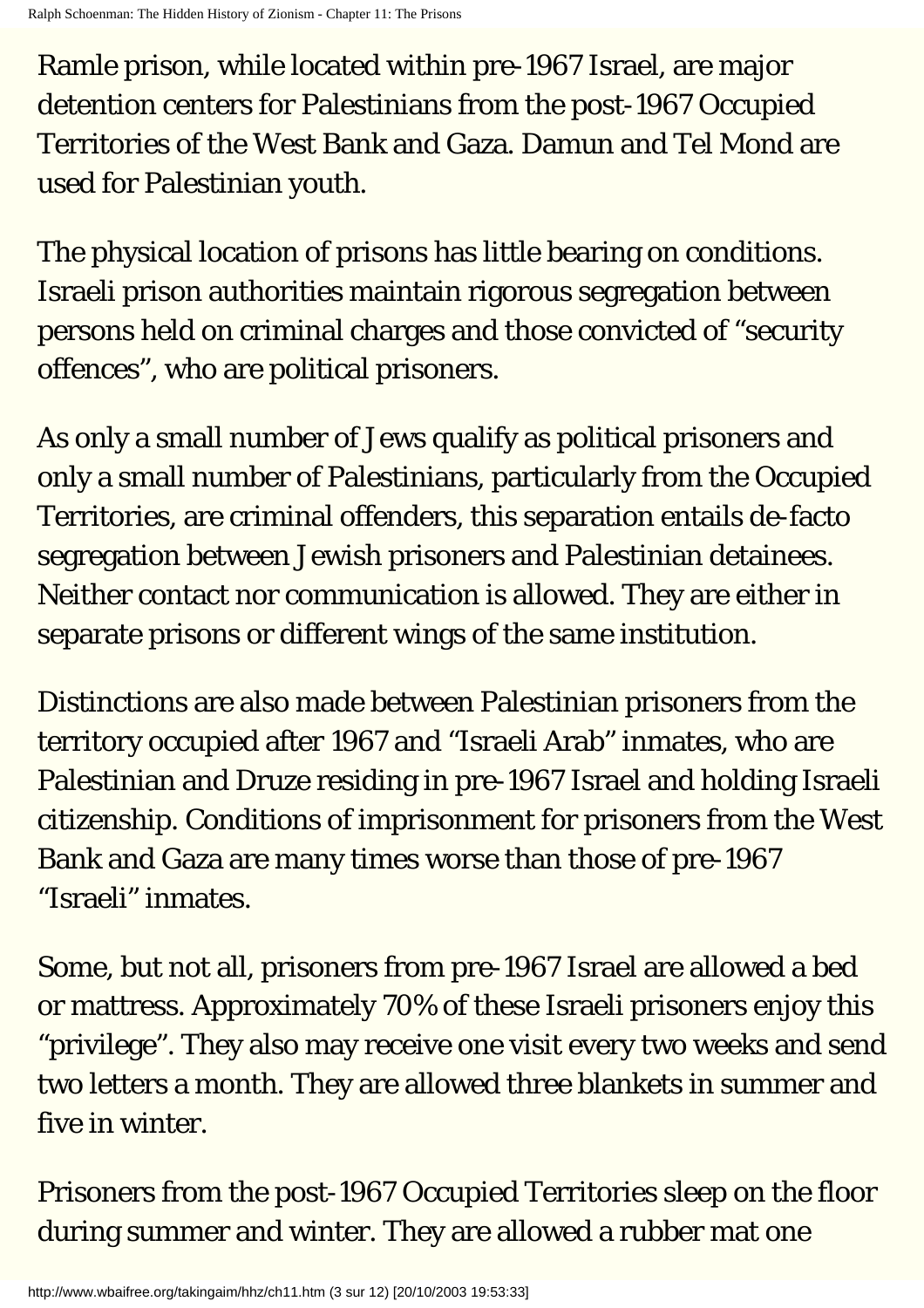quarter of an inch [0.5 cm.] thick, one visit and one post card a month.

Whereas the average living space per prisoner in European and American prisons is 112.5 square feet [10.5m2], in prisons for Palestinians from the West Bank and Gaza, it is one tenth this area or l6 square feet [1.5m2] per prisoner.

The prison bureaucracy is a law unto itself. Upon entering this domain the citizen loses all rights. He or she becomes subject to wholly arbitrary authority wielded by people selected for their harshness.

The Prison Ordinance (revised 1971) has 114 clauses. There is no clause or sub-clause defining prisoner rights. The ordinance provides a legally binding set of rules for the Minister of the Interior, but the Minister himself formulates these rules by administrative decree.

There is no provision stipulating obligations incumbent upon the authorities nor is there any clause guaranteeing prisoners a minimum standard of life.

In Israel, it is legally permissible to intern twenty inmates in a cell no more than 15 feet [5m.] long, 12 feet [4m.] wide and 9 feet [3m.] high. This space includes an open lavatory. Prisoners may be confined indefinitely to such cells for twenty-three hours a day.

# **The Kutler Report**

An extensive inquiry into the physical conditions inside prisons located within pre-1967 Israel was published in Ha'aretz in 1978 by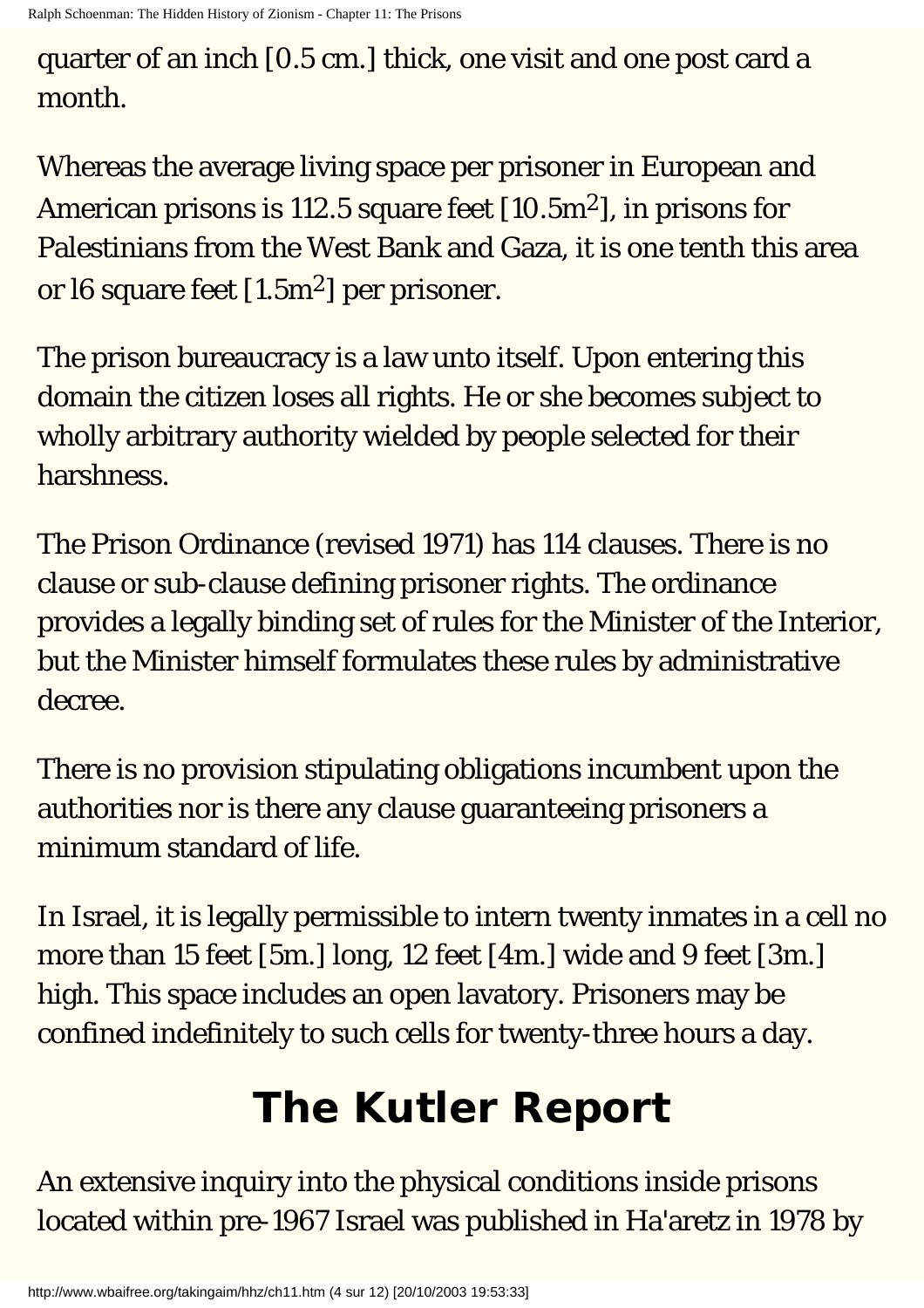<span id="page-72-0"></span>Israeli journalist, Yair Kutler. Yair Kutler called prison life in Israel "hell on earth" and proceeded to describe each prison in detail. [\[153\]](#page-78-0) His account is harrowing:

**Kfar Yonah:** Senior officials name the prison of Kfar Yonah as "Kevar Yonah" (the grave of Yonah). It is the detention center that terrifies all who pass through its gates. Detainees have named it "Meurat Petanim" or "The Lair of Cobras". "The reception awaiting those remanded there until trial is frightening." Cells are extremely cold and damp. The shabby, torn and filthy mattresses are crowded. Most detainees have nowhere to lie but the floor. The overwhelming stench of human excretion, sweat and filth never fades from the locked and bolted cells. In 'D' wing there are three rooms into which twelve, eighteen and twenty detainees are crammed.

**Central Prison of Ramle:** Ramle is one of the harshest prisons in Israel. It is a former British police station that was once used as a stable for horses. It is overcrowded and stinking, packed with seven hundred inmates. Many prisoners do not have a bed, a small corner or even a few square meters for themselves. Frequently one hundred men must lie on the floor.

There are twenty-one isolation cells ('X's) in Ramle. Sunlight never penetrates into the isolation cells, which are completely sealed off. A dangling bulb gives off light the whole day long.

In addition to the isolation cells, Ramle has a series of dungeons. They are 6 feet long, 3 feet wide and 6 feet high [2m. by 80cm. by 2m.]. They are dark, filthy and give off a terrible stench. There are no windows or light bulbs; a small opening in the door lets in a little of the light from the corridor.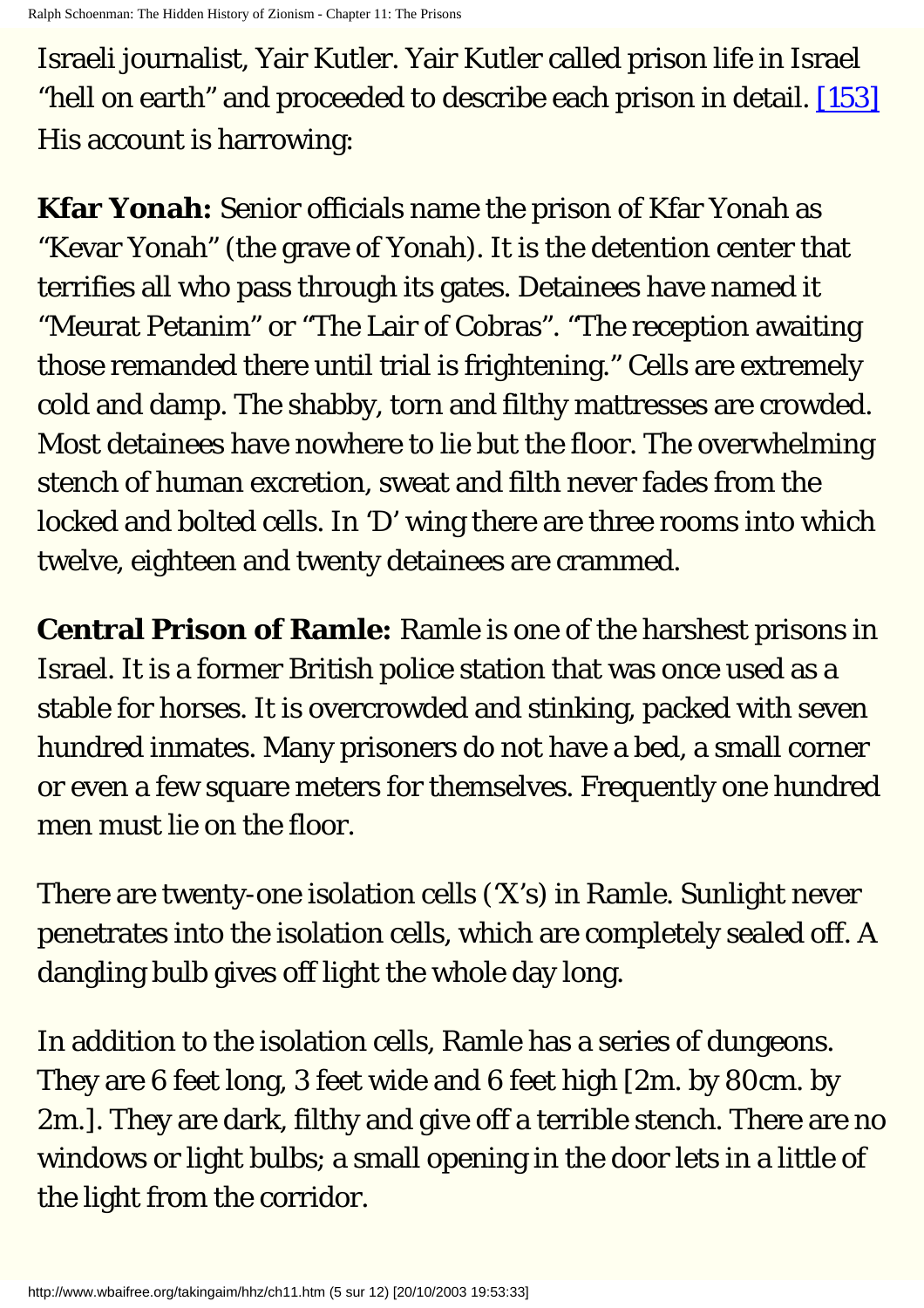Before a prisoner is placed in the dungeon cell he is stripped naked and given a torn, thin overall. Once a day he may be let out to use the toilet; otherwise he must contain himself for the entire day and night.

He can urinate through a wire mesh in the door. The prisoner is allowed neither a daily walk nor a shower.

Frequently there are beatings. The favored mode is the "blanket method". A few guards cover the prisoner's head and beat him until he falls unconscious.

In order to avoid solitary confinement a prisoner must know how to lead a life of total submission and self-abasement.

**Damun:** Life in Damun is "hell on earth". "The living conditions are disgraceful and cause revulsion in every visitor who comes to this God forsaken place." The buildings absorb the damp and cold. Five blankets would not be sufficient to keep warm. "Many are sick and most are despairing." The youth wing of Damun has even worse conditions. Overcrowding is so terrible that youths can only stretch their limbs for two hours every fortnight and this interval is often missed.

**Shattah:** Overcrowding is terrible in Shattah. The stench is felt at a far distance ... The cells are dark, damp and chilly. The air is suffocating. In summer during the period of great heat in the Beit Shean valley, the prison is a blazing hell.

**Sarafand:** The "Palace of the End" is set behind a high wire fence seen by all tourists as they drive on the last section of road from Jerusalem to Tel Aviv, but five miles from Ben Gurion airport. This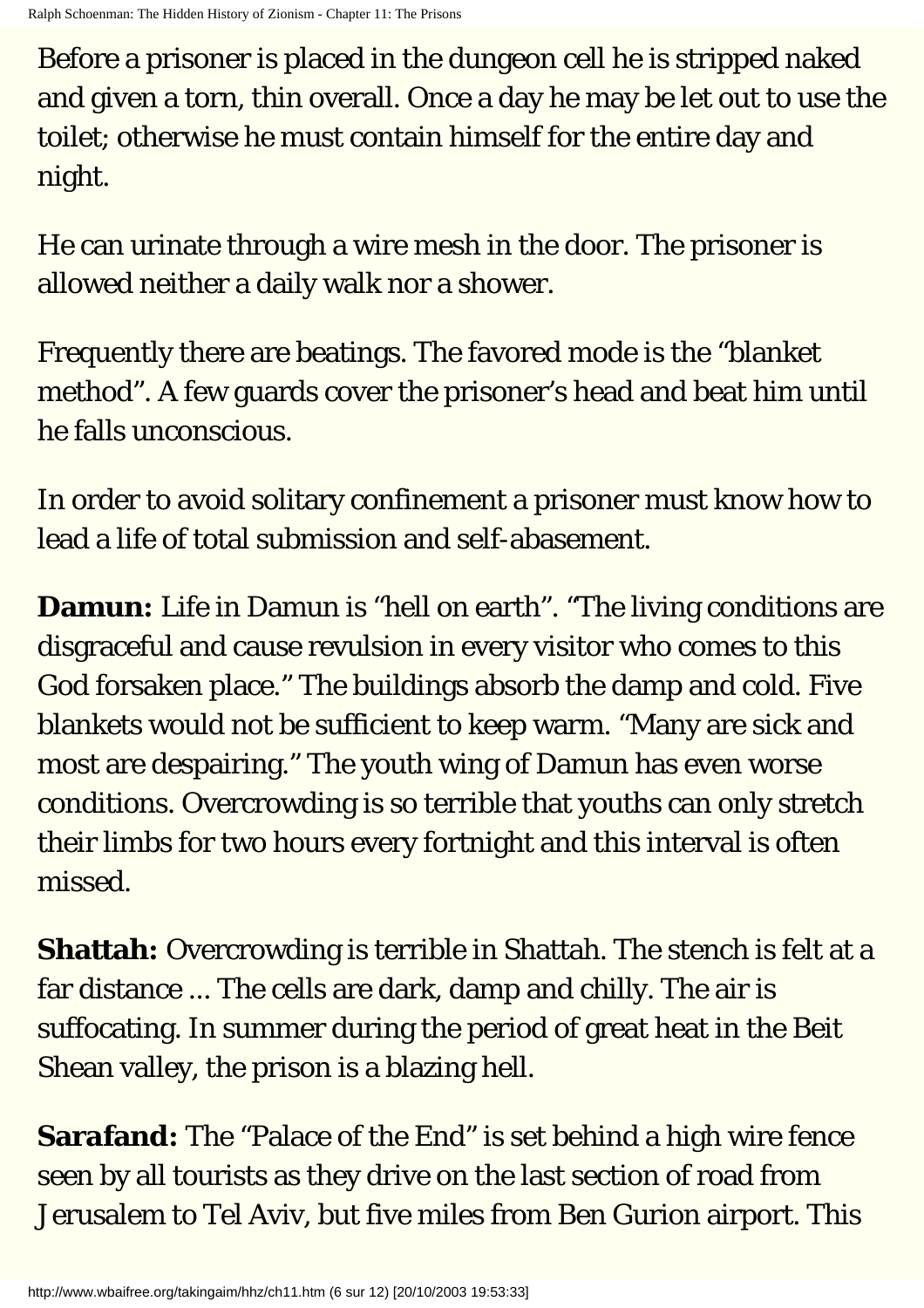is the perimeter of Sarafand which is ten miles square and Israel's largest army ordinance and supply depot. It is also the repository of the Jewish National Fund, which uses Sarafand to store equipment for construction of new settlements in pre-1967 Israel and the post-1967 Occupied Territories.

The inexorable relationship between occupation, settlement, colonization and the system of torture visited upon Palestinians becomes evident. Sarafand – the torture center – has historical significance.

It was built prior to World War II and served as the principal ordinance depot for Britain. It was one of the most notorious camps for detainees during the Palestinian uprising in 1936 against British rule and Zionist colonization of the land. The old British Mandate buildings were simply taken over by Israeli authorities, their function unaltered, and used for a new generation of Palestinian detainees. The center, known by Palestinian and Jew alike during the British era as the "concentration camp", has been maintained in character and use.

**Nafha – A Political Prison:** Palestinian political prisoners have not received the status of Prisoners of War but prisoner camps are constructed for them. Nafha is called "the political prison " by its inhabitants.

It is in the desert, eight kilometers from Mitzoe Ramon and half way between Beersheba and Eilat. It is in a barren area with terrible sandstorms. Sand penetrates everything. Nights are extremely cold and the daytime heat is unbearable. Snakes and scorpions roam the cells.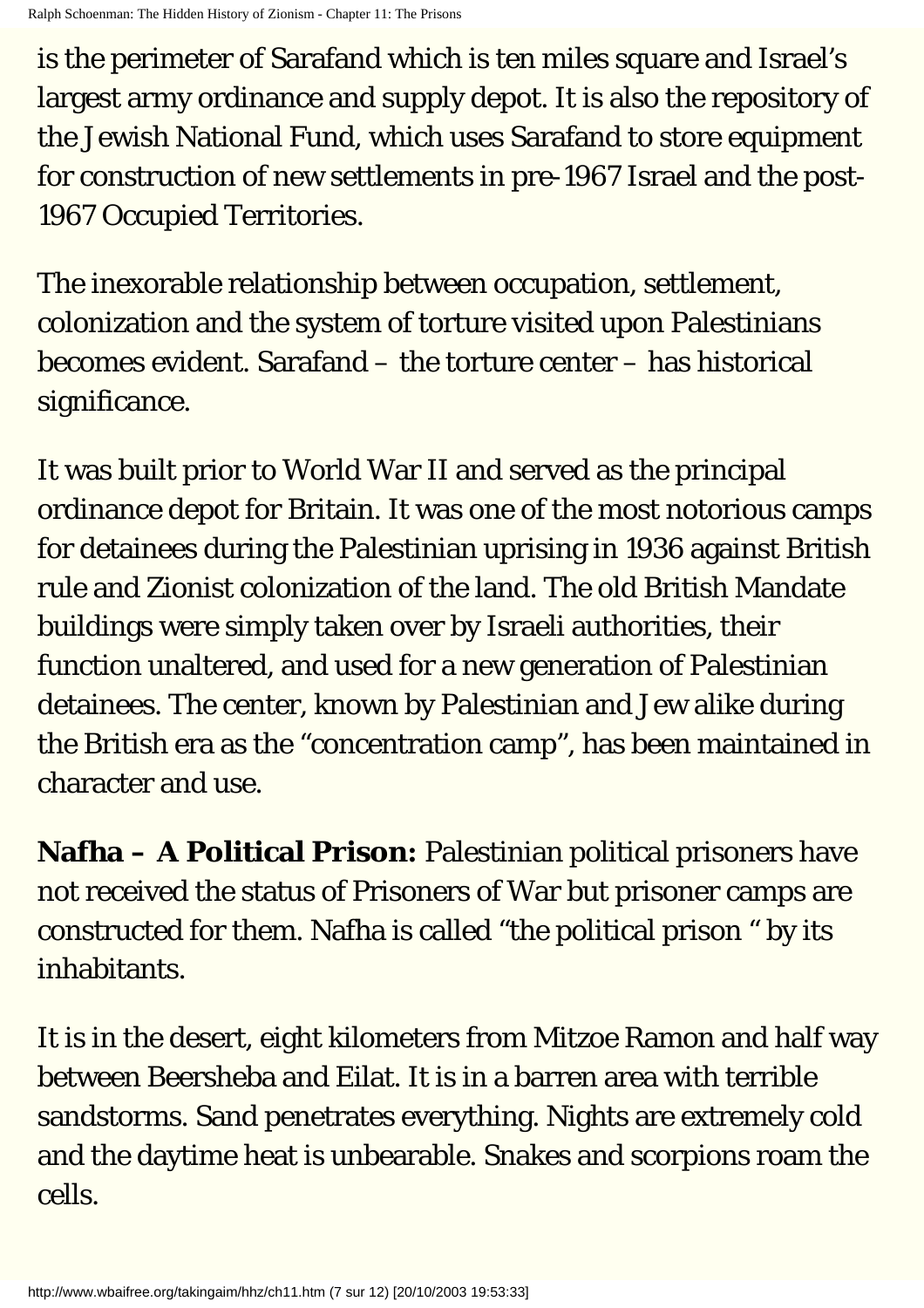A typical cell is 18 feet by 9 feet [6m. by 3m.]. There are ten mattresses on the floor and no other space. A primitive lavatory occupies one corner. Above the lavatory is a shower. While one prisoner uses the toilet, others must wash themselves or their dishes. In a room such as this, ten prisoners spend twenty-three hours a day. One half hour a day all the prisoners must walk in a small concrete yard 15 feet by 45 feet [5m. by 15m.] Many prisoners are ill, suffering from the effects of repeated torture and brutal prison living conditions. [\[154\]](#page-78-1)

## <span id="page-75-0"></span>**Daily Practice in Israeli Prisons**

Political prisoners have frequently declared that the conditions in the detention centers and prisons both in pre-1967 Israel and the post-1967 Occupied Territories are designed to destroy them both physically and psychically.

**Beatings:** In all prisons in pre-1967 Israel and the Occupied Territories prisoners are beaten. In Ramle, this is performed in the dungeons or "isolation cells": A number of warders attack the prisoner and beat him with their fists, boots and clubs made from wooden hoe handles which are kept in a closet adjacent to the dungeon cells.

In Damun prison, beating is done more primitively. It is performed in public in the courtyard. The most brutal guards are in charge of the "Post". This is the prisoner transport vehicle which makes three trips weekly from the detention center in Abu Kabir to Shattah prison. It stops at all prisons inside Israel except Ashkelon and Beersheba. Every trip of the "Post" results in savage beatings. Given the slightest pretext, Post guards take the victim off the vehicle at the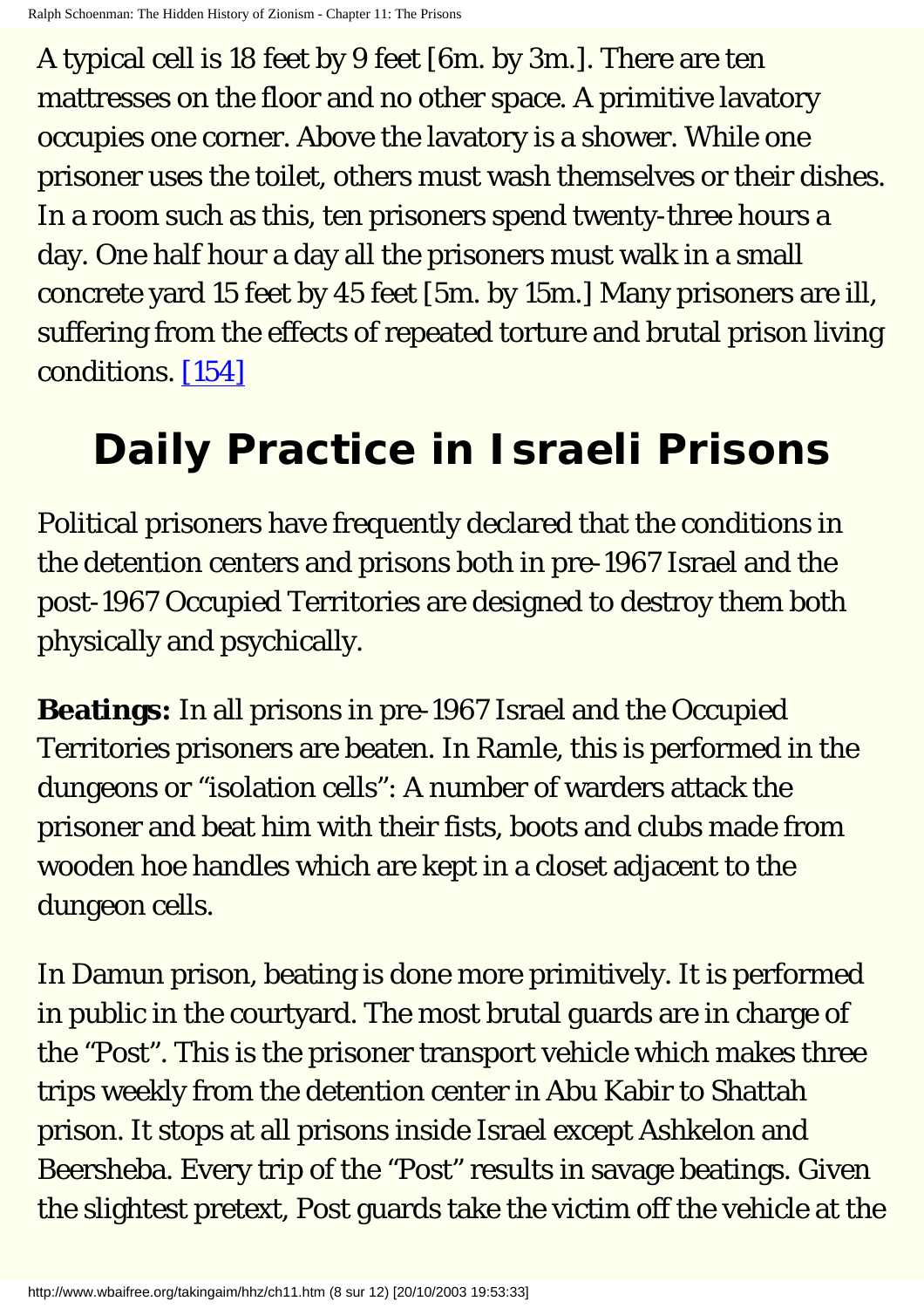next Post stations and "beat him beyond recognition".

**Isolation:** Isolation is not regarded as punishment under the law.

In reality, few people can survive many months in cells 3 feet [1 m.] by 8 feet [2.5m.] for twenty-three hours a day. Yet no prisoner who has made any verbal attempt to preserve self-respect has avoided periods in the isolation cells.

<span id="page-76-0"></span>**Labour:** Prison labour is forced labour. It is organized as "a means to harass the lives of prisoners". [\[155\]](#page-78-2) Political prisoners are deliberately assigned production of boots for the Israeli army, camouflage nets, etc.. Those who refuse are denied such "privileges" as cash for the canteen, time out of cells, books or newspapers and writing materials.

Some are punished with isolation.

The average wage for this labor is \$.05 per hour. Forced labour is deployed to maximize physical and emotional stress. It is also a means of exploitation.

**Food:** Nutrition in prisons is deficient and food budgets are minimal. Allocated meat, vegetables and fruits are often sequestered by the staff. Eggs, milk and a fresh tomato are categorized as prisoner luxuries.

**Medical Treatment:** In 1975, a prisoner in Damun prison cut his wrists and legs. Fellow inmates called the guard. A delegation of three guards arrived. The medical orderly opened the cell and grabbed the prisoner and without uttering a word clubbed the man's face repeatedly. The prisoner fell to the floor; the medical worker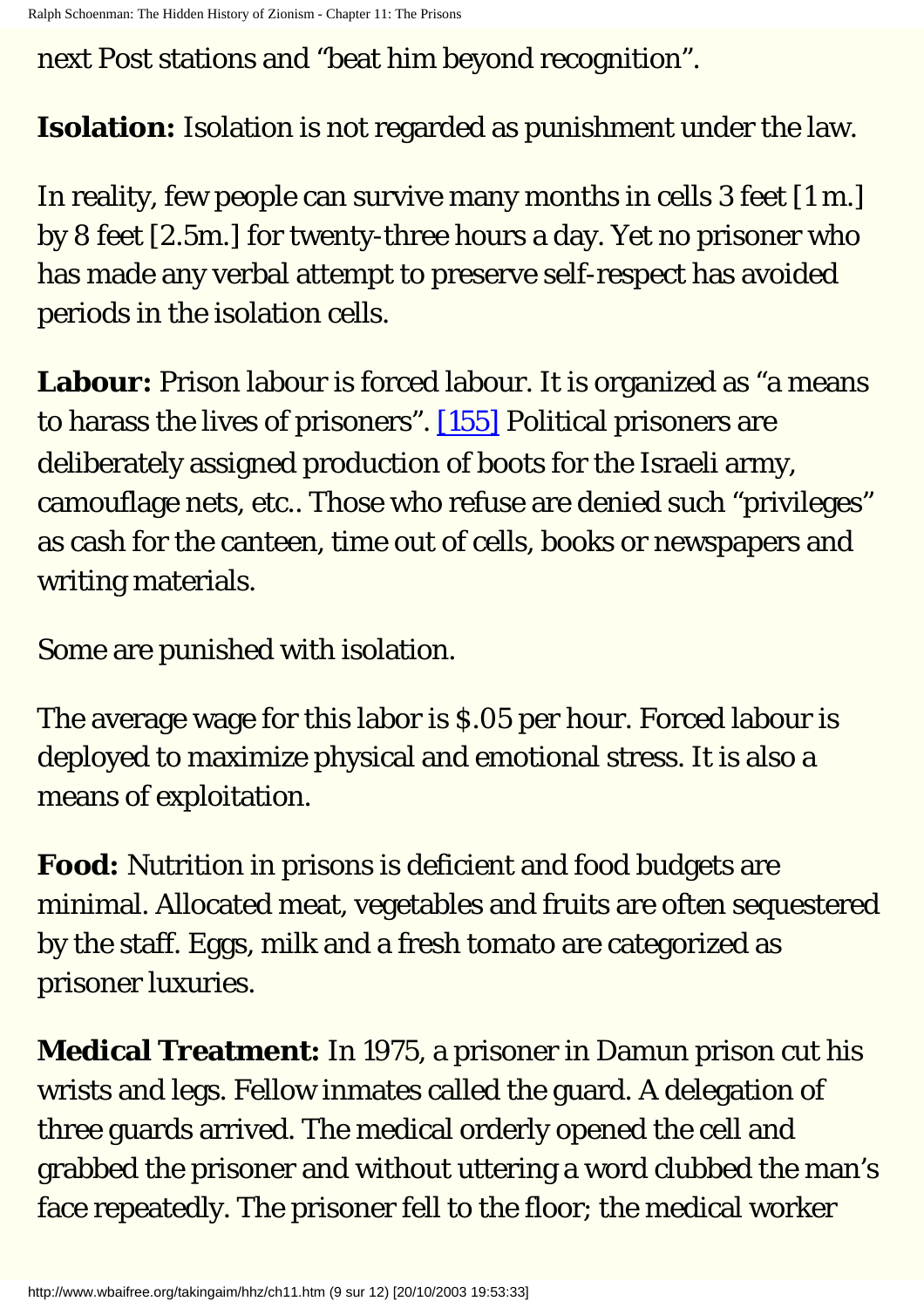#### kicked him incessantly.

Prisoners are jailed in unsuitable buildings. They suffer in summer from exhausting heat. In winter the damp penetrates "to the bone". In Ramle prison during winter, one-third of the prison population suffers from swelling of the hands and feet due to severe chill. The only medication available is vaseline, but even it is rarely allowed.

Detainees who serve sentences of more than a few months leave prison with permanent disabilities. Lighting conditions are so poor that prisoners suffer from deterioration of eyesight. Kidney ailments and ulcers have an incidence among inmates five times that of the general population.

**Asafir:** Since 1977, prisoners have reported that torture is also administered by a small group of collaborators in each prison, some of whom are not actual prisoners but informers posing as such. Whether prisoners who collaborate or informers insinuated into the prison, the procedure has been institutionalized. In each prison and detention center, special rooms are set aside for the collaborators, who are known as "asafir" or "song birds". Common among the "asafir" are violent criminals selected for their fierceness. Others are selected from those held on political charges, even though they lack a political past. The latter are allowed privileges in accordance with the services they perform.

## **Not Isolated Cases**

While much is made of the democratic and humanist pretensions of Israel, the evidence presented here, as does the evidence accumulated in all studies of Zionist colonization and rule in Palestine, strips away this facade.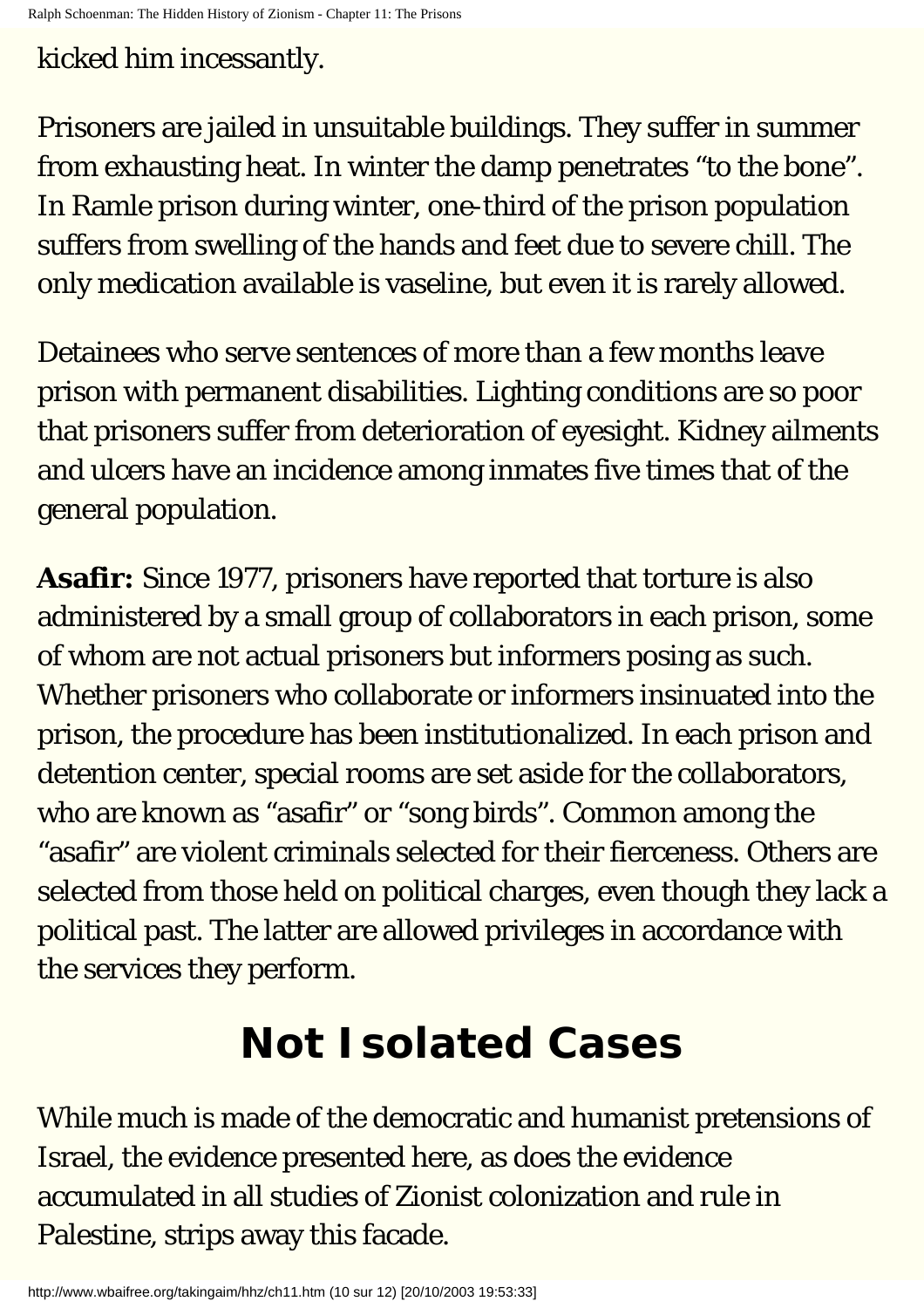The individual cases examined here are not isolated nor are they the result of extraordinary circumstances. The cases cited do not differ fundamentally from others. The torturers are not aberrant individual cops who get out of hand. They are members of all sections of Israeli police and security divisions operating in the line of duty.

Violence is the norm for dealing with Palestinians, whether they are farmers taking their produce to market or youths throwing stones, Palestinian citizens of pre-1967 Israel or Palestinian residents of the territories occupied in 1967 and afterward. Torture is a fundamental part of the legal system, coercion is the route to confession and confession is fundamental to conviction.

The treatment of prisoners does not change with the particular party in power. If Prime Minister Menachem Begin categorized Palestinians as "two legged beasts", the systematic brutality imposed upon the Palestinian detainee is just as severe under the Labor Alignment governments. As former Prime Minister David Ben Gurion said, "The Military regime exists to defend the right of Jewish settlement everywhere". [\[156\]](#page-79-0)

## **NOTES**

<span id="page-78-3"></span><span id="page-78-0"></span>[152.](#page-69-0) Jamil Ala' al-Din and Melli Lerman, p.3.

#### <span id="page-78-1"></span>[153.](#page-72-0) **Case Study: The Kutler Report**. **Ibid.**, pp.34-45.

<span id="page-78-2"></span>[154.](#page-75-0) Lea Tsemel and Walid Fahoum, *Reports on Nafha Prison*, May 1982- February 1983. Cited in Schoenman and Shone, pp.47-54.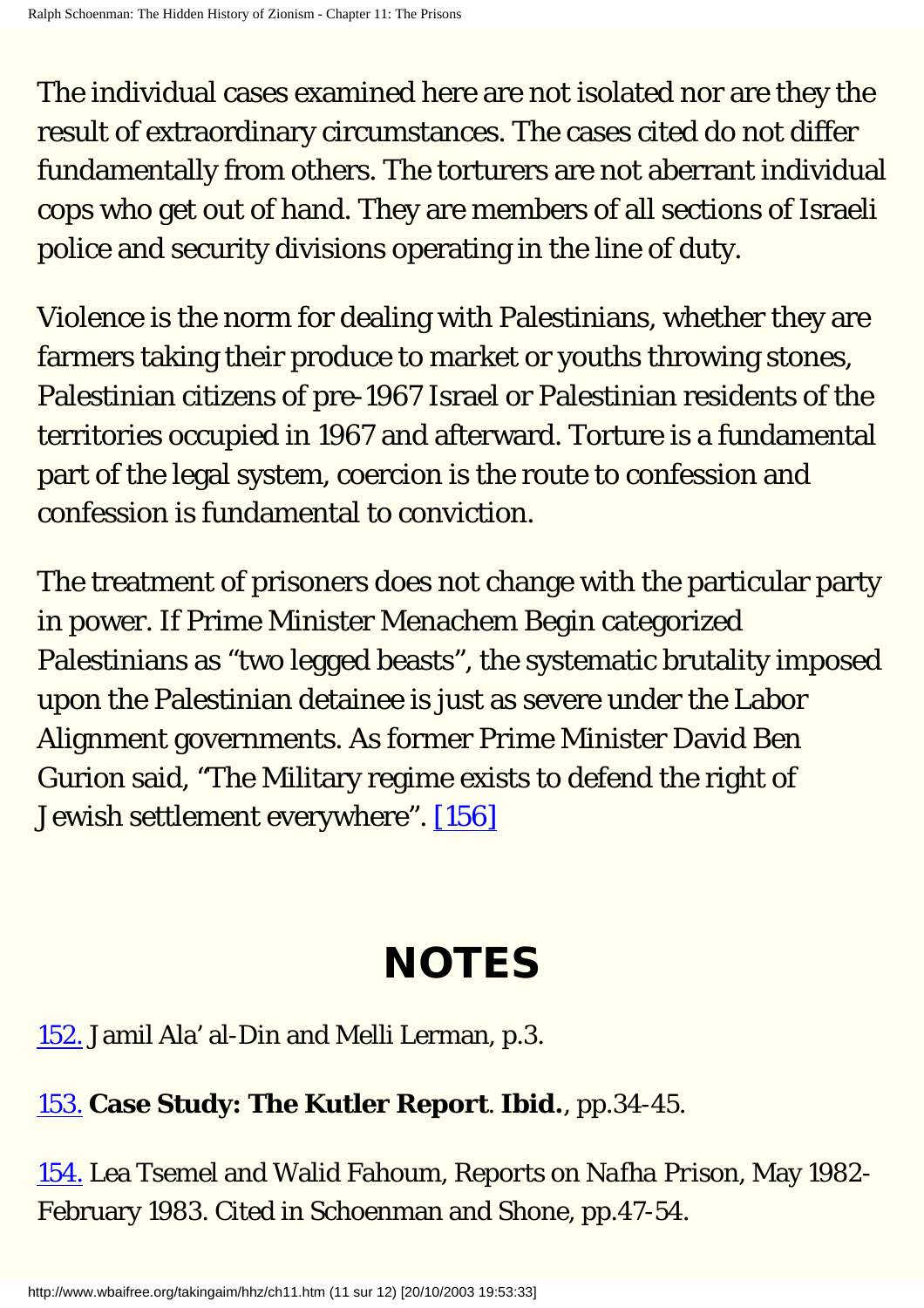#### <span id="page-79-0"></span>[155.](#page-76-0) Jamil Ala' al-Din and Melli Lerman, p.26.

#### [156.](#page-78-3) David Ben Gurion, *Divray ha Knesset*, **Parliamentary Record #36**, p.217. Cited in Bober, p.138.

#### **[Top of the page](#page-68-0)**

Last updated on 4.8.2001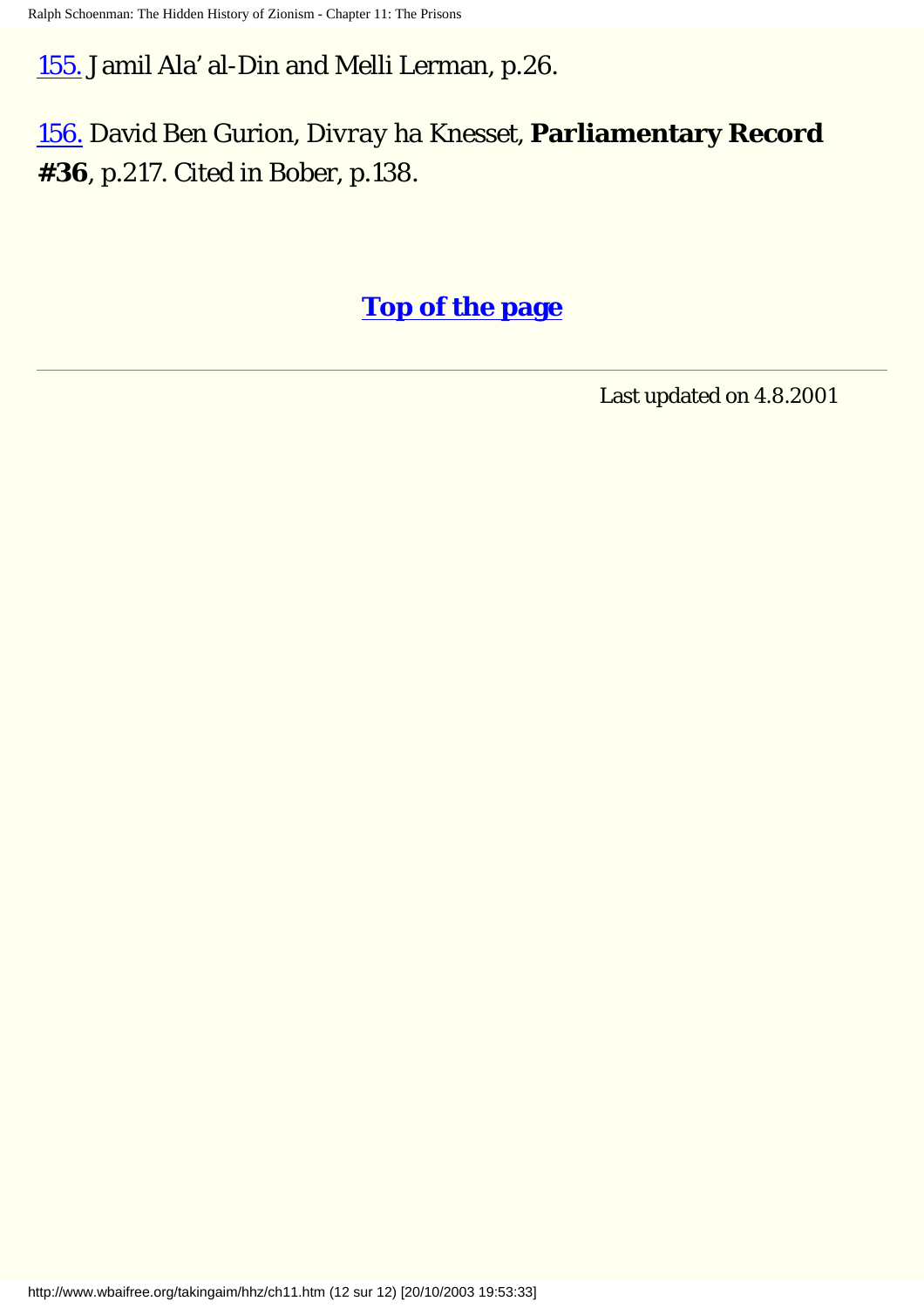# **The Hidden History of Zionism**

## **By Ralph Schoenman**

## **Chapter 10 The Prevalence of Torture**

[9. Second Occupation](#page-109-0) | [11. Prisons](#page-68-0)

<span id="page-80-0"></span>The use of torture in Israeli prisons has been the subject of extensive inquiry. In 1977, the London **Sunday Times** conducted a fivemonth investigation. Corroboration was obtained for the evidence adduced. The torture documented occurred "through the ten years of Israeli occupation since 1967. The **Sunday Times** study presented the cases of forty-four Palestinians who were tortured. It documented practices in seven centers: prisons within the four principal cities of Nablus, Ramallah, Hebron and Gaza; the interrogation and detention center in Jerusalem known as the Russian Compound or Moscobiya; and special military centers located in Gaza and Sarafand. [\[135\]](#page-106-0)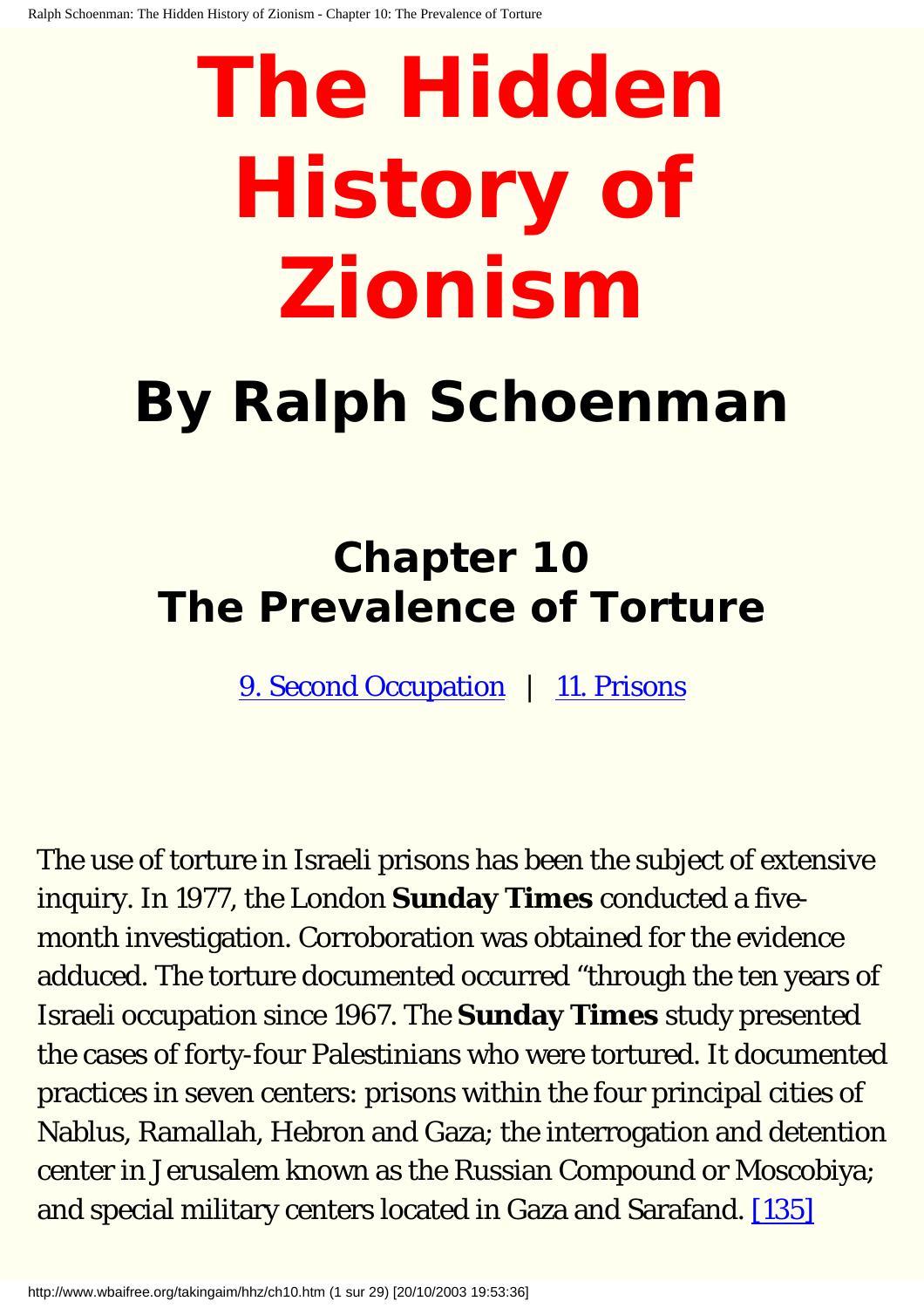The investigation resulted in concrete conclusions: Israeli interrogators routinely ill-treat and torture Arab prisoners. Prisoners are hooded or blindfolded and are hung by their wrists for long periods. Most are struck in the genitals or in other ways sexually abused. Many are sexually assaulted. Others are administered electric shock.

Prisoners are placed in specially constructed "cupboards" two feet square and five feet high with concrete spikes set in the floor. And maltreatment, including "prolonged beatings," is universal in Israeli prisons and detention centers. Torture is so widespread and systematic, concludes the **Sunday Times**, that it cannot be dismissed as the work of "rogue cops" exceeding orders. It is sanctioned as deliberate policy and all Israeli security and intelligence services are involved:

- Shin Bet, equivalent to the F.B.I. and Secret Service in the United States, reports directly to the office of the Prime Minister
- Military Intelligence reports to the Minister of Defense
- Border Police administer all checkpoints. There are checkpoints throughout the territories occupied since 1967, as there are at the borders
- Latam is part of the Department of Special Missions
- A para-military squad is assigned to police units.

## **Patterns of Torture in Post-'67 Occupied Territories**

Each detention center features interrogators with "apparent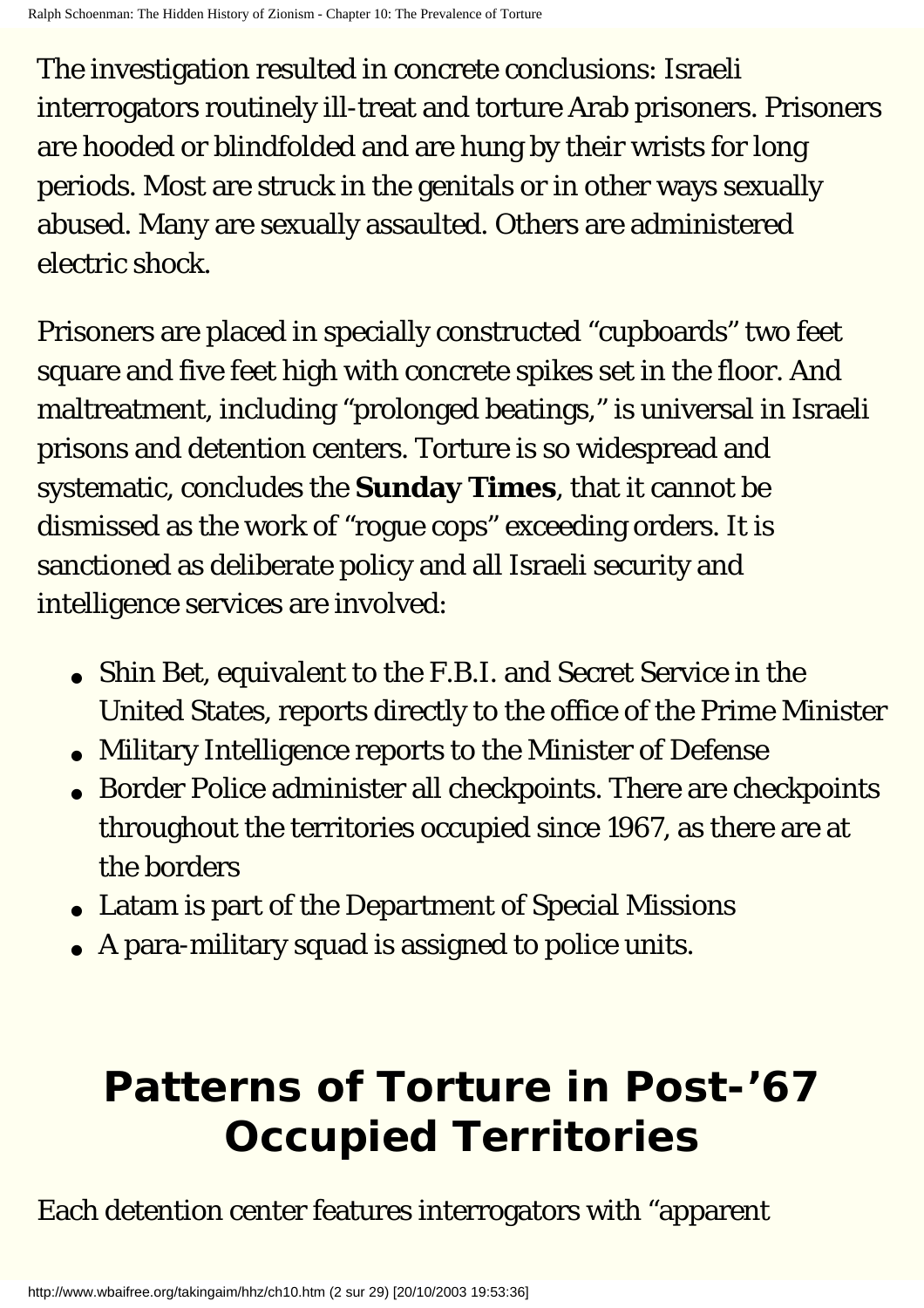predilections." The Russian Compound [Moscobiya] interrogators in Jerusalem "favor assaults on the genitals, besides endurance tests such as holding a chair with outstretched arms or standing on one leg."

The specialty of the military center at Sarafand is to blindfold prisoners for long periods, assault them with dogs and hang them by their wrists. The specialty at Ramallah is "anal assault." Electric shock torture is used almost universally. [\[136\]](#page-106-1)

<span id="page-82-0"></span>Fazi Abdel Wahed Nijim was arrested in July 1970. He was tortured at Sarafand and set upon by dogs. Arrested again in July 1973, he was beaten in Gaza prison. Zudhir al-Dibi was arrested in February 1970 and interrogated in Nablus where he was whipped and beaten on the soles of his feet. His testicles were squeezed and he was hosed with ice water.

Shehadeh Shalaldeh was arrested in August 1969 and interrogated at Moscobiya. A ballpoint refill was pushed into his penis. Abed al-Shalloudi was held without trial for sixteen months. Blindfolded and handcuffed while at Moscobiya, he was beaten by Naim Shabo, an Iraqi Jew, Director of the Minorities Department.

Jamil Abu Ghabiyr was arrested in February 1976 and held in Moscobiya. He was beaten on the head, body and genitals and made to lie in ice water. Issam Atif al Hamoury was arrested in October 1976. In Hebron prison the authorities arranged his rape by a prisoner trustee. [\[137\]](#page-107-0)

<span id="page-82-1"></span>In February 1969, Rasmiya Odeh was arrested and brought to Moscobiya. Her father, Joseph, and two sisters were detained for interrogation. Joseph Odeh was kept in one room while Rasmiya was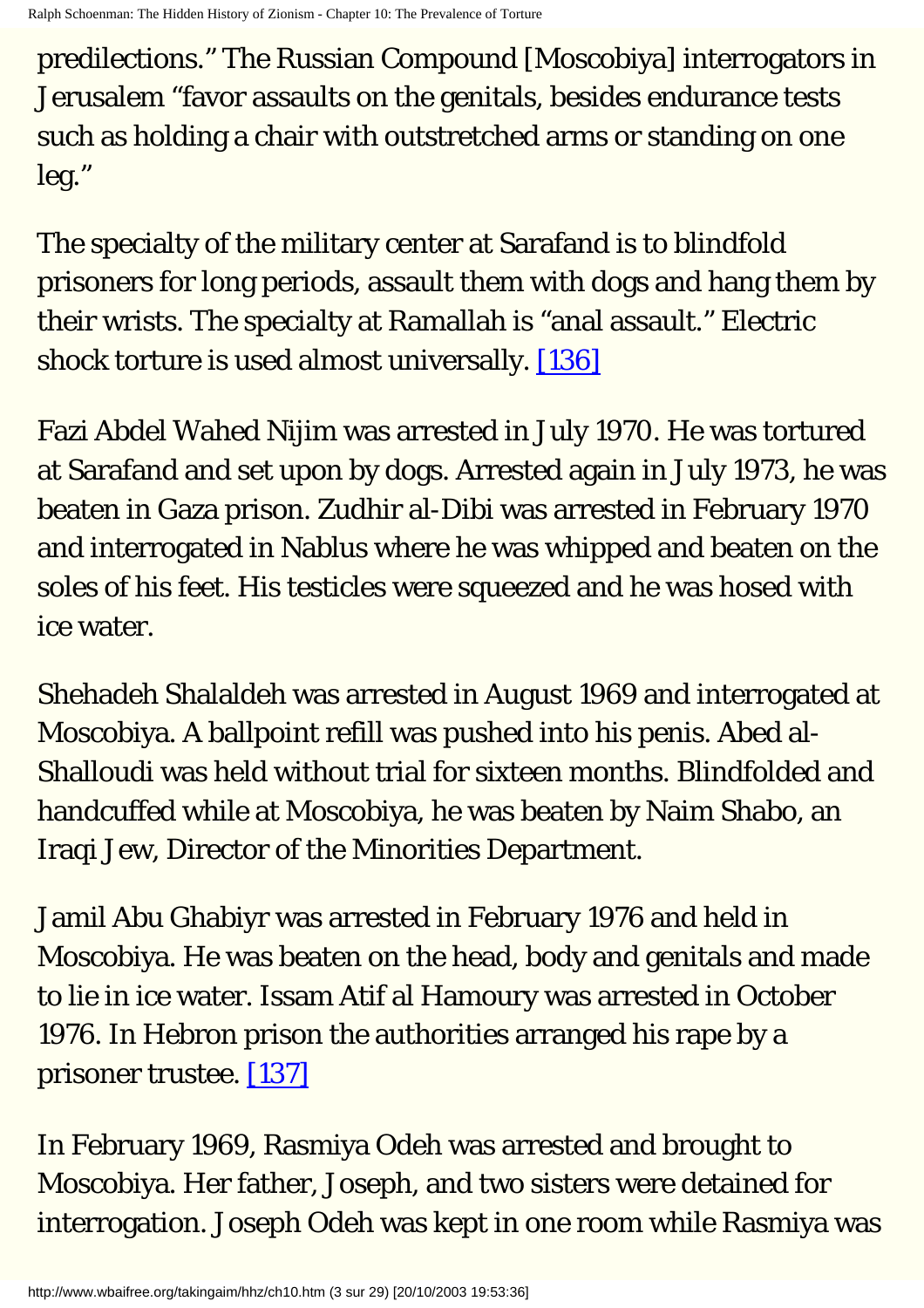beaten nearby. When they brought him to her she was lying on the floor in blood-stained clothes. Her face was blue, her eye black. In his presence, they held her down and shoved a stick into her vagina. One of the interrogators ordered Joseph Odeh "to fuck" his daughter. When he refused they began beating both him and Rasmiya. They again spread her legs and shoved the stick into her. She was bleeding from the mouth, face and vagina when Joseph Odeh fell unconscious. [\[138\]](#page-107-1)

<span id="page-83-0"></span>The patterns of torture reported by the **Sunday Times** are similar to those found in hundreds of testimonies published by Israeli lawyers, Felicia Langer and Lea Tsemel, by Palestinian lawyers Walid Fahoum and Raja Shehadeh, by Amnesty International and the National Lawyers Guild and the series of accounts this author documented from former prisoners. [\[139\]](#page-107-2)

<span id="page-83-1"></span>This record is established in the West Bank as early as 1968, one year after the occupation began. Although the International Committee of the Red Cross does not, as a rule, make public declarations, it had prepared in 1968 a finding of torture. Its **Report on Nablus Prison** concluded:

A number of detainees have undergone torture during interrogation by the military police. According to the evidence, the torture took the following forms:

- 1. Suspension of the detainee by the hands and the simultaneous traction of his other members for hours at a time until he loses consciousness
- 2. Burns with cigarette stubs
- 3. Blows by rods on the genitals
- 4. Tying up and blindfolding for days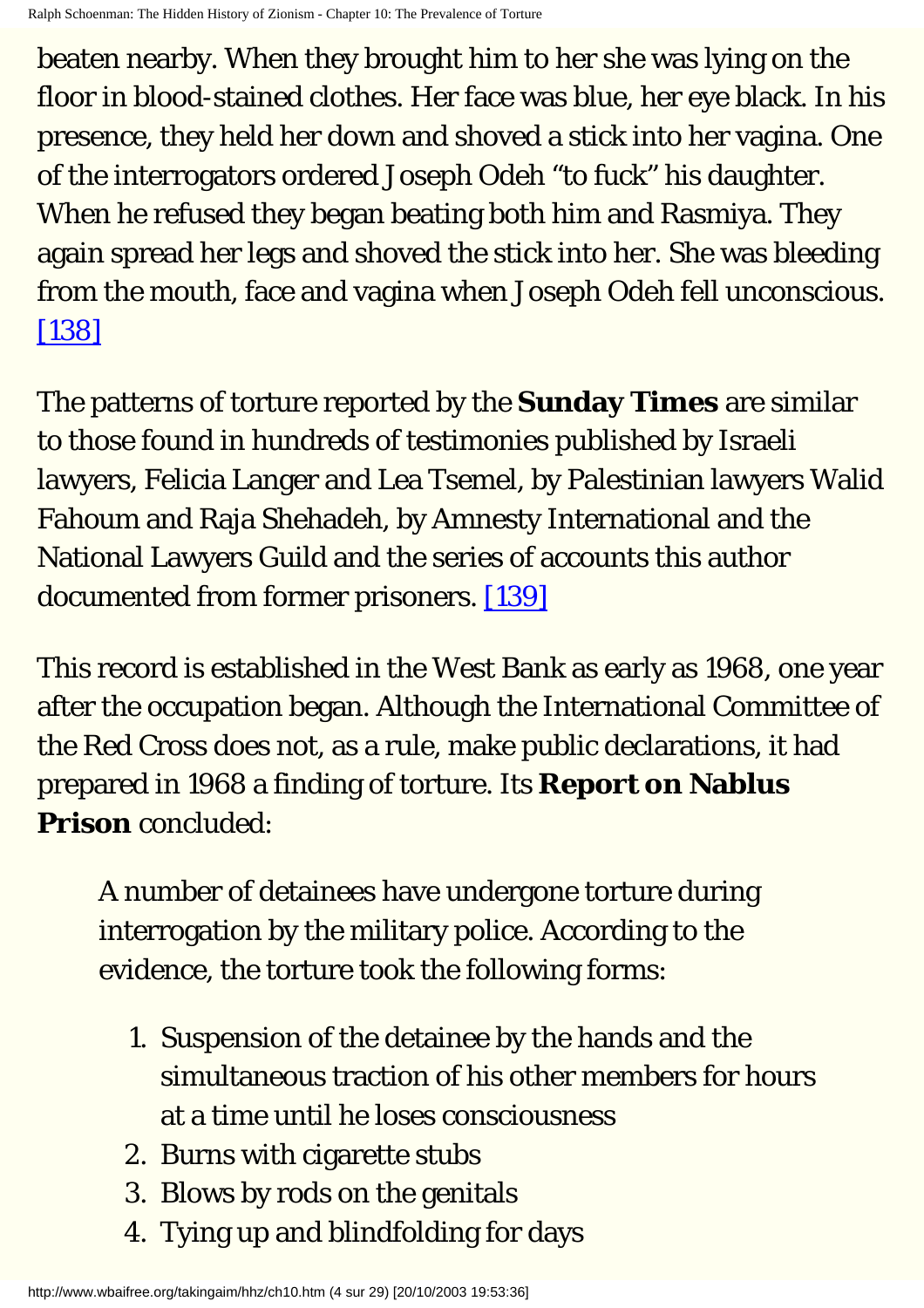- 5. Bites by dogs
- <span id="page-84-0"></span>6. Electric shocks at the temples, the mouth, the chest and testicles. [\[140\]](#page-107-3)

## **The Case of Ghassan Harb**

Ghassan Harb, a 37-year-old Palestinian intellectual and journalist for **Al Fajr**, a prominent Arabic daily, was arrested in 1973. He was taken by Israeli soldiers and two plain-clothes agents from his home to Ramallah prison where he was held fifty days. During this time he was neither interrogated nor accused. He was denied any contact with his family or a lawyer. [\[141\]](#page-107-4)

<span id="page-84-1"></span>On the fiftieth day, Ghassan Harb was taken with a sack over his head to an undisclosed place. Here he was subjected to sustained beating: "Fifteen minutes, twenty minutes beating with his hand across my face."

Stripped naked and a bag placed over his head, he was forced into a confined space. He began to suffocate. He managed by moving his head against the "wall" to remove the bag and found himself in a cupboard-like compartment some 2 feet square and 5 feet high [60 cm. and 150 cm. respectively].

He could neither sit down nor stand up. The floor was concrete with a set of stone spikes set at irregular intervals. They were "sharp with acute edges," 1.5 centimeters high. Ghassan Harb could not stand on them without pain. He had to stand on one leg and then replace it continuously with the other. He was kept in the box for four hours during the first session.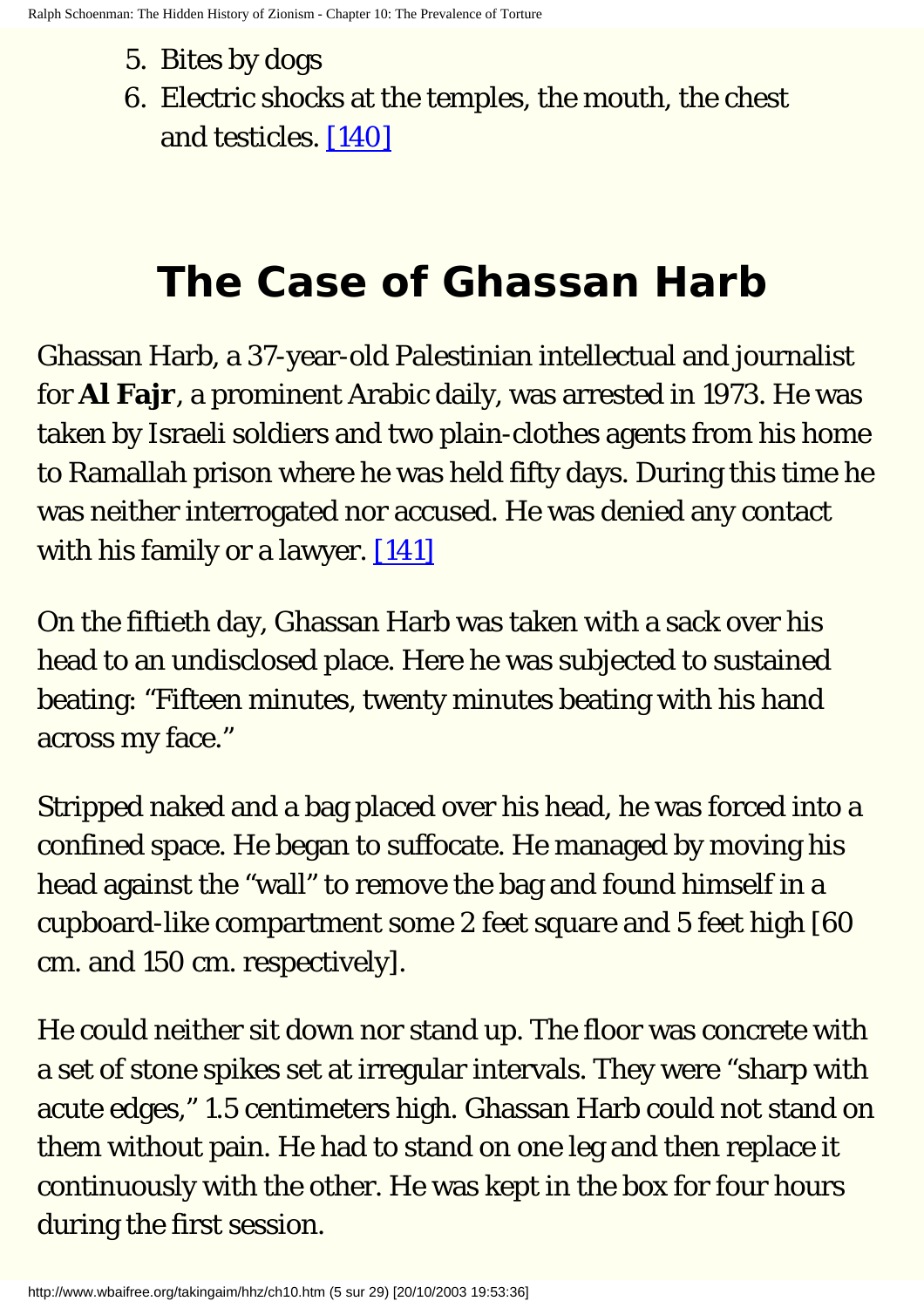He was then made to crawl on his knees on sharp stones while being beaten for an hour by four soldiers. After being interrogated, Ghassan Harb was returned to his cell and the routine was repeated: beatings, stripping, forced to crawl into a dog kennel two feet square and then the "cupboard." While in the cupboard at night he heard prisoners pleading, "Oh my stomach. You are killing me."

Ghassan Harb's ordeal has been corroborated independently by four people. Mohammed Abu-Ghabiyr, a shoemaker from Jerusalem, described the identical courtyard with its sharp stones and dog kennel. Jamal Freitah, a laborer from Nablus, described the "cupboard" as a "refrigerator" with the same dimensions. It had "a concrete floor with small hills ... with very sharp edges, every one like a nail."

Kaldoun Abdul Haq, a construction company owner from Nablus, also described the courtyard and the "cupboard" with its floor "covered with very sharp stones set in cement." Abdul Haq was hung by his arms from a hook in a wall on the edge of the courtyard.

Husni Haddad, a factory owner from Bethlehem, was made to crawl in the courtyard, the sharp gravel underfoot, and was kicked as he crawled. His box too had "a floor which had spikes like people's thumbs but with sharp edges."

Ghassan Harb was released two-and-a-half years later, never having been charged with a crime or brought to trial. His lawyer, Felicia Langer, succeeded in taking the matter of his maltreatment to the Israeli Supreme Court. No full statements were taken or admitted into the court hearing; no witnesses were called. The court dismissed out of hand all charges of torture.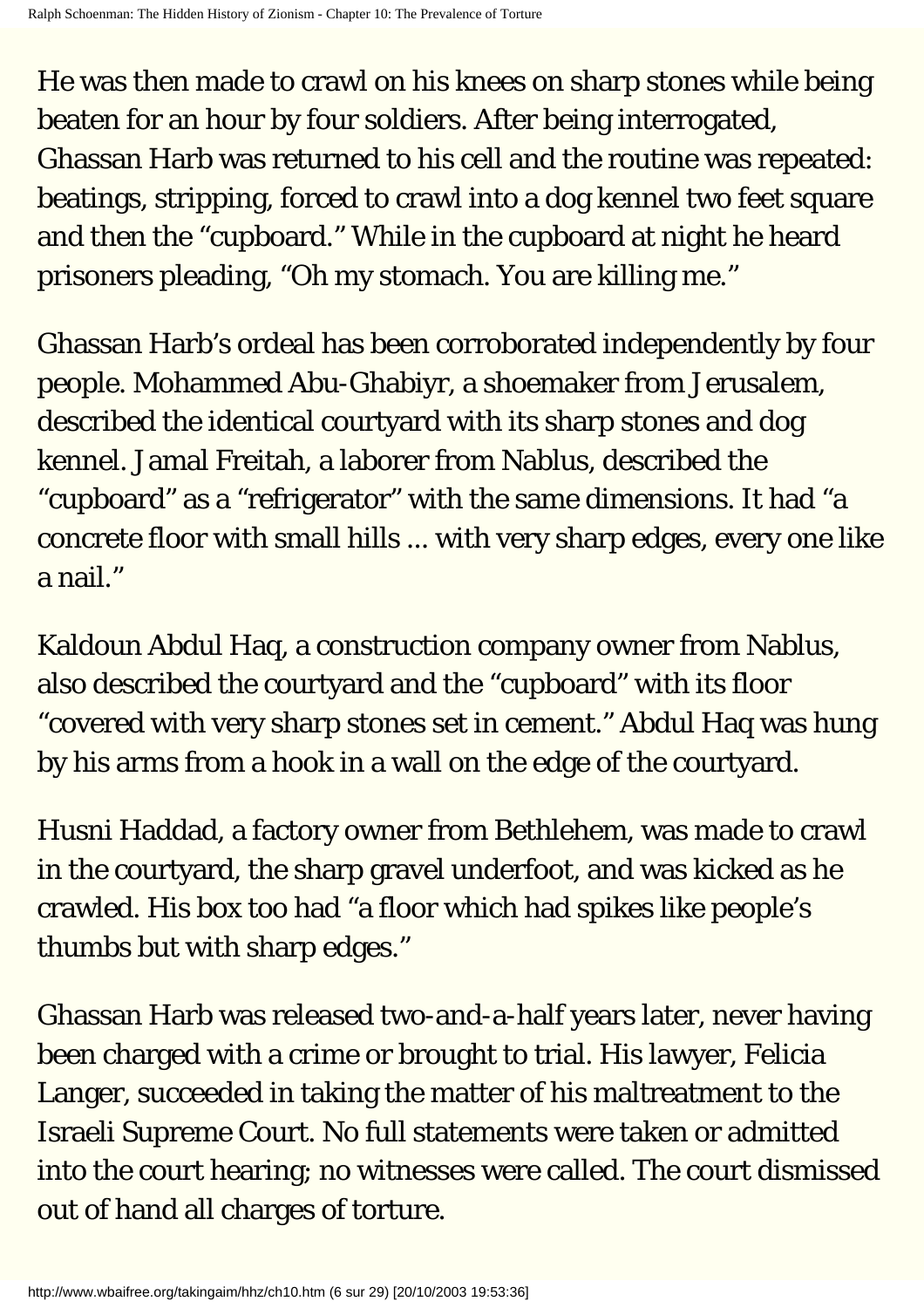#### **The Case of Nader Afouri**

Nader Afouri was a strong, vital man, the weight-lifting champion of Jordan. When he was released in 1980 after his fifth imprisonment, he could neither see, hear, speak, walk nor control his bodily functions. Between 1967 and 1980, Nader Afouri was held ten and a half years as an administrative detainee. Despite the brutal treatment and torture inflicted upon Nader during five imprisonments, the Israeli authorities could neither extract a confession nor produce any evidence with which to bring Nader Afouri to trial. [\[142\]](#page-107-5)

#### <span id="page-86-0"></span>**The First Imprisonment-1967-1971:**

"I was arrested initially in 1967, the first year of the occupation. They took me from my home in Nablus, blindfolded me and hanged me from a helicopter. All the people of Beit Furik and Salem villages near Nablus witnessed this.

"They brought me to Sarafand, the most harsh prison, a military prison. I was the first man from the West Bank or Gaza to be brought there. When they set the helicopter down, they pushed me out and ordered me to run. I heard gunfire and ran as they were shooting at me.

"They took me to a large room full of red, yellow and green lights. I could hear screams and the sounds of beatings. I heard a man yell: 'You'll have to confess.' Then I heard a man confessing. Soon, I discovered this was a recording meant to intimidate me.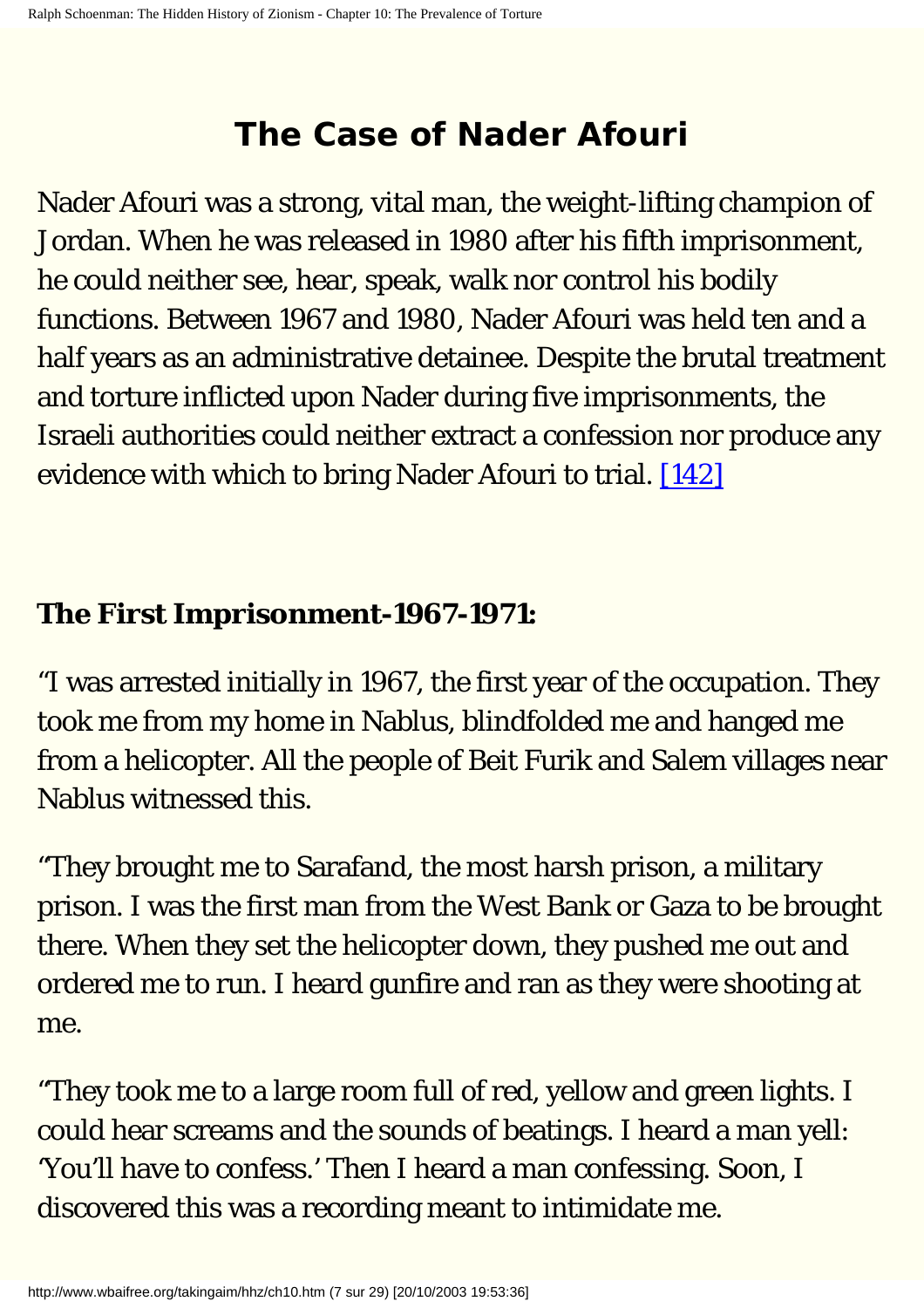"Then they took me to the interrogator. They tied me with chains to green doors. Each door had a pulley. They opened the doom, spreading my hands and legs, then wound the pulleys till I fell unconscious.

"They made me get up on a chair, tied my hands to chains hanging from a window and slowly removed the chair. My muscles tore as the weight of my body pulled on my hands. The pain was terrible.

"There were five or six men. They all beat me. They hit me with blows on the head. They chained me to a chair. One would beat me and some of the other men in the room would say 'Stop.' Then they would change from one to the other, each hitting me in turn. I was kept chained in that chair and never allowed to stand up.

"They kept torturing me. An interrogator sucked on a cigarette. When it was red, he placed it on my face, chest and genitals – all over.

"One shoved a pen refill up my penis while the others watched. As they did this they asked me to confess. I started to bleed from my penis and was taken to Ramle Prison Hospital but was soon brought back again to Sarafand for further interrogation.

"I was in Sarafand twelve-and-a-half months and was interrogated continuously. No one can endure twelve-and-a-half months. On four occasions my friends in the other prisons were informed officially that I had died.

"The first month in Sarafand, I was *always* blindfolded and had chains on my hands and legs. After one month they removed the hand chains and blindfold. But I wore leg chains for twelve-and-a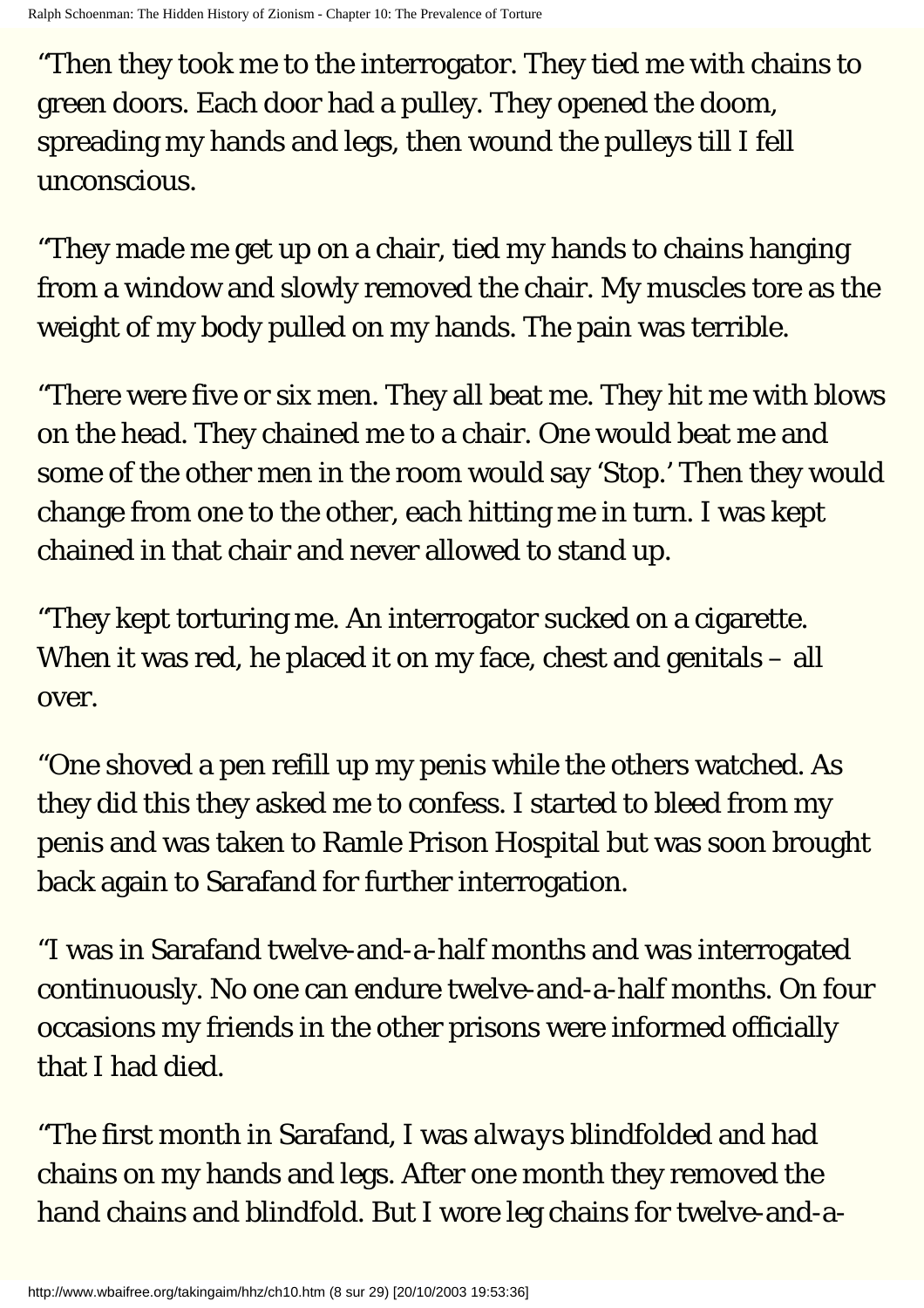half months. Day and night I had chains on my legs. The marks are still on my ankles.

"This was the routine: They would beat me, interrogate me, then throw me in the cell. I would rest awhile; then they would take me again.

"The cell was 3 feet by 4 feet by 4 feet high [1 meter by 1.3 meters by 1.3 meters]. My height is 5 feet 6 inches [1.7 meters]. I slept crouched with my legs up against my stomach. There were no windows in the cell and no furnishings, only a pot for shitting. I had two blankets. The stones on the floor were very sharp. They punctured my feet when I walked.

"They began to bring other prisoners. They gave us army clothes with numbers on the back. I was number one. They would only call me by my number, never by my name. They were always insulting me, yelling 'Maniuk (Faggot), I will fuck you.' When we were chained outside they brought savage dogs. The dogs jumped at us, grabbed our clothing and bit us.

"Over thirty people were arrested after my own detention and all underwent the same torture. All, however, broke down under torture and wrote confessions and are in prison for life. I didn't confess. The torture destroyed my penis and I could only urinate drop by drop. I could not walk for three-and-a-half months when I finished the interrogation. But I did not confess. I never spoke a word in twelveand-a-half months."

Nader Afouri was sent to Nablus Prison where he began a hunger strike demanding his freedom. He took only water and a little salt. After ten days he was promised his release. Ten days later when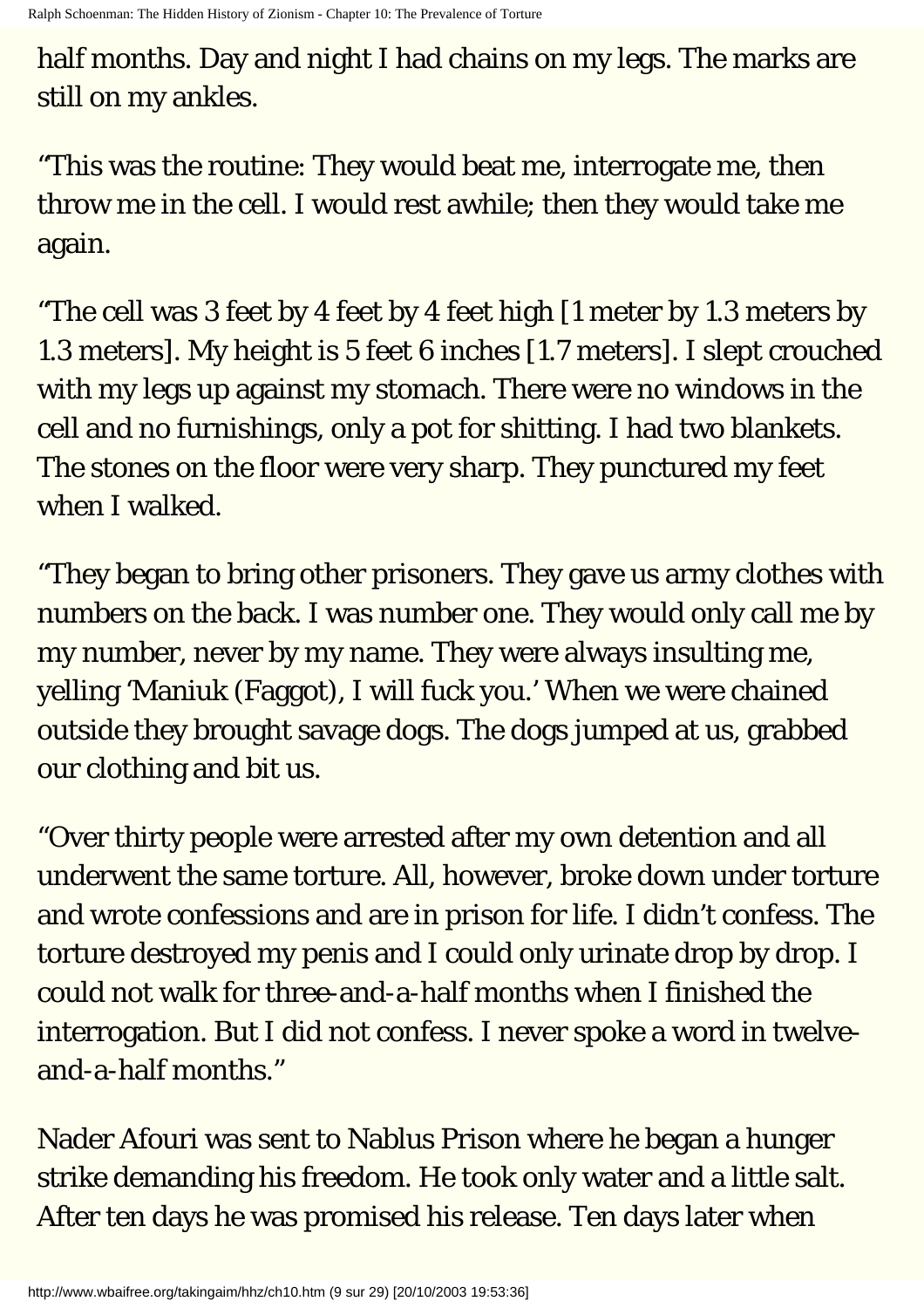Nader Afouri had not been released, he renewed the hunger strike for yet another week. Again the Administrative Vice-President of Nablus Prison promised to release him. When there was still no action after twenty-five days, Nader Afouri announced another hunger strike.

I was sent to the cells of Ramle prison after twenty-two days of this hunger strike. Dr. Silvan, the director there, brought several soldiers with him. They beat me on the head. I passed between life and death. They chained my hands and forced a tube in my nose. It was like an electrical shock. I began to shake. I became hysterical when the food reached my throat and began to scream constantly. They gave me an injection in the hip and I relaxed.

When this torture failed to make me talk I was placed in the Prison Hospital at Ramle and then sent back to Nablus Prison.

Each time a confession was extracted from another prisoner incriminating him, Nader Afouri would be called for interrogation. Often he did not even know the people who spoke against him. But still he did not confess, nor was he brought to trial.

Nader Afouri was well respected in Nablus and became a leader of the prisoners. When Abu Ard, an informer, accused him of leading the other prisoners, Nader Afouri was sent to Tulkarm prison.

On his arrival at Tulkarm, he was beaten on the face by Major Sofer and thrown into a cell with thirty-five other prisoners. Nader Afouri had had enough. When Major Sofer later approached Nader to hit him again, Nader Afouri punched Sofer through the bars of the cell door. When the Prison Director later struck him, Nader Afouri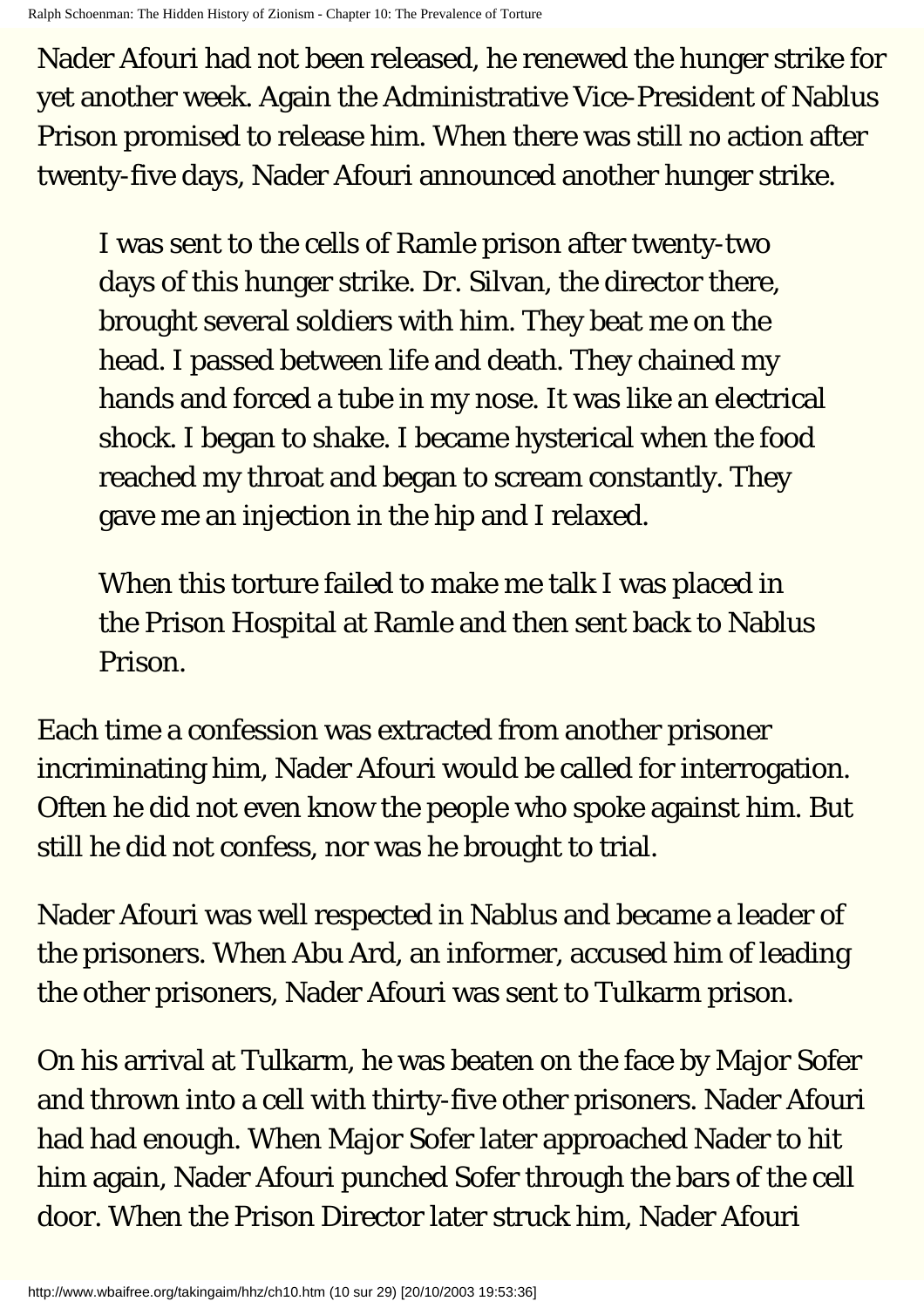grabbed an ashtray and hit the Director on the head. The army was called. Nader Afouri described the consequences:

"Fifteen soldiers came in and beat me on the head with a chair. I fell unconscious. They put my shirt in my mouth and beat me more. I became hysterical as I was gagging. They gave me an injection and I fell unconscious. I awoke alone in the corridor. I couldn't see.

All Tulkarm Prison went on strike and the prisoners met with the Director to speak about me. He promised he would release me the next day if they stopped their strike. The Director came the next day and shook hands with me and said: "I swear by my life that you are a man." They brought me socks and a jacket and promised me a private visit with my family.

Nader Afouri was not freed. Instead he was sent to Bet Il prison from which he was eventually released in 1971. His four years of imprisonment were without trial and labelled administrative detention.

Only a few months lapsed before Nader Afouri was detained again. His second imprisonment lasted from 1971 until 1972 and a third from November 1972 until 1973.

#### **The Fourth Imprisonment: Nov. 1973 – Nov. 1976:**

"Hebron, Moscobiya, Ramallah and Nablus: I stayed three months in a cell in each of these four prisons and the interrogation and torture continued.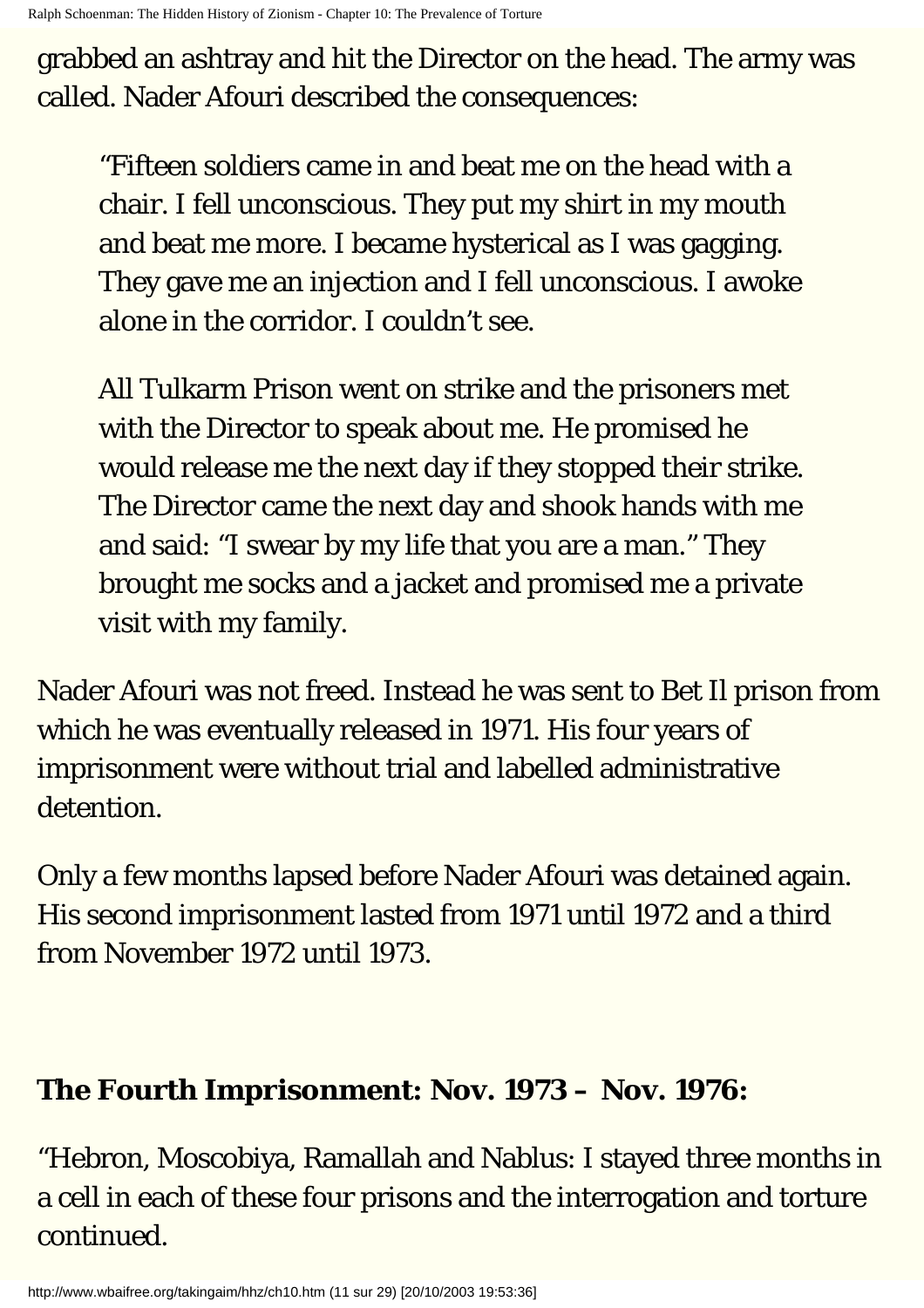"It was snowing during the interrogation in Hebron. They stripped me and put me outside in the cold. They tied me with chains to a pole and poured ice water over me. They let me down and brought me to a fire to warm up only to bring me outside again for the ice water treatment.

"Iron balls were put into my scrotum and squeezed against the testicles. Pain just enveloped me.

"One of the investigators, Abu Haroun, said he would turn my face into a bulldog's. He was scientific. He hit me with rapid punches for two hours. Then he brought a minor and said: 'Look at your face.' I did indeed look like a bulldog.

"In Nablus they burned me with cigarettes and again pressed the metal balls against my testicles-squeezing the egg against the iron. They used pliers to pull out four of my teeth.

"I was detained three years administratively. During that time as an act of revenge, they also dynamited my house."

#### **The Fifth Imprisonment: November 1978 – 1980:**

"They arrested me again in November 1978 and sent me directly to Hebron. They greeted me, sneeringly, declaring: 'We will make you confess from your asshole.' I told them I speak from my mouth, not my asshole.

"At first they spoke nicely to me because they knew torture wouldn't work. Then they brought the men in charge of interrogation: Uri, Abu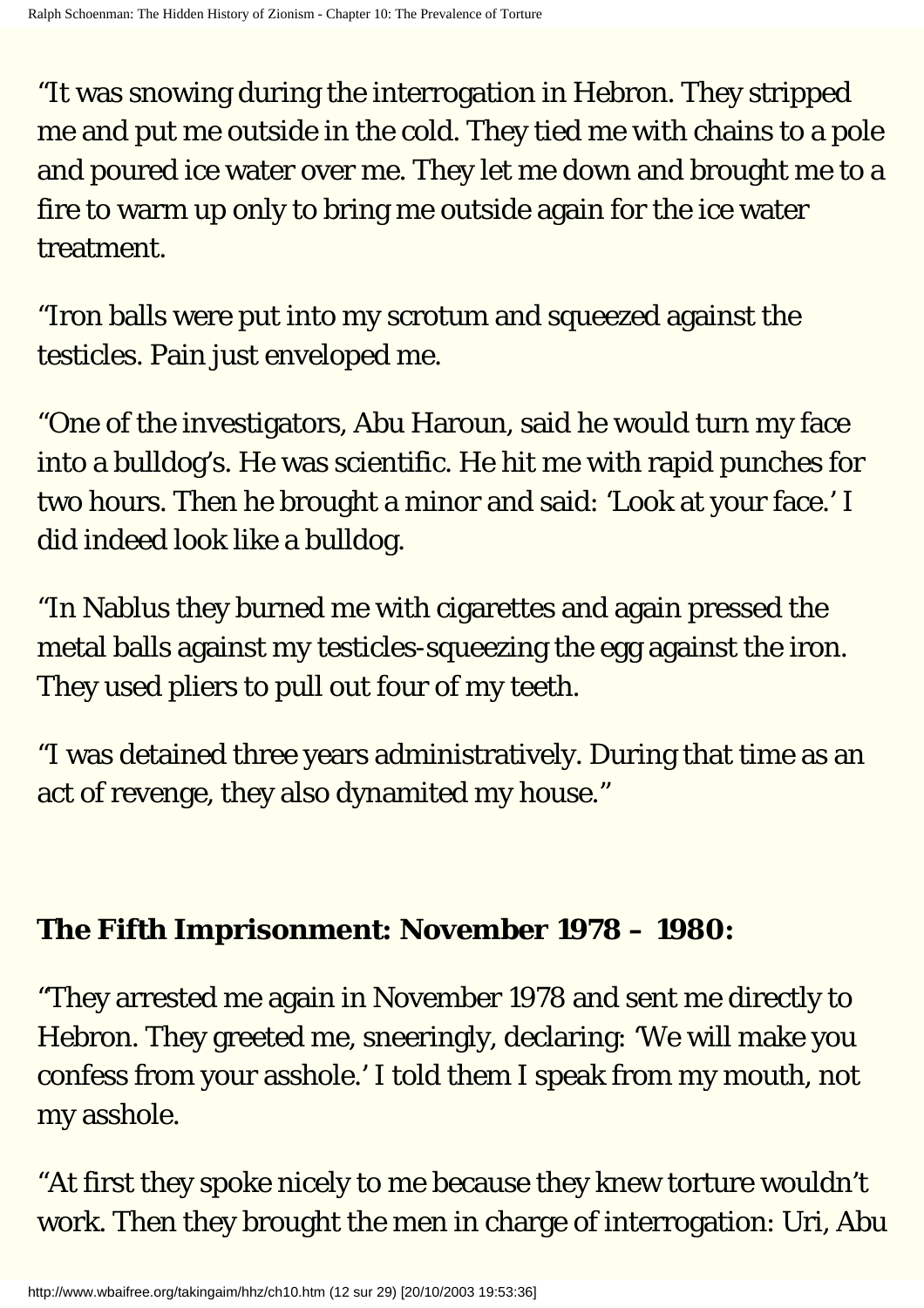Haroun, Joni, the Psychiatrist, Abu Nimer who has a finger missing, Abu Ali Mikha and Dr. Jims.

"They chained me to a pole and concentrated their beatings on my chest. They lay me down on the floor and jumped high in the air landing on my chest. Uri did this seven or eight times. It was savage, unending torture for seven days. They smashed their boot heels on my fingernails, breaking my fingers.

"It was snowing so they poured ice water on me. They handed me a paper and gave me two hours to confess. I said I knew nothing. They chained me to a chair. All of them began to beat me with their hands and feet. I fell down. My head was on the floor. I saw Uri fly through the air and I felt his karate chop on my head. This was the last memory I had for two years.

"I have been told that I was dragged back to the cell. The other prisoners had to feed me, clean me and turn me over. I was incontinent and shat on myself. I could not move my hands or walk. I could not hear. I could not recognize anyone. Only my lips could move and I would swallow whatever was put in my mouth. People had to move my head. They had to move my limbs from under my body. My weight fell to 103 pounds [47 kilos].

"Two years later, I woke up in a mental hospital. I had five fractures in my hips and I couldn't walk."

His friends were able to arouse public concern throughout Israel and the Occupied Territories. Israeli officials and journalists wrote that Nader Afouni was "feigning" and that he was an excellent "actor."

But the prisoners who had taken care of him and the journalists and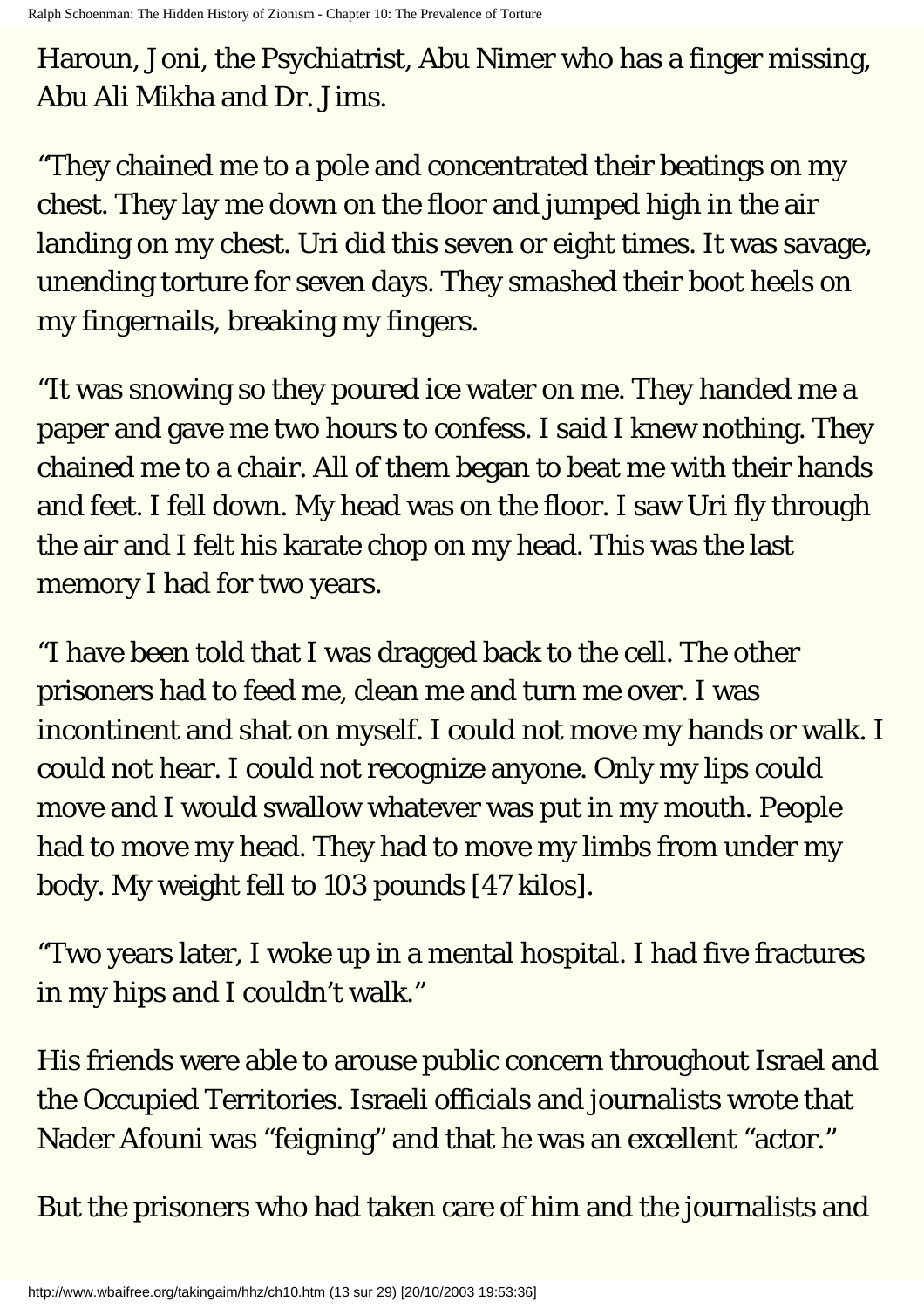sympathizers who visited him when he was finally transferred from prison to a hospital, as well as the hospital staff that eventually treated him, bore witness to his condition. Nader Afouni became a *cause celebre* for the Palestinian people, a symbol of the torment inflicted upon them and of the heroic dimension of their resistance.

## **The Case of Dr. Azmi Shuaiby**

Azmi Shuaiby, a dentist, was an active member of the El Bireh City Council in the West Bank and an elected representative to the National Guidance Committee. Since 1973, Dr. Shuaiby has been arrested, brutally tortured and imprisoned seven times. Between 1980 and 1986 he was forbidden to leave the limits of El Bireh and was confined to his house after 6 p.m. In 1986, he was again imprisoned and then deported from the West Bank. [\[143\]](#page-107-6)

<span id="page-93-0"></span>He has never been accused of armed actions or of promoting violence. But Dr. Shuaiby refuses Israeli demands that he collaborate. He has written articles against the occupation and settlements and in favor of an independent Palestinian state.

In 1973, when first arrested at the age of twenty, Azmi was told: "We have been watching you. You were first in your class at the University. We can make you a very rich and powerful man in the West Bank. You must cooperate with us and join the Village Leagues." Upon his refusal, the series of arrests and savage torture began. Dr. Shuaiby described the methods of torture, both physical and psychological to which he was subjected.

They used heavy batons. They put my legs between chair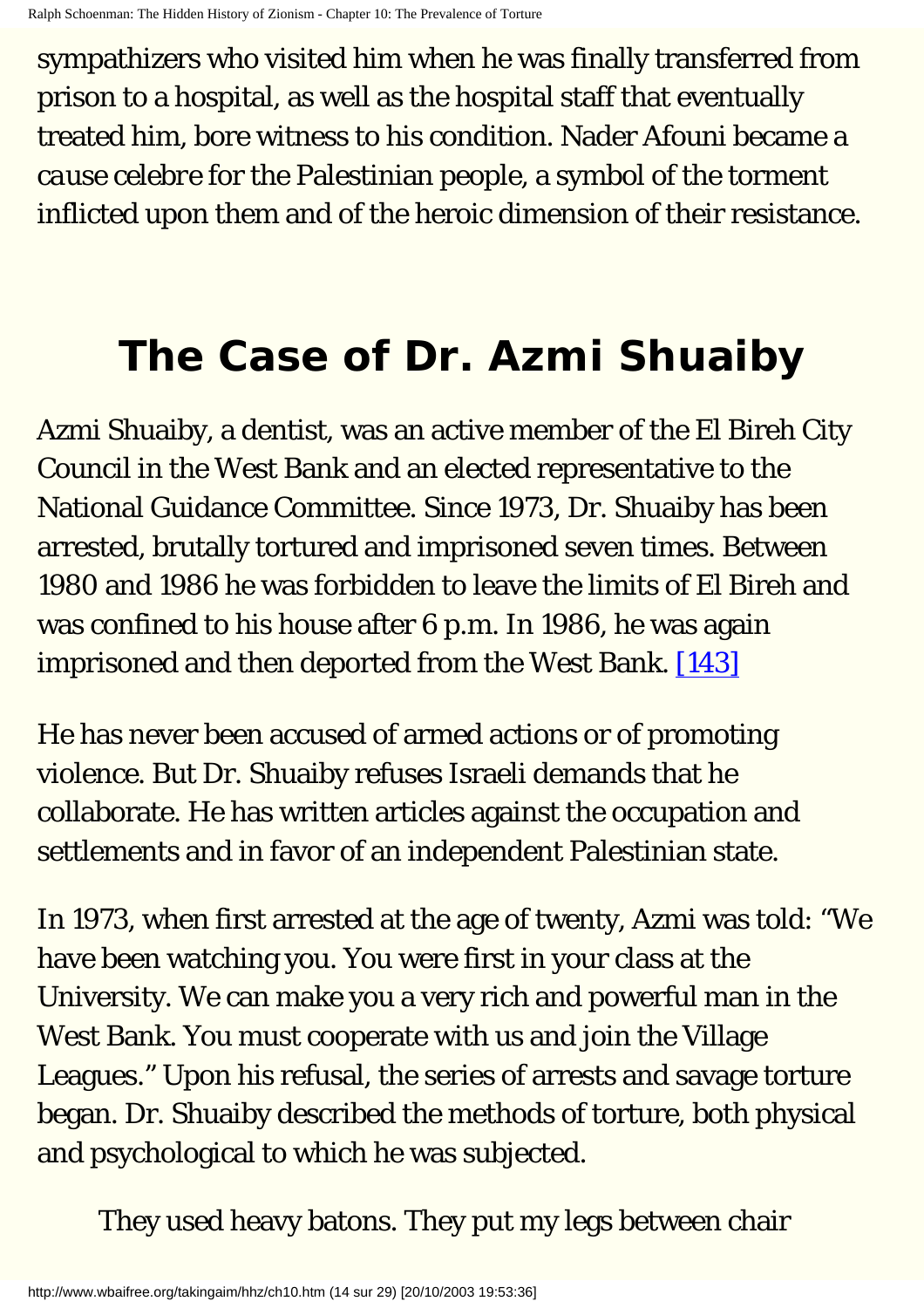legs so I couldn't move. Then they beat the soles of my feet. My feet swelled. After one minute I could no longer feel my legs. The pain was excruciating. I was unable to stand.

They would stand behind me. I couldn't tell if anyone were there. Suddenly, the interrogator clapped his hands over my ears with great force. It caused sudden, terrible pressure in my nose, mouth, and ears – a loud ringing which went on for five minutes. I lost my balance and hearing.

They used a giant guard to punch me constantly. He said: "You are a dentist? Which hand do you use? If we break your hand you will no longer be a dentist." Then he beat my hand until I felt it break.

They tied my hands behind my back and suspended me on a hook. They spread my legs and beat me on the testicles with sticks. Then they squeezed my testicles. I cannot describe the agony produced by squeezing the testicles. You feel stabbing pain in your stomach, in all your nerves. You want to faint.

They put me outside in the winter, naked and fully exposed, with my cuffed hands suspended from hooks. I was hung this way from 11 p.m. at night until just before sunrise. Then I was returned to my cell. They had put water on the cell floor so that I couldn't sleep.

They told me I must collaborate with them and that when I did I must tell neither the Red Cross nor anyone else that I was working for them. I replied: "OK, I will tell them that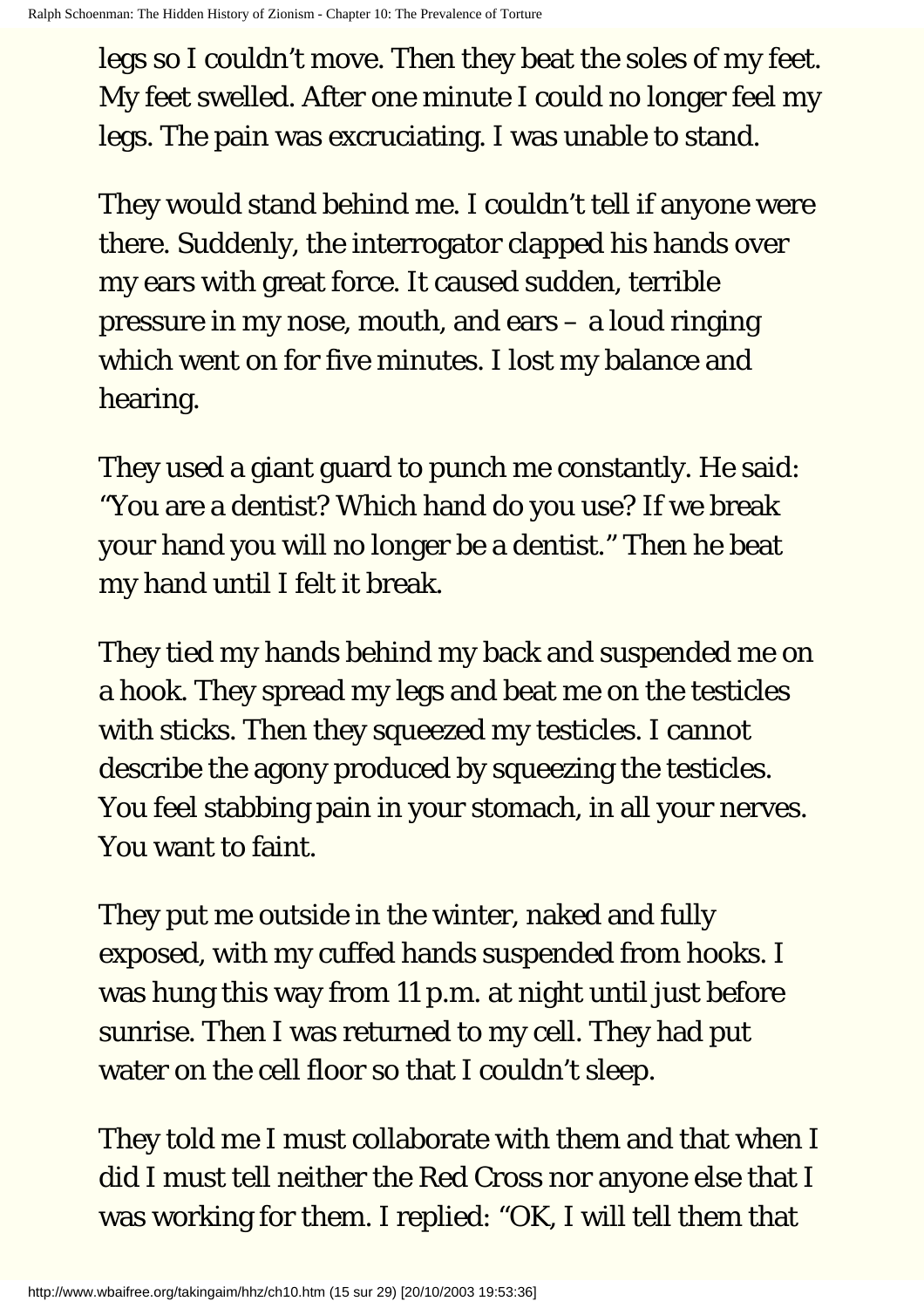you said I must not tell anyone you want me to work for you." I refused to collaborate. They beat me endlessly."

In 1980, the Israelis introduced new techniques. Dr. Shuaiby designates these methods "psychological torture"; he found them harder to endure than the physical torment. "Your brain is affected."

Dr. Azmi Shuaiby was subjected to the following ordeal:

**Isolation**: "No one was allowed to speak to me, not even the soldiers. The cell was 4.5 feet by 5.5 feet and 9 feet high [1.5m by 1.8m by 3m]. In one corner was a stinking hole used as a toilet. There was only a tiny window near the floor. I could never see the sky. The bare light was on day and night. I had nothing to read. I heard no voices. Food was put in the corner and the door opened very slightly. I had to strain to reach for it piece by piece.

"The bedding consisted of a plastic cover less than one half inch [1 cm.] thick. It was always wet. Once a week I was allowed to go out for a few minutes to air the bedding. No soldier was permitted to speak to me.

"To maintain my sanity I collected small pieces of orange peel and made shapes with them. I would ask myself questions and then answer them. I also pulled threads from the blanket and knit them together."

**The Cupboard**: "I was entombed for four days and nights, squeezed into a bent but standing position in a cupboard 20 inches by 20 inches [50cm. by 50cm.]. It was very dark. A filthy sack had been tied over my head. My hands were handcuffed behind my back with special cuffs. If I moved my hands in any way the cuffs automatically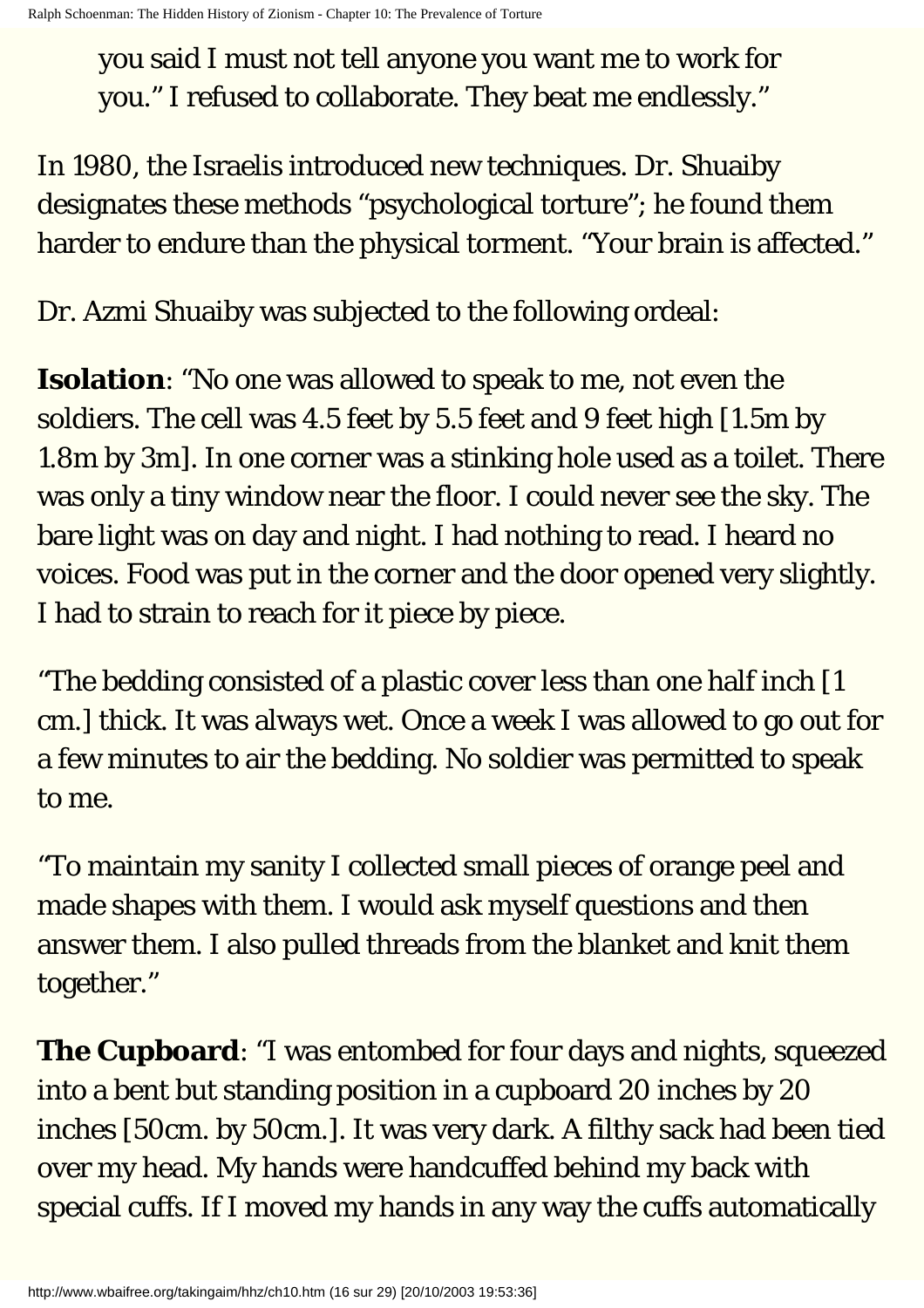tightened. I was unable to move in the cupboard. I had to sleep while standing. I slept a minute at a time, awakening abruptly, convinced that I was suffocating."

**The Interrogators**: "The interrogation and torture were carried out by a team. All were officers and captains, their names Gadi, Edi, Saini, Yacob and Dany. The interrogation room is their kingdom; no one can enter.

"During the 1982 Israeli invasion of Lebanon, the interrogation team was sent to Lebanon and a new staff brought to the West Bank prisons. The 'new staff' consisted of former torturers. One man had been an interrogator ten years before; now he was a businessman.

"Captain Dany returned from Lebanon during my imprisonment. Captain Dany is a very tall, handsome man of thirty-five years. He is very crude, constantly yelling 'Fuck your sister, fuck your mother.' He would force my mouth open and spit in it. In 1973, he tried to force a bottle into my anus. When he saw me on his return from Lebanon, he said: 'Oh, Azmi is here,' and proceeded to tell me about the young children in Ansar. 'I interrogate children 10, 11 and 12,' he began, giving me accounts of their beatings."

Dr. Azmi Shuaiby was imprisoned three times in 1982. Between December 7, 1981, and January 16, 1982, he was kept in isolation during the General Strike in the West Bank and the closure of Bir Zeit University. From April 1 to May 3, when the Israelis disbanded the West Bank City Councils, Azmi was placed in the "cupboard" and then again in isolation. He was kept in isolation throughout the Israeli invasion of Lebanon.

Recently they told me: "We will destroy your clinic by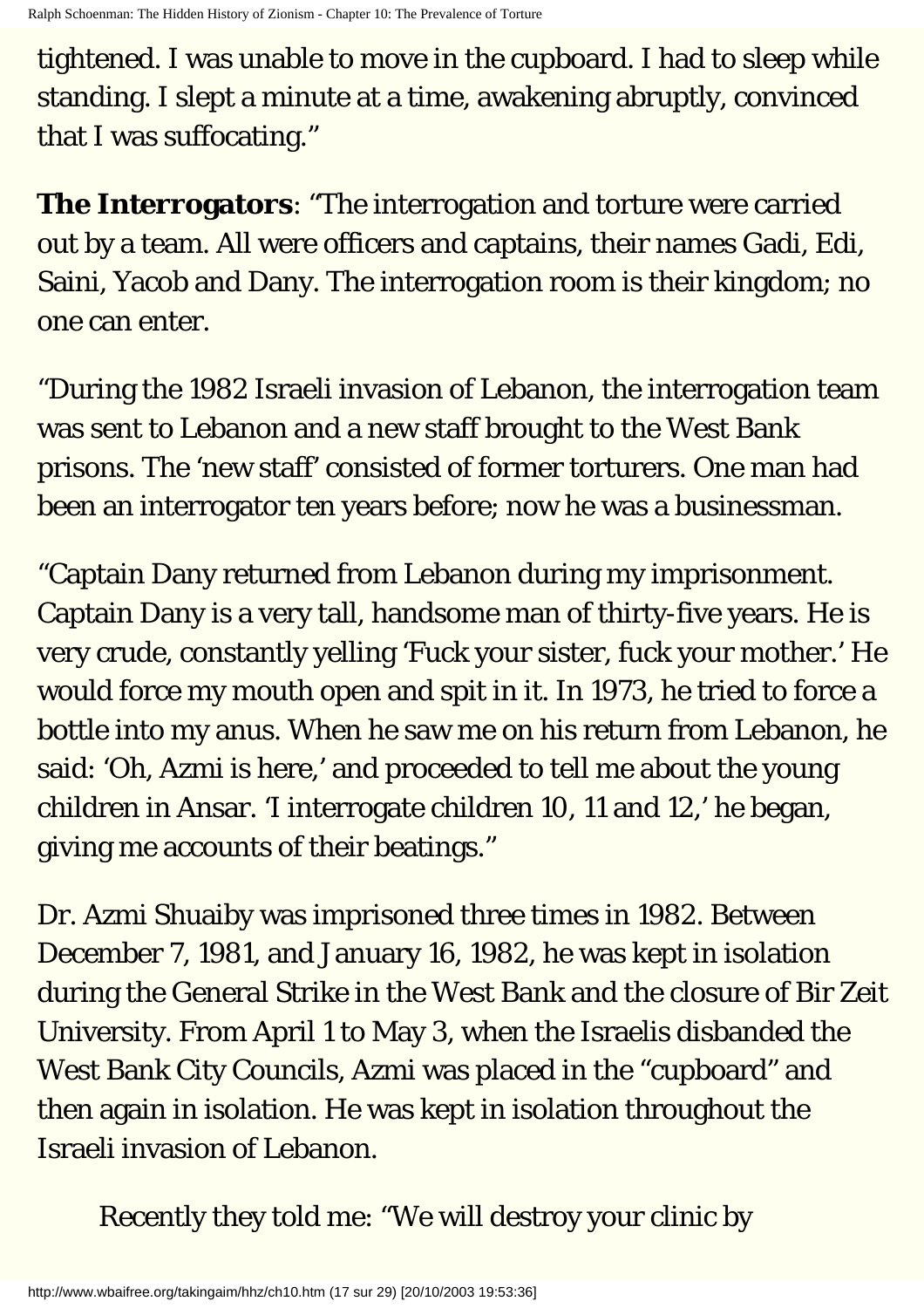jailing you every alternate month. Our computer will determine when you are scheduled to be imprisoned again."

In 1986, Dr. Azmi Shuaiby was deported.

## **The Case of Mohammed Manasrah**

Mohammed Manasrah was a trade union activist, secretary of the Bethlehem University Student Senate and is currently a writer and journalist. He was imprisoned three times for a total of four-and-ahalf years and then placed on additional probation for two years. His torture during interrogation was unrelenting, resulting in sexual dysfunction and hearing loss. He also endured numerous additional briefer detentions as well as house arrest and town restrictions. [\[144\]](#page-107-7)

#### **The First Imprisonment:**

"I was nineteen years old in 1969 when I was arrested for the first time. I was taken with a group of people and held in the Moscobyia [the Russian Compound in Jerusalem] for six months, where I was interrogated about demonstrations, publications and organizations.

"Moscobiya was barbaric. They took our clothes and covered our eyes. They cuffed our hands and chained ten of us in a row. We were stripped naked. They threw water on us. Then they beat us in turn, using sticks on our heads and on our sexual organs. They would alternate throwing water on us and beating us on our sexual organs. We would hear them filling the buckets and brace ourselves, but no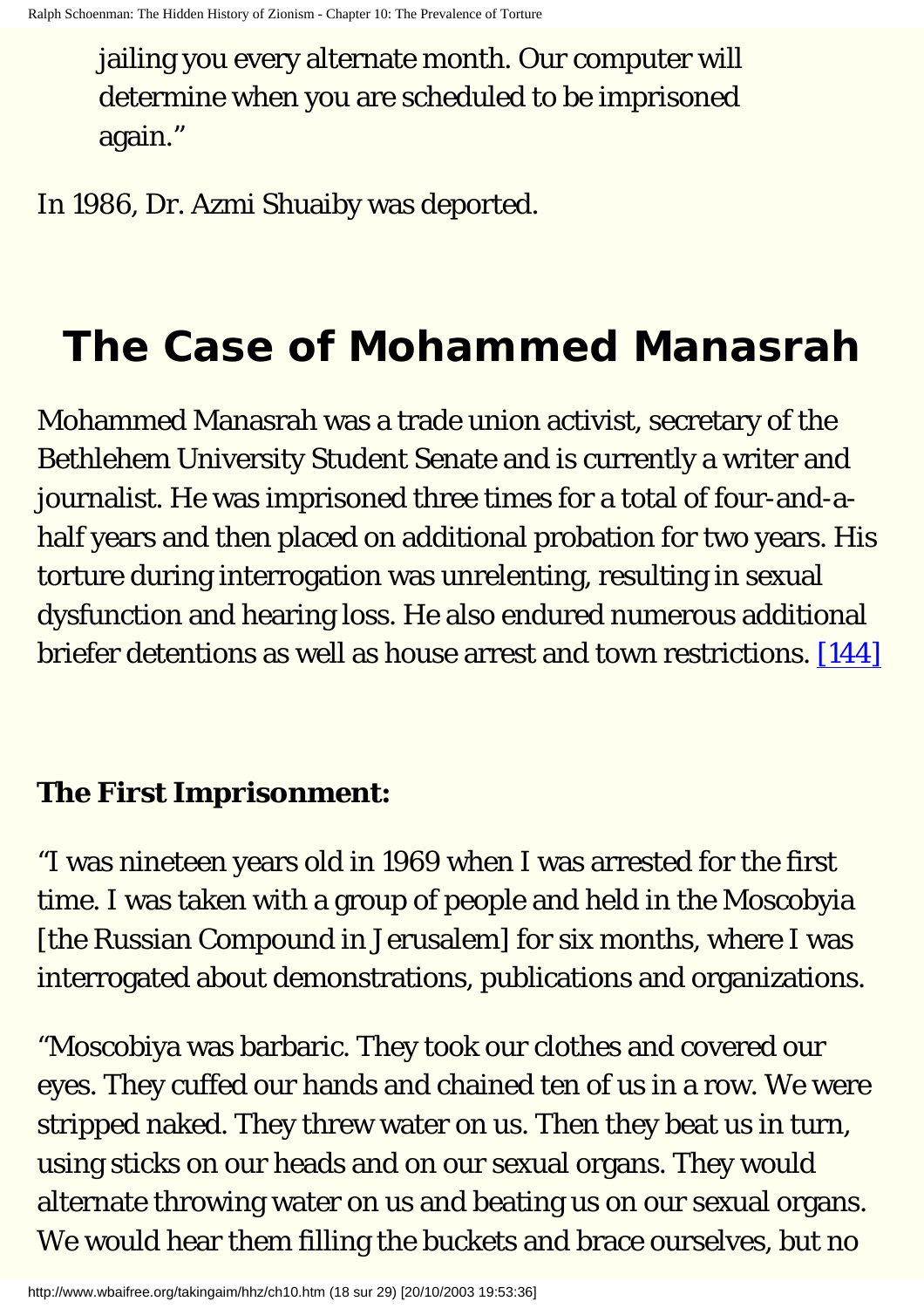#### matter how we tried, we could never prepare ourselves for the beatings.

"My friend, Bashir al Kharya, a lawyer, has been in prison since 1969. They beat his head with heavy sticks for three days. His head became green from mold and was infected with bacteria for five years. He is still held in Tulkarm Prison."

#### **The Second Imprisonment:**

"In 1971, the authorities accused me of membership in both the P.F.L.P. (Popular Front for the Liberation of Palestine) and Fatah [Yasir Arafat's group in the P.L.O.] even though one couldn't be a member of both organizations.

"The security services lacked any evidence but they gave me the choice of being charged with membership in an illegal organization and being sentenced to prison or voluntarily moving to Amman [Jordan]. I told them I would rather be imprisoned for a lifetime than be exiled. I confessed to membership in the United Student Council, the council of all student organizations which had been declared illegal. I was then imprisoned for one year in Ramallah and Nablus prisons."

#### **The Third Imprisonment:**

"In 1975, they raided my house in Dheisheh camp and confiscated all my books. They brought me to Bassa Police Station where they beat me for two days. They asked no questions. One interrogator stood in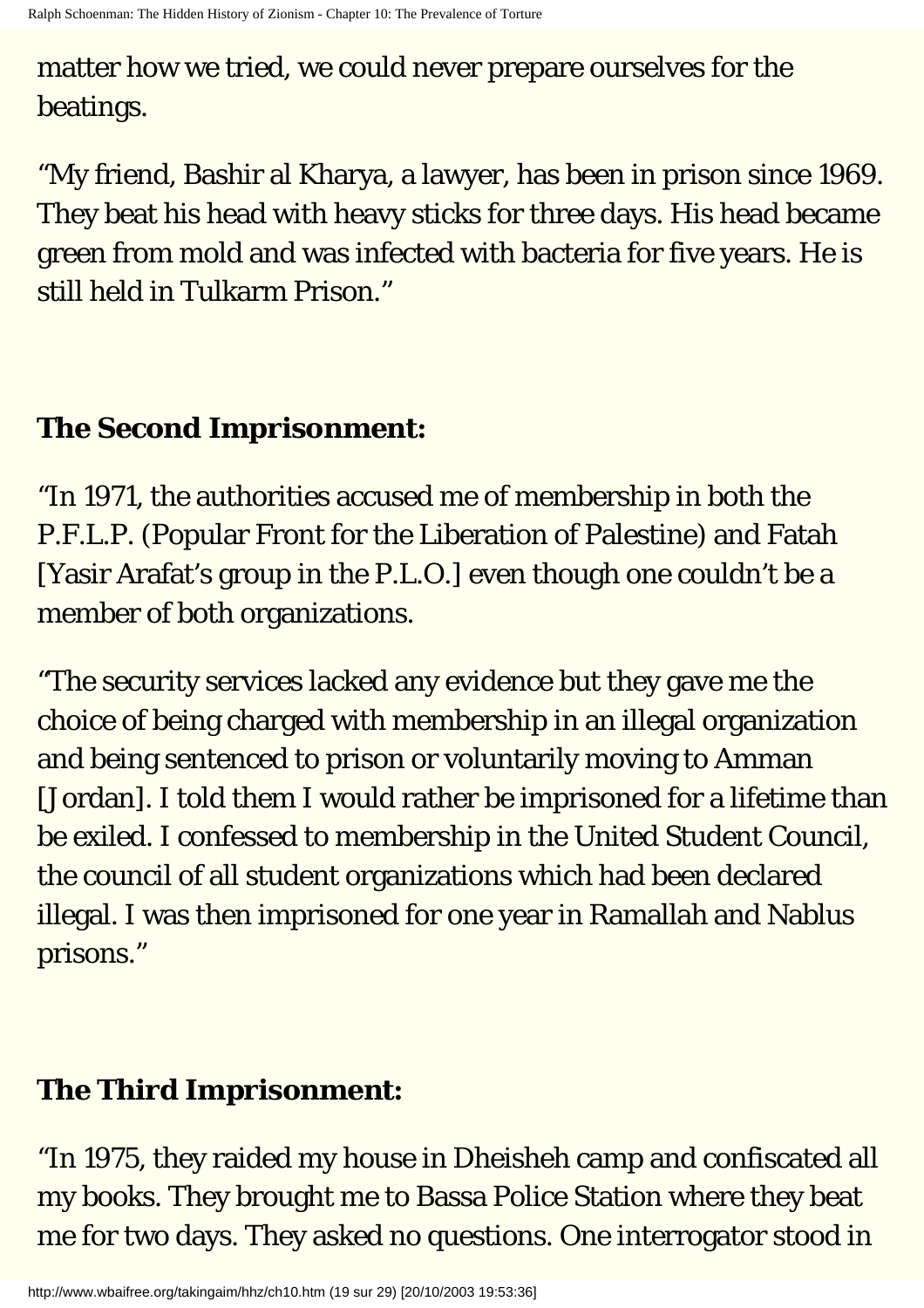front of me and another behind me. Suddenly the one behind would clap his hands with great force on both my ears. Blood flowed from my ears and mouth. I suffered brain damage. One prisoner, whom they were trying to terrify, fainted when they brought him to where I was being tortured.

"They imprisoned me for three years. I was held in Hebron, Ramallah, again in Hebron, Farguna, Beersheba, again in Hebron and then again in Beersheba. They would transfer me for 'security reasons' as punishment after hunger strikes."

#### **Torture in Hebron Prison:**

Mohammed Manasrah was taken to Hebron and tortured in many different ways:

They tied me upside down and beat me endlessly on the feet with a piece of wood. You can't imagine how much they hit me. My feet swelled to a huge size and turned blue. I bled under the skin.

They stripped me of my clothes and hung me by chains with my hands above my head and my feet barely touching the ground. They beat me constantly on the feet, always concentrating on my feet. Sometimes they would let me down and put my feet into a basin of filthy, stinking cold water. This would relieve the pain. Then they would hang me up again. I had to sleep chained up, with my hands above my head. This went on for fourteen days.

Maisara Abul Hamdia was with me. For every blow I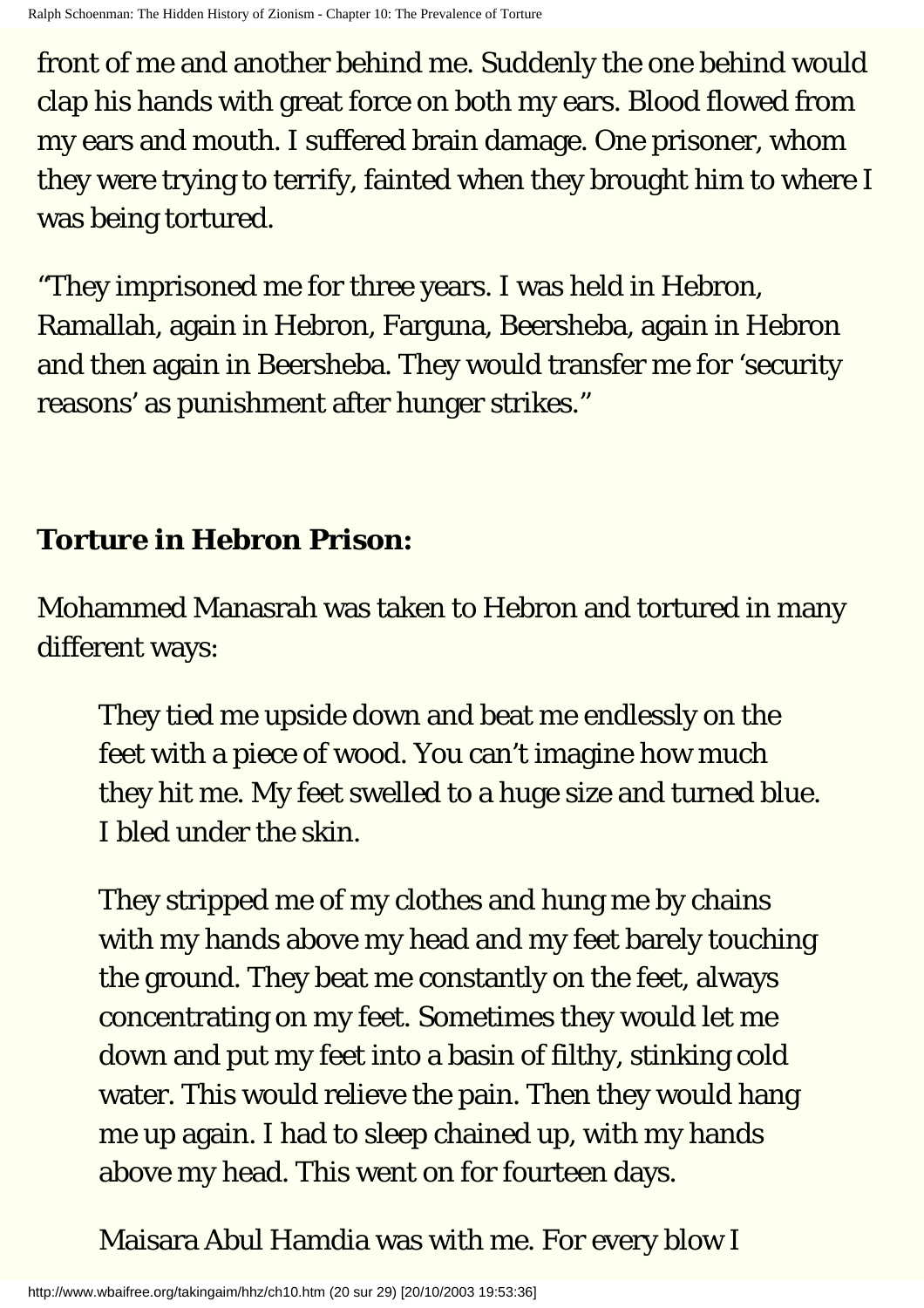received, he got two. Maisara would be hanging when I entered the torture room. Then Maisara would find me hanging when he was brought to the torture room. [Maisara was later deported to Jordan.]

After fourteen days, I would lose consciousness constantly. I was put in Cell #5. It was 5 feet 3 inches by 2 feet and 5 feet 6 inches high [160cm. by 60cm. by 168cm.]. It was as high as I am tall and its length was such that I had to put my legs on the wall when I lay down.

The only sound I ever heard was that of the keys. I became terrified whenever I heard that sound. I don't know exactly how long I was there. It was somewhere between five days and one week.

I was beaten all night when they transferred me from Cell #5 to Cell #4. They used wide sticks and beat me on the head and sexual organs. They pulled my hair and hit my head on the wall. I have a permanent problem with my sexual organs and have had many X-Rays taken of my head and sexual organs.

I was brought to the military courtroom early in the morning and made to wait all day. But there was no session. Instead, Abu Ghazal, the famous interrogator, came. He grabbed my hair and swung me around the room, smashing me against the wall. My hair was pulled out. He threatened to send me to Sarafand or "Akka" [a secret prison used in 1974 and 1975] if I didn't confess within two days.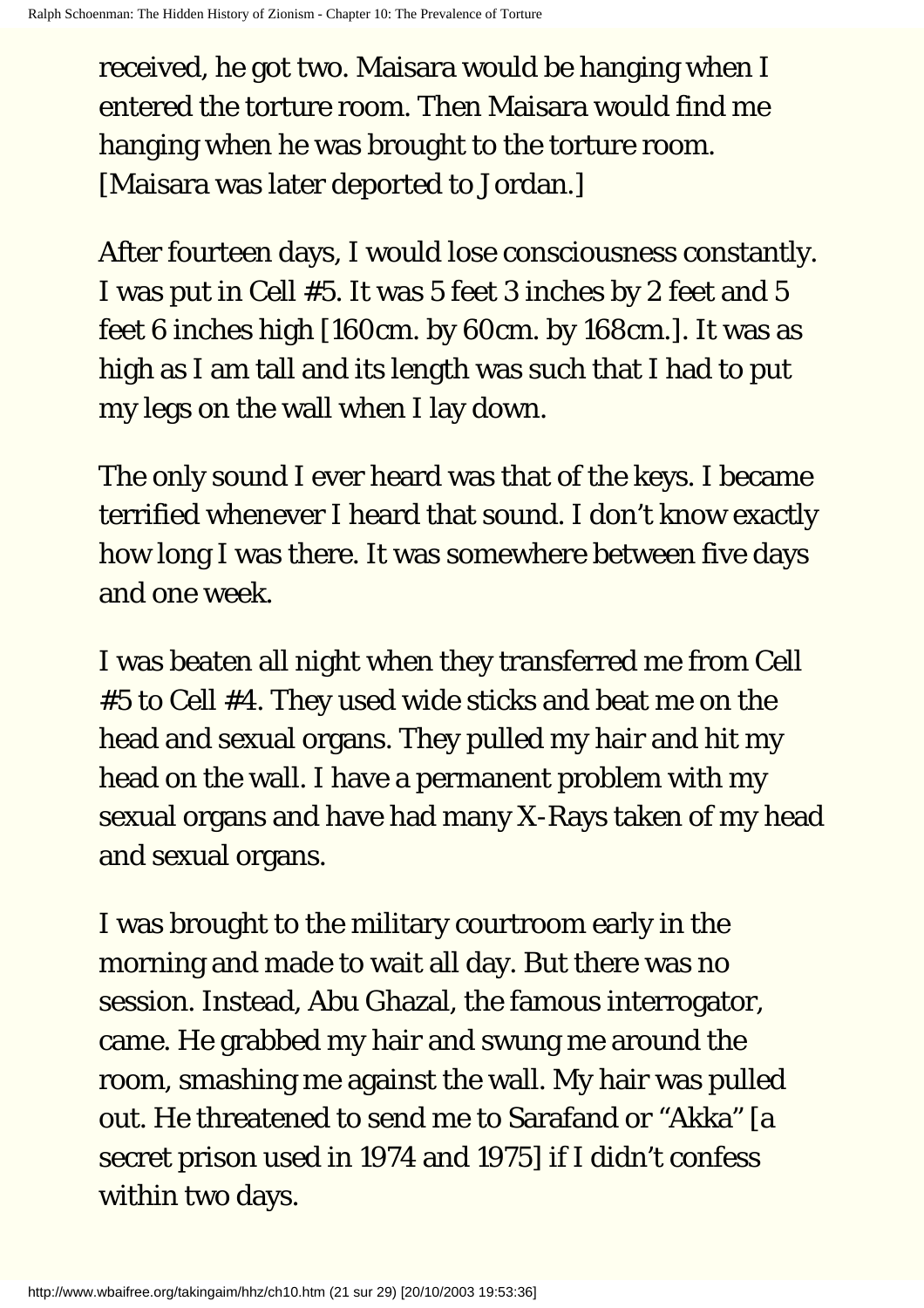I was put in a cell and slept the entire time. I didn't know if it were day or night, two days or ten. I still feel cold when I recall this period. I get chills in my legs.

After two days, ten soldiers rushed into my cell and started to beat me. They dragged me along the floor to the torture room. They told me that my friends and comrades had confessed. I said: "Bring them to me." I knew these were lies. They brought two types of people to me in order to make me confess: kind, weak people who couldn't bear to see how I was being tortured and "asafir" [spies].

Now they initiated other methods – alternating between beatings and soft talk in the hope that I would crack and "confess." They accused me of being a member of the P.F.L.P., Fatah and the Communist Party. They would change their accusation, but one thing remained constant: after each accusation-they would beat me savagely.

They brought two Majors to see me who lectured me for six hours – about the Soviet Union's crimes against the Jews and China's oppression of its national minorities. They accused me of being a communist because they found books on Marxism in my house. I told them there couldn't be peace here without self-determination for the Palestinian people. They asked me to write this down and sign it and I did.

After forty-six days of interrogation and detention they sent me to a military court in Ramallah. I was accused of having carried out actions against the authorities. My lawyer, Ghozi Kfir, asked for specifics. The court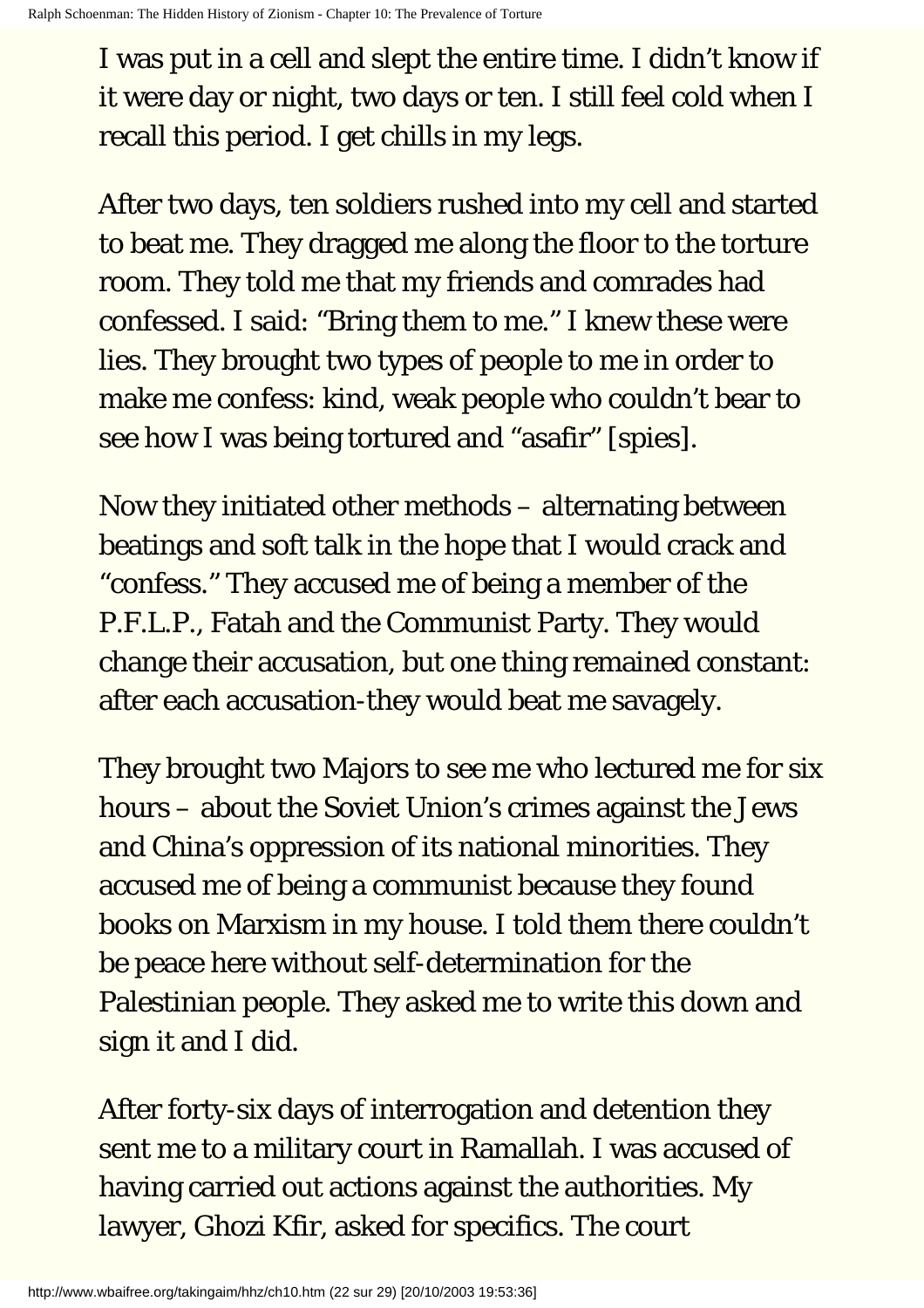responded: "This is a revolutionary and a deceiver."

Before the hearing my lawyer and the prosecutor had worked out a deal. I was to be released without charge if I *did not* speak in court about how I was tortured. But the judge ignored the agreement and sentenced me to five years. I served three years and was placed on probation for two.

#### **House Arrest and Municipal Restriction:**

The Shin Bet harassed Mohammed Manasrah after he was released from prison. They approached every employer for whom he worked and told them to fire him. Mohammed Manasrah lost four jobs before becoming a full-time trade union organizer.

On January 7, 1982, Mohammed Manasrah was ordered to return from Bethlehem to Wadi Fukin, the small village of his birth located inside the pre-1967 border. He was placed under house arrest in Wadi Fukin for six months. He had no income and had to depend upon his neighbors' help.

The authorities and the Village League [collaborators] threatened Mohammed Manasrah, his family and all with whom he came in contact. His house was raided many times; books and papers were taken. His family was prevented from travelling to the West Bank. His brother's work permit was removed. His sister-in-law was attacked by the Village League when they mistook her for Mohammed's wife.

The Military Governor threatened every family whose sons visited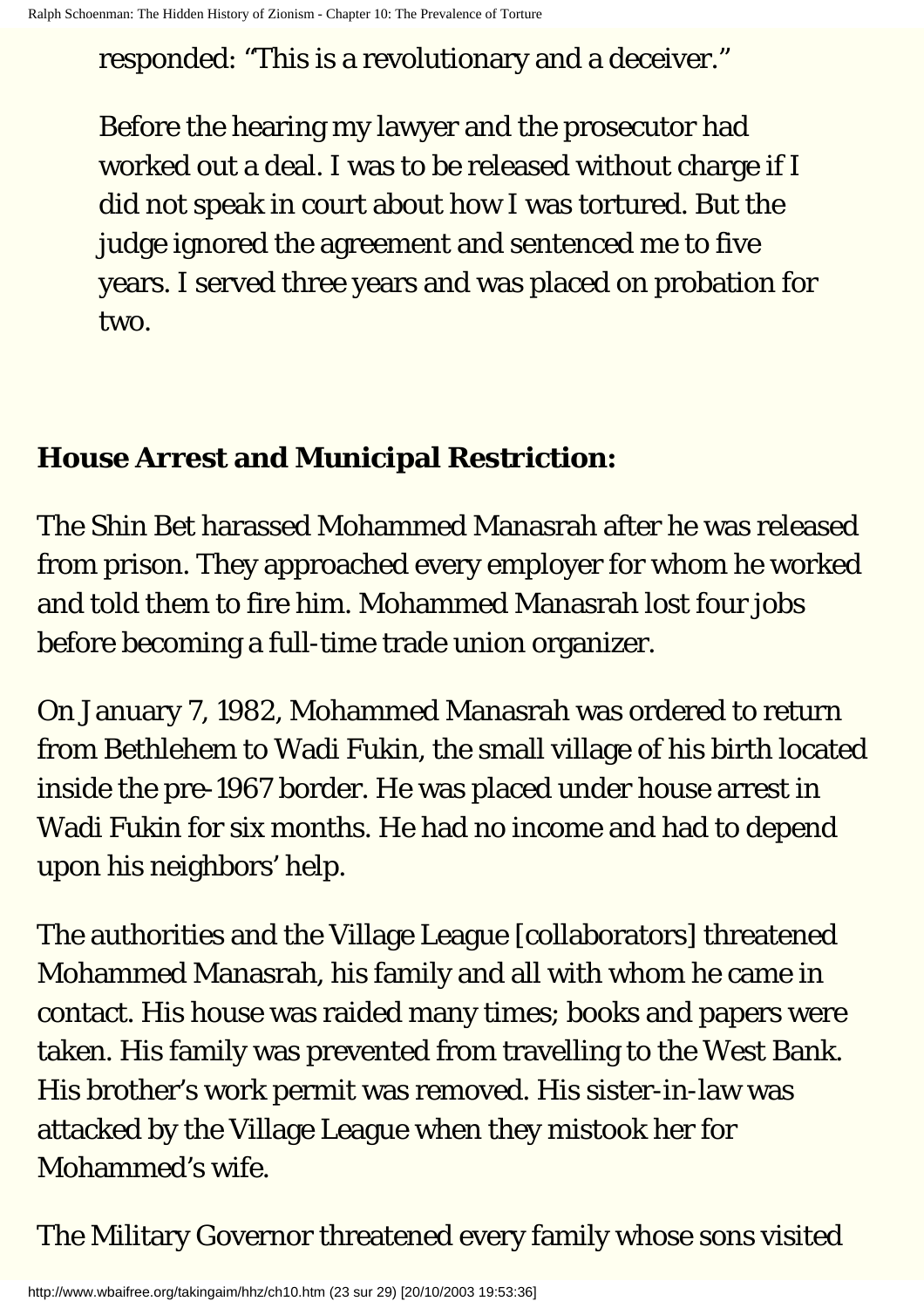him. The young men were investigated. Three teachers from the elementary school were interrogated after such visits. "They installed a siege around me: economic, social and psychic."

Mohammed Manasrah, in defiance of the municipal restriction, returned to Bethlehem where at least his wife was able to work. "My brother and his child were arrested in order to pressure me to return to Wadi Fukin, but I remained in Bethlehem."

His house arrest was eventually transferred to Bethlehem. "I couldn't stay home long. I went here and there. The soldiers grabbed me and took me to prison."

On December 1, 1982, a new military order permitted him to move within the municipal borders, but he was not allowed to work. He was obliged to report to the Military Governor each day and remain there until noon.

After a year, the restrictions ended. Less than one month later, the Military Governor ordered a further six-month municipal restriction.

#### **Imprisonment Again:**

Mohammed Manasrah entered Bethlehem University in 1983 to study sociology. He was soon elected Secretary of the Student Senate. In November 1983, he and other members of the student organization were imprisoned after sponsoring a Palestinian cultural exhibit.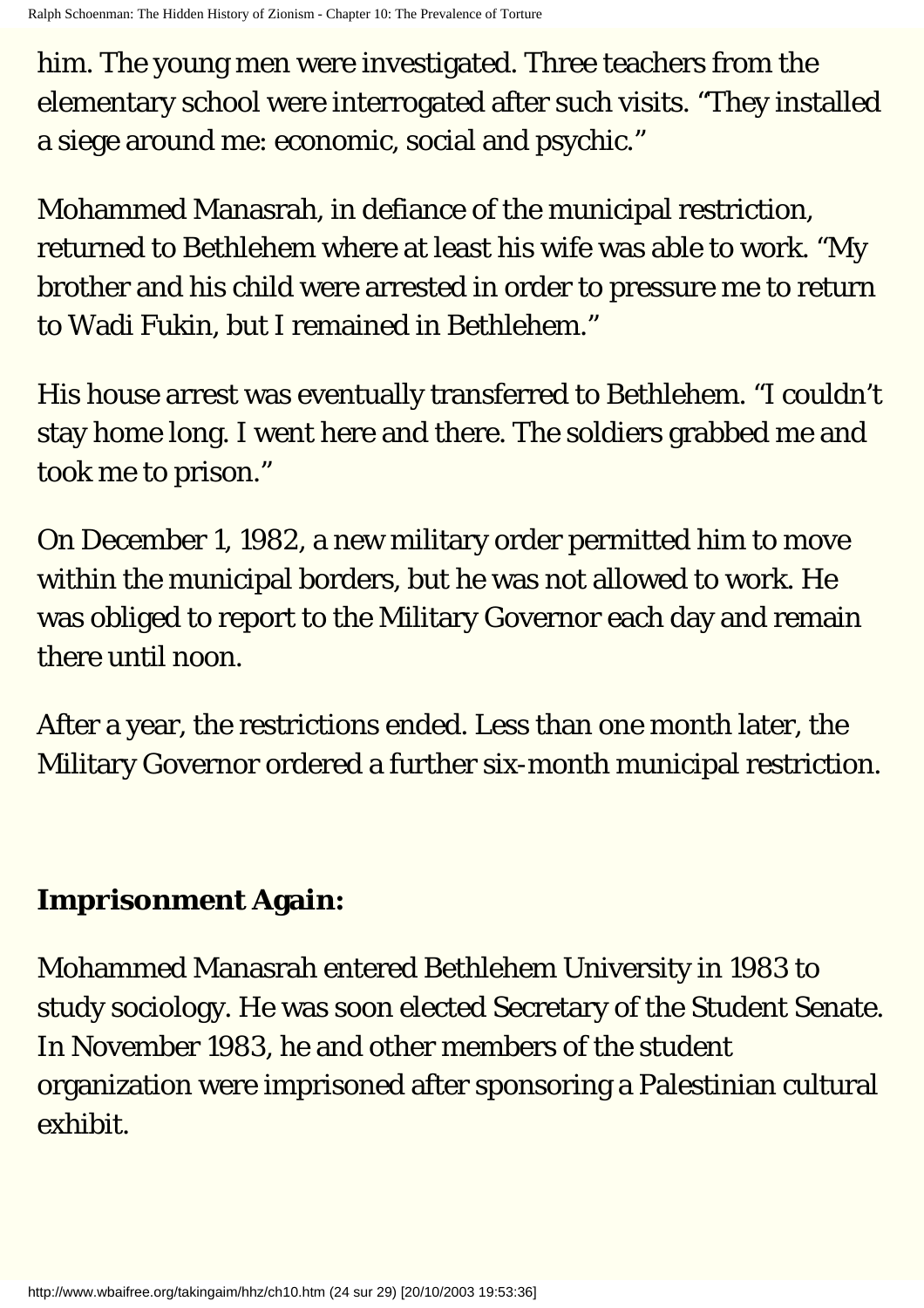## **Torture of Palestinian Youths**

Torture is routinely administered to Palestinian youths, whether they are Israeli citizens or residents of the Occupied Territories. Himsam Safieh and Ziad Sbeh Ziad, from the Galilee, were arrested on a charge of raising the Palestinian flag on the first anniversary of the massacre of Sabra and Shatila. Six months later they were released, having been acquitted when no evidence against them could be produced and a confession could not be extracted. In court, the youths spoke of the torture to which they had been subjected while in detention.

They were sprayed with cold water and left naked in a cold room. They were beaten over their entire bodies, including their genitals. Electric torture was used. Ziad, his hands tied behind his back, was thrown back and forth from one interrogator to the next. He was beaten on the face and neck. He refused to sign a confession. [\[145\]](#page-108-0)

Mu'awyah Fah'd Qawasmi, son of the assassinated mayor of Hebron, Fah'd Qawasmi, and his cousin, Usameh Fayez Qawasmi, were among the 17,000 Palestinian youths detained by the Israelis during the recent uprising in the West Bank and Gaza.

Israeli interrogators poured water on them, hooked clips attached to electric wires to their feet and then turned on the current. Mu'awyah lost consciousness three times during half an hour of electric shock torture. [\[146\]](#page-108-1) Lawyers who regularly defend those accused of "security" offenses declare unanimously that the Military Courts in Israel and the post-1967 Occupied Territories "collude in and knowingly conceal the use of torture by Israel's intelligence services." [\[147\]](#page-108-2)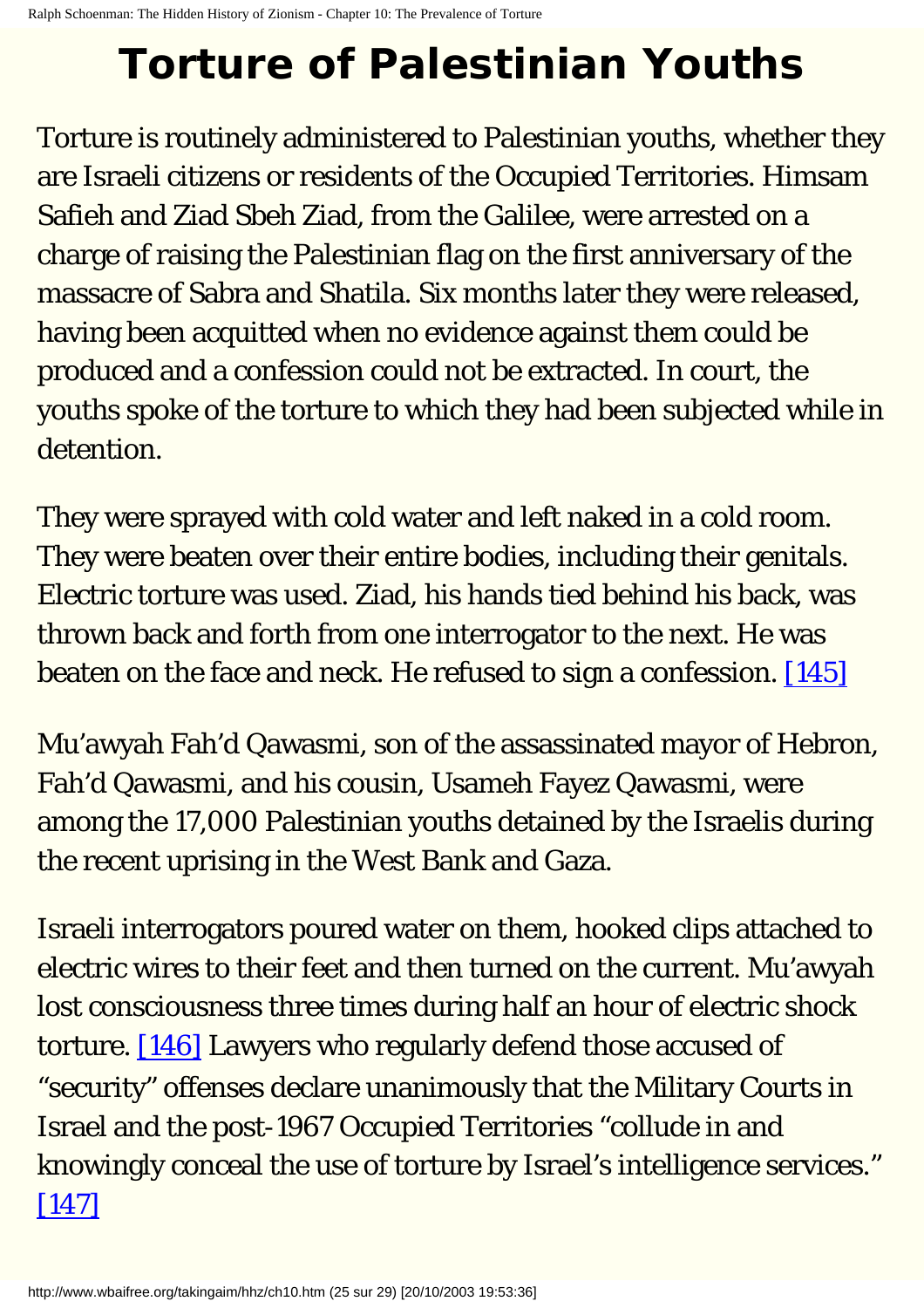Should defense counsel challenge the validity of the confession or present evidence of torture, a "little trial" or "Zuta" [Hebrew] occurs. The prosecution produces the army or police officer who took down the confession. But, as the Israeli lawyer, Lea Tsemel, observes: "The officer takes the statement, indeed often composes it for the prisoner. But this officer does not conduct the interrogation or perform the torture. Hence he can state that the confession was freely accepted." [\[148\]](#page-108-3)

Interrogators and warders can rarely be identified and brought to court because they use assumed Arab names such as Abu Sami and Abu Jamil or nicknames such as Jacky, Dany, Edi, Orli, etc. Even when a prisoner succeeds in bringing his torturer to court, there is no result. Lea Tsemel described how, after enormous effort, in which countless obstacles were overcome, the interrogator who had tortured her client was brought into the courtroom. "He just looked at the defendant and said he had never seen him before in his life. That ended the matter." [\[149\]](#page-108-4)

Wasfi O. Masri succeeded in having five confessions ruled inadmissible – for which he is much admired among lawyers in Israel and the post-1967 Occupied Territories. This, however, does not assure acquittal. The five were from "a total of thousands."

## **House Arrests and Town Restrictions**

Under Regulation 109 of the Defense Emergency Regulations, a Military Governor may force any person to live in any place he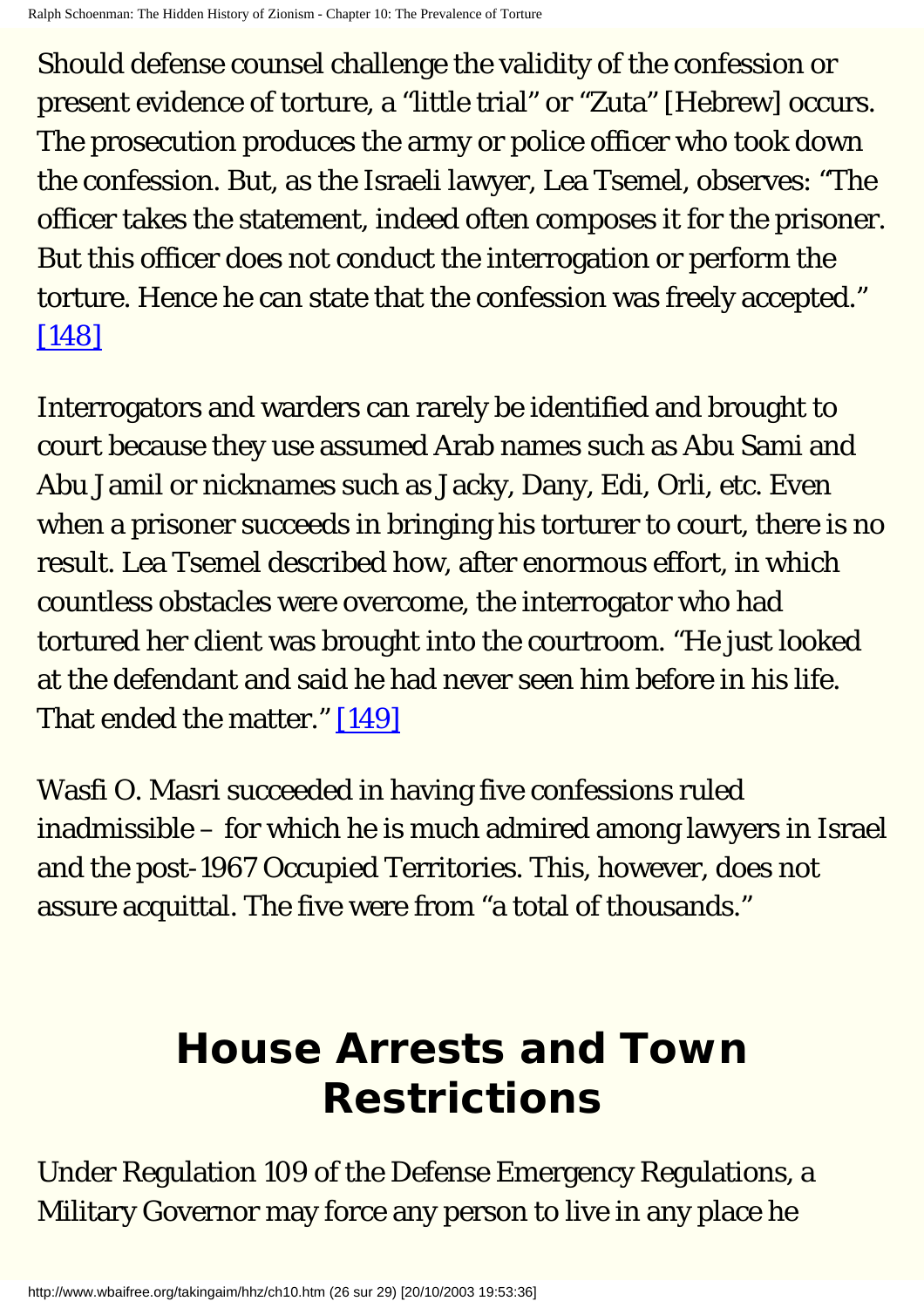designates. He may confine people to their homes or towns. Travel and association may also be restricted. Such penalties are issued for six months, but they can be renewed repeatedly. In some cases, people have been restricted "until further notice."

Those placed under house arrest, town or travel restrictions are neither formally charged nor brought before a court of law. The Military Governor issuing the order is under no obligation to specify the nature of the offense. Although the restricted person has the right to bring his or her case before both a Military Appeals Committee and the Israeli Supreme Court, it is rare for the Court to challenge any decision based upon grounds of "security" and difficult for the victims and their attorneys to prepare a case. The Military Governor will not specify the details of the charge or the evidence supporting it.

Regulation 109 has been used against Palestinians in Israel as well as the territory occupied since 1967. It has been used against intellectuals, journalists, teachers, artists, lawyers, trade unionists, students and political figures, many, but by no means all of whom were outspoken in their criticism of Israeli policies and in their support of self-determination for the Palestinian people. Between January 1980 and May 1982, Amnesty International noted that 136 restriction orders were issued, affecting 77 people [\[150\];](#page-108-5) 100 restriction orders were issued in September 1983 after events commemorating the first anniversary of the massacre of Sabra and Shatila [\[151\]](#page-108-6); and the policy has continued to date.

### **Notes**

#### <span id="page-106-1"></span><span id="page-106-0"></span>[135.](#page-80-0) London **Sunday Times**, June 19, 1977.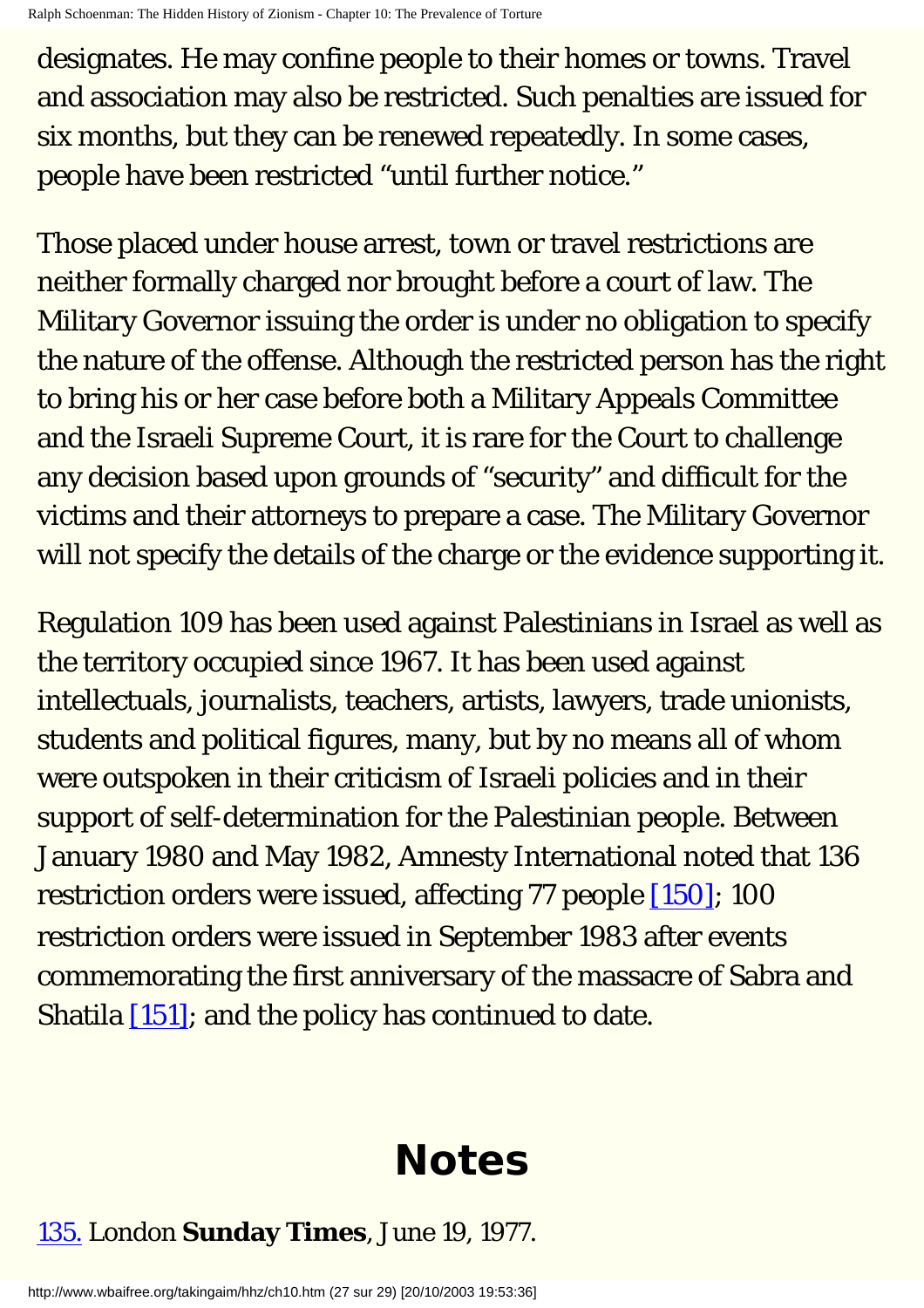<span id="page-107-0"></span>[136.](#page-82-0) **Ibid.**, p.18.

<span id="page-107-1"></span>[137.](#page-82-1) **Ibid.** (also the citation for the above case-studies).

[138.](#page-83-0) **Ibid.** For Rasmiya Odeh's personal account, see also Soraya Antonius, "Prisoners for Palestine: A List of Women Political Prisoners", **Journal of Palestine Studies**.

<span id="page-107-2"></span>[139.](#page-83-1) Lea Tsemel, "Political Prisoners In Israel – An Overview", Jerusalem, November 16, 1982. Lea Tsemel and Walid Fahoum, "Nafha is a Political Prison", May 13, 1980, and a series of reports (May 1982–February 1983). Felicia Langer, **With My Own Eyes**, (London: Ithaca Press, 1975). Felicia Langer, **These Are My Brothers**, (London: Ithaca Press, 1979). Jamil Ala' al-Din and Melli Lerman, **Prisoners and Prisons in Israel**, (London: Ithaca Press, 1978). Walid Fahoum, two books of case histories, available in Arabic. Raja Shehadeh, **Occupier's Law: Israel and the West Bank**, (Washington, D.C.: Institute for Palestine Studies, 1985). National Lawyers Guild 1977 Middle East Delegation, **Treatment of Palestinians in Israeli-Occupied West Bank and Gaza**, (New York: 1978). Amnesty International, "Report", October 21, 1986. Ralph Schoenman and Mya Shone, **Prisoners of Israel: The Treatment of Palestinian Prisoners in Three Jurisdictions**, (Princeton, N.J.: Veritas Press, 1984) (Prepared in an abbreviated form for the United Nations International Conference on the Question of Palestine).

<span id="page-107-4"></span><span id="page-107-3"></span>[140.](#page-84-0) National Lawyers Guild, p.103.

<span id="page-107-5"></span>[141.](#page-84-1) Case Study: Ghassan Harb, Ramallah. London **Sunday Times**, p.19.

<span id="page-107-6"></span>[142.](#page-86-0) Case Study: Nader Afouri, Nablus. Schoenman and Shone, pp.22-26.

<span id="page-107-7"></span>[143.](#page-93-0) Case Study: Dr. Azmi Shuaiby, El Bireh. Schoenman and Shone, pp.30- 32.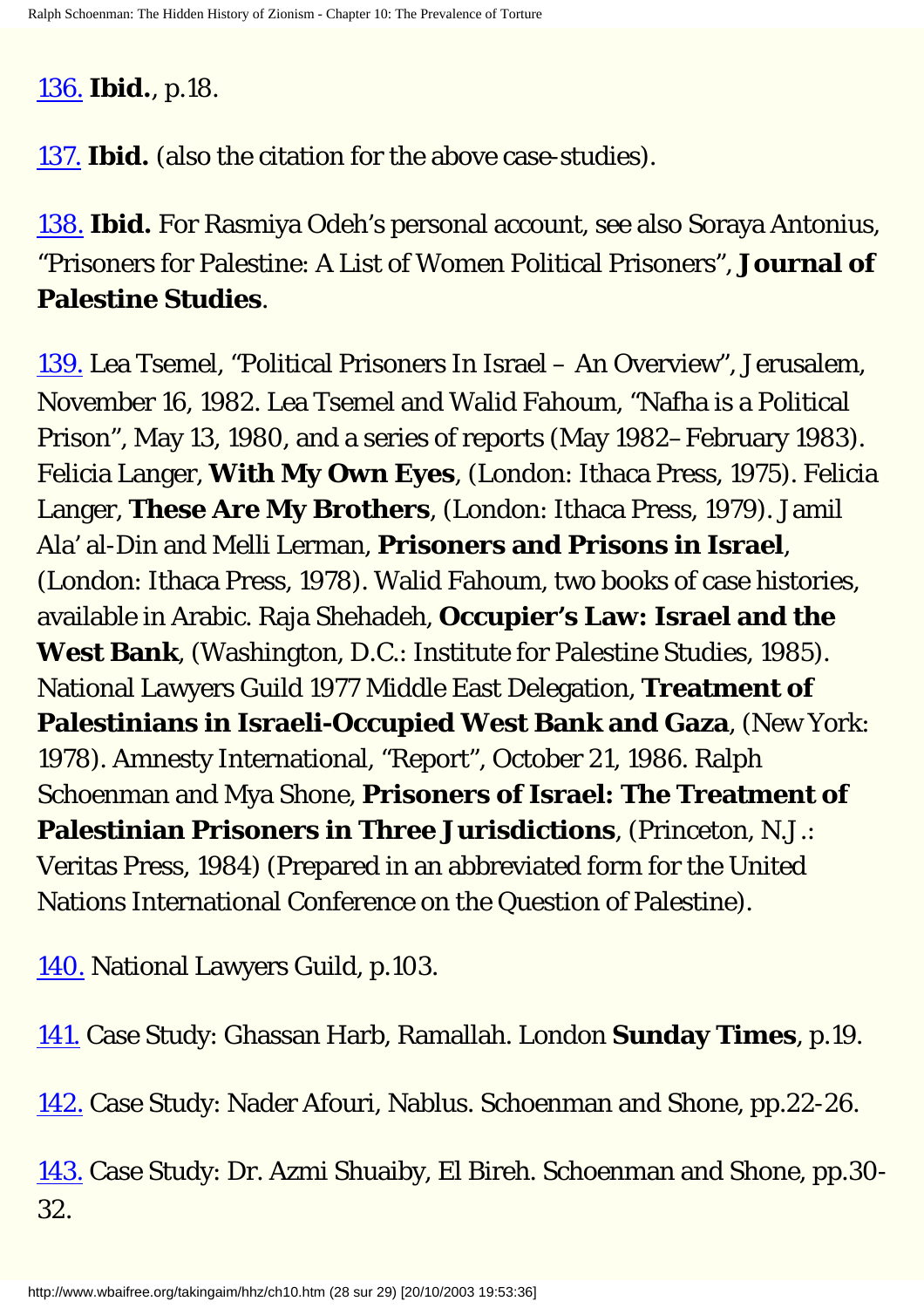[144.](#page-97-0) Case Study: Mohammed Manasrah, Bethlehem. Schoenman and Shone, pp.33-36.

[145.](#page-104-0) **Al-Fajr Jerusalem Palestinian Weekly**, March 14, 1984

[146.](#page-104-1) **Al-Fajr Jerusalem Palestinian Weekly,** January 10, 1988.

[147.](#page-104-2) London **Sunday Times**, p.18.

[148.](#page-105-0) **Ibid.**

[149.](#page-105-1) **Ibid.**

[150.](#page-106-0) American-Arab Anti-Discrimination Committee, **The Bitter Year: Arabs Under Israeli Occupation in 1982**, (Washington, D.C.: 1983), p.211.

[151.](#page-106-1) **Al-Fajr Jerusalem Palestinian Weekly**.

**[Top of the page](#page-80-0)**

Last updated on 3.1.2002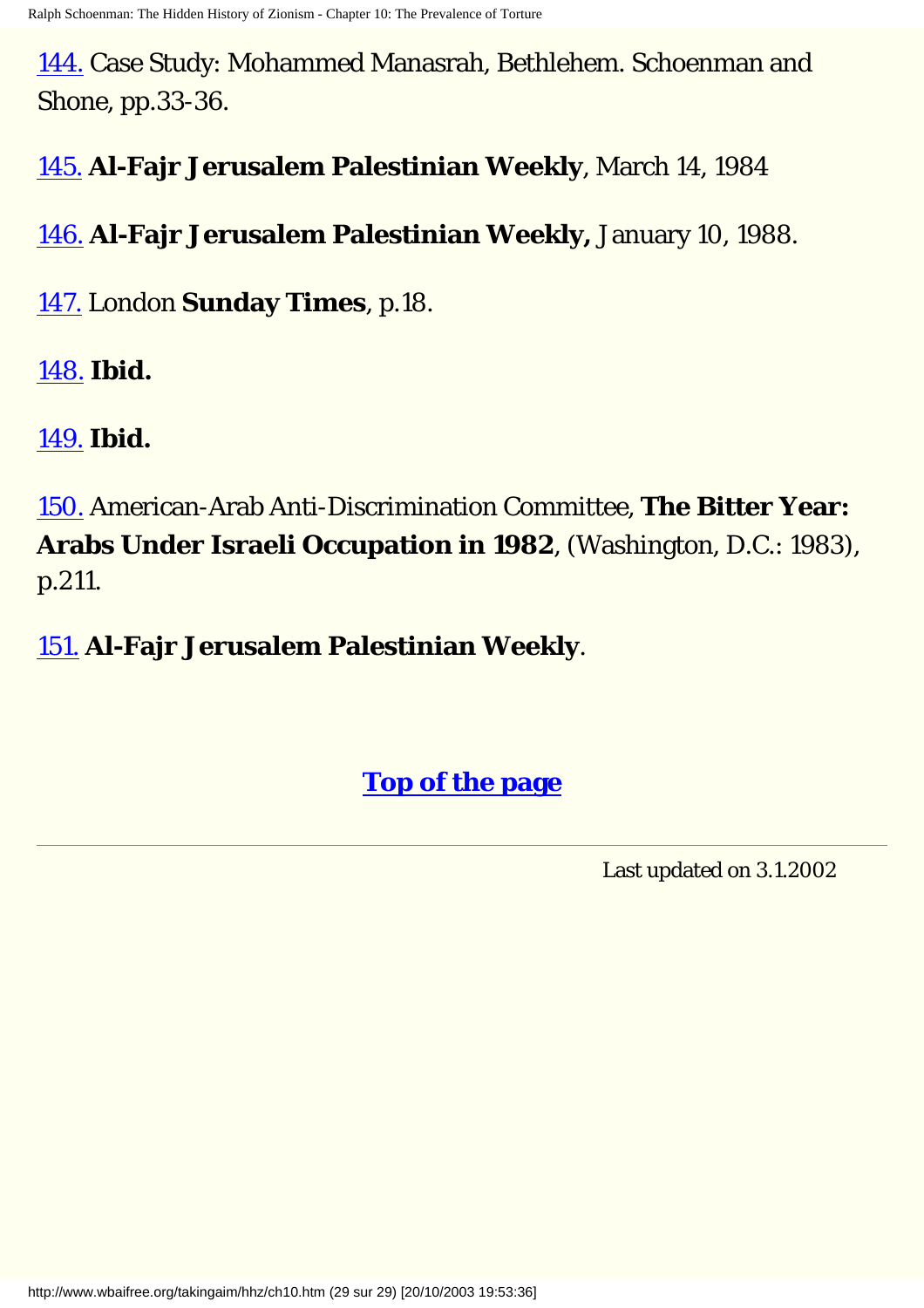# <span id="page-109-0"></span>**The Hidden History of Zionism**

## **By Ralph Schoenman**

### **Chapter 9 The Second Occupation**

[8. Blitzkrieg and Slaughter](#page-119-0) | [10. Prevalence of Torture](#page-80-0)

Menachem Begin, Ariel Sharon and Shimon Peres have, at different times, expressed the conviction that "the lesson of Lebanon" would pacify, by example, the Palestinians of the West Bank and the Gaza Strip.

This pacification, however, had been underway for twenty-one years since their occupation in 1967. Many in the West Bank and Gaza were refugees of earlier Israe1i depredations from 1947 to 1967.

In the post-1967 territories of occupation, a Palestinian cannot plant a tomato without an unobtainable permit from the military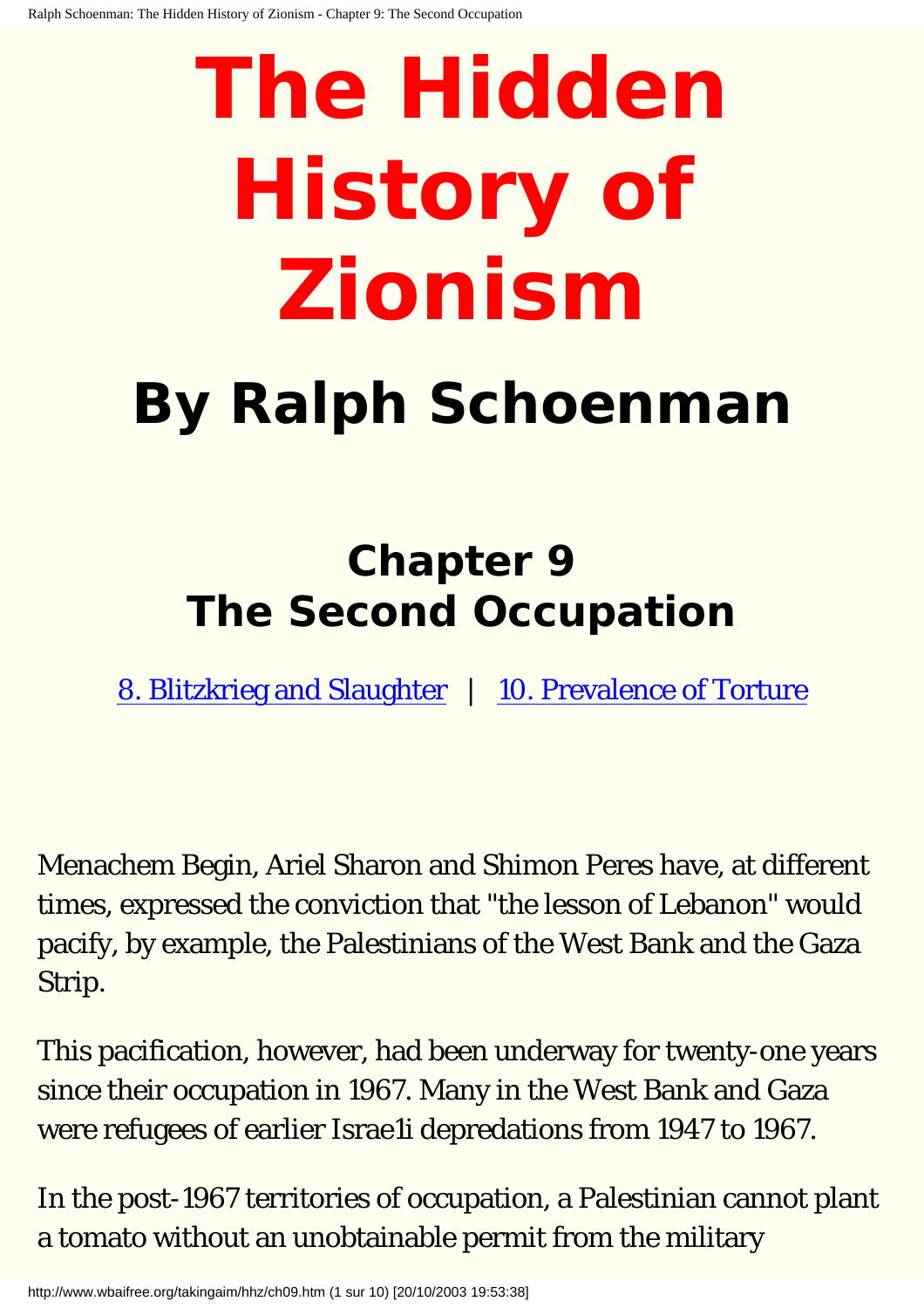government. He or she cannot plant an eggplant without such a permit. You cannot whitewash your house. You can't fix a pane of glass. You can't sink a well. You can't wear a shirt which has the colors of the Palestinian flag. You can't have a cassette in your house which has Palestinian national songs.

Since 1967, more than 300,000 Palestinian youth have passed through Israeli prisons under conditions of institutional torture. Amnesty International concluded that there is no country in the world in which the use of official and sustained torture is as wellestablished and documented as in the case of the state of Israel.

Twenty-one years after the Israeli seizure of Gaza, the Los Angeles Times described its consequences:

Only about 2,200 Jewish settlers live in the Gaza Strip, which was captured from Egypt, but they occupy about 30% of the 135 square mile area. More than 650,000 Palestinians, mostly refugees, are squeezed into about half the strip, making it one of the most densely populated areas in the world. The rest of Gaza's land has been designated restricted border zones by the army. [127]

## **Civil Rights and the Law**

#### **Arrest**

In all territory under Israeli military occupation, any soldier or policeman has the right to detain an individual should he believe he has "grounds to suspect" that the person in question has committed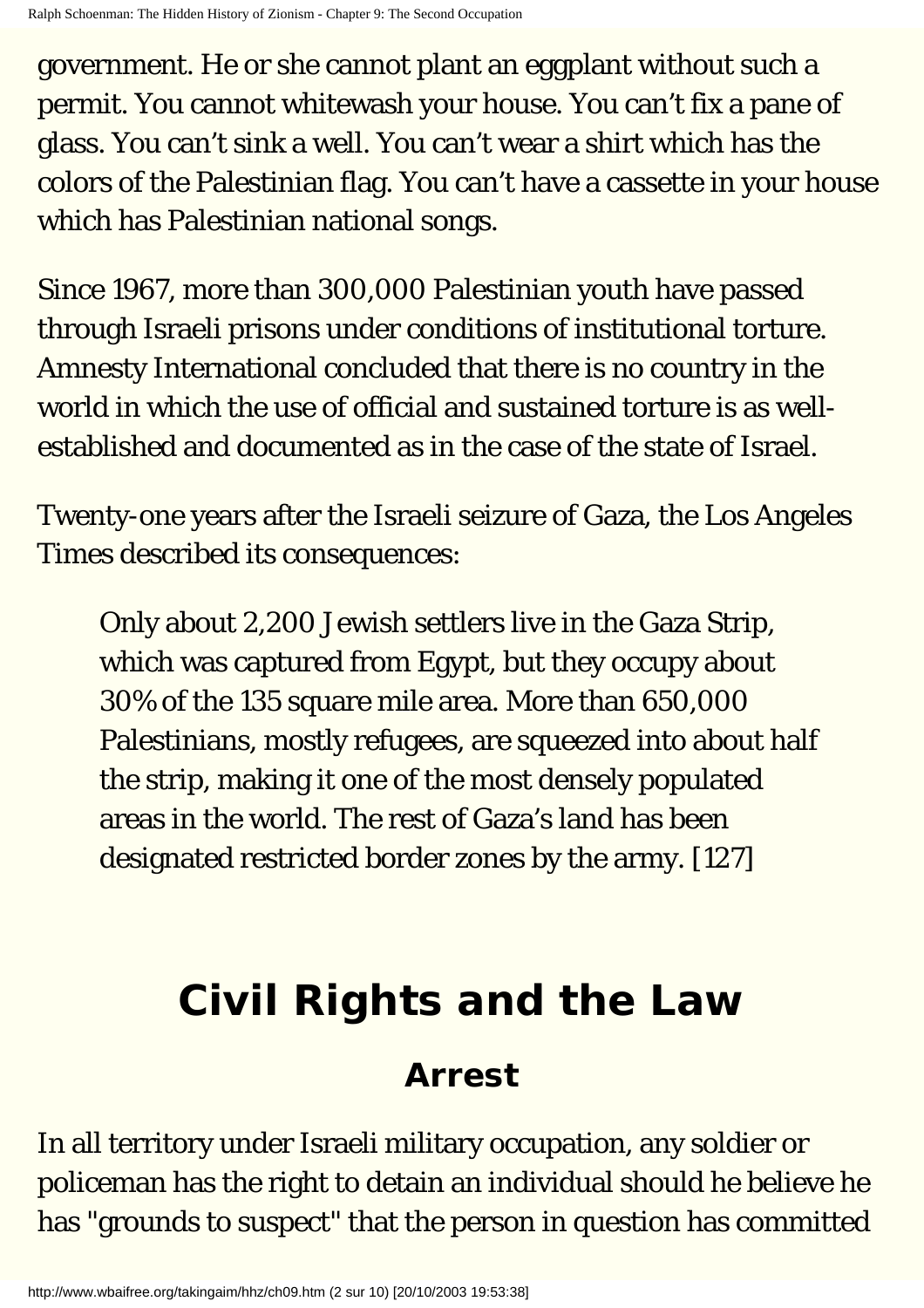an offense. The law does not set out the nature of the infraction suspected by the soldier to have been committed or planned.[128]

The deliberately vague nature of this statute has the consequence of denying to Palestinians in the territories occupied since 1967 any means of knowing why they may be arrested and detained.

Upon arrest for suspicion, a Palestinian may be detained for eighteen days with the approval of a police officer.

Once arrested, a Palestinian detainee can be (and virtually always is) denied access to a lawyer. The formal regulation provides that the Prison Administrator decide whether or not a lawyer may be permitted to see a client.

Routinely, prison officials rule that for a prisoner to meet with an attorney before interrogation is complete would be to "hinder the process of interrogation." [129] This decision can extend through the duration of detention. As a result, lawyers gain access to a prisoner only after that prisoner has confessed or after the security services have decided to terminate the interrogation.

Lawyers in Israel maintain that the reason for this arrangement is that the focal point of interrogation is to obtain a confession. To achieve that end the authorities invariably subject a prisoner to isolation, torture and insupportable physical conditions.

Upon arrest, a detainee undergoes a period of starvation, deprivation of sleep by organized methods and prolonged periods during which the prisoner is made to stand with hands cuffed and raised, a filthy sack covering the head. Prisoners are dragged on the ground, beaten with objects, kicked, summarily stripped and placed under ice-cold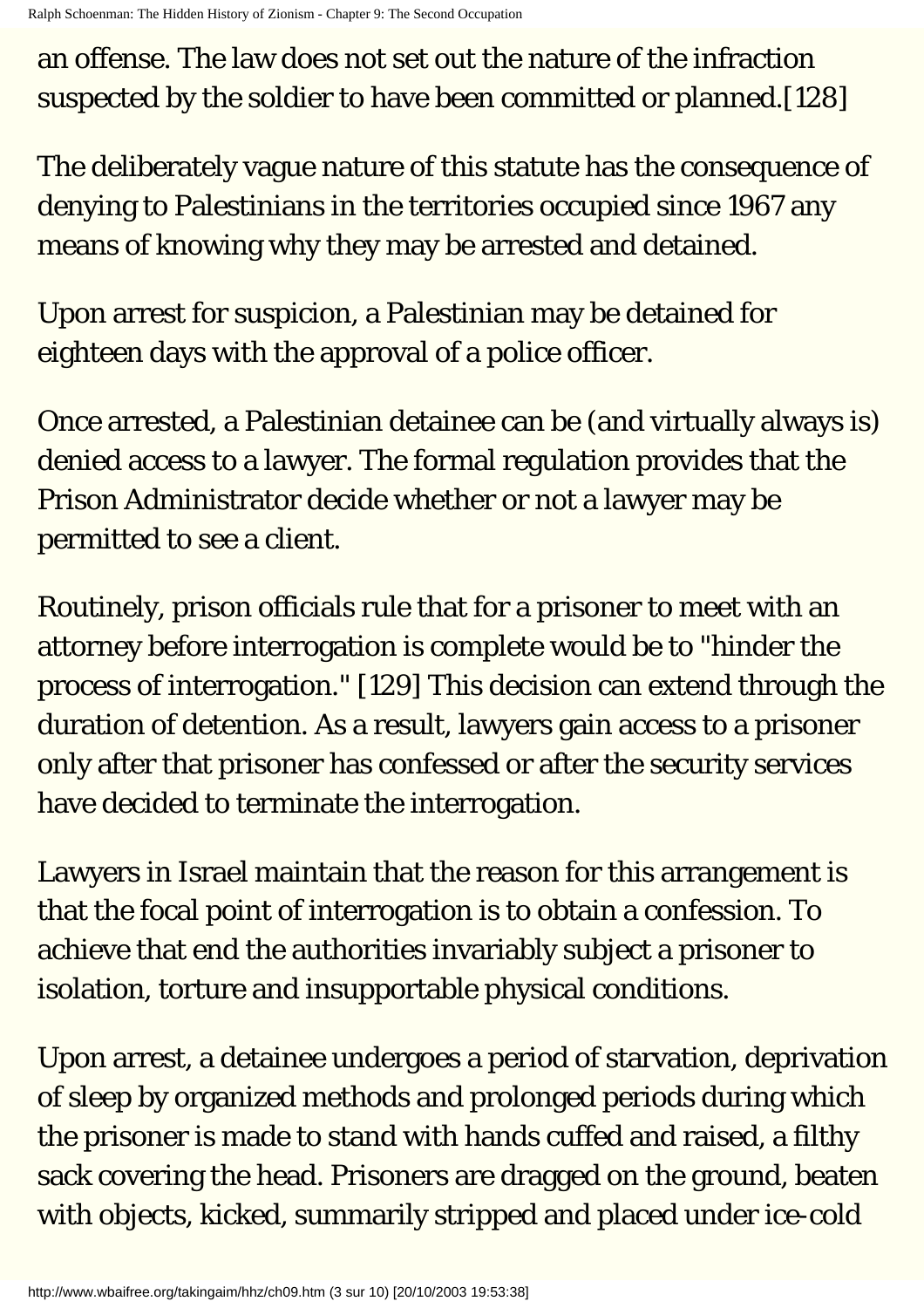showers. Verbal abuse and physical humiliation are commonplace involving such acts as spitting or urinating into a prisoner's mouth and forcing the prisoner to crawl around in a crowded cell.

The interrogation can go on for several months until such time as the individual confesses and a charge can thus be drawn up. If the prisoner does not break under torture and agree to confess, he or she may be detained administratively, without being charged or brought to trial.

#### **Confessions**

The coerced confession is central to proceedings against Palestinian prisoners. Until 1981 a prisoner could be tried only on the basis of his or her personal confession - a sufficient inducement for prison authorities to produce one for the court. Wasfi O. Masri, who had been a senior judge under Jordanian rule and who defends many Palestinian prisoners has stated:

In 90% of the cases I have, the prisoner ... was beaten and tortured. [130]

Because many prisoners withstood torture and refused to confess, an amendment to the military statute was adopted, permitting courts to use as the central and, indeed, sole evidence against a defendant the fact that his or her name was mentioned in someone else's confession.

While "evidence" is considered inculpating if a defendant's name is cited in another prisoner's confession, the prosecution's case is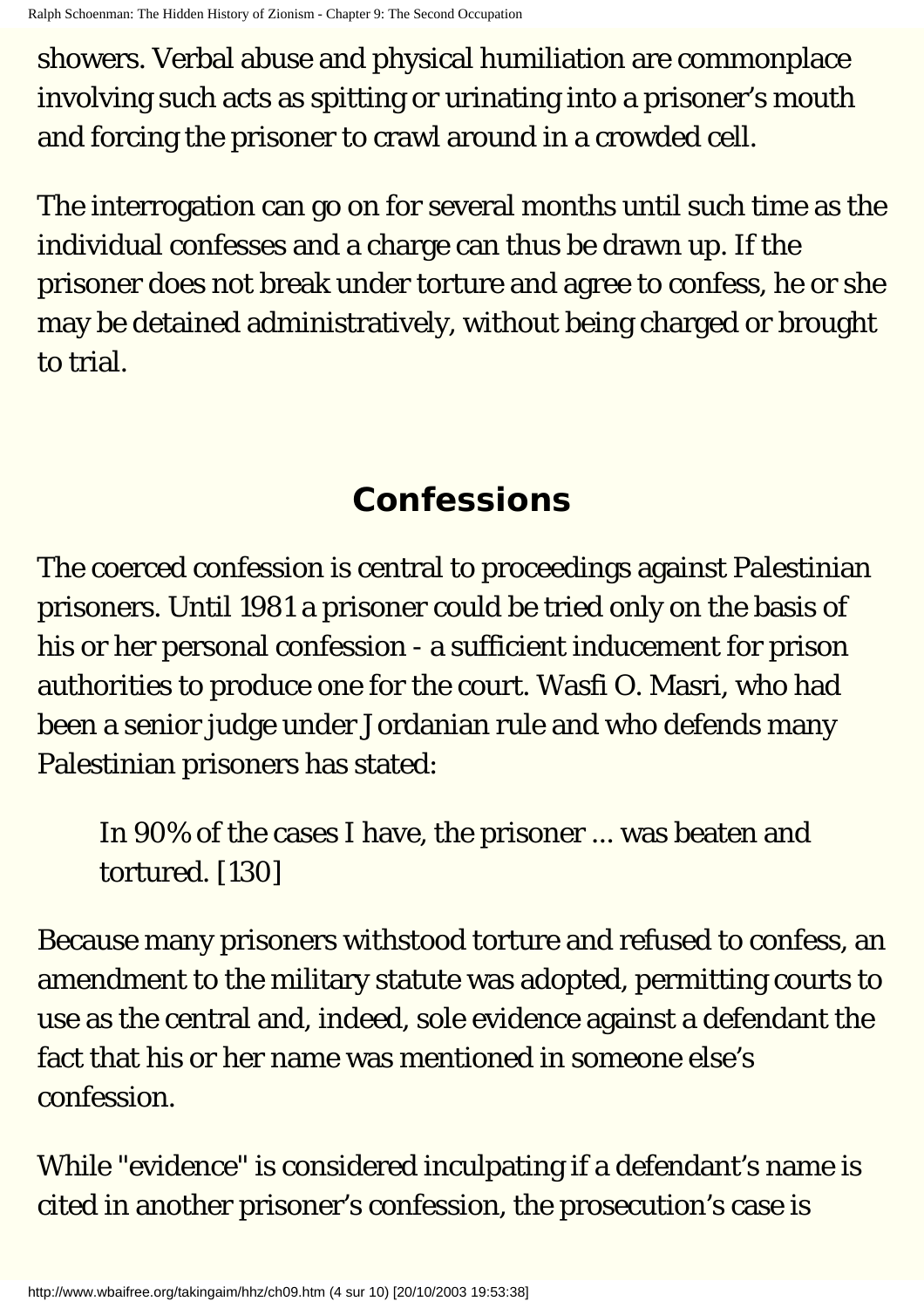Ralph Schoenman: The Hidden History of Zionism - Chapter 9: The Second Occupation

treated as definitive if a defendant's confession is produced. If a detainee fails to admit to an offense, officers of the Intelligence Services are brought into court to testify that the prisoner made an "oral" confession. Palestinian attorney Mohammed Na'amneh, in describing two such cases, observed that when prisoners deny having confessed orally, the court accepts an Intelligence Officer's testimony as probative. [131]

All confessions are written in Hebrew, a language virtually none of the Palestinians from the territories occupied since 1967 is able to read. When prisoners refuse to sign on the ground that they cannot read Hebrew, they are abused. In the case of Shehadeh Shalaldeh of Ramallah, "the officer left the room and two men in civilian clothes came in. I told them I wanted to know what I was signing ... They started beating me, so I said "Okay, okay, I'll sign'." [132]

There are many cases wherein the statement which a prisoner has signed in Hebrew bears no relation to the Arabic text originally shown him. Such confessions invariably begin:

"I was a member of a terrorist organization.

These words would never be used by a member of the P.L.O. (Palestine Liberation Organisation) or its component organizations. Notwithstanding the fact that such "confessions" are in a language which cannot be read by those signing them, the courts have ruled that confessions are "irreversible" and wholly probative of the offense in question.

Exact data on the percentage of those arrested, interrogated and eventually brought to trial are difficult to establish with precision. No published statistics exist. But the cumulative information of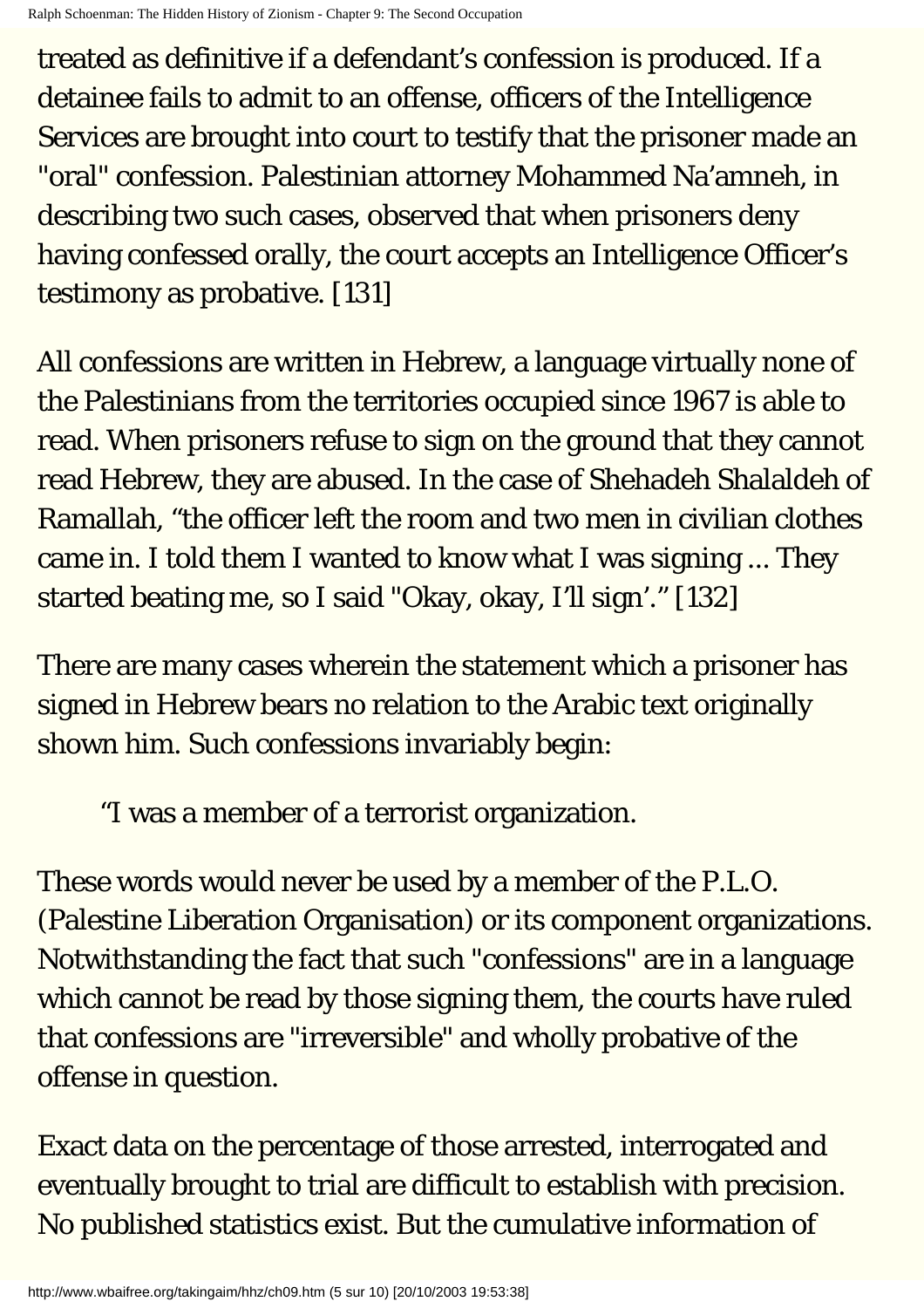lawyer and Palestinian community records make evident that the number of Palestinians subjected to interrogation and torture is enormous.

Israeli lawyers state without hesitation that most males over the age of sixteen have been interrogated and held at one or another time in their lives for periods of varying duration. By 1980, reports printed in the Israeli press estimated the number of Palestinians imprisoned at one or another time after 1967 to have reached 200,000. Lawyers recently updated this figure to 300,000.

#### **Trial**

Those who reach trial are charged most commonly with "political" offenses which include: 1) Breaking public order (a vague category embracing any action including insufficient subservience toward Israeli officials); 2) Demonstrating; 3) Distributing leaflets or daubing slogans; 4) Membership in an "illegal" organization. Specifically targeted are groups which attempt to form any Palestinian political party in pre-1967 Israel such as *El Ard* (The Land), which does not support explicitly a Jewish state, or representative Palestinian bodies, such as the National Guidance Committee (*Lijni Komite al Watani*) in the West Bank. Organizations which are part of the P.L.O. are also among those declared illegal.

Many youngsters in the Occupied Territories who strike, march, demonstrate or meet, are charged with "producing or throwing Molotov cocktails". A significant number of people are tried for possession of arms, armed assault and forms of military operation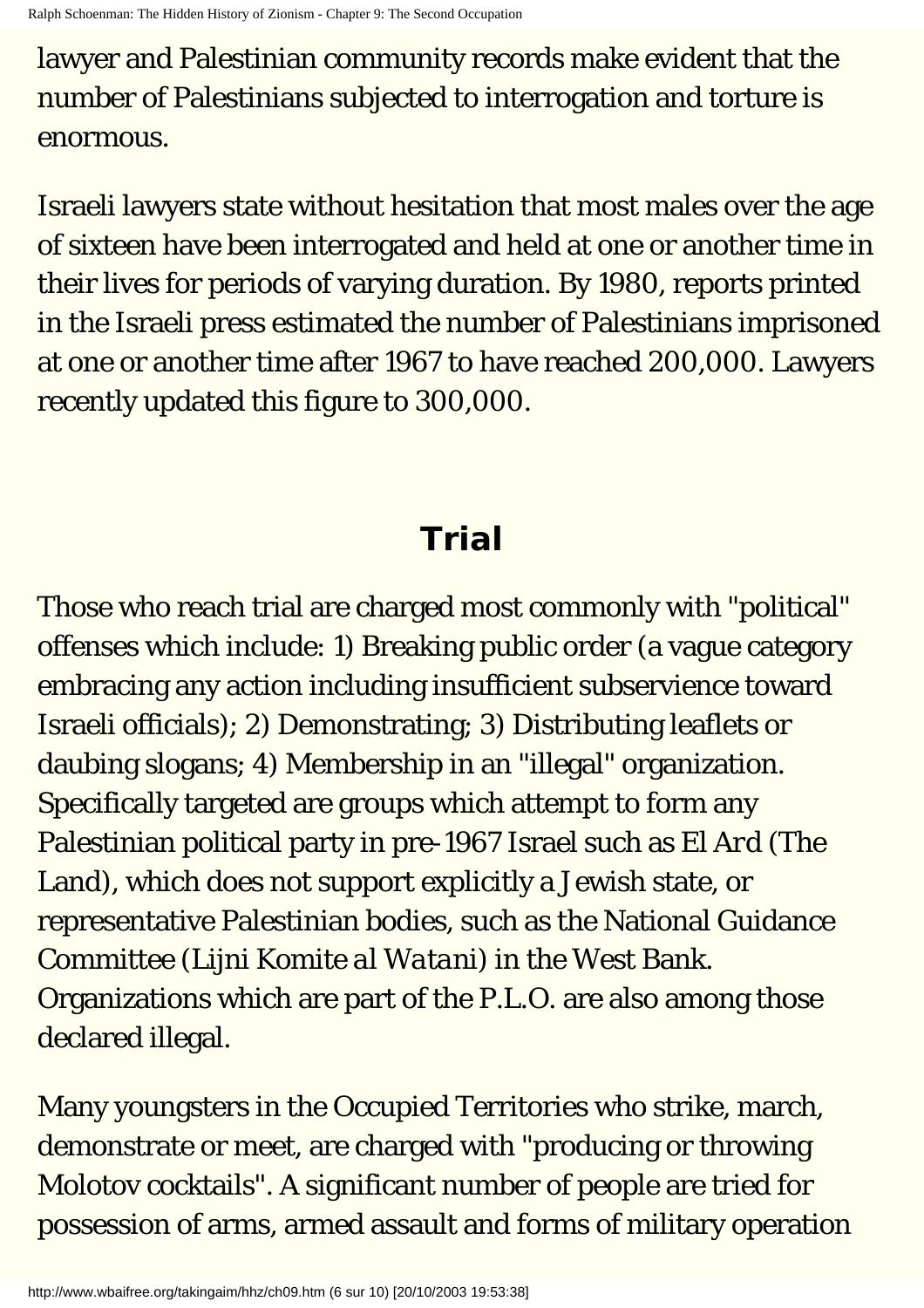and sabotage. Many of these cases involve, in fact, violation of the "contact with the enemy" provision, which covers any organization designated by Israeli security forces as sympathetic to Palestinian national aspirations.

Within ten years of the occupation, over 60% of all prisoners in prel967 Israel and the territories occupied since 1967 were Palestinians found guilty of political offenses. All political offenses violate the Defense Emergency Regulations of 1945 and the State Security, Foreign Relations and Official Secrets Act of 1967, thus making them "security offenses".

People charged with such political offenses are brought to trial in military courts. This is true inside pre-1967 Israel as well as the territories occupied subsequently. Palestinians are rarely tried in civil court.

### **The Defense Emergency Regulations**

Under the Emergency Regulations, a military commander (currently the Military Governor) can, at his discretion and without judicial review.

- imprison people indefinitely
- prohibit travel within or outside pre-1967 Israel and the territories occupied since 1967
- expel an individual permanently
- restrict any person to his or her home, locality, village or town
- forbid anyone to make use of his or her own property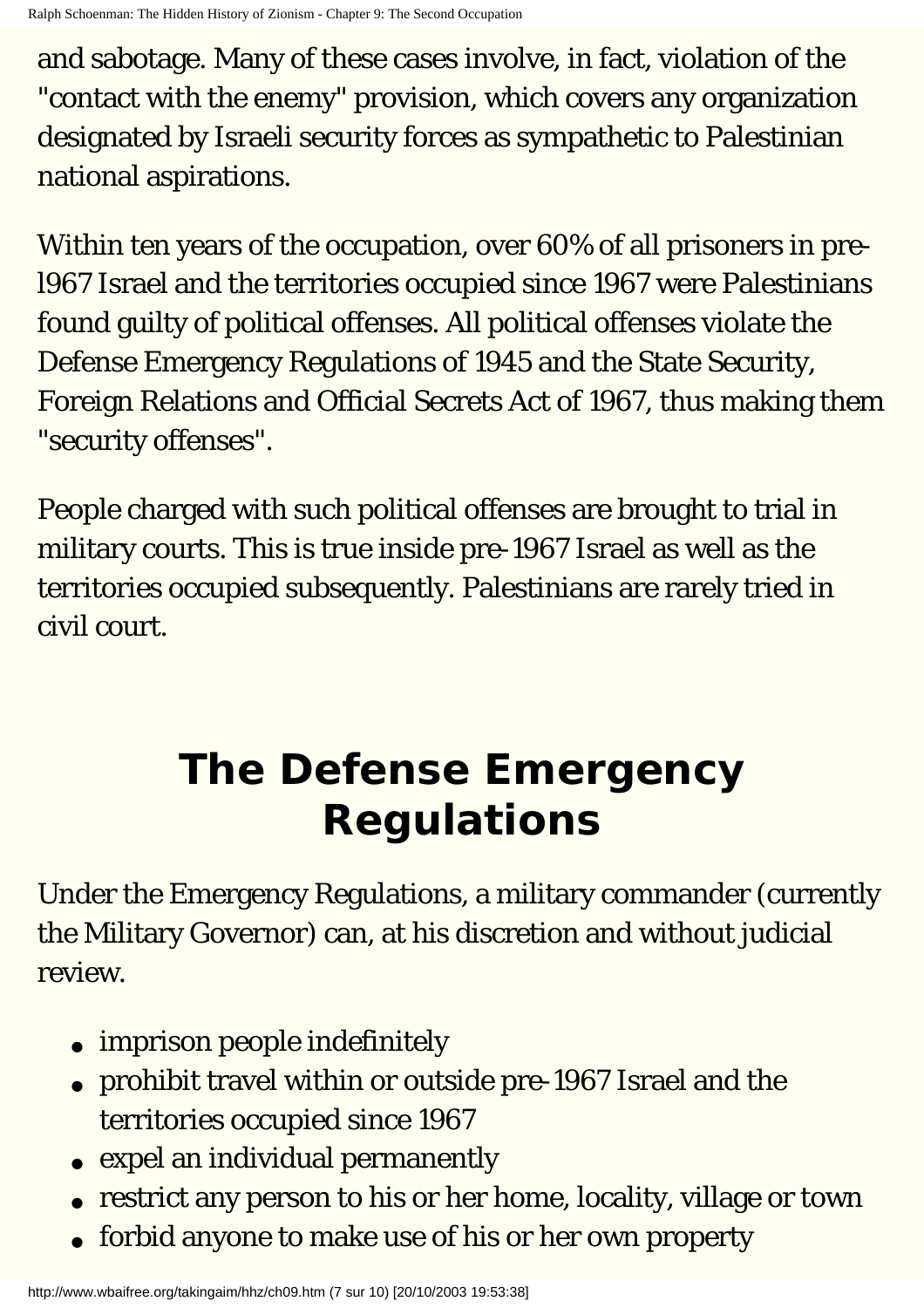- order the demolition of homes
- impose police surveillance on any individual and order him or her to report to a police station several times a day
- declare any area closed as a security zone, whether it be a farm owned by a family, an inhabited village, refugee camp or tribal lands
- censor all media, requiring all articles, leaflets and books to be approved, and banning their distribution
- raid people's homes and confiscate entire libraries
- forbid the gathering of ten or more people for the purpose of discussing politics
- forbid membership in an organization.

Military edicts appended to the Defense Emergency Regulations have proliferated to the point where they impinge upon the minutiae of Palestinian existence. Military Orders affecting the West Bank:

- forbid the planting of tomatoes or eggplant without written permission
- forbid the planting of any fruit tree without written permission
- forbid any repairs to a house or structure without written permission
- forbid the sinking of wells for drinking water or irrigation.

The Defense Emergency Regulations, first adopted by the British to control the Palestinian population within the Mandate, were revised in 1945 and used by the British to control armed attacks on British soldiers by the Irgun and Haganah and to restrict Zionist acquisition of land. The Regulations were condemned in 1946 by the Hebrew Lawyers Union in the following terms:

The powers given to the ruling authority in the Emergency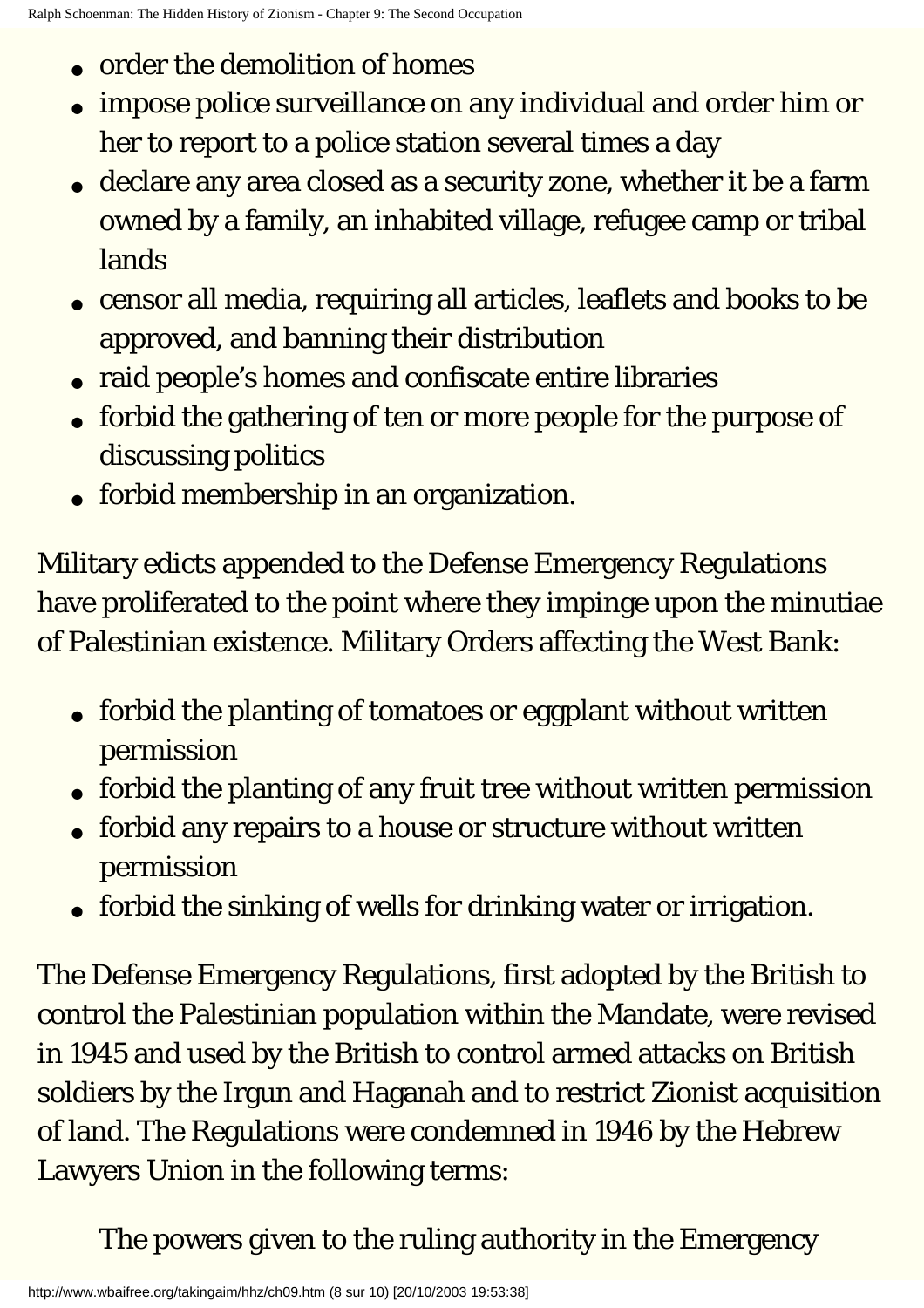Regulations deny the inhabitants of Palestine their basic human rights. These regulations undermine the foundation of law and justice; they constitute a serious danger to individual freedom, and they institute a regime of arbitrariness without any judicial supervision. [133]

Yaakov Shimpshon Shapira, who was later to become a Minister of Justice for the state of Israel and one of its leading legal authorities, proclaimed:

The regime built in Palestine on the Defense Emergency Regulations has no parallel in any civilized nation. Even in Nazi Germany there were no such laws and the Nazi deeds of Mayadink and other similar things were against the code of laws. Only in an occupied country do you find a system resembling ours ... [l34]

Notwithstanding these assessments by leading Zionist authorities in jurisprudence, the Defense Emergency Regulations were incorporated into the legal system of the state of Israel. Since the founding of the state in 1948, the basic regulations have remained unchanged.

The irony is evident. The very regulations characterized by the man who would become Israel's Minister of Justice as "unparalleled in any civilized country" and condemned by Zionist lawyers for denying "basic human rights" were adopted as the law of the land. As Yaakov Shimshon Shapira stressed: "Only in an occupied country do you find a system resembling ours ..." The Palestinian people, whether in pre-1967 Israel, East Jerusalem, the West Bank or the Gaza Strip live in an occupied country.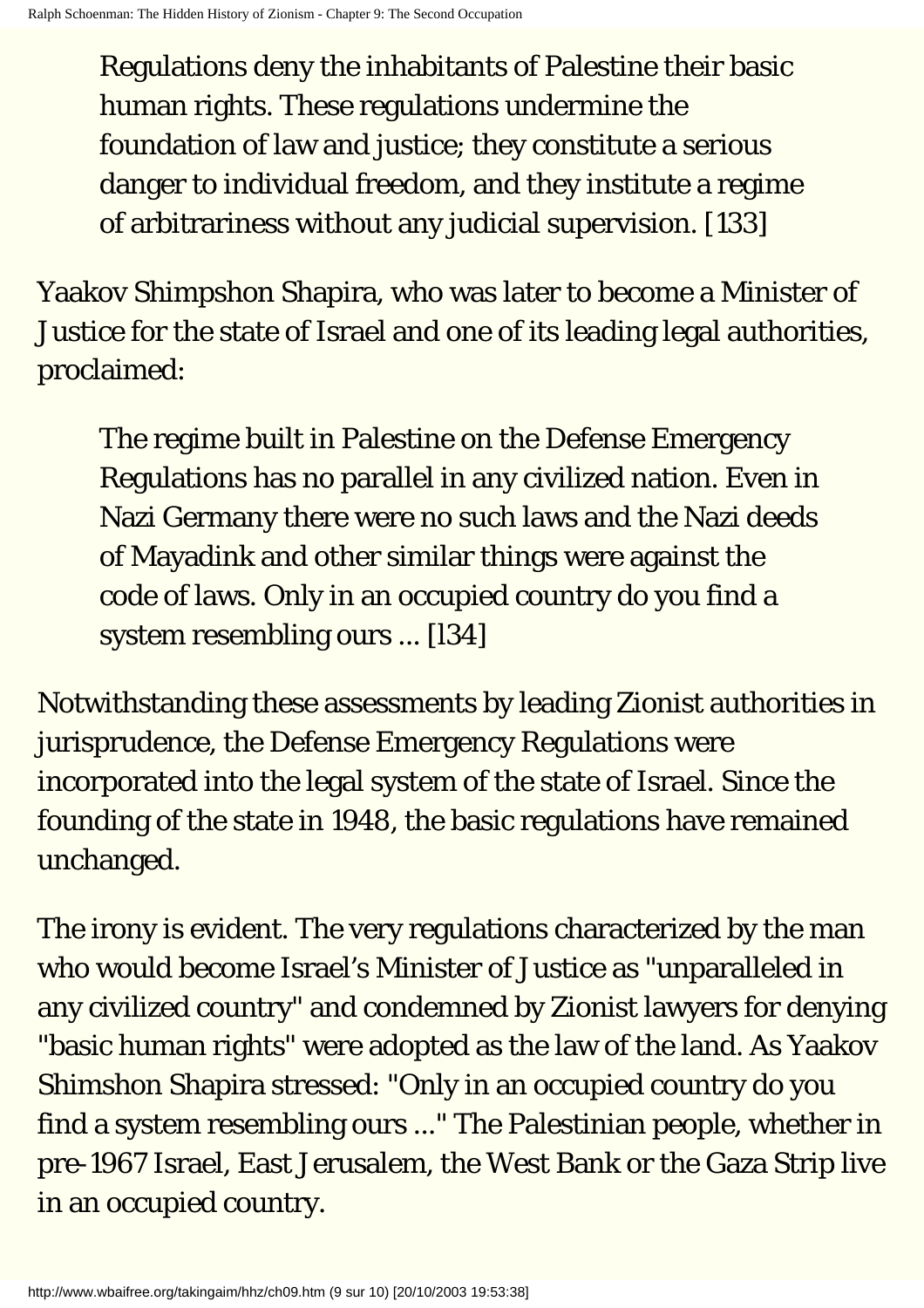#### **Notes**

127. Dan Fisher, **Los Angeles Times**, November 11, 1987.

128. Lea Tsemel, *Prison Conditions in Israel - An Overview*, November 16, 1982, p.1. Included in Ralph Schoenman and Mya Shone, **Prisoners of Israel: The Treatment of Palestinian Prisoners in Three Jurisdictions** (Princeton, N.J.: Veritas Press, 1984).

129. National Lawyers Guild, **Treatment of Palestinians in Israeli-Occupied West Bank and Gaza** (New York: 1978), p.89.

130. London **Sunday Times**, June 19, 1977.

131. Mohammed Na'amneh, Interview with the author, East Jerusalem, February 2, 1983.

132. London **Sunday Times**, June 19, 1977. p.18.

133. Arie Bober, ed., **The Other Israel: The Radical Case Against Zionism** (New York: Anchor Books, 1972), p.134.

134. Sabri Jiryis, **The Arabs In Israel** (New York: Monthly Review Press, 1976), p.12.

#### **[Top of the page](#page-109-0)**

Last updated on 4.8.2001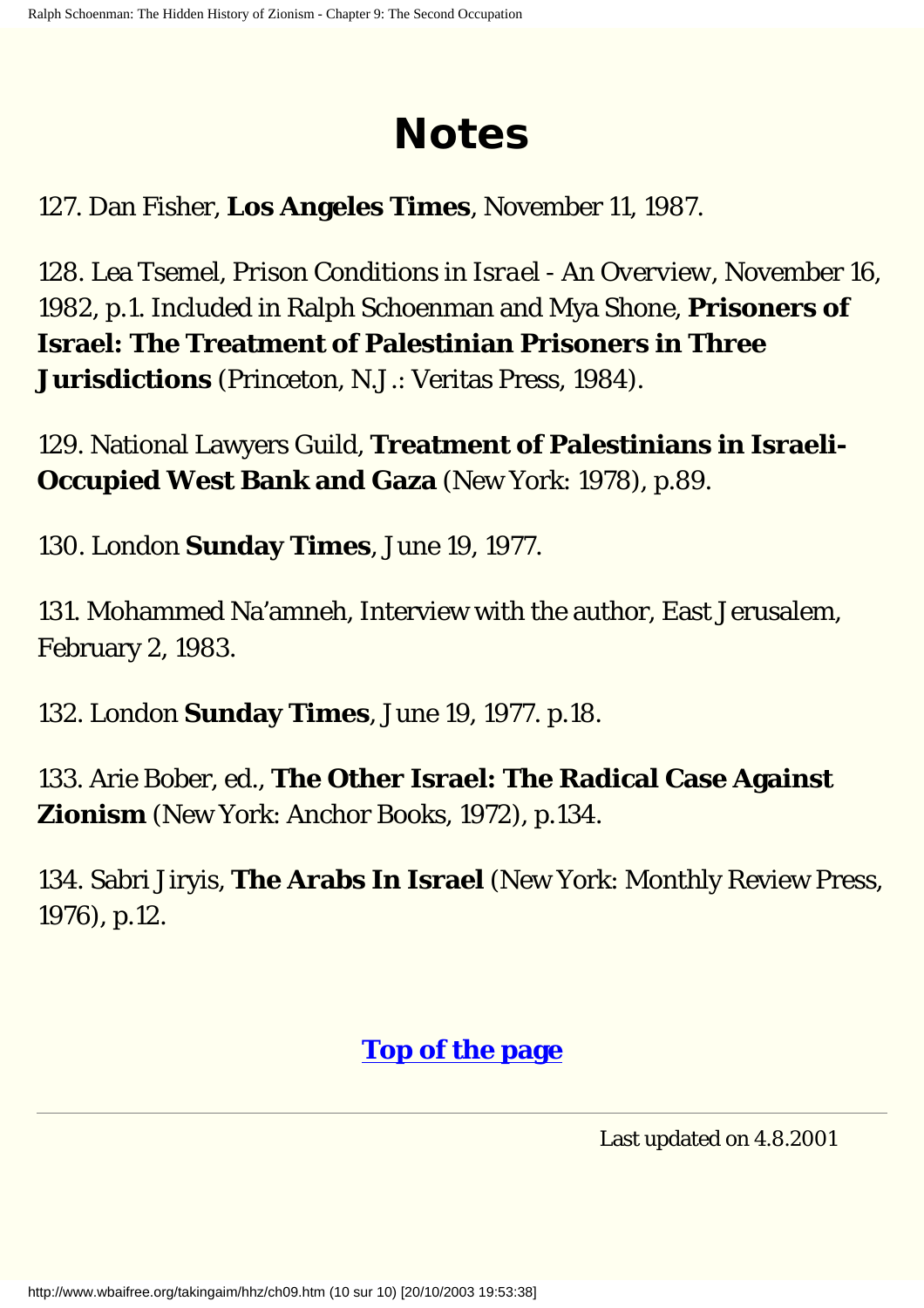# <span id="page-119-0"></span>**The Hidden History of Zionism**

## **By Ralph Schoenman**

### **Chapter 8 Blitzkrieg and Slaughter**

[7. Myth of Security](#page-133-0) | [9. Second Occupation](#page-109-0)

Zionist designs upon Lebanon long antedated the formation of the state of Israel. In 1918, Britain was informed of Zionist claims to Lebanon up to and inclusive of the Litani River. British plans in 1920 to designate the Litani the northern border of a Jewish state were altered in response to French objections.

By 1936, the Zionists had offered to support Maronite hegemony in Lebanon. The Maronite Patriarch then testified to the Peel Commission in favor of a Zionist state in Pa1estine. In 1937, Ben Gurion spoke of Zionist plans for Lebanon to the Zionist World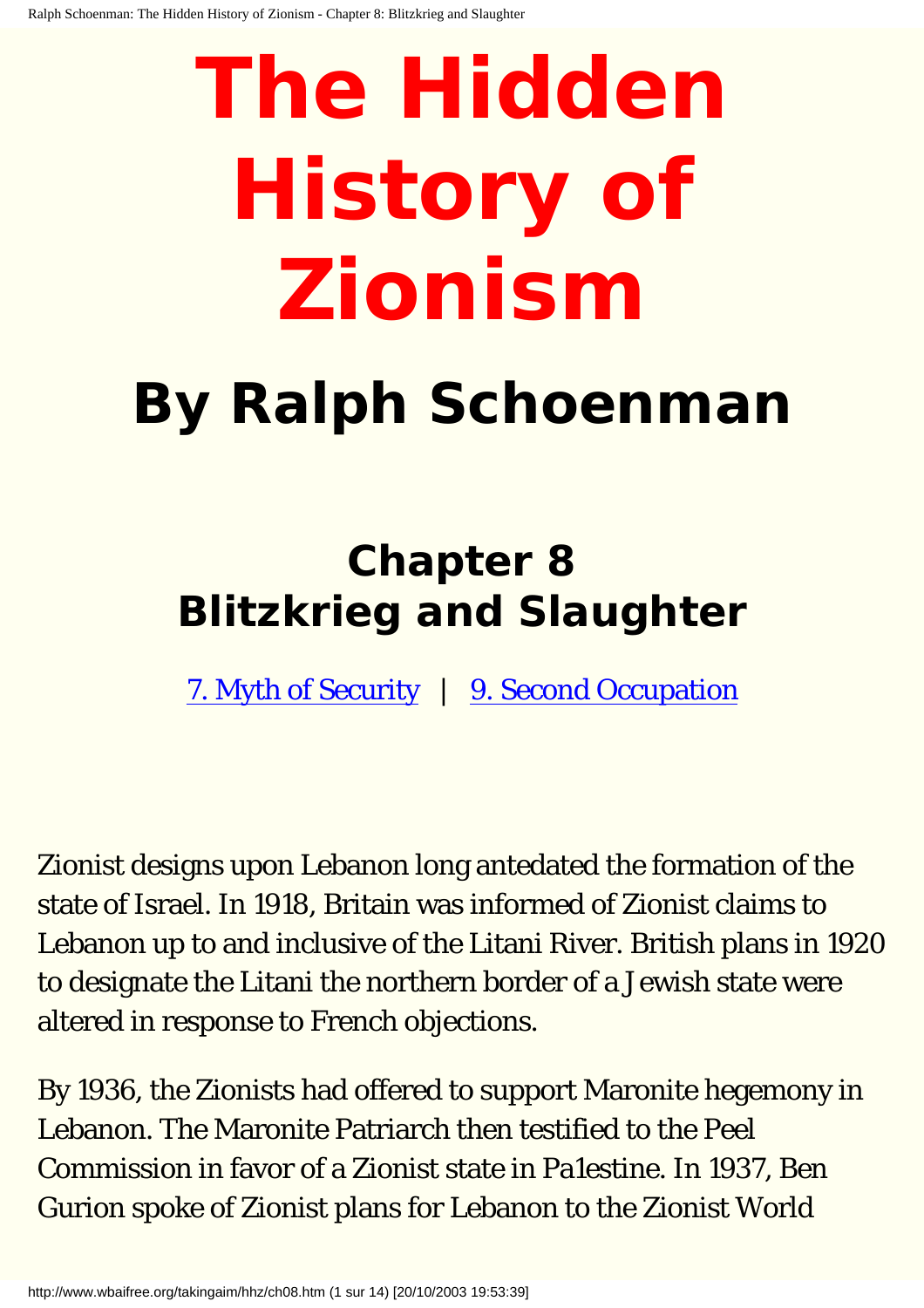#### Workers Party, which was meeting in Zurich:

They are the natural ally of the land of Israel. The proximity of Lebanon will further our loyal allies as soon as the Jewish state is created and give us the possibility to expand ... [113]

In 1948, Israel occupied up to the Litani but withdrew a year later under pressure. Sharett reports of Ben Gurion's timetable in 1954 to induce the Maronites to fragment Lebanon:

This is now the Central Task ... We must invest the time and energy to bring about a fundamental change in Lebanon. Dollars should not be spared ... We will not be forgiven if we miss the historic opportunity. [114]

The invasion of Lebanon in 1982 followed a series of raids and invasions in 1968, 1976, 1978 and 1981. Plans to dismember Lebanon were joined now to the primary objective of dispersing the Palestinian inhabitants of Lebanon through massacre followed by expulsion.

The invasion was planned jointly with the U.S. government. The Maronite Phalange was part of the project: "When Amin Gemayel visited Washington the previous Fall, he was asked by an American official when the invasion was due." [115]

Later, when Defense Minister Ariel Sharon visited Washington: "Secretary of State, Alexander Haig, gave the green light for the invasion."[116]

The invasion of Lebanon was launched under the rubric "Peace in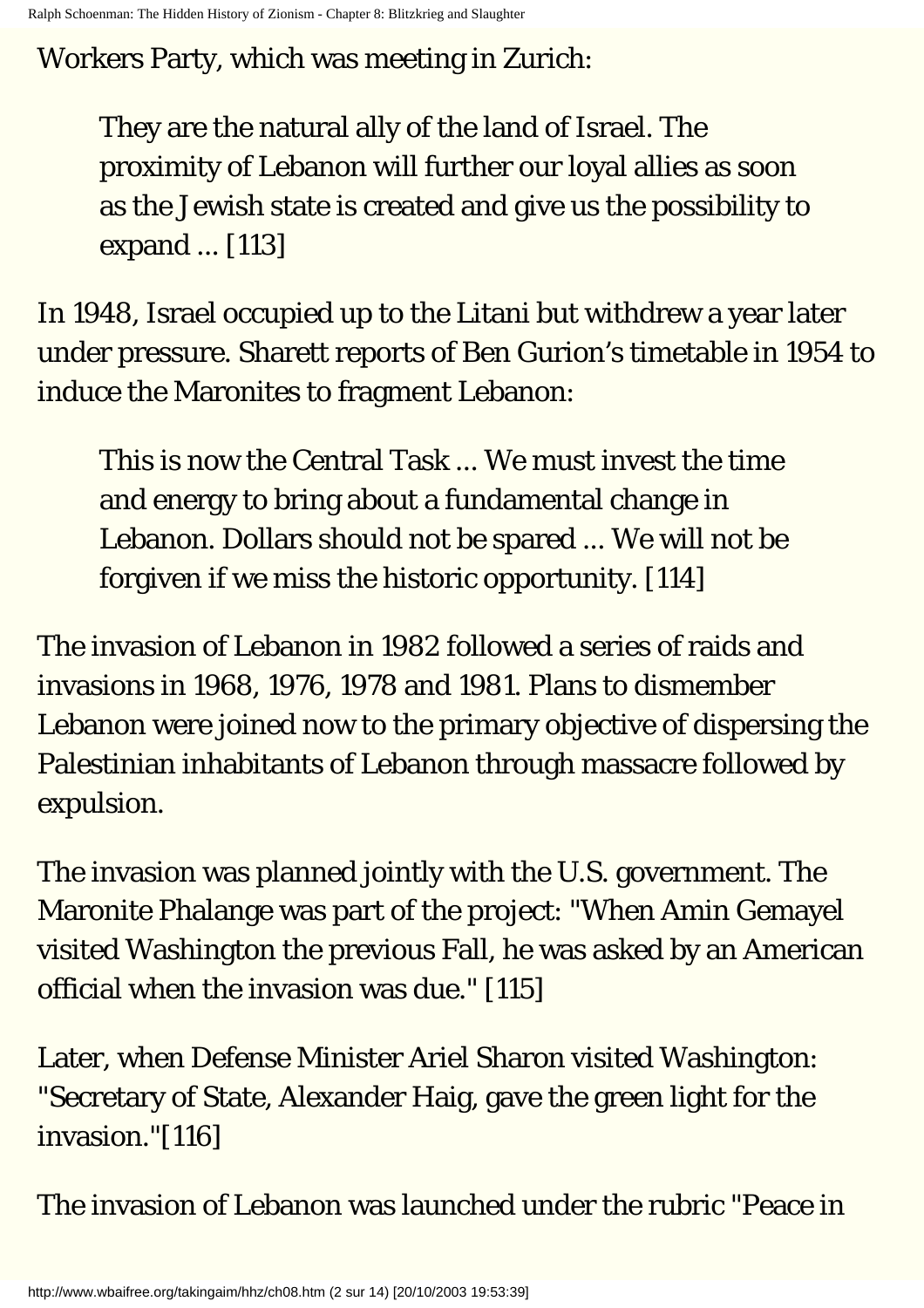the Galilee". Cruel irony! The original inhabitants of the Galilee had lived there for a millennium and were driven out by massacre in 1948. They had settled near Sidon, setting up tents in a refugee camp they called Ain El Helweh, "Sweet Spring".

The camp was organized in areas corresponding to the Galilean communities from which people had come. A miniature Galilee, its areas replicated the villages of the homeland in the Diaspora tent town which was Ain El Helweh.

In 1952, they were allowed to convert tents into permanent structures and they numbered now, some 80,000, the largest Palestinian camp in Lebanon.

On Sunday, June 6, 1982, at 5:30 a.m., intensive aerial bombardment began with the onset of the invasion. The Israelis took Ain El Helweh as a grid, using a saturation-bombing pattern in a series of quadrants. First one quadrant was subjected to carpetbombing and then the next-methodically and relentlessly, the bombing of each quadrant renewed as the last was levelled. The bombing continued in this manner for ten days and nights. Cluster bombs, concussion bombs, high flaring incendiary bombs and white phosphorus were used.

It was followed by a further ten days of bombardment from the sea and air. Then bulldozers were brought by the Israelis to reduce to rubble what remained standing. Shelters were covered, burying people alive, their frantic family members clutching at the bulldozers. Norwegian health workers who survived, reported:

It smelled like dead bodies everywhere. Everything was devastated. [117]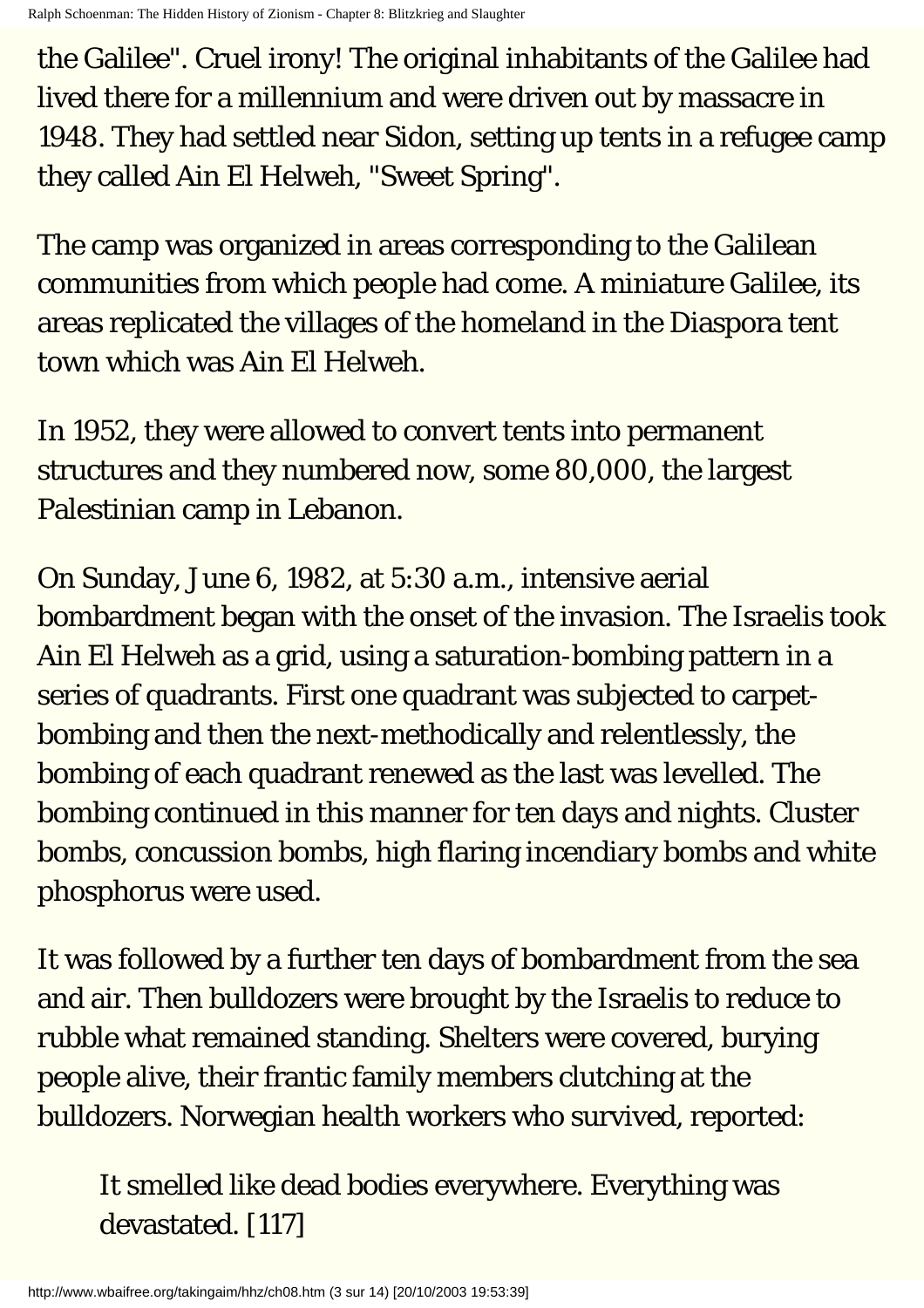## **From 500,000 to 50,000**

The invasion of Lebanon in the summer of 1982 had as its purpose the scattering through massacre and terror of the entire Palestinian population.

Prior to the invasion of Lebanon in 1982, Ariel Sharon and Bashir Gemayel had declared on separate occasions that they would reduce the Palestinians in Lebanon from 500,000 to 50,000. As the invasion unfolded, these plans began to surface in the pages of the Israeli and Western press. **Ha'aretz** reported on September 26, 1982:

A long-term objective aimed at the expulsion of the whole Palestinian population of Lebanon beginning with Beirut. The purpose was to create a panic to convince [sic] all the Palestinians of Lebanon that they were no longer safe in that country.

The London **Sunday Times** reported on the same day:

This carefully preplanned military operation to 'purge' the camps was called Moah Barzel or Iron Brain; the plan was familiar to Sharon and Begin and part of Sharon's larger plan discussed by the Israeli Cabinet on July 17.

Bashir Gemayel became emboldened as the Israeli blitzkrieg swept through Lebanon. "The Palestinians," he declared, "are a people too many. We will not rest until every true Lebanese has killed at least one Palestinian." [118]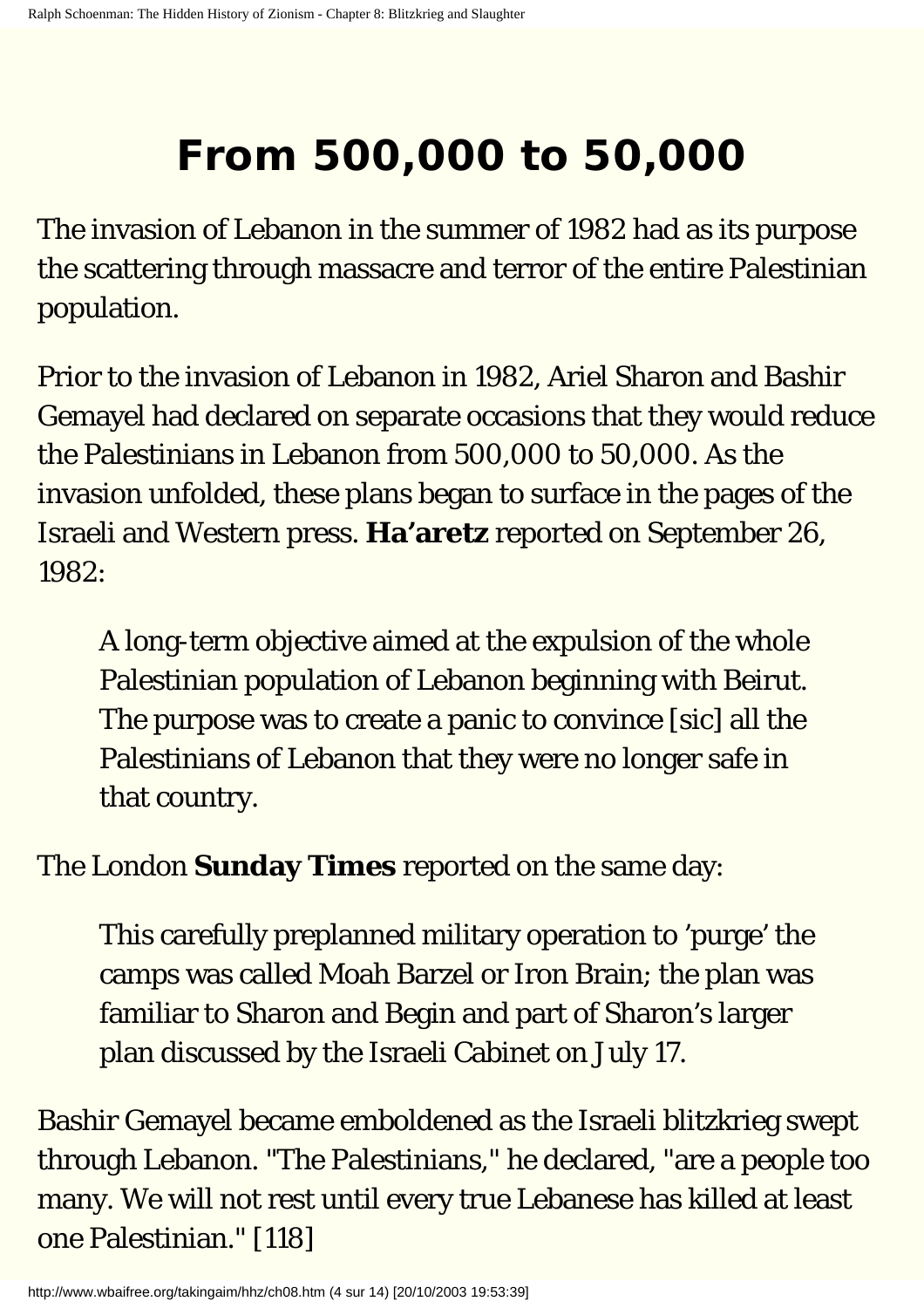A prominent Lebanese army doctor told his unit: "Soon there will not be a single Palestinian in Lebanon. They are a bacteria which must be exterminated." [119]

#### **The Sabra and Shatila Massacres**

The massacres which ensued bore a grim resemblance to the slaughter of the innocents engulfing Deir Yassin, Dueima, Kibya and Kfar Qasim as Palestine was depopulated from 1947 through the 1950's.

The Western and Israeli reports made the murderous purpose of Israel's invasion unmistakable: "By Sharon's admission, the Israelis planned two weeks ago to have the Lebanese Forces enter the camps," wrote **Time Magazine**. Later in the same article, it became clear that this had been prepared long before.

Top Israeli officers planned many months ago to enlist the Lebanese Forces, made up of the combined Christian militias headed by Bashir Gemayel, to enter the Palestinian refugee camps once an Israeli encirclement of West Beirut had been completed.

On several occasions Gemayel told Israeli officials he would raze the camps and flatten them into tennis courts. This fits in with Israeli thinking. The Christian militia forces that were known to have gone into the camps were trained by the Israelis. [120]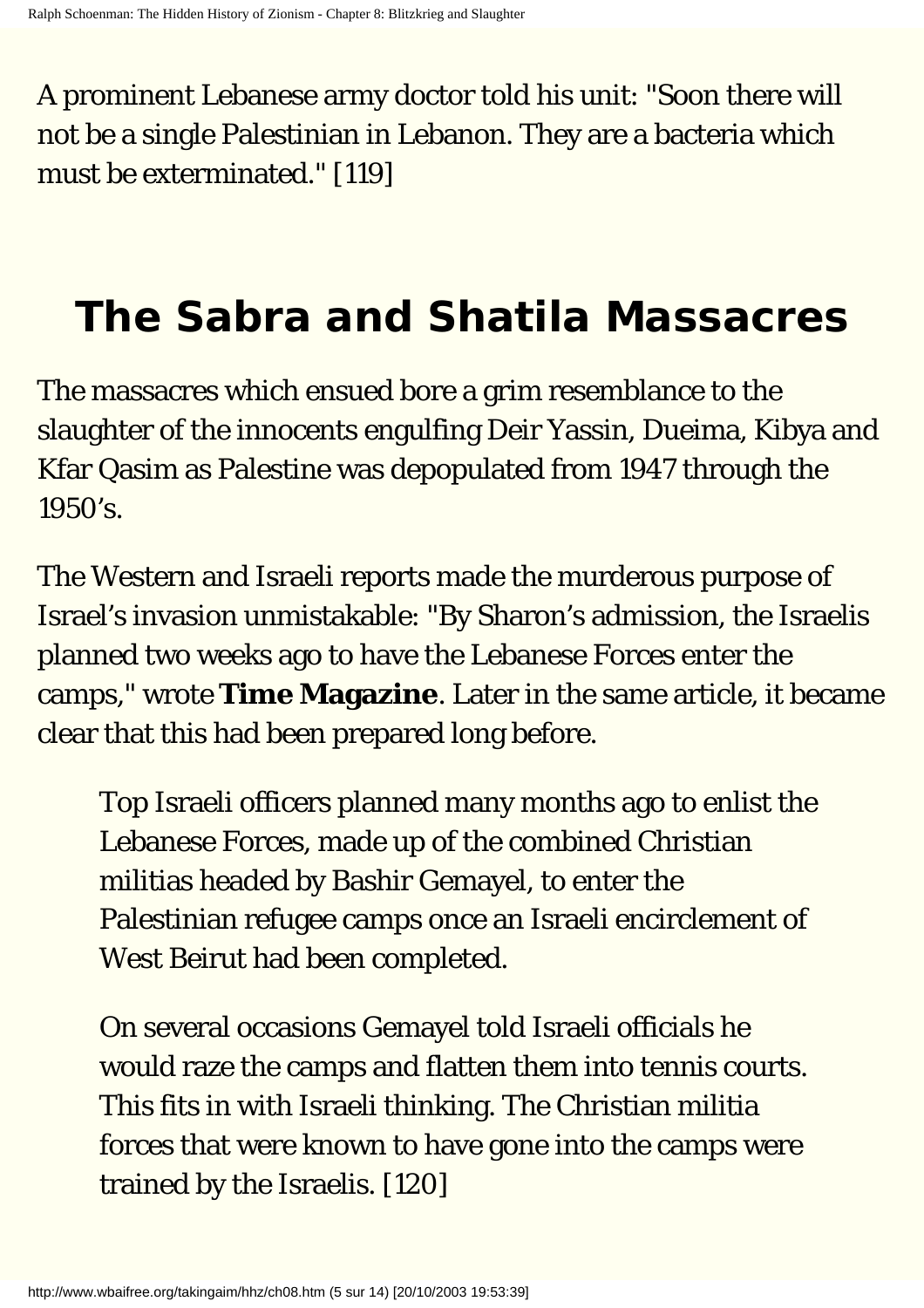The Israeli press was equally explicit in its reports of Israeli plans. On September 15, **Ha'aretz** quoted Chief of Staff General Raphael Eitan: " All four Palestinian camps are surrounded and hermetically sealed."

**The New York Times** had corroborated the **Time Magazine** account:

Sharon told the Knesset that the General Staff and the Commander in Chief of the Phalangists met twice with Israel's ranking generals on September 15 and discussed entering the camps which they did the next afternoon. [121]

#### **The Killer Militia**

Two months before the massacre of Sabra and Shatila, perhaps the most remarkable account appeared in the **Jerusalem Post**. A long interview was published with Major Etienne Saqr [code name, Abu Arz]. Major Saqr was the leader of the several-thousand-strong rightwing militia, "The Guardians of the Cedars".

The Jerusalem Post disclosed that Major Saqr "is about to leave for the United States to put his credo and solutions" before Americans. "Since 1975, he has propagated the Israeli solution ... and Israel has supported him in every possible material way." [122]

Major Saqr's own remarks foreshadowed what would later shock the world at the Palestinian camps of Sabra and Shatila: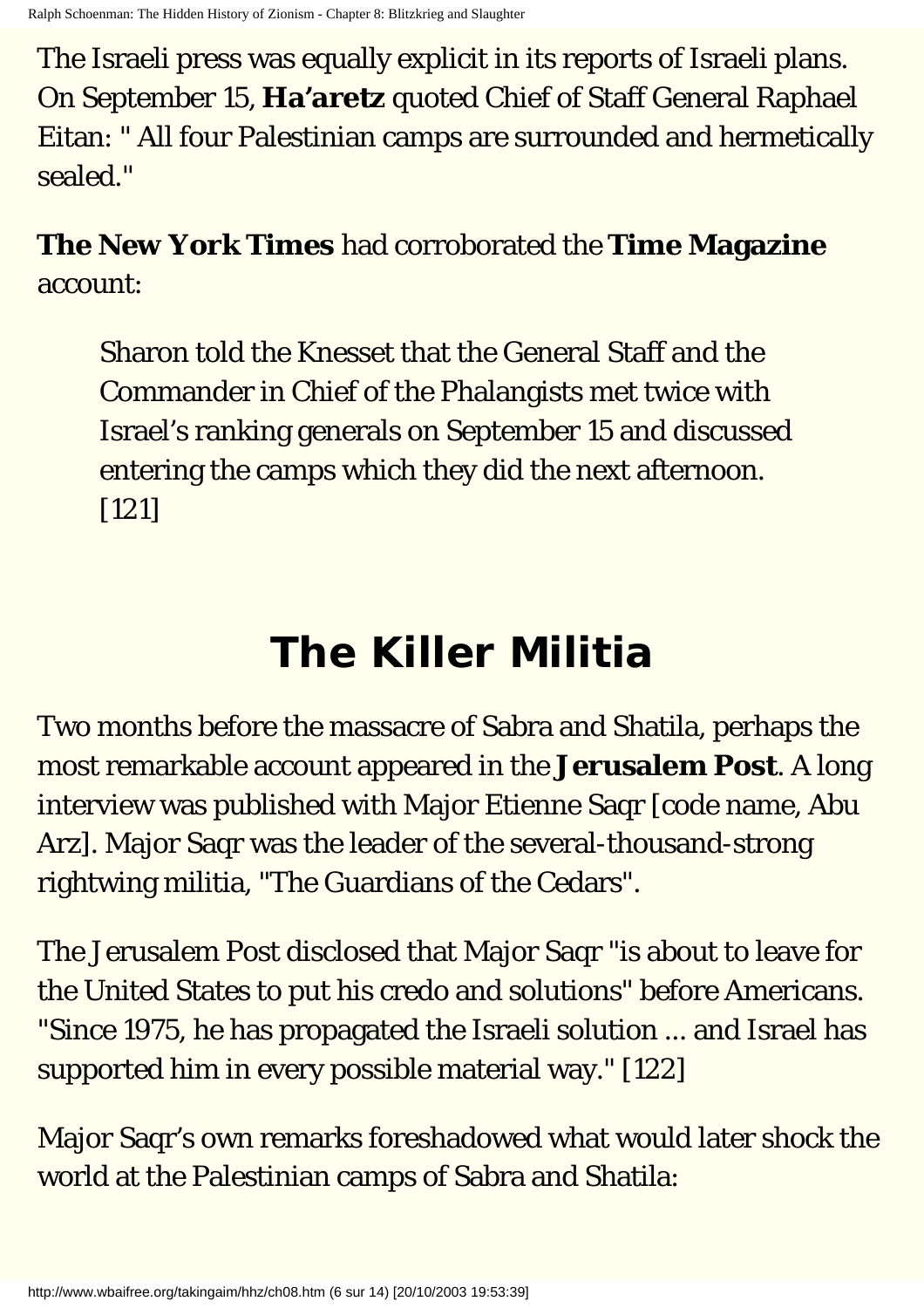It is the Palestinians we have to deal with. Ten years ago there were 84,000; now there are between 600,000 and 700,000. In six years there will be two million. We can't let it come to that.

When asked by the **Jerusalem Post**: "What is your solution?" Major Saqr replied: "Very simple. We shall drive them to the borders of 'brotherly' Syria ... Anyone who looks back, stops or returns will be shot on the spot. We have the moral right, reinforced by wellorganized public relations plans and political preparations."

Are you – asked the **Jerusalem Post** – able to implement this threat? (He does not blink an eyelid.) "Of course we can. And we shall."

Major Saqr had played a major role in the 1976 massacre of Palestinians in Tal al Zaatar refugee camp.

After the massacres of Sabra and Shatila, Major Saqr returned to Jerusalem to hold a press conference in which he took responsibility for carrying out the massacre with the Israelis: "No one has the right to criticize us; we carried out our duty, our sacred responsibility." [123]

He left this press conference where he claimed a share in the "credit" for mass murder to attend a meeting with Prime Minister Menachem Begin.

Major Saqr surfaced again, now based in the Israeli command headquarters in the Suraya complex in Sidon, near Ain El Helweh. His militia distributed leaflets throughout Sidon which read: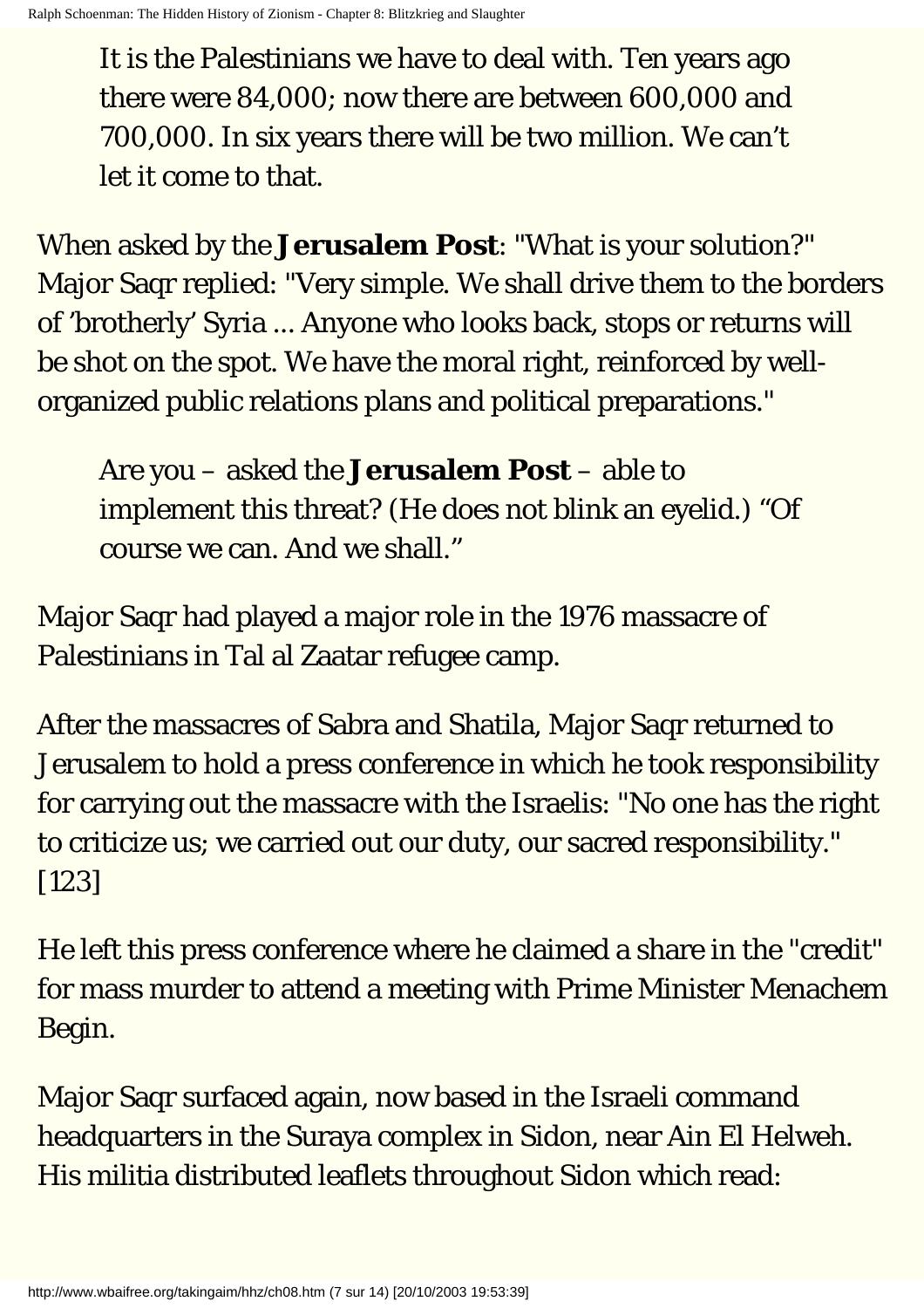Germs live only in rot. Let us prevent rot from infiltrating society. Let us continue the work of destruction of the last bastions of the Palestinians and smash whatever life is left in this poisonous snake.

Major Saqr had worked closely with the notorious intelligence chief for Bashir Gemayel's militia, Elie Hobeika. Hobeika was known as the C.I.A.'s man in Beirut.

Jonathan Randal of the **Washington Post** cited Hobeika's declarations in Beirut, ascribing these to "one of the killers"; they echoed those of Major Saqr in Jerusalem:

Shoot them against the pink and blue walls; slaughter them in the half-light of the evening. The only way you will find out how many Palestinians we killed is if they ever build a subway under Beirut ... A good massacre or two will drive the Palestinians out of Beirut and Lebanon once and for all. [124]

The Israeli Army command had also enlisted leading Lebanese officers. One of them revealed:

During Thursday, General Drori, took me to the airport where Israelis were assembling the militia. "If your men won't do it, I know others who will." [125]

He referred to Saqr. "... The Guardians of the Cedars, whom Gemayel incorporated into the Lebanese Forces in 1980, held, as an article of faith, that Palestinian infants must be killed since they eventually grew up to be terrorists." [126]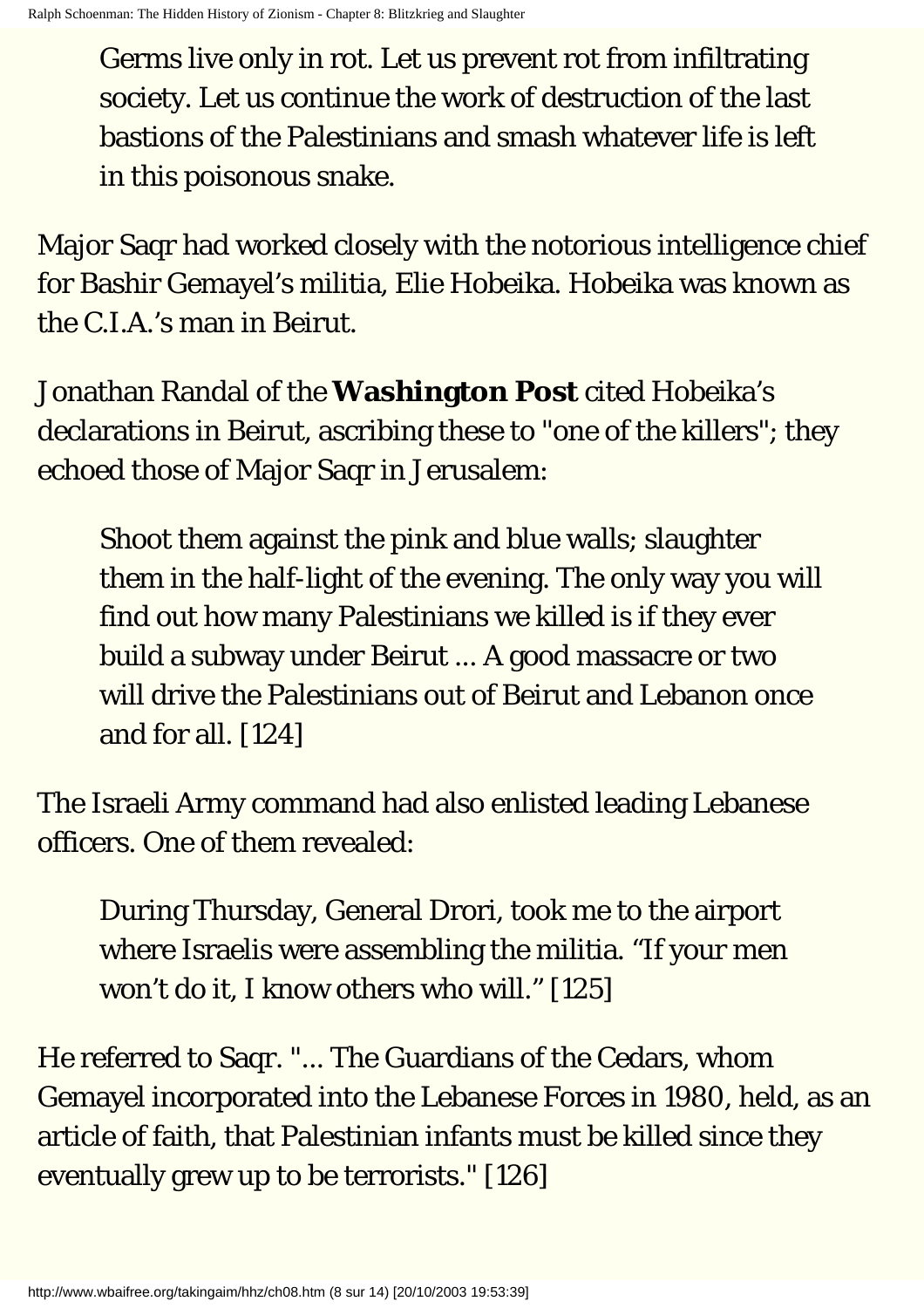## **Each Of You Is An Avenger**

The brutality of the invasion and occupation of Lebanon and the chilling horror of the massacres in Sabra and Shatila once again removed the mask from the cruel face of Zionism. Television and newspaper coverage of the war produced a worldwide outcry, forcing Israel to dissimulate and to appoint an official Commission of Inquiry. The Israeli government conducted its own investigation under the Kahan Commission.

The "investigation" concluded, predictably, that the Israelis were merely negligent in underestimating "Arab blood lust," but had no direct role in the massacre of Sabra and Shatila.

The German weekly **Der Spiegel**, however, carried an interview on February 14, 1983, with one of the killer militia, who recounted not only his own role in the slaughter, but described direct Israeli participation.

The article was entitled *Each Of You Is An Avenger*, and the first person account could have come from the Nuremberg Trials:

We met in the Schahrur wadi, in the valley of the nightingales Southeast of Beirut. It was Wednesday, the fifteenth of September ... We were approximately three hundred men from East Beirut, South Lebanon and the Akkar Mountains in the north ... I belonged to the Tiger Militia of ex-President Camile Chamoun.

Phalange officers summoned us and brought us to the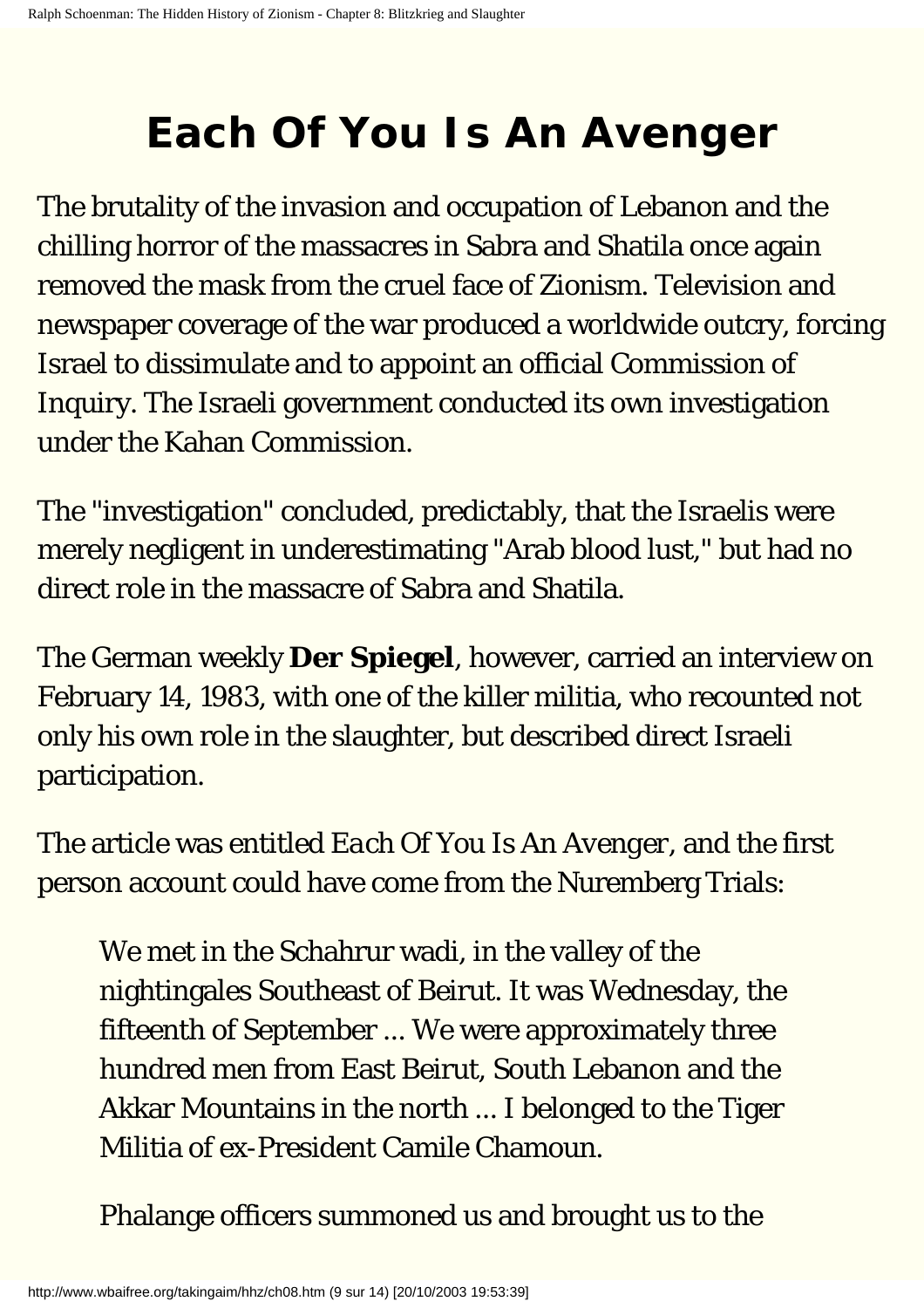meeting place. They told us that they needed us for a "special action" ... "You are the agents of good," the officers told us repeatedly. "Each of you is an avenger." ...

Then a good dozen Israelis in green uniforms without indication of rank came along. They had playing cards with them and spoke Arabic well, except that like all Jews they pronounced the hard "h" as "ch." They were talking about the Palestinian camps Sabra and Shatila ... it was clear to us what we were to do, and we were looking forward to it.

We had to swear an oath never to divulge anything about our action. At about 10 p.m. we climbed into an American army truck that the Israelis had given over to us. We parked the vehicle near the airport tower. There, immediately next to the Israeli positions, several such trucks were already parked.

Some Israelis in Phalange uniforms were with the Party. "The Israeli friends who accompany you," our officers told us "... will make your work easier." They directed us not to make use of our firearms, if at all possible. "Everything must proceed noiselessly." ... We saw other comrades. They had to do their work with bayonets and knives. Bloody corpses were lying in the alleys. The half-asleep women and children who cried out for help put our whole plan in danger, alarming the entire camp.

Now I saw once again the Israelis who had been at our secret meeting. One signalled us to move back to areas of the camp entrance. The Israelis opened up with all their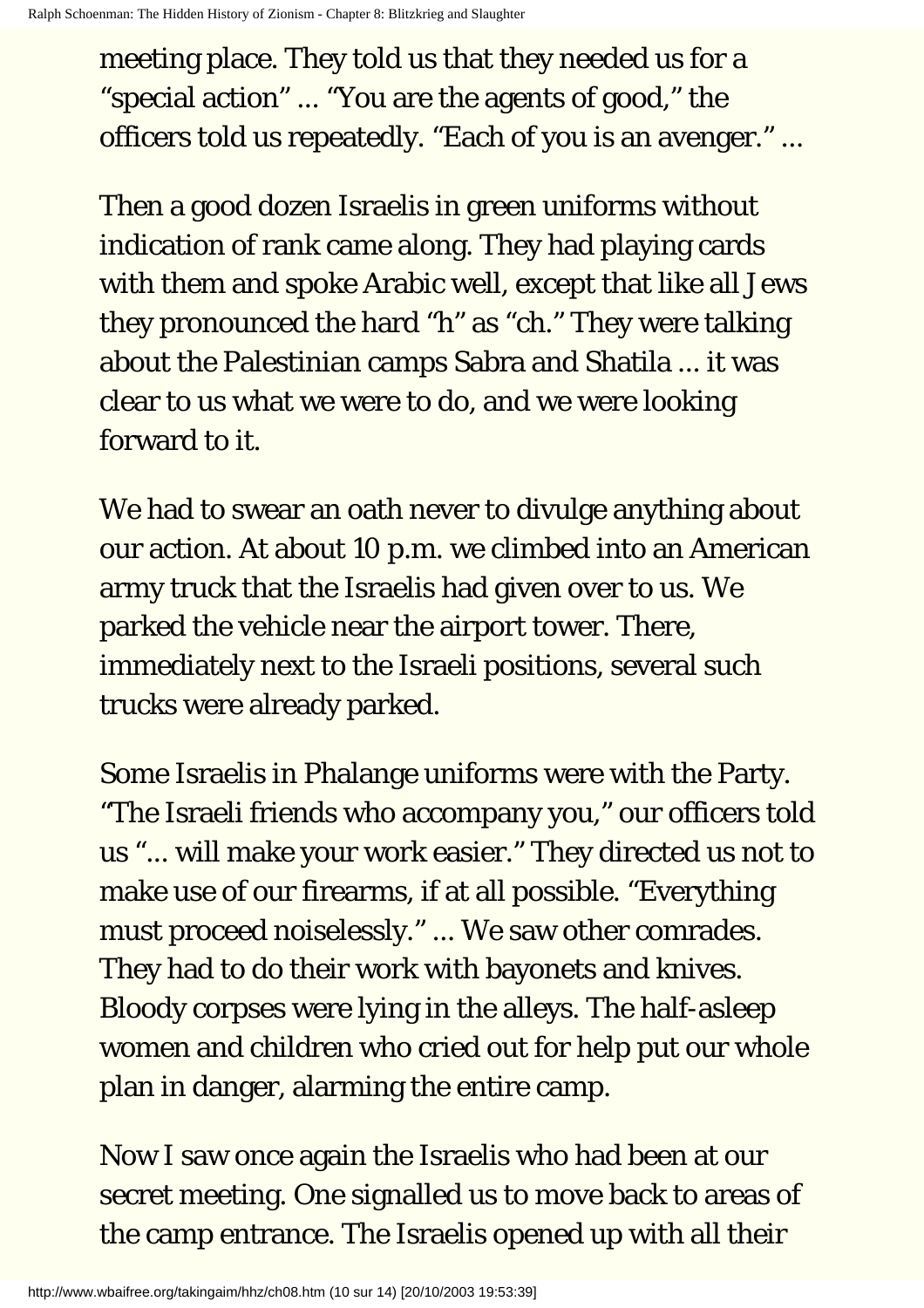#### guns. The Israelis helped us with floodlights.

There were shocking scenes that showed what the Palestinians were good for. A few, including women, had taken shelter in a small alley, behind some donkeys. Unfortunately we had to shoot down these poor animals to finish off the Palestinians behind them. It got to me when the animals cried out in pain. It was gruesome.

A comrade entered a house full of women and children. The Palestinians screamed and threw their gas stoves on the ground. We sent the hard-hearted rabble to hell.

At about four in the morning my squad went back to the truck. When there was morning light we went back into the camp. We went past bodies, stumbled over bodies, shot and stabbed all eyewitnesses. Killing others was easy once you have done it a few times.

Now came the Israeli Army bulldozers. "Plow everything under the ground. Don't let any witnesses stay alive." But despite our efforts, the area was still teeming with people. They ran about and caused awful confusion. The order to "plow them under" demanded too much.

It became clear that the pretty plan had failed. Thousands had escaped us. Far too many Palestinians are still alive. Everywhere now people are talking about a massacre and feeling sorry for the Palestinians. Who appreciates the hardships that we took upon ourselves ... Just think. I fought for twenty-four hours in Shatila without food or drink.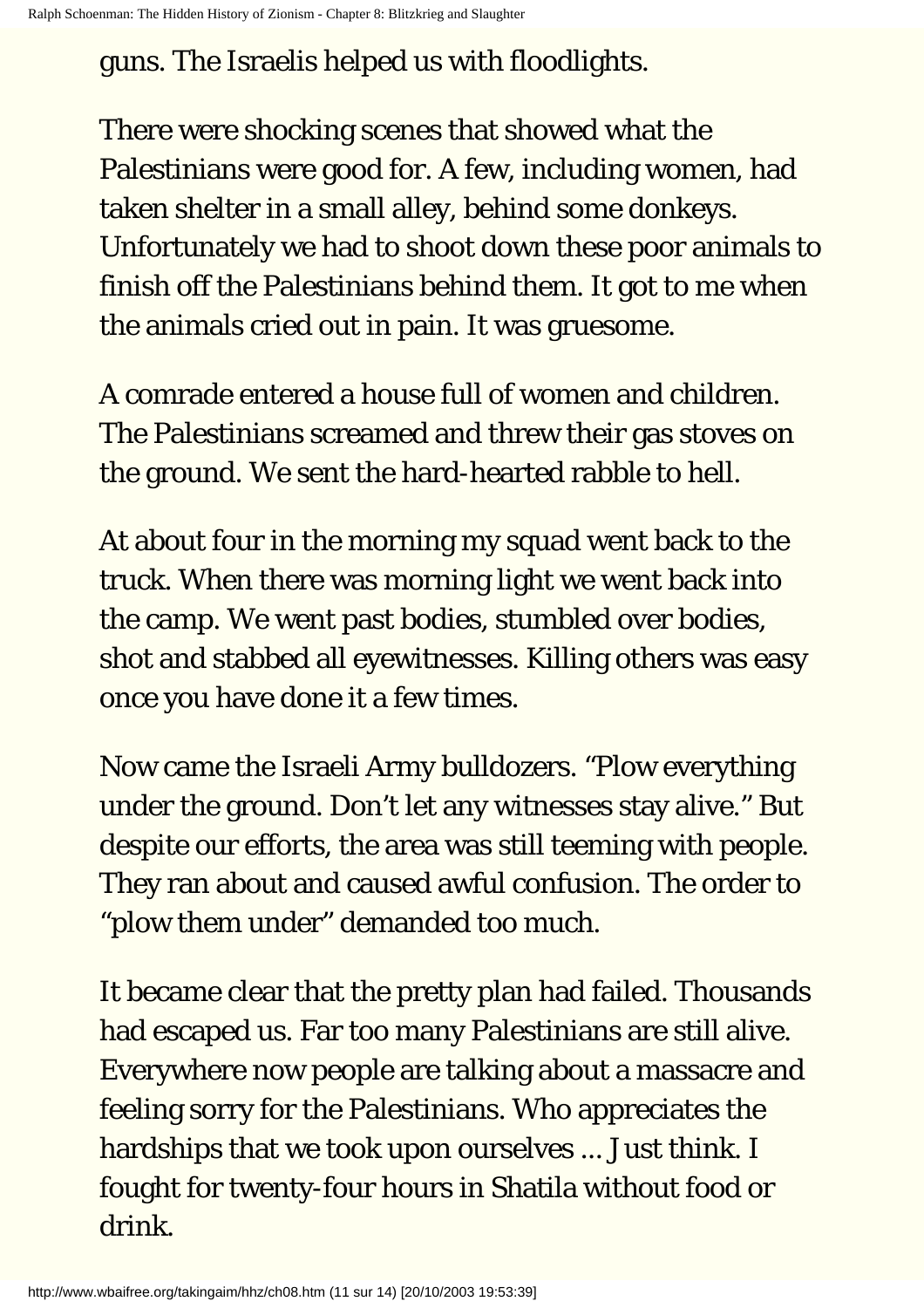The death toll in Sabra and Shatila was over 3,000. Many of the mass graves were never opened.

## **Destroying Lebanon**

The slaughter and dispersal of the Palestinian people was one component of Israeli strategy. Another was the decimation of the vital Lebanese economy which, despite Israeli efforts, had emerged as the finance capital of the Middle East.

Twenty thousand Palestinians and Lebanese died, 25,000 were wounded and 400,000 were made homeless during the first months of the 1982 Israeli invasion. The tonnages dropped on Beirut alone surpassed those of the atomic bomb which devastated Hiroshima. Schools and hospitals were particularly targeted.

Virtually all rolling stock and heavy equipment from Lebanese factories were looted and taken to Israel. Even the lathes and smaller machine tools from the U.N.R.W.A. vocational training centers were pillaged.

The citrus and olive production of Lebanon south of Beirut was destroyed. The Lebanese economy, whose exports had competed with Israel's, became moribund. The south of Lebanon became an Israeli market even as the headwaters of the Litani River, like the Jordan River before it, were diverted by the Israelis.

The author of this book experienced the bombing and siege of West Beirut in 1982, lived with Palestinians in the ruins of Ain El Helweh during Israeli occupation and witnessed the devastation in the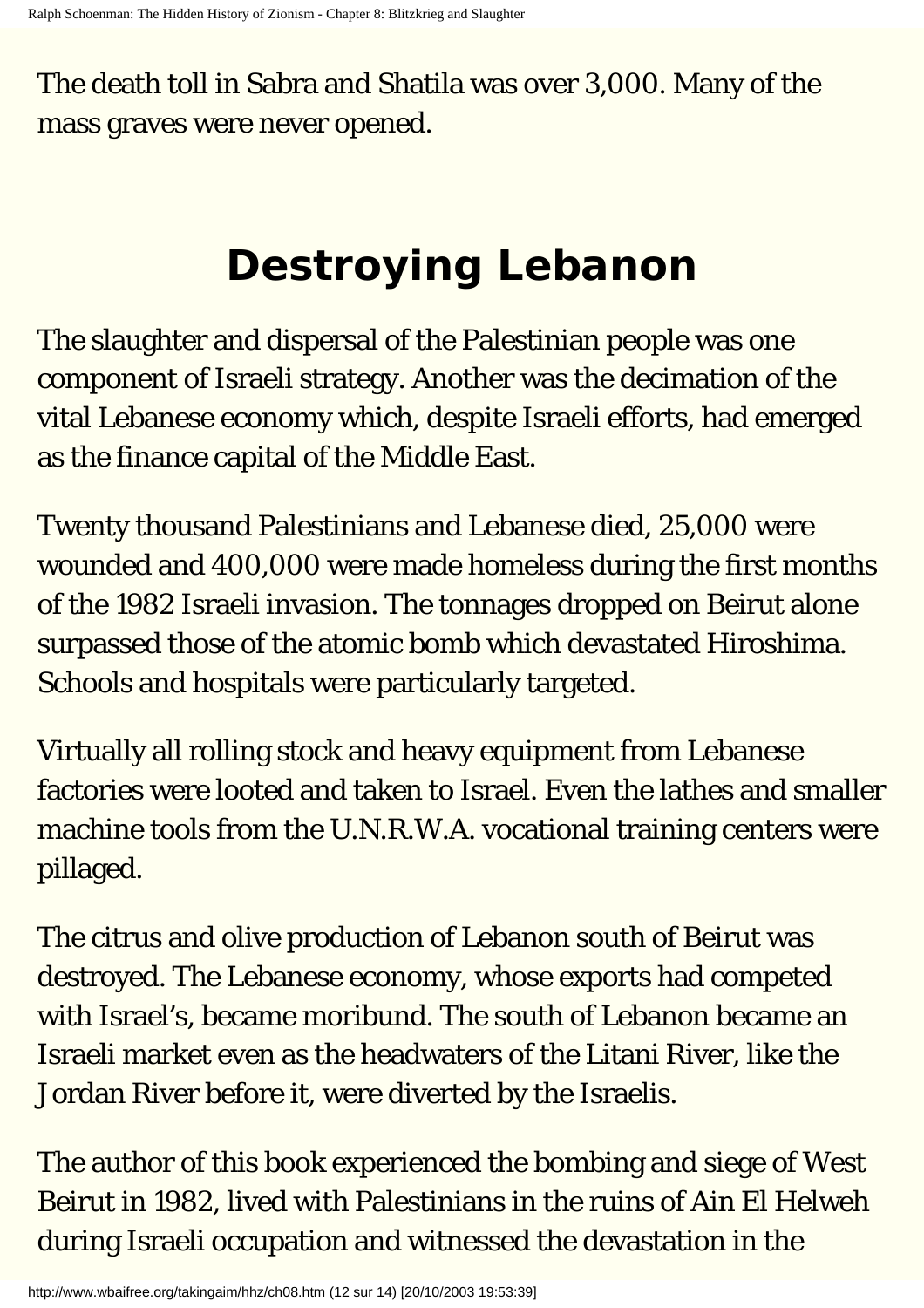Palestinian camps of Rashidya, El Bas, Burj al lamali, Mieh Mieh, Burj al Burajneh, Sabra and Shatila, as well as the destruction of the Lebanese towns and villages throughout the south.

The accounts of Israeli enactment of the massacre of Sabra and Shatila have been substantiated by this author, who was present in the camps on the final day of slaughter. He and Mya Shone photographed Israeli tanks and soldiers in Sabra and Shatila and spoke to the survivors over a period of four days.

#### **Notes**

113. Jonathan Randal. **Going All The Way** (New York: Viking, 1983), p.188.

114. Letter to Prime Minister Moshe Sharett. February 27, 1954. Rokach, p.25.

115. Randal.

116. **Ibid.**, p.247.

117. Norwegian social worker Marianne Helle Möller, cited in Ralph Schoenman and Mya Shone, *Towards A Final Solution in the Lebanon?*, **New Society**, August 19, 1982.

118. Randal.

119. Cited in a leaflet distributed in Sidon by Major Saqr, February 1983.

120. **Time Magazine**, October 4, 1982.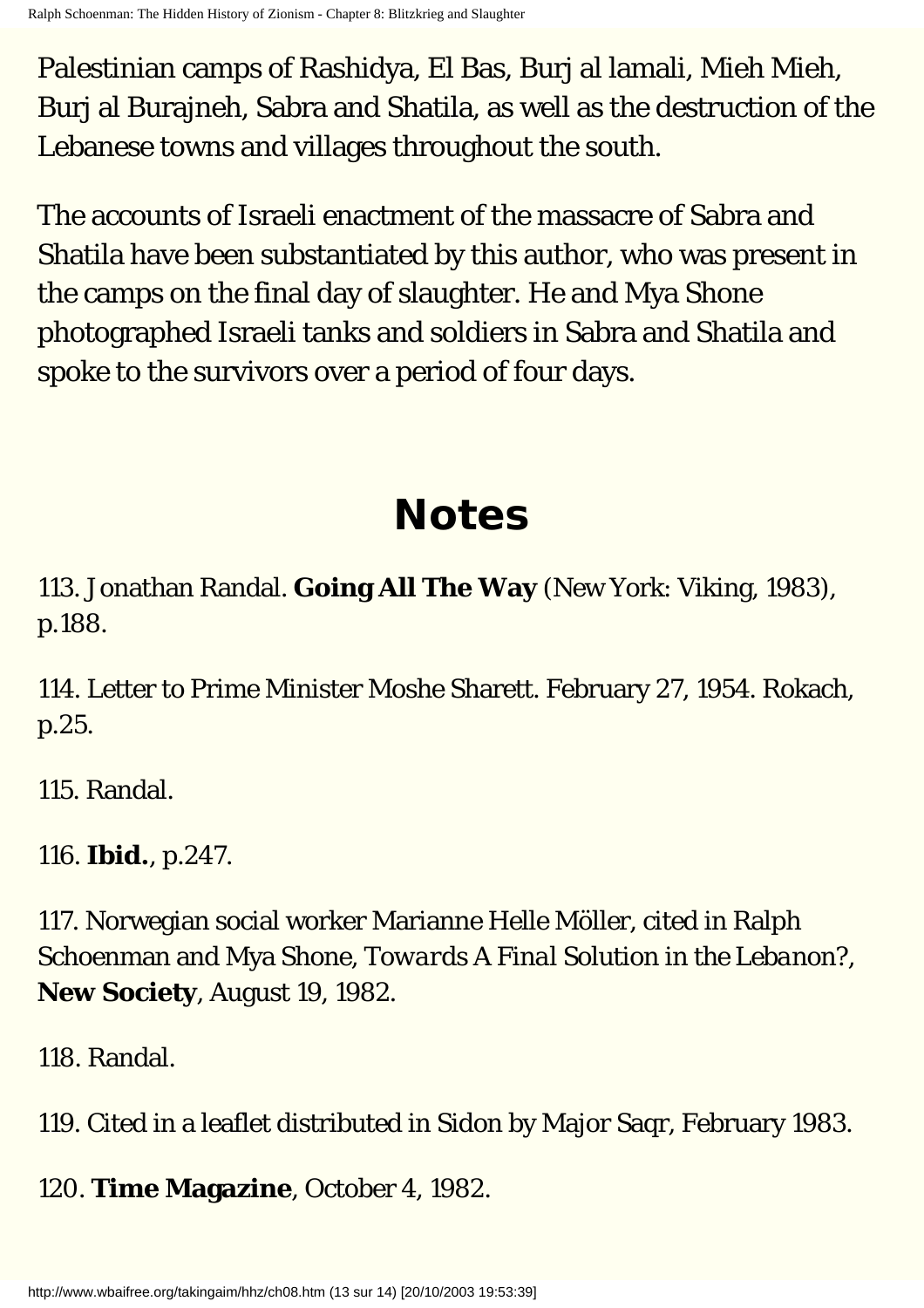Ralph Schoenman: The Hidden History of Zionism - Chapter 8: Blitzkrieg and Slaughter

#### 121. **New York Times**, October 1, 1982.

#### 122. **Jerusalem Post**, July 23, 1982.

#### 123. **Jerusalem Post**, October 1983.

124. Randal, p.17.

125. **Ibid.**

126. **Ibid.**

#### **[Top of the page](#page-119-0)**

Last updated on 4.8.2001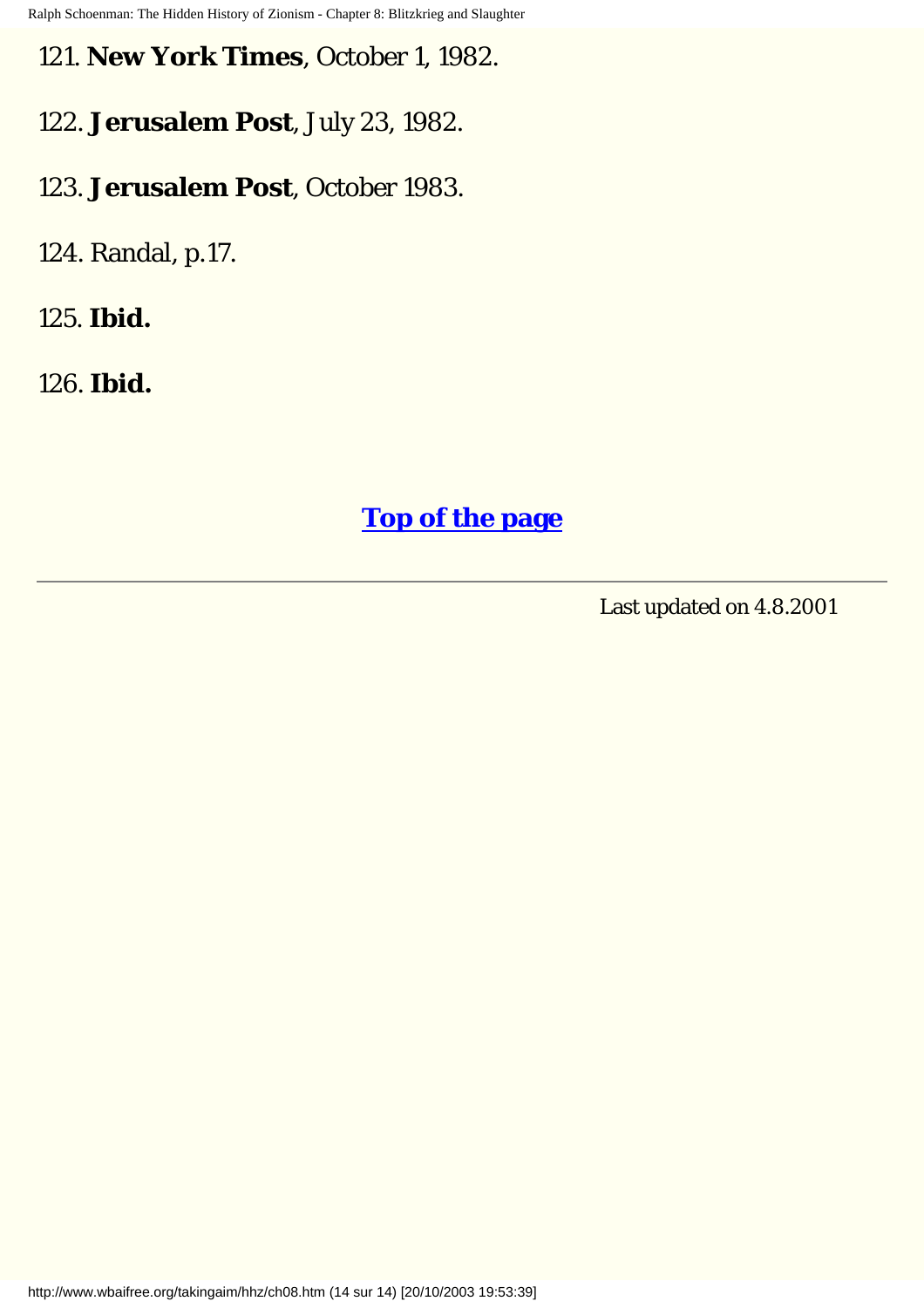# <span id="page-133-0"></span>**The Hidden History of Zionism**

## **By Ralph Schoenman**

## **Chapter 7 The Myth of Security**

[6. Zionism and the Jews](#page-141-0) | [8. Blitzkrieg and Slaughter](#page-119-0)

"Security" has been the catch-phrase deployed to screen widespread massacre of civilian populations throughout Palestine and Lebanon, for the confiscation of Palestinian and Arab land, for the expansion into surrounding territory and the establishment of new settlements, for deportation and for sustained torture of political prisoners.

The publication of the **Personal Diary of Moshe Sharett** (**Yoman ishi, Maariv**, Tel Aviv, 1979) demolished the myth of security as the motor force of Israeli policy. Moshe Sharett was a former Prime Minister of Israel (1954-55), director of the Jewish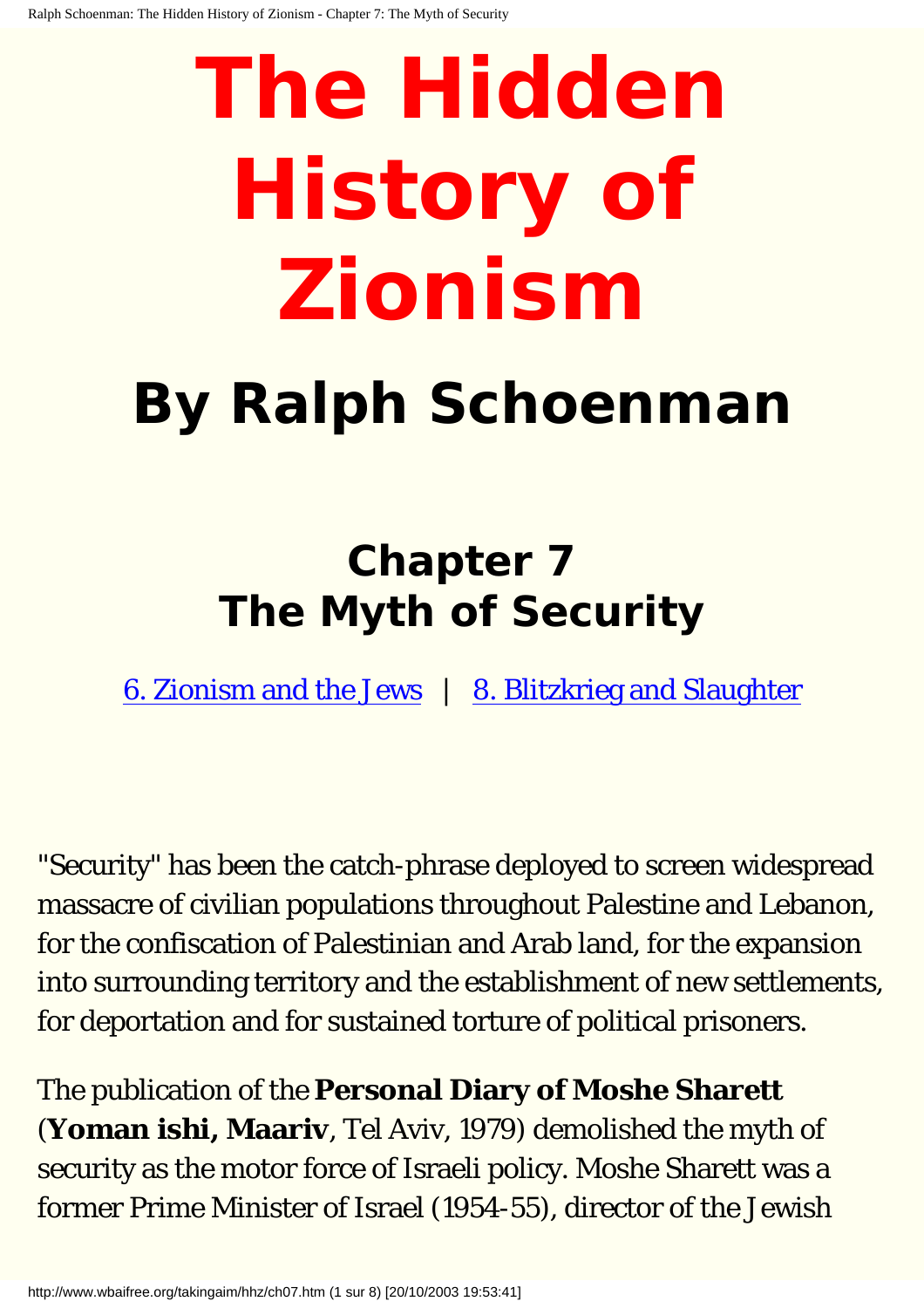Agency's Political Department and Foreign Minister (1948-56).

Sharett's diary reveals in explicit language that the Israeli political and military leadership never believed in any Arab danger to Israel.

They sought to maneuver and force the Arab states into military confrontations which the Zionist leadership were certain of winning so Israel could carry out the destabilization of Arab regimes and the planned occupation of additional territory.

Sharett described the governing motive of Israeli military provocation:

To bring about the liquidation of all ... Palestinian claims to Palestine through the dispersion of the Palestinian refugees to distant corners of the world. [98]

The Sharett diaries document a longstanding program of Israel's leaders from both Labor and Likud: to "dismember the Arab world, defeat the Arab national movement and create puppet regimes under regional Israeli power." [99] Sharett cites cabinet meetings, position papers and policy memoranda which prepared wars "to modify the balance of power in the region radically, transforming Israel into the major power in the Middle East." [100] Sharett reveals that far from Israel "reacting" to Nasser's nationalization of the Suez Canal for its war of October 1956, the Israeli leadership had prepared this war and had it on their agenda from autumn 1953, one year before Nasser came to power. Sharett recounts how the Israeli cabinet had agreed that international conditions for this war would mature within three years. The explicit intent was "the absorption of the Gaza territory and of the Sinai". A timetable for conquest was decided at the highest military and political level. The occupation of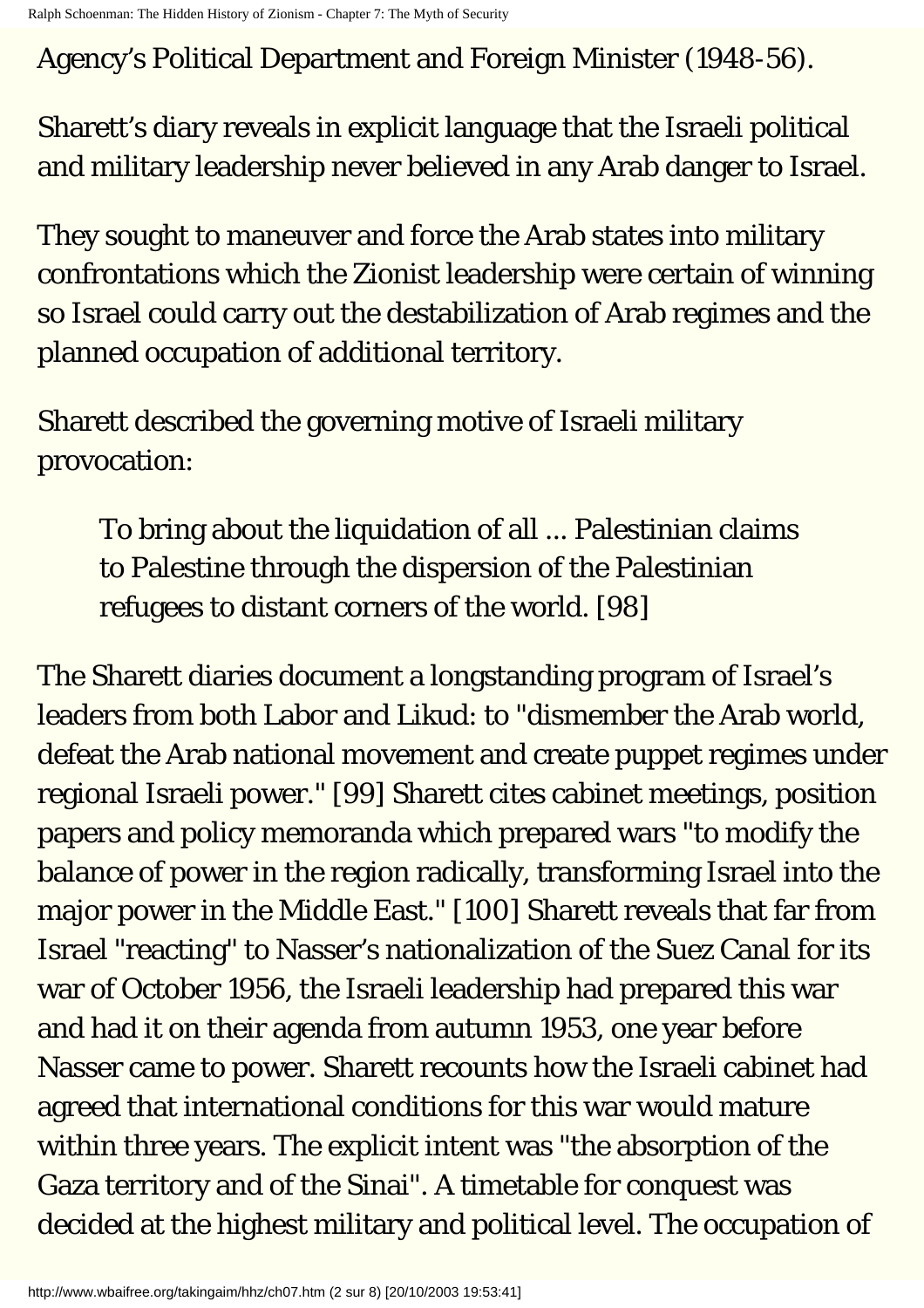Gaza and the West Bank was prepared in the early 1950s. In 1954, David Ben Gurion and Moshe Dayan developed a detailed plan to instigate internal Lebanese conflict in order to fragment Lebanon. This was sixteen years before an organized Palestinian political presence occurred there in the aftermath of the expulsions from Jordan in 1970, when King Hussein slaughtered Palestinians in what came to be known as "Black September". Sharett described "the use of terror and aggression to provoke" in order to facilitate conquest:

I have been meditating on the long chain of false incidents and hostilities we have invented and on the many clashes we have provoked which cost so much blood, and on the violations of law by our men all of which have brought grave disaster and determined the whole course of events. [101]

>

:

Sharett recounts how on October 11, 1953, Israeli President Ben Zvi "raised as usual some inspired questions such as [our] chance to occupy the Sinai and how wonderful it would be if the Egyptians started an offensive so we could follow with an invasion of the desert." [102]

On October 26, 1953, Sharett writes:

1) The Army considers the present border with Jordan as absolutely unacceptable. 2) The Army is planning war in order to occupy the rest of Eretz Israel. [103]

By January 31, 1954, Dayan outlined war plans, disclosed by Sharett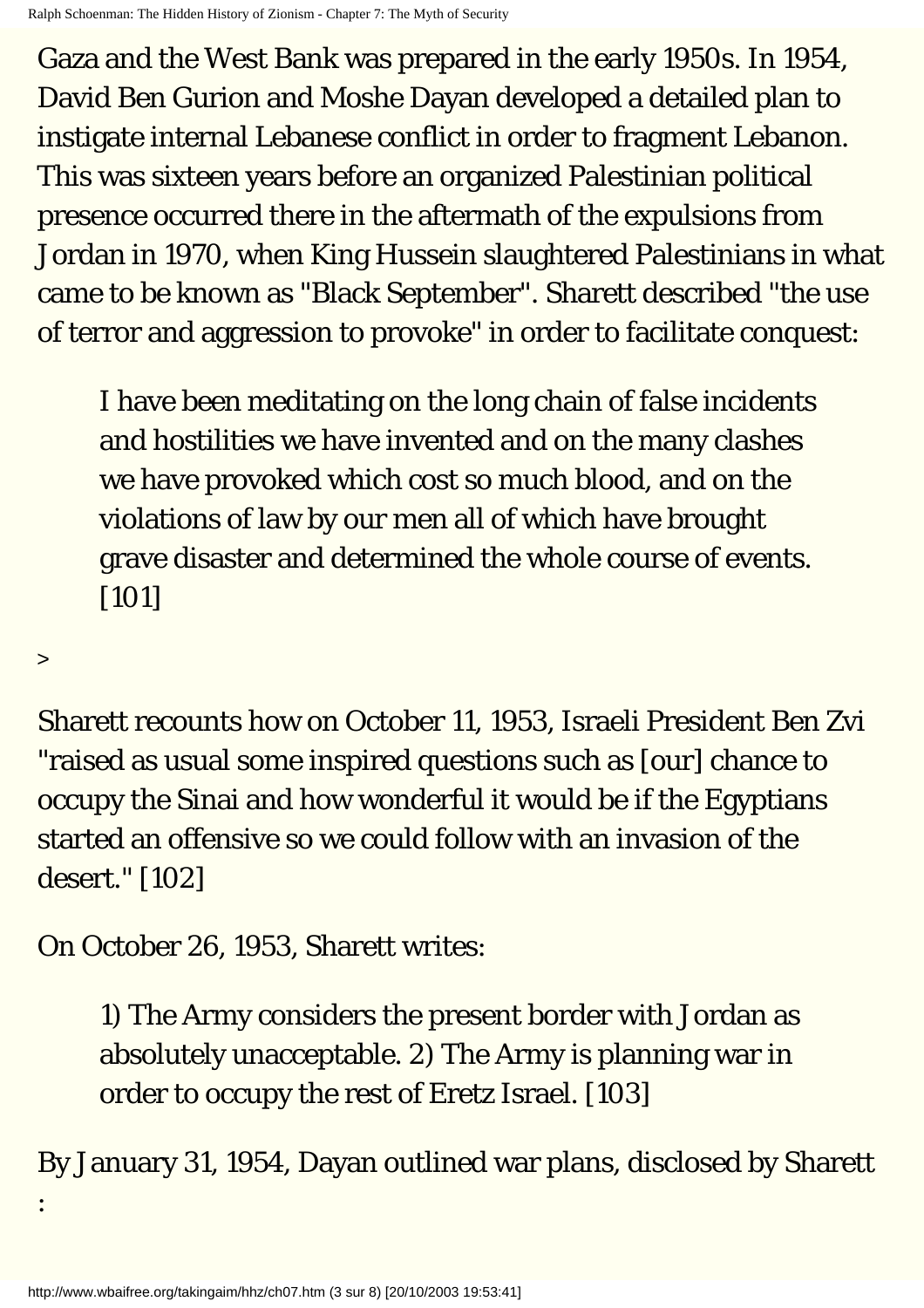We should advance militarily into Syria and realize a series of faits accomplis. The interesting conclusion from all this regards the direction in which the Chief of Staff is thinking. [104]

## **Absorbing Lebanon**

In May 1954, Ben Gurion and Dayan formulated a war plan for the absorption of Lebanon:

According to Dayan, the only thing that's necessary is to find an officer, even just a Major. We should ... buy him ... to make him agree to declare himself the savior of the Maronite population.

Then the Israeli army will enter Lebanon, will occupy the necessary territory and will create a Christian regime which will ally itself with Israel. The territory from the Litani southward will be totally annexed to Israel and everything will be all right.

If we were to accept the advice of the Chief of Staff we would do it tomorrow, without awaiting a signal [sic] from Baghdad. [105]

But twelve days later, Dayan had moved into high gear for the planned invasion, occupation and dismemberment of Lebanon:

The Chief of Staff supports a plan to hire a Lebanese officer who will agree to serve as a puppet so that the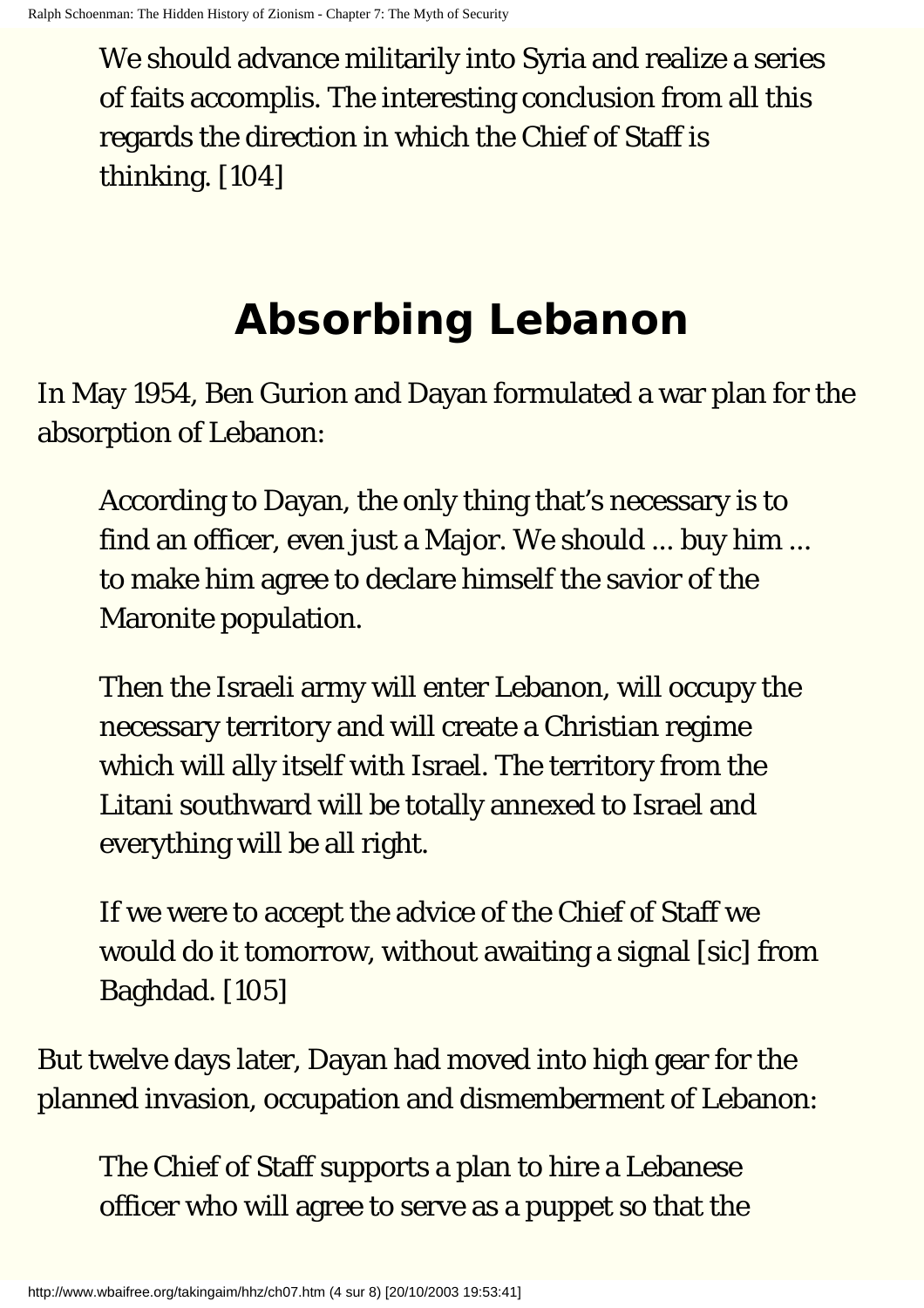Israeli army may appear as responding to his appeal "to liberate Lebanon from its Muslim oppressors". [106]

he entire scenario, therefore, for the 1982 war in Lebanon was in place twenty-eight years earlier, before the P.L.O. existed.

Sharett, who opposed the original action, recounts how the invasion of Lebanon was postponed.

#### **Green Light from the C.I.A.**

The C.I.A. gave Israel the 'green light' to attack Egypt. The energies of Israel's security establishment became wholly absorbed by the preparations for the war which would take place exactly one year later. [107]

The real relationship of Israel to the Arab national movement is placed by Sharett in the clear context of service to U.S. global dominion, of which Zionist expansion is an essential component:

... We have a free hand and God bless us if we act audaciously ... Now ... the U.S. is interested in toppling Nasser's regime ... but it does not dare at the moment to use the methods it adopted to topple the leftist government of Jacobo Arbenz in Guatemala [1954] and of Mossadegh in Iran [1953] ... It prefers its work to be done by Israel.

... Isser [General] proposes seriously and pressingly ... that we carry out our plan for the occupation of the Gaza Strip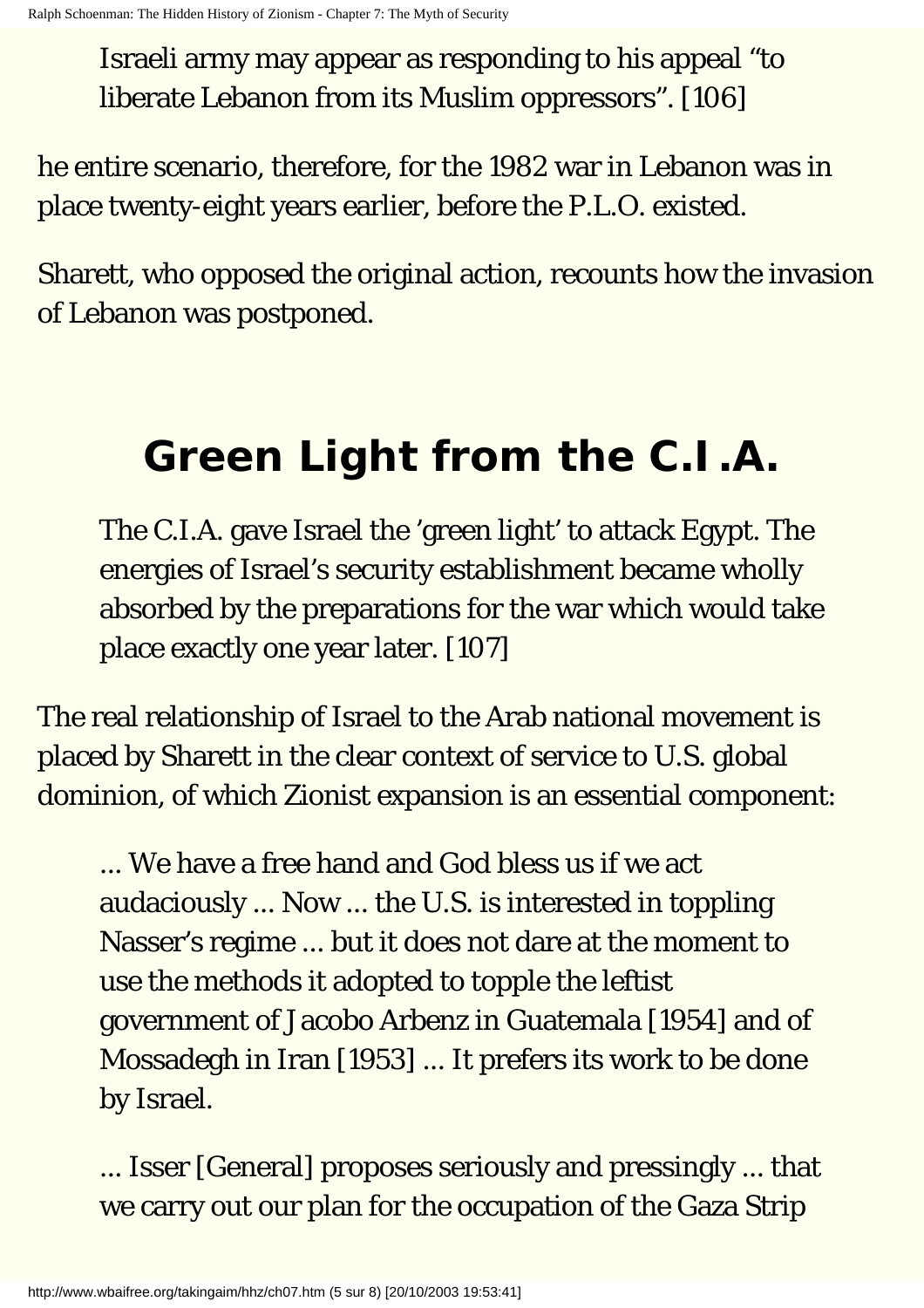now ... The situation is changed and there are other reasons which determine that it is "time to act". First the discovery of oil near the Strip ... its defense requires dominating the Strip - this alone is worth dealing with the troublesome question of the refugees. [108]

Moshe Sharett anticipated another wave of slaughter, which did, in fact, occur. On February 17, 1955, he wrote:

... We cry out over our isolation and the dangers to our security, we initiate aggression and reveal ourselves as being bloodthirsty and aspiring to perpetrate mass massacres. [109]

Ben Gurion and Dayan proposed that Israel create a pretext to seize the Gaza Strip. Sharett's own evaluation on March 27, 1955, was prophetic:

Let us assume that there are 200,000 Arabs in the Gaza Strip. Let us assume that half of them will run or will be made to run to the Hebron Hills. Obviously, they will run away without anything and shortly after they establish themselves in some stable environment, they will become again riotous and homeless. It is easy to imagine the outrage and hate and bitterness.

... And we shall have 100,000 of them in the Strip, and it is easy to imagine what means we shall resort to in order to suppress them and what kind of headlines we shall receive in the international press. The first round would be: Israel aggressively invades the Gaza Strip. The second: Israel causes again the terrified flight of masses of Arab refugees.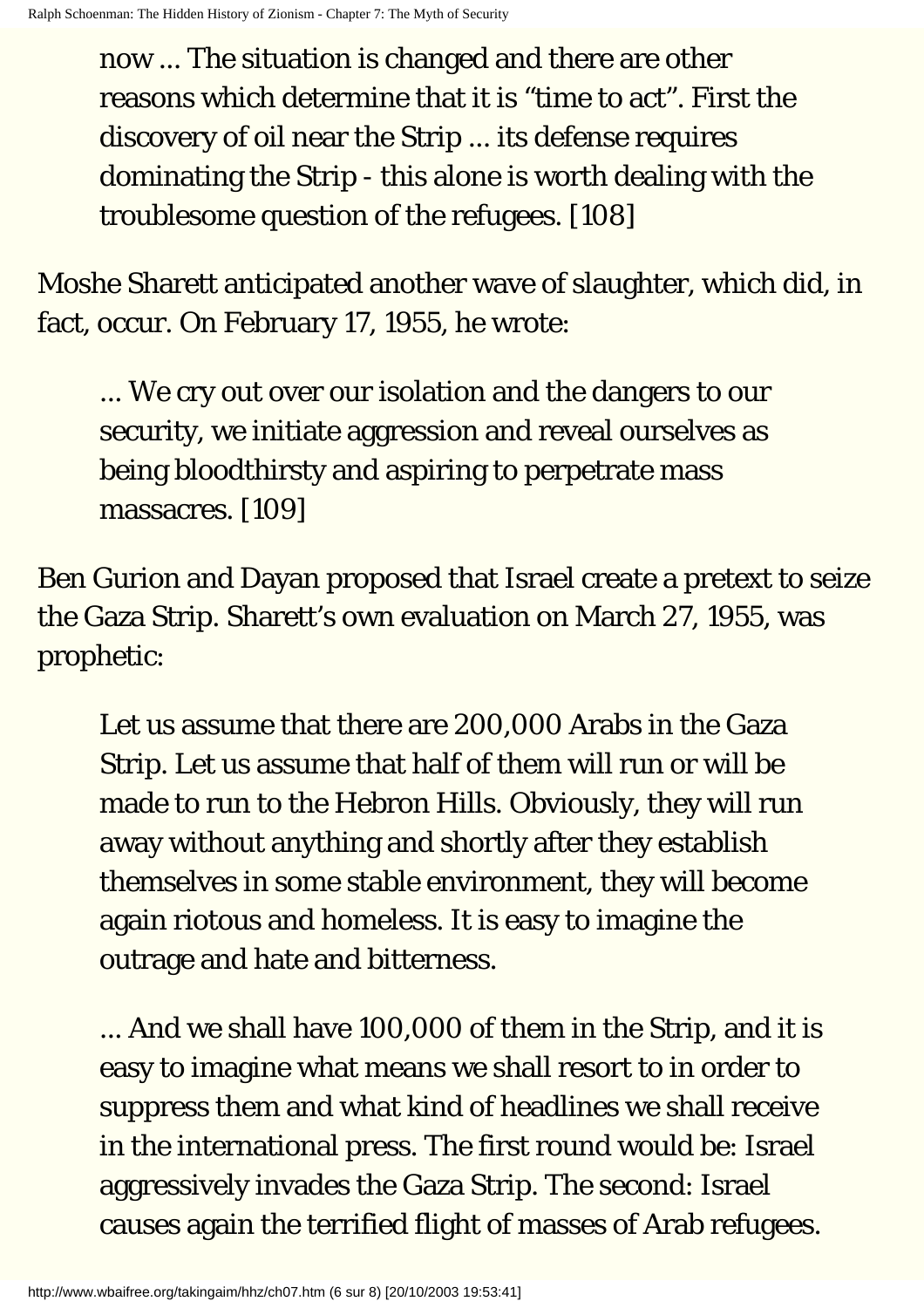Their hate will be rekindled by the atrocities that we shall cause them to suffer during the occupation. [110]

One year later, Dayan's troops occupied the Gaza Strip, Sinai, the Straits of Tiran and were deployed along the Suez Canal.

#### **From Herzl to Dayan**

The plans exposed by Moshe Sharett did not originate with David Ben Gurion or Moshe Dayan. In 1904, Theodor Herzl described the territory over which the Zionist movement laid claim as inclusive of all the land "from the Brook of Egypt to the Euphrates". [111] The territory embraced all of Lebanon and Jordan, two thirds of Syria, one-half of Iraq, a strip of Turkey, one-half of Kuwait, one third of Saudi Arabia, the Sinai and Egypt, including Port Said, Alexandria and Cairo.

In his testimony before the United Nations Special Committee of Enquiry which was preparing the Partition of Palestine (July 9, 1947), Rabbi Fischmann, the official representative of the Jewish agency for Palestine, reiterated Herzl's claims:

The Promised Land extends from the River of Egypt up to the Euphrates. It includes parts of Syria and Lebanon. [l12]

#### **Notes**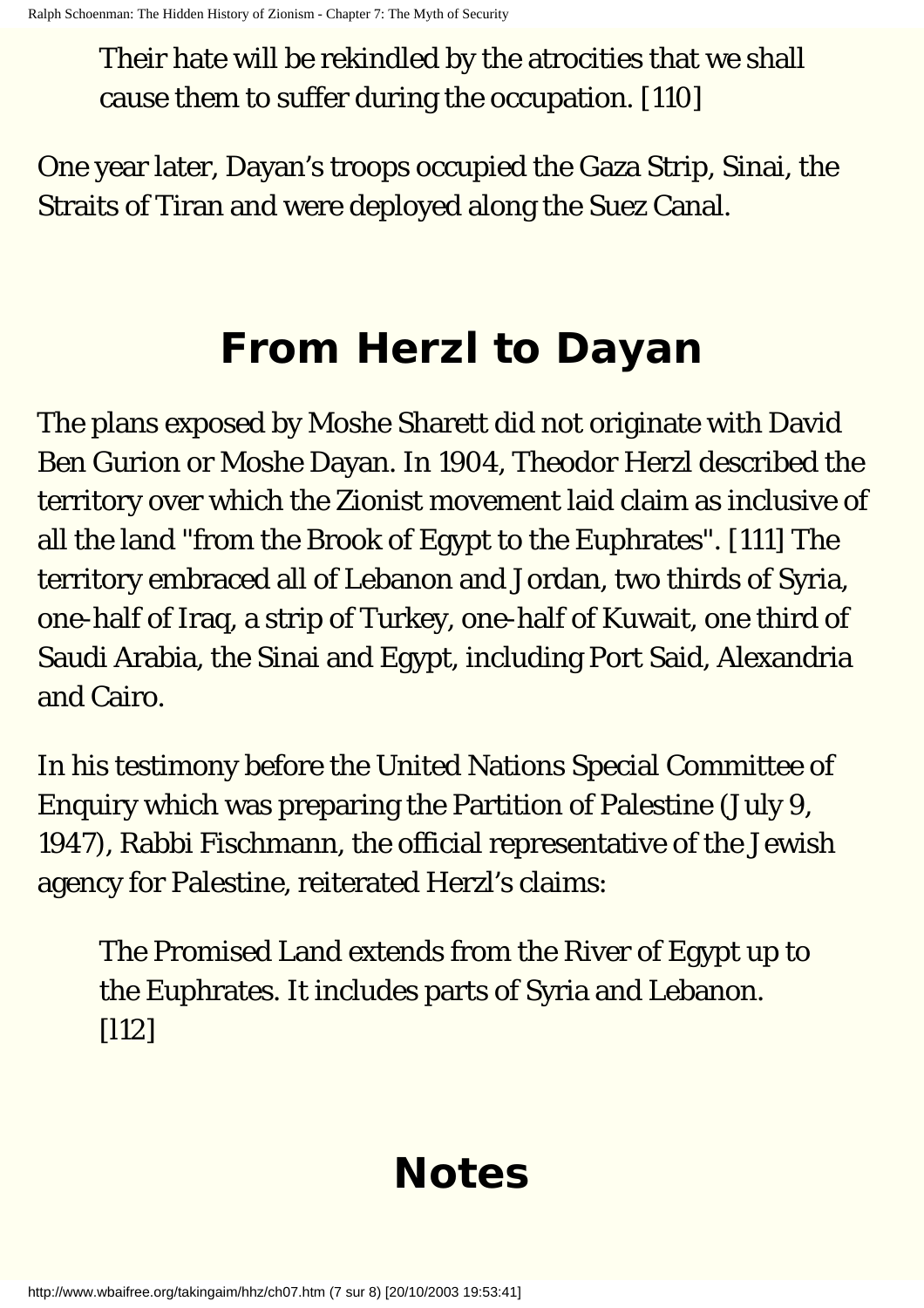98. Rokach, p.5.

99. **Ibid.**

100. **Ibid.**, p.4.

101. **Ibid.**, p.6.

102. **Ibid.**, p.14.

103. **Ibid.**, p.18.

104. **Ibid.**, p.19.

105. **Ibid.**, p.29

106. **Ibid.**

107. **Ibid.**, p.30.

108. **Ibid.**, p.55.

109. **Ibid.**, p.45.

110. **Ibid.**, p.50.

111. Herzl, **Diaries**. Vol.II, 1904, p.711.

112. Israel Shahak, **The Zionist Plan for the Middle East** (Belmont, Mass.: A.A.U.G., 1982).

#### **[Top of the page](#page-133-0)**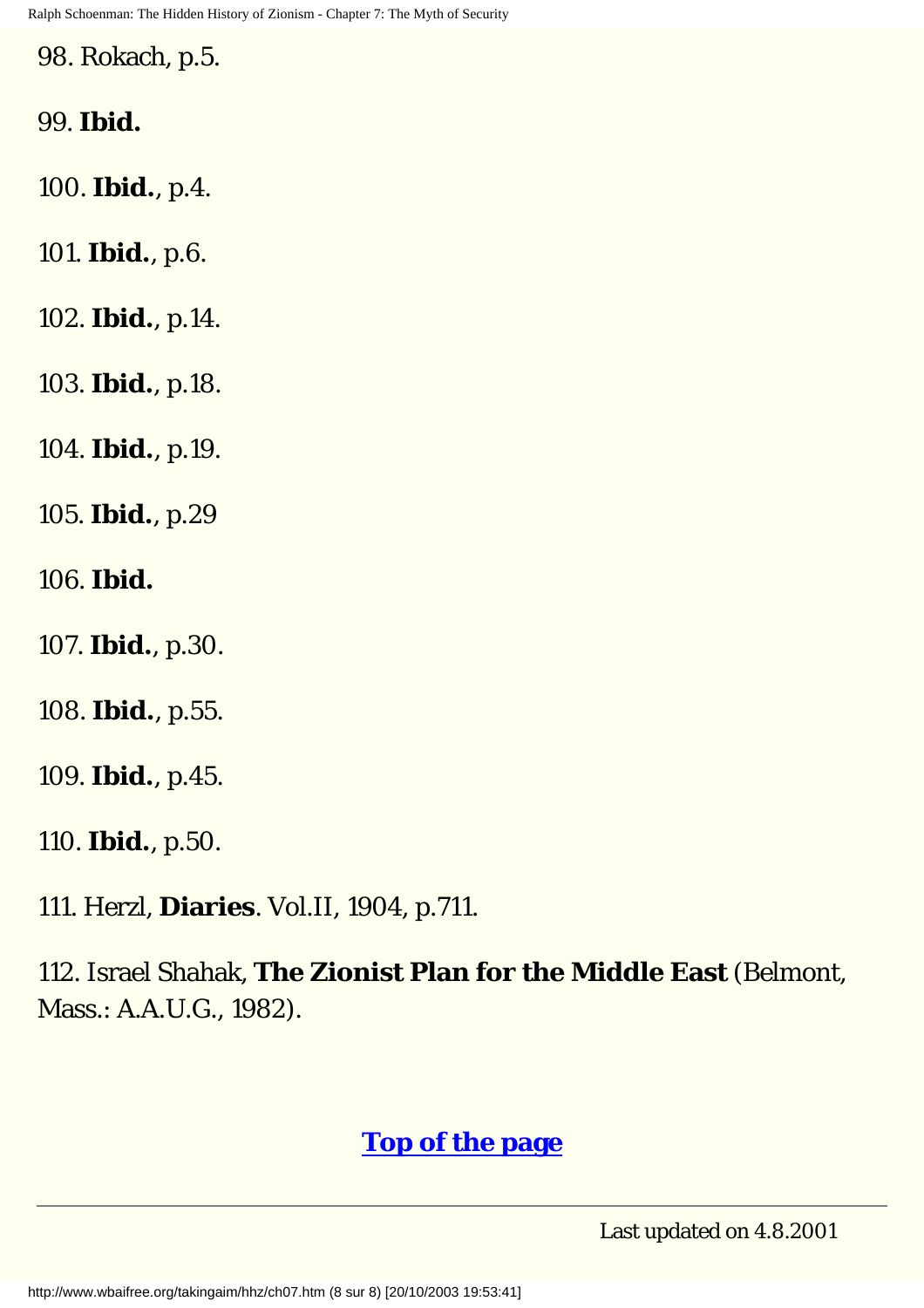# <span id="page-141-0"></span>**The Hidden History of Zionism**

## **By Ralph Schoenman**

### **Chapter 6 Zionism and the Jews**

[5. Seizure of the Land](#page-161-0) | [7. Myth of Security](#page-133-0)

If the colonization of Palestine has been characterized by a series of depredations, we should take a moment to examine the attitude of the Zionist movement not only toward its Palestinian victims (to which we shall return), but toward the Jews themselves.

Herzl himself wrote of the Jews in the following fashion: "I achieved a freer attitude toward anti-Semitism, which I now began to understand historically and to pardon. Above all, I recognized the emptiness and futility of trying to 'combat' anti-Semitism." [76] The youth organization of the Zionists, Hashomer Hatzair (young Guard)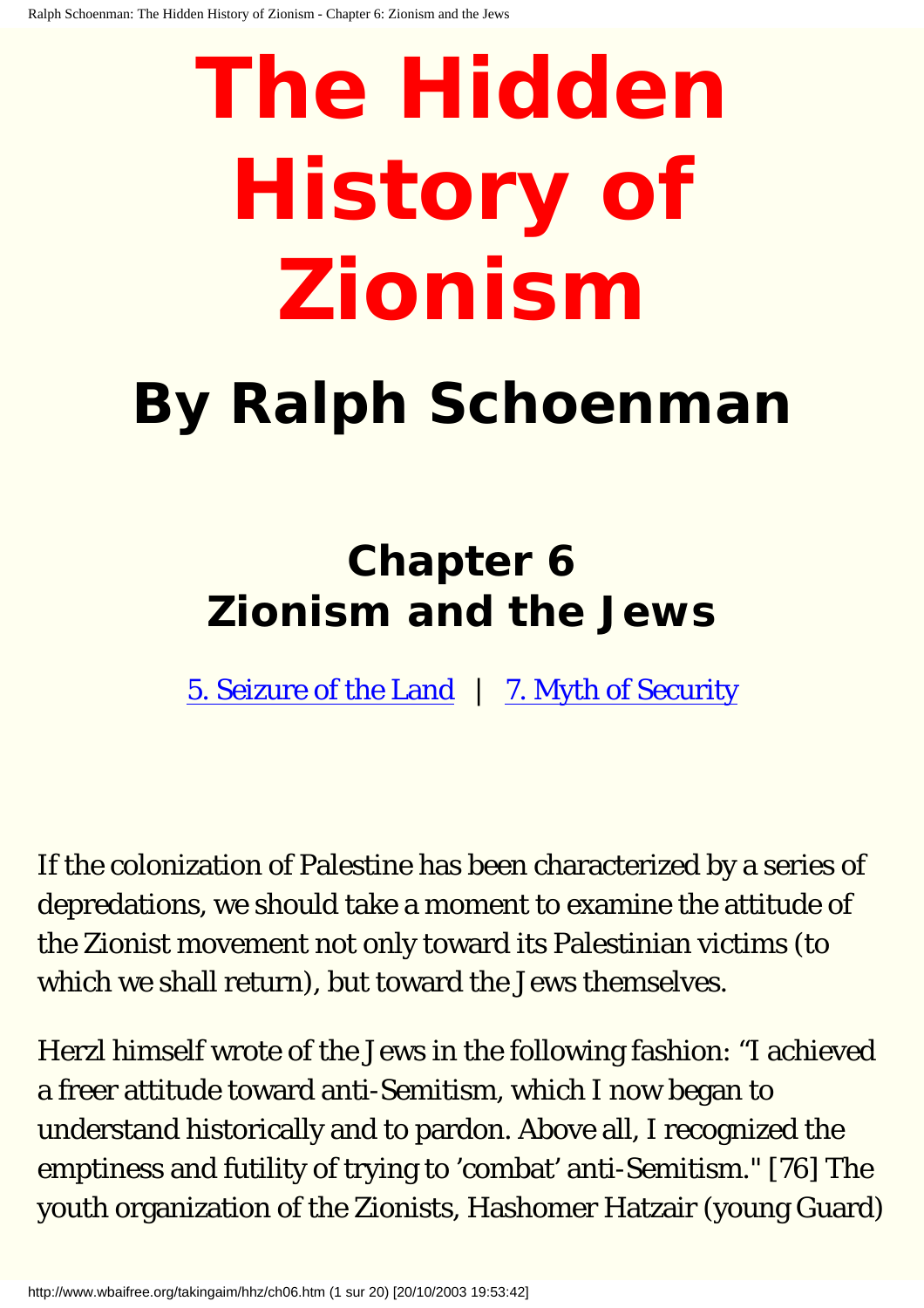published the following: "A Jew is a caricature of a normal, natural human being, both physically and spiritually. As an individual in society he revolts and throws off the harness of social obligations, knows no order nor discipline." [77] "The Jewish people," wrote Jabotinsky in the same vein, "is a very bad people; its neighbors hate it and rightly so ... its only salvation lies in a general immigration to the land of Israel." [78] The founders of Zionism despaired of combatting anti-Semitism and, paradoxically, regarded the anti-Semites themselves as allies, because of a shared desire to remove the Jews from the countries in which they lived. Step by step, they assimilated the values of Jew-hatred and anti-Semitism, as the Zionist movement came to regard the anti-Semites themselves as their most reliable sponsors and protectors.

Theodor Herzl approached none other than Count Von Plehve, the author of the worst pogroms in Russia - the pogroms of Kishinev with the following proposition: "Help me to reach the land [Palestine] sooner and the revolt [against Czarist rule] will end." [79] Von Plehve agreed, and he undertook to finance the Zionist movement. He was later to complain to Herzl: "The Jews have been joining the revolutionary parties. We were sympathetic to your Zionist movement as long as it worked toward emigration. You don't have to justify the movement to me. You are preaching to a convert." [80] Herzl and Weizmann offered to help guarantee Czarist interests in Palestine and to rid Eastern Europe and Russia of those "noxious and subversive Anarcho-Bolshevik Jews".

As we have noted, the same appeal was made by the Zionists to the Sultan of Turkey, the Kaiser in Germany, to French imperialism and to the British Raj.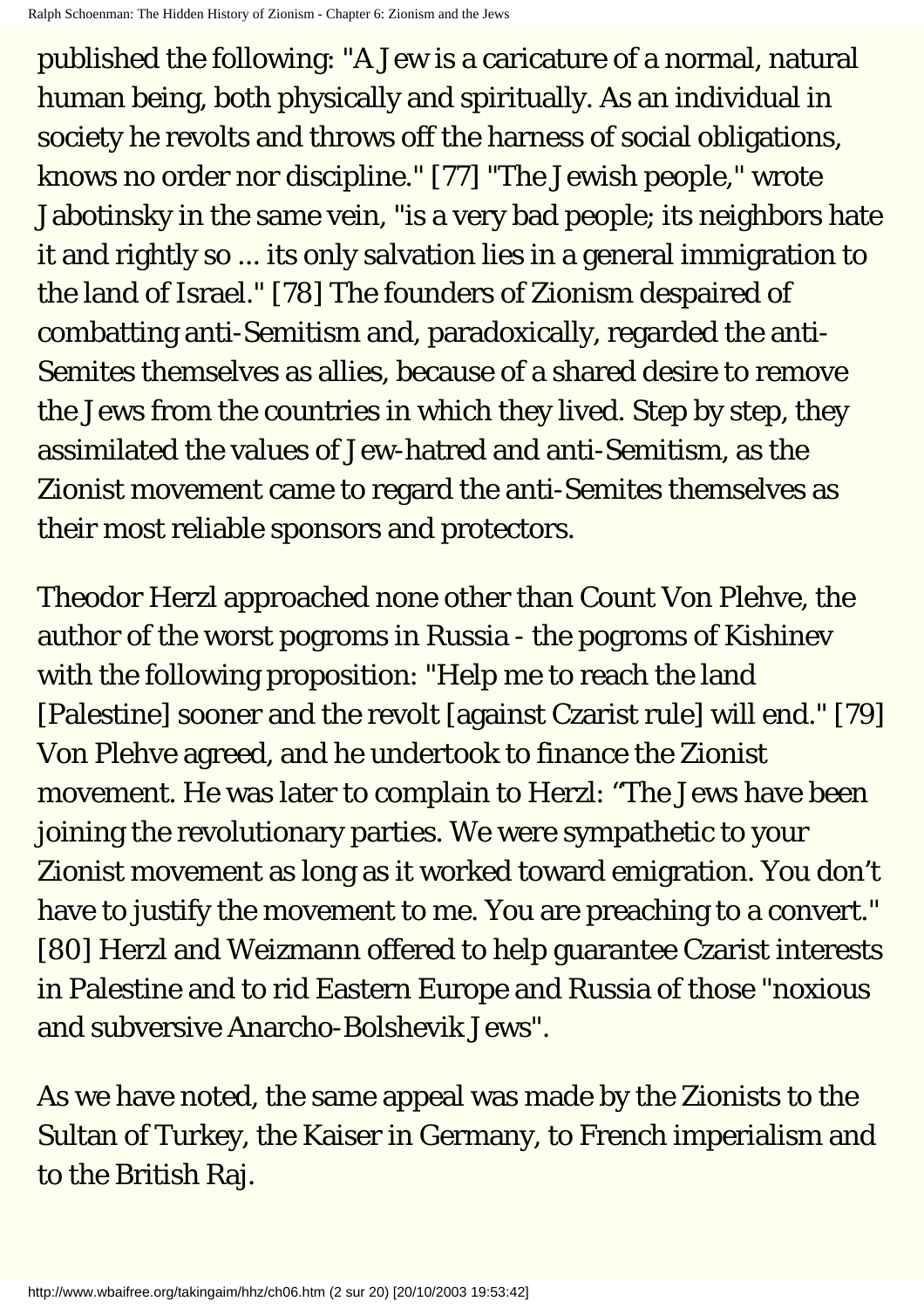## **Zionism and Fascism**

The history of Zionism - largely suppressed - is sordid.

Mussolini set up squadrons of the Revisionist Zionist youth movement, Betar, in black shirts in emulation of his own Fascist bands.

When Menachem Begin became chief of Betar, he preferred the brown shirts of the Hitler gangs, a uniform Begin and Betar members wore to all meetings and rallies - at which they greeted each other and opened and closed meetings with the fascist salute.

Simon Petilura was a Ukrainian fascist who personally directed pogroms which killed 28,000 Jews in 897 separate pogroms. Jabotinsky negotiated an alliance with Petilura, proposing a Jewish police force to accompany Petilura's forces in their counterrevolutionary fight against the Red Army and the Bolshevik Revolution - a process involving the murder of peasant, worker and intellectual supporters of the revolution.

## **Collaborating with the Nazis**

This strategy of enlisting Europe's virulent Jew-haters, and of aligning with the most vicious movements and regimes as financial and military patrons of a Zionist colony in Palestine, did not exclude the Nazis.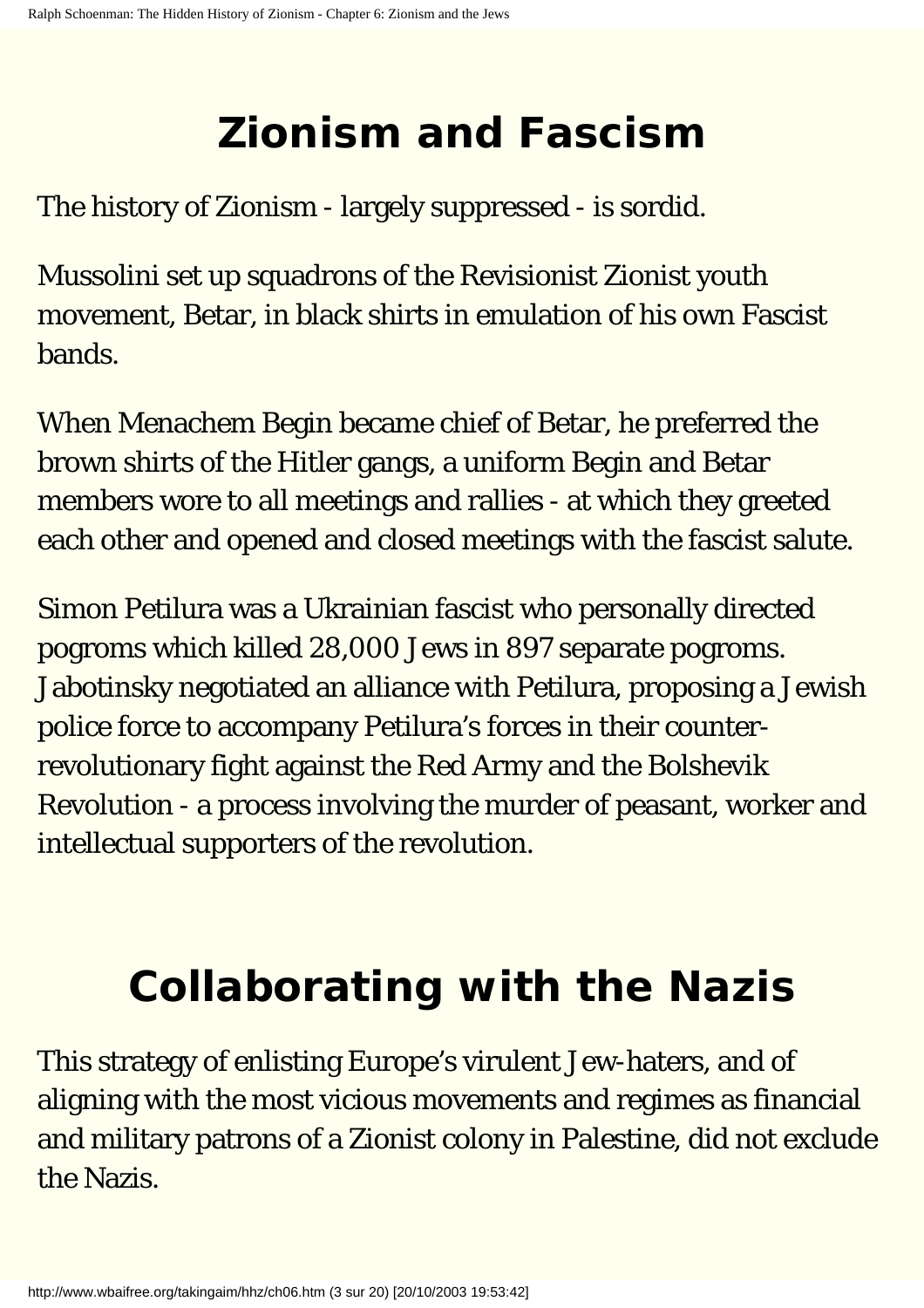The Zionist Federation of Germany sent a memorandum of support to the Nazi Party on June 21, 1933. In it the Federation noted:

... a rebirth of national life such as is occurring in German life ... must also take place in the Jewish national group.

On the foundation of the new [Nazi] state which has established the principle of race, we wish so to fit our community into the total structure so that for us, too, in the sphere assigned to us, fruitful activity for the Fatherland is possible ... [81]

Far from repudiating this policy, the World Zionist Organization Congress in 1933 defeated a resolution calling for action against Hitler by a vote of 240 to 43.

During this very Congress, Hitler announced a trade agreement with the WZO's Anglo-Palestine Bank, breaking, thereby, the Jewish boycott of the Nazi regime at a time when the German economy was extremely vulnerable. It was the height of the Depression and people were wheeling barrels full of worthless German Marks. The World Zionist Organization broke the Jewish boycott and became the principal distributor of Nazi goods throughout the Middle East and Northern Europe. They established the Ha'avara, which was a bank in Palestine designed to receive monies from the German-Jewish bourgeoisie, with which sums Nazi goods were purchased in very substantial quantity.

# **Embracing the S.S.**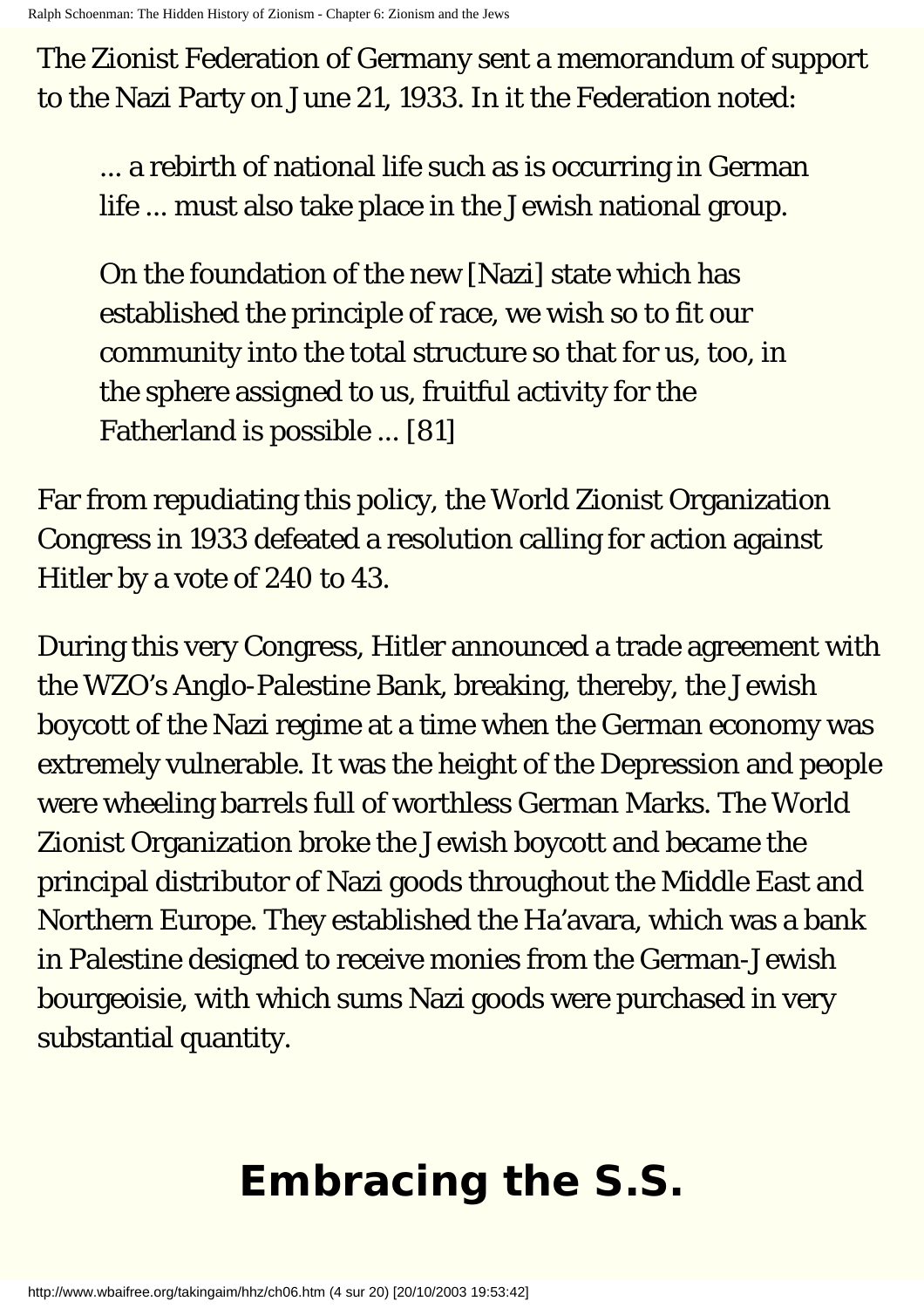Consequently, the Zionists brought Baron Von Mildenstein of the S.S. Security Service to Palestine for a six-month visit in support of Zionism. This visit led to a twelve-part report by Joseph Goebbels, Hitler's Minister of Propaganda, in Der Angriff (The Assault) in 1934 praising Zionism. Goebbels ordered a medallion struck with the Swastika on one side, and on the other, the Zionist Star of David. In May 1935, Reinhardt Heydrich, the chief of the S.S. Security Service, wrote an article in which he separated Jews into "two categories." The Jews he favored were the Zionists: "Our good wishes together with our official good will go with them."[82] In 1937, the Labor "socialist" Zionist militia, the Haganah (founded by Jabotinsky) sent an agent (Feivel Polkes) to Berlin offering to spy for the S.S. Security Service in exchange for the release of Jewish wealth for Zionist colonization. Adolf Eichmann was invited to Palestine as the guest of the Haganah.

Feivel Polkes informed Eichmann:

Jewish nationalist circles were very pleased with the radical German policy, since the strength of the Jewish population in Palestine would be so far increased thereby that in the foreseeable future the Jews could reckon upon numerical superiority over the Arabs. [83]

The list of acts of Zionist collaboration with the Nazis goes on and on. What can account for this incredible willingness of Zionist leaders to betray the Jews of Europe? The entire rationale for the state of Israel offered by its apologists has been that it was intended to be the refuge of Jews facing persecution.

The Zionists, to the contrary, saw any effort to rescue Europe's Jews not as the fulfilment of their political purpose but as a threat to their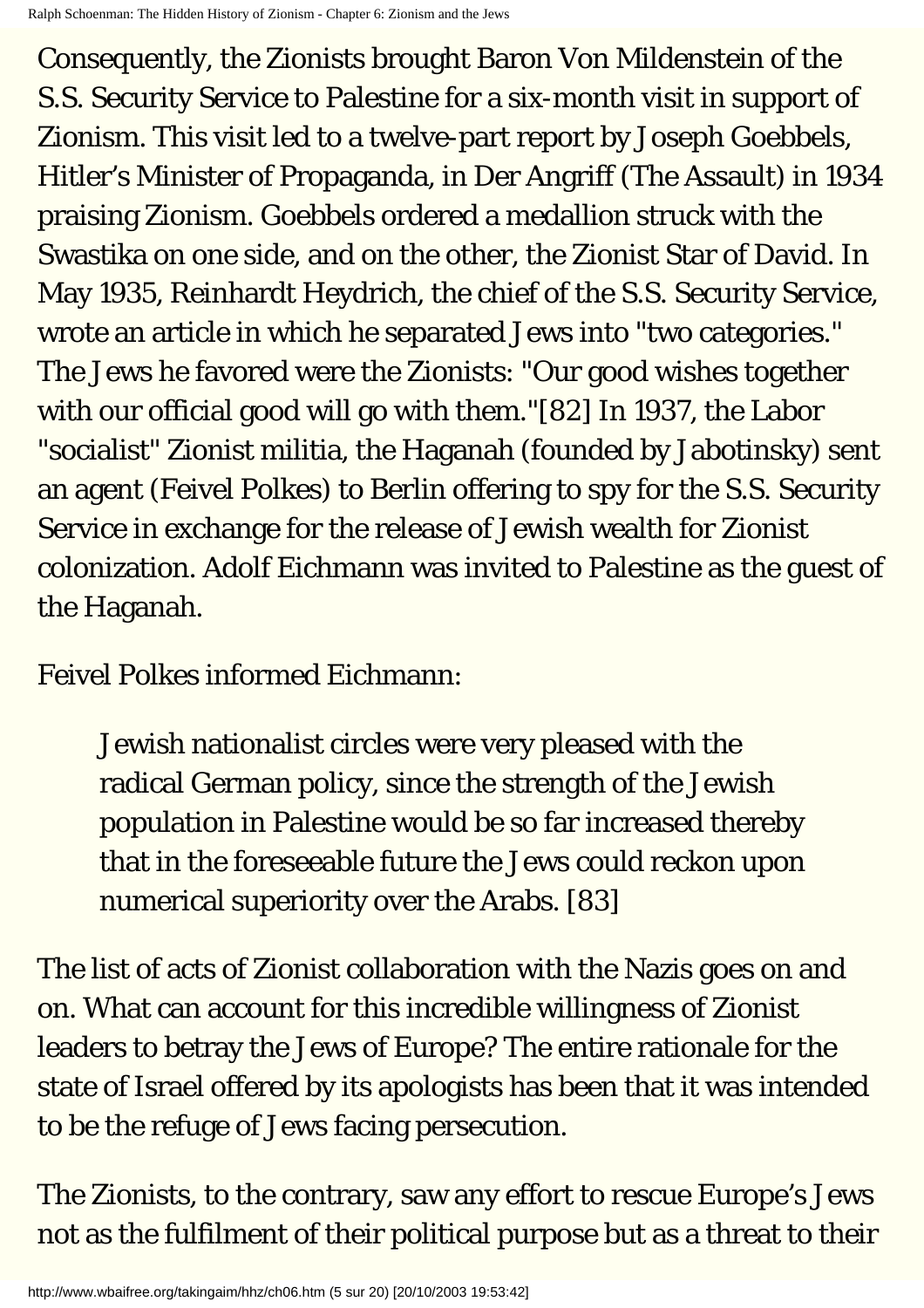entire movement. If Europe's Jews were saved, they would wish to go elsewhere and the rescue operation would have nothing to do with the Zionist project of conquering Palestine.

### **Sacrificing Europe's Jews**

The correlative to the acts of collaboration with the Nazis throughout the 1930's was that when attempts to change the immigration laws of the United States and Western Europe were contemplated in order to provide token refuge for persecuted Jews of Europe, it was the Zionists who actively organized to stop these efforts.

Ben Gurion informed a meeting of Labor Zionists in Great Britain in 1938: "If I knew that it would be possible to save all the children in Germany by bringing them over to England and only half of them by transporting them to Eretz Israel, then I opt for the second alternative." [84] This obsession with colonizing Palestine and overwhelming the Arabs led the Zionist movement to oppose any rescue of the Jews facing extermination, because the ability to deflect select manpower to Palestine would be impeded. From 1933 to 1935, the WZO turned down two-thirds of all the German Jews who applied for immigration certificates.

Berel Katznelson, editor of the Labor Zionist Davar, described the "cruel criteria of Zionism": German Jews were too old to bear children in Palestine, lacked trades for building a Zionist colony, didn't speak Hebrew and weren't Zionists. In place of these Jews facing extermination the WZO brought to Palestine 6,000 trained young Zionists from the United States, Britain and other safe countries. Worse than this, the WZO not merely failed to seek any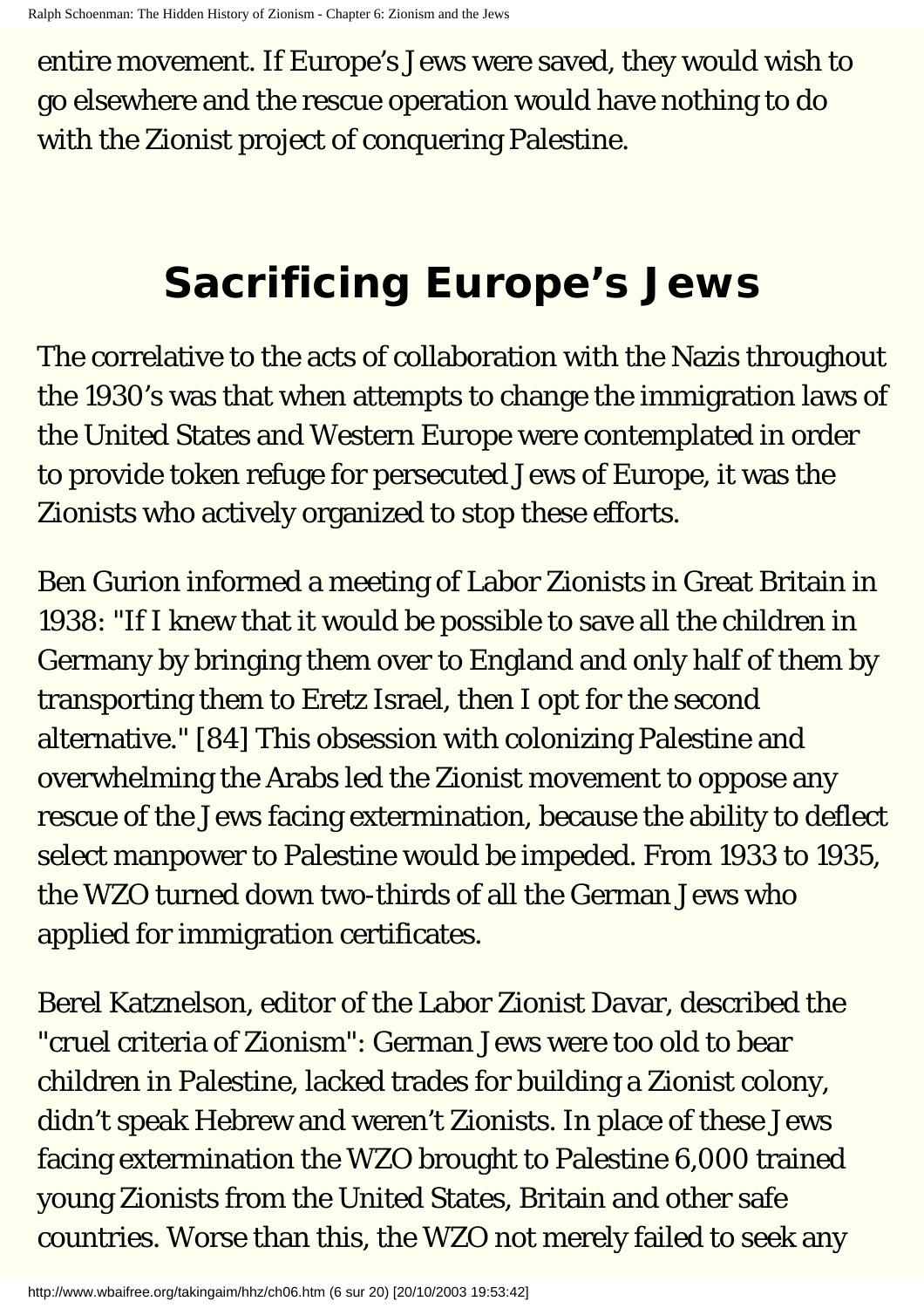alternative for the Jews facing the Holocaust, the Zionist leadership opposed belligerently all efforts to find refuge for fleeing Jews.

As late as 1943, while the Jews of Europe were being exterminated in their millions, the U.S. Congress proposed to set up a commission to "study" the problem. Rabbi Stephen Wise, who was the principal American spokesperson for Zionism, came to Washington to testify against the rescue bill because it would divert attention from the colonization of Palestine.

This is the same Rabbi Wise who, in 1938, in his capacity as leader of the American Jewish Congress, wrote a letter in which he opposed any change in U.S. immigration laws which would enable Jews to find refuge. He stated:

It may interest you to know that some weeks ago the representatives of all the leading Jewish organizations met in conference ... It was decided that no Jewish organization would, at this time, sponsor a bill which would in any way alter the immigration laws. [85]

# **Fighting Asylum**

The entire Zionist establishment made its position unmistakable in its response to a motion by 227 British members of Parliament calling on the government to provide asylum in British territories for persecuted Jews. The meager undertaking which was prepared was as follows:

His Majesty's Government issued some hundreds of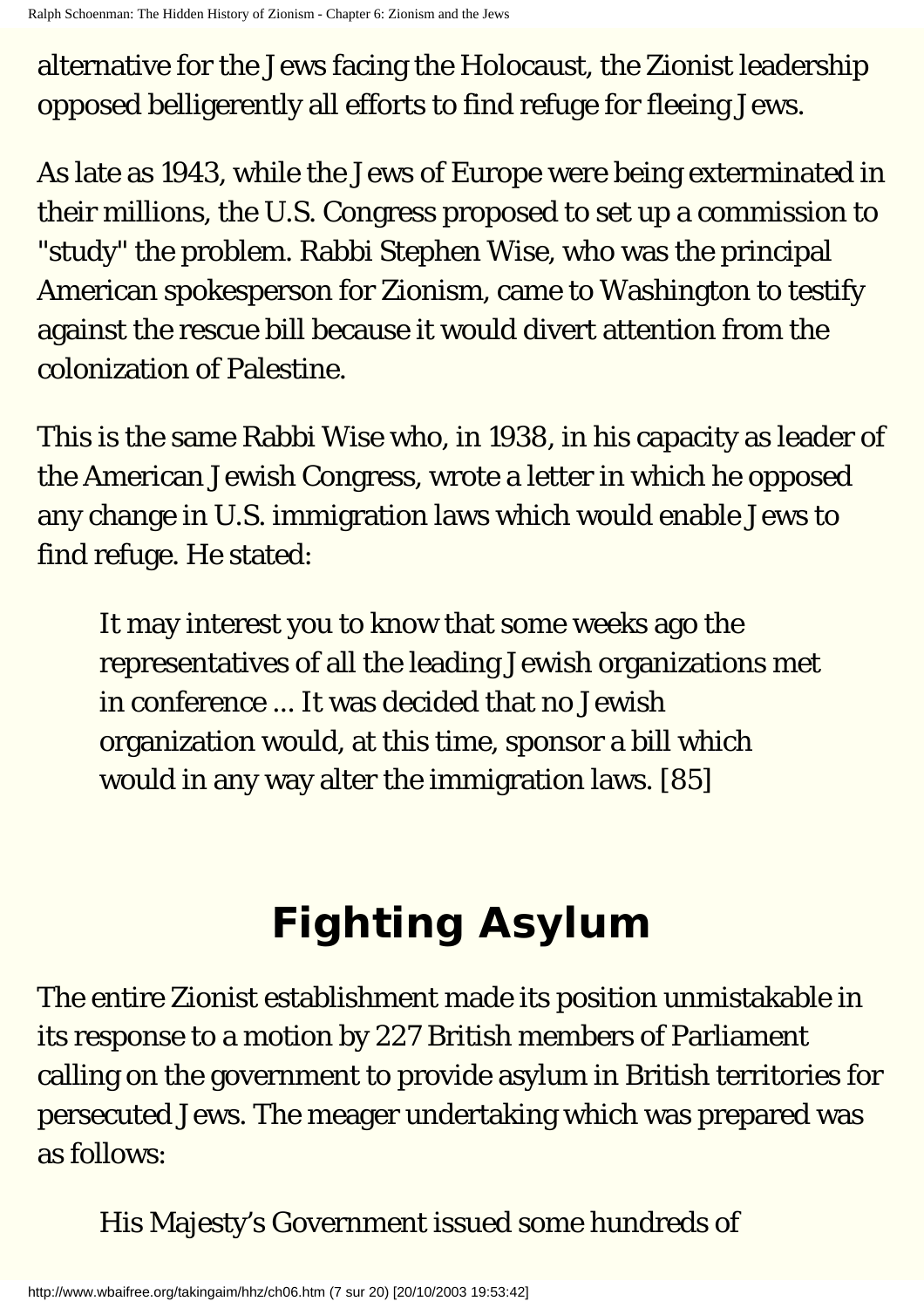#### Mauritius and other immigration permits in favor of threatened Jewish families.[86]

But even this token measure was opposed by the Zionist leaders. At a Parliamentary meeting on January 27, 1943, when the next steps were being pursued by over one hundred members of Parliament, a spokesperson for the Zionists announced that they opposed this motion because it did not contain preparations for the colonization of Palestine. This was a consistent stance.

Chaim Weizmann, the Zionist leader who had arranged the Balfour Declaration and was to become the first president of Israel, made this Zionist policy very explicit:

The hopes of Europe's six million Jews are centered on emigration. I was asked: "Can you bring six million Jews to Palestine?" I replied, "No." ... From the depths of the tragedy I want to save ... young people [for Palestine]. The old ones will pass. They will bear their fate or they will not. They are dust, economic and moral dust in a cruel world ... Only the branch of the young shall survive. They have to accept it. [87]

Yitzhak Gruenbaum, the chairperson of the committee set up by the Zionists, nominally to investigate the condition of European Jews, said:

When they come to us with two plans - the rescue of the masses of Jews in Europe or the redemption of the land - I vote, without a second thought, for the redemption of the land. The more said about the slaughter of our people, the greater the minimization of our efforts to strengthen and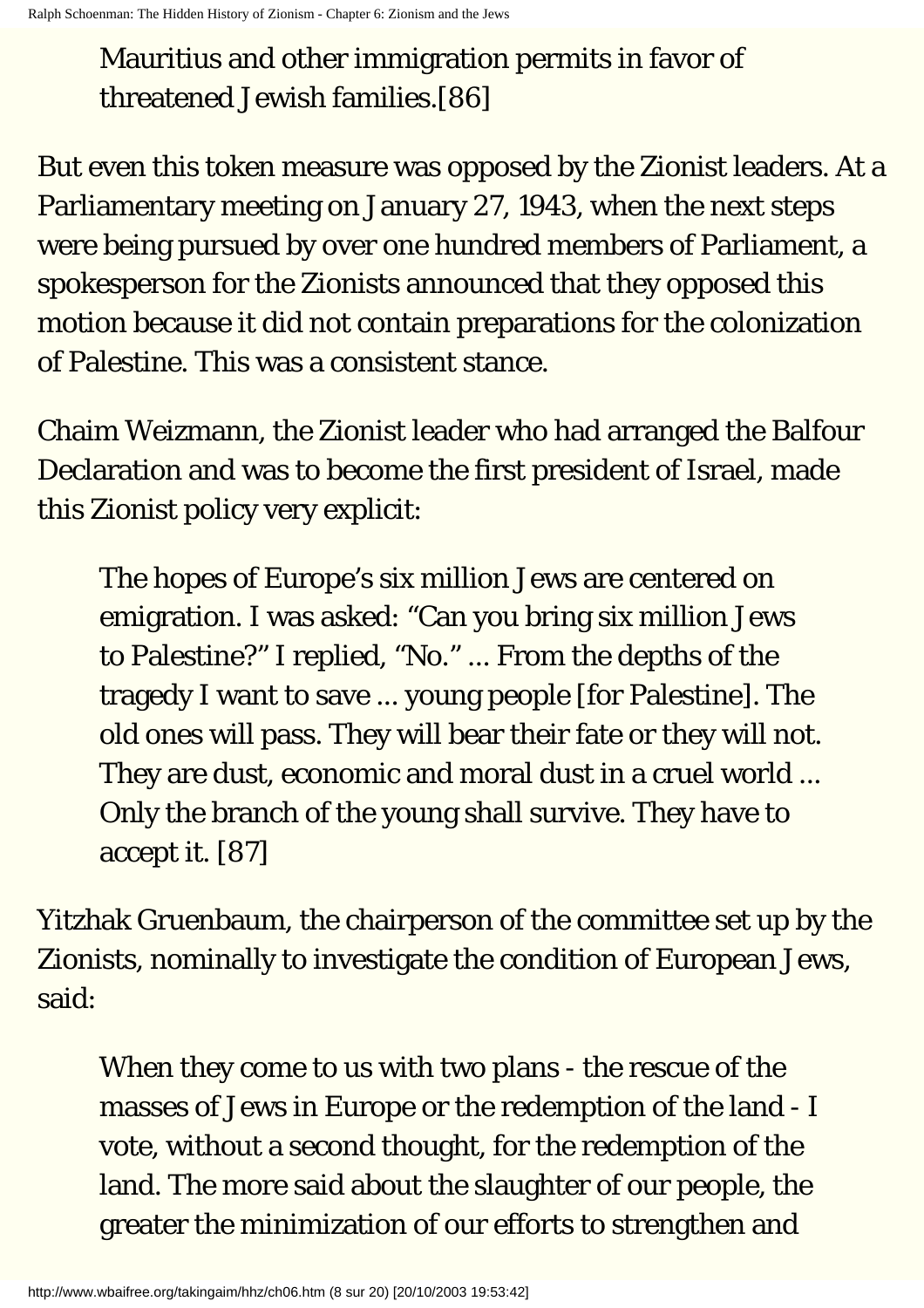promote the Hebraisation of the land. If there would be a possibility today of buying packages of food with the money of the Karen Hayesod [United Jewish Appeal] to send it through Lisbon, would we do such a thing? No. And once again no! [88]

### **Betraying the Resistance**

In July 1944, the Slovakian Jewish leader Rabbi Dov Michael Weissmandel in a letter to Zionist officials charged with these "rescue organizations," proposed a series of measures to save the Jews scheduled for liquidation at Auschwitz. He offered exact mappings of the railways and urged the bombing of the tracks on which the Hungarian Jews were being transported to the crematoria.

He appealed for the bombing of the furnaces at Auschwitz, for the parachuting of ammunition to 80,000 prisoners, for the parachuting of saboteurs to blow up all the means of annihilation and thus end the cremation of 13,000 Jews every day.

Should the Allies refuse the organized and public demand by the "rescue organizations", Weissmandel proposed that the Zionists, who had funds and organization, obtain airplanes, recruit Jewish volunteers and carry out the sabotage.

Weissmandel was not alone. Throughout the late thirties and forties, Jewish spokespersons in Europe cried out for help, for public campaigns, for organized resistance, for demonstrations to force the hand of allied Govemments - only to be met not merely by Zionist silence but by active Zionist sabotage of the meager efforts which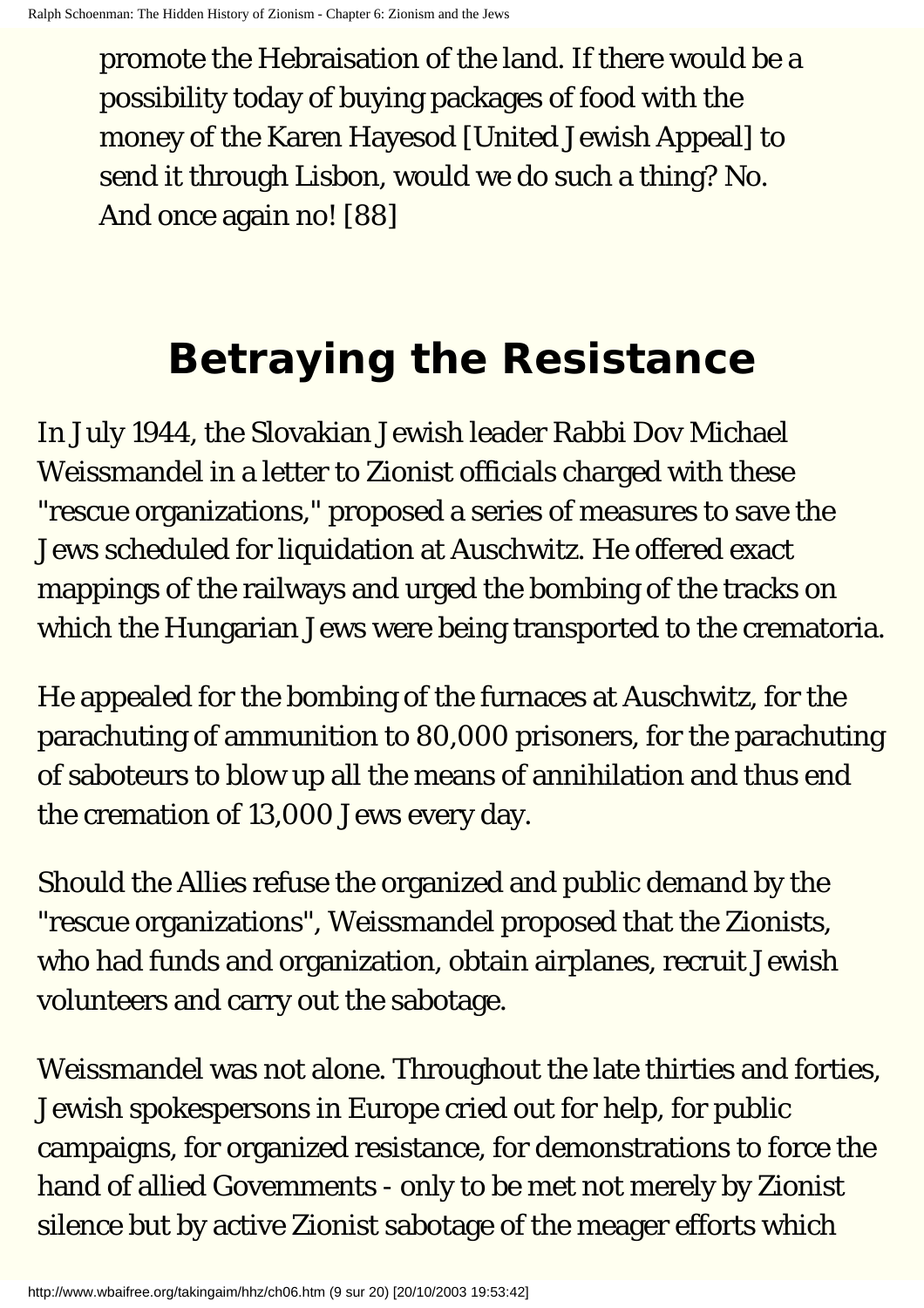were proposed or prepared in Great Britain and the United States.

Here is the *cri-de-coeur* of Rabbi Weissmandel. Writing to the Zionists in July 1944 he asked incredulously.

Why have you done nothing until now? Who is guilty of this frightful negligence? Are you not guilty, our Jewish brothers: you who have the greatest good fortune in the world - liberty?

We send you – Rabbi Weissmandel wrote again – this special message: to inform you that yesterday the Germans began the deportation of Jews from Hungary ... The deported ones go to Auschwitz to be put to death by cyanide gas. This is the schedule, of Auschwitz from yesterday to the end:

Twelve thousand Jews - men, women and children, old men, infants, healthy and sick ones, are to be suffocated daily.

And you, our brothers in Palestine, in all the countries of freedom, and you ministers of all the Kingdoms, how do you keep silent in the face of this great murder?

Silent while thousands upon thousands, reaching now to six million Jews, are murdered? And silent now, while tens of thousands are still being murdered and waiting to be murdered? Their destroyed hearts cry out to you for help as they bewail your cruelty.

Brutal, you are and murderers, too, you are, because of the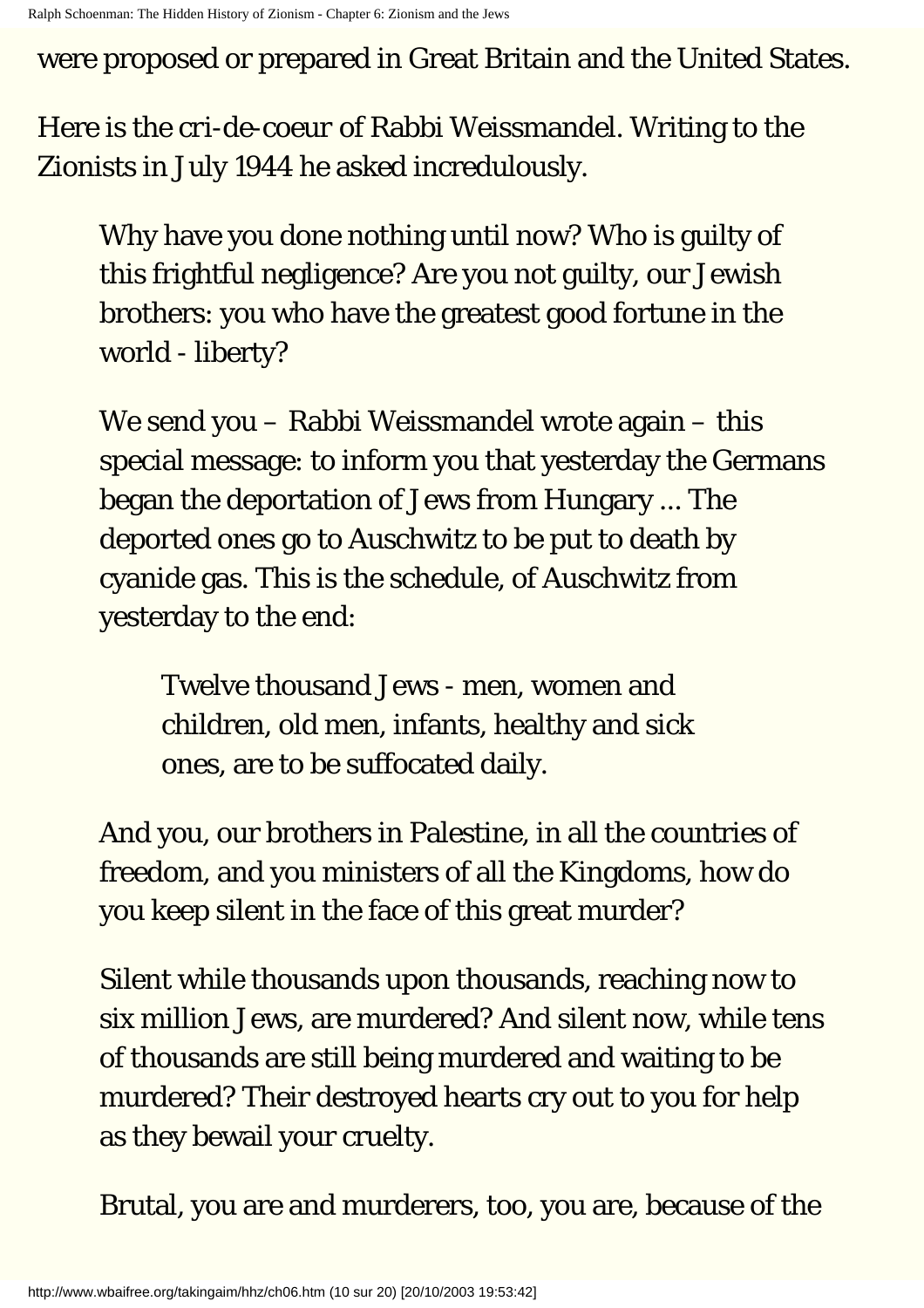coldbloodedness of the silence in which you watch, because you sit with folded arms and do nothing, although you could stop or delay the murder of Jews at this very hour.

You, our brothers, sons of Israel, are you insane? Don't you know the hell around us? For whom are you saving your money? Murderers! Madmen! Who is it that gives charity: you who toss a few pennies from your safe homes, or we who give our blood in the depths of hell? [90]

No Zionist leader supported his request, nor did the Western capitalist regimes bomb a single concentration camp.

### **A Pact Against Hungary's Jews**

The culmination of Zionist betrayal was the sacrifice of Hungary's Jews in a series of agreements between the Zionist movement and Nazi Germany which first became known in 1953. Dr. Rudolph Kastner of the Jewish Agency Rescue Committee in Budapest signed a secret pact with Adolf Eichmann to "settle the Jewish question" in Hungary. This took place in 1944. The pact sealed the fate of 800,000 Jews.

It was to be revealed later that Kastner was under the direction of the Zionist leaders abroad when he made his agreement with Eichmann. The agreement entailed the saving of six hundred prominent Jews on the condition that silence was maintained about the fate of Hungarian Jewry.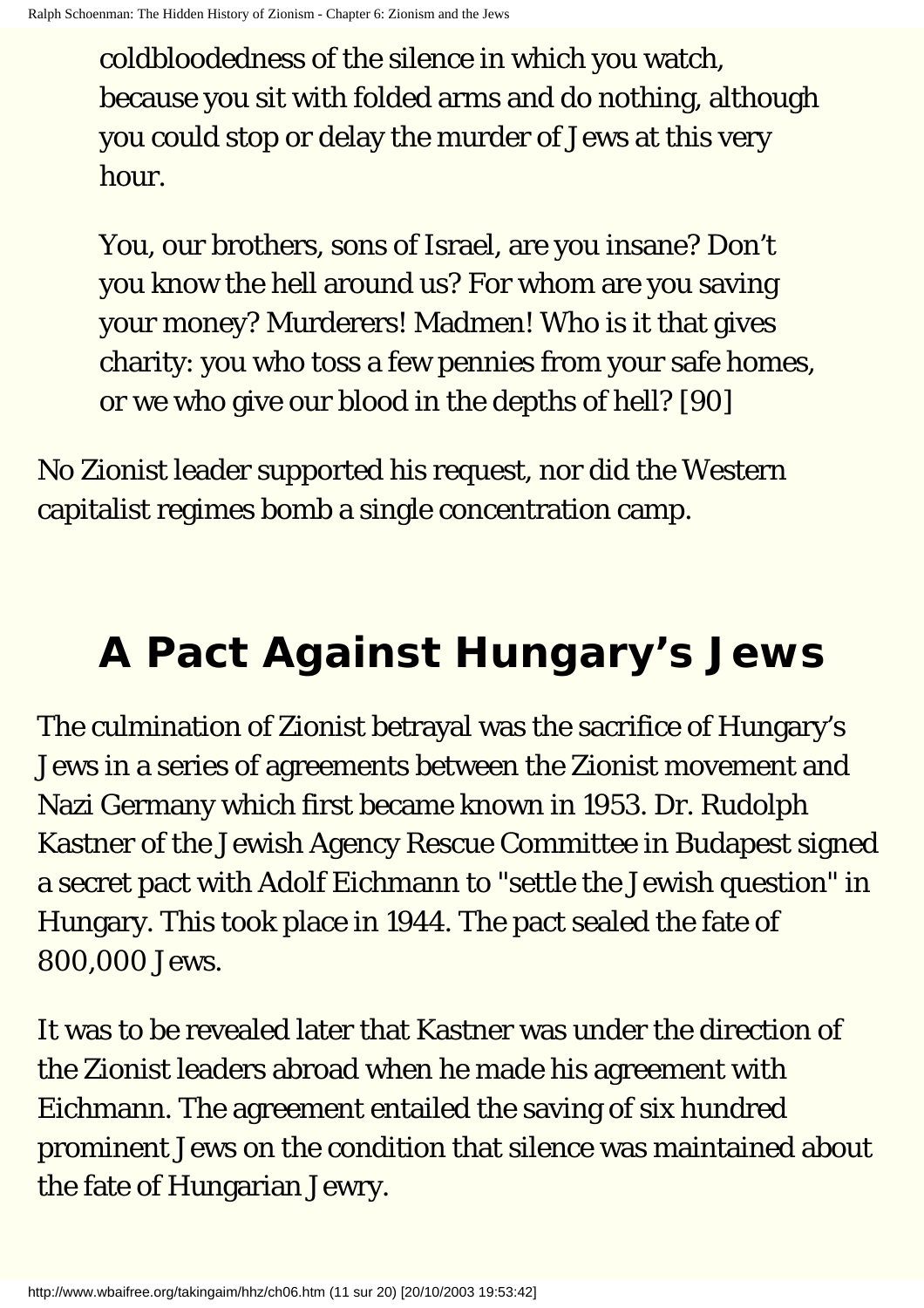When a survivor, Malchiel Greenwald, exposed the pact and denounced Kastner as a Nazi collaborator whose "deeds in Budapest cost the lives of hundreds of thousands of Jews", [91] Greenwald was sued by the Israeli government, whose leaders had drawn up the terms of the Kastner pact.

The Israeli Court came to the following conclusion:

The sacrifice of the majority of the Jews, in order to rescue the prominents was the basic element in the agreement between Kastner and the Nazis. This agreement fixed the division of the nation into two unequal camps, a small fragment of prominents, whom the Nazis promised Kastner to save, on the one hand, and the great majority of Hungarian Jews whom the Nazis designated for death, on the other hand. [92]

The court declared that the imperative condition of this pact was that neither Kastner nor the Zionist leaders would interfere in the action of the Nazis against the Jews. These leaders undertook not only to eschew interference, but they agreed they would not, in the words of the Israeli court, "hamper them in the extermination."

Collaboration between the Jewish Agency Rescue Committee and the exterminators of the Jews was solidified in Budapest and Vienna. Kastner's duties were part and parcel of the S.S. In addition to its Extermination Department and Looting Department, the Nazi S.S. opened a Rescue Department headed by Kastner. [93]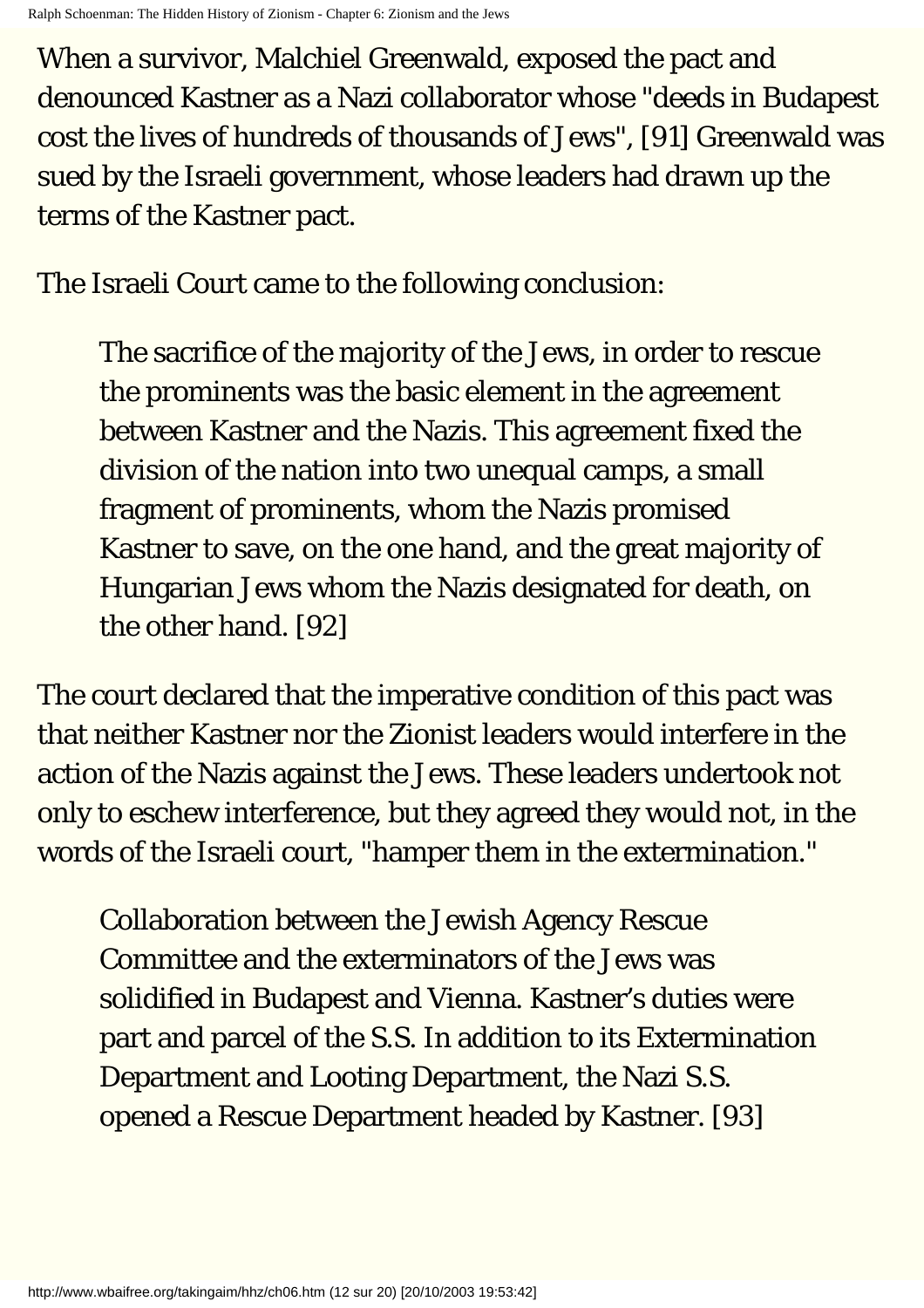# **Saving Nazis, Not Jews**

It is not surprising that it was to be revealed that Kastner intervened to save S.S. General Kurt Becher from being tried for war crimes. Becher was one of the leading negotiators of the deal with the Zionists in 1944. He was also an S.S. Major in Poland, a member of the Death Corps "that worked around the clock killing Jews." "Becher distinguished himself as a Jew slaughterer in Poland and Russia." [94] He was appointed Commissar of all Nazi concentration camps by Heinrich Himmler.

What happened to him? He became president of many corporations and headed up the sale of wheat to Israel. His corporation, the Cologne-Handel Gesellschaft, did extensive business with the Israeli government.

# **A Military Pact with Nazism**

On January 11, 1941, Avraham Stern proposed a formal military pact between the National Military Organization (NMO), of which Yitzhak Shamir, the current Prime Minister of Israel, was a prominent leader, and the Nazi Third Reich. This proposal became known as the Ankara document, having been discovered after the war in the files of the German Embassy in Turkey. It states the following:

The evacuation of the Jewish masses from Europe is a precondition for solving the Jewish question; but this can only be made possible and complete through the settlement of these masses in the home of the Jewish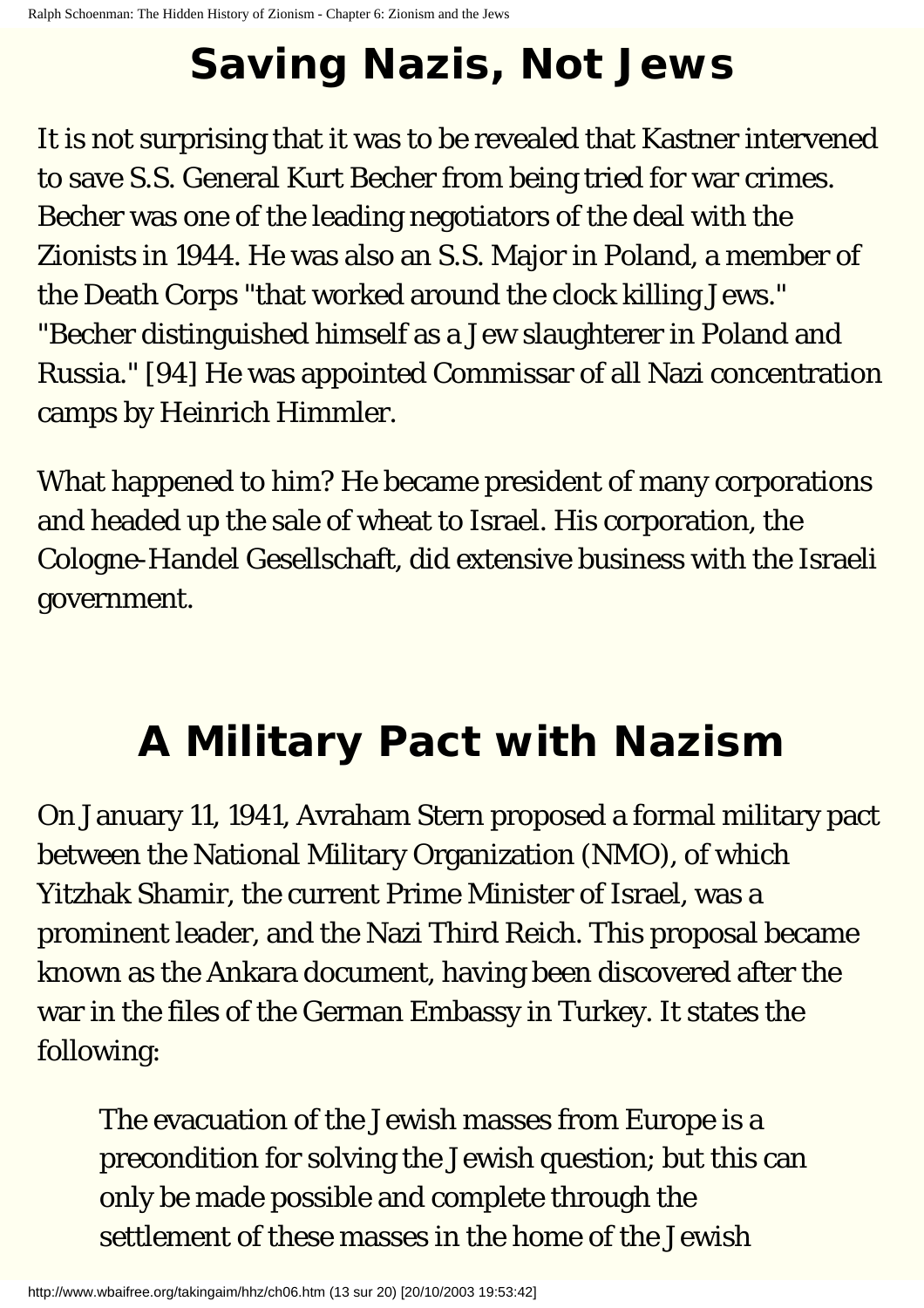people, Palestine, and through the establishment of a Jewish state in its historical boundaries ...

The NMO, which is well-acquainted with the goodwill of the German Reich government and its authorities towards Zionist activity inside Germany and towards Zionist emigration plans, is of the opinion that:

- 1. Common interests could exist between the establishment of a New Order in Europe in conformity with the German concept, and the true national aspirations of the Jewish people as they are embodied by the NMO.
- 2. Cooperation between the new Germany and renewed folkish-national Hebraium would be possible and
- 3. The establishment of the historical Jewish state on a national and totalitarian basis, and bound by a treaty with the German Reich, would be in the interest of a maintained and strengthened future German position of power in the Near East.

Proceeding from these considerations, the NMO in Palestine, under the condition that the above-mentioned national aspirations of the Israeli freedom movement are recognized on the side of the German Reich, offers to actively take part in the war on Germany's side. [95]

## **Zionism's Perfidy**

Zionism's perfidy - the betrayal of the victims of the Holocaust - was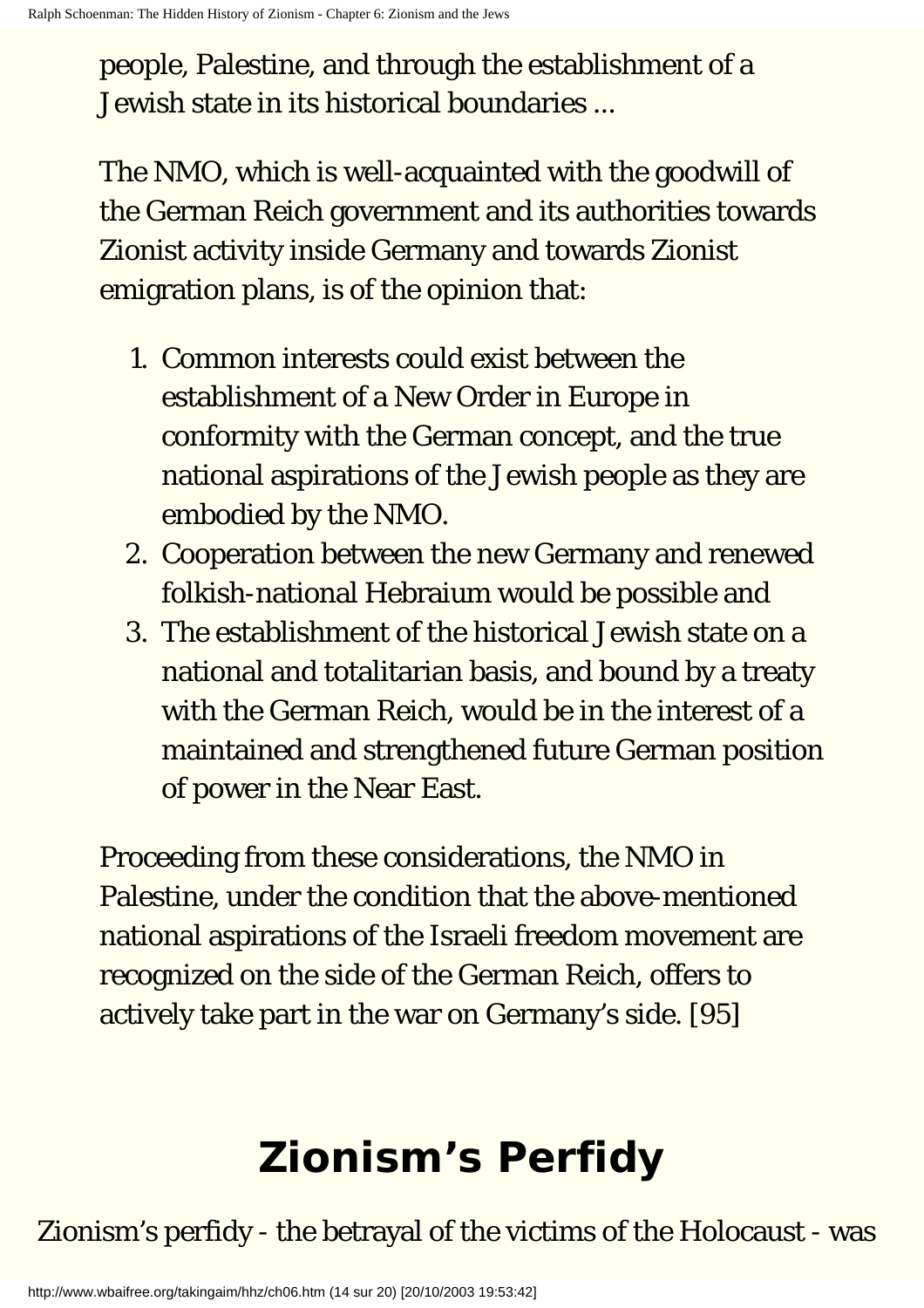the culmination of their attempt to identify the interests of the Jews with those of the established order. Today, the Zionists join their state to the enforcement arm of U.S. imperialism - from the death squads of Latin America to the covert operations of the C.I.A. on four continents.

This sordid history is rooted in the demoralization of the founders of Zionism, who rejected the possibility of overcoming anti-Semitism through popular struggle and social revolution. Moses Hess, Theodor Herzl and Chaim Weizmann chose the wrong side of the barricades - that of state power, class domination and exploitative rule. They propounded a putative disjunction between emancipation from persecution and the necessity of social change. They fully understood that the cultivation of anti-Semitism and the persecution of the Jews were the work of the very ruling class from whom they curried favor.

In seeking the sponsorship of the anti-Semites themselves, they revealed several motives: the worship of power with which they associated strength; a desire to end Jewish "weakness" and vulnerability, ceasing to be perpetual outsiders.

This sensibility was a short step to assimilating the values and ideas of the Jew-haters themselves. The Jews, the Zionists wrote, were indeed an undisciplined, subversive, dissident people, worthy of the scorn they had earned. The Zionists catered shamelessly to racist Jew-hatred. Worshipping power, they appealed to the anti-Semitic desire of the von Plehves and the Himmlers to be rid of a victim people long radicalized by persecution, a people who filled the ranks of revolutionary movements and whose suffering drew their best minds to intellectual ferment offensive to established values.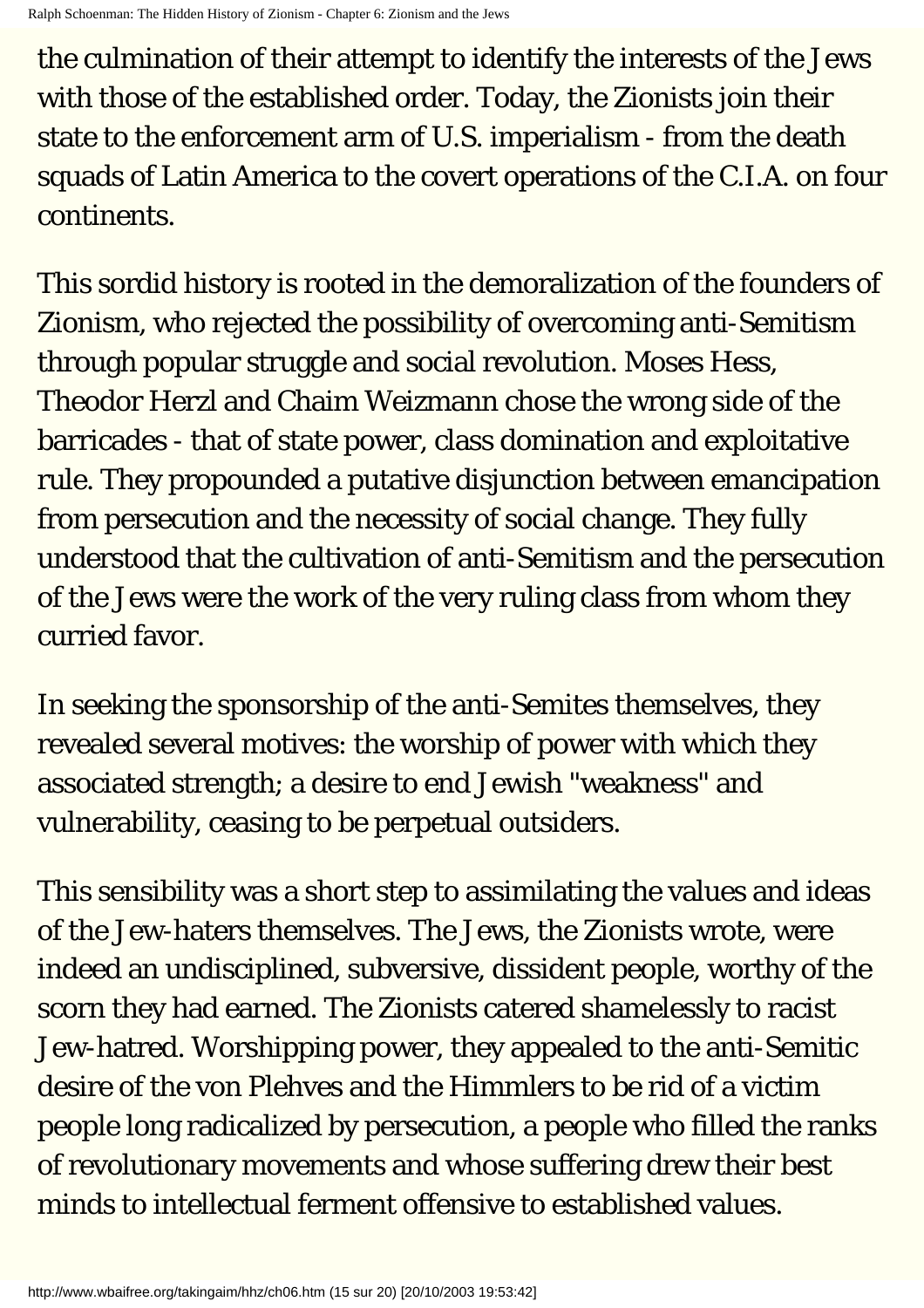The dirty secret of Zionist history is that Zionism was threatened by the Jews themselves. Defending the Jewish people from persecution meant organizing resistance to the regimes which menaced them. But these regimes embodied the imperial order which comprised the only social force willing or able to impose a settler colony on the Palestinian people. Hence, the Zionists needed the persecution of the Jews to persuade Jews to become colonizers afar, and they needed the persecutors to sponsor the enterprise.

But European Jewry had never manifested any interest in colonizing Palestine. Zionism remained a fringe movement among the Jews, who aspired to live in the countries of their birth free of discrimination or to escape persecution by emigrating to bourgeois democracies perceived as more tolerant.

Zionism, therefore, could never answer the needs or aspirations of the Jews. The moment of truth came when persecution gave way to physical extermination. Put to the ultimate and sole test of their real relationship to Jewish survival, the Zionists did not merely fail to lead resistance or defend the Jews, they actively sabotaged Jewish efforts to boycott the Nazi economy. They sought, even then, the sponsorship of the mass murderers themselves, not merely because the Third Reich appeared powerful enough to impose a Zionist colony, but because the Nazi practices were consonant with Zionist assumptions.

There was a common ground between the Nazis and the Zionists, expressed not merely in the proposal of Shamir's National Military Organization to form a state in Palestine on a "national totalitarian basis." Vladimir Jabotinsky, in his last work, **The Jewish War Front**, (l940) wrote of his plans for the Palestinian people: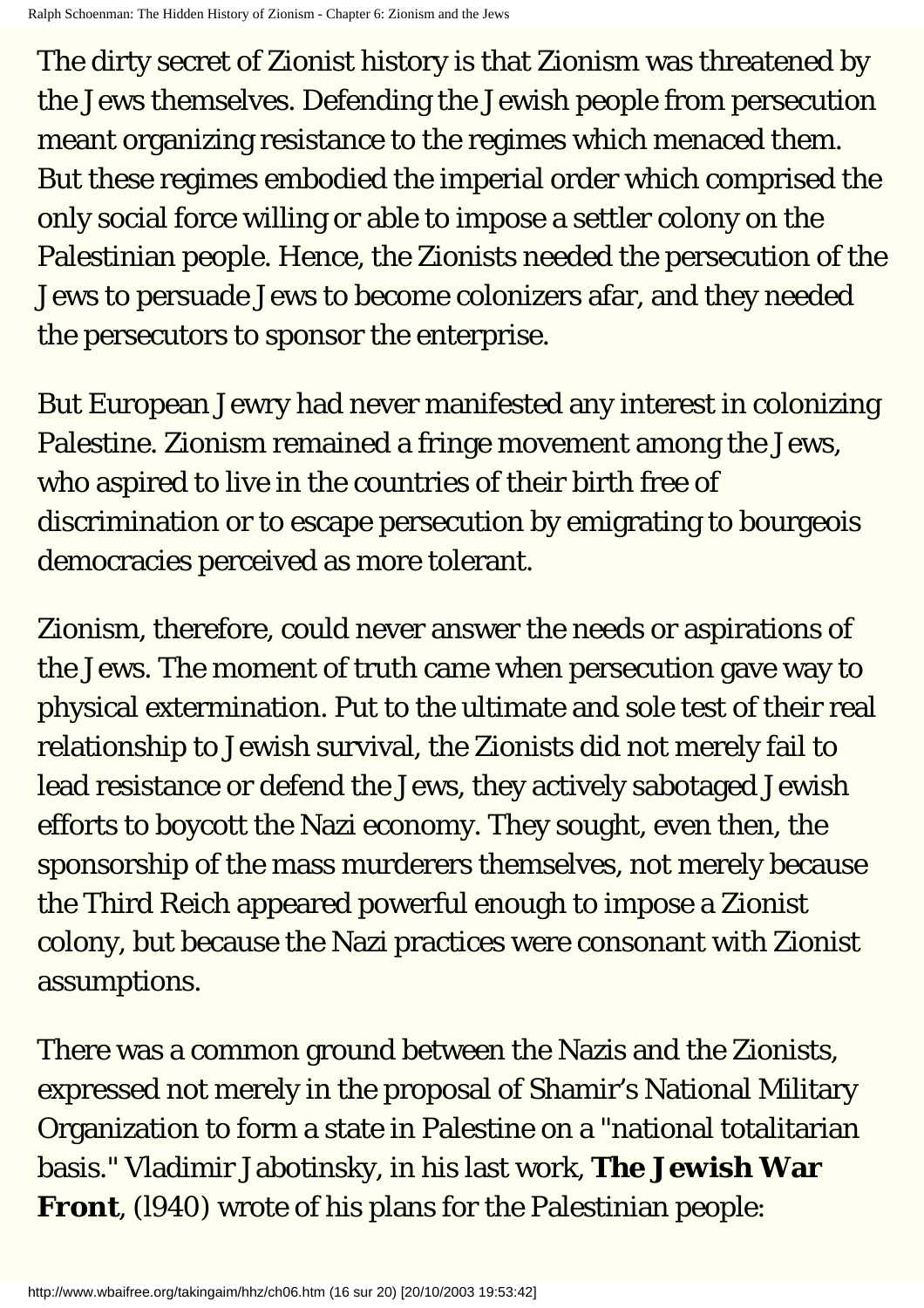Since we have this great moral authority for calmly envisaging the exodus of Arabs, we need not regard the possible departure of 900,000 with dismay. Herr Hitler has recently been enhancing the popularity of population transfer. [96]

Jabotinsky's remarkable declaration in **The Jewish War Front** synthesizes Zionist thought and its moral bankruptcy. The slaughter of the Jews gave Zionism "great moral authority". - For what? "For calmly envisaging the exodus of Arabs." The lesson of Nazi destruction of the Jews was that it was permissible now for Zionists to visit the same fate upon the entire Palestinian population.

Seven years later, the Zionists emulated the Nazis, whose backing they sought and even at times achieved, and they covered bleeding Palestine in multiple Lidices [97], driving 800,000 people into exile.

The Zionists approached the Nazis in the same spirit they had Von Plehve, acting on the perverse notion that Jew-hatred was useful. Their purpose was not rescue, but forced conscription of the select few - the rest to be consigned to their agonizing fate.

Zionism sought bodies with which to colonize Palestine and preferred Jewish corpses in their millions to any rescue that might settle Jews elsewhere.

If ever a people could be expected to grasp the meaning of persecution, the pain of being perpetual refugees and the humiliation of slander, it ought to have been the Jews.

In place of compassion, the Zionists celebrated the persecution of others, even as they first betrayed the Jews and then degraded them.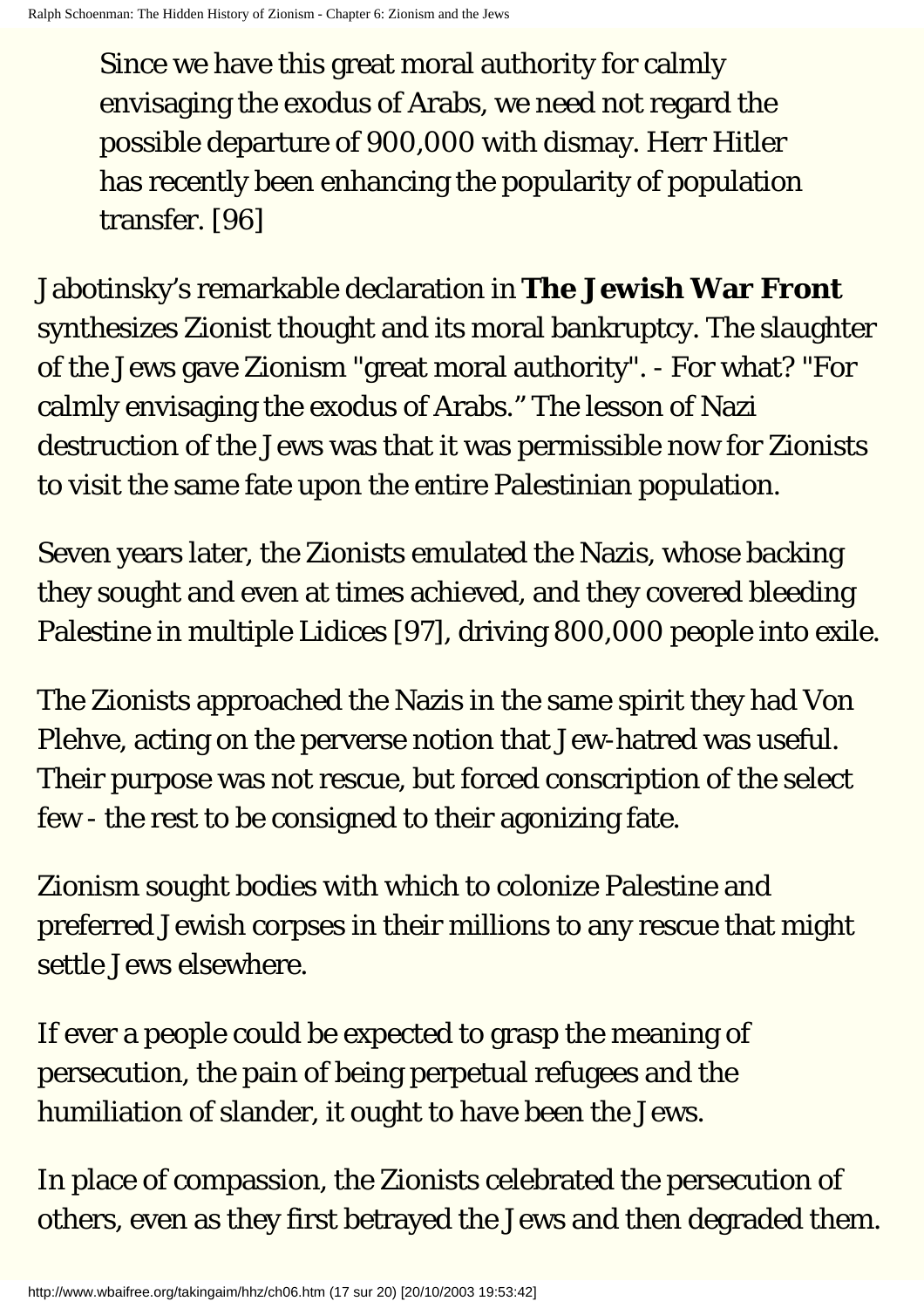They selected a victim people of their own on whom to inflict a conquering design. They aligned the surviving Jews with a new genocide against the Palestinian people, cloaking themselves, with savage irony, in the collective shroud of the Holocaust.

### **NOTES**

76. Marvin Lowenthal, ed., **The Diaries of Theodor Herzl**, p.6. Cited in Lenni Brenner, **Zionism in the Age of the Dictators** (Westport, Conn.: Lawrence Hill, 1983) p.6.

77. From *Our Shomer "Weltanschauung"*, **Hashomer Hatzair**, December 1936. Originally published in 1917, Brenner, **Zionism**, p.22.

78. Brenner, **The Iron Wall**.

79. lbid., p.14.

80. **Ibid.**

81. Brenner, **Zionism**, p.48.

82. Ibid., p.85.

83. Ibid., p.99.

84. **Ibid.**, p.149.

85. **Ibid.**

86. Rabbi Solomon Schonfeld, Britain's chief Rabbi during World War II. Faris Yahya, **Zionist Relations with Nazi Germany** (Beirut, Lebanon: Palestine Research Center, January 1978), p.53.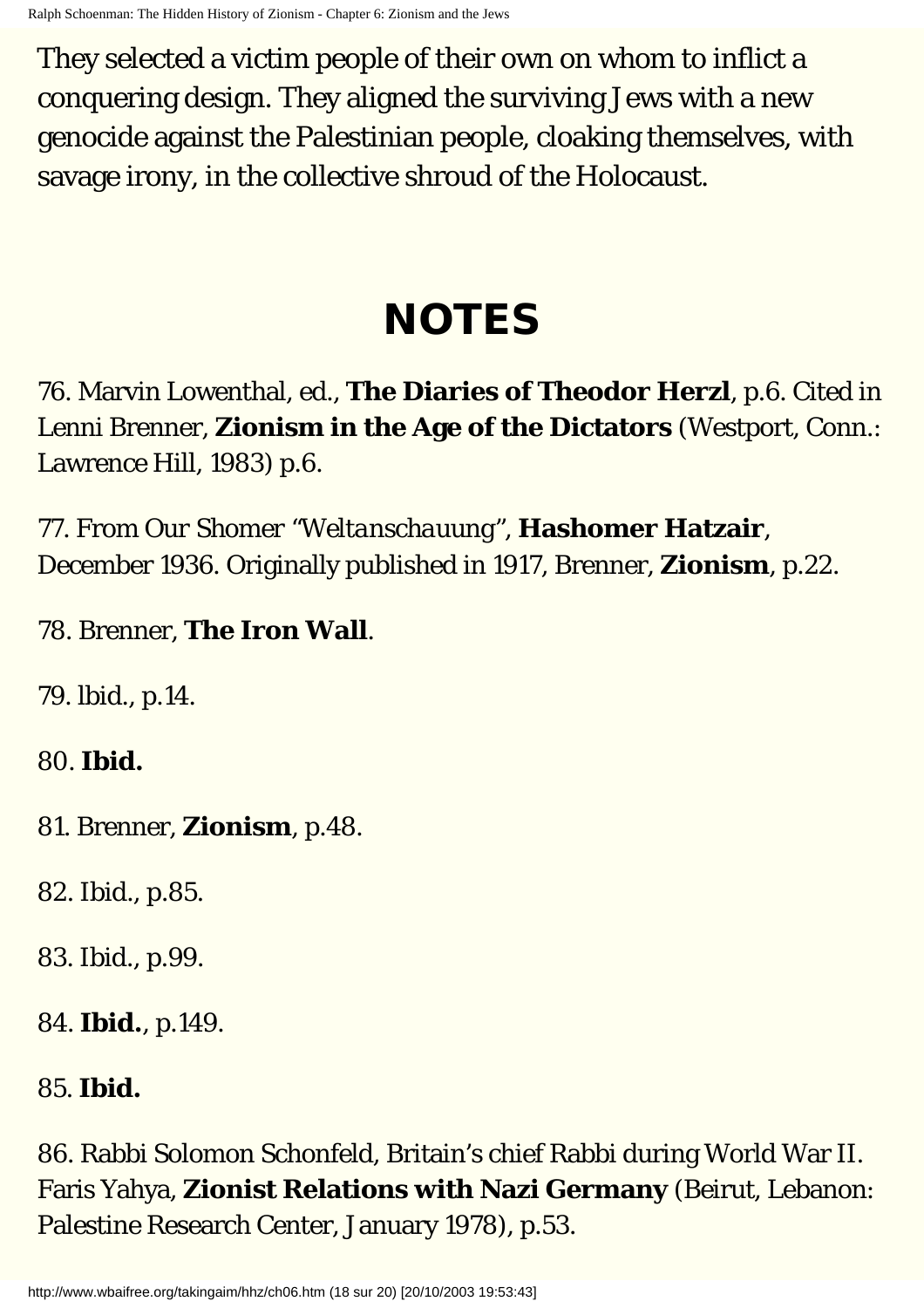87. Chaim Weizmann reporting to the Zionist Congress in 1937 on his testimony before the Peel Commission in London, July 1937. Cited in Yahya, p. 55.

88. Yitzhak Gruenbaum was chairperson of the Jewish Agency's Rescue Committee. Excerpted from a speech made in 1943. **Ibid.**, p.56.

89. **Ibid.**, p.53.

90. **Ibid.**, pp.59-60.

91. **Ibid.**, p.58.

92. Judgment given on June 22, 1955, **Protocol of Criminal Case 124/53 in District Court**, Jerusalem. **Ibid.**, p.58.

93. **Ibid.**, p.59.

94. Ben Hecht, **Perfidy** (New York: 1961), pp.58-59. **Ibid.**, p.60.

95. **Proposal of the National Military Organization -** *Irgun Zvai Leumi* **- Concerning the Solution of the Jewish Question in Europe and the Participation of the N.M.O. in the War on the side of Germany**. Original text found in David Yisraeli, **The Palestine Problem in German Politics. 1889-1945**. (Ramat Gan, Israel: Bar Ilan University, 1974), pp.315-317, Brenner. **Zionism**, p.267.

96. Brenner, **The Iron Wall**, p.107.

97. Lidice was a Czech village razed to the ground by the S.S. It became a symbol of Nazi brutality and was singled out as a war crime during the Nuremberg Trials.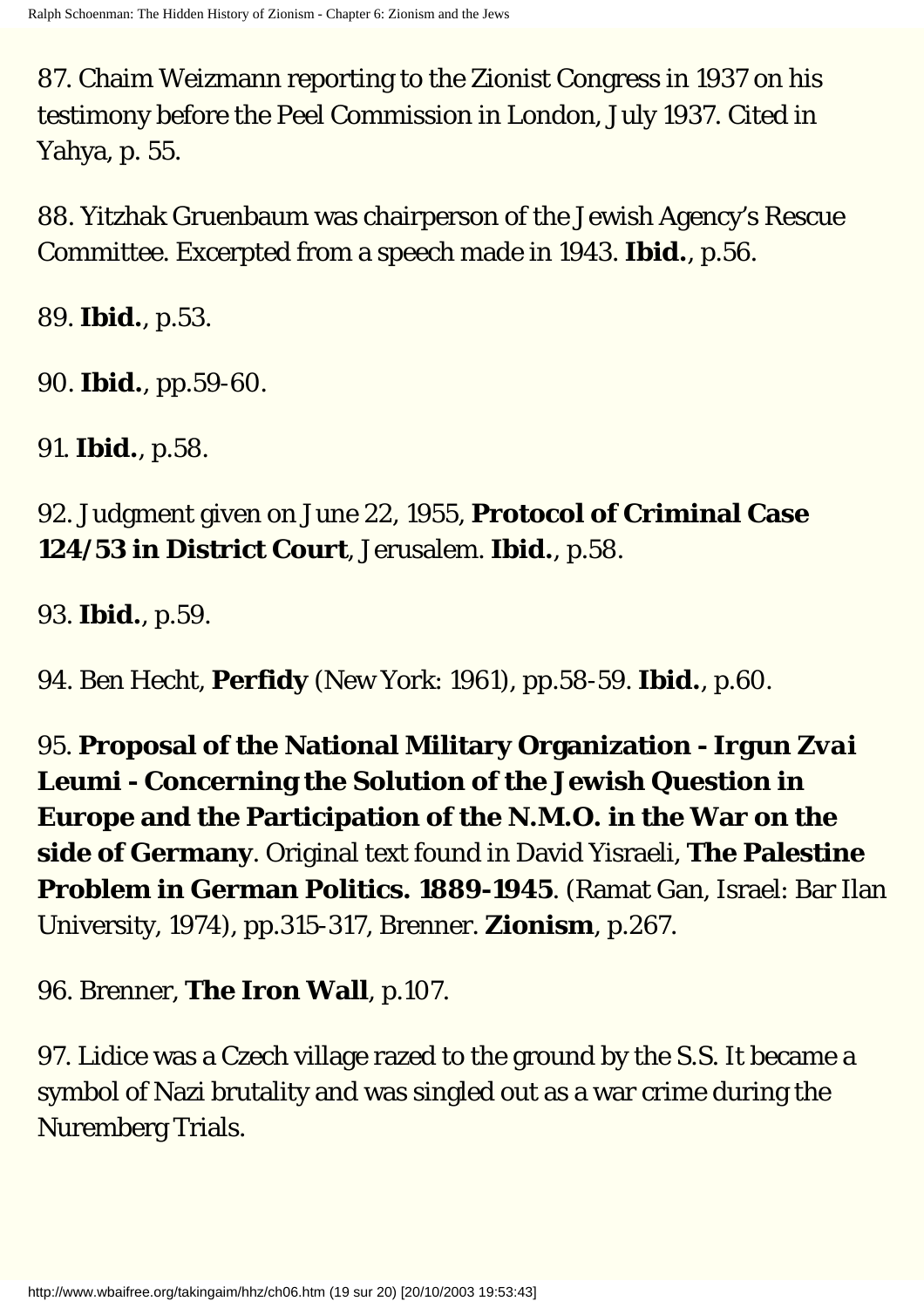Ralph Schoenman: The Hidden History of Zionism - Chapter 6: Zionism and the Jews



Last updated on 4.8.2001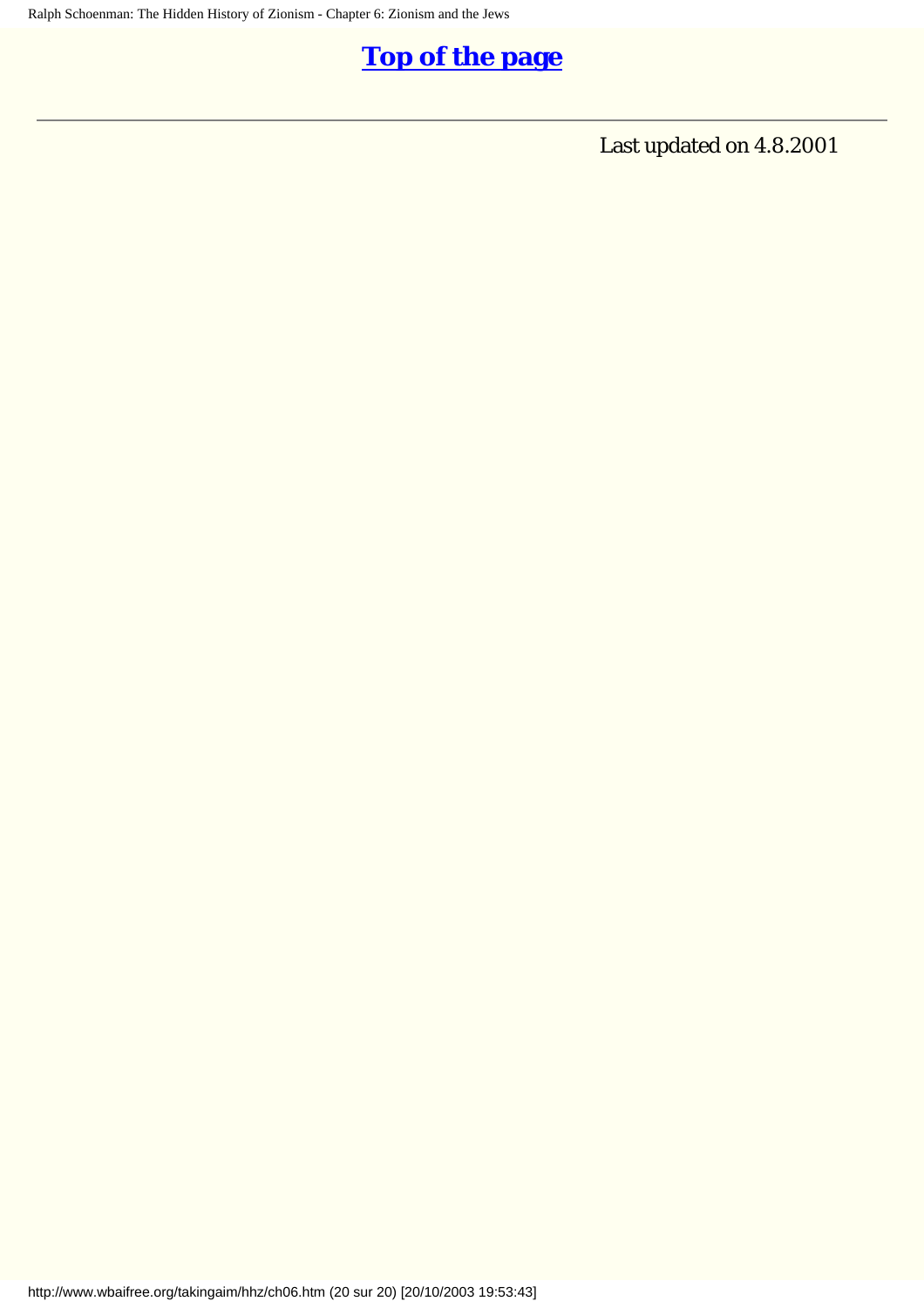# <span id="page-161-0"></span>**The Hidden History of Zionism**

# **By Ralph Schoenman**

### **Chapter 5 The Seizure of the Land**

[4. Tragic Consequences](#page-173-0) | [6. Zionism and the Jews](#page-141-0)

It is appropriate to review the pervasiveness of this murderous policy and its consequences. In the territory which came under Israeli occupation after Partition there were approximately 950,000 Palestinian Arabs. They inhabited nearly 500 villages and all the major cities, which included Tiberias, Safed, Nazareth, Shafa Amr, Acre, Haifa, Jaffa, Lydda, Ramle, Jerusalem, Majdal (Ashqelon), Isdud (Ashdod) and Beersheba.

After less than six months only 138,000 people remained. (Figures vary from 130,000 to 165,000.)The great majority of Palestinians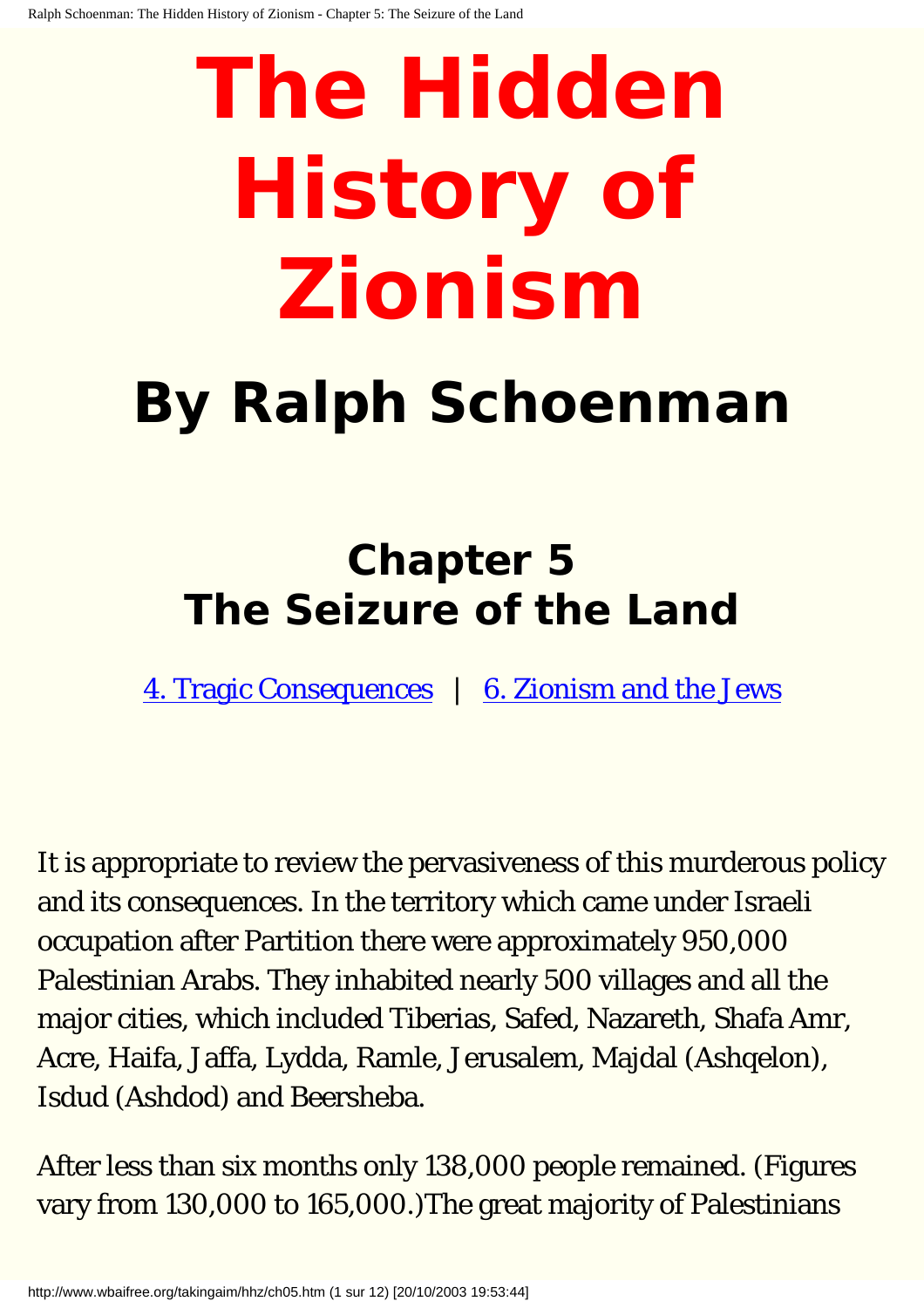were killed, forcibly expelled or fled in panic before slaughtering bands of Israeli army units.

Having thus eliminated most of the Palestinian inhabitants from the land of Palestine, the Israeli government undertook the systematic destruction of their homes and possessions. Nearly 400 villages and towns were razed to the ground during 1948 and 1949. More followed in the 1950s.

Moshe Dayan, former Chief of Staff and Minister of Defense, was uninhibited in his summary of the nature of Zionist colonization before students at the Israel Institute of Technology (The *Techniyon*):

We came here to a country that was populated by Arabs, and we are building here a Hebrew, Jewish state. Instead of Arab villages, Jewish villages were established. You do not even know the names of these villages and I do not blame you, because these geography books no longer exist. Not only the books, but also the villages do not exist.

Nahalal was established in place of Mahalul, Gevat in place of Jibta, Sarid in the place of Hanifas and Kafr Yehoushu'a in the place of Tel Shamam. There is not a single settlement that was not established in the place of a former Arab village. [64]

The following table was prepared by Israel Shahak, Chairperson of the Israeli League for Human and Civil Rights, under the heading " Arab Villages Destroyed in Israel." [65]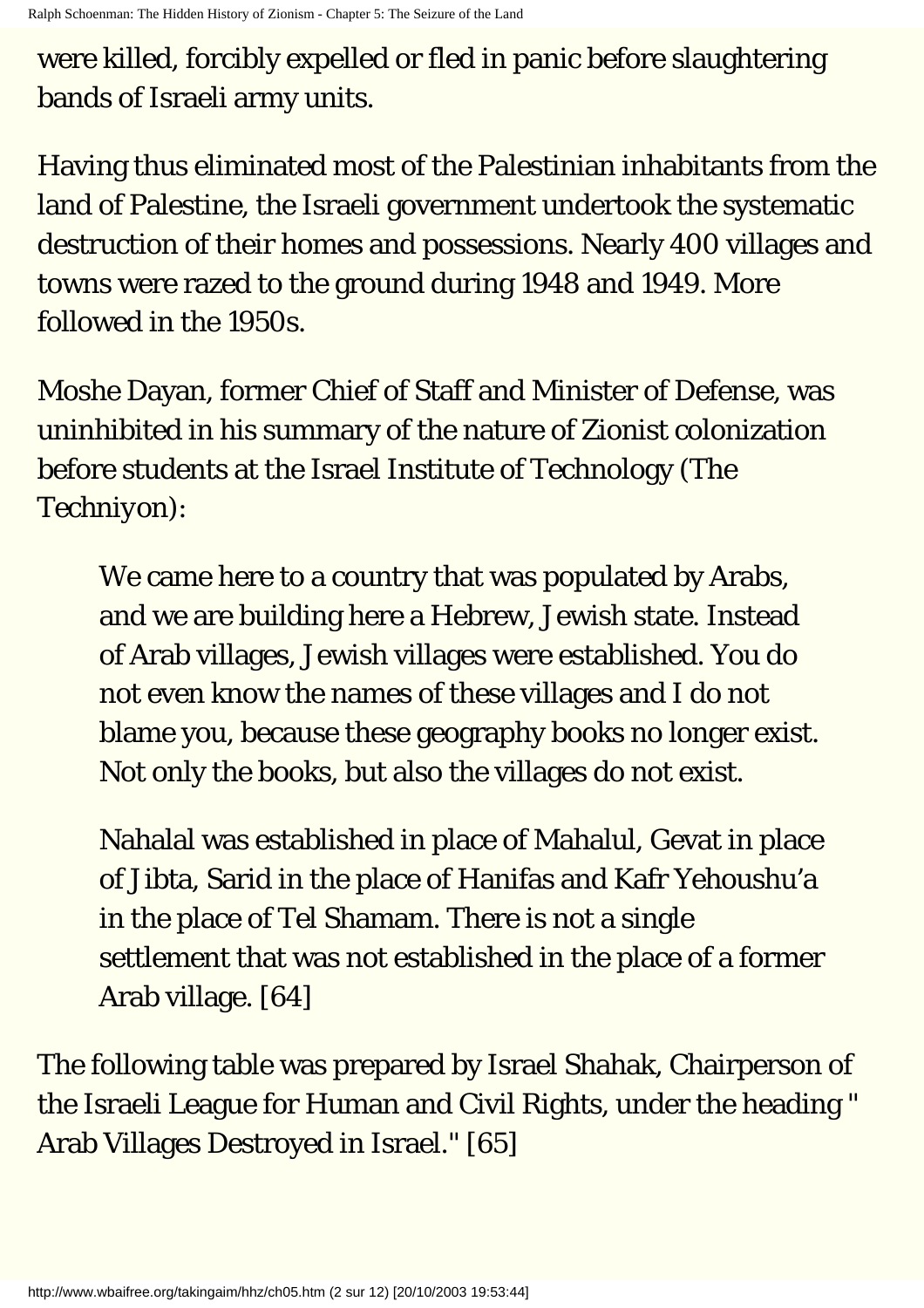| <b>Destruction of Palestinian Arab Villages</b> |                           |                         |                         |
|-------------------------------------------------|---------------------------|-------------------------|-------------------------|
| <b>Name of the District</b>                     | <b>Number of Villages</b> |                         |                         |
|                                                 | Before '48                | 1988                    | <b>Destroyed</b>        |
| <b>Jerusalem</b>                                | 33                        | $\overline{\mathbf{4}}$ | 29                      |
| <b>Bethlehem</b>                                | $\overline{\mathcal{U}}$  | $\bf{0}$                | $\mathbf 7$             |
| Hebron                                          | 16                        | $\bf{0}$                | 16                      |
| <b>Jaffa</b>                                    | 23                        | $\bf{0}$                | 23                      |
| Ramle                                           | 31                        | $\bf{0}$                | 31                      |
| Lydda                                           | 28                        | $\bf{0}$                | 28                      |
| Jenin                                           | 8                         | $\overline{\mathbf{4}}$ | $\overline{\mathbf{4}}$ |
| <b>Tulkarm</b>                                  | 33                        | 12                      | 21                      |
| Haifa                                           | 43                        | 8                       | 35                      |
| <b>Acre</b>                                     | 52                        | 32                      | <b>20</b>               |
| <b>Nazareth</b>                                 | 26                        | 20                      | $\boldsymbol{6}$        |
| <b>Safad</b>                                    | 75                        | $\boldsymbol{7}$        | 68                      |
| <b>Tiberias</b>                                 | 26                        | 3                       | 23                      |
| <b>Bisan</b>                                    | 28                        | $\boldsymbol{0}$        | 28                      |
| Gaza                                            | 46                        | $\boldsymbol{0}$        | 46                      |
| <b>Total</b>                                    | 475                       | 90                      | 385                     |

Shahak stresses that this documented list is incomplete because it is impossible to find numerous Arab communities and "tribes". Israeli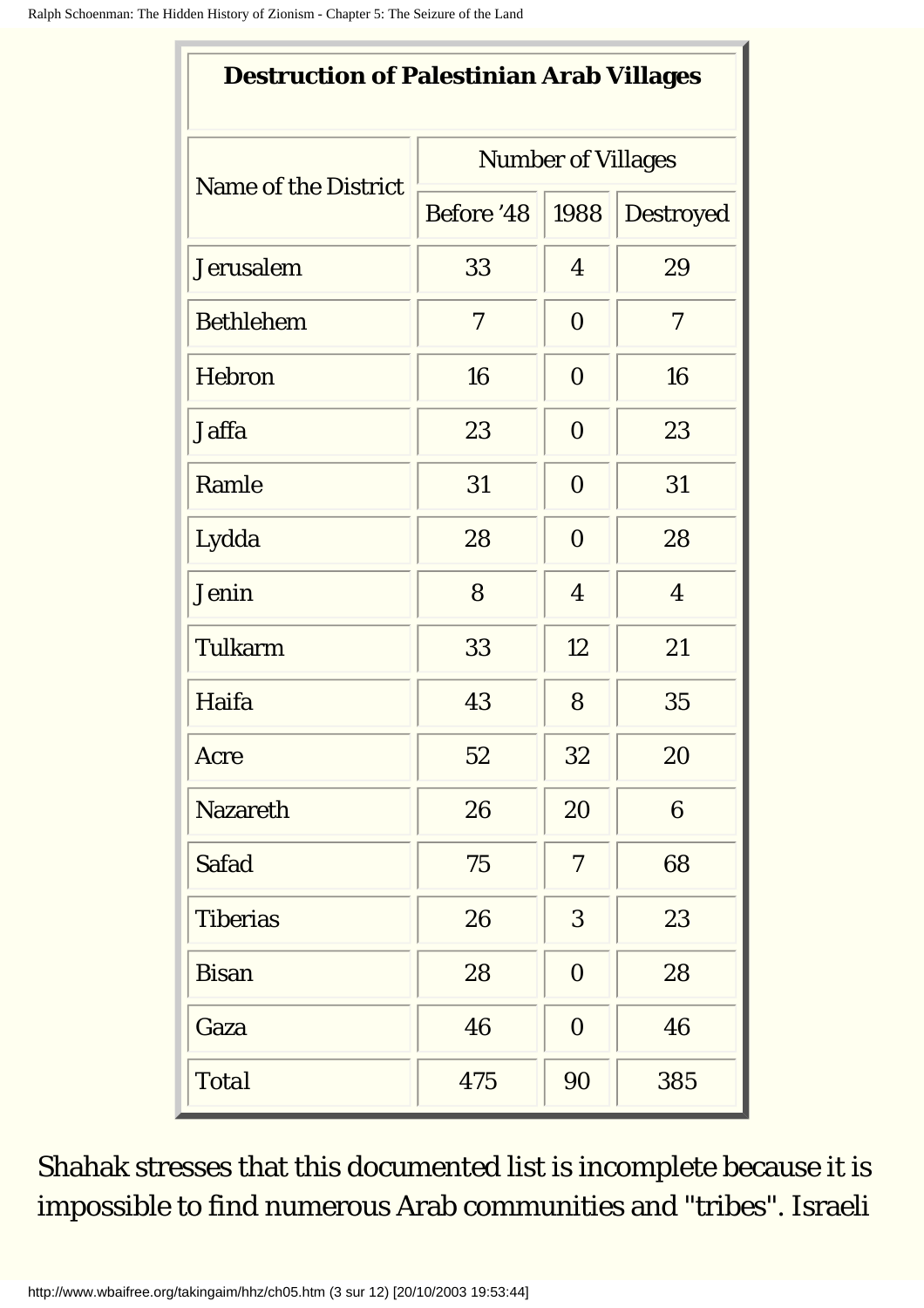official data characterize, for example, 44 Bedouin villages and towns as "tribes", to reduce, by census contrivance, the number of permanent Palestinian communities.

### **"Absentee" Property**

With the expulsion of the Palestinians and the destruction of their towns and villages, vast amounts of property were seized under the rubric of the "Absentee Property Law" (1950).

Until 1947, Jewish land ownership in Palestine was some 6%. By the time the state was formally established, it had sequestered 90% of the land:

Of the entire area of the state of Israel only about 300,000 to 400,000 dunums [67,000-89,000 acres] ...are state domain which the Israeli government took over from the Mandatory regime [British Mandate] [2%]. The J.N.F. (Jewish National Fund) and private Jewish owners possess under two million dunums [ 10% ]. Almost all the rest [i.e., 88% of the 20,225,000 dunums (4,500,000 acres) within the 1949 armistice lines] belongs in law to Arab owners, many of whom have left the country. [66]

The value of this stolen property was over \$300 million - over thirty years ago. (Arab League estimates are ten times this amount.) In current dollars, this figure would have to be quadrupled.

The U.N. Refugee Office estimated the value of Arab abandoned orchards, trees, movable and immovable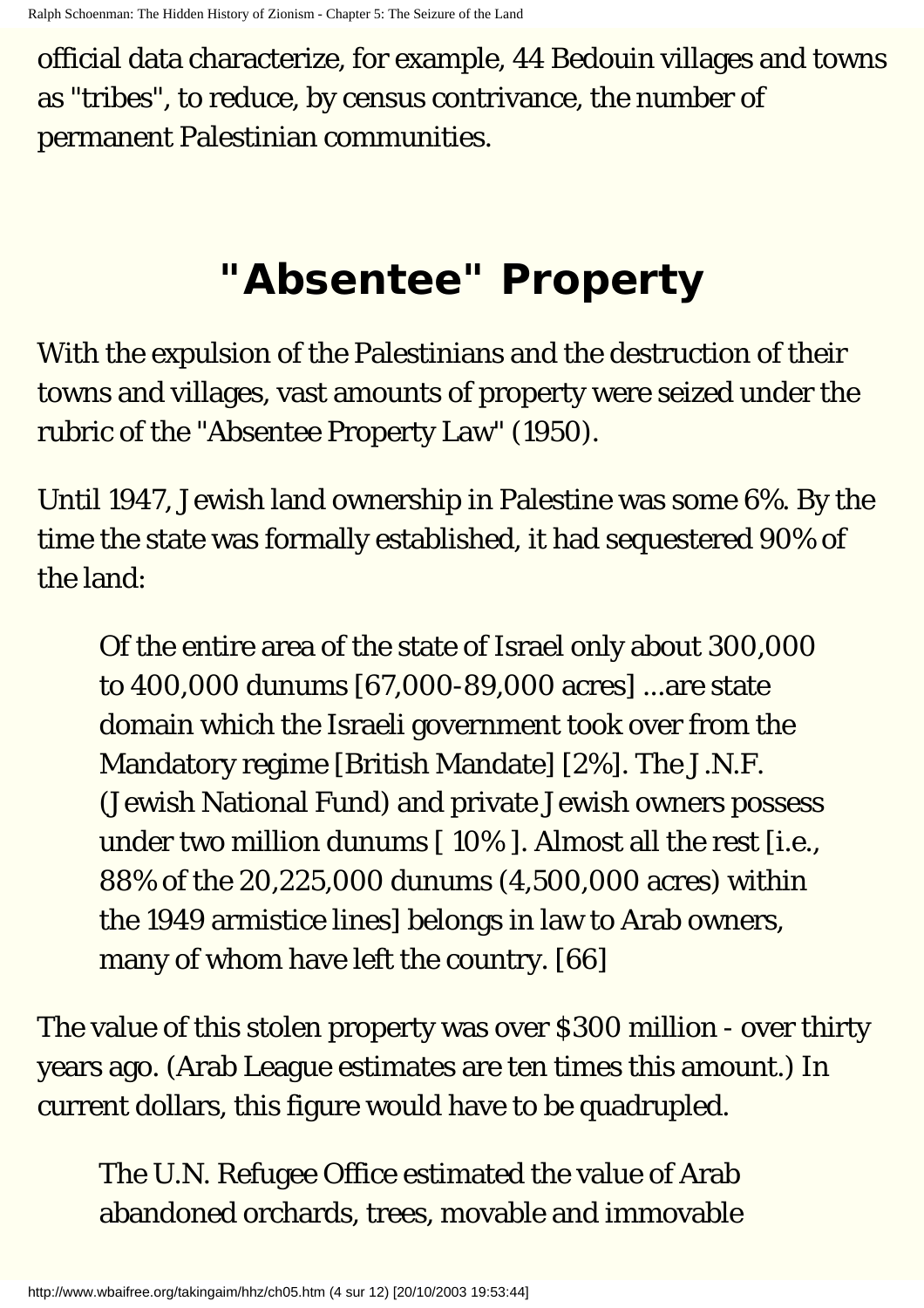property in the territory under Israeli jurisdiction was about 118-120 million Pounds Sterling, an average of £130 [\$364] per refugee. [67]

The seizure of Palestinian property was indispensable to make Israel a viable state. Between 1948 and 1953, 370 Jewish towns and settlements were established. Three hundred fifty were on "absentee" property. By 1954, some 35% of Israel's Jews lived on property confiscated from absentees and some 250,000 new immigrants settled in urban areas from which Palestinians had been expelled. Entire cities had been emptied of Palestinians, such as Jaffa, Acre, Lydda, Ramle, Bisan and Majdal (Ashqelon).

This plunder embraced 385 towns and villages in their entirety and large sections of 94 other cities and towns, containing 25% of all buildings in Israel. Ten thousand businesses and retail stores were handed over to Jewish settlers.

From 1948 to 1953 - the period of greatest immigration - the economic importance to Israel of seized Arab property was decisive. The amount of cultivatable land seized from Palestinians driven from their country by massacre was two and one half times the total area of land granted the Zionists with the end of the mandate.

Virtually all citrus groves of Palestinians were seized - consisting of more than 240,000 dunums [53,000 acres]. By 1951, 1.25 million boxes of citrus from seized Arab groves were in Israeli hands - 10% of the country's hard currency profits from export.

By 1951, 95% of all Israel's olive groves came from seized Palestinian land. Olive produce from stolen Palestinian groves represented Israel's third largest export - after citrus and diamonds.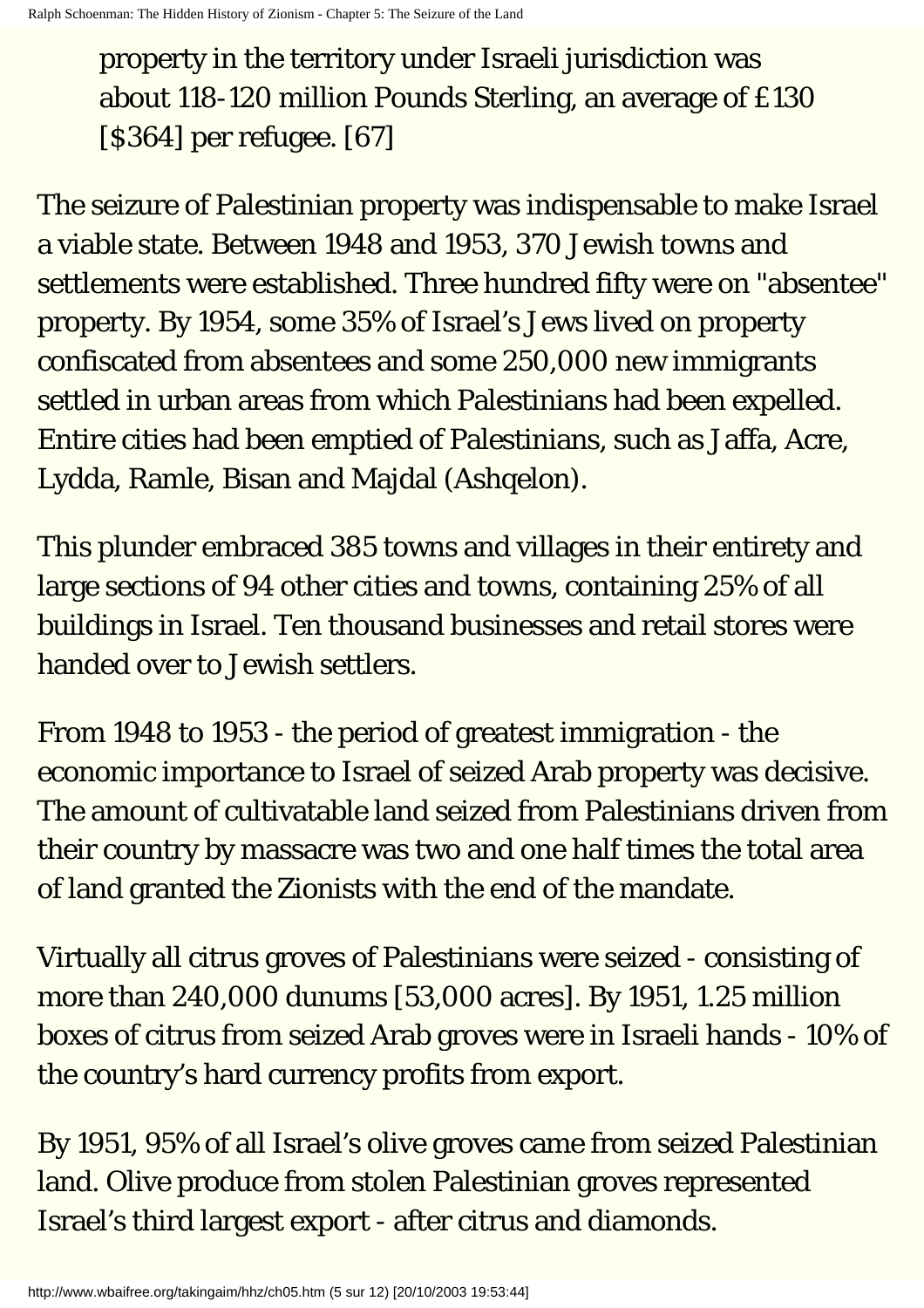#### One third of all stone production came from 52 seized Palestinian quarries. [68]

Zionist mythology includes the claim that Zionist industry, dedication and skill transformed an otherwise barren desert land, neglected by its primitive nomadic Arab custodians, into a garden making the desert bloom. Palestinian orchards, industry, rolling stock, factories, houses and possessions were pillaged after slaughtering conquest - the Ship of State a vessel of pirates, its proper flag a skull and crossbones.

# **"Judaizing" the Land**

The Jewish National Fund secured its first land in 1905. Its objectives were defined as the acquisition of land "for the purpose of settling Jews on such lands."[69] In May 1954, the Keren Kayemeth le-Israel, "Perpetual Fund for Israel," was incorporated in Israel and acquired all the assets of the Jewish National Fund.

In November 1961, the J.N.F. and the Israeli government signed a covenant based on legislation adopted in July 1960. It established the Israel Lands Administration. A uniform policy was legally in force on the 93% of the land in Israel under the aegis of the state, which was bound by the policies of the Keren Kayemeth le-Israel and the J.N.F.[69a]

As Prime Minister Levi Eshkol declared to the Knesset (Israelj Parliament) upon proposing that the state of Israel adopt the J.N.F.'s exclusive land policies: "The principle established as the basis of the Jewjsh National Fund ... will be established as a principle applying to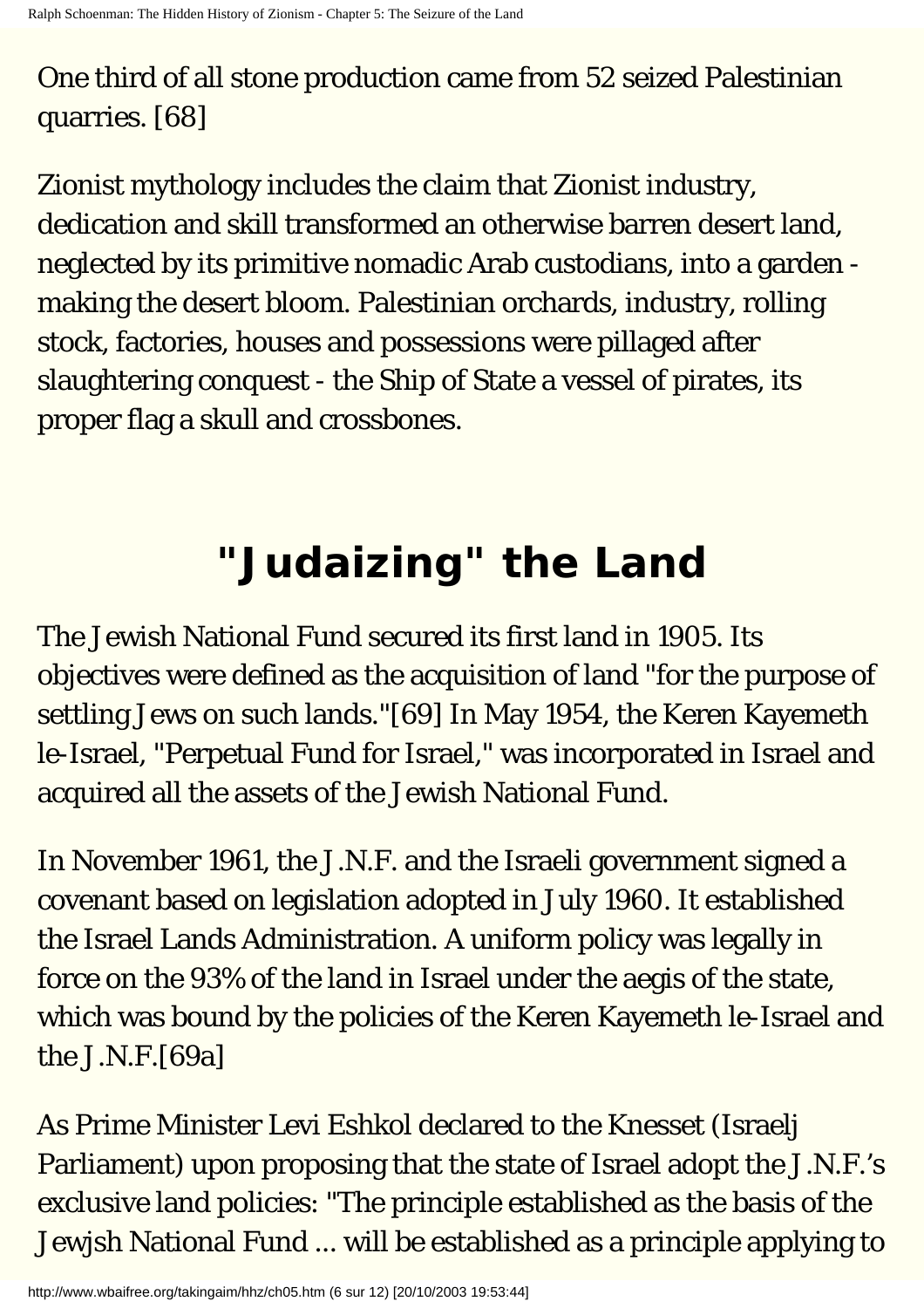#### state lands." [69b]

The Jewish National Fund is explicit on this point. It declared in J.N.F. Report 6:

Following an agreement between the government of Israel and the J.N.F., the Knesset in 1960 enacted the Basic Law: Israel-Lands whjch gives legal effect to the ancient tradition of ownership of the land in perpetuity by the Jewish people - the principle on which the J.N.F. was founded. The same law extends that principle to the bulk of Israel's state domains. [69c]

Any relationship to this land was governed by the following condition spelled out in all leases pertaining to property:

The lessee must be Jewish and must agree to execute all works connected with the cultivation of the holding only with Jewish labor. [70]

The consequence is that land cannot be leased to a non-Jew, nor can the lease be subleased, sold, mortgaged, given or bequeathed to a non-Jew. Non-Jews cannot be employed on the land nor in any work connected with cultivation. If these conditions are violated both fines and the abrogation of the lease, without any compensation, ensue.

What is particularly instructive is that these regulations are enforced not just by the J.N.F., but by the state under its laws. They apply to J.N.F. and all state lands, which consist, overwhelmingly, of "absentee" property.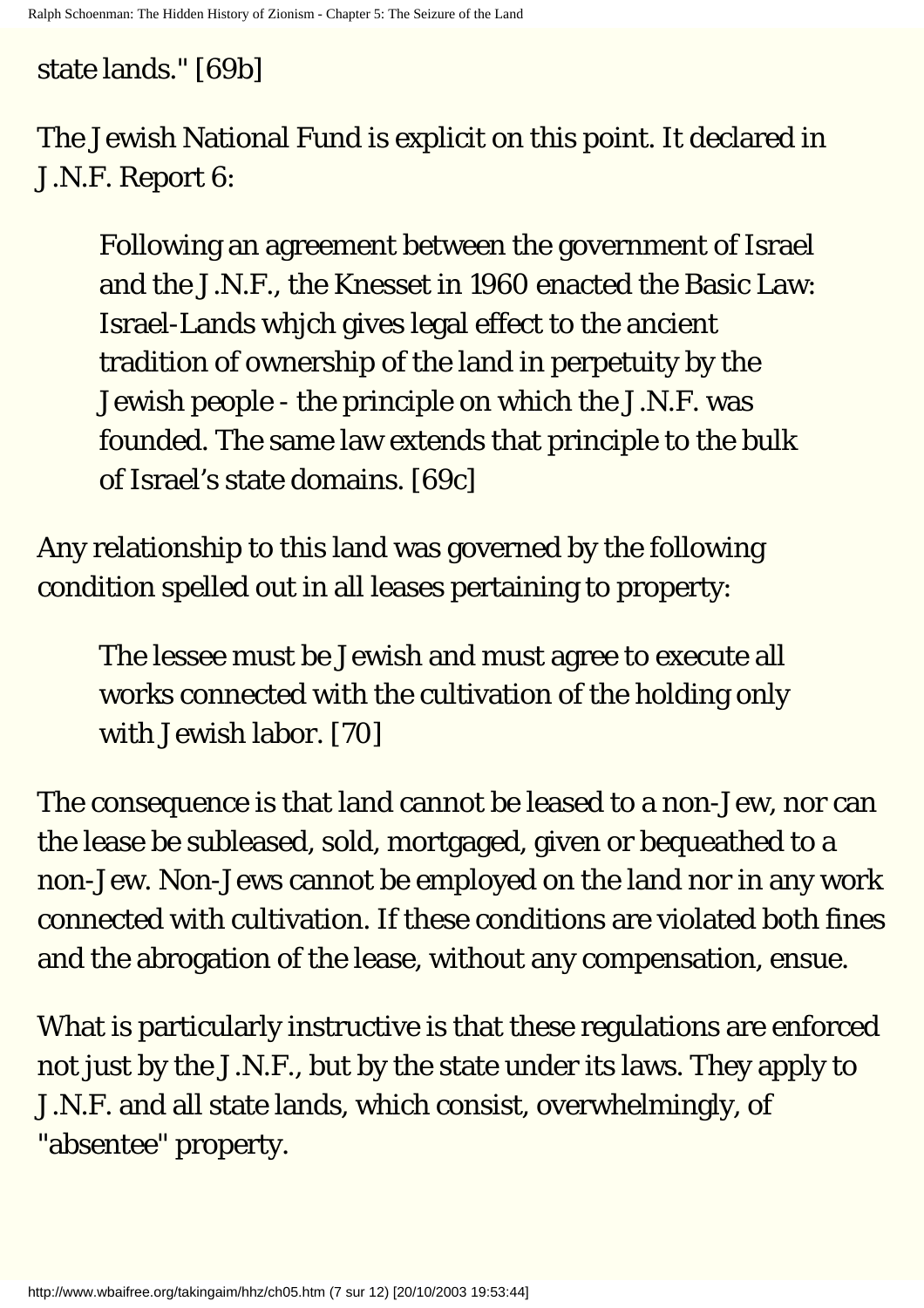# **Non-Jews Need Not Apply**

In Israel these state lands are categorized as "national land". It means Jewish, not "Israeli" land. Employment of non-Jews is treated as illegal and an infraction of law. Because of a shortage of Jewish farm workers, and since Palestinians are paid a fraction of the wages allowed Jewish workers, some Jewish farmers (like former Defense Minister Ariel Sharon) employ Arabs. This practice is illegal! In 1974, the Minister of Agriculture denounced the practice as "a cancer". [71]

Settlements which sublease some land in sharecropping arrangements with Arabs are denounced. The spread of the practice, given the super-profits derived from cheap Palestinian labor, has been labelled "a plague" by the Ministry of Agriculture. The Settlement Department of the Jewish Agency has warned that such practices violate the law, the regulations of the Jewish Agency and of the Covenant between the Israeli State and the J.N.F. The employment of non-Jews has been punished by fines and "a donation to a Special Fund". [72]

Israel Shahak has described this process as "a disgusting mixture of racial discrimination and financial corruption."

What all this reveals, however, is that the state of Israel employs all normal usage in a racist sense. The "people" means only Jews. An "immigrant" or a "settler" can only be a Jew. A settlement means a settlement for Jews alone. National land means Jewish land - not Israeli land.

Thus, law and rights, protections and the entitlement to employment or property pertain to Jews only. "Israeli" citizenship or nationality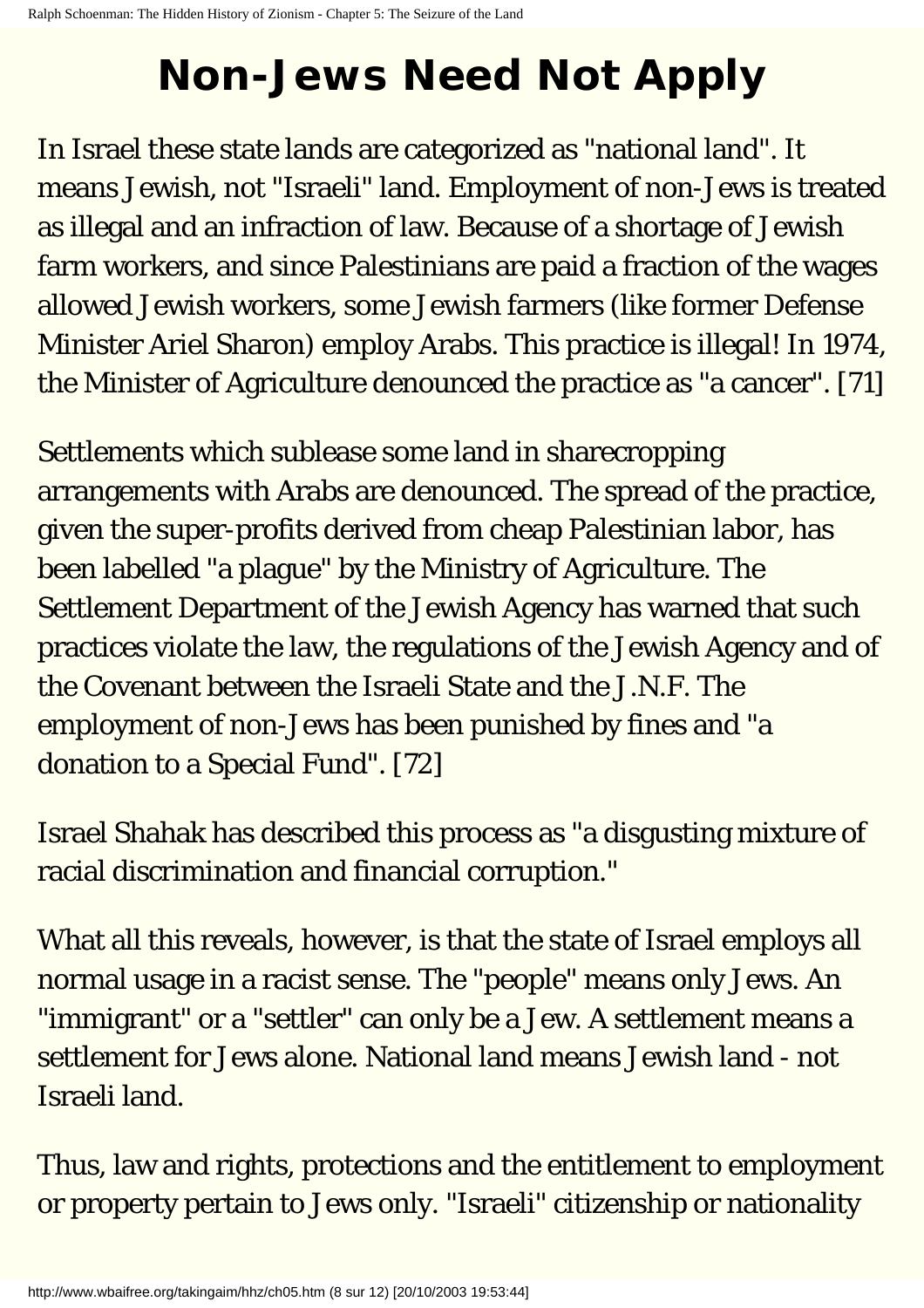applies strictly to Jews in all the specific applications of their meaning and governance.

Since the definition of a Jew is entirely based upon orthodox religious dictate, "generations of maternal Jewish descent" is the prerequisite to enjoy the right to property, employment or protection under the law. There is no more pristine example of racist laws and procedures.

Using these same criteria, over 55% of the land and 70% of the water in the West Bank [territory occupied in 1967] have been seized for the benefit of 6% of the population - some 40,000 settlers among 800,000 Palestinians. In Gaza [territory occupied in 1967], 2,200 settlers have been given over 40% of the land. A half million Palestinians are confined in crowded camps and slums.

Thus, the practices universally decried in the post -1967 occupied territories are but the continuation of the very process wherein the Israeli state itself was established. The use of force, seizure of the land and exclusion of non-Jewish workers is central to Zionist theory and practice. Theodor Herzl promulgated this program on June 12, 1895:

We shall ... spirit the penniless population across the border ... while denying it any employment in our country. [73]

### **The Racist Kibbutzim**

Ironically, the Israeli institution about which the greatest illusions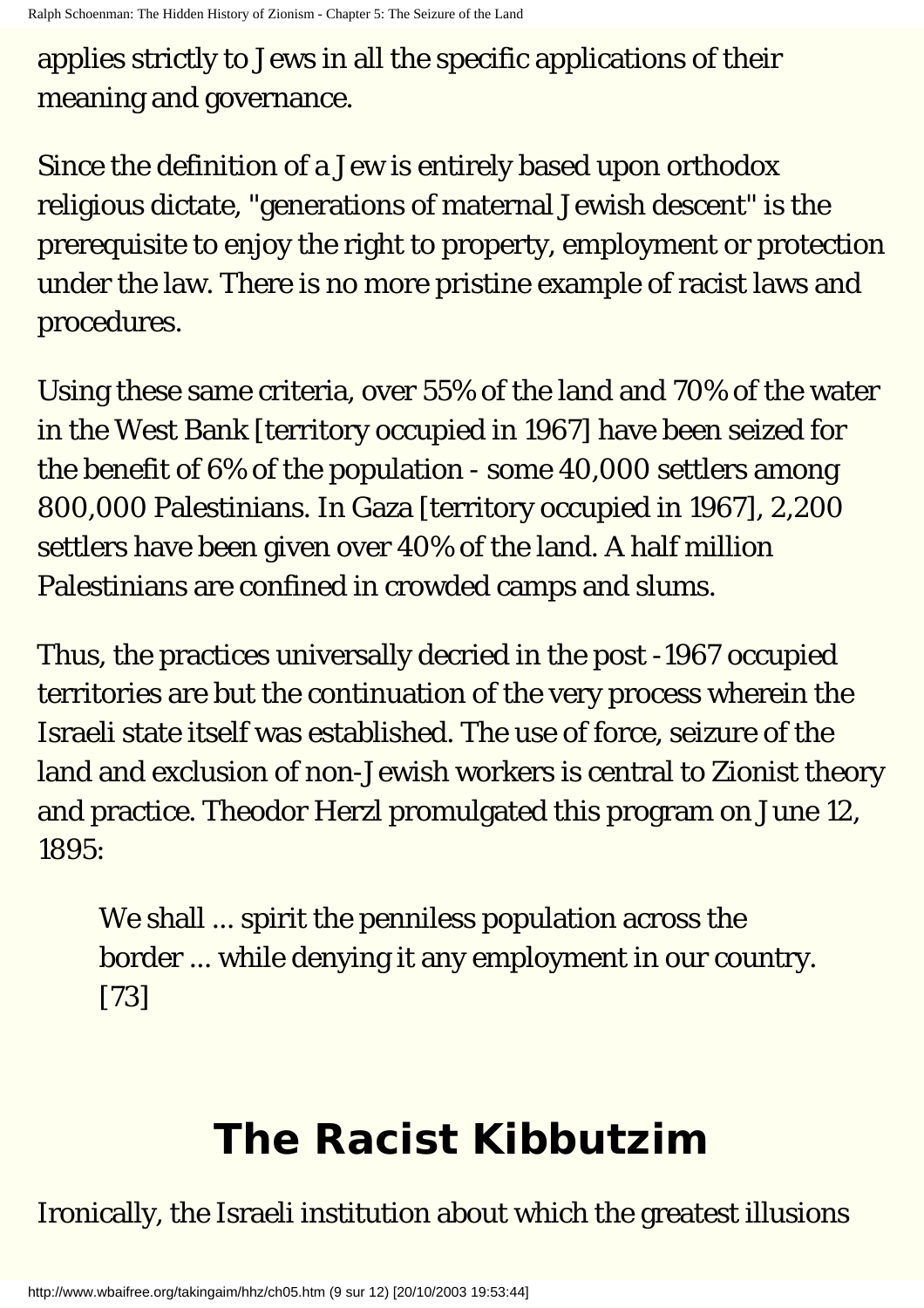are entertained is the Kibbutz - a presumptive example of socialist cooperation.

As Israel Shahak stated:

The Israeli organization which practices the greatest degree of racist exclusion is ... the Kibbutz. The majority of Israelis have been aware of the racist character of the Kibbutz as displayed not only against Palestinians but against all human beings who are not Jews, for quite a time. [74]

The Kibbutzim exist predominantly on seized Palestinian land. Non-Jews may not be members. Should "temporary workers" who are Christians become involved with Jewish women, they are forced to convert to Judaism in order to be members of a Kibbutz. Shahak reports:

Christian candidates for Kibbutz membership through conversion have to promise to spit in the future when passing before a church or a cross. [75]

Today, some 93% of the land in what is called the state of Israel is controlled by the Israel Lands Administration under the guidelines of the Jewish National Fund. In order to be entitled to live on land, to lease land, or to work on land one must prove at least four generations of maternal Jewish descent.

If, in the United States, in order to live on land, lease it, rent it, or work it in any way, you had to prove that you did not have at least four generations of maternal Jewish descent, who would doubt the racist nature of such legislation?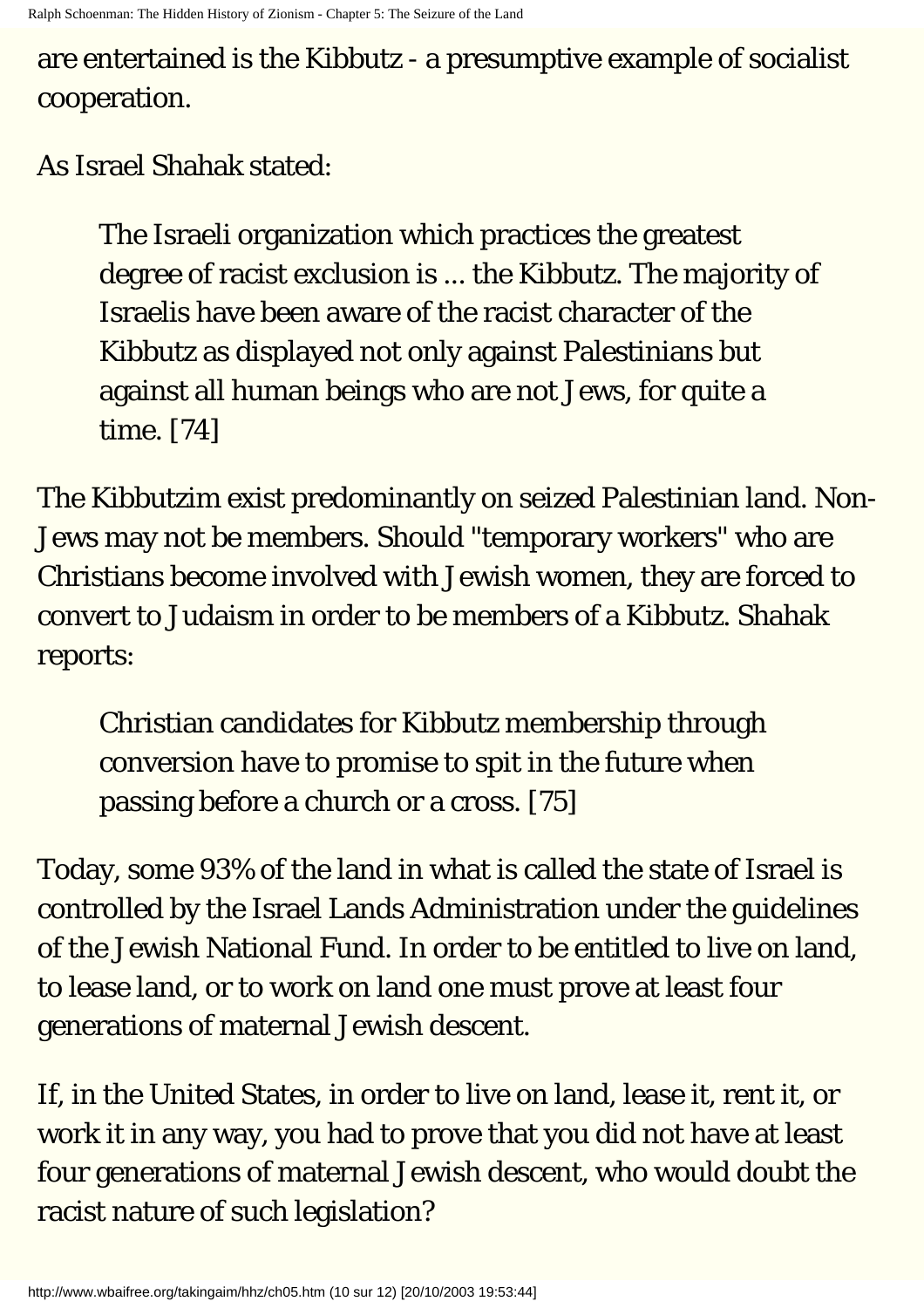### **NOTES**

63. A detailed analysis of this process can be found in Janet Abu Lughod's *The Demographic Transformation of Palestine*, in Ibrahim Abu Lughod, ed., **The Transformation of Palestine** (Evanston, Ill.: Northwestern University Press, 1971), pp.139-64.

64. Moshe Dayan, March 19,1969, **Ha'aretz**, April 4, 1969, and cited in Davis.

65. Davis and Mezvinski, p.47.

66. Jewish National Fund, **Jewish Villages in Israel**, p.xxi. Quoted in Lehn and Davis, **The Jewish National Fund**.

67. The U.N. estimate was made in the late 1950s. Baruch Kimmerling, **Zionism and Economy**, p.100. Cited in Davis, p.19. In their books, Davis and Kimmerling speak of "118-120 billion Pounds Sterling." This author was unable to locate the original United Nations report, but after thorough examination of other sources, it appears Kimmerling (then Davis) made a typographical mistake. The figure should be millions of Pounds Sterling not billions.

68. Dan Peretz, **Israel and the Palestinian Arabs**, pp.142., Davis, pp.20-21. South African diamonds are cut and refined in Israel, in a revealing partnership, before they are distributed to the world market.

69. Walter Lehn, **The Jewish National fund As An Instrument of Discrimination**. Cited in **Zionism and Racism**, (London: International Organization for the Elimination of All Forms of Racial Discrimination, 1977), p.80.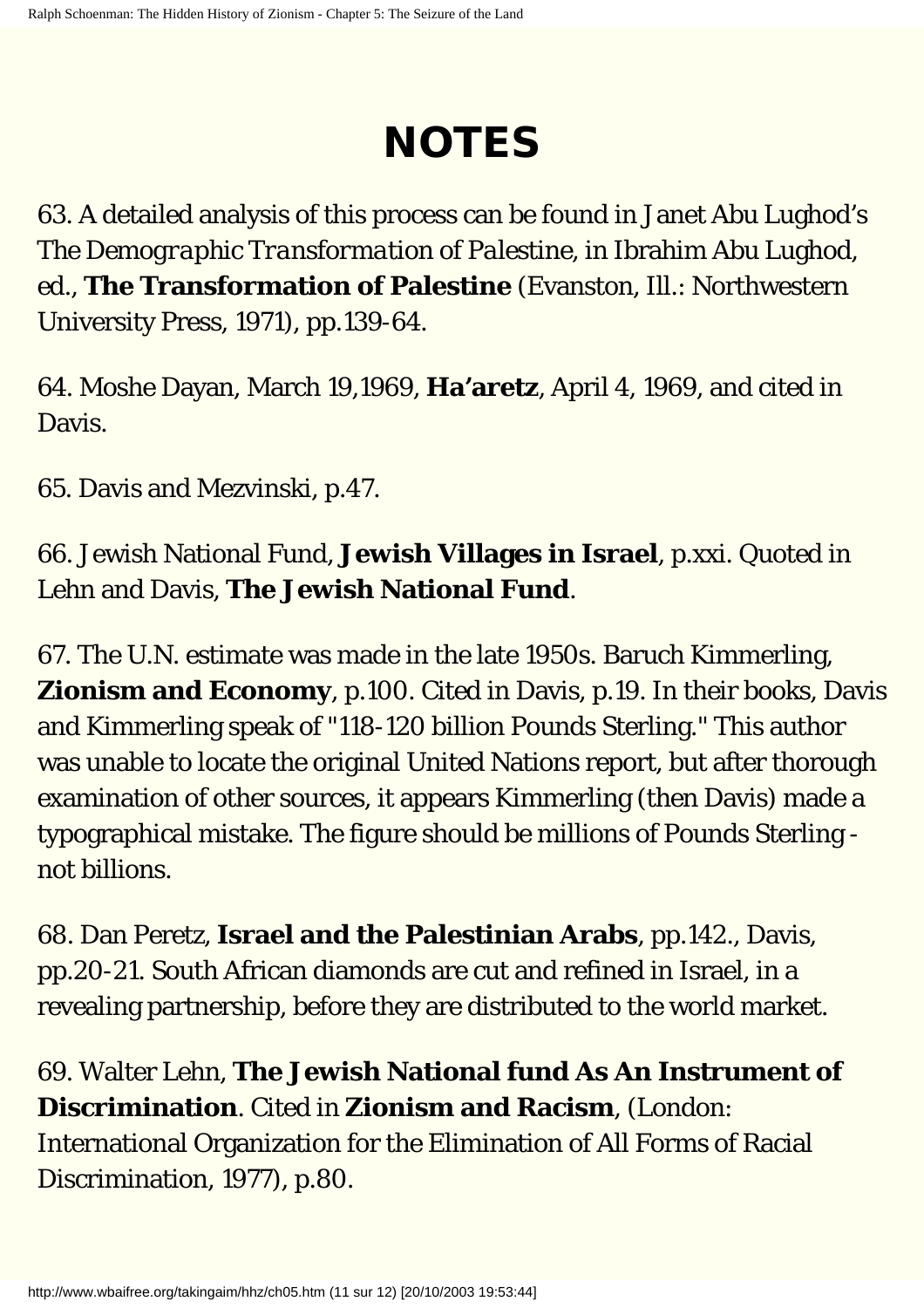69a. **The Israel Lands Administration Report** (Jerusalem 1962) stipulates that the I.L.A. has jurisdiction over "92.6%" of the total area of the state. Hebrew University professor Uzzi Ornan identifies the area "to which the principles of the J.N.F. apply" as "95% of pre-1967 Israel". **Ma'ariv**, January 30, 1974.

69b. Walter Lehn with Uri Davis, **The Jewish National Fund**, (London: Kegan Paul International Ltd., 1988), p.114.

69c. **Ibid.**, p.115.

70. J.N.F. lease, article 23, cited in Israel Shahak, ed., **The Non-Jew in the Jewish State** (Jerusalem: 1975).

71. **Ha'aretz**, December 13, 1974.

72. **Ma'ariv**, July 3, 1975.

73. Raphael Patai, ed., **The Complete Diaries of Theodor Herzl**, (New York: 1960), p.88.

74. Israel Shahak, *A Message to the Human Rights Movement in America - Israel Today: The Other Apartheid*, **Against the Current**, January-February 1986.

75. **Ibid.**

#### **[Top of the page](#page-161-0)**

Last updated on 4.8.2001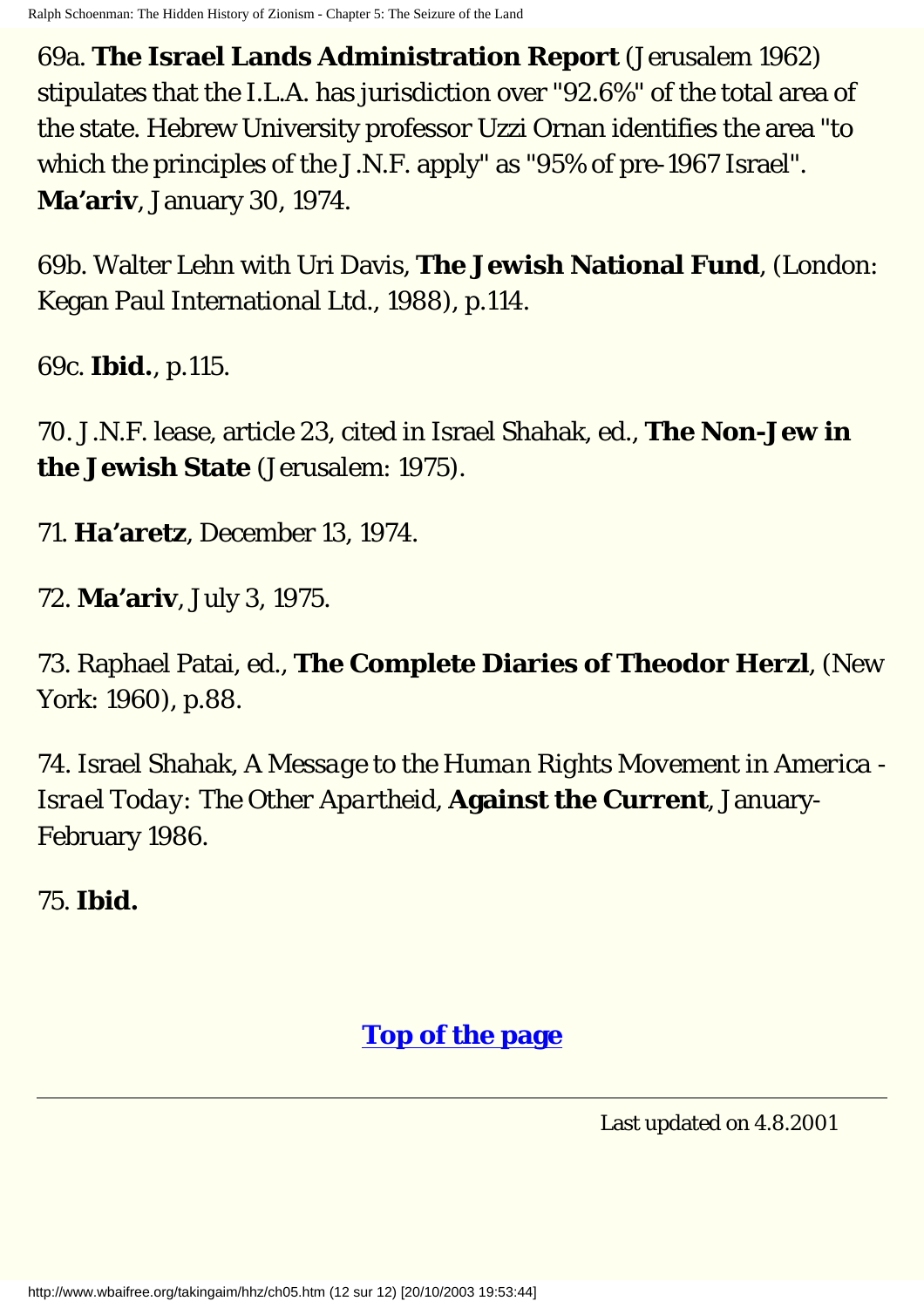# <span id="page-173-0"></span>**The Hidden History of Zionism**

# **By Ralph Schoenman**

## **Chapter 4 Tragic Consequences**

[3. Colonizing Palestine](#page-191-0) | [5. Seizure of the Land](#page-161-0)

In 1947, there were 630,000 Jews and 1,300,000 Palestinian Arabs. Thus, by the time of the United Nations partition of Palestine in 1947, the Jews were 31% of the population. [\[38\]](#page-188-0)

The decision to partition Palestine, promoted by the leading imperialist powers and Stalin's Soviet Union, gave 54% of the fertile land to the Zionist movement. But before the state of Israel was established, the Irgun and Haganah seized three-quarters of the land and expelled virtually all the inhabitants.

In 1948, there were 475 Palestinian villages and towns. Of these, 385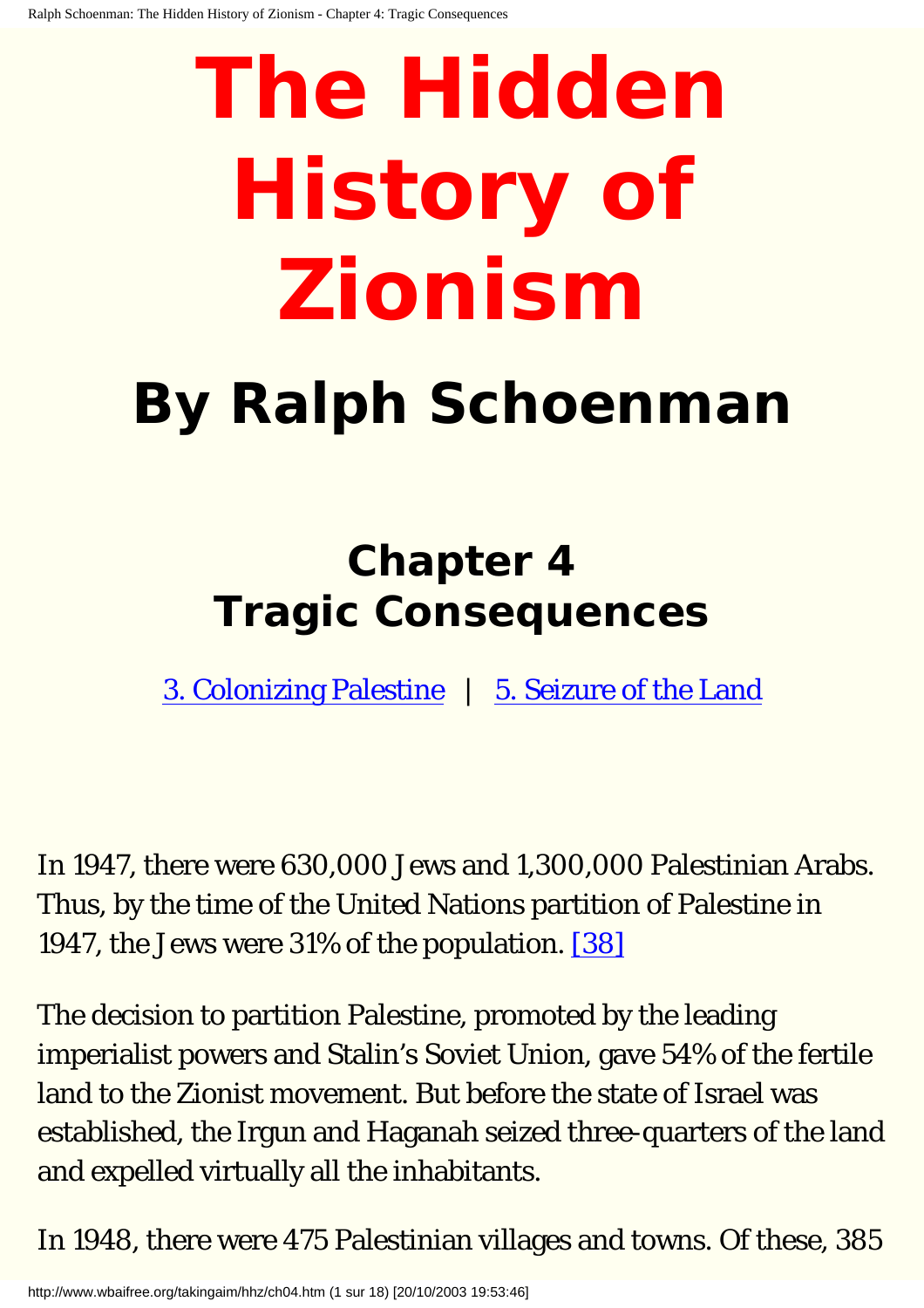were razed to the ground, reduced to rubble. Ninety remain, stripped of their land.

### **Removing the Mask**

In 1940, Joseph Weitz, the head of the Jewish Agency's Colonization Department, which was responsible for the actual organization of settlements in Palestine, wrote:

Between ourselves it must be clear that there is no room for both peoples together in this country. We shall not achieve our goal if the Arabs are in this small country. There is no other way than to transfer the Arabs from here to neighboring countries - all of them. Not one village, not one tribe should be left. [\[39\]](#page-188-1)

Joseph Weitz elaborated upon the practical meaning of rendering Palestine "Jewish":

There are some who believe that the non-Jewish population, even in a high percentage, within our borders will be more effectively under our surveillance; and there are some who believe the contrary, i.e., that it is easier to carry out surveillance over the activities of a neighbor than over those of a tenant. [I] tend to support the latter view and have an additional argument: ... the need to sustain the character of the state which will henceforth be Jewish ... with a non-Jewish minority limited to fifteen percent. I had already reached this fundamental position as early as 1940 [and] it is entered in my diary. [\[40\]](#page-188-2)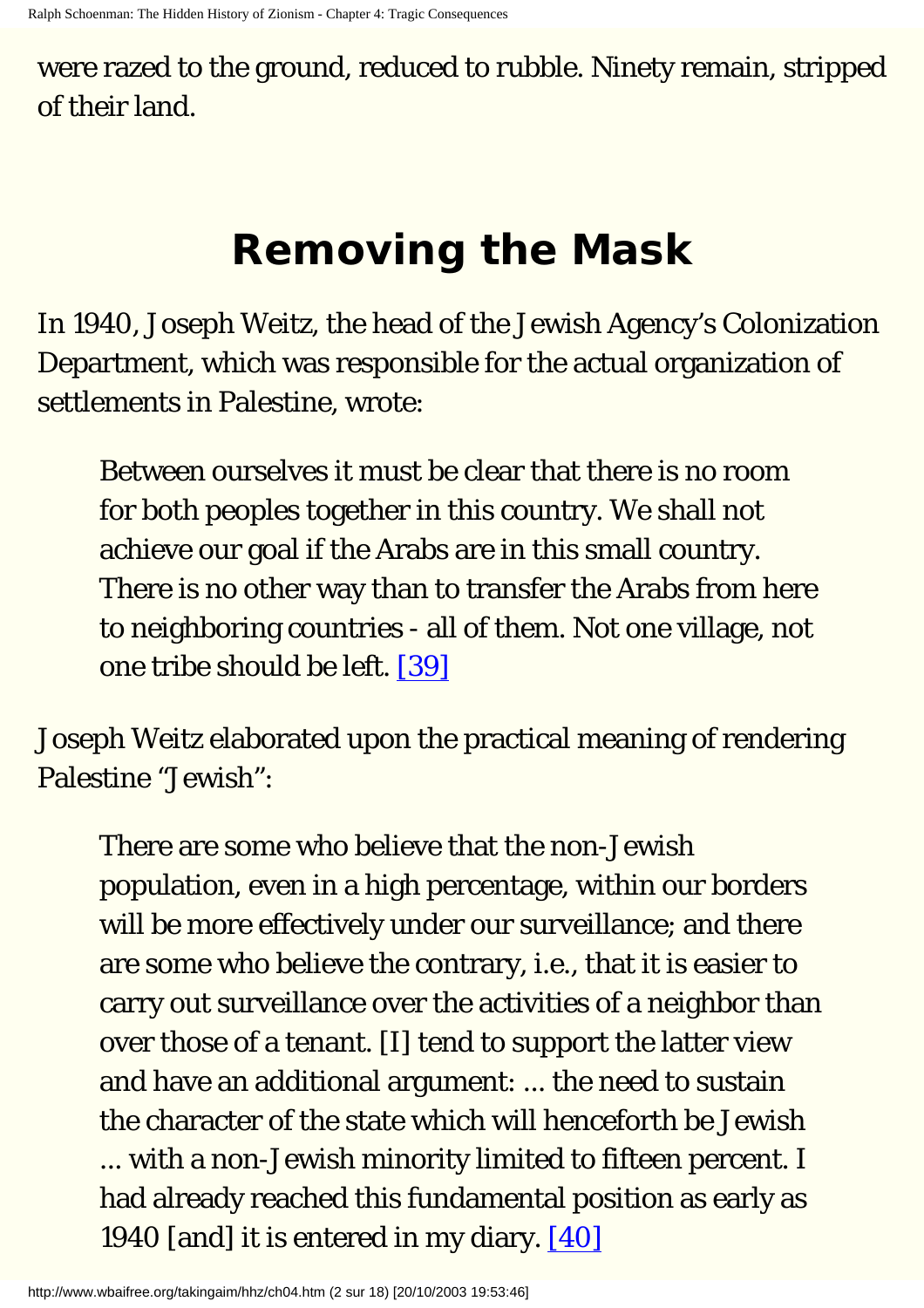#### The **Koenig Report** stated this policy even more bluntly:

We must use terror, assassination, intimidation, land confiscation and the cutting of all social services to rid the Galilee of its Arab population. [\[41\]](#page-188-3)

Chairman Heilbrun of the Committee for the Re-election of General Shlomo Lahat, the mayor of Tel Aviv, declaimed: "We have to kill all the Palestinians unless they are resigned to live here as slaves." [\[42\]](#page-188-4)

These are the words of Uri Lubrani, Israeli Prime Minister David Ben Gurion's special adviser on Arab Affairs, in 1960: "We shall reduce the Arab population to a community of woodcutters and waiters." [\[43\]](#page-188-5)

Raphael Eitan, Chief of Staff of the Israeli Armed Forces stated:

We declare openly that the Arabs have no right to settle on even one centimeter of Eretz Israel ... Force is all they do or ever will understand. We shall use the ultimate force until the Palestinians come crawling to us on all fours. [\[44\]](#page-188-6)

Eitan elaborated before the Knesset's Foreign Affairs and Defense Committee:

When we have settled the land, all the Arabs will be able to do will be to scurry around like drugged roaches in a bottle. [\[45\]](#page-188-7)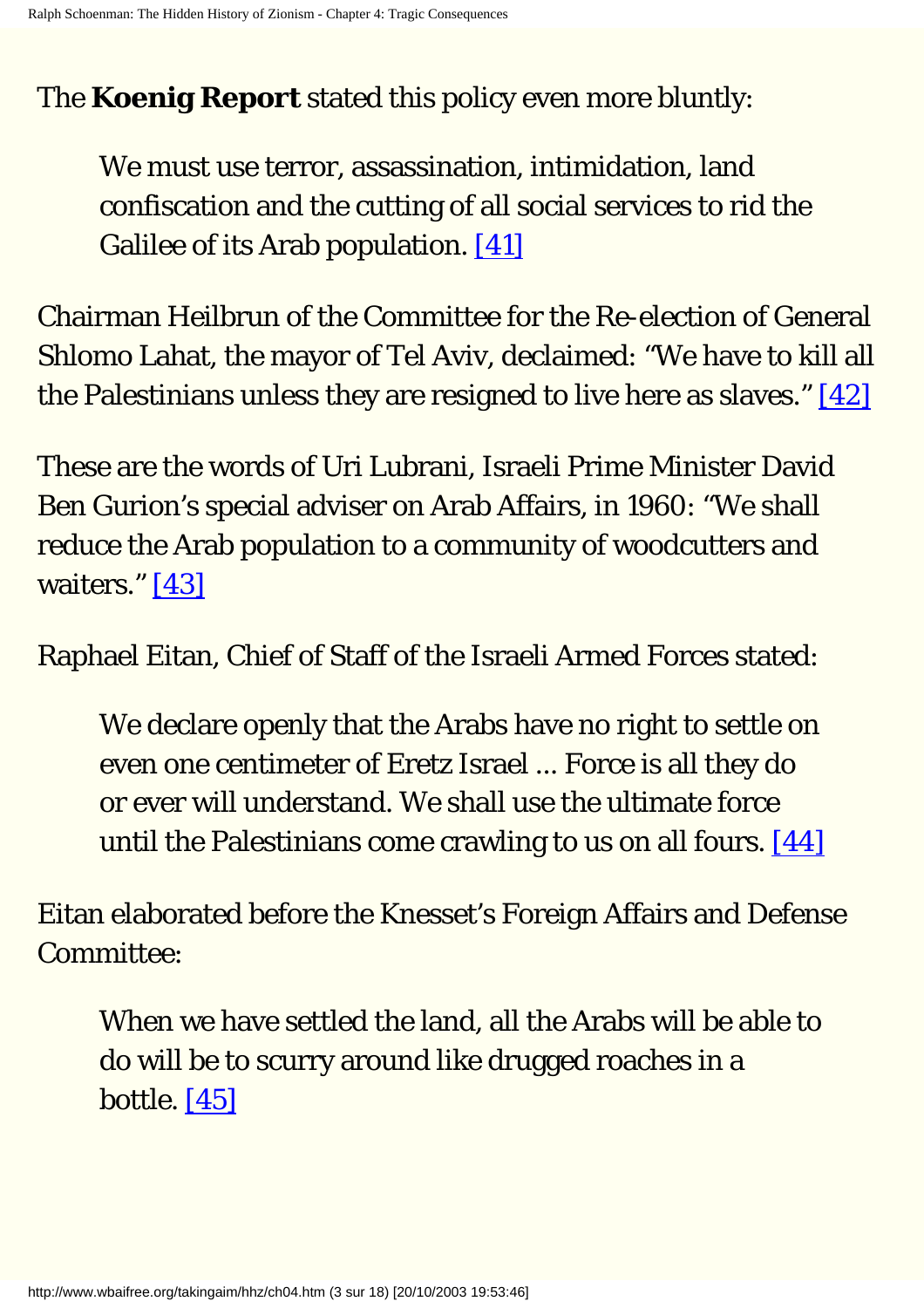# **Ben Gurion and the Final Aim**

The territorial ambitions of Zionism were clearly spelled out by David Ben Gurion in a speech to a Zionist meeting on October 13, 1936: "We do not suggest that we announce now our final aim which is far reaching – even more so than the Revisionists who oppose Partition. I am unwilling to abandon the great vision, the final vision which is an organic, spiritual and ideological component of my... Zionist aspirations." [\[46\]](#page-188-8)

In the same year, Ben Gurion wrote in a letter to his son:

A partial Jewish State is not the end, but only the beginning. I am certain that we can not be prevented from settling in the other parts of the country and the region.

#### In 1937, he declaimed:

"The boundaries of Zionist aspirations are the concern of the Jewish people and no external factor will be able to limit them." [\[47\]](#page-173-0) In 1938, he was more explicit: "The boundaries of Zionist aspiration," he told the World Council of Poale Zion in Tel Aviv, "include southern Lebanon, southern Syria, today's Jordan, all of Cis-Jordan [West Bank] and the Sinai." [\[48\]](#page-188-9)

Ben Gurion formulated Zionist strategy very clearly:

After we become a strong force as the result of the creation of the state, we shall abolish partition and expand to the whole of Palestine. The state will only be a stage in the realization of Zionism and its task is to prepare the ground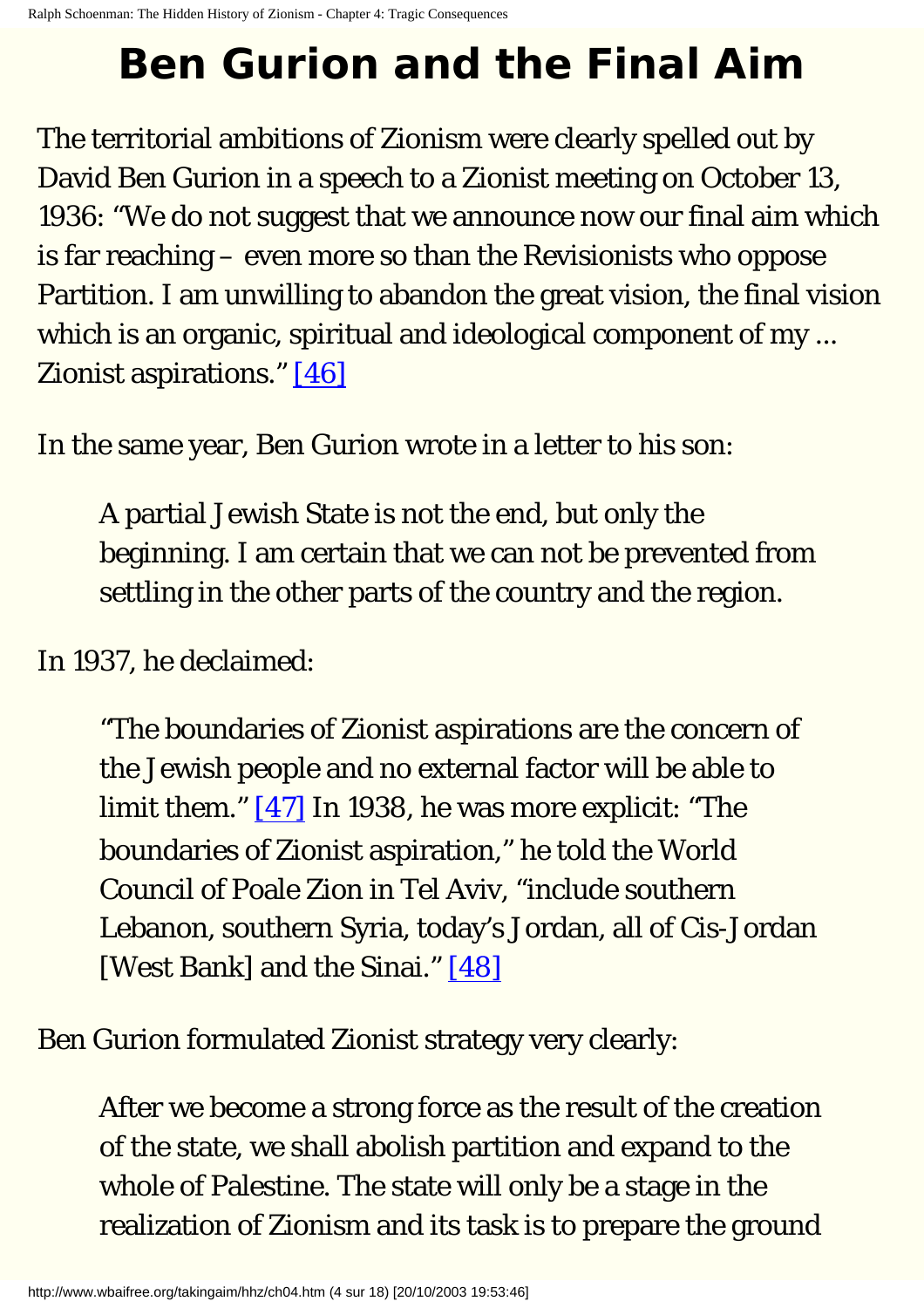for our expansion. The state will have to preserve order – not by preaching but with machine guns. [\[49\]](#page-188-10)

In May of 1948 he presented his strategic aims to the General Staff. "We should prepare to go over to the offensive. Our aim is to smash Lebanon, Trans-Jordan, and Syria. The weak point is Lebanon, for the Moslem regime is artificial and easy for us to undermine. We shall establish a Christian state there, and then we will smash the Arab Legion, eliminate Trans-Jordan; Syria will fall to us. We then bomb and move on and take Port Said, Alexandria, and Sinai." [\[50\]](#page-188-11)

When General Yigal Allon asked Ben Gurion, "What is to be done with the population of Lydda and Ramle?" – some 50,000 inhabitants – Ben Gurion, according to his biographer, waved his hand and said, "Drive them out!" [\[51\]](#page-189-0)

Yitzhak Rabin, the current Defense Minister, carried out this edict. In Lydda and Ramle, no remnants of Palestinian dwellings remain. Today this area is occupied entirely by the Jewish settler population. Michael Bar Zohar, in his biography of David Ben Gurion, describes Ben Gurion's first visit to Nazareth. &#+8220;Ben Gurion looked around in astonishment and said, 'Why are there so many Arabs, why didn't you drive them out?'"

The Palestinians were indeed driven out. Between November 29, 1947, when the United Nations partitioned Palestine, and May 15, 1948, when the State was formally proclaimed, the Zionist army and militia had seized 75% of Palestine, forcing 780,000 Palestinians out of the country.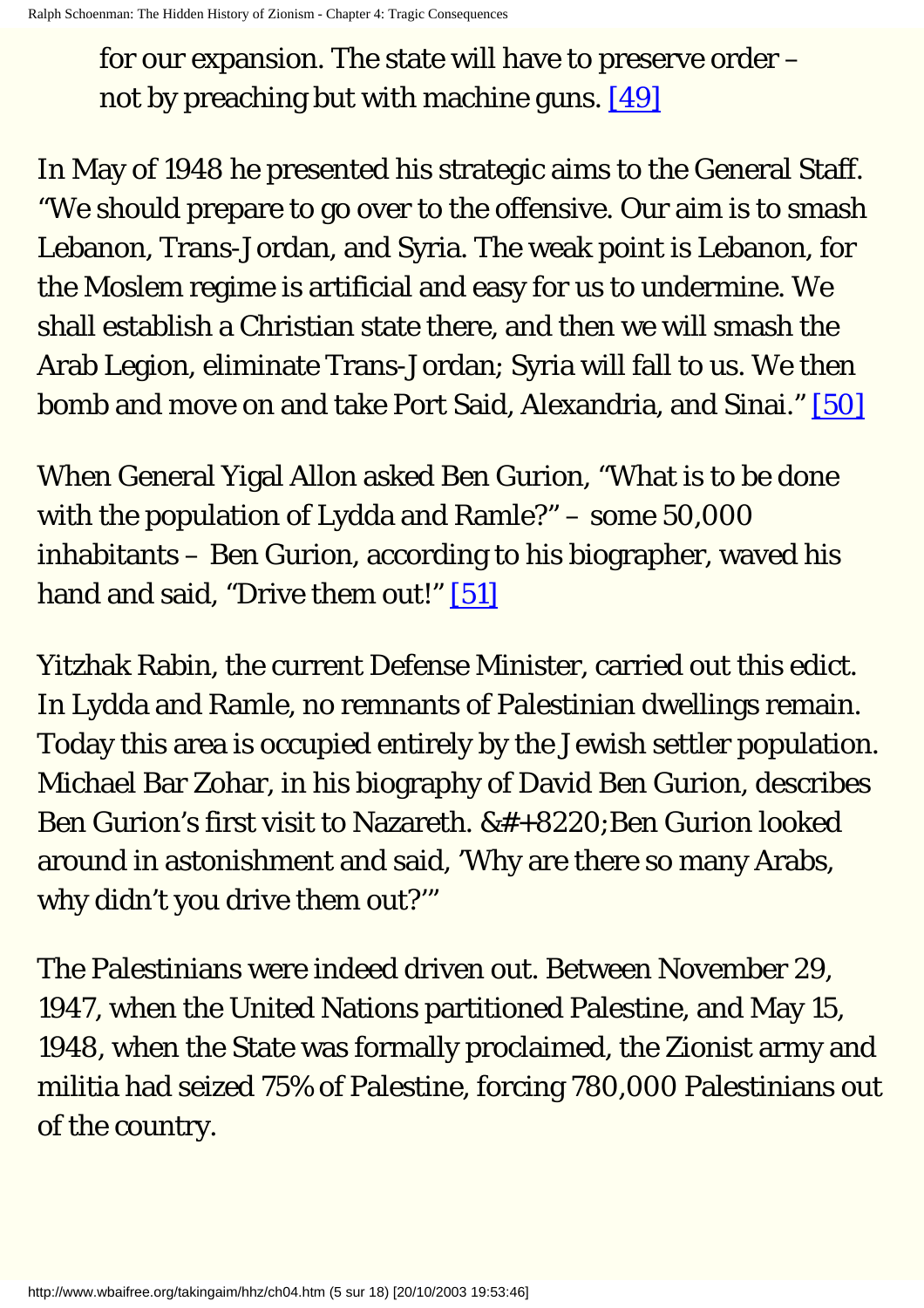# **The Butchery Begins: Deir Yasin**

The process was one of sustained slaughter as village after village was wiped out. The killing was intended to cause people to flee for their lives.

The commander of the Haganah, Zvi Ankori, described what happened: "I saw cut off genitalia and women's crushed stomachs ... It was direct murder." [\[52\]](#page-173-0)

Menachem Begin gloated over the impact throughout Palestine of the Nazi-like operations he commanded at Deir Yasin. Lehi and IZL Commandos stormed the village of Deir Yasin on April 9, 1948, slaughtering 254 men, women and children.

A legend of terror spread amongst Arabs who were seized with panic at the mention of our Irgun soldiers. It was worth half a dozen battalions to the forces of Israel. Arabs throughout the country ... were seized with limitless panic and started to flee for their lives. This mass flight soon developed into a maddened, uncontrollable stampede. Of the 800,000 Arabs who lived on the present territory of the state of Israel, only some 165,000 are still there. The political and economic significance of this development can hardly be overestimated. [\[53](#page-189-1)

[The implementation of this program was carried out in part by](#page-189-1)  [Menachem Begin and in part by his future successor as Prime](#page-189-1) [Minister, Yitzhak Shamir, as military commanders of the Irgun and](#page-189-1) [the Lohamei Herut Israel \(Lehi\), i.e., Fighters for the Freedom of](#page-189-1) [Israel. Inhabitants were force marched in blood-soaked clothing](#page-189-1)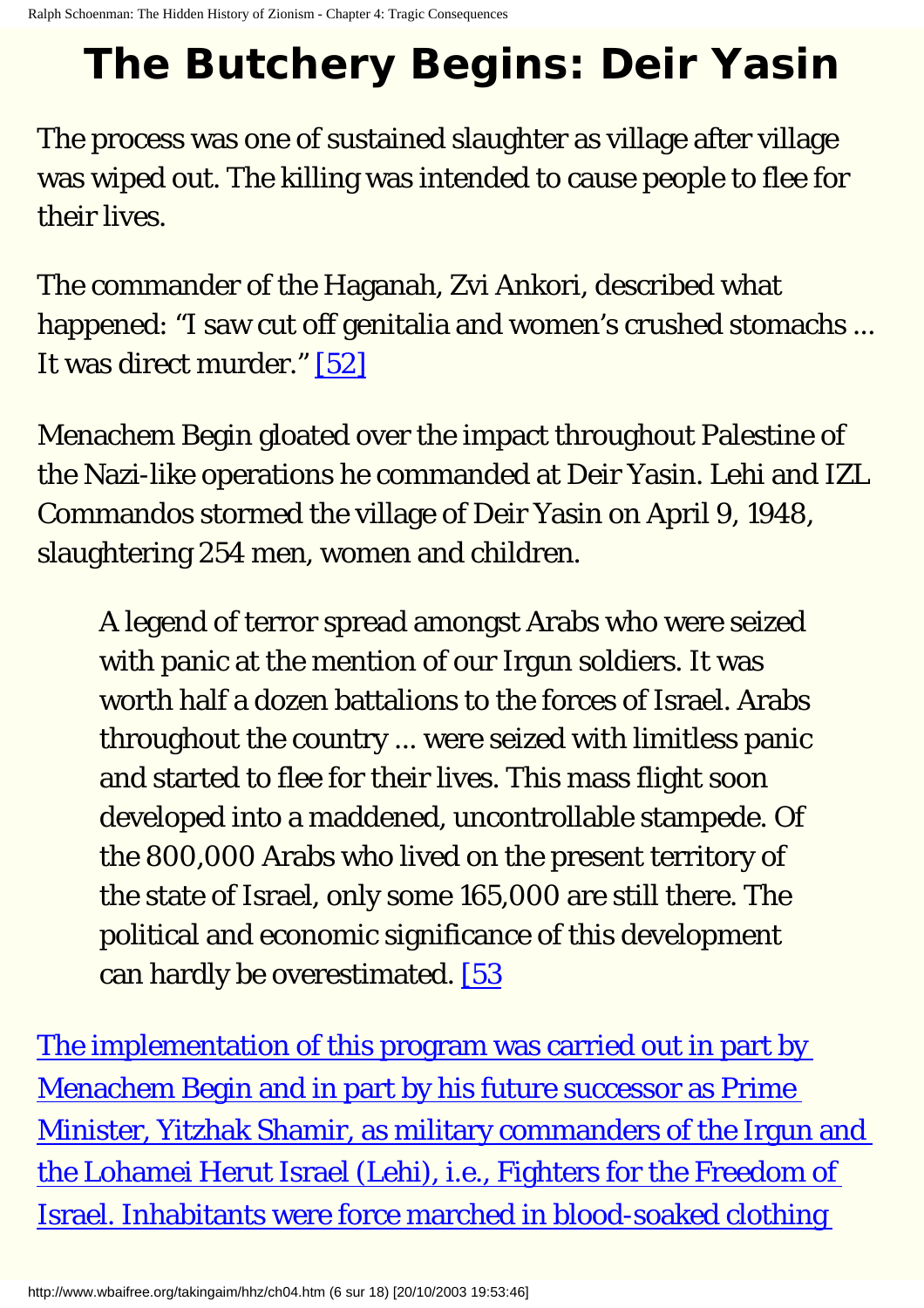[through the streets of Jerusalem to jeering on-lookers, before](#page-189-1)  [disappearing.](#page-189-1)

### **[Eyewitness Accounts](#page-189-1)**

[The eyewitness accounts of these events foreshadowed the fate of the](#page-189-1) [Palestinian people.](#page-189-1)

[It was noon when the battle ended and the shooting](#page-189-1)  [stopped. Things had become quiet, but the village had not](#page-189-1)  [surrendered. The IZL \(Irgun\) and Lehi \(Stern Gang\)](#page-189-1)  [irregulars left the places in which they had been hiding](#page-189-1)  [and started carrying out clean-up operations in the houses.](#page-189-1) [They fired with all the arms they had, and threw explosives](#page-189-1) [into the buildings. They also shot everyone they saw in the](#page-189-1)  [houses, including women and children – indeed the](#page-189-1) [commanders made no attempt to check the disgraceful](#page-189-1) [acts of slaughter. I myself and a number of inhabitants](#page-189-1) [begged the commanders to give orders to their men to stop](#page-189-1) [shooting, but our efforts were unsuccessful. In the](#page-189-1) [meantime, some twenty-five men had been brought out of](#page-189-1) [the houses: they were loaded into a freight truck and led in](#page-189-1)  [a 'victory parade,' like a Roman triumph, through to](#page-189-1) [Mahaneh Yehudah and Zikhron Yosef quarters \[of](#page-189-1)  [Jerusalem\]. At the end of the parade they were taken to a](#page-189-1) [stone quarry between Giv'at Shaul and Deir Yasin and shot](#page-189-1)  [in cold blood. The fighters then put the women and](#page-189-1)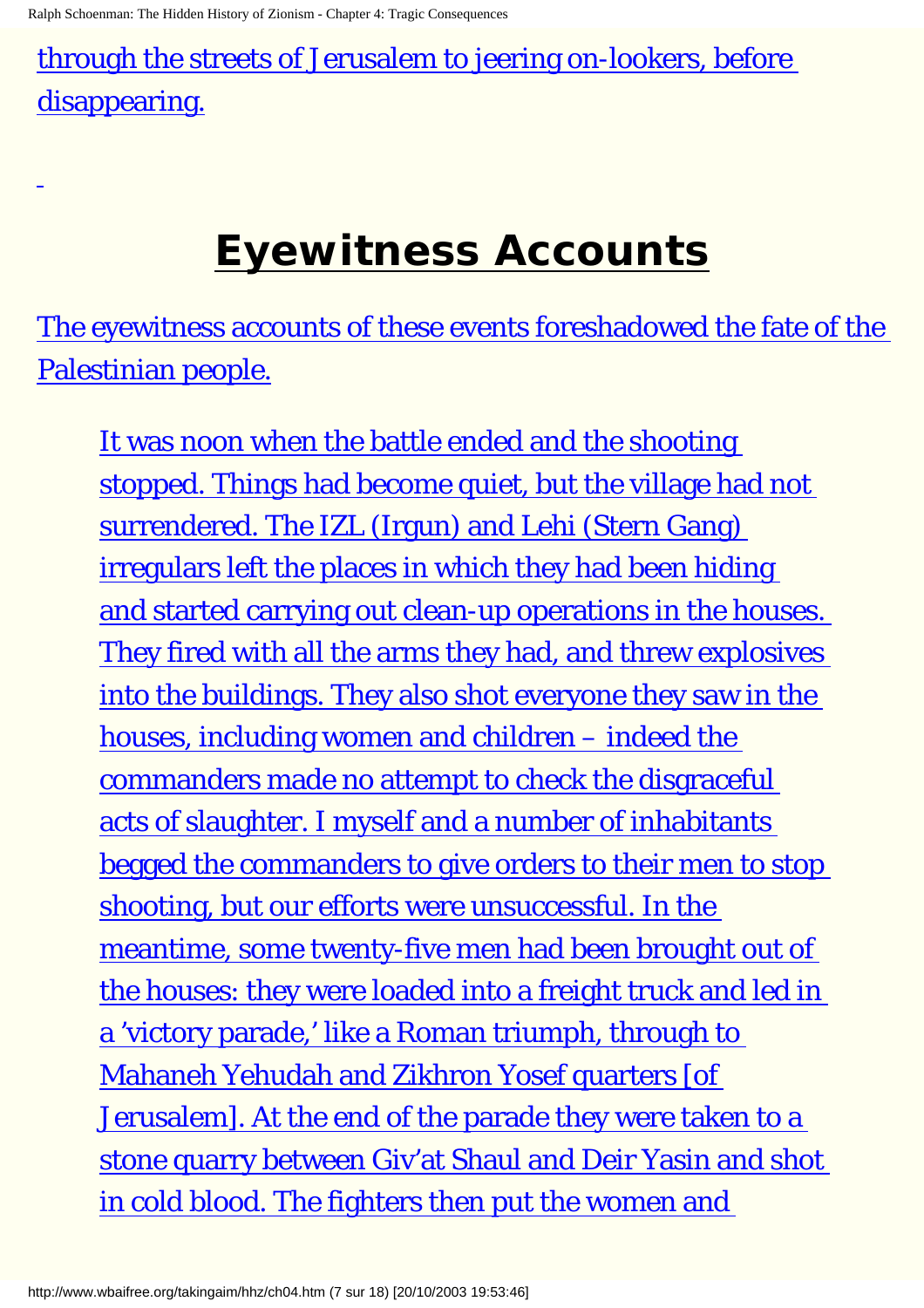[children who were still alive on a truck and took them to](#page-189-0) [the Mandelbaum Gate.](#page-189-0) [\[54\]](#page-189-1)

<span id="page-180-0"></span>The director of the International Red Cross in Palestine, Jacques de Reynier, attempted to intervene as word of the slaughter spread. His personal testimony is as follows:

... The Commander of the Irgun detachment did not seem willing to receive me. At last he arrived, young, distinguished, and perfectly correct, but there was a peculiar glitter in his eyes, cold and cruel. According to him the Irgun had arrived twenty-four hours earlier and ordered the inhabitants by loudspeaker to evacuate all houses and surrender: the time given to obey the order was a quarter of an hour. Some of these miserable people had come forward and were taken prisoner, to be released later in the direction of the Arab lines. The rest, not having obeyed the order, had met the fate they deserved. But there was no point in exaggerating things, there were only a few dead, and they would be buried as soon as the "cleanup" of the village was over. If I found any bodies, I could take them, but there were certainly no wounded.

This account made my blood run cold. I went back to the Jerusalem road and got an ambulance and a truck that I had alerted through the Red Shield ... I reached the village with my convoy, and the firing stopped. The gang (Irgun) was wearing uniforms with helmets. All of them were young, some even adolescents, men and women, armed to the teeth: revolvers, machine-guns, hand grenades, and also cutlasses in their hands, most of them still blood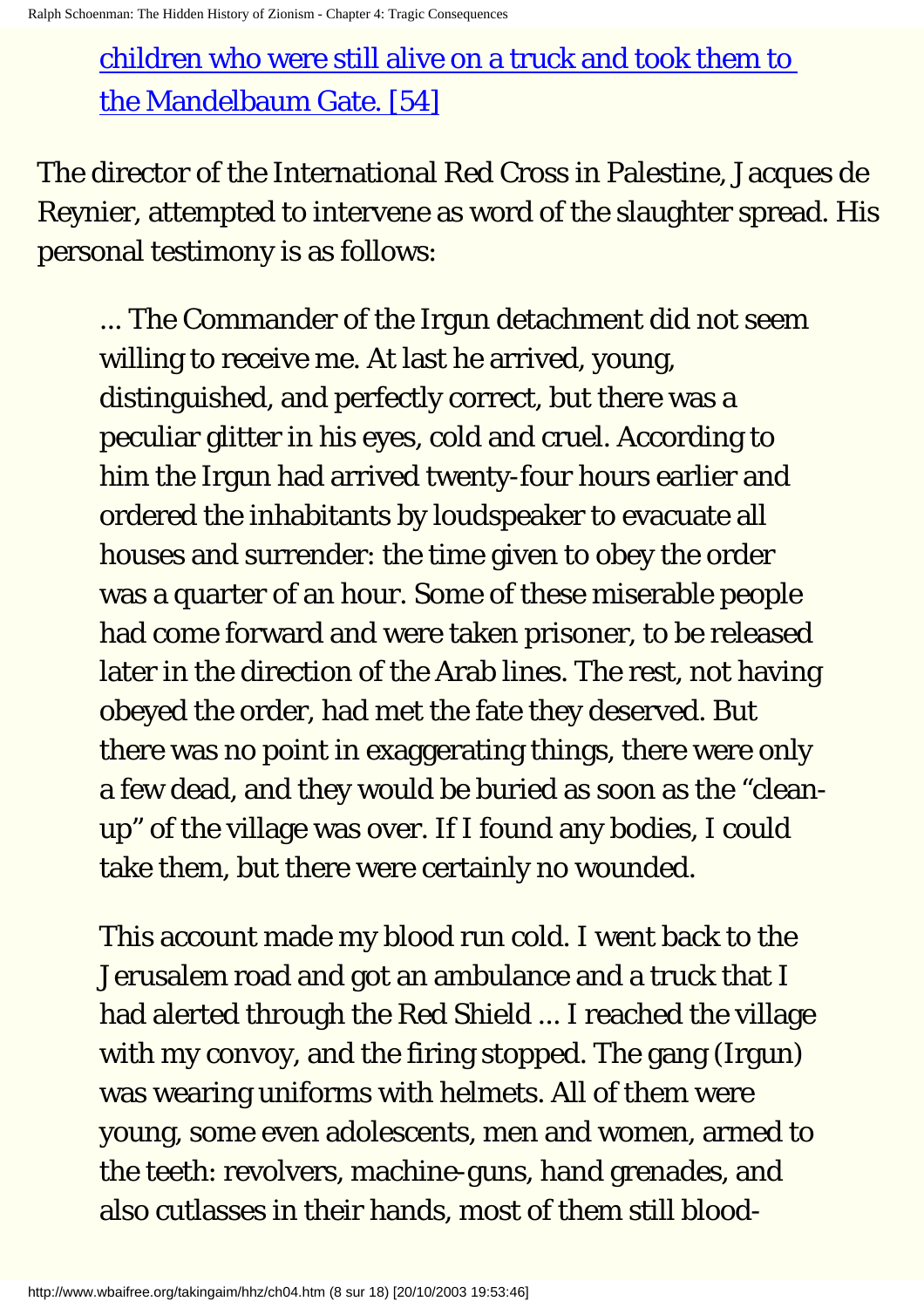stained. A beautiful young girl with criminal eyes showed me hers, still dripping with blood; she displayed it like a trophy. This was the "clean-up" team, that was obviously performing its task very conscientiously.

I tried to go into a house. A dozen soldiers surrounded me, their machine-guns aimed at my body, and their officer forbade me to move. The dead, if any, would be brought to me, he said. I then flew into one of the most towering rages of my life, telling these criminals what I thought of their conduct, threatening them with everything I could think of, and then pushed them aside and went into the house.

The first room was dark, everything was in disorder, but there was no one. In the second, amid disembowelled furniture and all sorts of debris, I found some bodies, cold. Here the "clean-up" had been done with machine guns, then hand grenades. It had been finished off with knives, anyone could see that. The same thing in the next room, but as I was about to leave, I heard something like a sigh. I looked everywhere, turned over all the bodies, and eventually found a little foot, still warm. It was a little girl of ten, mutilated by a hand grenade, but still alive ... everywhere it was the same horrible sight ... there had been four hundred people in this village; about fifty of them had escaped and were still alive. All the rest had been deliberately massacred in cold blood for, as I observed for myself, this gang was admirably disciplined and only acted under orders.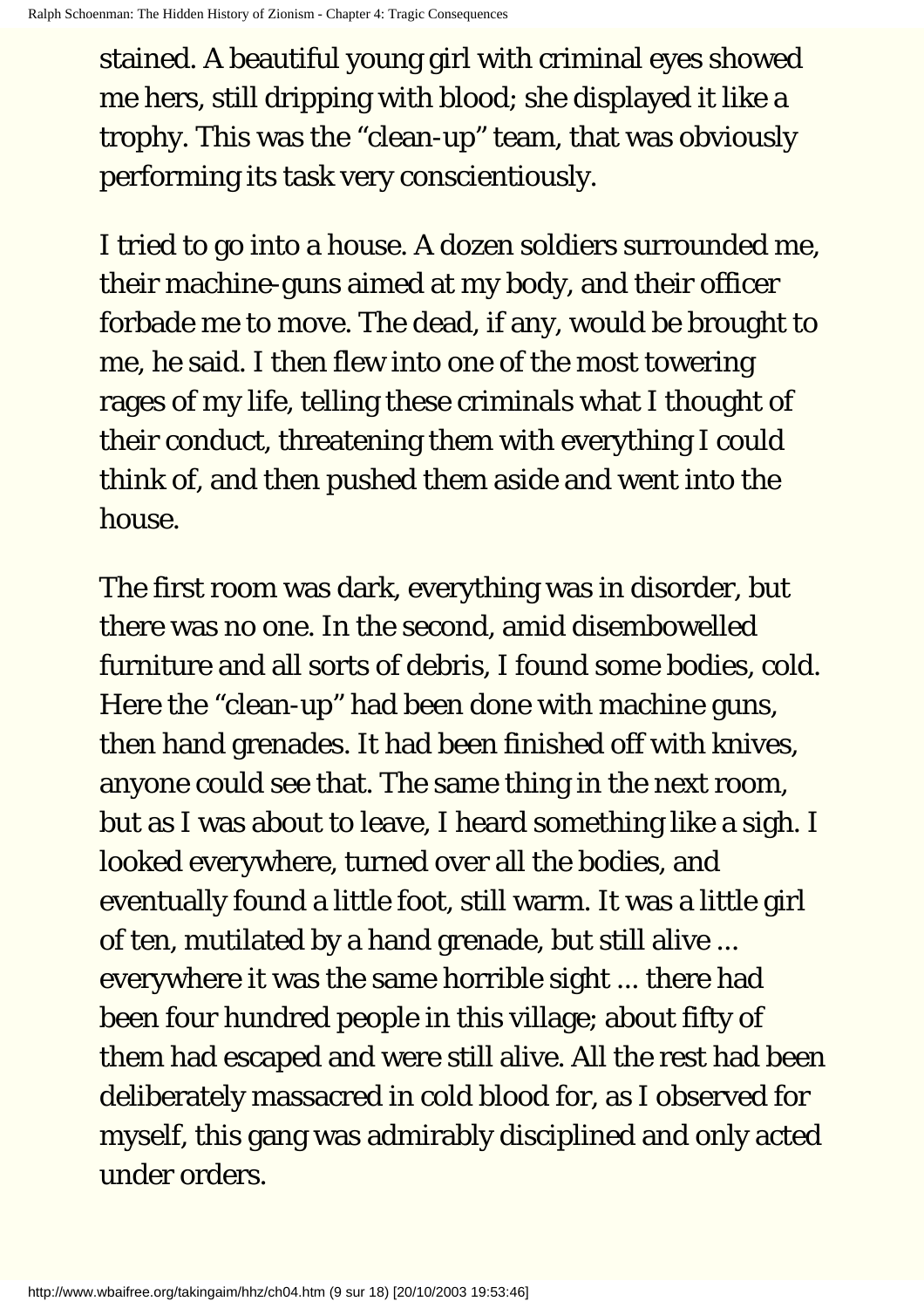After another visit to Deir Yasin I went back to my office where I was visited by two gentlemen, well-dressed in civilian clothes, who had been waiting for me for more than an hour. They were the commander of the Irgun detachment and his aide. They had prepared a paper which they wanted me to sign. It was a statement to the effect that I had been very courteously received by them, and obtained all the facilities I had requested, in the accomplishment of my mission, and thanking them for the help I had received. As I showed signs of hesitation and even started to argue with them, they said that if I valued my life, I had better sign immediately. The only course open to me was to convince them that I did not value my life in the least. [\[55\]](#page-189-2)

### **The Slaughter at Dueima**

<span id="page-182-0"></span>If the Deir Yasin massacre was carried out by the "rightist" Revisionist Zionist underground organizations, IZL and Lehi, like massacres occurred on a similar scale throughout the country. The massacre at Dueima in 1948 was perpetrated by the official Labor Zionist Israeli army, the Israel Defense Forces (Tzeva Haganah le-Israel or ZAHAL). The account of the massacre, as described by a soldier who participated in the horror, was published in **Davar**, the official Hebrew daily newspaper of the Labor-Zionist-run Histadrut General Federation of Workers:

... They killed between eighty to one hundred Arab men, women and children. To kill the children they [soldiers]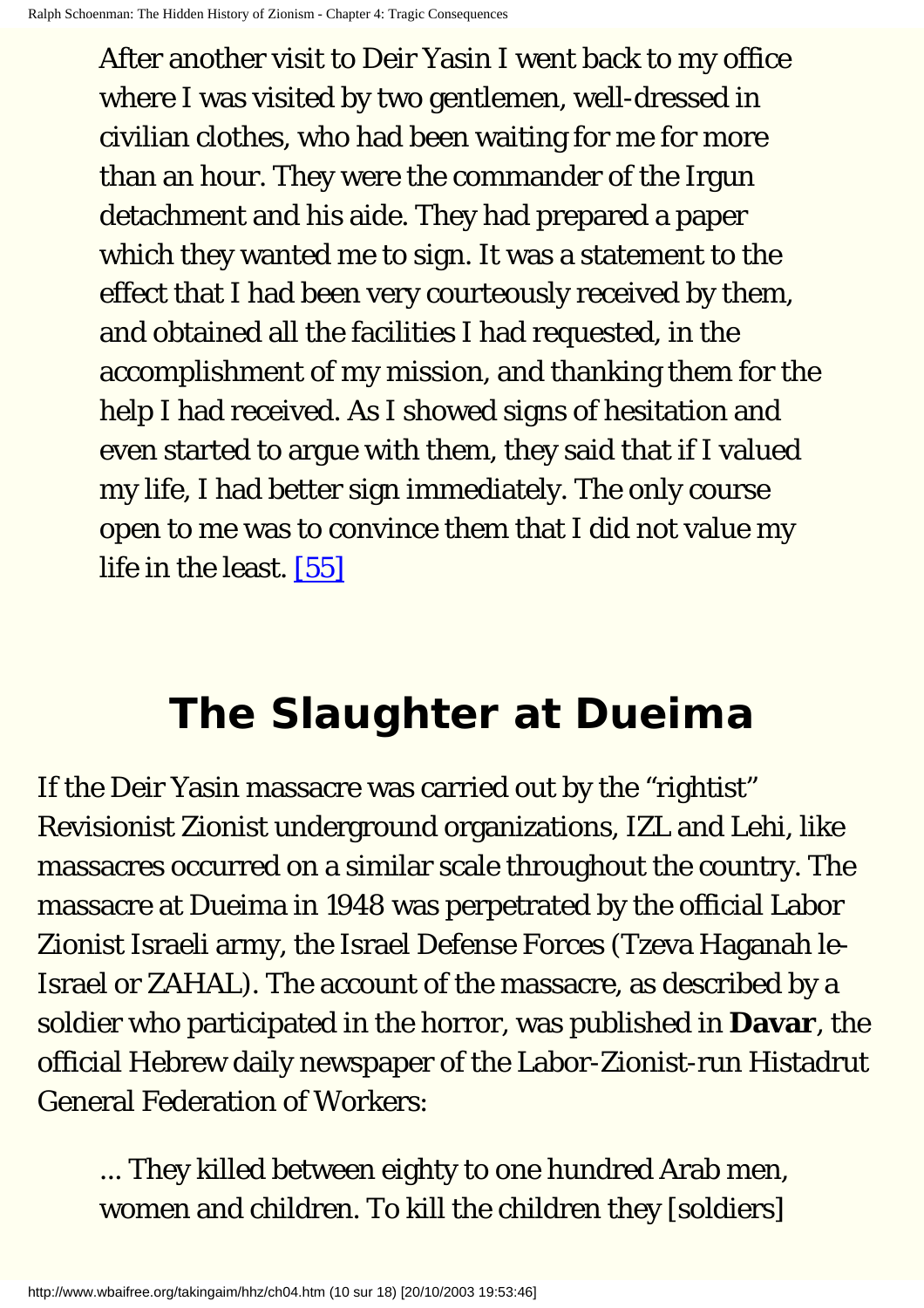fractured their heads with sticks. There was not one home without corpses. The men and women of the villages were pushed into houses without food or water. Then the saboteurs came to dynamite them.

One commander ordered a soldier to bring two women into a building he was about to blow up ... Another soldier prided himself upon having raped an Arab woman before shooting her to death. Another Arab woman with her newborn baby was made to clean the place for a couple of days, and then they shot her and the baby. Educated and well-mannered commanders who were considered "good guys" ... became base murderers, and this not in the storm of battle, but as a method of expulsion and extermination. The fewer the Arabs who remain, the better. [\[56\]](#page-189-3)

<span id="page-183-0"></span>The strategic value of the Deir Yasin massacre would be propounded widely over the years by Zionist leaders such as Eldad [Scheib] who, with Yitzhak Shamir and Nathan Yalin-Mor [Feldman], were in charge of Lehi. Speaking at a meeting in July 1967, his remarks were published in the well-known journal of opinion, **De'ot**, in Winter 1968:

I have always said that if the deepest and profoundest hope symbolizing redemption is the rebuilding of the [Jewish] Temple ... then it is obvious that those mosques [al-Haram al-Sharif and al-Aqsa] will have, one way or another, to disappear one of these days ... Had it not been for Deir Yasin, half a million Arabs would be living in the state of Israel [in 1948]. The state of Israel would not have existed. We must not disregard this, with full awareness of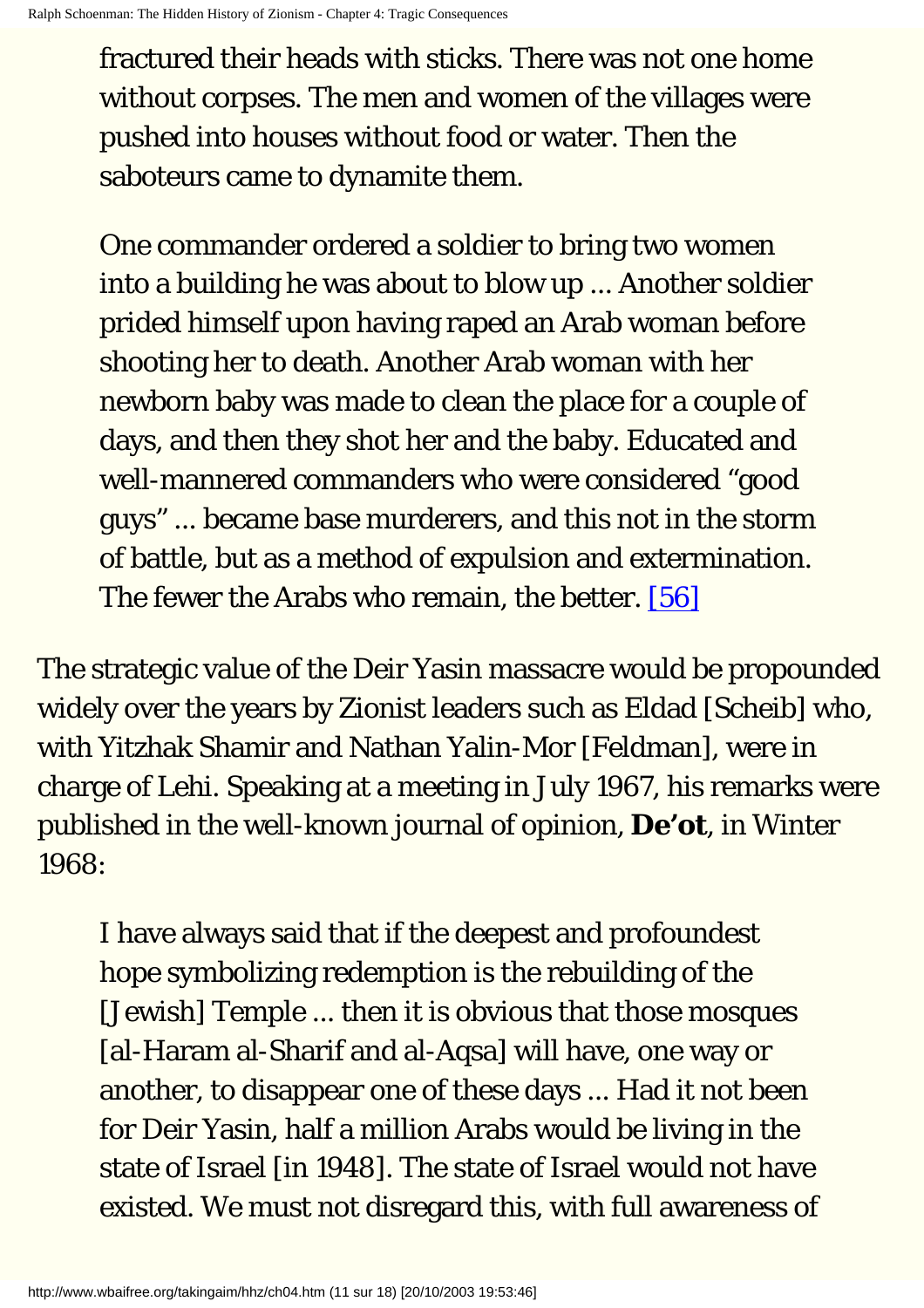the responsibility involved. All wars are cruel. There is no way out of that. This country will either be Eretz Israel with an absolute Jewish majority and a small Arab minority, or Eretz Ishmael, and Jewish emigration will begin again if we do not expel the Arabs one way or another. [\[57\]](#page-189-4)

### **Murder in Gaza**

<span id="page-184-0"></span>The program of massacre did not end with the formation of the state. Meir Har Tzion's diary describes the massacres in the refugee camps and villages of Gaza during the early 1950s:

The wide, dry riverbed glitters in the moonlight. We advance, carefully, along the mountain slope. Several houses can be seen ... In the distance we can see three lights and hear the sounds of Arab music coming out of the homes immersed in darkness. We split up into three groups of four men each. Two groups make their way to the immense refugee camp (Al Burj) to the south of our position. The other group marches toward the lonely house in the flat area north of Wadi Gaza. We march forward, trampling over green fields, wading through water canals as the moon bathes us in its scintillating light. Soon, however, the silence will be shattered by bullets, explosions, and the screams of those who are now sleeping peacefully. We advance quickly and enter one of the houses - "*Mann Haatha*?" [Arabic for "Who's there?"]

We leap towards the voices. Fearing and trembling, two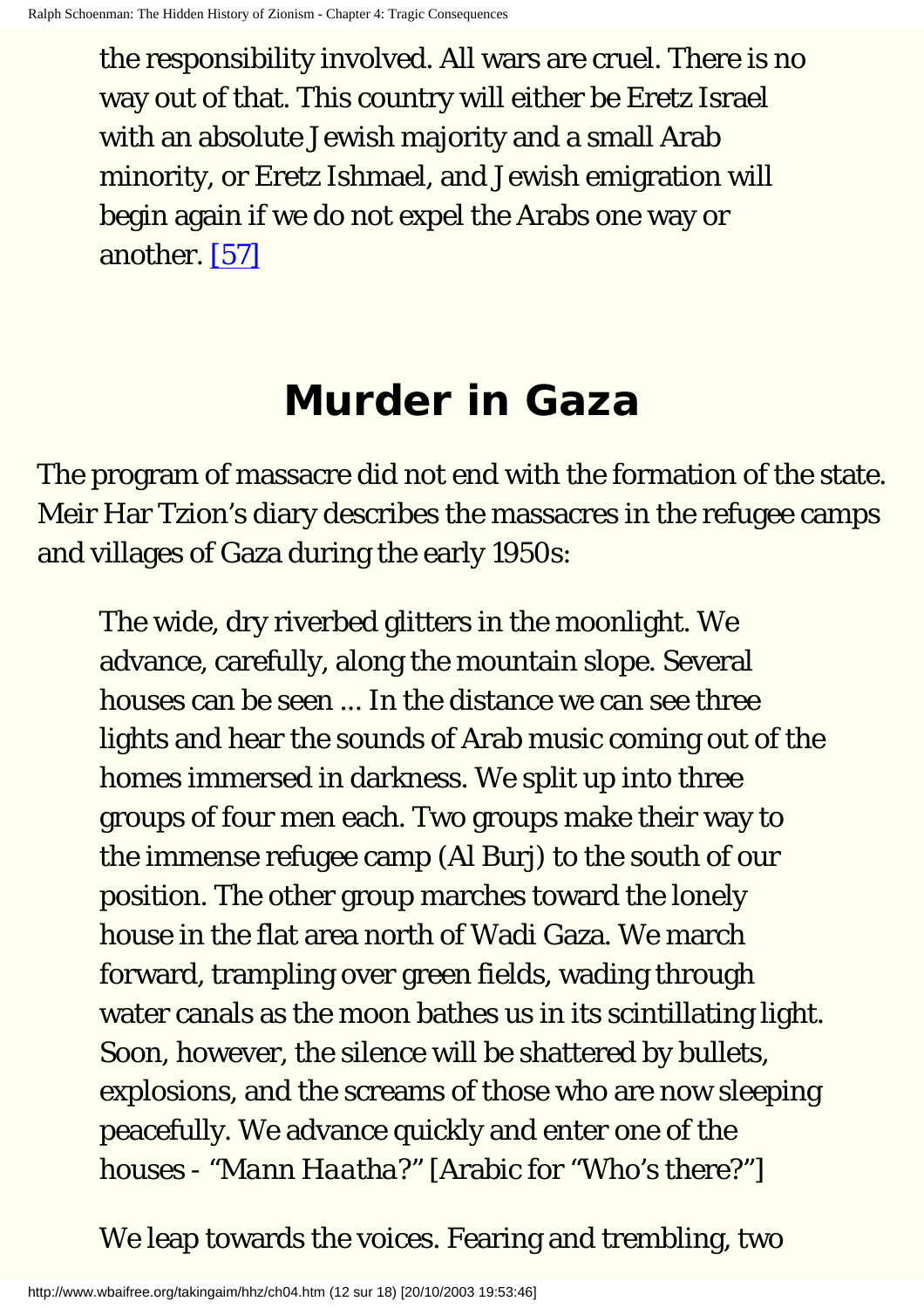Arabs are standing up against the wall of the building. They try to escape. I open fire. An ear-piercing scream fills the air. One man falls to the ground while his friend continues to run. Now we must act – we have no time to lose. We make our way from house to house as the Arabs scramble about in confusion.

Machine guns rattle, their noise mixed with a terrible howling. We reach the main thoroughfare of the camp. The mob of fleeing Arabs grows larger. The other group attacks from the opposite direction. The thunder of our hand-grenades echoes in the distance. We receive an order to retreat. The attack has come to an end. [\[58\]](#page-189-5)

### <span id="page-185-0"></span>**Kibya and Commando Unit 101**

Prime Minister Moshe Sharett (1954-55) gave the following account of the massacre at the village of Kibya in 1953 (October 18, 1953). Ariel Sharon personally commanded the action in which men, women and children were slaughtered in their homes.

[In the cabinet meeting] I condemned the Kibya Affair that exposed us in front of the whole world as a gang of bloodsuckers capable of massacres ... I warned that this stain will stick to us and will not be washed away for years to come.

It was decided that a communique on Kibya will be published and Ben Gurion was to write it. It is really a shameful deed. I inquired several times and each time I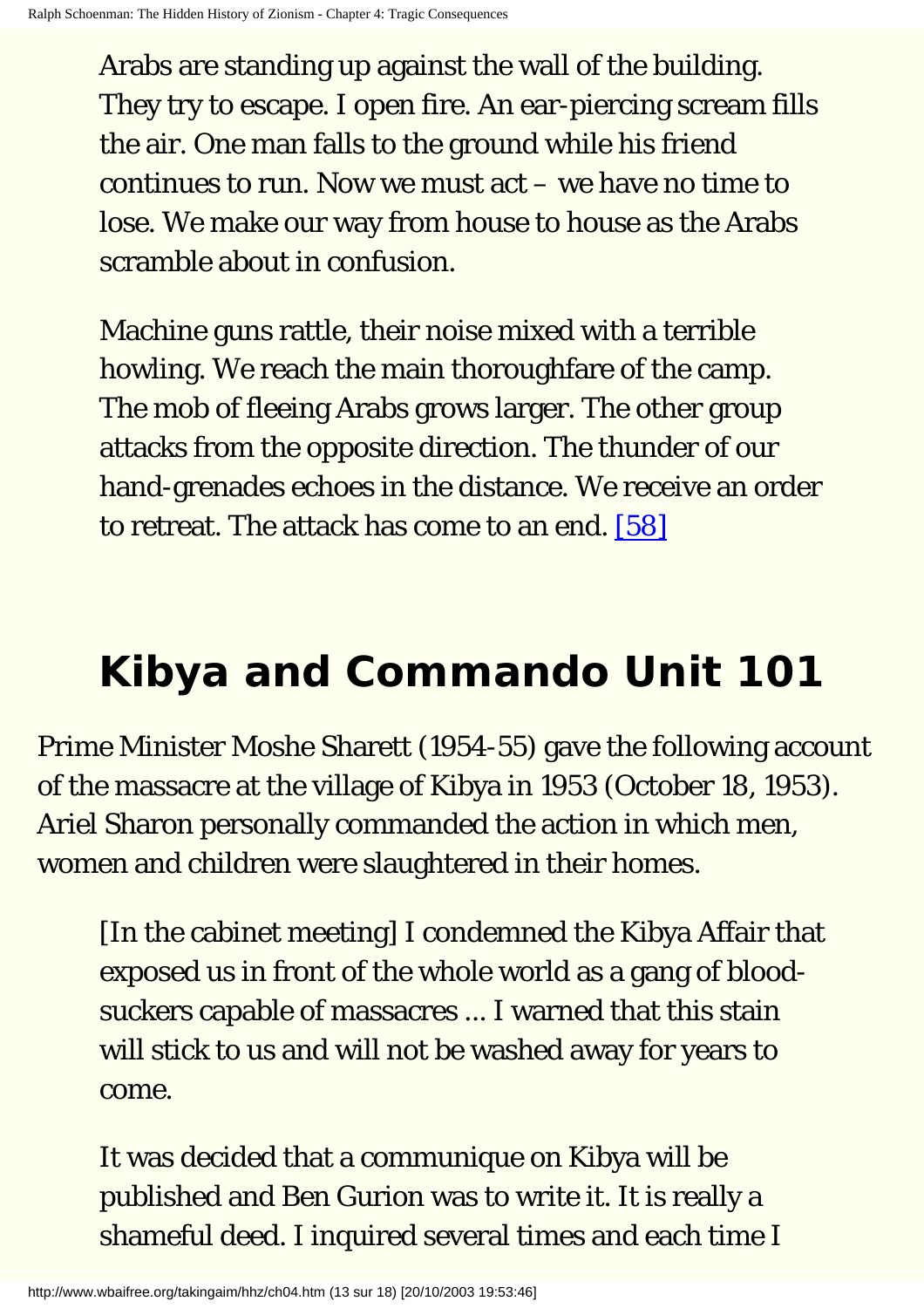was solemnly assured that people would not find out how it had been done. [\[59\]](#page-189-6)

<span id="page-186-1"></span><span id="page-186-0"></span>Sharett noted in his Diary details of further massacres in Palestinian villages in 1955: "Public opinion, the army and the police have concluded that Arab blood can be freely shed. It must make the state appear in the eyes of the world as a savage state." [\[60\]](#page-189-7)

### **Kafr Qasim: The Slaughter Continues**

The massacre at Kafr Qasim followed the Zionist pattern. In October 1956, Israeli Brigadier Shadmi, the commander of a battalion on the Israeli-Jordanian border, ordered a night curfew imposed on the "minority" [Arab] villages under his command. These villages were inside the Israeli borders; thus, their inhabitants were Israeli citizens. Shadmi told the commander of a Frontier Guard unit, Major Melinki, that the curfew must be "extremely strict" and that "it would not be enough to arrest those who broke it – they must be shot." He added:

<span id="page-186-2"></span>A dead man is better than the complications of detention. [\[61\]](#page-189-8)

He [Melinki] informed the assembled officers that ... their task was to impose the curfew in the minority villages from 1700 to 0600 [5 p.m. to 6 a.m.] ... Anyone leaving his home, or anyone breaking the curfew should be shot dead. He added that there were to be no arrests and that if a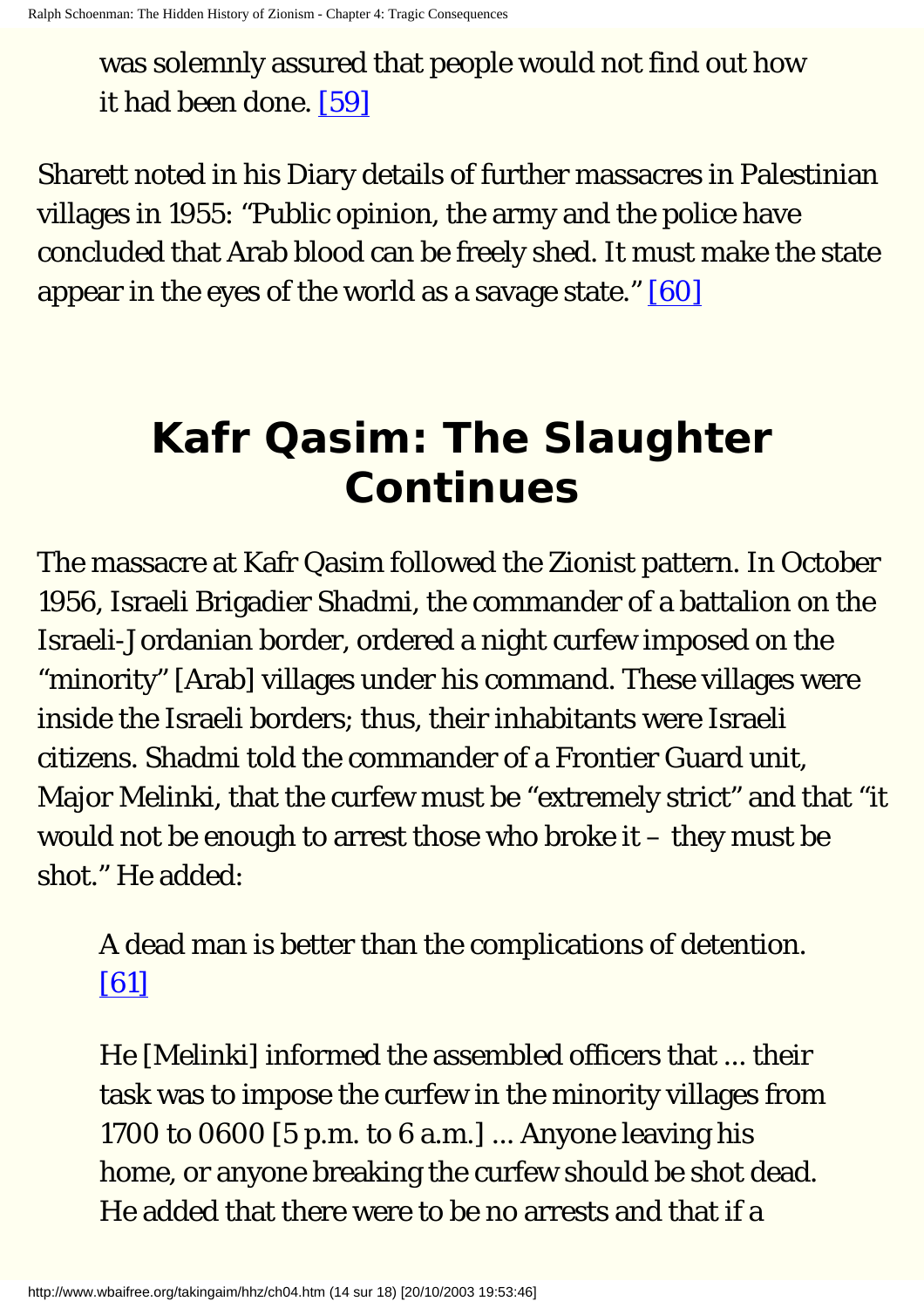number of people were killed in the night this would facilitate the imposition of the curfew during succeeding nights.

Lieutenant Frankanthal asked him: "What do we do with the wounded?" Melinki replied: "Take no notice of them."

A section leader, then asked: "What about women and children?" to which Melinki replied: "No sentimentality." When asked: "What about people returning from their work?" Melinki answered: "It will be just too bad for them, as the Commander said."

The perpetrators of the Kafr Qasim massacre – a commando unit of Ariel Sharon-Commando Unit 101 – were all rewarded with medals and with promotions in the Israeli Defense Forces (IDF).

The genocidal methods needed to impose the colonial settler state within the pre-1967 borders of Israel are regarded as the model for dealing ultimately with the Palestinians in the post-1967 occupied territories. Aharon Yariv, former military intelligence chief and Minister of Information, stated at a public seminar in the Leonard Davis Institute for International Relations at the Hebrew University in Jerusalem that:

<span id="page-187-0"></span>There are opinions which advocate that a war situation be utilized in order to exile 700,000 to 800,000 Arabs. These opinions are widespread. Statements have been voiced on the matter and also instruments [apparatuses] have been prepared. [\[62\]](#page-189-9)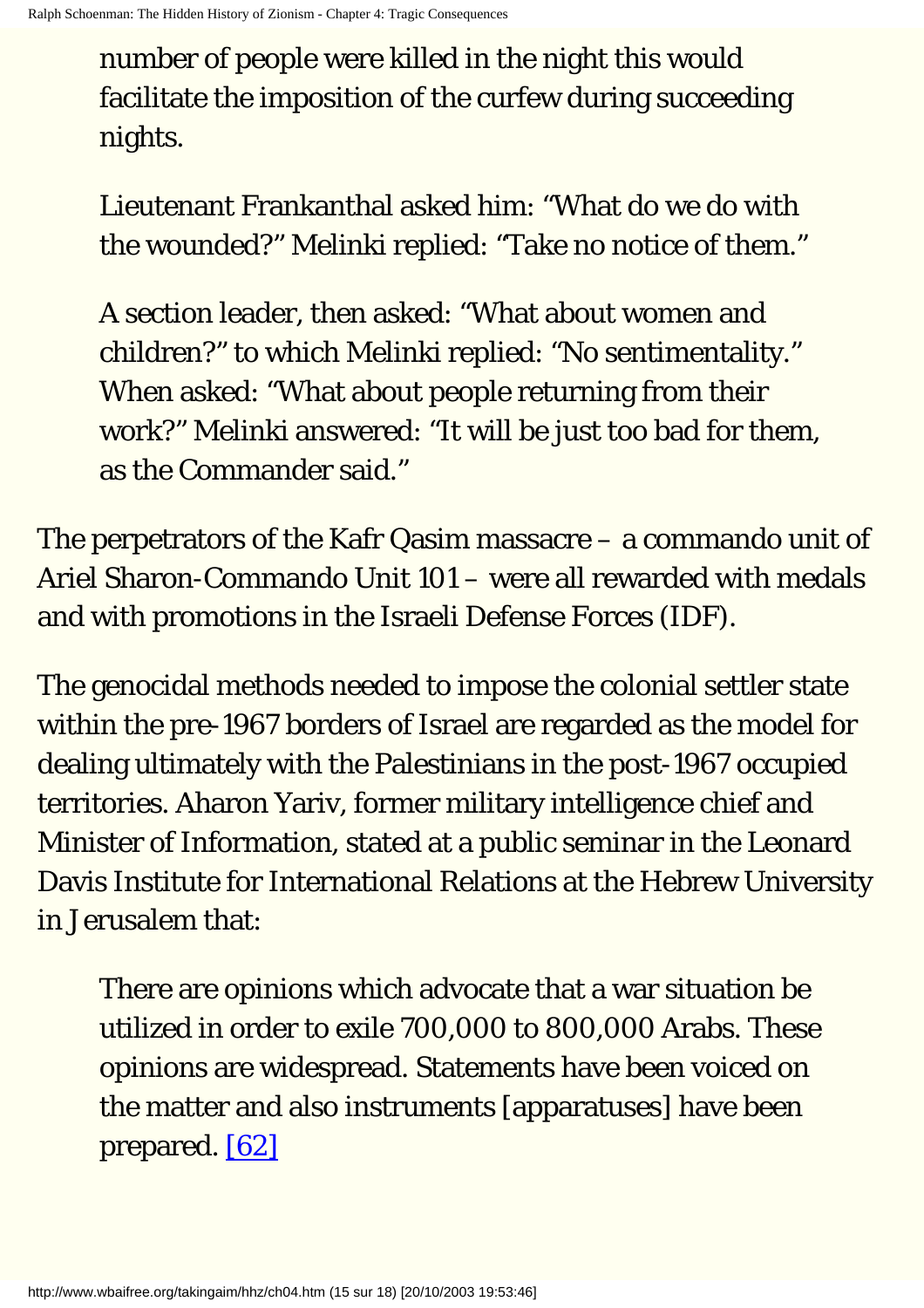### **Notes**

[38.](#page-173-0) Hadawi, pp.43-44.

[39.](#page-174-0) Joseph Weitz, *A Solution to the Refugee Problem*, **Davar**, September 29, 1967. Cited in Uri Davis and Norton Mezvinsky, eds, **Documents from Israel, 1967-1973**, p.21.

[40.](#page-174-1) Davis, **Israel: An Apartheid State**, p.5

[41.](#page-175-0) **Al Hamishmar** (Israeli newspaper), September 7, 1976.

[42.](#page-175-1) Cited by Fouzi El-Asmar and Salih Baransi during discussions with the author, October 1983.

[43.](#page-175-2) Sabri Jiryis, **The Arabs in Israel** (New York: Monthly Review Press, 1976).

[44.](#page-175-3) Gad Becker, **Yediot Ahronot**, April 13, 1983, and **The New York Times**, April 14, 1983.

#### [45.](#page-173-1) **Ibid.**

[46.](#page-176-0) David Ben Gurion, **Memoirs**, Volume III, p.467.

[47.](#page-173-1) Ben Gurion, from a 1937 speech cited in his **Memoirs**.

[48.](#page-176-1) David Ben Gurion, **Report to the World Council of Poale Zion** (the forerunner of the Labor Party), Tel Aviv, 1938. Cited by Israel Shahak, **Journal of Palestine Studies**, Spring 1981.

[49.](#page-177-0) Ben Gurion in a 1938 speech.

[50.](#page-177-1) Michael Bar Zohar, **Ben Gurion: A Biography** (New York: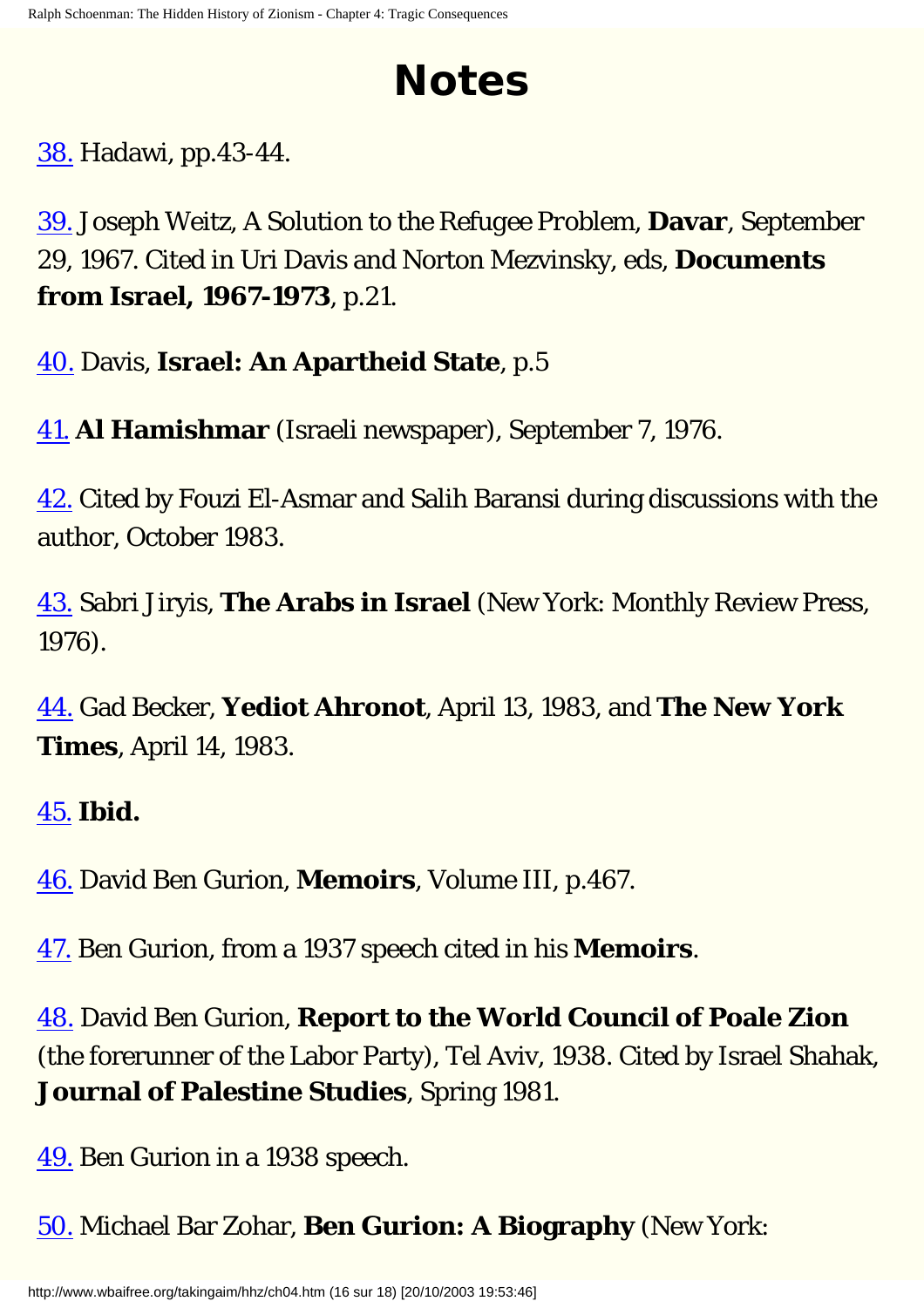Delacorte, 1978).

[51.](#page-177-2) Ben Gurion, July 1948, as cited by Bar Zohar.

<span id="page-189-0"></span>[52.](#page-173-1) Brenner, **The Iron Wall**, p.52.

<span id="page-189-1"></span>[53.](#page-179-0) Ibid., p.143.

[54.](#page-180-0) Meir Pa'il, **Yediot Aharanot**, April 4, 1972. Cited by David Hirst, **The Gun and the Olive Branch** (Great Britain: Faber & Faber Ltd., 1977), pp.126-127.

<span id="page-189-2"></span>[55.](#page-182-0) Jacques de Reynier, **A Jerusalem un Drapeau Flottait sur la Ligne de Feu**, pp.71-76. Cited by Hirst, pp.127-8.

<span id="page-189-4"></span><span id="page-189-3"></span>[56.](#page-183-0) **Davar**, June 9, 1979.

[57.](#page-184-0) Eldad, *On the Spirit That Was Revealed in the People*, **De'ot**, Winter 1968. Davis and Mezvinsky, pp.186-7.

<span id="page-189-5"></span>[58.](#page-185-0) Meir Har Tzion, **Diary** (Tel Aviv: Levin-Epstein Ltd., 1969). Cited in Livia Rokach, **Israel's Sacred Terrorism** (Belmont, Mass.: Association of Arab American University Graduates Inc. Press, 1980) p.68.

<span id="page-189-7"></span><span id="page-189-6"></span>[59.](#page-186-0) Rokach, p.16.

#### <span id="page-189-8"></span>[60.](#page-186-1) **Ibid.**

[61.](#page-186-2) From the court records: **Judgments of the District Court: The Military Prosecutor vs. Malor Melinki et. al.**, Rokach, p.66.

<span id="page-189-9"></span>[62.](#page-187-0) **Ha'aretz**, May 23, 1980.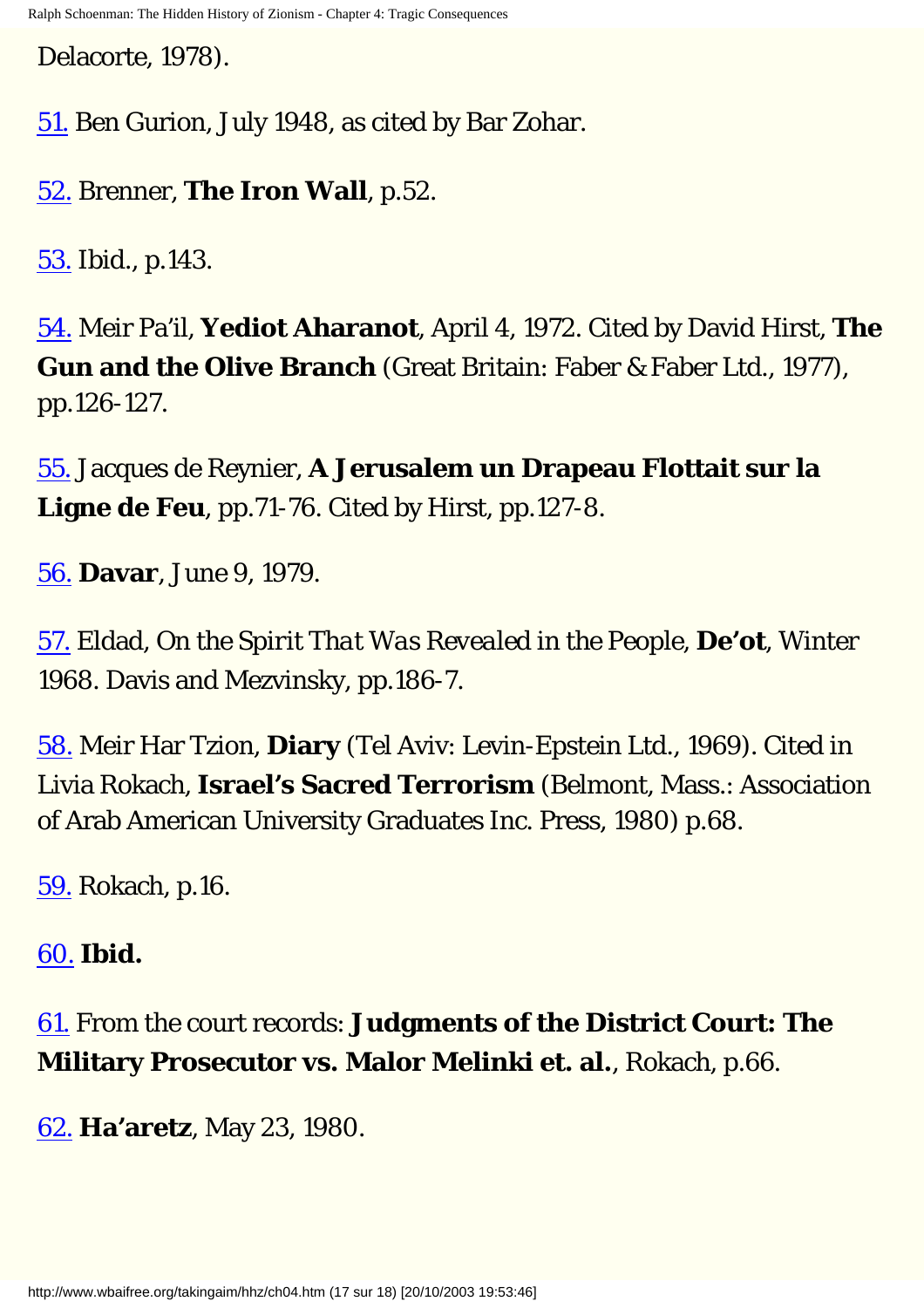

Last updated on 31.12.2001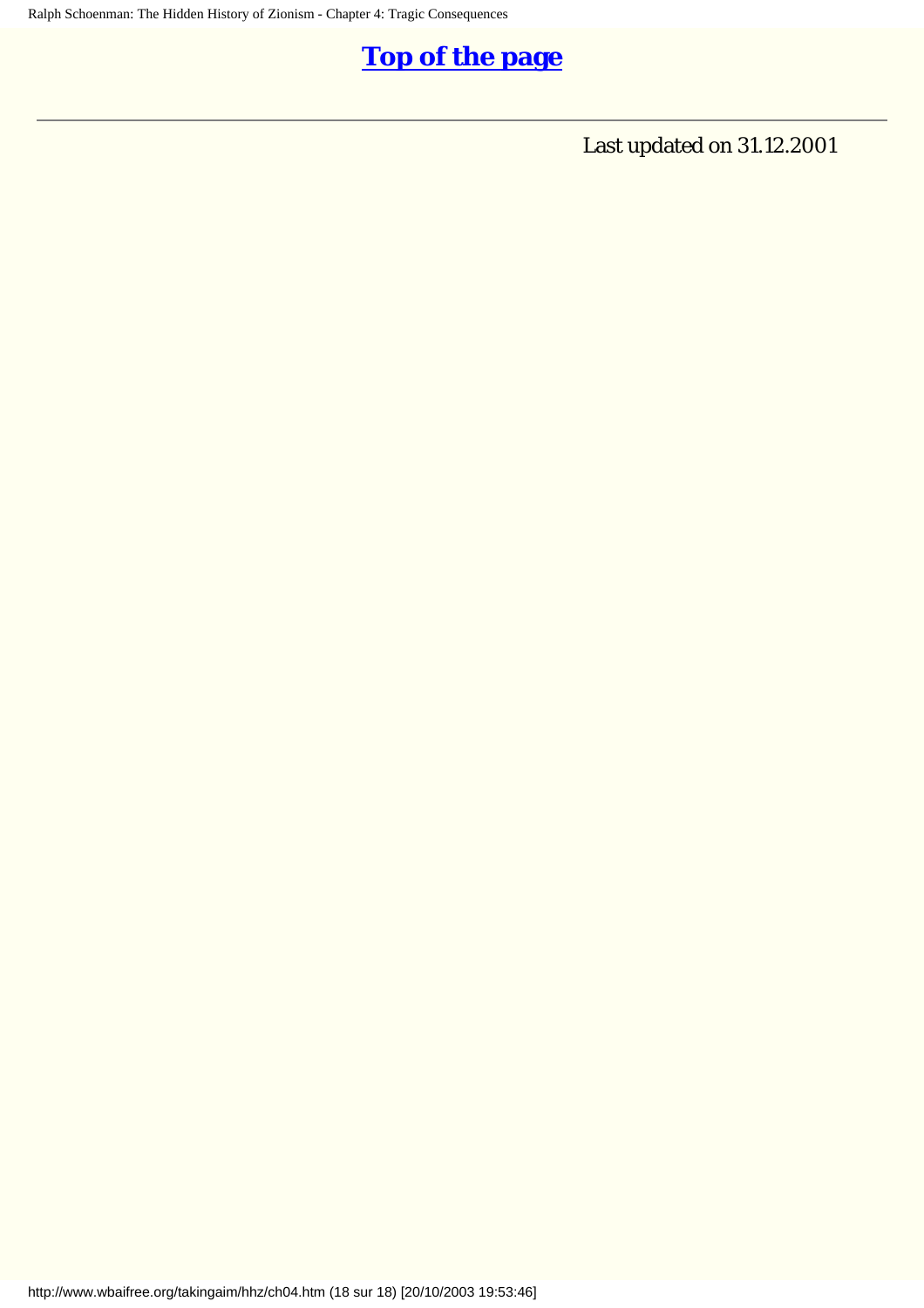# <span id="page-191-0"></span>**The Hidden History of Zionism**

## **By Ralph Schoenman**

## **Chapter 3 Colonizing Palestine**

[2. Zionist Objectives](#page-199-0) | [4. Tragic Consequences](#page-173-1)

In 1917, there were 56,000 Jews in Palestine and 644,000 Palestinian Arabs. In 1922, there were 83,794 Jews and 663,000 Arabs. In 1931, there were 174,616 Jews and 750,000 Arabs. [32]

### **Collaborating with British Colonialism**

With the forging of a tacit alliance with the British, the Zionists now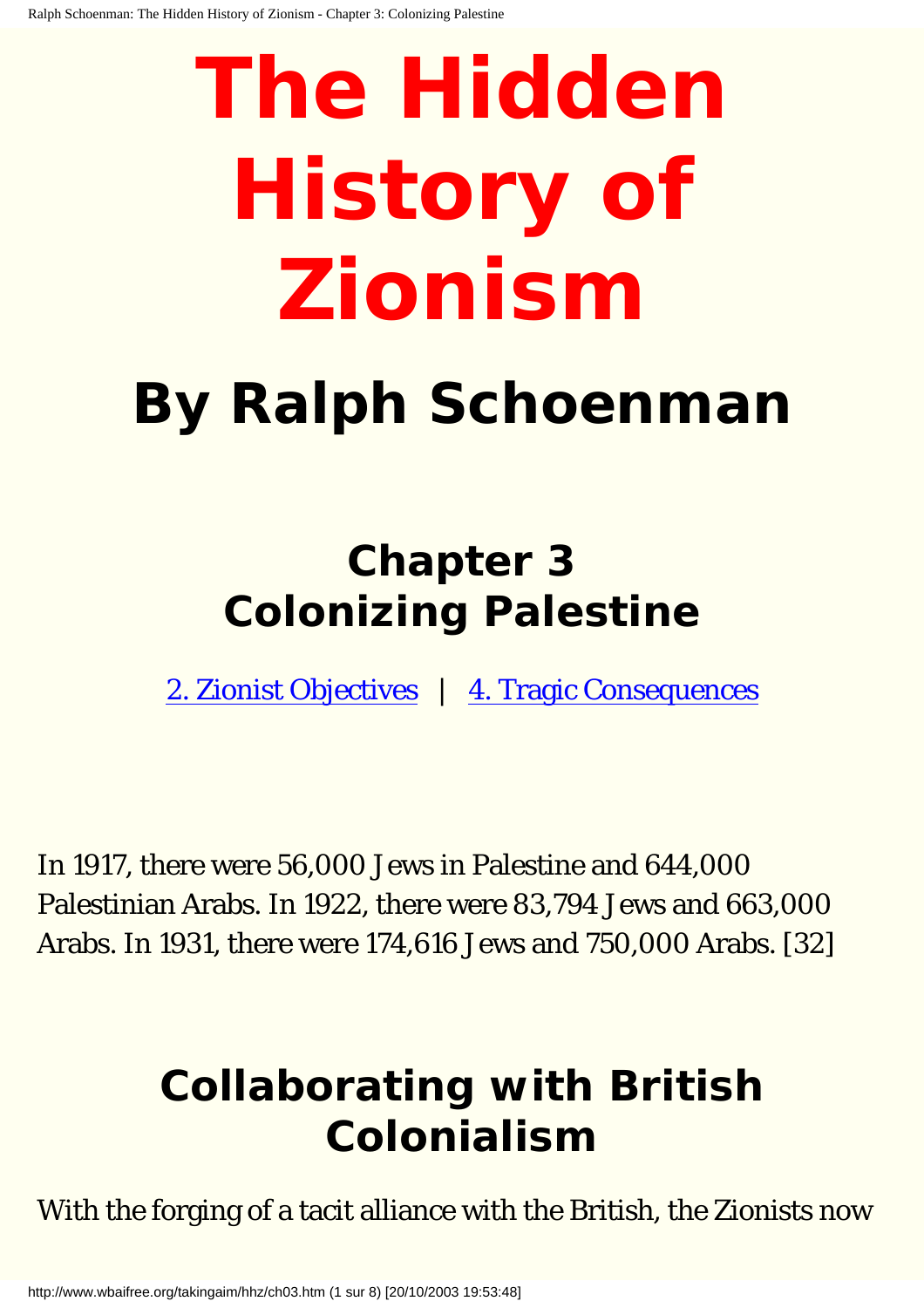received support on the ground for their conquest of the land. The process was described by the Palestinian poet and Marxist analyst, Ghassan Kanafani:

Despite the fact that a large share of Jewish capital was allocated to rural areas, and despite the presence of British imperialist military forces and the immense pressure exerted by the administrative machine in favor of the Zionists, the latter achieved only minimal results with respect to the settlement of land.

They, nevertheless, seriously damaged the status of the Arab rural population. Ownership by Jewish groups of urban and rural land rose from 300,000 dunums in 1929 [67,000 acres] to 1,250,000 dunums in 1930 [280,000 acres]. The purchased land was insignificant from the point of view of mass colonization and of the settlement of the "Jewish problem". But the expropriation of one million dunums – almost one third of the agricultural land – led to a severe impoverishment of Arab peasants and Bedouins.

By 1931, 20,000 peasant families had been evicted by the Zionists. Furthermore, agricultural life in the underdeveloped world, and the Arab world in particular, is not merely a mode of production, but equally a way of social, religious and ritual life. Thus, in addition to the loss of land, Arab rural society was being destroyed by the process of colonization. [\[33\]](#page-197-0)

<span id="page-192-0"></span>British imperialism promoted the economic destabilization of the indigenous Palestinian economy. The Mandatory Government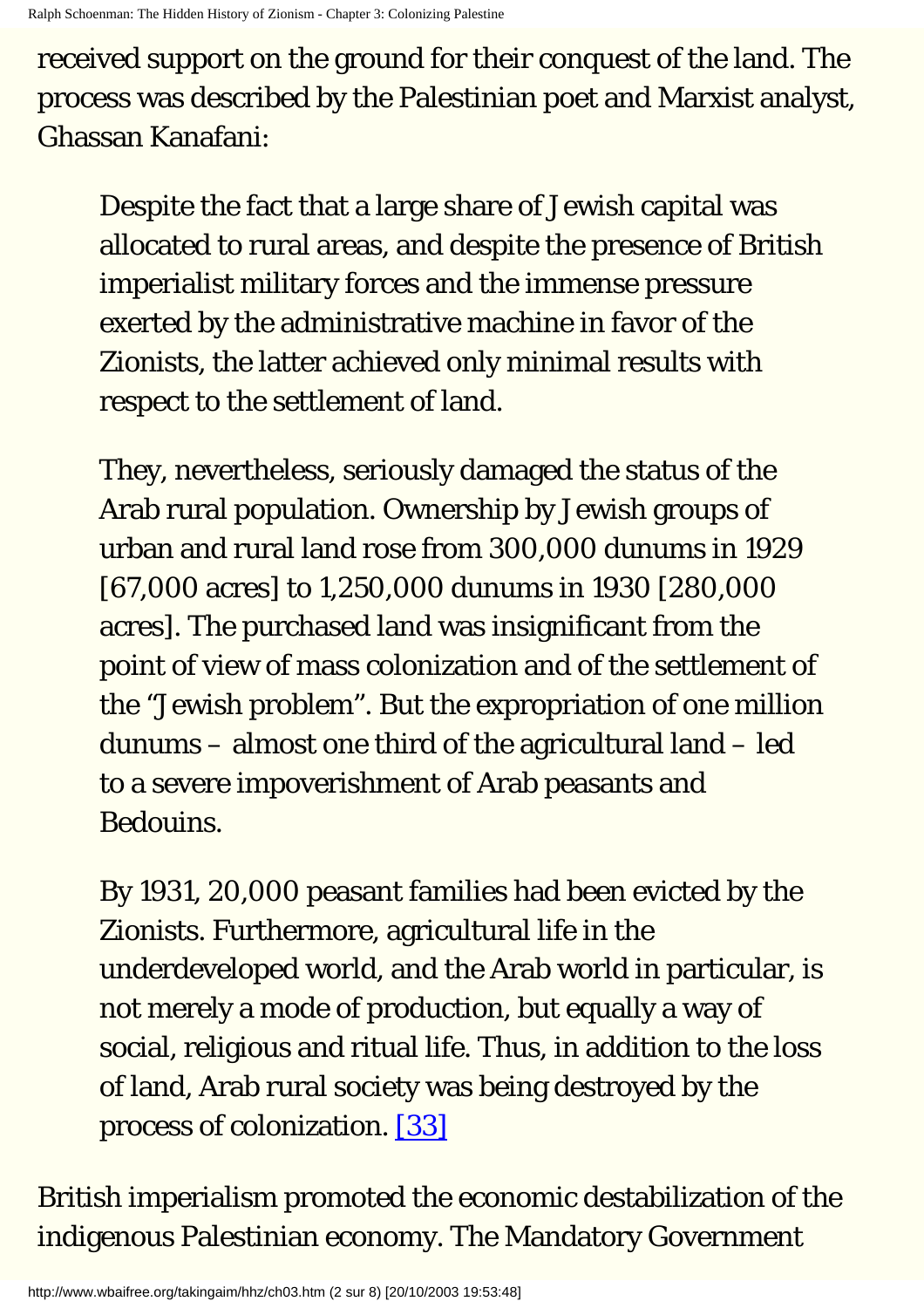granted a privileged status to Jewish capital, awarding it 90% of the concessions in Palestine. This enabled the Zionists to gain control of the economic infrastructure (road projects, Dead Sea minerals, electricity, ports, etc.).

By 1935, Zionists controlled 872 of a total of 1,212 industrial firms in Palestine. Imports related to Zionist industries were exempted from taxes. Discriminatory work laws were passed against the Arab workforce resulting in large scale unemployment and a substandard existence for those who were able to find employment.

## **The 1936 Uprising**

Loss of land and repression heightened Palestinian awareness of the fate intended for them and fueled a great uprising which lasted from 1936 to 1939.

The revolt assumed the form of civil disobedience and armed insurrection. Peasants left their villages to join fighting units which were formed in the mountains. Arab nationalists from Syria and Jordan soon entered the struggle.

The decision to withhold taxes was taken May 7, 1936, at a conference attended by one hundred fifty delegates representing all sectors of the population and a general strike swept Palestine.

British reaction was immediate and harsh. Martial law was declared July 30, 1936 – approximately five months after the uprising had begun – and widespread repression was unleashed. Anyone suspected of organizing or sympathizing with the general strike or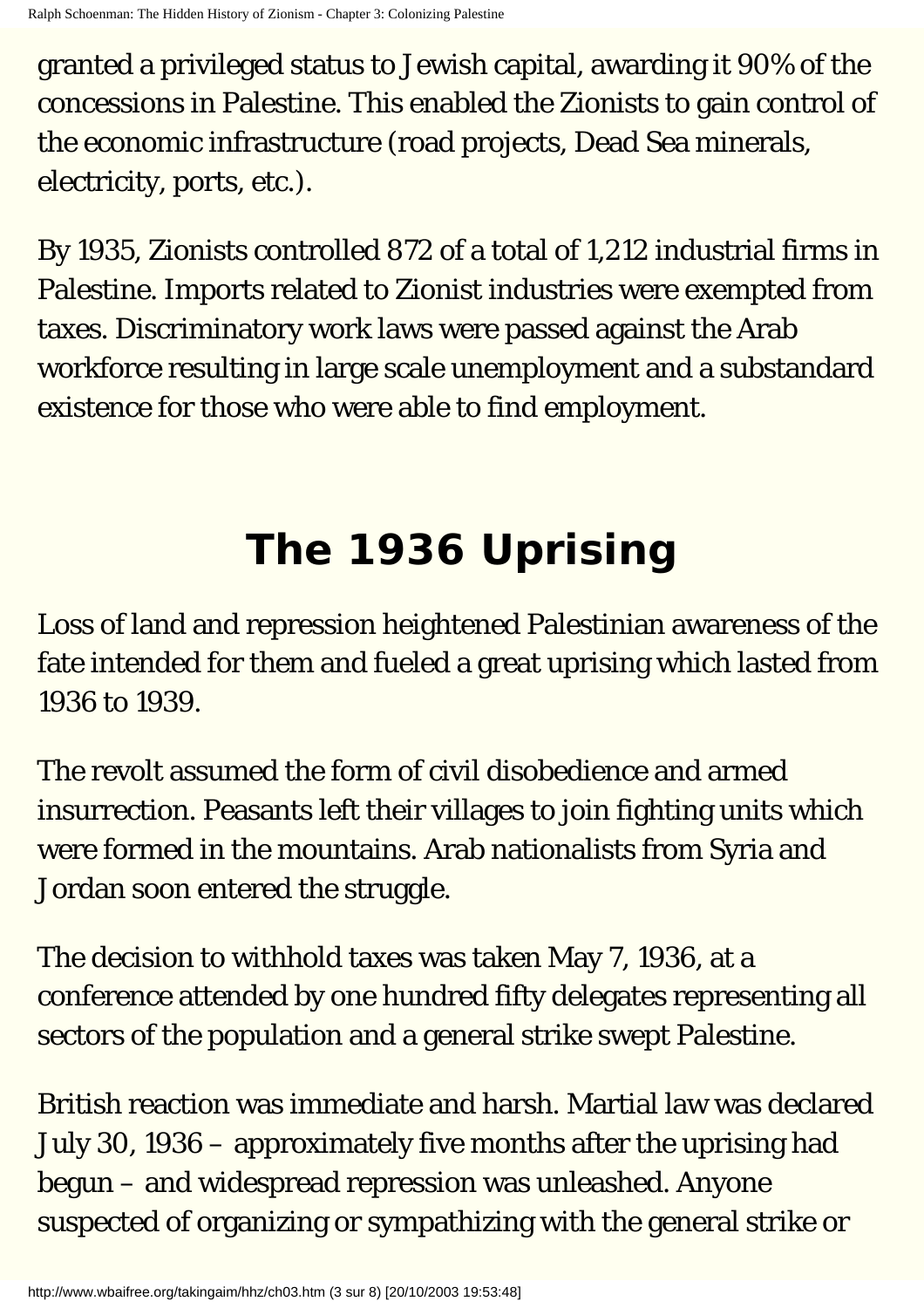other resistance was detained. Houses were blown up throughout Palestine. A large section of the city of Jaffa was destroyed by the British on June 18, 1936, rendering 6,000 people homeless. Homes, as well, in the surrounding communities were demolished.

Britain sent large numbers of troops to Palestine to quell the revolt (estimated at 20,000). By the end of 1937 and the beginning of 1938, however, British forces were losing control to the armed popular revolt.

### **The Zionists as Police Enforcers**

It was at this point that the British began to rely on the Zionists who provided them with a unique resource they had never tapped in any of their colonies: a local force which had made common cause with British colonialism and was highly mobilized against the indigenous population. If before this the Zionists had handled many of the tasks of reprisal, they now played a larger role in the escalated repression which was to include mass arrests, assassinations and executions. In 1938, 5,000 Palestinians were imprisoned, of whom 2,000 were sentenced to long terms of imprisonment; 148 people were executed by hanging and over 5,000 homes were demolished. [\[34\]](#page-197-1)

<span id="page-194-0"></span>Zionist forces were integrated with British intelligence and became the police enforcers of draconian British rule. A "quasi-police force" was established to provide cover for the armed Zionist presence encouraged by the British. There were 2,863 recruits to the quasipolice force, 12,000 men were organized in the *Haganah*, and 3,000 in Jabotinsky's National Military Organization (*Irgun*). [\[35\]](#page-197-2) In the summer of 1937 the quasi-police force was named the "Defense of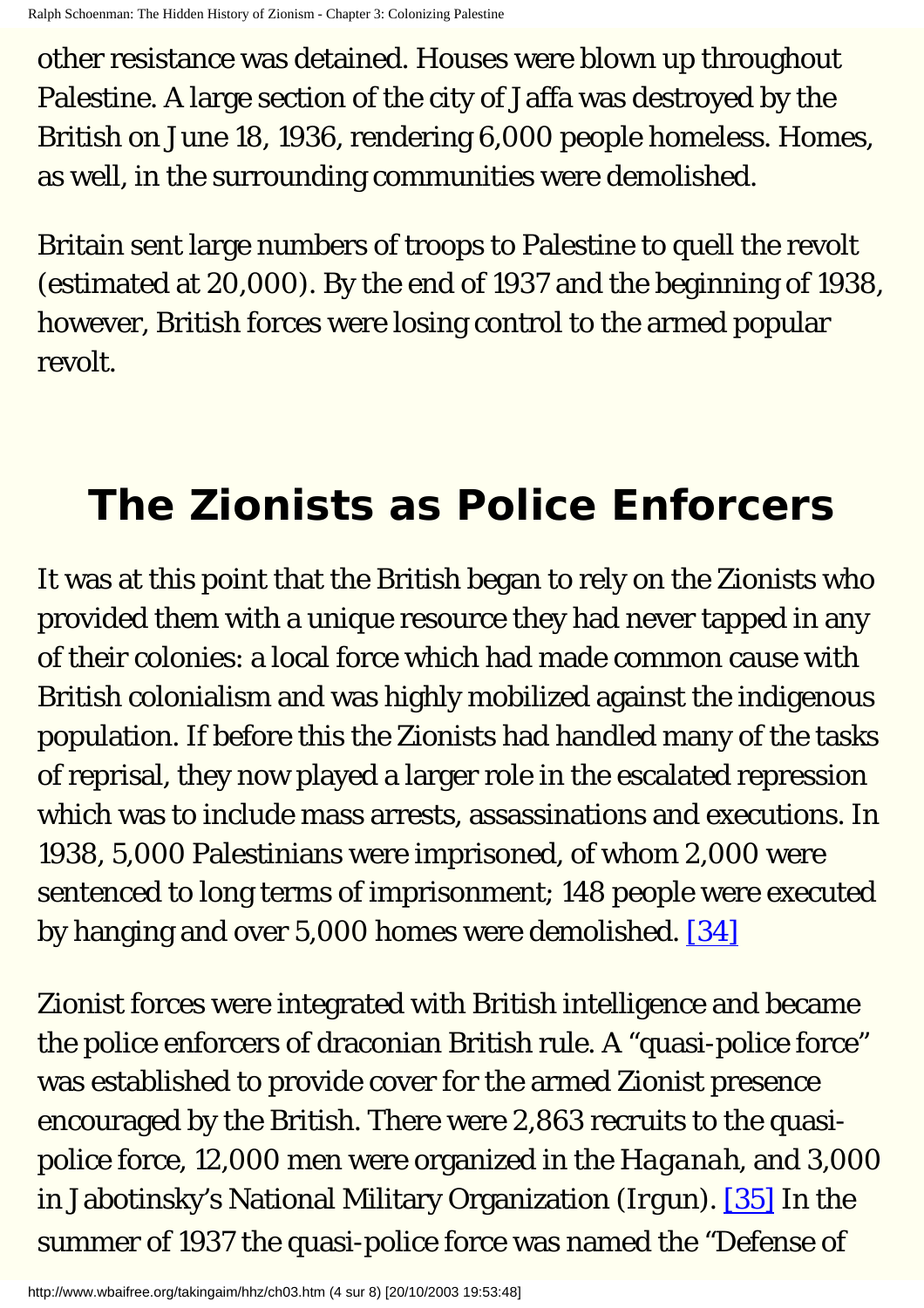### the Jewish Colonies", and later the "Colony Police".

Ben Gurion called the quasi-police force an ideal "framework" for the training of the Haganah. Charles Orde Wingate, the British officer in charge, was, in essence, the founder of the Israeli army. He trained such figures as Moshe Dayan in terrorism and assassination.

By 1939, Zionist forces working with the British rose to 14,411 organized into ten well-armed groups of Colony Police, each commanded by a British officer, with an official of the Jewish Agency as second in command. By the spring of 1939, the Zionist force included sixty-three mechanized units, each consisting of eight to ten men.

### **The Peel Report**

A Royal Commission was established in 1937, under the direction of Lord Peel, to determine the causes of the 1936 revolt. The Peel Commission concluded that the two primary factors were Palestinian desire for national independence and Palestinian fear of the establishment of a Zionist colony on their land. The Peel Report analyzed a series of other factors with uncommon candor. These were:

- 1. The spread of the Arab nationalist spirit outside Palestine
- 2. Increasing Jewish immigration after 1933
- 3. The ability of the Zionists to dominate public opinion in Britain because of the tacit support of the government
- 4. Lack of Arab confidence in the good intentions of the British government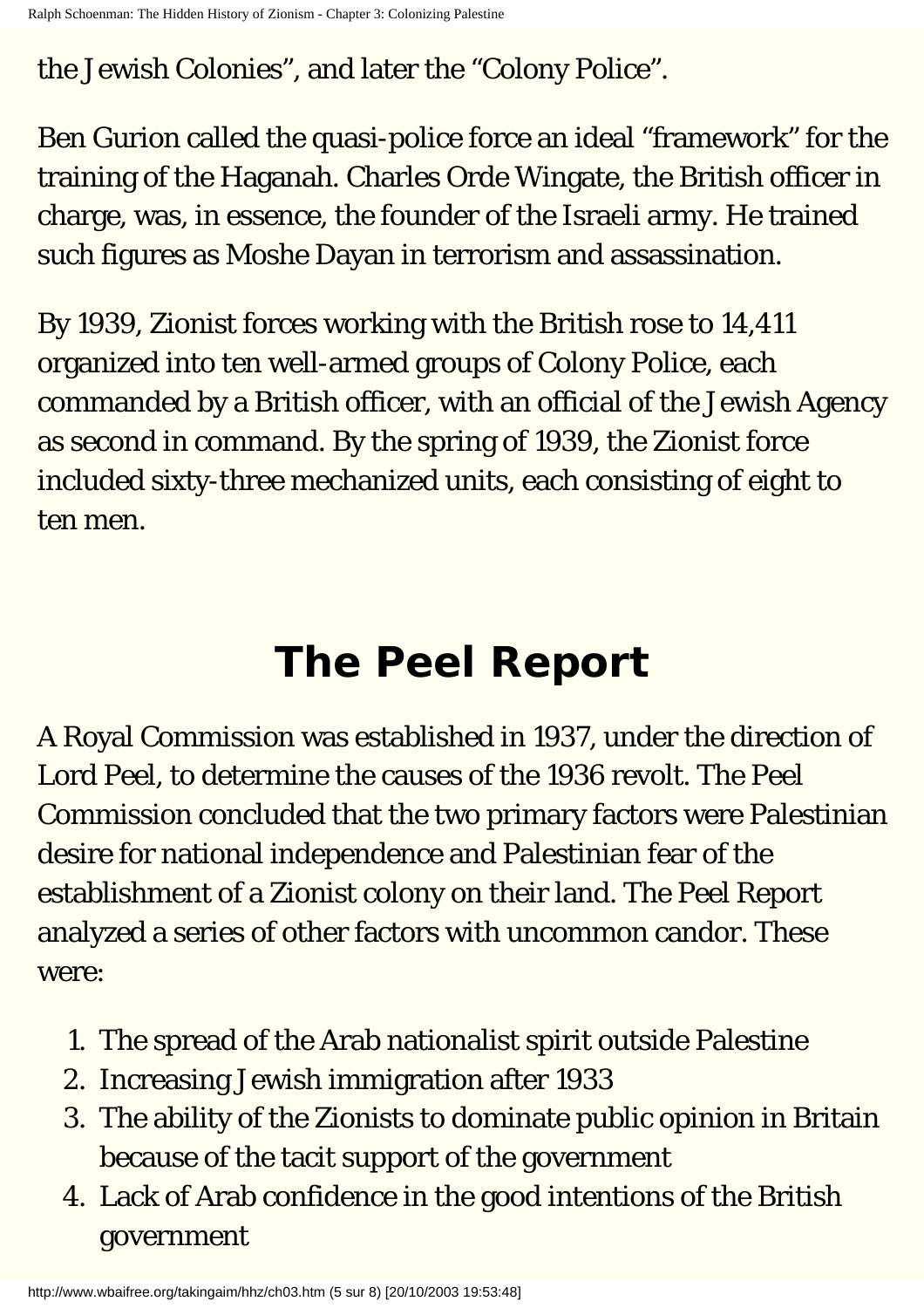- 5. Palestinian fear of continued land purchases by Jews from absentee feudal landowners who sold off their landholdings and evicted the Palestinian peasants who had worked the land
- 6. The evasiveness of the Mandatory government about its intentions regarding Palestinian sovereignty.

The national movement consisted of the urban bourgeoisie, feudal landowners, religious leaders and representatives of peasants and workers.

Its demands were:

- 1. An immediate stop to Zionist immigration
- 2. Cessation and prohibition of the transfer of the ownership of Arab lands to Zionist colonists
- 3. The establishment of a democratic government in which Palestinians would have the controlling voice. [\[36\]](#page-197-3)

## **Analysis of the Revolt**

Ghassan Kanafani described the uprising:

The real cause of the revolt was the fact that the acute conflict involved in the transformation of Palestinian society from an Arab agricultural-feudal-clerical one into a Jewish (Western) industrial bourgeois one, had reached its climax ... The process of establishing the roots of colonialism and transforming it from a British mandate into Zionist settler colonialism ... reached its climax in the mid-thirties, and in fact the leadership of the Palestinian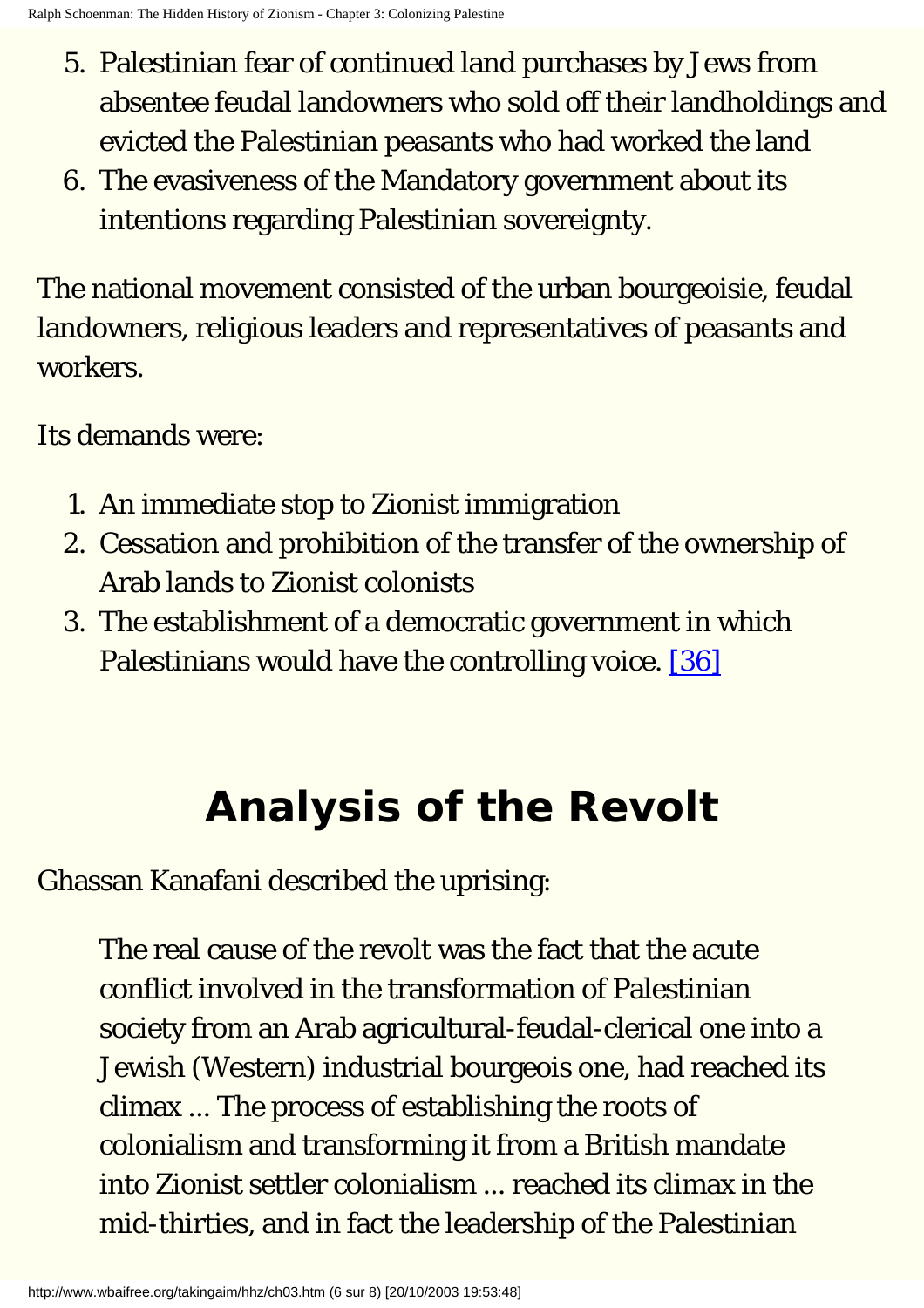nationalist movement was obliged to adopt a certain form of armed struggle because it was no longer able to exercise its leadership at a time when the conflict had reached decisive proportions. [\[37\]](#page-197-4)

The failure of the Mufti and other religious leaders, of feudal land owners and the nascent bourgeoisie to support the peasants and workers to the end, enabled the colonial regime and the Zionists to crush the rebellion after three years of heroic struggle. In this the British were aided decisively by the treachery of the traditional Arab regimes, who were dependent upon their colonial sponsors.

The Palestinian national struggle has been continuous since 1918 and has been accompanied by one or another form of organized armed resistance. It has also included civil disobedience, general strikes, nonpayment of taxes, refusal to carry identity cards, boycotts and demonstrations.

### **Notes**

[32.](#page-191-0) Sami Hadawi, **Bitter Harvest** (Delmar, N.Y.: The Caravan Books, 1979), pp.43-44.

<span id="page-197-0"></span>[33.](#page-192-0) Ghassan Kanafani, **The 1936-1939 Revolt in Palestine** (New York, Committee for a Democratic Palestine).

<span id="page-197-2"></span><span id="page-197-1"></span>[34.](#page-194-0) **Ibid.**, p.96.

<span id="page-197-3"></span>[35.](#page-191-0) **Ibid.**, p.39.

<span id="page-197-4"></span>[36.](#page-191-0) **Ibid.**, p.31.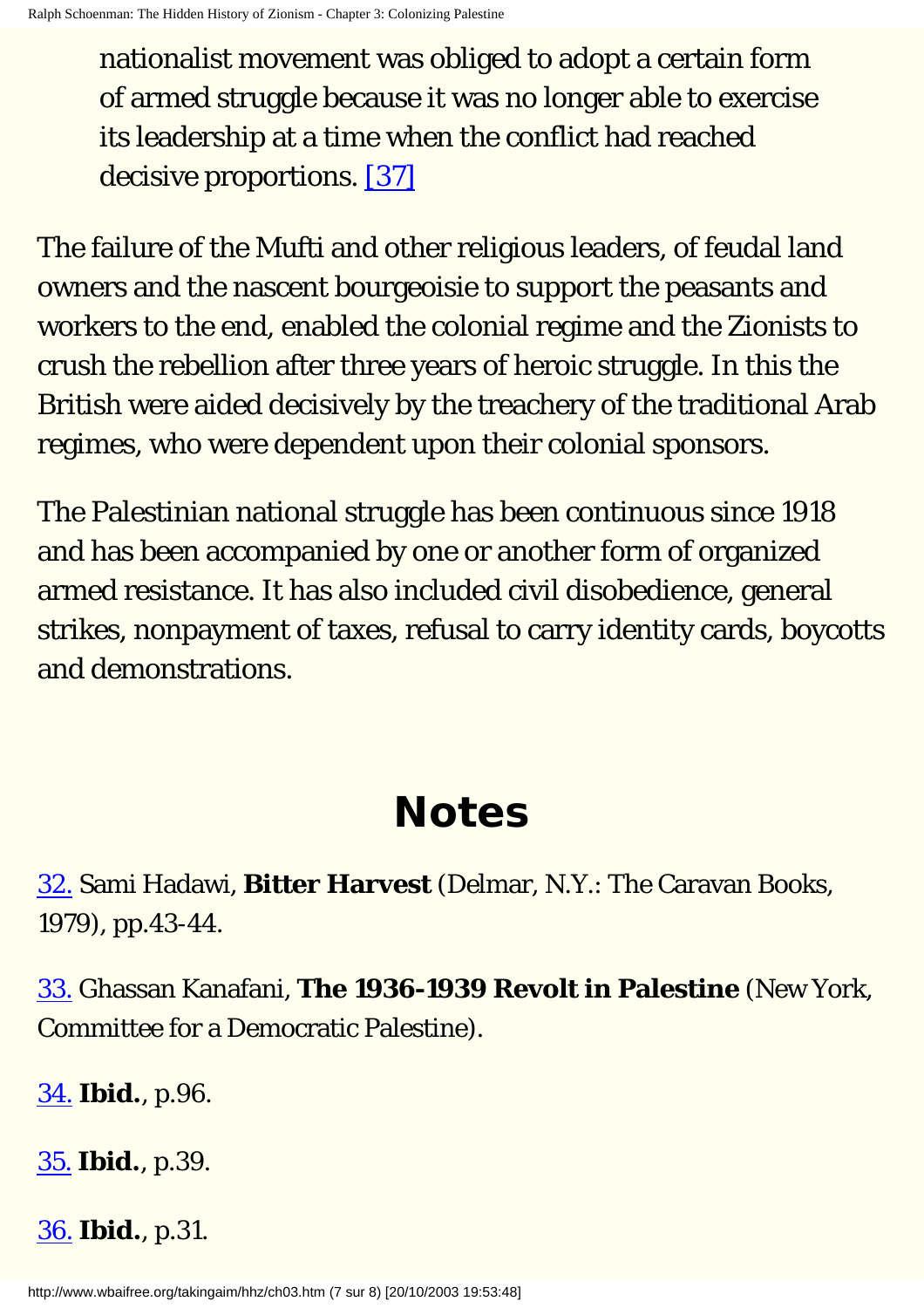

### **[Top of the page](#page-191-0)**

Last updated on 31.12.2001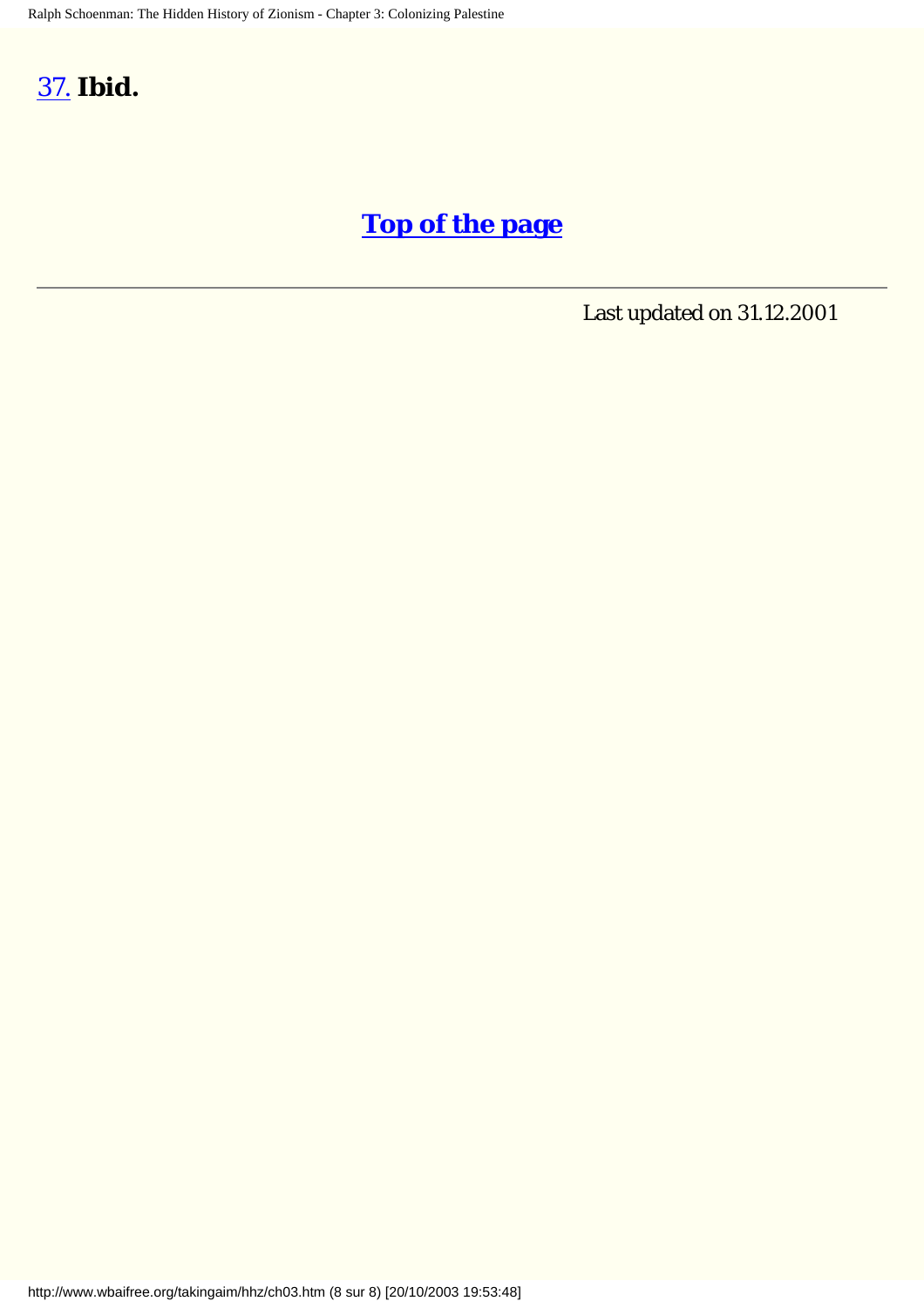# <span id="page-199-0"></span>**The Hidden History of Zionism**

## **By Ralph Schoenman**

## **Chapter 2 Zionist Objectives**

[1. Four Myths](#page-217-0) | [3. Colonizing Palestine](#page-191-0)

The objective of Zionism has never been merely to colonize Palestine – as was the goal of classical colonial and imperial movements during the 19th and 20th centuries. The design of European colonialism in Africa and Asia was, essentially, to exploit indigenous peoples as cheap labor while extracting natural resources for exorbitant profit.

What distinguishes Zionism from other colonial movements is the relationship between the settlers and the people to be conquered. The avowed purpose of the Zionist movement was not merely to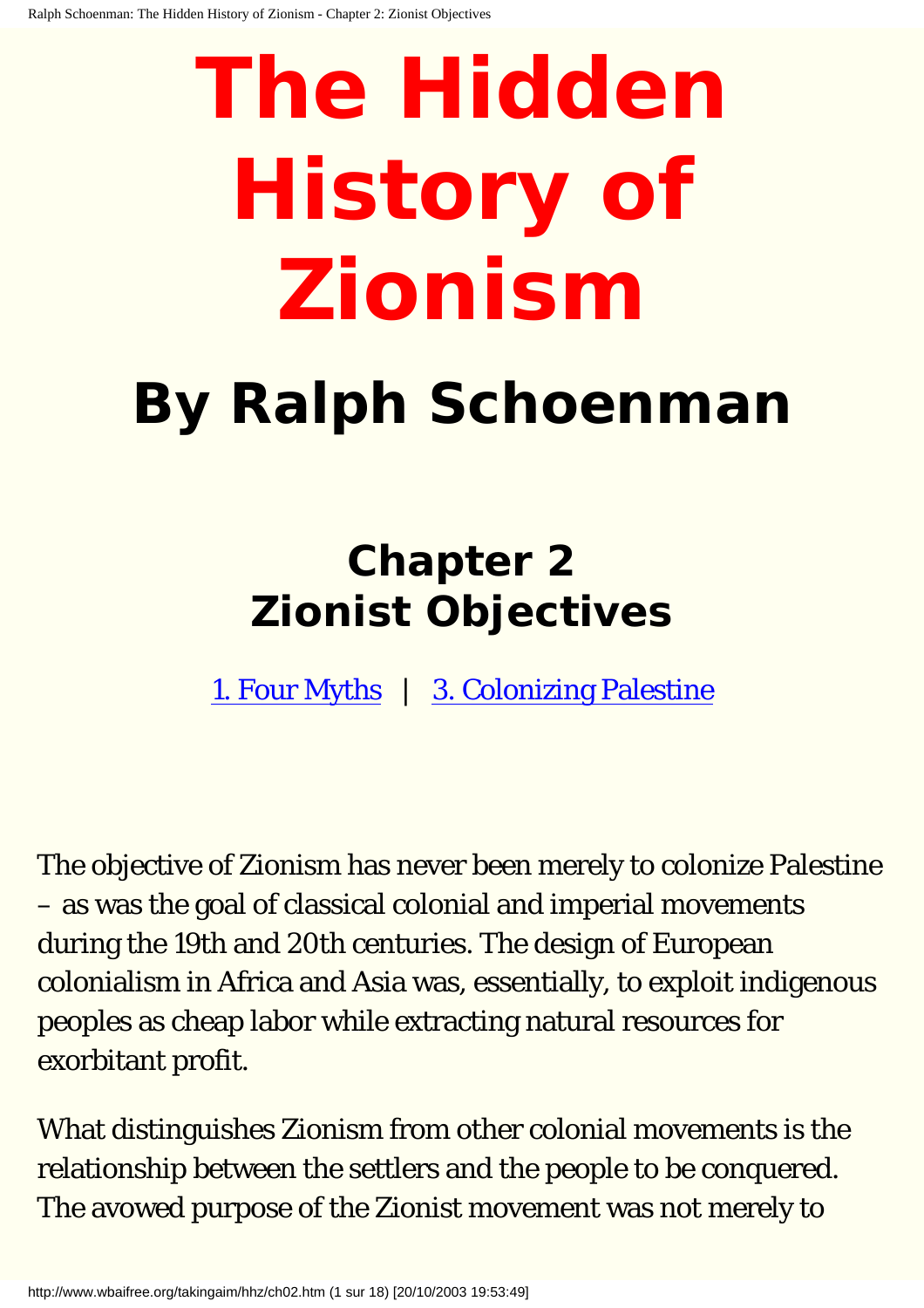exploit the Palestinian people but to disperse and dispossess them. The intent was to replace the indigenous population with a new settler community, to eradicate the farmers, artisans and towndwellers of Palestine and substitute an entirely new workforce composed of the settler population.

In denying the existence of the Palestinian people, Zionism sought to create the political climate for their removal, not only from their land but from history. When acknowledged at all, the Palestinians were re-invented as a semi-savage, nomadic remnant. Historical records were falsified – a procedure begun during the last quarter of the 19th century but continuing to this day in such pseudo-historical writings as Joan Peters' **From Time Immemorial**.

The Zionist movement would seek alternative imperial sponsors for this bloody enterprise; among them the Ottoman Empire, Imperial Germany, the British Raj, French colonialism and Czarist Russia. Zionist plans for the Palestinian people anticipated the Ottoman solution for the Armenians, who would be slaughtered in the first sustained genocide of the 20th century.

## **Zionist Plans for the Palestinian People**

From its inception, the Zionist movement sought the "Armenianization" of the Palestinian people. Like the Native Americans, the Palestinians were regarded as "a people too many". The logic was elimination; the record was to be one of genocide.

This was no less true of the Labor Zionist movement, which sought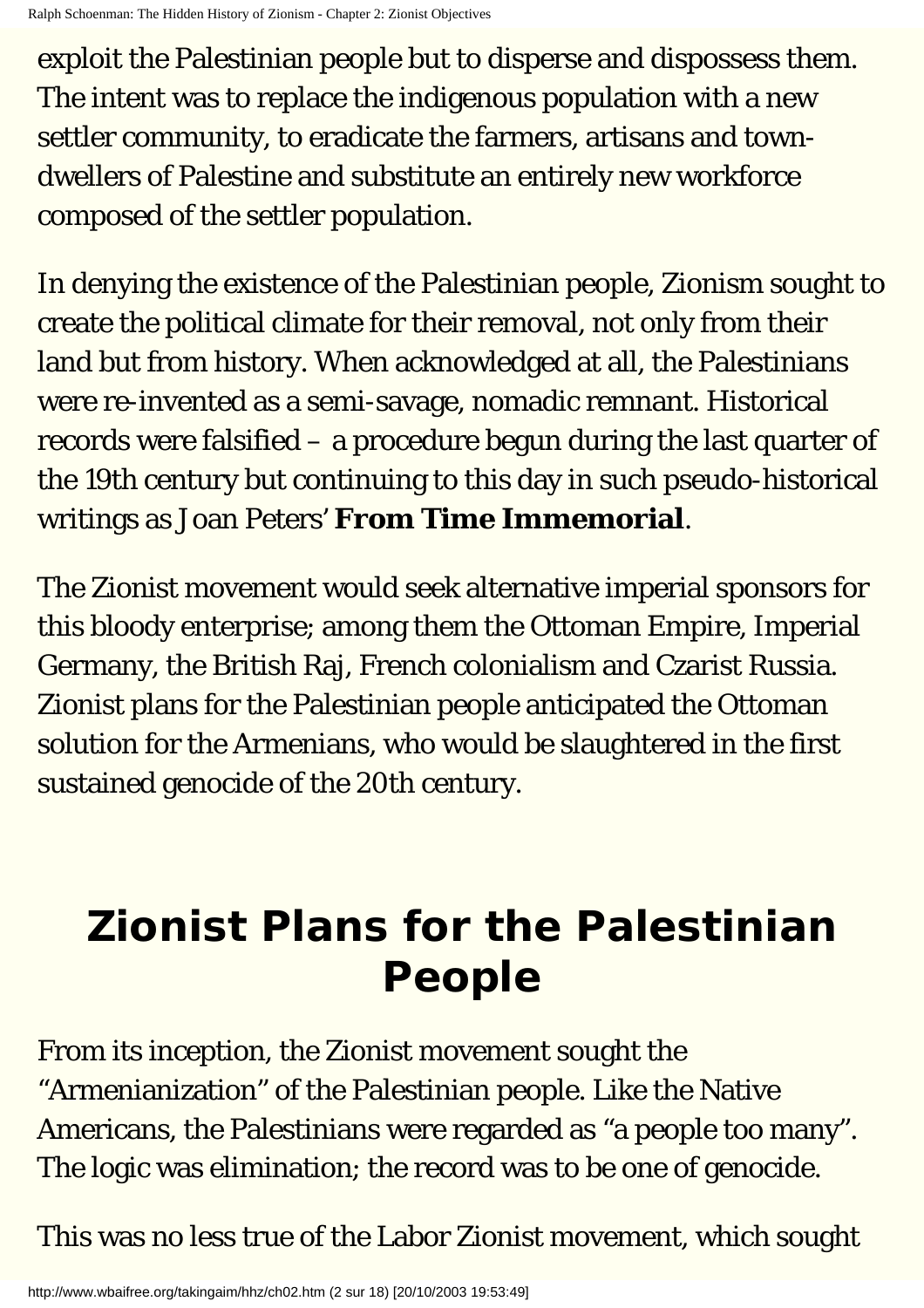to provide a "socialist" patina for the colonial enterprise. One of the principal theorists of Labor Zionism, a founder of the Zionist party Ha'Poel Ha'Tzair (The Young Worker) and a supporter of Poale Zion (Workers of Zion), was Aaron David Gordon.

Walter Laqueur acknowledges in his **History of Zionism** that, "A. D. Gordon and his comrades wanted every tree and every bush to be planted by Jewish 'pioneers'." [\[14\]](#page-215-0)

<span id="page-201-0"></span>Gordon coined the slogan "conquest of labor" [*Kibbush avodah*]. He called upon Jewish capitalists, and the Rothschild plantation managers, who had obtained land from absentee Turkish landlords over the heads of the Palestinian people, "to hire Jews and only Jews". He organized boycotts of any Zionist enterprise which failed to employ Jews exclusively, and prepared strikes against the Rothschild colonists, who allowed Arab peasants to sharecrop or to work, even as cheap labor.

Thus, the "Labor Zionists" employed the methods of the workers' movement to prevent the use of Arab labor; their objective was not exploitation but usurpation.

## **Palestinian Society**

There were over one thousand villages in Palestine at the turn of the 19th century. Jerusalem, Haifa, Gaza, Jaffa, Nablus, Acre, Jericho, Ramle, Hebron and Nazareth were flourishing towns. The hills were painstakingly terraced. Irrigation ditches crisscrossed the land. The citrus orchards, olive groves and grains of Palestine were known throughout the world. Trade, crafts, textiles, cottage industry and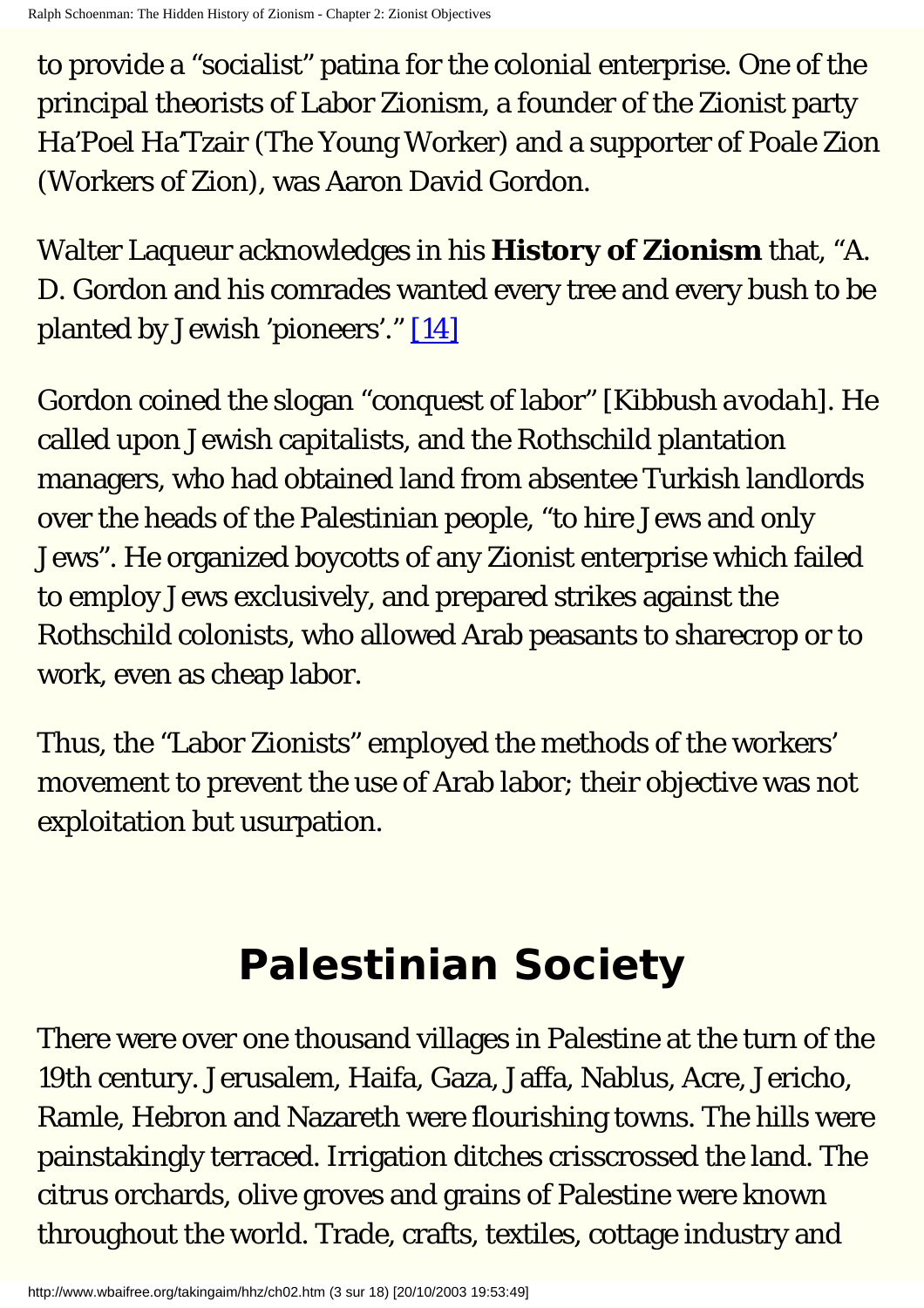### agricultural production abounded.

Eighteenth and 19th century travellers' accounts are replete with the data, as were the scholarly quarterly reports published in the 19th century by the British Palestine Exploration Fund.

In fact, it was precisely the social cohesiveness and stability of Palestinian society which led Lord Palmerston, in 1840, when Britain had established a consulate in Jerusalem, to propose, presciently, the founding of a European Jewish settler colony to "preserve the larger interests of the British Empire". [\[15\]](#page-215-1)

<span id="page-202-0"></span>Palestinian society, if suffering from the collaboration of feudal landowners [effendi] with the Ottoman Empire, was nevertheless productive and culturally diverse, with a peasantry quite conscious of its social role. The Palestinian peasants and urban dwellers had made a clear, strongly felt distinction between the Jews who lived amongst them and would-be colonists, dating from the 1820's, when the 20,000 Jews of Jerusalem were wholly integrated and accepted in Palestinian society.

When the colonists at Petah Tikvah sought to push the peasants off the land, in 1886, they were met with organized resistance, but Jewish workers in neighboring villages and communities were wholly unaffected. When the Armenians escaping the Turkish genocide settled in Palestine they were welcomed. The genocide was ominously defended by Vladimir Jabotinsky and other Zionists in their attempts to obtain Turkish support.

In fact, until the Balfour Declaration [1917], the Palestinian response to Zionist settlements was unwisely tolerant. There was no organized Jew-hatred in Palestine, no massacres such as the Czar and Polish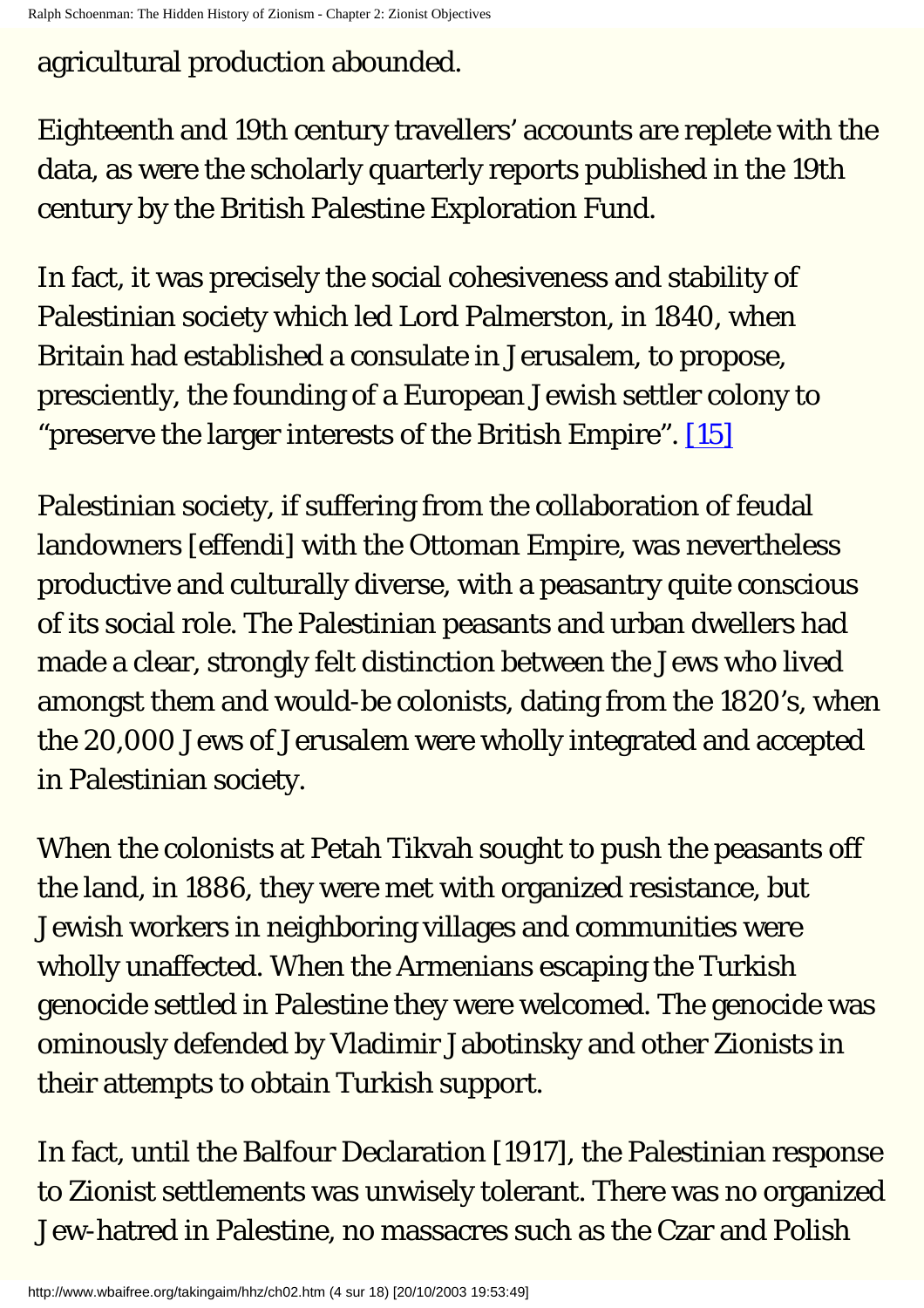anti-Semites prepared, no racist counterpart in the Palestinian response to armed colonists (who used force wherever possible to drive Palestinians from the land). Not even spontaneous riots, expressing pent up Palestinian rage at the steady theft of their land, were directed at Jews as such.

## **Courting Imperial Favor**

In 1896, Theodor Herzl set forth his plan for inducing the Ottoman Empire to grant Palestine to the Zionist movement:

Supposing his Majesty the Sultan were to give us Palestine; we could, in return, undertake to regulate the finances of Turkey. We should there form an outpost of civilization as opposed to barbarism. [\[16\]](#page-215-2)

<span id="page-203-0"></span>By 1905, the Seventh World Zionist Congress had to acknowledge that the Palestinian people were organizing a political movement for national independence from the Ottoman Empire – a threat not merely to Turkish rule but to Zionist designs.

Speaking at this Congress, Max Nordau, a prominent Zionist leader, set forth Zionist concerns:

The movement which has taken hold of a great part of the Arab people may easily take a direction which may cause harm in Palestine. ...The Turkish government may feel itself compelled to defend its reign in Palestine and Syria with armed force. ...In these circumstances, Turkey can be convinced that it will be important for her to have in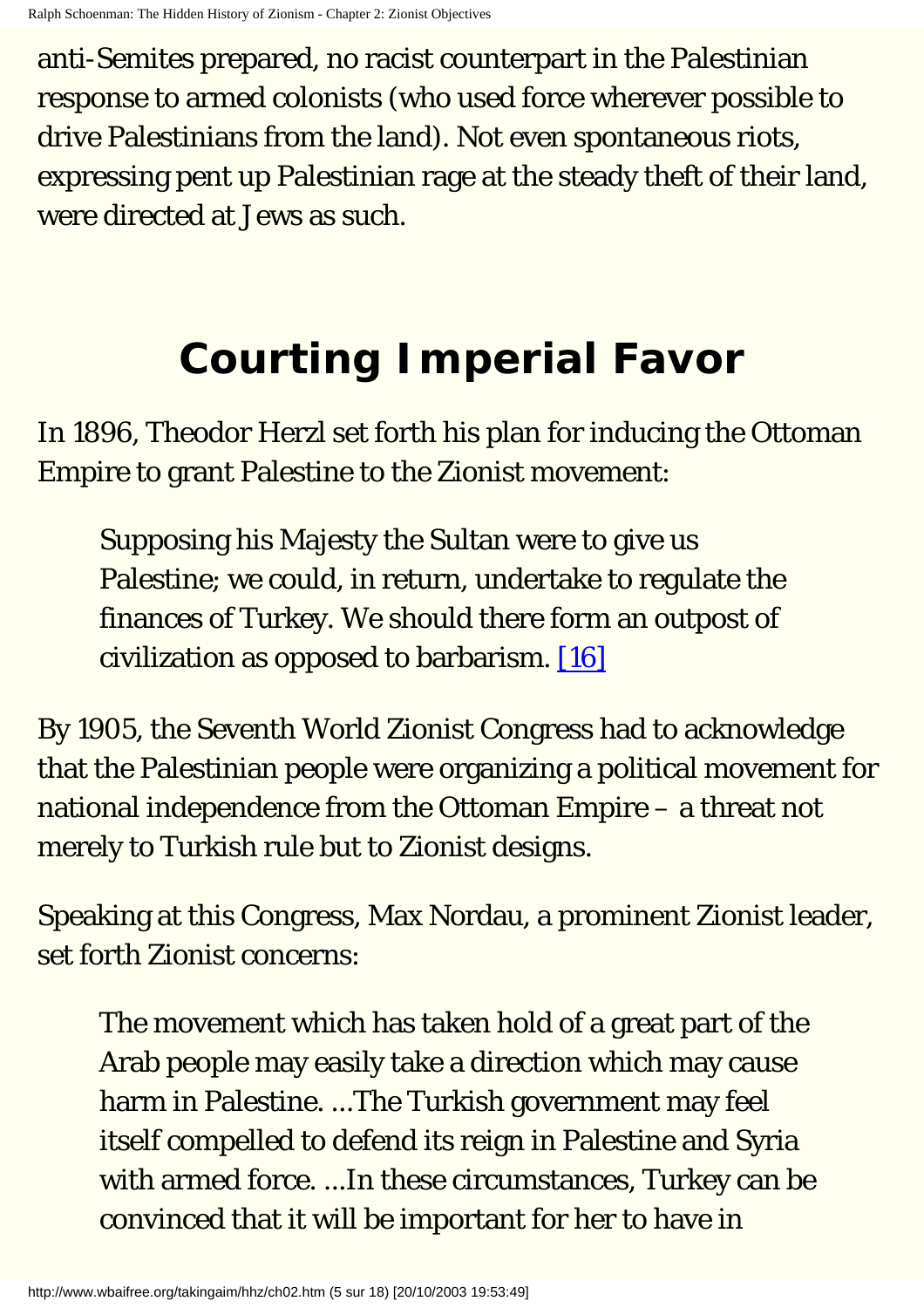Palestine and Syria a strong and well-organized group which ... will resist any attack on the authority of the Sultan and defend his authority with all its might. [\[17\]](#page-215-3)

<span id="page-204-0"></span>As the Kaiser undertook to forge an alliance with Turkey as part of his contest with Britain and France for control of the Middle East, the Zionist movement made similar overtures to Imperial Germany. The Kaiser took nearly ten years in his on-and-off dealings with the Zionist leadership to formulate a plan for a Jewish state under ottoman auspices which would have as its principal task the eradication of the Palestinian anti-colonial resistance and the securing of the interests of Imperial Germany in the region.

By 1914, however, the World Zionist Organization was already far advanced in its parallel bid to enlist the British Empire to undertake the break-up of the Ottoman Empire with Zionist assistance. Chaim Weizmann, who was to become president of the World Zionist Organization, made an important public announcement:

We can reasonably say that should Palestine fall within the British sphere of influence, and should Britain encourage Jewish settlement there, as a British dependency, we could have in twenty to thirty years a million Jews out there, perhaps more; they would develop the country, bring back civilization to it and form a very effective guard for the Suez Canal. [\[18\]](#page-215-4)

## **The Balfour Declaration**

### <span id="page-204-1"></span>Weizmann secured from the British what the Zionist leaders had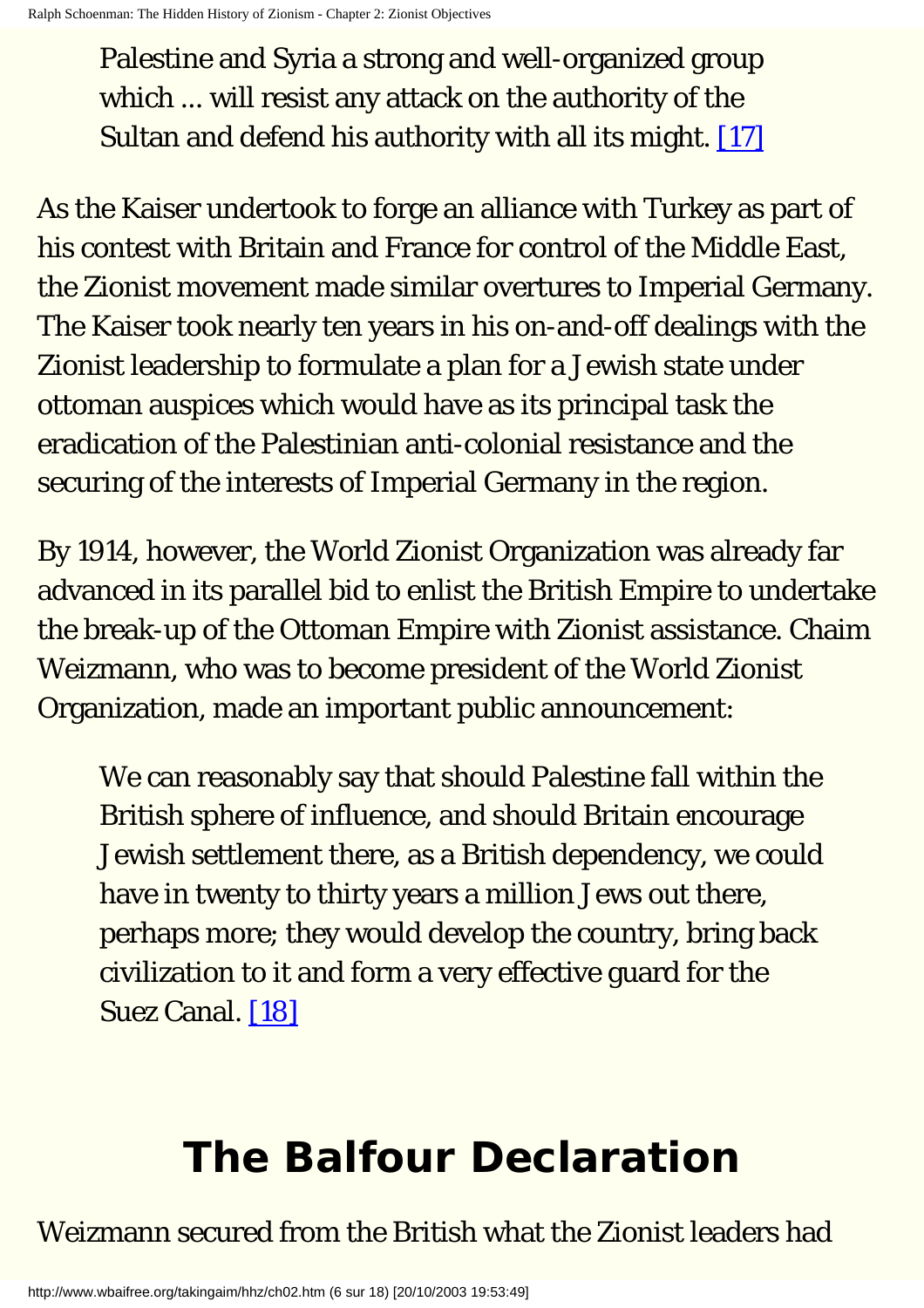sought simultaneously from the Ottoman and German Imperial governments. On November 2, 1917, the Balfour Declaration was issued.

It stated, in part:

His Majesty's Government view with favor the establishment in Palestine of a national home for the Jewish People, and will use their best endeavors to facilitate the achievement of this object [\[19\]](#page-215-5)

<span id="page-205-0"></span>The Zionists were cynical in the delineation of their claim to Palestine. One moment they would assert that Palestine was a wasteland visited by occasional nomads; in the next breath they proposed to subjugate the very Palestinian population they had attempted to render invisible. A. D. Gordon, himself, repeatedly declared that the Palestinians whom, he insisted did not exist, should be prevented, by force from cultivating the soil.

This translated into the total expulsion of non-Jews from the Jewish "fatherland". A like description informed pronouncements by British and Zionist leaders in their plans for the Palestinian population. By the time of the Balfour Declaration, British imperial armies had occupied most of the Ottoman Empire in the Middle East, having enlisted Arab leaders to fight the Turks under British direction in exchange for British assurances of "self-determination".

While the Zionists in their propaganda insisted that Palestine was unpopulated, in their dealings with their imperial sponsors they made clear that subjugation was the order of the day and offered themselves as the instrument.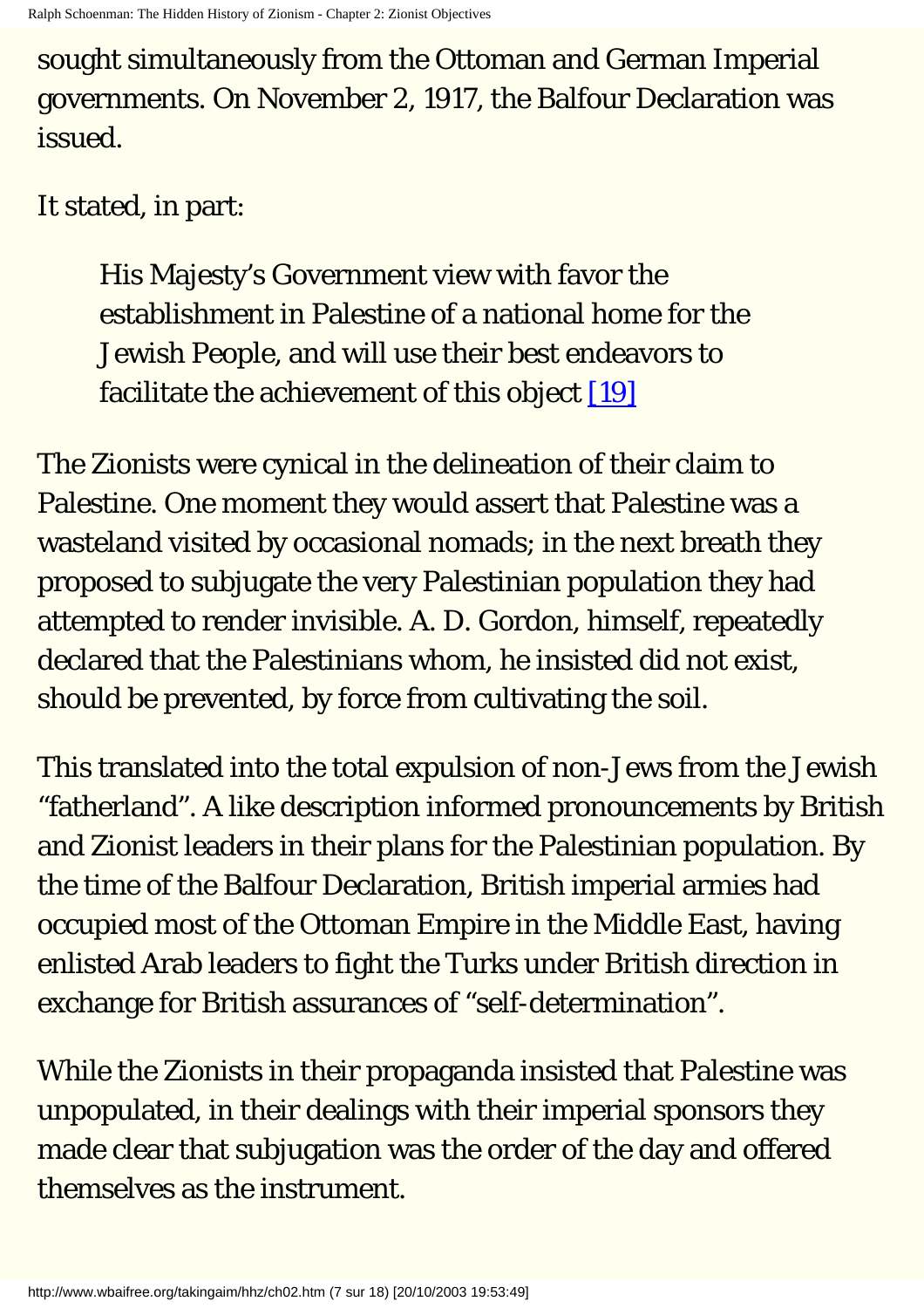The British responded in kind. The Balfour Declaration also contained a passage intended to lull Arab feudal leaders shocked by the treachery of the British Empire in handing over to the Zionists the very land in which Arab self-determination had been promised:

it being clearly understood that nothing shall be done which may prejudice the civil and religious rights of existing non-Jewish communities in Palestine. [\[20\]](#page-215-6)

<span id="page-206-0"></span>The British had for years used the Zionist leadership to enlist support for its war against Imperial Germany from all the major Jewish capitalists and banking concerns in the United States and Great Britain. With Weizmann they prepared to use Zionist colonization of Palestine as the instrument for political control over the Palestinian population.

The land without a people for a people without a land was in fact a country in ferment against colonial subjugation. Former Prime Minister and Foreign Secretary Arthur Balfour, himself, was brutally explicit in memoranda for the eyes of officials, despite the lip service for public consumption about the "civil and religious rights of the non-Jewish [sic] communities in Palestine".

Zionism, be it right or wrong, good or bad is rooted in present needs, in future hopes of far profounder import than the desires of the 700,000-plus Arabs who now inhabit that ancient land. [\[21\]](#page-215-7)

## <span id="page-206-1"></span>**The South African Connection**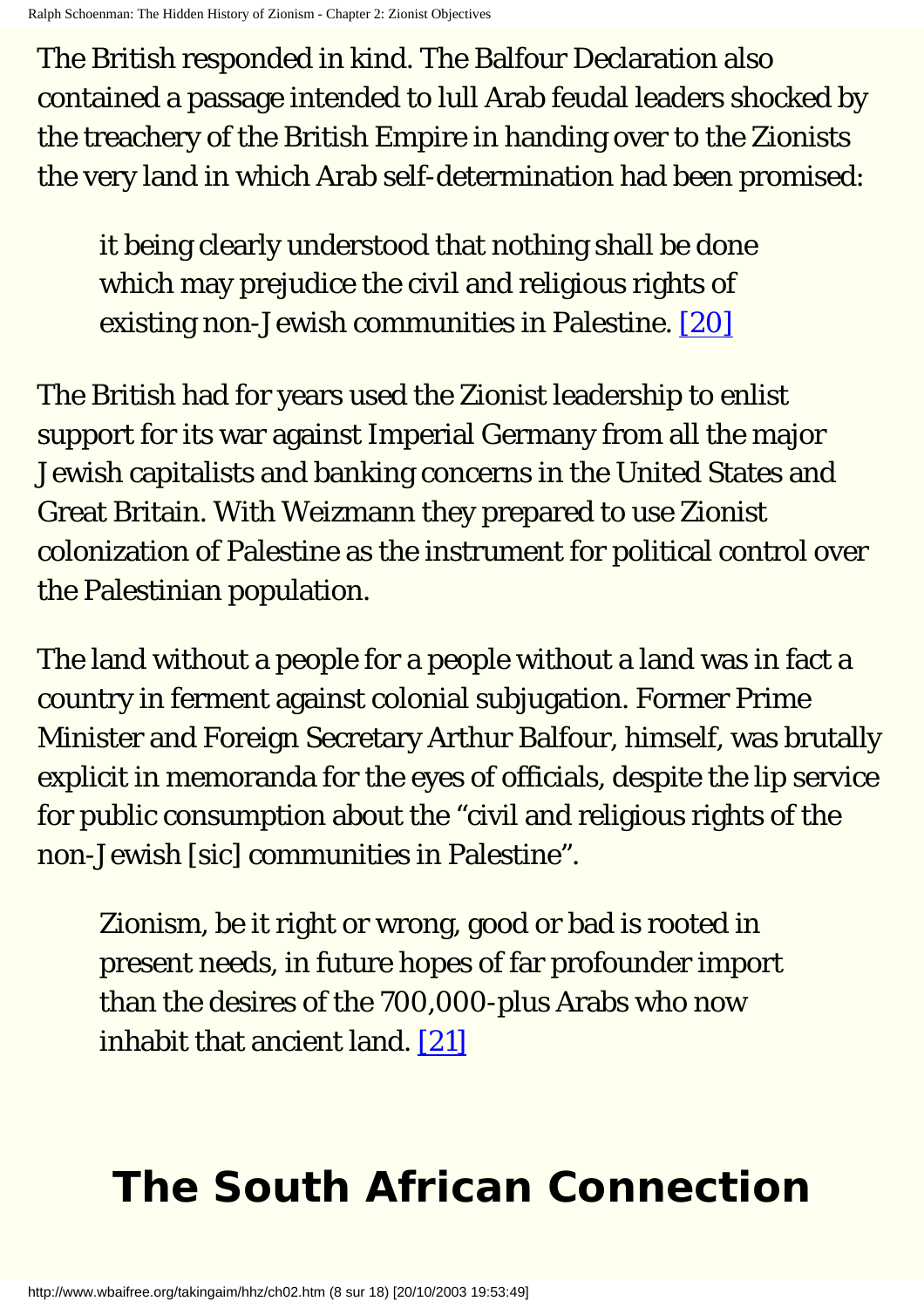There is a particular dimension to this secret consort between Balfour and the Zionist leadership to betray the aspirations of the Palestinian people. It was Weizmann's close friend and future Prime Minister of South Africa, General Jan Smuts, who, as South African delegate to the British War Cabinet during World War I, helped push the British government to adopt the Balfour Declaration and to make a commitment to construct a Zionist colony under British direction.

The relationship between the Zionist movement and the South African settlers had evolved earlier, as had the friendship between General Smuts and Chaim Weizmann. By the turn of the century, a large Jewish population, primarily from Lithuania, had settled in South Africa. The Zionist movement regarded this population as particularly susceptible to Zionist ideas because of their already established settler status in South Africa. Zionist leaders travelled constantly to South Africa seeking political and financial support.

N. Kirschner, former chairperson of the South African Zionist Federation, provides a vivid account of the intimate interaction between Zionist and South African leaders, the identification of Zionists like Weizmann and Herzl with the South African conception of a racially distinct colonizing populace, and the importance of a virtual pact between the two movements. [\[22\]](#page-215-8)

In identifying Zionism with South African settler ideology, Chaim Weizmann was following the early admiration expressed by Theodor Herzl, the founder of political Zionism, for the quintessential colonial ideologue, Sir Cecil Rhodes. Herzl attempted to model his own political future on the achievements of Rhodes:

Naturally, there are big differences between Cecil Rhodes and my humble self, the personal ones very much in my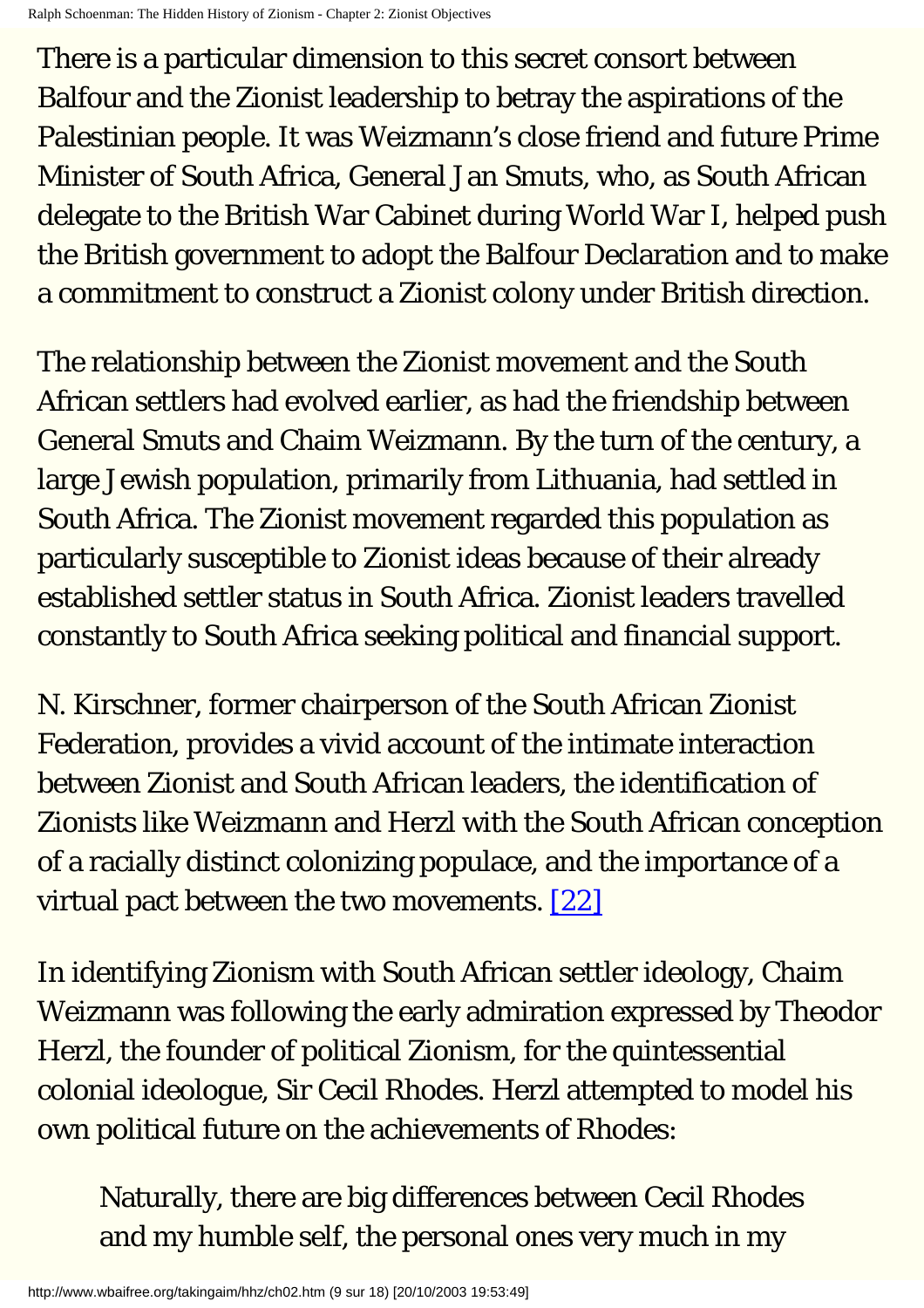### disfavor; the objective ones are greatly in favor of the Zionist movement. [\[23\]](#page-216-0)

Herzl advocated achieving Zionist dispersal of the Palestinians by using the methods pioneered by Rhodes, and he urged the formation of a Jewish counterpart to a colonial chartered company, an amalgam of colonial and entrepreneurial exploitation:

The Jewish Company is partly modelled on the lines of a great acquisition company. It might be called a Jewish Chartered Company, though it cannot exercise sovereign power, and has no other than purely colonial tasks. [\[24\]](#page-216-1)

The poorest will go first to cultivate the soil. In accordance with a preconceived plan they will construct roads, bridges, railways and telegraph installations, regulate rivers and build their own habitations; their labor will create trade, trade will create markets, and markets will attract new settlers. [\[25\]](#page-216-2)

By 1934, a major group of South African investors and large capitalists had established Africa-Israel Investments to purchase land in Palestine. The company still exists after 54 years with South Africans as joint stockholders, the assets held by Israel's Bank Leumi. [\[26\]](#page-216-3)

## **The Iron Wall**

The tension between the claim that the land was empty and the demand that the "non-existent" inhabitants be ruthlessly subjugated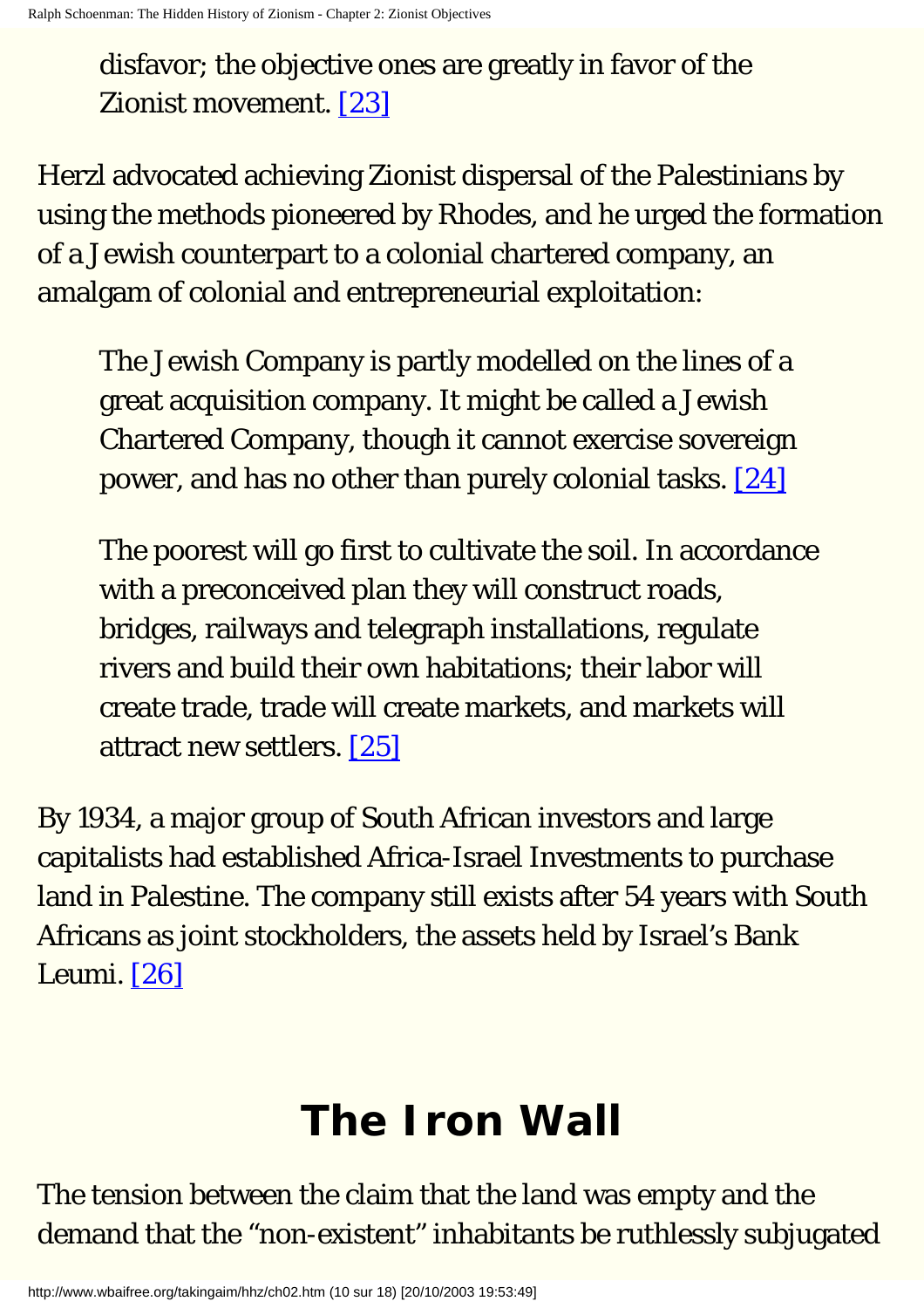was less acute when Zionists discussed strategy among themselves. The reality of what was necessary to colonize Palestine took precedence over propaganda.

One of the ideological forbears of Zionism, Vladimir Jabotinsky, is known as the founder of "Revisionist Zionism", the Zionist current which had little patience with the liberal and socialist facade employed by the "labor" Zionists. [Revisionist Zionism is represented today by Menachem Begin and Yitzhak Shamir.]

In 1923 Jabotinsky wrote **The Iron Wall**, which could be called a benchmark essay for the entire Zionist movement. He set forth bluntly the essential premises of Zionism which had, indeed, been laid out before, if not as eloquently, by Theodor Herzl, Chaim Weizmann and others. Jabotinsky's reasoning has been cited and reflected in subsequent Zionist advocacy – from nominal "left" to socalled "right". He wrote as follows:

There can be no discussion of voluntary reconciliation between us and the Arabs, not now, and not in the foreseeable future. All well-meaning people, with the exception of those blind from birth, understood long ago the complete impossibility of arriving at a voluntary agreement with the Arabs of Palestine for the transformation of Palestine from an Arab country to a country with a Jewish majority. Each of you has some general understanding of the history of colonization. Try to find even one example when the colonization of a country took place with the agreement of the native population. Such an event has never occurred.

The natives will always struggle obstinately against the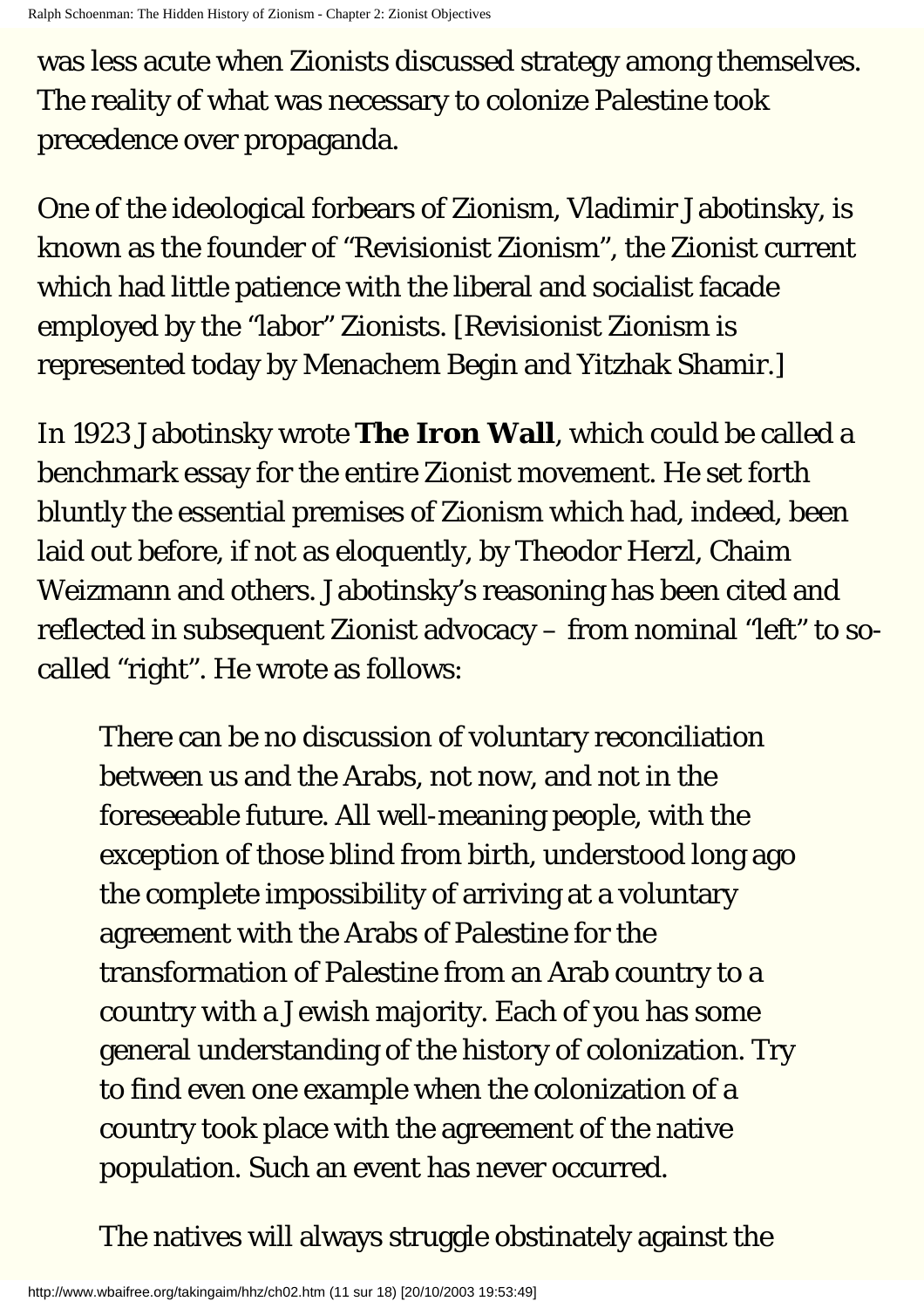colonists – and it is all the same whether they are cultured or uncultured. The comrades in arms of [Hernan] Cortez or [Francisco] Pizarro conducted themselves like brigands. The Redskins fought with uncompromising fervor against both evil and good-hearted colonizers. The natives struggled because any kind of colonization anywhere at anytime is inadmissible to any native people.

Any native people view their country as their national home, of which they will be complete masters. They will never voluntarily allow a new master. So it is for the Arabs. Compromisers among us try to convince us that the Arabs are some kind of fools who can be tricked with hidden formulations of our basic goals. I flatly refuse to accept this view of the Palestinian Arabs.

They have the precise psychology that we have. They look upon Palestine with the same instinctive love and true fervor that any Aztec looked upon his Mexico or any Sioux upon his prairie. Each people will struggle against colonizers until the last spark of hope that they can avoid the dangers of conquest and colonization is extinguished. The Palestinians will struggle in this way until there is hardly a spark of hope.

It matters not what kind of words we use to explain our colonization. Colonization has its own integral and inescapable meaning understood by every Jew and by every Arab. Colonization has only one goal. This is in the nature of things. To change that nature is impossible. It has been necessary to carry on colonization against the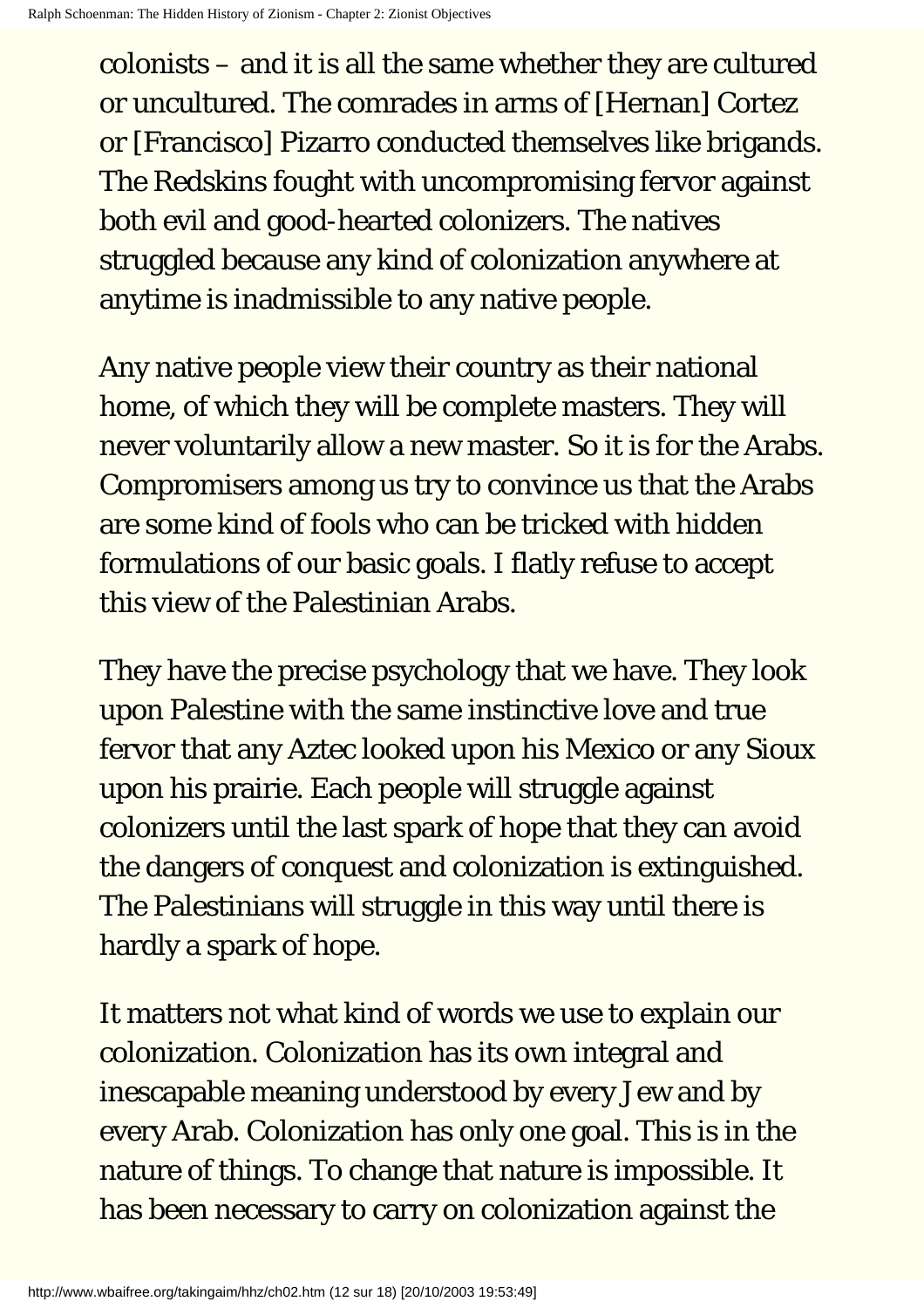will of the Palestinian Arabs and the same condition exists now.

Even an agreement with non-Palestinians represents the same kind of fantasy. In order for Arab nationalists of Baghdad and Mecca and Damascus to agree to pay so serious a price they would have to refuse to maintain the Arab character of Palestine.

We cannot give any compensation for Palestine, neither to the Palestinians nor to other Arabs. Therefore, a voluntary agreement is inconceivable. All colonization, even the most restricted, must continue in defiance of the will of the native population. Therefore, it can continue and develop only under the shield of force which comprises an Iron Wall through which the local population can never break through. This is our Arab policy. To formulate it any other way would be hypocrisy.

Whether through the Balfour Declaration or the Mandate, external force is a necessity for establishing in the country conditions of rule and defense through which the local population, regardless of what it wishes, will be deprived of the possibility of impeding our colonization, administratively or physically. Force must play its role – with strength and without indulgence. In this, there are no meaningful differences between our militarists and our vegetarians. One prefers an Iron Wall of Jewish bayonets; the other an Iron Wall of English bayonets.

To the hackneyed reproach that this point of view is unethical, I answer, 'absolutely untrue.' This is our ethic.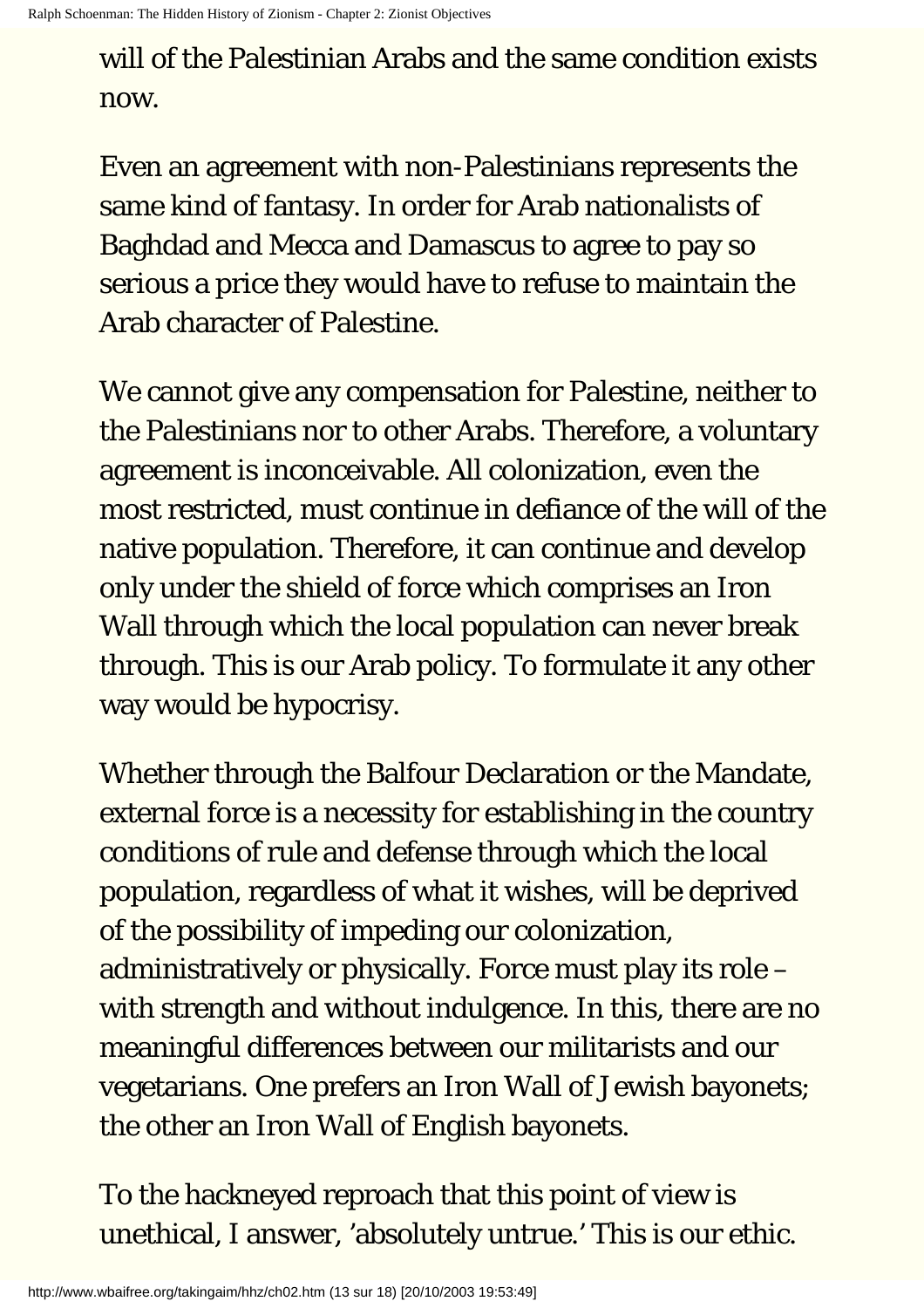There is no other ethic. As long as there is the faintest spark of hope for the Arabs to impede us, they will not sell these hopes – not for any sweet words nor for any tasty morsel, because this is not a rabble but a people, a living people. And no people makes such enormous concessions on such fateful questions, except when there is no hope left, until we have removed every opening visible in the Iron Wall. [\[27\]](#page-216-4)

### **The Metaphor of Iron**

The theme and imagery of coercive iron and steel evoked by Vladimir Jabotinsky was to be taken up by the nascent national socialist movement in Germany, even as Jabotinsky had, in turn, been inspired by Benito Mussolini. The mystical invocation of iron will in the service of martial and chauvinist conquest united Zionist, colonial and fascist ideologues. It sought its legitimacy in legends of a conquering past.

Cecil B. de Mille's *Samson and Delilah* was more than a Hollywood biblical romance about the perfidy of woman and the virtue of manly strength. It carried, as well, the authoritarian values of the novel from which it was adopted, Vladimir Jabotinsky's **Samson**, which trumpeted the necessity of brute force if the Israelites were to conquer the Philistines.

"Shall I give our people a message from you?" Samson thought for a while, and then said slowly: "The first word is iron. They must get iron. They must give everything they have for iron – their silver and wheat, oil and wine and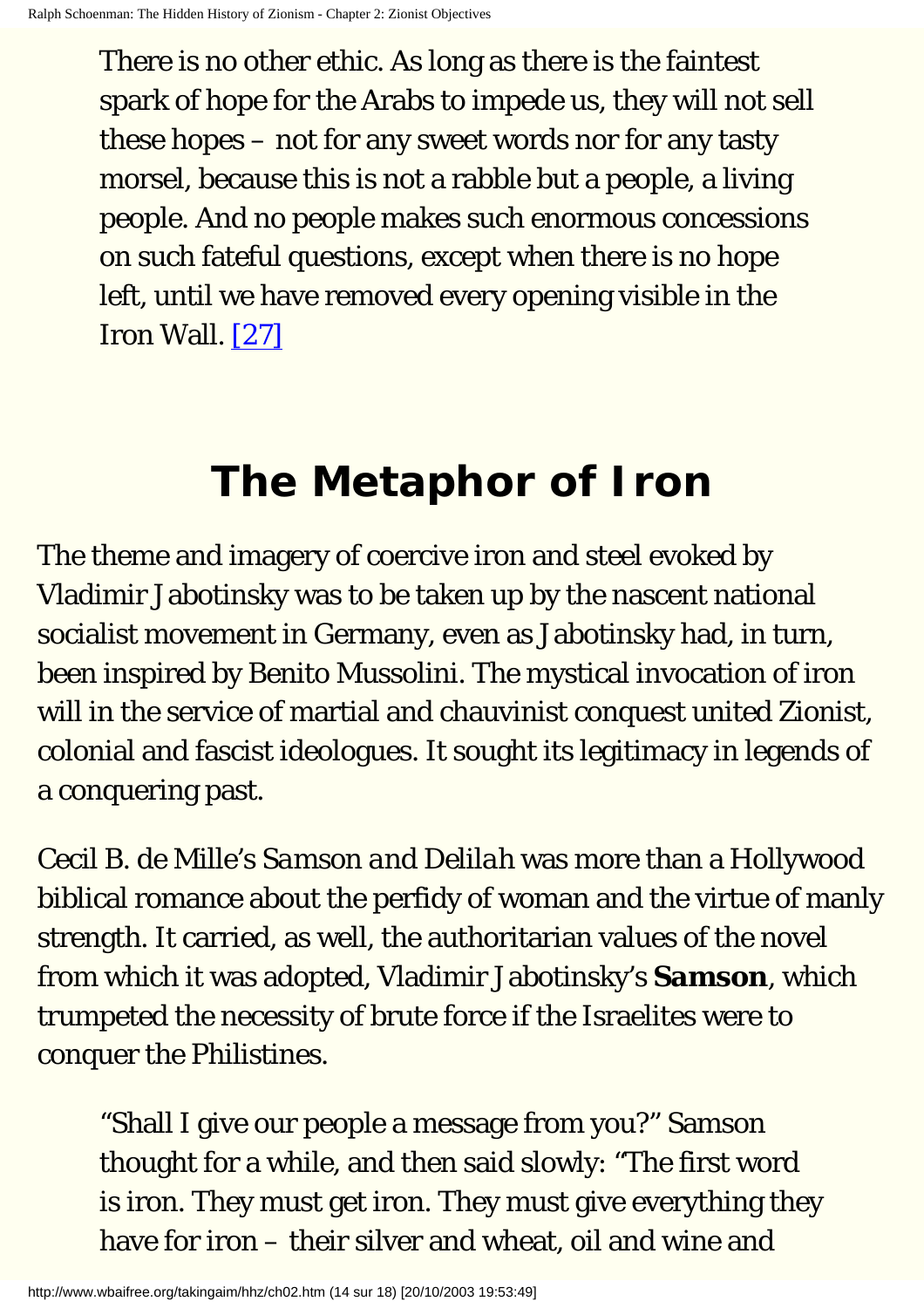flocks, even their wives and daughters. All for iron! There is nothing in the world more valuable than iron." [\[28\]](#page-216-5)

Jabotinsky, the siren of "an iron wall through which the local population can not break through" and of "the iron law of every colonizing movement ... armed force", found his call echoed in major Zionist forays against victim peoples in the decades to come.

Israel's current Minister of Defense, Yitzhak Rabin, launched the 1967 war as Chief of Staff with "Iron Will". As Prime Minister in 1975 and 1976 he declared the policy of *Hayad Barzel*, the "Iron Hand", in the West Bank. Over 300,000 Palestinians were to pass through Israeli prisons under conditions of sustained and institutionalized torture exposed by the Sunday Times of London and denounced by Amnesty International.

His successor as Chief of Staff, Raphael Eitan, imposed the "Iron Arm" – *Zro'aa Barzel* – on the West Bank, and assassination was added to the repressive arsenal. On July 17, 1982, the Israeli cabinet met to prepare what the London **Sunday Times** would term "this carefully pre-planned military operation to purge the camps, called *Moah Barzel* or 'Iron Brain'". The camps were Sabra and Shatila and the operation "was familiar to Sharon and Begin, part of Sharon's larger plan discussed by the Israeli cabinet". [\[29\]](#page-216-6)

When Yitzhak Rabin, who had supported the Revisionist Likud in Lebanon during the war, became Shimon Peres' Minister of Defense in the current "national unity" government, he launched in Lebanon and the West Bank the policy of *Egrouf Barzel*, the "Iron Fist". It is the "Iron Fist" which Rabin again cited as the basis for his policy of allout repression and collective punishment during the 1987-1988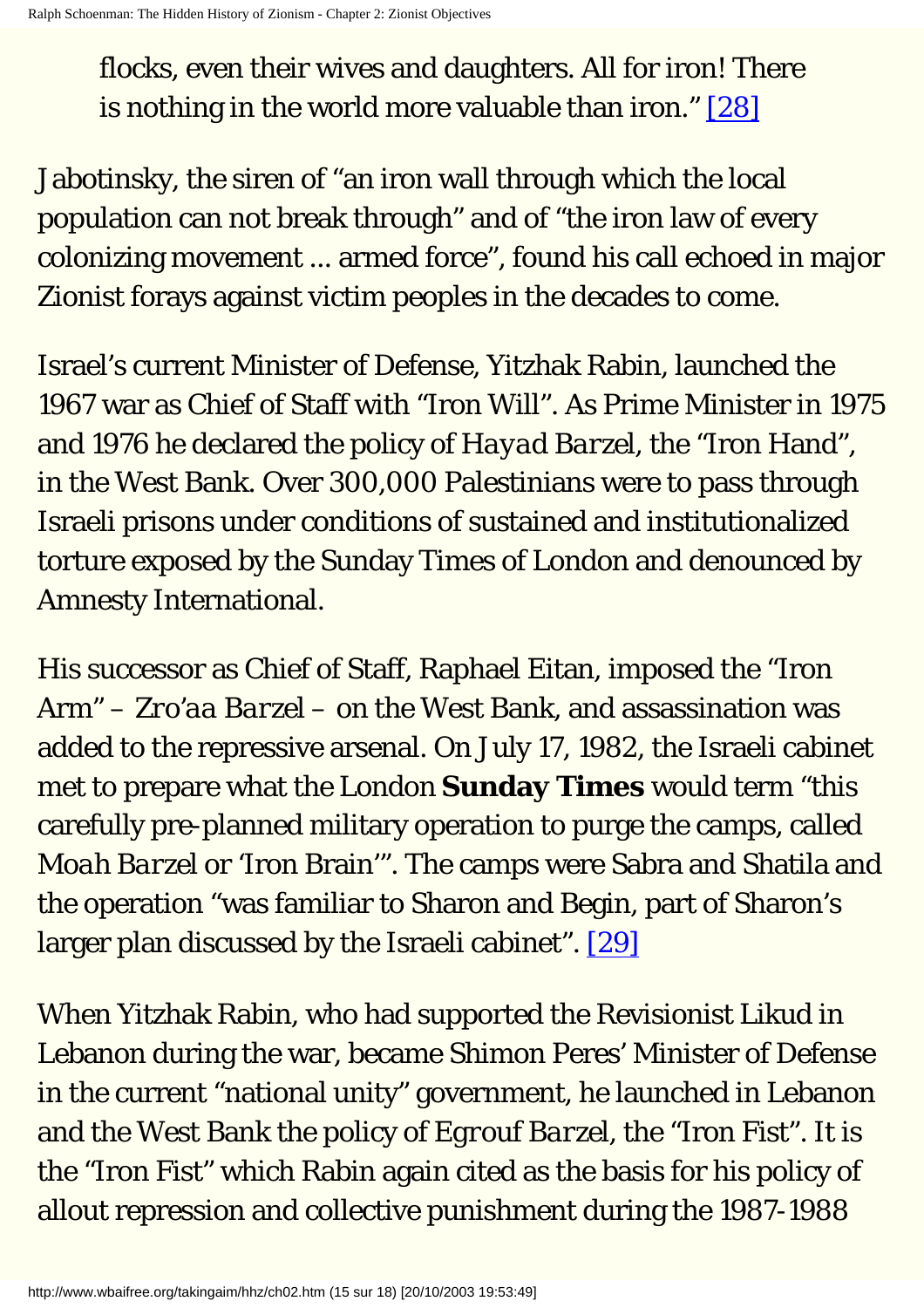### Palestinian uprising in the West Bank and Gaza.

It's interesting to recall, as well, that Jabotinsky located his colonial impulse in the doctrine of the purity of blood. Jabotinsky spelled this out in his *Letter on Autonomy*:

It is impossible for a man to become assimilated with people whose blood is different than his own. In order to become assimilated, he must change his body, he must become one of them, in blood. There can be no assimilation. We shall never allow such things as mixed marriage because the preservation of national integrity is impossible except by means of racial purity and for that purpose we shall have this territory where our people will constitute the racially pure inhabitants.

This theme was further elaborated by Jabotinsky:

The source of national feeling ... lies in a man's blood ...in his racio-physico type and in that alone. ...A man's spiritual outlook is primarily determined by his physical structure. For that reason we do not believe in spiritual assimilation. It is inconceivable, from the physical point of view, that a Jew born to a family of pure Jewish blood can become adapted to the spiritual outlook of a German or a Frenchman. He may be wholly imbued with that German fluid, but the nucleus of his spiritual structure will always remain Jewish. [\[30\]](#page-216-7)

The adoption of chauvinist doctrines of racial purity and the logic of the blood were not confined to Jabotinsky or to the revisionists. The liberal philosopher, Martin Buber, located his Zionism equally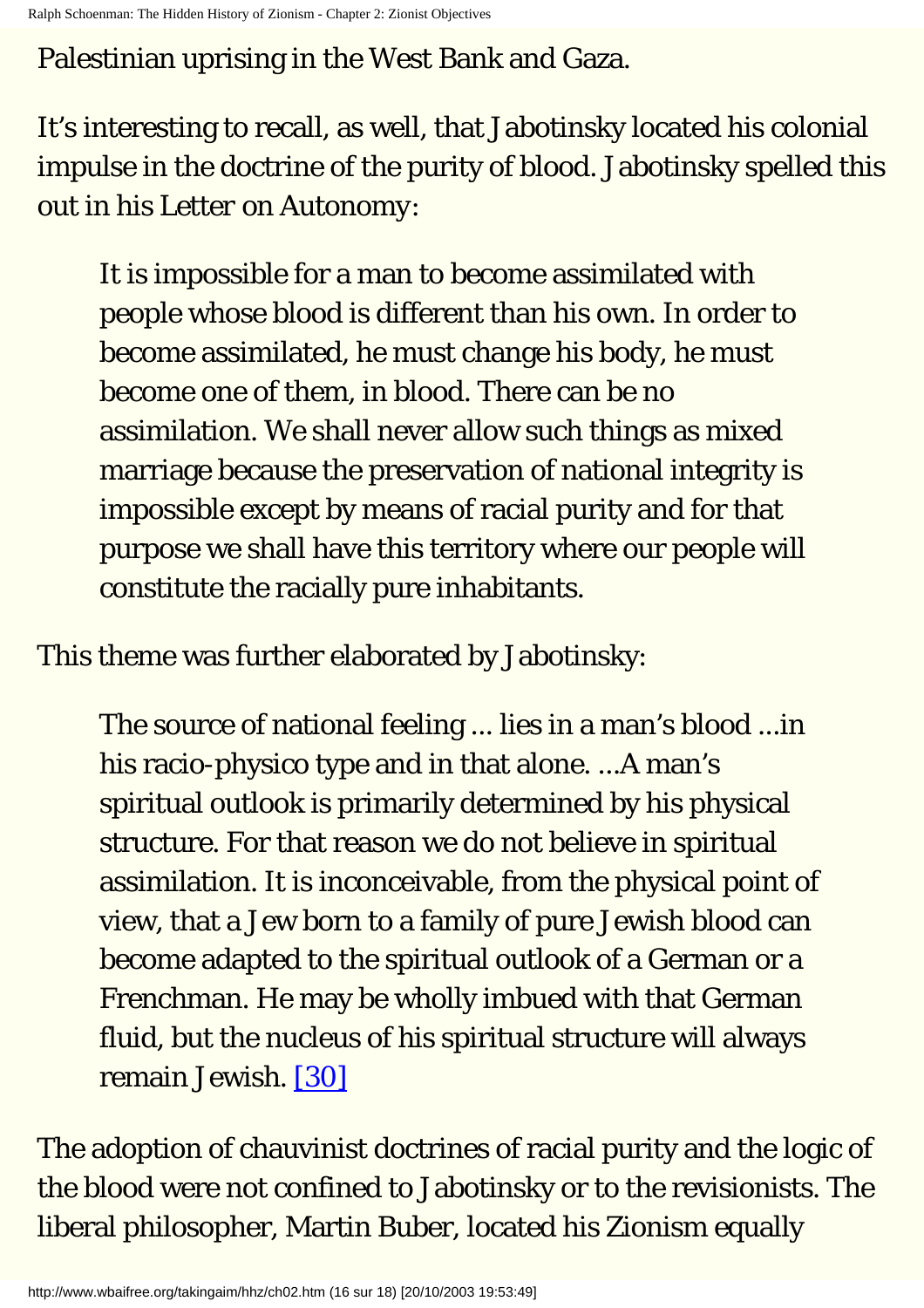### within the framework of European racist doctrine:

The deepest layers of our being are determined by blood; our innermost thinking and our will are colored by it. [\[31\]](#page-216-8)

How was this to be implemented?

### **Notes**

<span id="page-215-1"></span><span id="page-215-0"></span>[14.](#page-201-0) Walter Laqueur, **History of Zionism** (London, 1972).

[15.](#page-202-0) Joy Bonds et. al., **Our Roots Are Still Alive – The Story of the Palestinian People** (New York: Institute for Independent Social Journalism, Peoples Press, 1977), p.13.

<span id="page-215-3"></span><span id="page-215-2"></span>[16.](#page-203-0) Theodor Herzl, **The Jewish State** (London: 1896).

[17.](#page-204-0) Hyman Lumer, **Zionism: Its Role in World Politics** (New York: International Publishers, 1973).

<span id="page-215-4"></span>[18.](#page-204-1) Chaim Weizmann, **Trial and Error: The Autobiography of Chaim Weizmann** (New York: Harpers, 1949), p.149.

<span id="page-215-5"></span>[19.](#page-205-0) John Norton Moore, ed., **The Arab-Israeli Conflict** (Princeton, N.J.: The American Society of International Law, Princeton University Press, 1977), p.885.

<span id="page-215-7"></span><span id="page-215-6"></span>[20.](#page-206-0) **Ibid.**

<span id="page-215-8"></span>[21.](#page-206-1) Cited in Harry N. Howard, **The King Commission: An American Inquiry in the Middle East** (Beirut: 1963).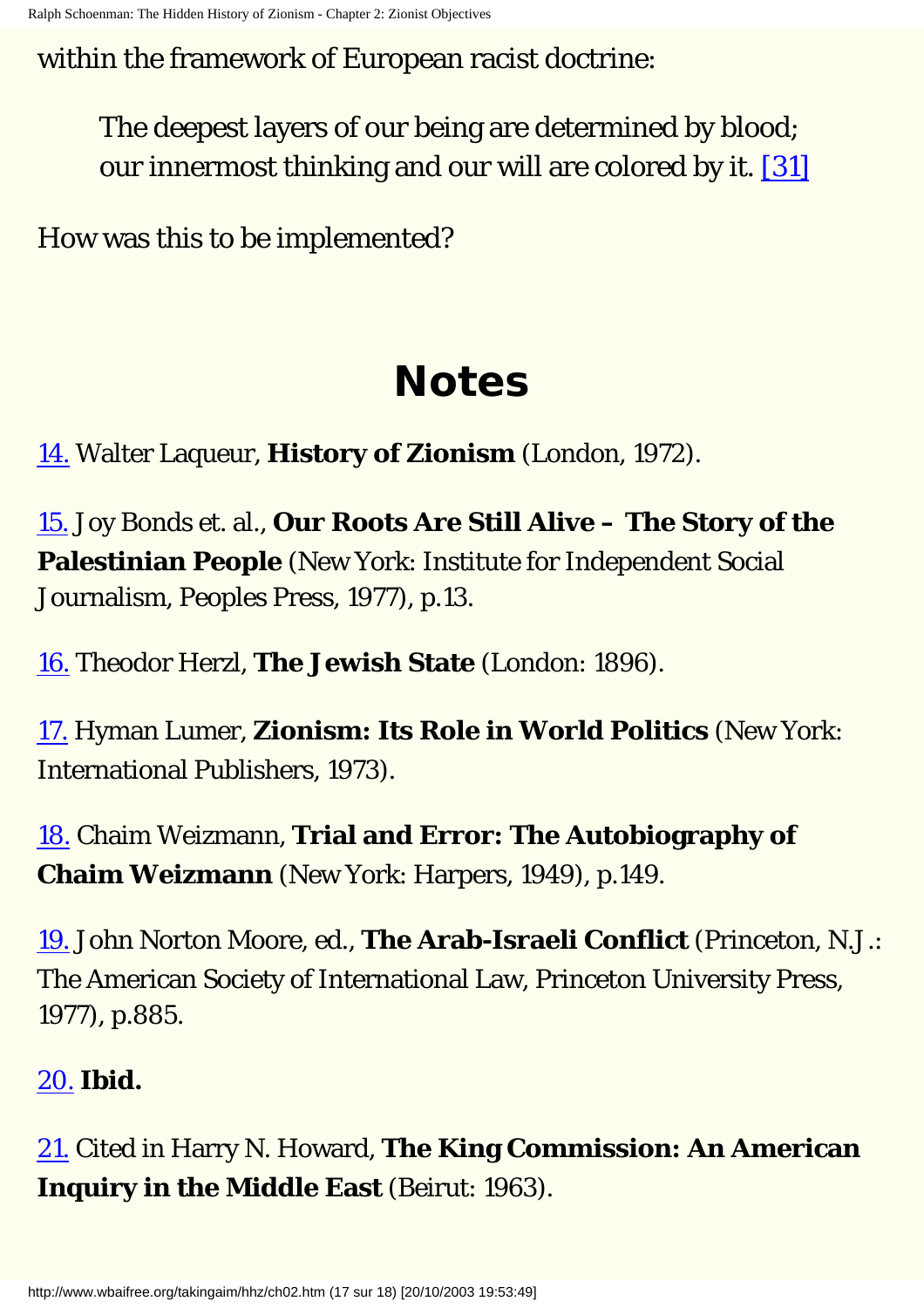[22.](#page-207-0) N. Kirschner, *Zionism and the Union of South Africa: Fifty Years of Friendship and Understanding*, **Jewish Affairs**, South Africa, May 1960.

[23.](#page-208-0) Theodor Herzl, **Diaries**, Vol.II, p.793.

[24.](#page-208-1) Theodor Herzl, **The Jewish State: An Attempt at a Modern Solution of the Jewish Question**, p.33. Cited in Uri Davis, **Israel: An Apartheid State** (London: Zed Books, Ltd., 1987), p.4.

[25.](#page-208-2) **Ibid.**, p.28.

[26.](#page-208-3) *For Love and Money*, in *Israel: A Survey*, **Financial Mail**, Johannesburg, South Africa, May 11, 1984, p.41.

[27.](#page-212-0) *The Iron Wall* – "O Zheleznoi Stene" – **Rassvet**, November 4, 1923.

[28.](#page-213-0) Lenni Brenner, **The Iron Wall: Zionist Revisionism From Jabotinsky to Shamir** (London: Zed Books, Ltd., 1984), p.79.

[29.](#page-213-1) London **Sunday Times**, September 26, 1982.

[30.](#page-214-0) Jabotinsky's *Letter on Autonomy*, 1904. Cited in Brenner, **The Iron Wall**, p.29.

[31.](#page-215-0) Brenner, **The Iron Wall**, p.31.

#### **[Top of the page](#page-199-0)**

Last updated on 31.12.2001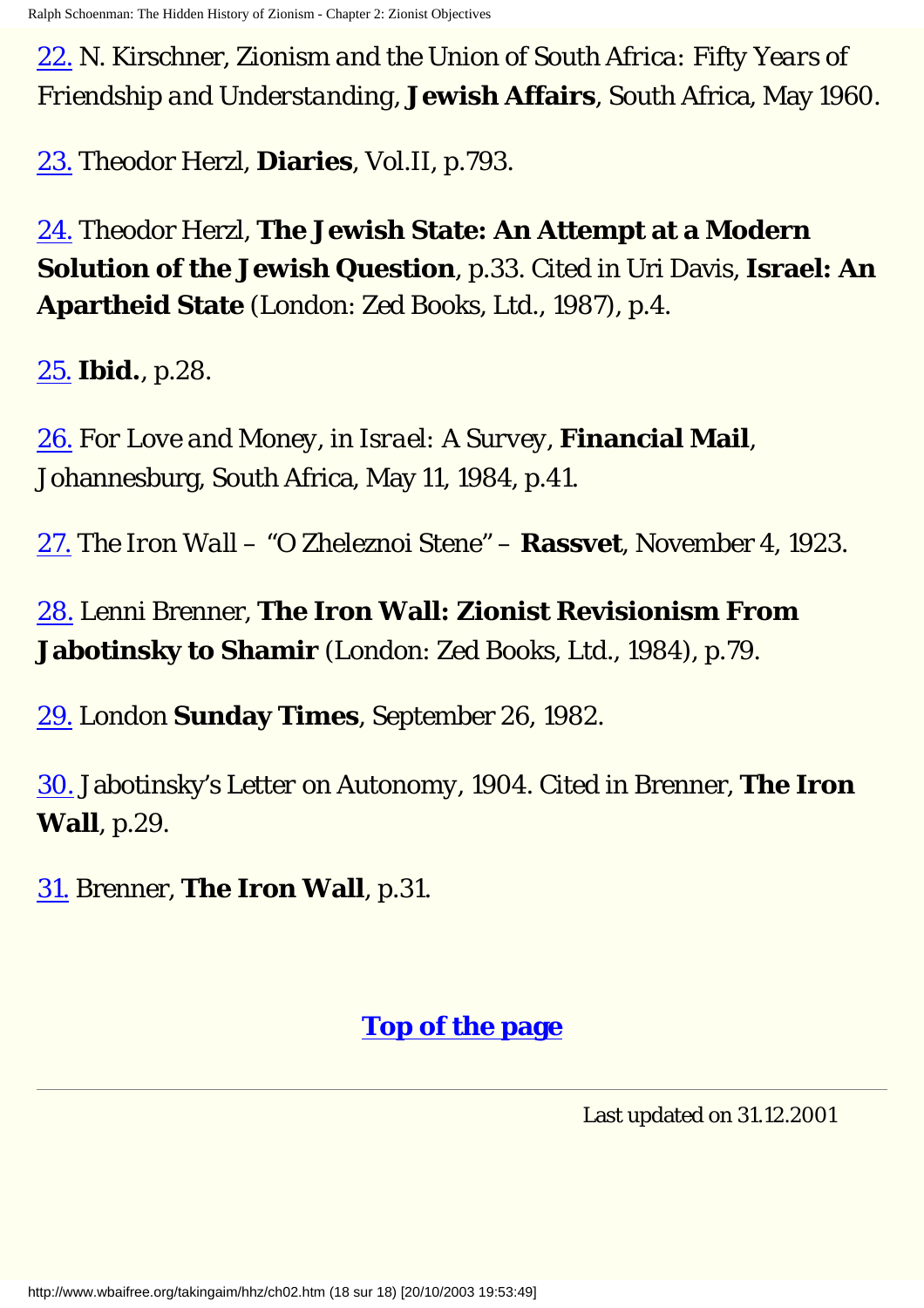# <span id="page-217-0"></span>**The Hidden History of Zionism**

## **By Ralph Schoenman**

### **Chapter 1 The Four Myths**

[Preface: The Uprising](#page-221-0) | [2. Zionist Objectives](#page-199-0)

It is not accidental that when anyone attempts to examine the nature of Zionism – its origins, history and dynamics – they meet with people who terrorize or threaten them. Quite recently, after mentioning a meeting on the plight of the Palestinian people during an interview on KPFK, a Los Angeles radio station, the organizers of the public meeting were deluged with bomb threats from anonymous callers.

Nor is it easy in the United States or Western Europe to disseminate information about the nature of Zionism or to analyze the specific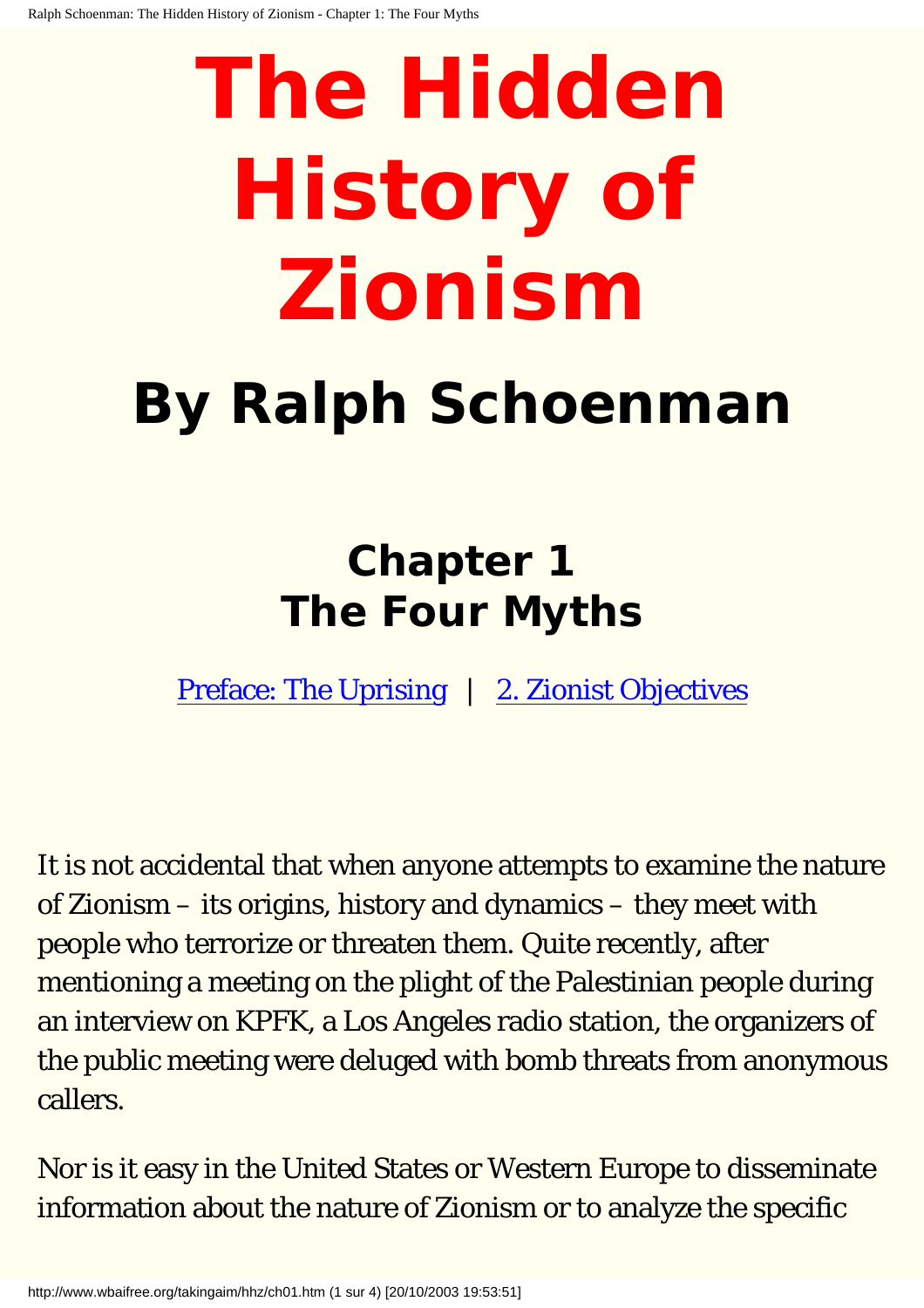events which denote Zionism as a political movement. Even the announcement on university campuses of authorized forums or meetings on the subject invariably engenders a campaign designed to close off discussion. Posters are torn down as fast as they are put up. Meetings are packed by flying squads of Zionist youth who seek to break them up. Literature tables are vandalized and leaflets and articles appear accusing the speaker of anti-Semitism or, in the case of those of Jewish origin, of self-hatred.

Vindictiveness and slander are so universally meted out to anti-Zionists because the disparity between the official fiction about Zionism and the Israeli state, on the one hand, and the barbarous practice of this colonial ideology and coercive apparatus, on the other, is so vast. People are in shock when they have an opportunity to hear or read about the century of persecution suffered by the Palestinians, and, thus, the apologists for Zionism are relentless in seeking to prevent coherent, dispassionate examination of the virulent and chauvinist record of the Zionist movement and of the state which embodies its values.

The irony of this is that when we study what the Zionists have written and said – particularly when addressing themselves – no doubt remains about what they have done or of their place in the political spectrum, dating from the last quarter of the 19th century to the present day.

Four overriding myths have shaped the consciousness of most people in our society about Zionism.

The first is that of "A land without a people for a people without a land." This myth was sedulously cultivated by early Zionists to promote the fiction that Palestine was a remote, desolate place ready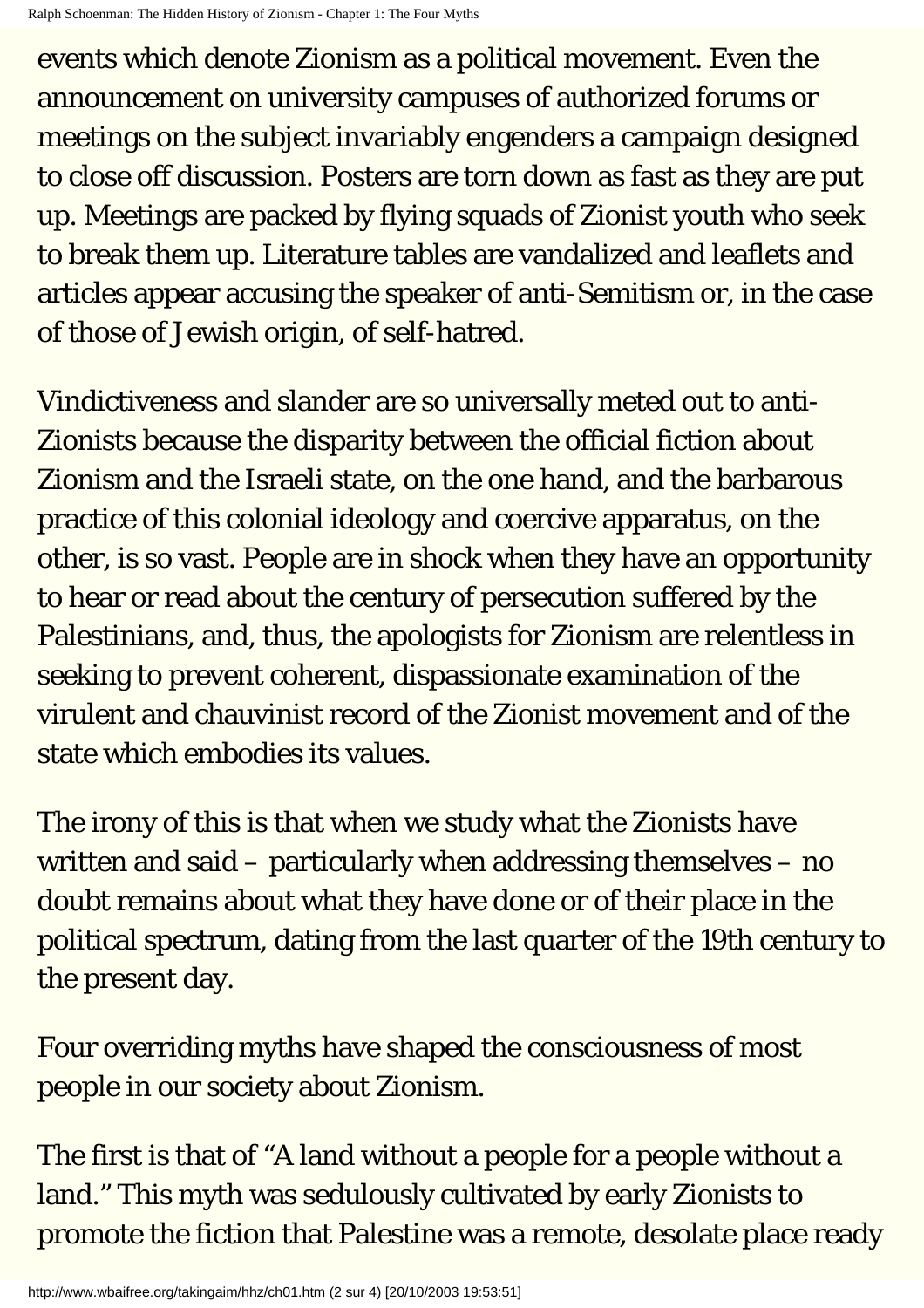for the taking. This claim was quickly followed by denial of Palestinian identity, nationhood or legitimate entitlement to the land in which the Palestinian people have lived throughout their recorded history.

The second is the myth of Israeli democracy. Innumerable newspaper stories or television references to the Israeli state are followed by the assertion that it is the only "real" democracy in the Middle East. In fact, Israel is as democratic as the apartheid state of South Africa. Civil liberty, due process and the most basic human rights are by law denied those who do not meet racial, religious criteria.

The third myth is that of "security" as the motor force of Israeli foreign policy. Zionists maintain that their state must be the fourth largest military power in the world because Israel has been forced to defend itself against imminent menace from primitive, hateconsumed Arab masses only recently dropped from the trees.

The fourth myth is that of Zionism as the moral legatee of the victims of the Holocaust. This is at once the most pervasive and insidious of the myths about Zionism. Ideologues for the Zionist movement have wrapped themselves in the collective shroud of the six million Jews who fell victim to Nazi mass murder. The bitter and cruel irony of this false claim is that the Zionist movement itself actively colluded with Nazism from its inception.

To most people it appears anomalous that the Zionist movement, which forever invokes the horror of the Holocaust, should have collaborated actively with the most vicious enemy ever faced by the Jews. The record, however, reveals not merely common interests but a deep ideological affinity rooted in the extreme chauvinism which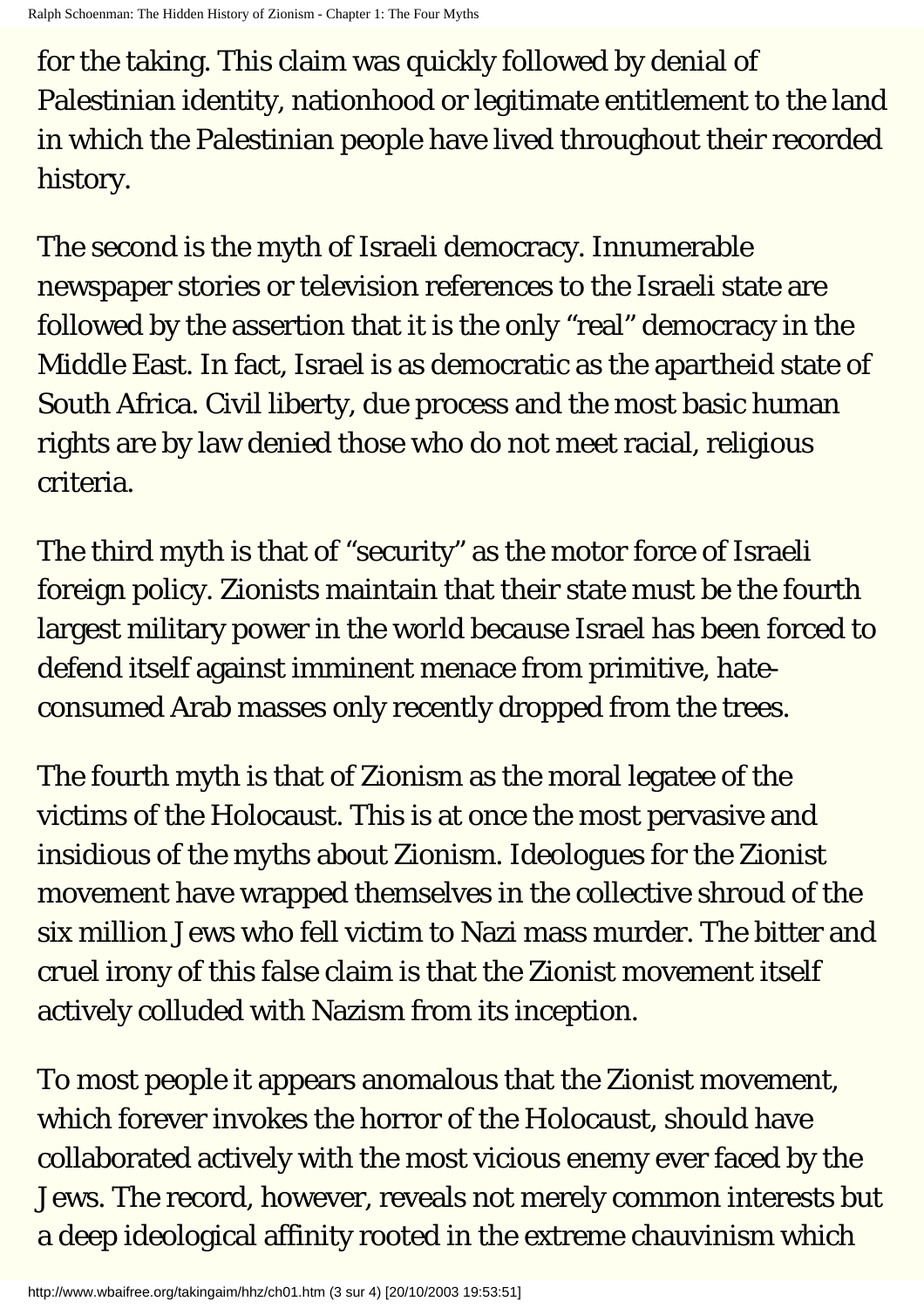Ralph Schoenman: The Hidden History of Zionism - Chapter 1: The Four Myths

they share.

### **[Top of the page](#page-217-0)**

Last updated on 4.8.2001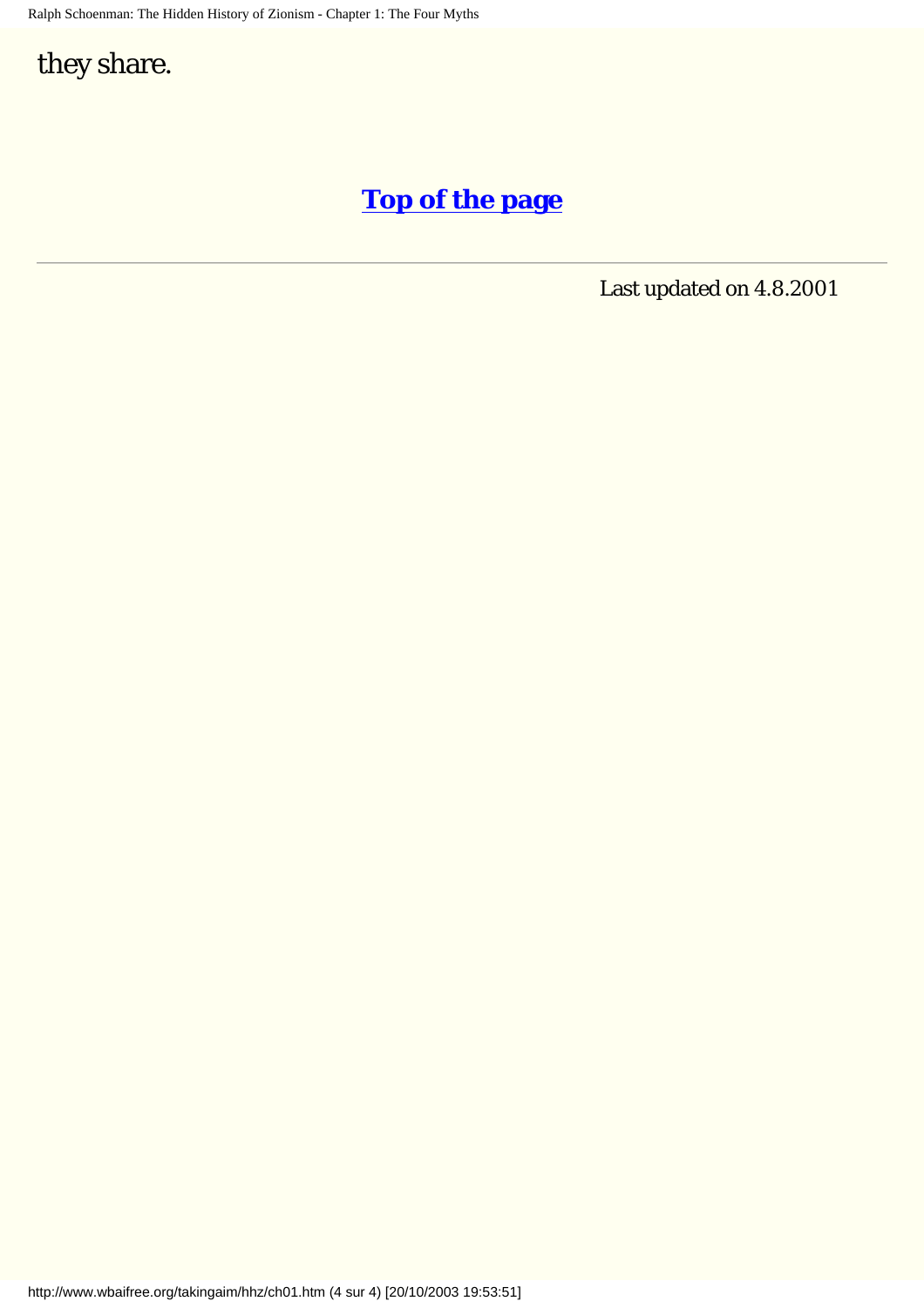# <span id="page-221-0"></span>**The Hidden History of Zionism**

## **By Ralph Schoenman**

### **Preface The Uprising**

[Acknowledgements](#page-245-0) | [1. Four Myths](#page-217-0)

With anger, hatred, and sheer ferocity, thousands of youngsters hurled rocks at their Israeli occupiers, undaunted by the gunfire that greeted them. This was more than civil unrest. ...It was the beginning of a civil rebellion. [\[l\]](#page-242-0)

<span id="page-221-1"></span>This is how **Jerusalem Post** correspondent Hirsh Goodman described the uprising of Palestinian youth in the West Bank and Gaza in mid-December 1987.

Goodman's remarks were written the day before the December 21,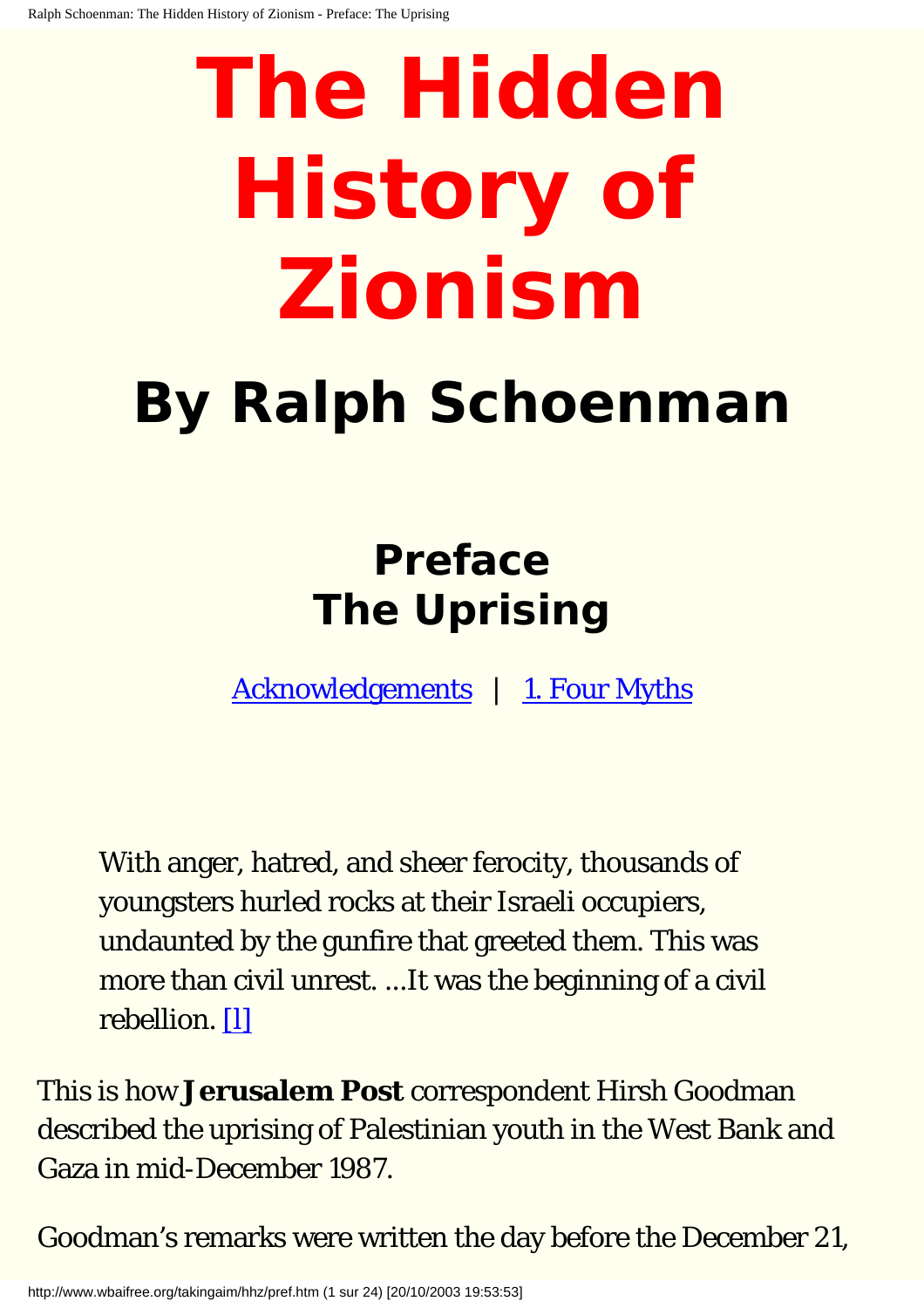1987, general strike which engulfed every Palestinian community under Israeli rule. The strike was described by the Israeli daily, **Ha'aretz**, as "writing on our wall even more serious than the bloody riots of the last two weeks." [\[2\]](#page-242-1)

<span id="page-222-0"></span>On that day, – wrote John Kifner in **The New York Times**, – the vast army of Arab laborers who wait on tables, pick vegetables, haul garbage, lay brick and perform virtually all Israel's menial work, stayed home. [\[3\]](#page-242-2)

<span id="page-222-1"></span>The Israeli response to the uprising was brutal. Defense Minister Yitzhak Rabin ordered the use of tanks, armored vehicles and automatic rifles against an unarmed population.

The **San Francisco Examiner** cited Rabin as openly advocating assassination. "They can shoot to hit leaders of disorder," Rabin said in defense of the army's practice of using marksmen with highpowered .22-caliber rifles to shoot indiscriminately at Palestinian youth. [\[4\]](#page-242-3)

<span id="page-222-2"></span>Rabin ordered house-to-house searches, first for young men and later for anyone of whom an example might be made. By December 27, over 2,500 Palestinians were seized, many of them as young as twelve; by the end of January the number reached 4,000 and was rising. [\[5\]](#page-242-4) The "militants "were marked for deportation. Israeli highsecurity jails and detention centers were overflowing. Mass trials of Palestinians were underway.

<span id="page-222-3"></span>The act of brutality which most inflamed the Palestinian population was the army seizure of the wounded from hospital beds. This practice, standard procedure throughout the invasion of Lebanon in 1982, made Shifa Hospital in Gaza a center of resistance. Great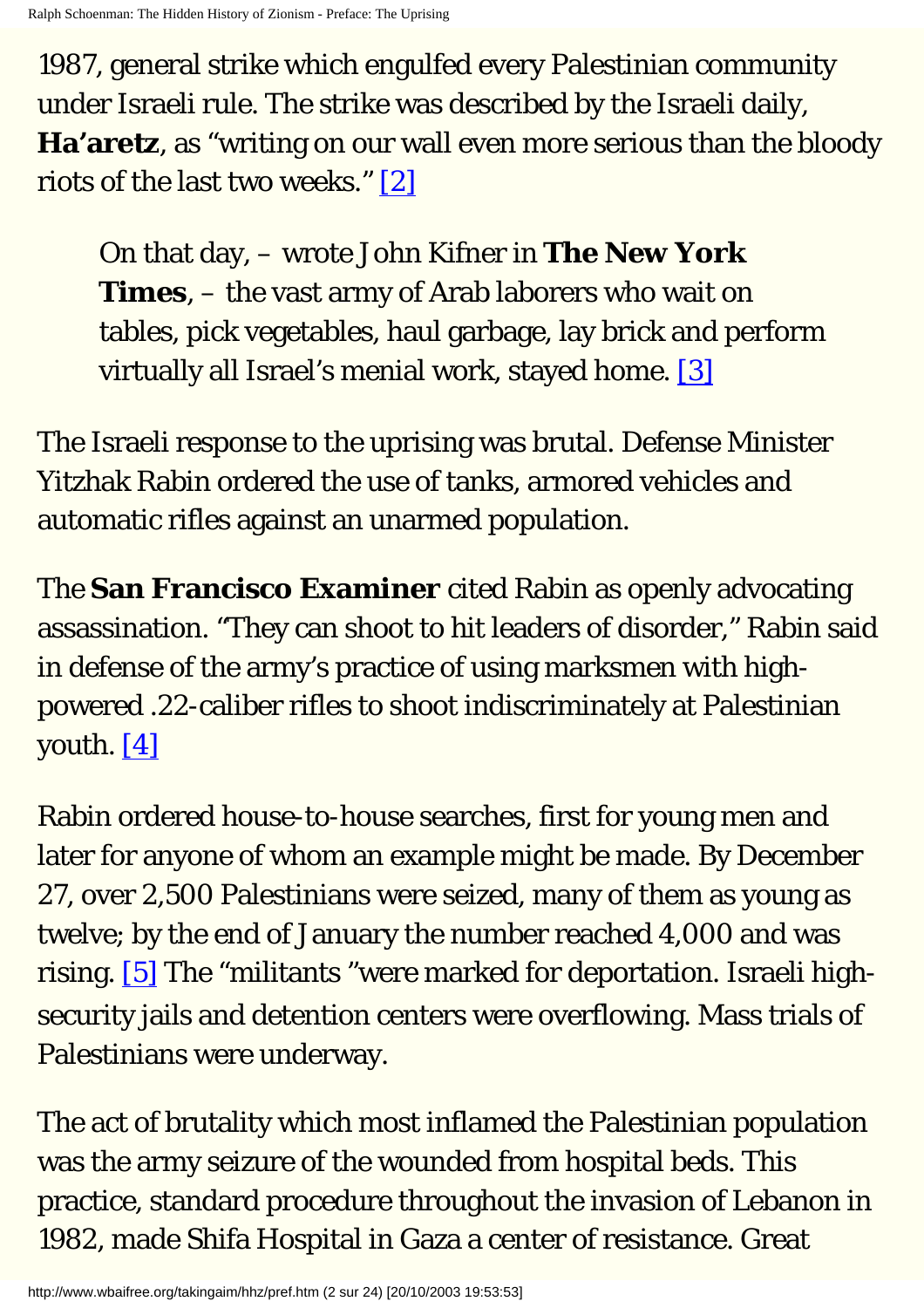crowds amassed to defend the wounded, whom, they rightfully feared, would never be seen again.

The youngsters in Gaza and the West Bank where riots erupted, – wrote **Jerusalem Post** correspondent Hirsh Goodman – have not received any terrorist training, nor are they members of a terrorist organization. Rather they are members of that Palestinian generation that grew up knowing nothing but occupation. [\[6\]](#page-242-5)

<span id="page-223-0"></span>A mother of a Palestinian man shot three times in the head by Israeli soldiers was asked if she would let her remaining sons join the demonstrations. " As long as I am alive, "she responded, "I am going to teach the young people to fight ... I don't care whatever happens, as long as we get our land." [\[7\]](#page-242-6)

<span id="page-223-1"></span>Rashad Shawa'a, deposed Mayor of Gaza, expressed the same sentiment:

The youth have lost hope that Israel will ever give them their rights. They feel the Arab countries are unable to accomplish anything. They feel that the Palestine Liberation Organization (P.L.O.) has failed to achieve a thing. [\[8\]](#page-243-0)

<span id="page-223-2"></span>**Los Angeles Times** correspondent Dan Fisher's account is even more significant:

This new-found sense of unity has been one of the most striking changes to foreign observers and non-Gaza Palestinians ... It is a phenomenon that extends to previous divisions between young and old and between those who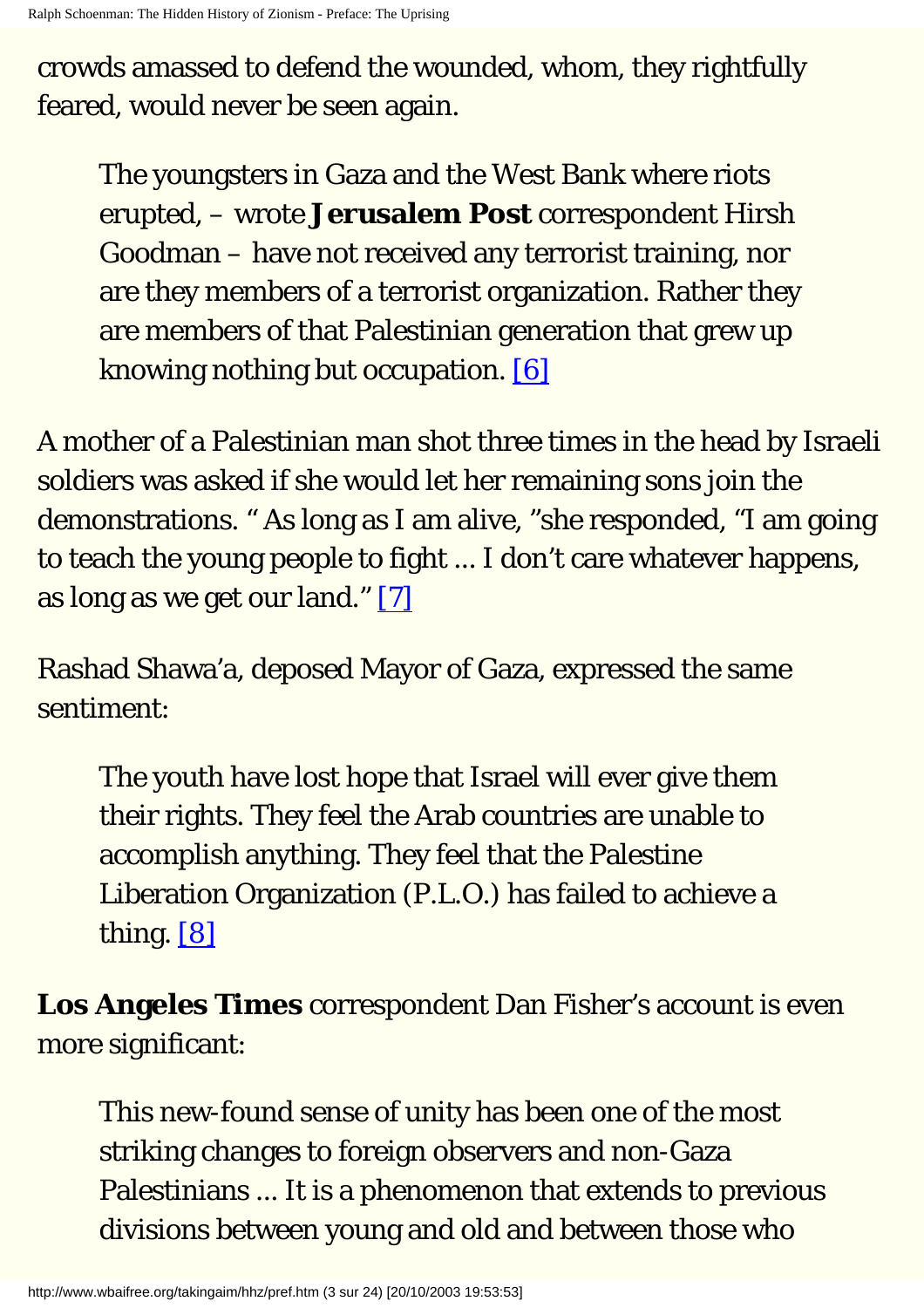<span id="page-224-0"></span>work in Israel and those who do not. [\[9\]](#page-243-1)

### **Force, Might, Beatings**

As the uprising intensified, the Israeli cabinet and Defense Minister Yitzhak Rabin implemented "collective punishment, "a tactic characteristic of the Nazi occupation of France, Denmark and Yugoslavia. Food, water and medicine were prevented from reaching Palestinian refugee camps in Gaza and the West Bank. The United Nations Relief and Works Agency for Palestine Refugees in the Near East (U.N.R.W.A.) personnel reported that children seeking powdered milk at U.N. depots were shot at and beaten with sticks.

The Casbah, where over half of the 125,000 inhabitants of Nablus live, has been sealed off by concrete barricades and iron gates. Qabatiya and the nearby refugee camp at Jenin were placed under siege. At the time of writing, the siege, which has cut off all food, water, fuel and electricity, has lasted fifty-five days.

A **Jerusalem Post** analyst explained the policies of Rabin:

The first priority is to use force, might, beatings. [This] is considered more effective than detention ... [because] he may then resume stoning soldiers. But if troops break his hand, he won't be able to throw stones. [\[10\]](#page-243-2)

<span id="page-224-1"></span>By the next day, the news media were reporting the most bestial beatings by soldiers throughout the West Bank and Gaza. The account by John Kifner was compelling: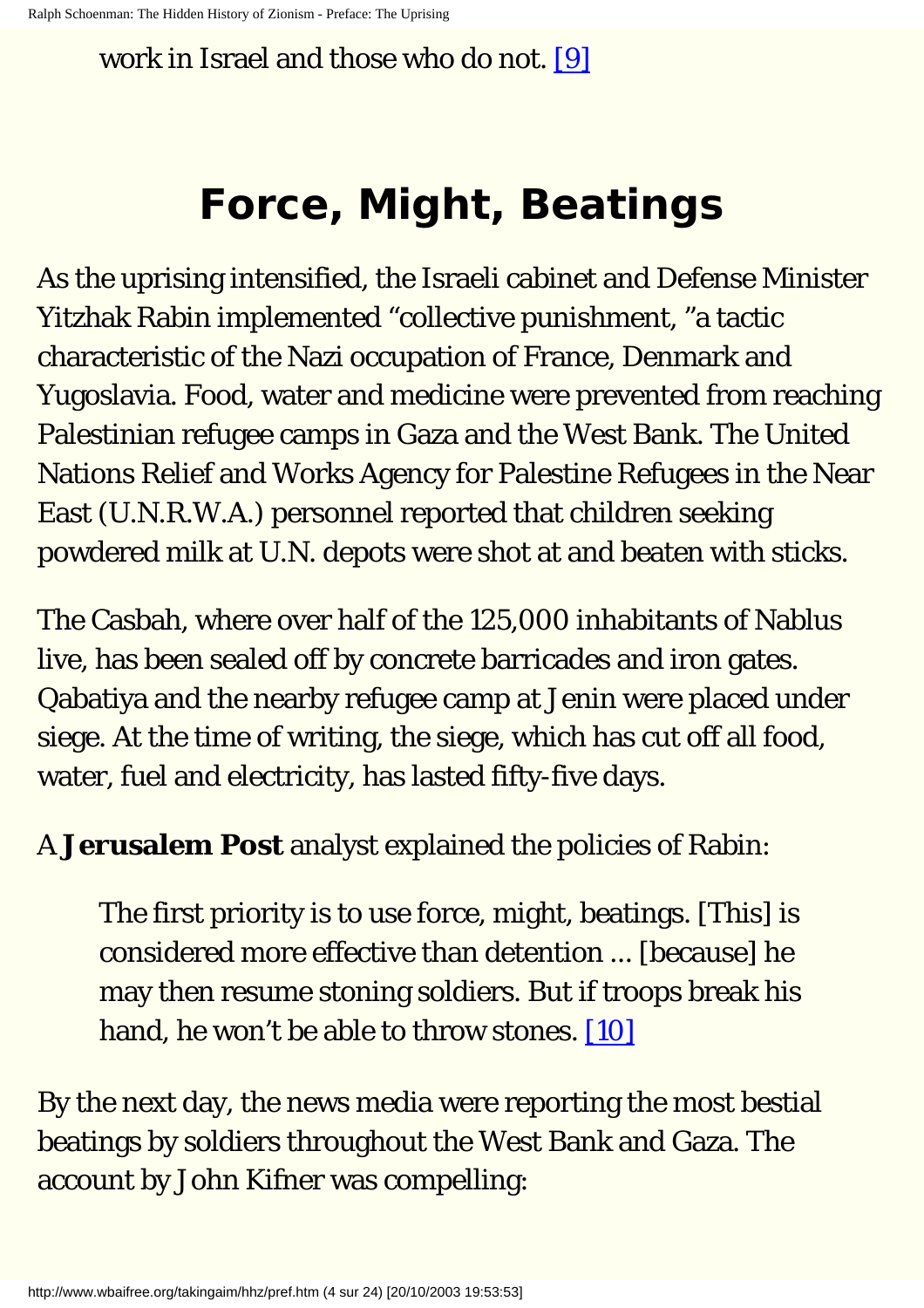**NABLUS, Israeli Occupied West Bank, January 22:** Both hands encased in plaster casts, Imad Omar Abu Rub explained from his bed in the Rafidiya Hospital what happened when the Israeli Army came to the Palestinian village of Qabatiya.

"They entered the house like animals, shouting," the 22 year old student at Bir Zeit University said. "They took us from the house, kicking us in the head, beating us, all the soldiers with their rifle butts."

Then he was taken to the construction site of an unfinished house where, he said, the soldiers put an empty bucket over his head. Several of the soldiers held him down, he said, gripping his arms to force his hands against a rock. Two others, he said, beat his hands with lengths of two-byfours, breaking the bones.

The injuries are the product of a new officially declared policy of the Israeli Army and the police to beat up Palestinians in hopes of ending the wave of protests in the occupied West Bank and Gaza Strip that began in early December. At least thirty-eight Palestinians have been killed by Israeli gunfire in the protests.

In the bed next to Mr. Abu Rub's, Hassan Arif Kemal, a 17 year old high school student from Qabatiya, told a nearly identical story. [\[11\]](#page-243-3)

<span id="page-225-0"></span>Labor and Likud leaders responded with one voice to world-wide outcry over these practices. President Chaim Herzog declared: "The alternative facing us today ... is between suppressing these riots or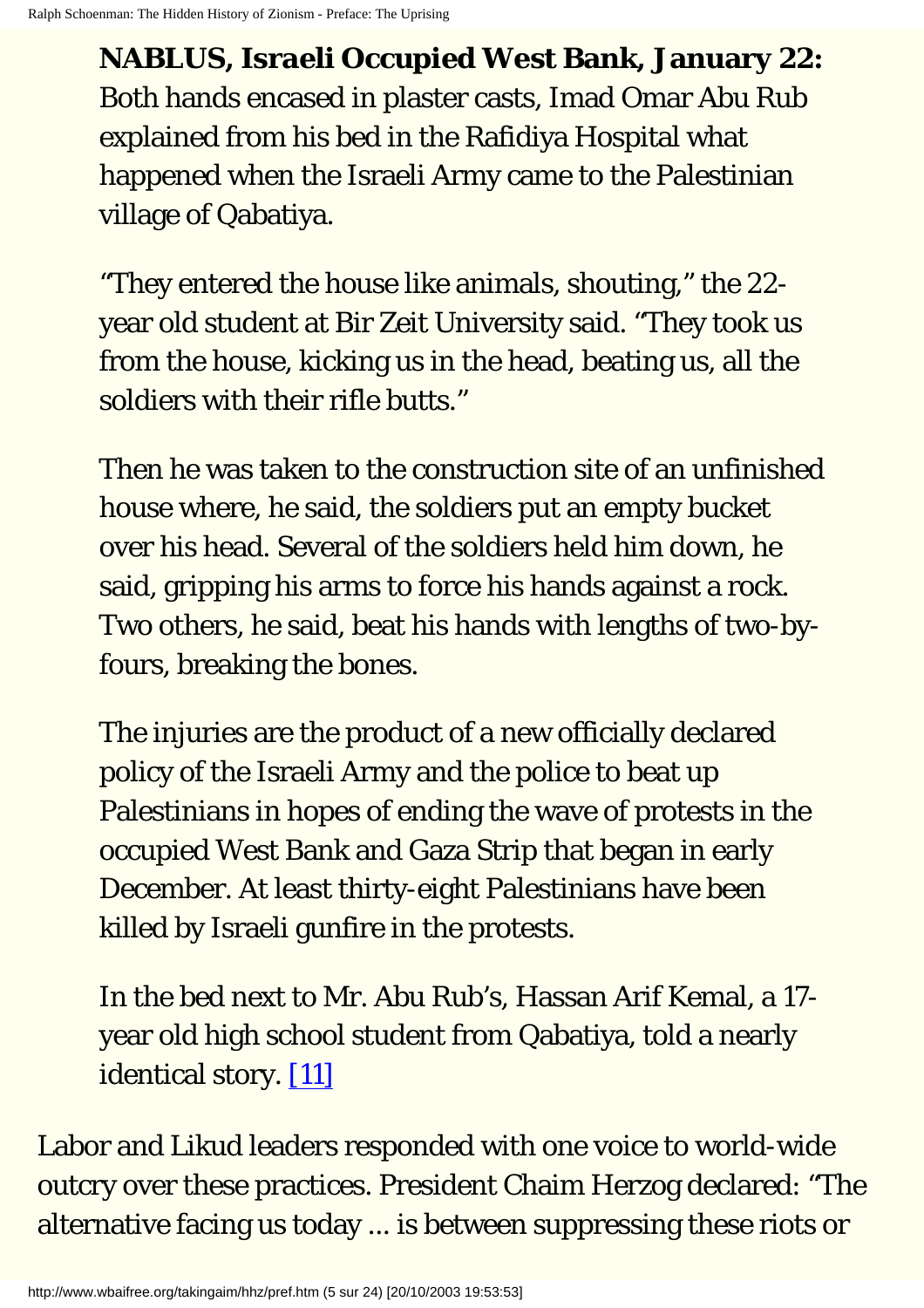<span id="page-226-0"></span>allowing them to develop into a new Teheran or Beirut." [\[12\]](#page-243-4)

### John Kifner reported in **The New York Times**:

Prime Minister Yitzhak Shamir and Defense Minister Yitzhak Rabin continued to defend the policy, with both men saying publicly that the purpose of the beatings was to instill fear of the Israeli army in Palestinians.

Shamir stated that events had "shattered the barrier of fear ... Our task is to recreate that barrier and once again put the fear of death into the Arabs of the areas"

<span id="page-226-1"></span>He concluded that the uprising would never have taken place "had the troops used firearms from the very first moment." [\[13\]](#page-243-5)

### **Palestinian Resistance Grows**

The rebellion of the Palestinian people of the West Bank and Gaza has engulfed every village, town and refugee camp. Children as young as eight and old people in their seventies and eighties defy the Israeli army daily. Entire village populations, waving makeshift Palestinian flags of bedsheets and cloth, mass defiantly, singing and chanting and hurling stones at soldiers firing automatic weapons.

The Great Uprising – the "Intifadeh" • has become a symbol of Palestinian nationhood as the brutal repression that once filled the people with despair now fuels their determination and will, which encompasses the readiness to die.

The Israeli reprisals have been barbarous. The repression has been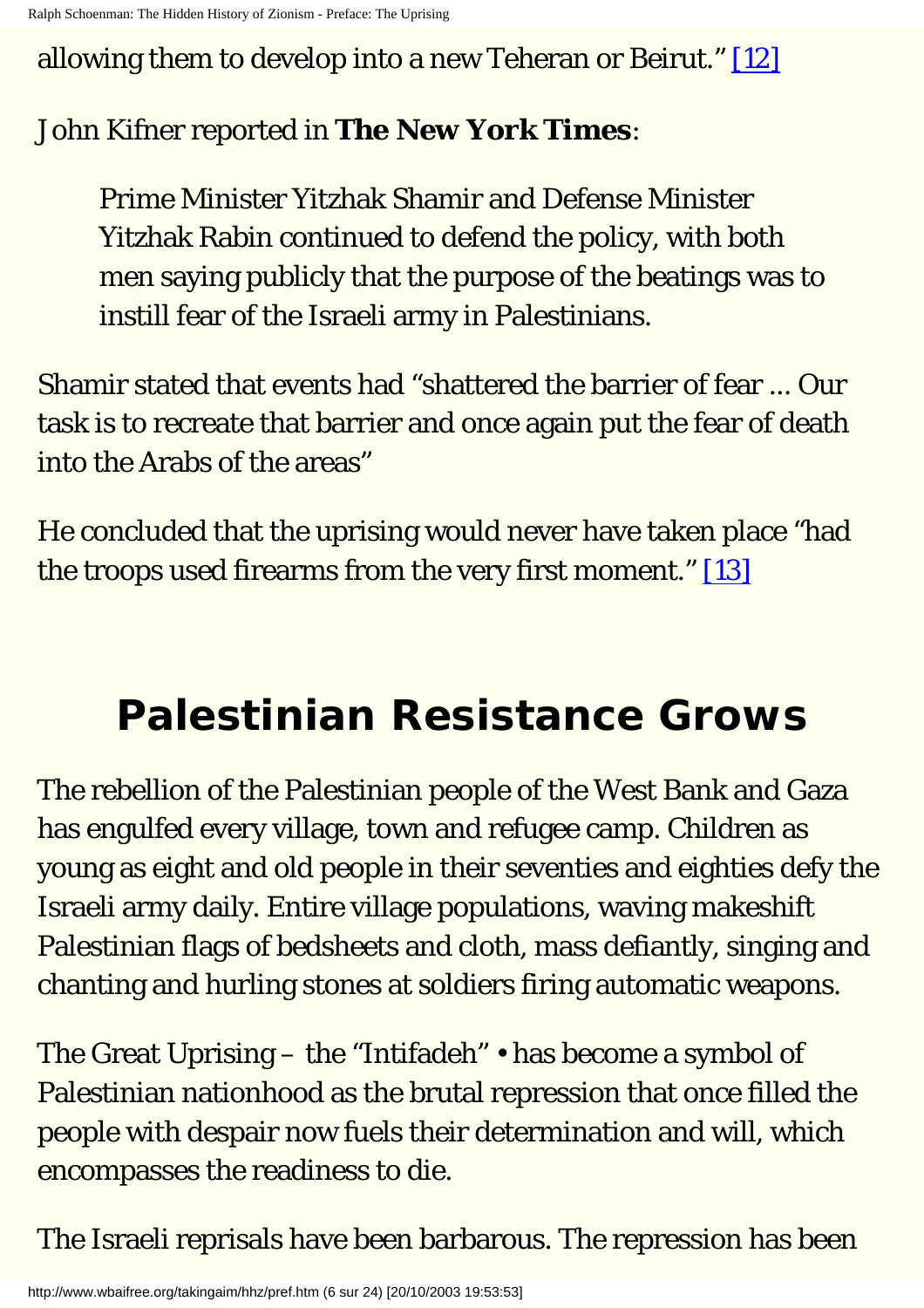unleashed with particular savagery against the refugee camps and the old quarters of the cities inhabited by the impoverished.

By April 1988 over 150 Palestinians had died. The Israeli government had admitted to the arrest of 2,000 people, bringing the acknowledged total to 4,000. The real figure was far higher.

Sources in the West Bank and Gaza established that the number detained by the weekend of March 27 had exceeded 13,000. Bassam Shaka'a, deposed Mayor of Nablus, placed the total held solely in a hastily constructed barbed-wire encampment at Dhariyah at 10,000.

In the Balata camp outside Nablus, and in the Casbah – the old quarter – l,000 people were arrested in a period of 48 hours. The discovery of people in ditches in the fields – shot in the back or with their heads caved in – has been reported from villages throughout the West Bank and Gaza.

Bassam Shaka'a described the rampage of the Israeli armed units:

No matter which house one calls, the anguished accounts of family members wounded or arrested pour forth. Convoys of buses cruise the streets of Nablus followed by vans of the Mossad, Israel's secret police. Army units go from house to house pulling youths from their beds at 3 a.m. As the buses fill, the soldiers beat the youths viciously around the head, shins, groin and back. Shrieks fill the air.

As the army makes its rounds kidnapping the young from their homes, people gather at their windows and on the roofs of houses shouting in unison, "Falistin Arabia, Thawra Hatta al Nas'r, Allah Akbar" [Arab Palestine,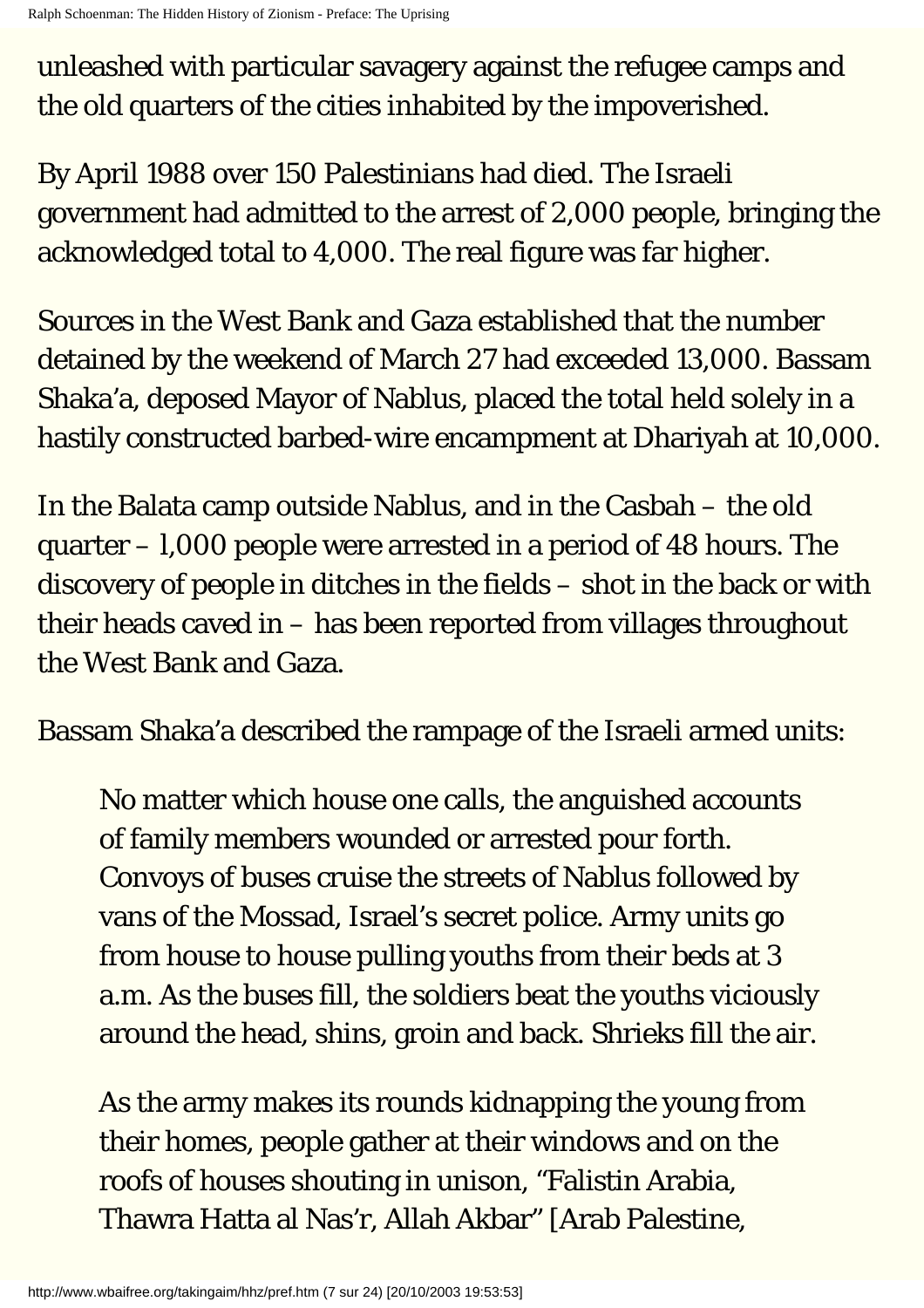### Revolution Until Victory, God is Great]. [\[13a\]](#page-243-6)

<span id="page-228-0"></span>Bassam Shaka'a described the attempts by the Israeli army to spread panic and terror in Nablus and outlying villages:

Fleets of helicopters fly over Nablus at night dropping a dense, green toxic gas over the city. The smell pervades every house. Armed units fire canisters of the substance into houses at random. Doctors at Ittihad Hospital reported several deaths and severe lung injuries from this as-yet unidentified asphyxiating chemical, totally distinct from tear gas.

Among the victims were the grandmother of the Da'as family and the 100-year-old father of noted Nablus attorney Mohammad Irshaid. Soldiers had entered the house at 2 a.m., smashing furniture and firing a canister of the dreaded green gas while preventing the family from leaving.

Two of the children, ages 9 and 11, were taken by the soldiers in their night clothes, frog-marched in the streets and beaten as they were forced by the jeering soldiers to clear debris.

Simultaneously, the Israeli army targeted the hospitals. Army trucks rammed ambulances and blocked them from reaching the homes of those overcome by the gas. Soldiers entered the Ittihad Hospital in Nablus numerous times, arresting the wounded and those waiting to give blood to family members. Even the operating theater was invaded while surgeons were operating on patients.

Doctors were beaten and equipment smashed. Family members were prevented from entering the hospital and the cars of doctors and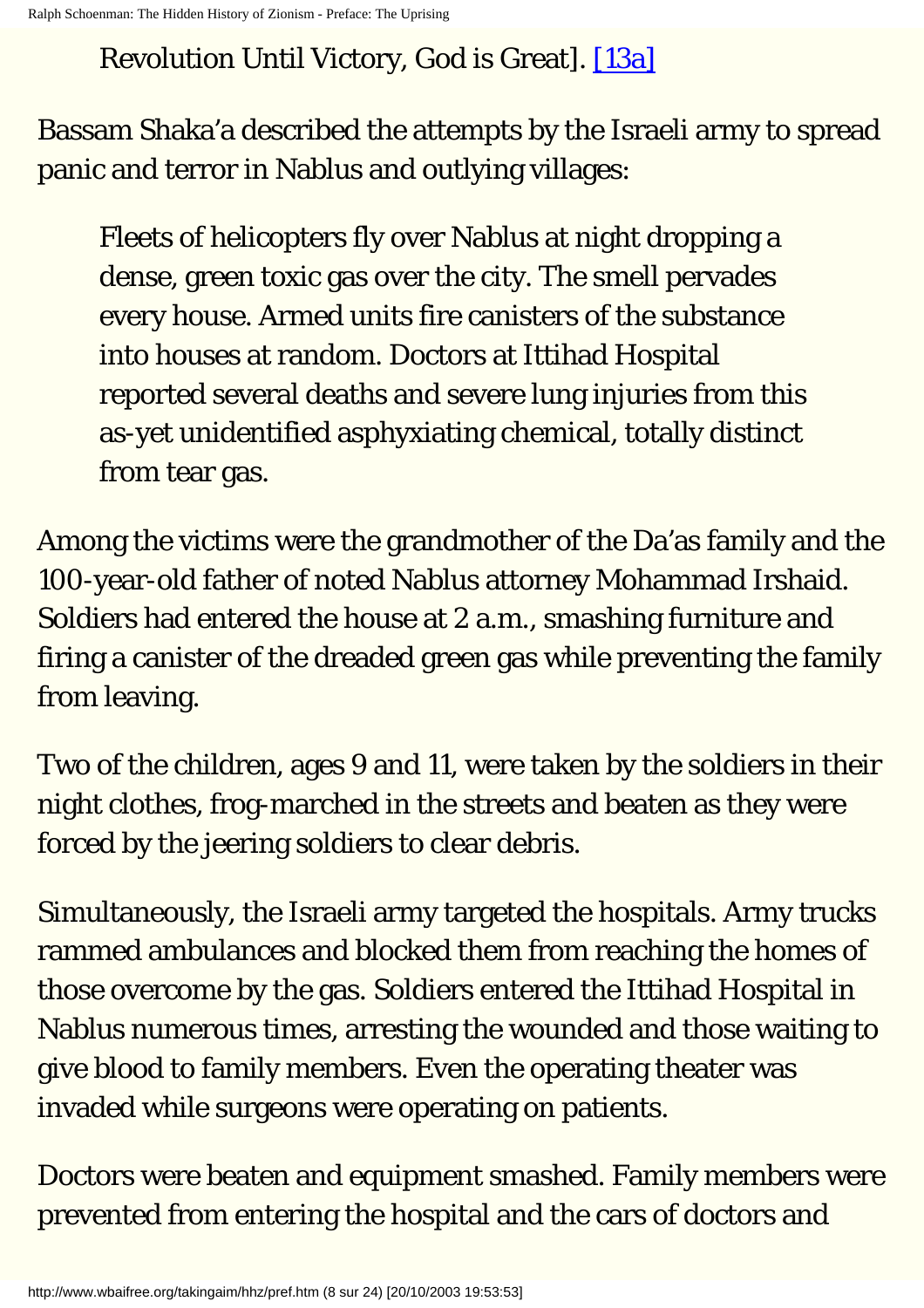### nurses were destroyed by soldiers.

Meanwhile, all of Nablus was paralyzed by a total strike. All the streets in every quarter of the city were without open shops or business activity. As gas permeated the city, cries and chants filled the night.

Gas canisters recovered by Bassam Shaka'a, Yousef al-Masri [chief of Ittihad Hospital] and American author Alfred Lilienthal bear the markings "560 cs. Federal Lab. Saltsburg, Pa. USA MK2 1988." Biochemists are studying their properties as casualties mount.

John Kifner reported on April 4 that "Hundreds of refugees were treated in United Nations clinics for gas inhalation." On April 15, Kifner wrote, "...gas has been thrown inside homes, clinics and schools where the effects are particularly severe." [\[13b\]](#page-243-7)

<span id="page-229-0"></span>His report was the first, after four months of the use of such chemical weapons, to acknowledge the fact:

Agency doctors have seen symptoms not normally connected with tear gas, and U.N.R.W.A. is seeking information on the contents of the gas ... to provide antidote ... especially for the most vulnerable groups ... pregnant women, the very young and elderly.

Kifner later reported, "Warnings on the canisters say the contents can be lethal." Throughout the West Bank and Gaza, cases of miscarriages, vaginal bleeding and asphyxiation were occurring after the use of the gas.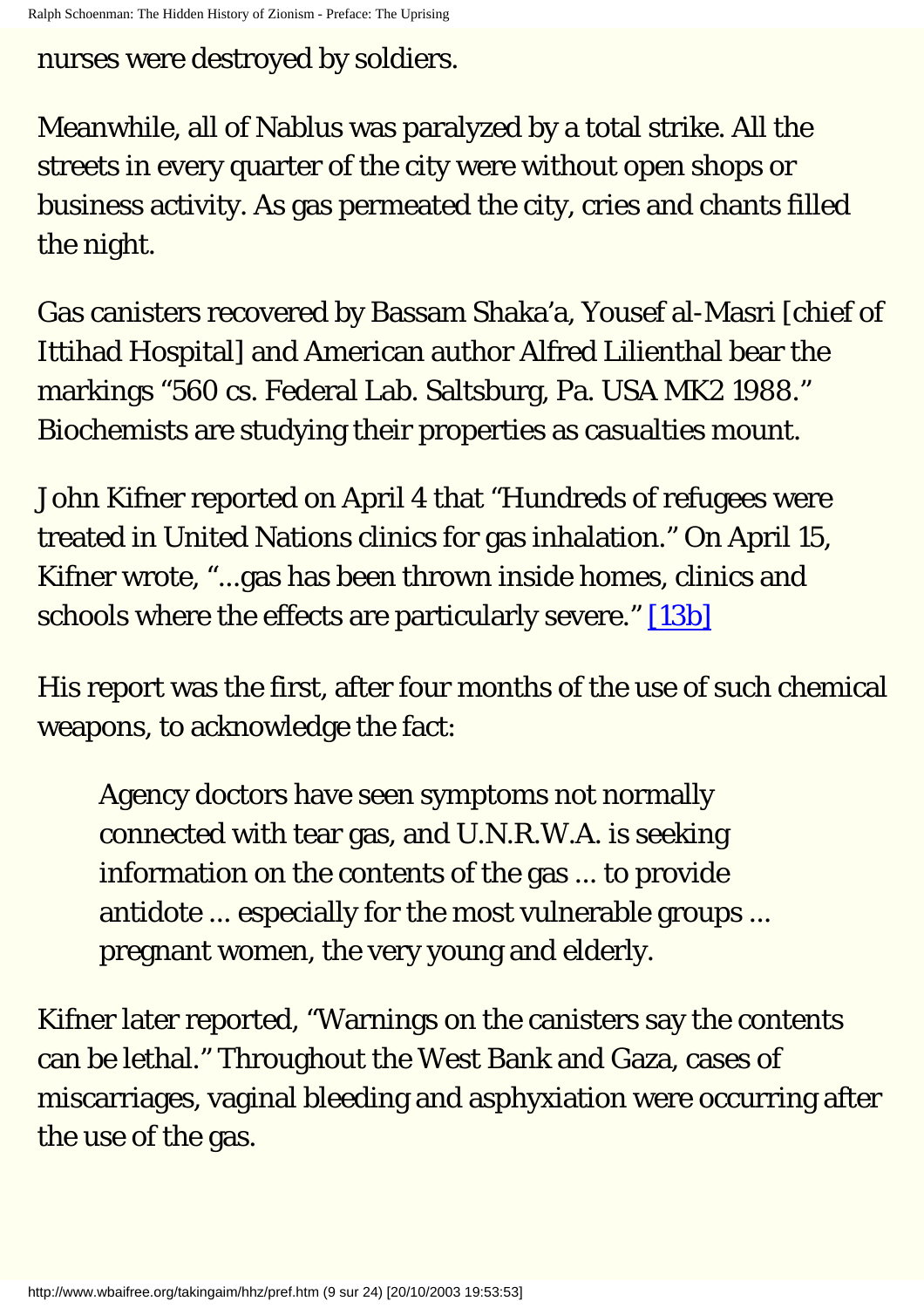### **A Glimpse of the Savagery**

One of the most vicious incidents occurred in the town of Qalqiya. Soldiers entered the house of workers and poured gasoline over them, setting them alight. Six workers were covered in flames. Four of the victims managed to rush out of the building and rolled on the ground, ripping off their clothes. Two were severely burned and are in critical condition.

On February 20, two youths were arrested in Khan Yunis, beaten savagely and taken to the beach where they were buried alive under the sand. After the soldiers left, villagers managed to dig them out.

Reports in the establishment press give a glimpse of the scale of Israeli brutality. A soldier's account reported in the Israeli newspaper **Hadashot** was cited in **Newsweek**:

We got orders to knock on every door, enter and take out all the males. The younger ones we lined up with their faces against the wall, and soldiers beat them with billyclubs. This was no private initiative. These were the orders from our company commander. [\[13c\]](#page-243-8)

<span id="page-230-0"></span>The accounts make clear that Israeli protestations about excesses of individual soldiers are transparently false. **Newsweek** revealed:

Armed with 30-inch wooden clubs and urged by their prime minister to "put the fear back into the Arabs", Israeli soldiers have methodically beaten up Palestinians since early January, deliberately breaking bones and beating prisoners into unconsciousness. Casualties included not only young men ... but also women. Most of the injured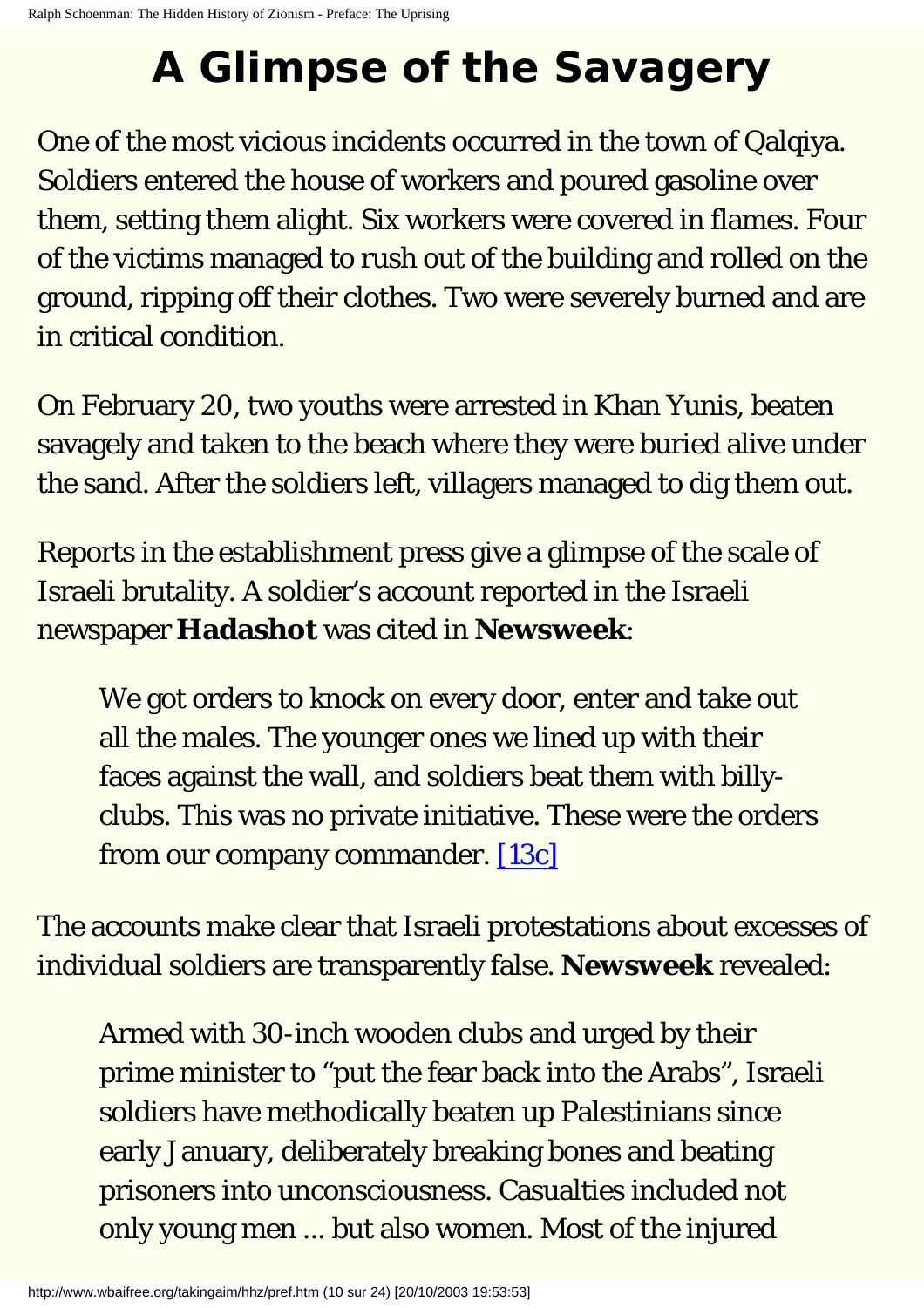### shunned hospitals for fear of arrest.

The avoidance of hospitals by the injured has prevented accurate reporting of the vast scale of the savage beatings and of the deaths of those who endured them. But an indication was provided in the reports of the medical team inspecting the wounded in the hospitals in early February 1988. Dr. Jennifer Leaning, a faculty member of Harvard Medical School and a trauma specialist, reported her findings: "There is a systematic pattern of limb injury that is clearly organized to cause fractures ... a consistent pattern of bonebreaks across the back of the hand and in the middle of the forearm that ... come from holding the hand or arm in place and applying a strong blow to the bone." [\[13d\]](#page-243-9)

<span id="page-231-0"></span>Dr. Leaning and the team of Physicians for Human Rights traveled throughout the West Bank and Gaza. They concluded, "It is a pattern that is controlled. A systematic pattern over a wide geographical area. It is as if they have been instructed."

Dr. Leaning's account of the new patients brought to Shifa Hospital in Gaza is compelling:

They looked like they had been mauled. What is impressive is the number of fractures per patient. These patients look as if they had been put through a washingmachine wringer. They would have had to hold them down and just keep beating them.

Repeated instances of young males shot deliberately through the testicles were reported in Shifa Hospital in Gaza and Makassad Hospital in East Jerusalem. Soldiers poured boiling water over a 2 year-old infant, rendering her catatonic.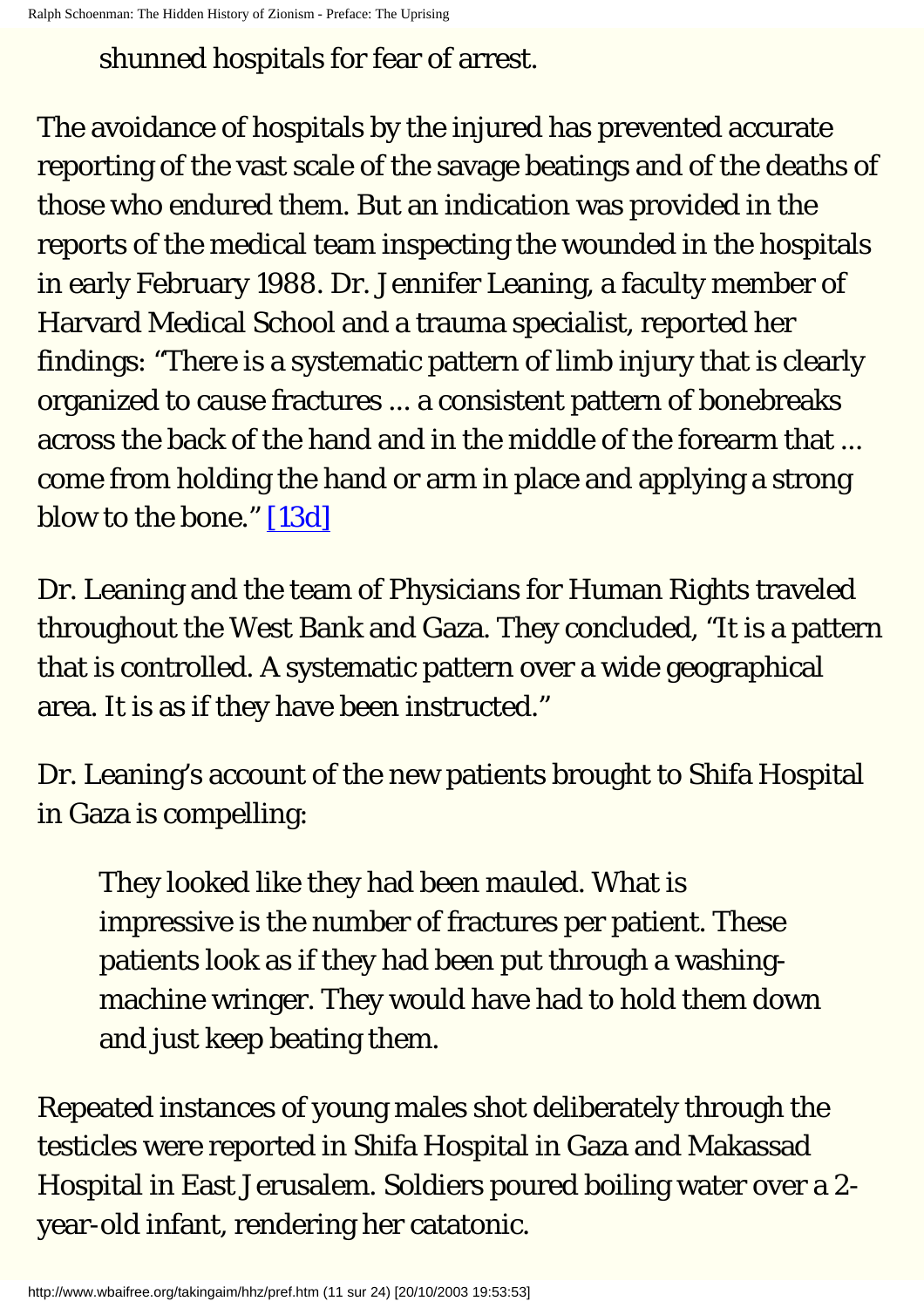### **"Quelling the Protests"**

**New York Times** correspondent John Kifner called the systematic roundups "part of a series of tough new measures, including economic sanctions and collective punishment, that the Israeli army and other officials are imposing in hopes of quelling the protests, which have grown into an increasingly organized Palestinian mass movement in the occupied West Bank and Gaza Strip." [\[13e\]](#page-243-10)

<span id="page-232-0"></span>The army's new orders allow detention without any specific charge or trials, even in military courts. Moreover, according to the March 23 **New York Times**, "the new procedures do away with judicial review of the administrative detention sentences and allow local commanders to order the arrests."

Immediately after the order, people were seized overnight in more than a dozen refugee districts, villages and towns in the West Bank and Gaza.

<span id="page-232-2"></span><span id="page-232-1"></span>Israeli Defense Minister Yitzhak Rabin announced that Israeli civilians have the same authority as soldiers to shoot. He added that soldiers need not fire warning shots before shooting Palestinians. [\[13f\]](#page-243-11) **Newsweek** was more explicit: "The decree meant Israeli soldiers could shoot to kill Palestinian youths ... Yitzhak Rabin [was] effectively deputizing settlers." [\[13g\]](#page-243-12) The decision, according to **Newsweek**, would "open the floodgates of the 60,000 settlers' pentup frustration [sic]." It was not long before an attack occurred. On April 6, settlers engaging in a clear provocation shot in cold blood a Palestinian working in his field outside the village of Beita.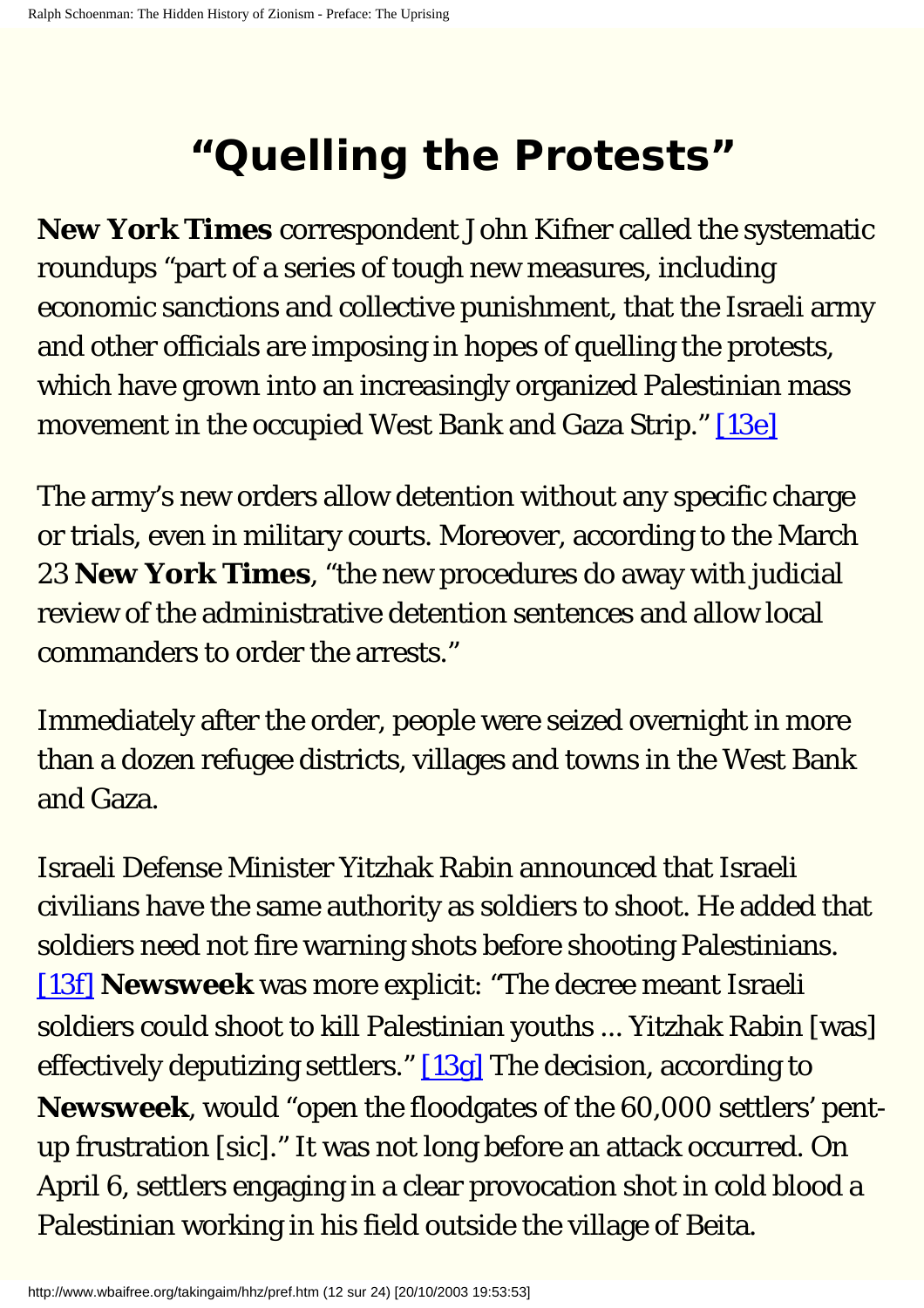Ralph Schoenman: The Hidden History of Zionism - Preface: The Uprising

Attention, however, focused on the death of Tirza Porat, a 15-yearold settler girl among the group. The settlers reported Tirza Porat had been stoned to death by the Palestinian villagers, but an army autopsy report revealed she had been shot in the head by the Kahane follower acting as her nominal guard. [Rabbi Meir Kahane is the founder of the Jewish Defense League.]

Despite the autopsy report, Prime Minister Yitzhak Shamir used the occasion to vow that Palestinians "would be crushed like grasshoppers ... heads smashed against the boulders and walls." [\[13h\]](#page-243-13)

<span id="page-233-0"></span>In Beita village, the scene of the incident, thirty houses were blown up. The number of houses destroyed was confirmed by Hamdi Faraj, a noted Palestinian journalist.

### **Forms of Self-Government Emerge**

The recent Palestinian uprising has done more to challenge Israeli control than had been achieved in twenty years. The entire infrastructure of Israeli rule has unraveled. Spies are asking forgiveness, confessing their deeds and exposing the apparatus of control. Police are resigning.

The Village Leagues, Israeli organizations of collaborators, have collapsed. The **Los Angeles Times** reports that challenges by the "Unified National Leadership of the Uprising" have led to resignations by municipal, village, and town councils.

Before the uprising, 20,000 Palestinians worked under Israeli army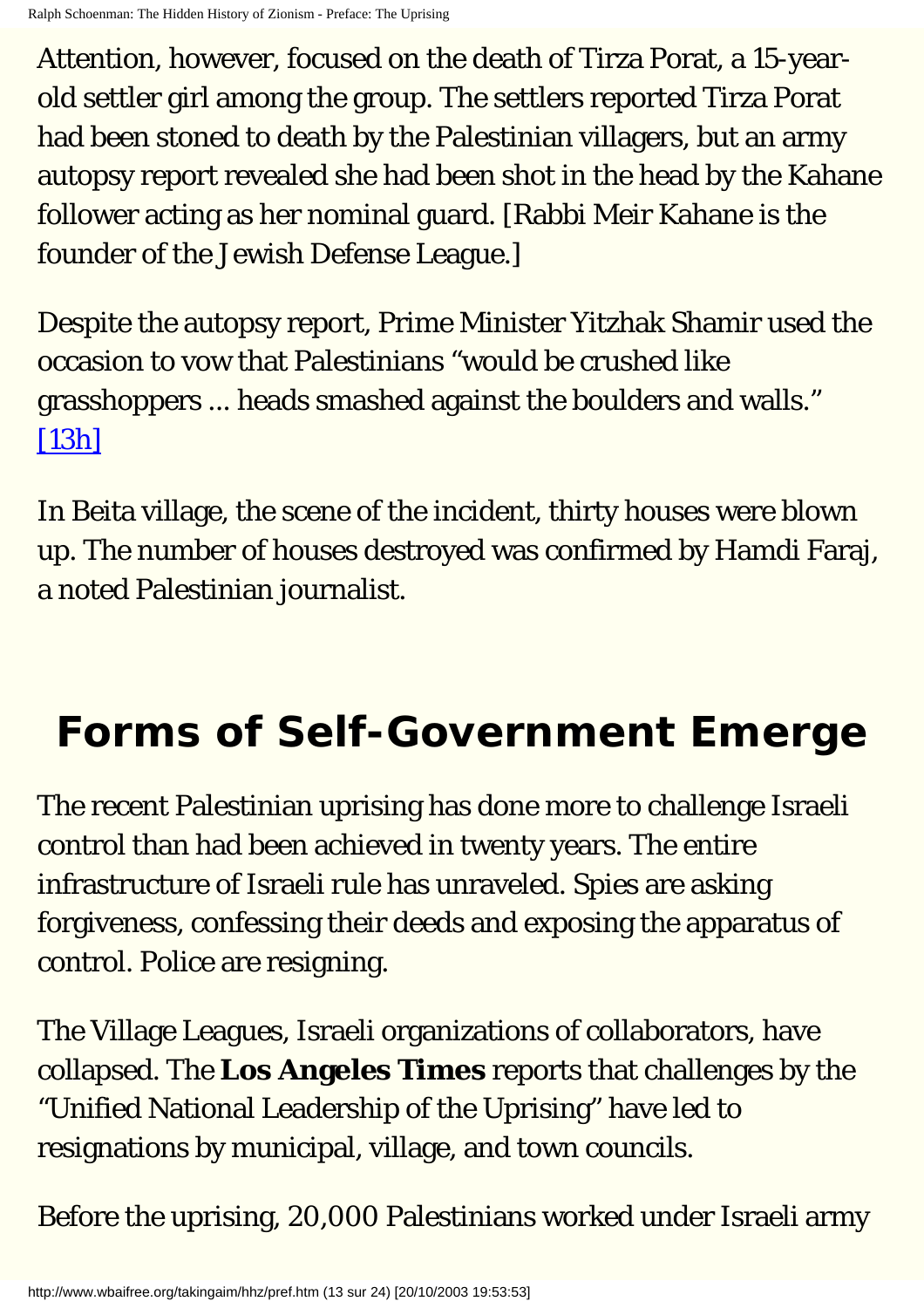and police control, providing services to the West Bank and Gaza. They were teachers, clerks and administrators. Most have resigned.

Increasingly, forms of self-government are emerging in the West Bank and Gaza. The Israelis close the schools; the resistance organizes classes. The Israelis order shops to open; the resistance keeps them closed. The Israelis close the shops; the resistance opens them.

The West Bank and Gaza are trapped in what **Newsweek** calls a "colonial setup". **Newsweek** cites Israeli demographer Meron Benvenisti, the former Deputy Mayor of Jerusalem, as follows: "The Occupied Territories became a source of cheap labor and a captive market for Israeli goods." [\[13i\]](#page-243-14)

<span id="page-234-0"></span>Israel's trade surplus with the West Bank and Gaza, Benvenisti reveals, is \$500 million a year. The government takes a further \$80 million a year in taxes above what it provides in meager social services. The territories import \$780 million a year of Israeli goods at high prices.

But the uprising has changed everything. **Newsweek** states:

The Palestinians have some economic weapons of their own. Thousands of Arab workers had long since walked away from jobs at Israeli farms, factories and construction sites. Palestinian shoppers cut back their purchases of Israeli goods. Arab merchants and self-employed professionals struck a more direct blow at the occupation; they refused to pay Israeli income and commercial taxes.

Thus, as **Newsweek** acknowledges, the economic sword cut in two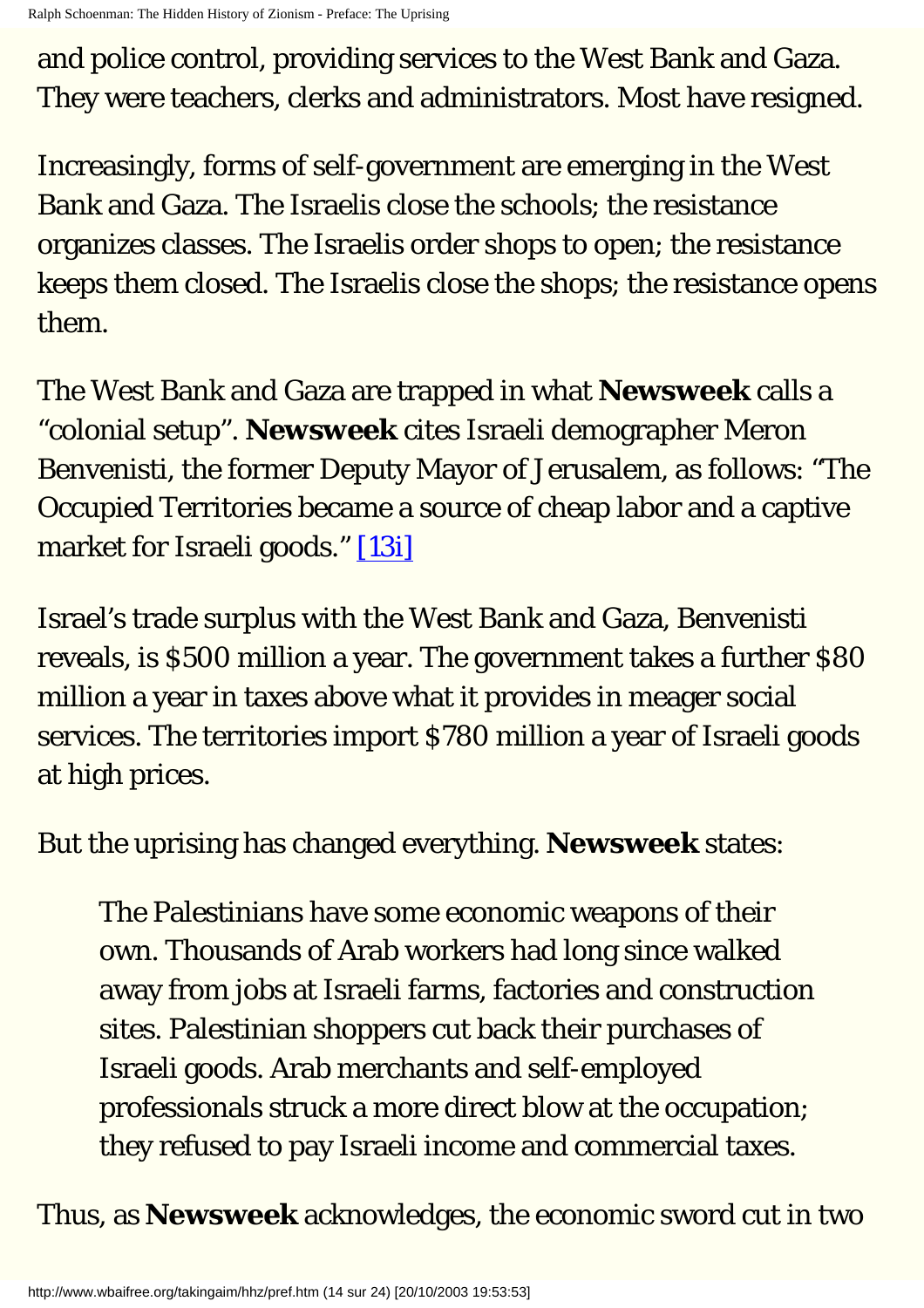directions. Israel's construction industry, which drew 42% of its workforce from the Occupied Territories "has been hobbled by Arab walkouts". Hotels in Jerusalem report a sharp drop in spring bookings.

Israeli Economic Minister Gad Yaacobi estimated that the first three months of "rioting" cost Israel's economy "at least \$300 million " – 10% of U.S. aid for a full year.

### **"Liberated Zones"**

No respite can be expected for Israel. The villages in the West Bank and Gaza have responded defiantly to Israel's barbaric onslaught, declaring themselves "liberated zones", barricading their streets, and flying the Palestinian flag.

**Newsweek** reports: "Their protests are adroitly coordinated through leaflets issued by the shadowy Unified National Command of the Uprising. Their leaflets are the law of the land." [\[13j\]](#page-243-15)

<span id="page-235-0"></span>Despite the massive repression, Palestinian spirits have never been higher. This spirit is perhaps the factor of greatest concern to the Israeli state. Prime Minister Yitzhak Shamir told Israeli television:

The people who are throwing stones, the inciters, the leaders, they are today in a situation of euphoria, of great enthusiasm. They think that they are the victors.

Middle East editor of the **Jerusalem Post** Yehudi Litani reported that "[Israeli] security forces estimate the army has now detained the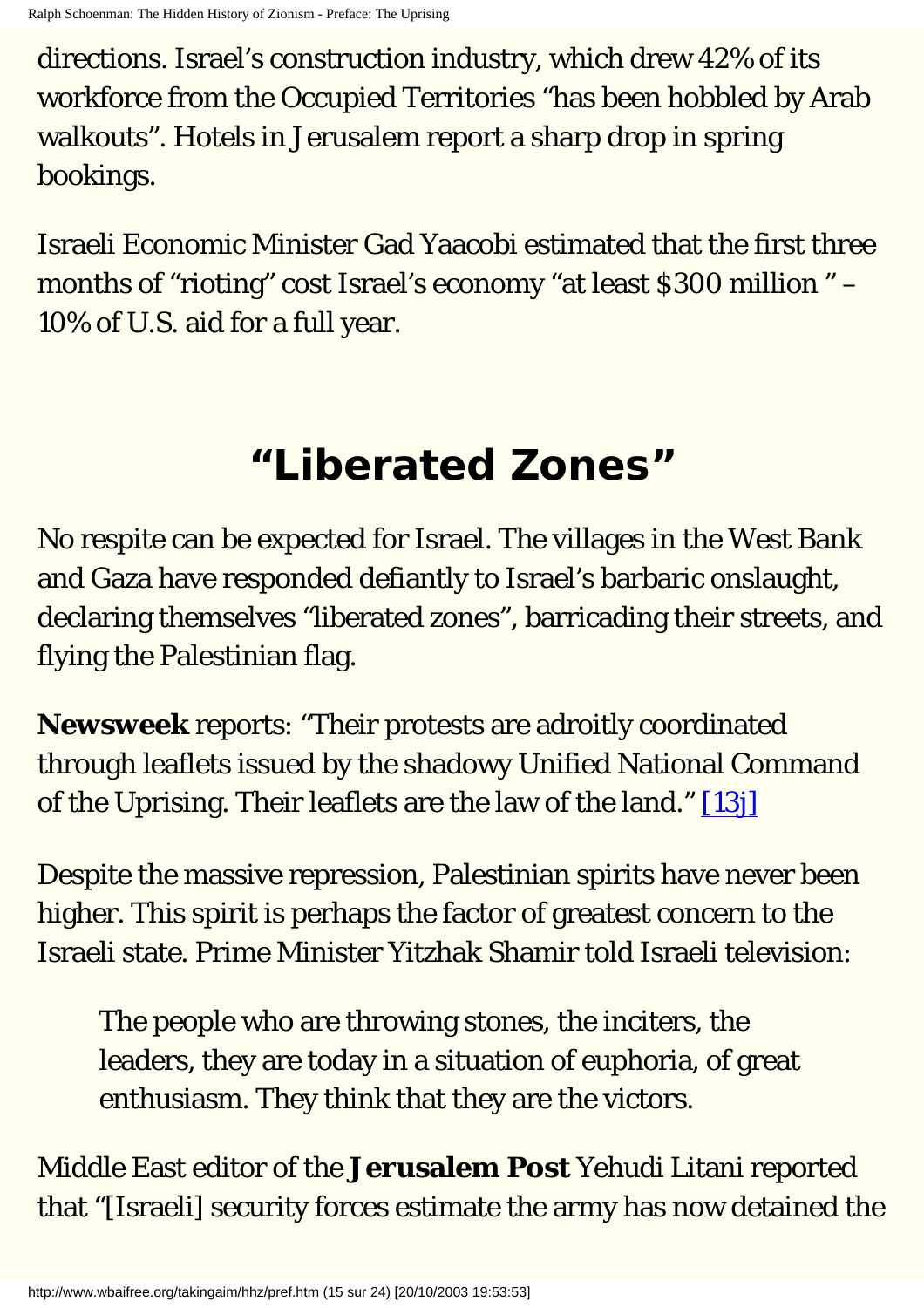majority of those now pulling the strings of the uprising" – and yet the uprising continues, the leaflets continue to appear, and a mood approaching panic is settling in among Israeli leaders.

On March 30, Land Day – the day Palestinians inside pre-1967 Israel protest the confiscation of their land – a general strike of Palestinians inside the pre-1967 borders was called. This action renewed a general strike in support of the uprising which was first held on December 21, 1987.

The Unified National Leadership of the Uprising in the Occupied Territories called for "huge demonstrations against the army and settlers" to coincide with the general strike.

For the first time since 1948, Palestinians throughout Lebanon – joined by Lebanese in Sidon, Beirut and other cities – also staged their own demonstrations and general strike in solidarity with the uprising. The uprising has galvanized not only the Israeli Arabs, but the Palestinians in the Diaspora. The participation of the Palestinians of Lebanon and of thousands of Lebanese themselves was felt throughout the Arab world.

This new phase of the Palestinian revolution was not lost on the Israeli authorities. In an attempt to counter coordination between the Palestinians inside the "Green Line" [pre-1967 borders] and the Palestinians in the West Bank and Gaza, the Israelis completely "sealed off' the West Bank and Gaza.

<span id="page-236-0"></span>"Since Intifadeh [Uprising] is taking place *both in the West Bank and in Israel*," [emphasis added] a senior military source said, "we decided to separate the two and to prevent large-scale public disorder." [\[13k\]](#page-243-16)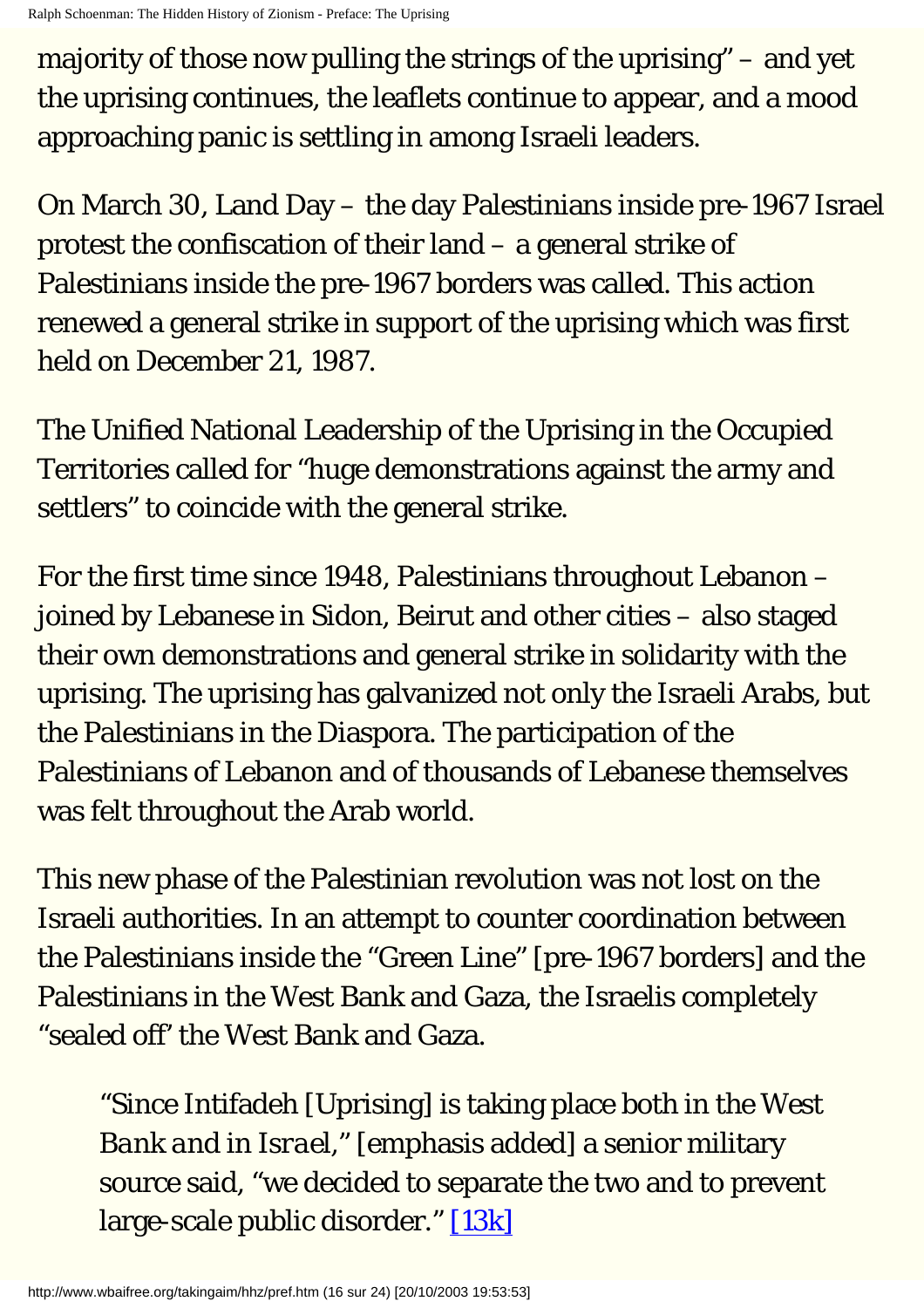"We want to signal very clearly that we are not going to hesitate to use whatever measures are necessary," Defense Minister Rabin said.

Ariel Sharon, former Defense Minister and current Trade Minister, announced that the uprising "would lead inevitably to war with the Arab states and the necessary expulsion of the Arabs from the West Bank, Gaza and the Galilee." [\[13l\]](#page-244-0)

<span id="page-237-0"></span>But the Palestinians, entering their 40th year of occupation since the founding of the Israeli state, have not been deterred. The "revolutionary war" of the Palestinian people is recruiting the hearts and minds of youth in every Arab country and in capitals across the world.

This spirit was fully captured in a letter written by members of the Palestinian underground resistance in the Israeli-occupied West Bank to a rally in Paris, France, on March 3, 1988, organized by an ad-hoc committee of supporters of Palestinian human rights. Their letter states in part:

Dear friends,

We send you this letter from inside our beloved land – Our land of honor, of dignity, courage and defiance – from our Palestine, from Jerusalem, the sacred city.

We send you this letter in the name of our people, a patient people who are today standing tall and are waging a struggle unparalleled in our entire history.

We want you to know that the Palestinian people have not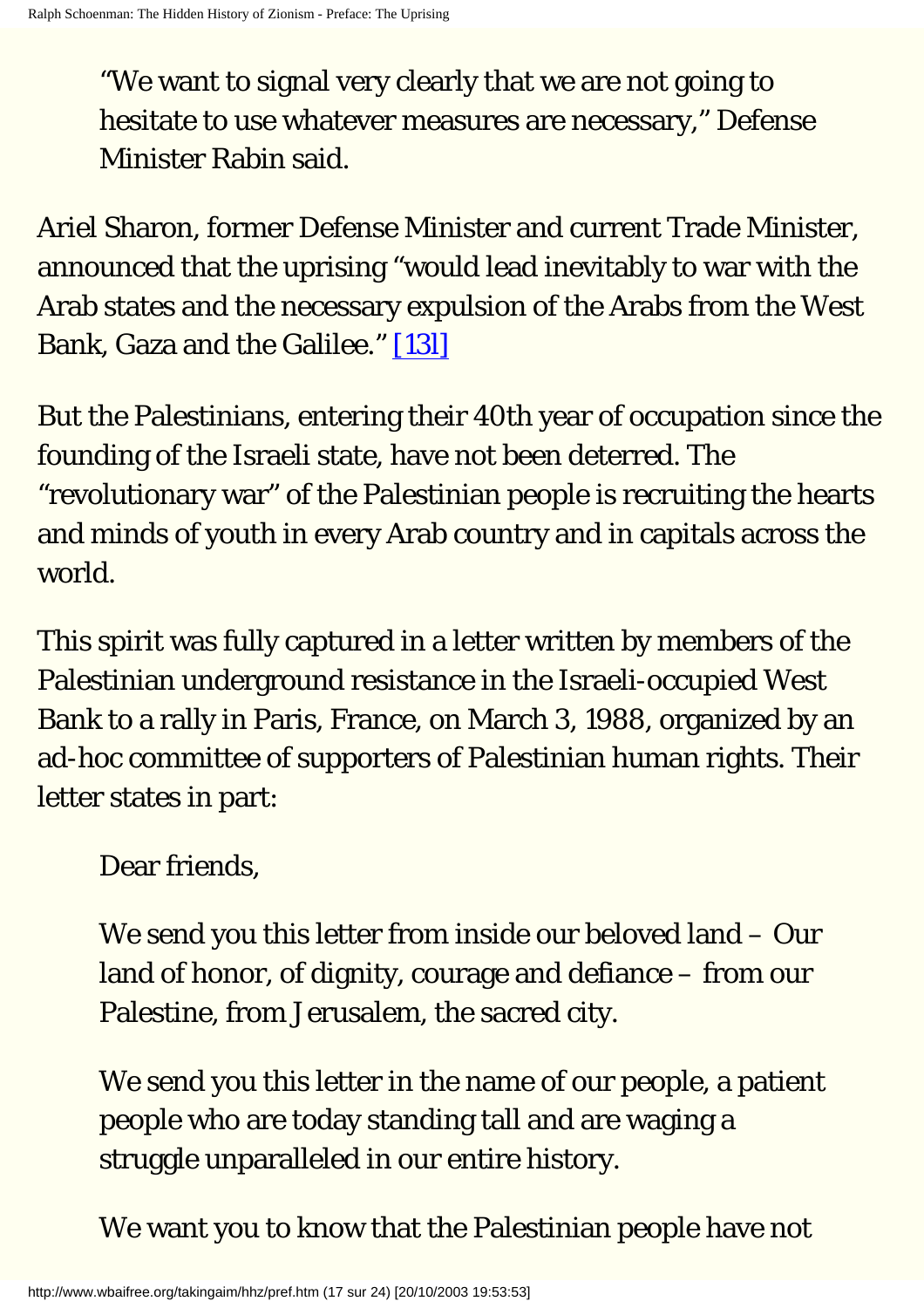been defeated. They are alive. They are struggling. They are saying that they will not accept humiliation and submission.

The confidence of our people in the legitimacy of their struggle is immense. And our people know that their victory is certain – whatever the sacrifices, whatever the price that must be paid.

Today, our people are suffering. They are shedding their blood to win their freedom, dignity, and honor; their right to determine their own destiny; their right to live in their homeland and to build a free, democratic, and sovereign state in all of Palestine.

To all free men and women, to all our comrades, we say the following:

The Palestinian people have been the victims for many decades of an international plot – of vicious attacks – aimed at exiling them and chasing them from the lands upon which they have lived for centuries.

We have been expelled from our lands – lands which have now been settled by foreigners in accordance with the aims of colonialism and imperialism. This settlement has been imposed by the laws of oppression promoted by the Western nations and the Eastern totalitarian regimes. These oppressive laws are also those of international Zionism.

We have been subject to terror, assassination and torture.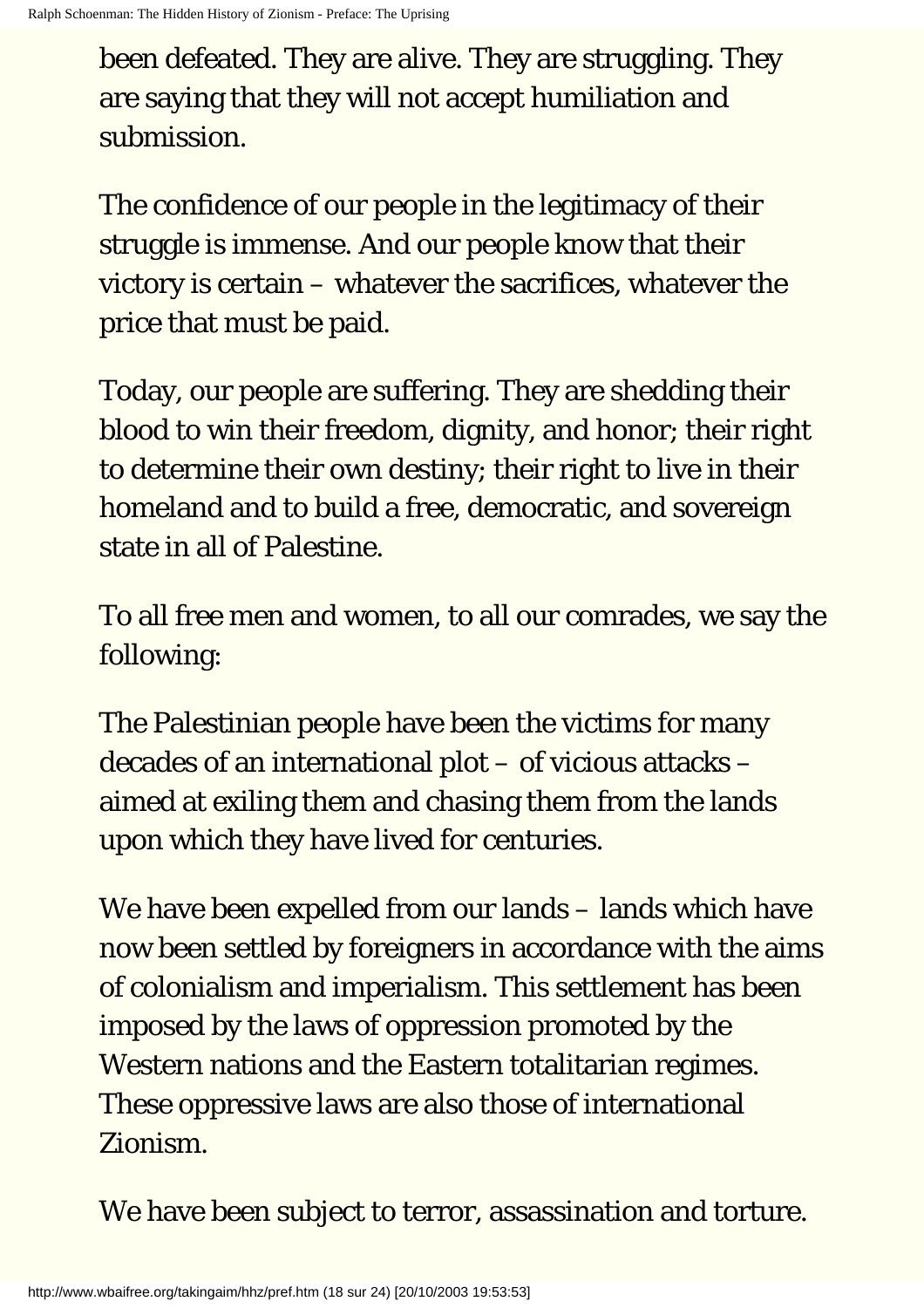Today, we are deprived of even our most elementary and legitimate rights. "They have wanted to make of us an exiled people, destined permanently to refugee camps. They have wanted to destroy us physically and eliminate us.

Through the wars of 1948 and 1967, they carried out the occupation of all of Palestine. But they forgot that by occupying all of Palestine they also unified the entire Palestinian people in their struggle against oppression.

That is what is happening today as the children, the elderly, the women and the youth have risen up as one single person, without arms, to face the military machine of Zionism and imperialism – to face the violence of the guns, the clubs, the kidnappings, and the assassinations.

Our weapons come from our homeland. They are the stones with which our people have built up a wall to defend their combatants and the Revolution.

Dear friends: You should know what is going on in our homeland. Two weeks ago, the forces of occupation buried eight young Palestinians alive after having beaten them savagely and broken their limbs. Four of them were saved by the people; the other four were never found.

Three days ago, Israeli military forces dropped three live Palestinian youths from a helicopter flying at a high altitude. One of the youths was only 13 years old.

This is what they are currently doing to our people.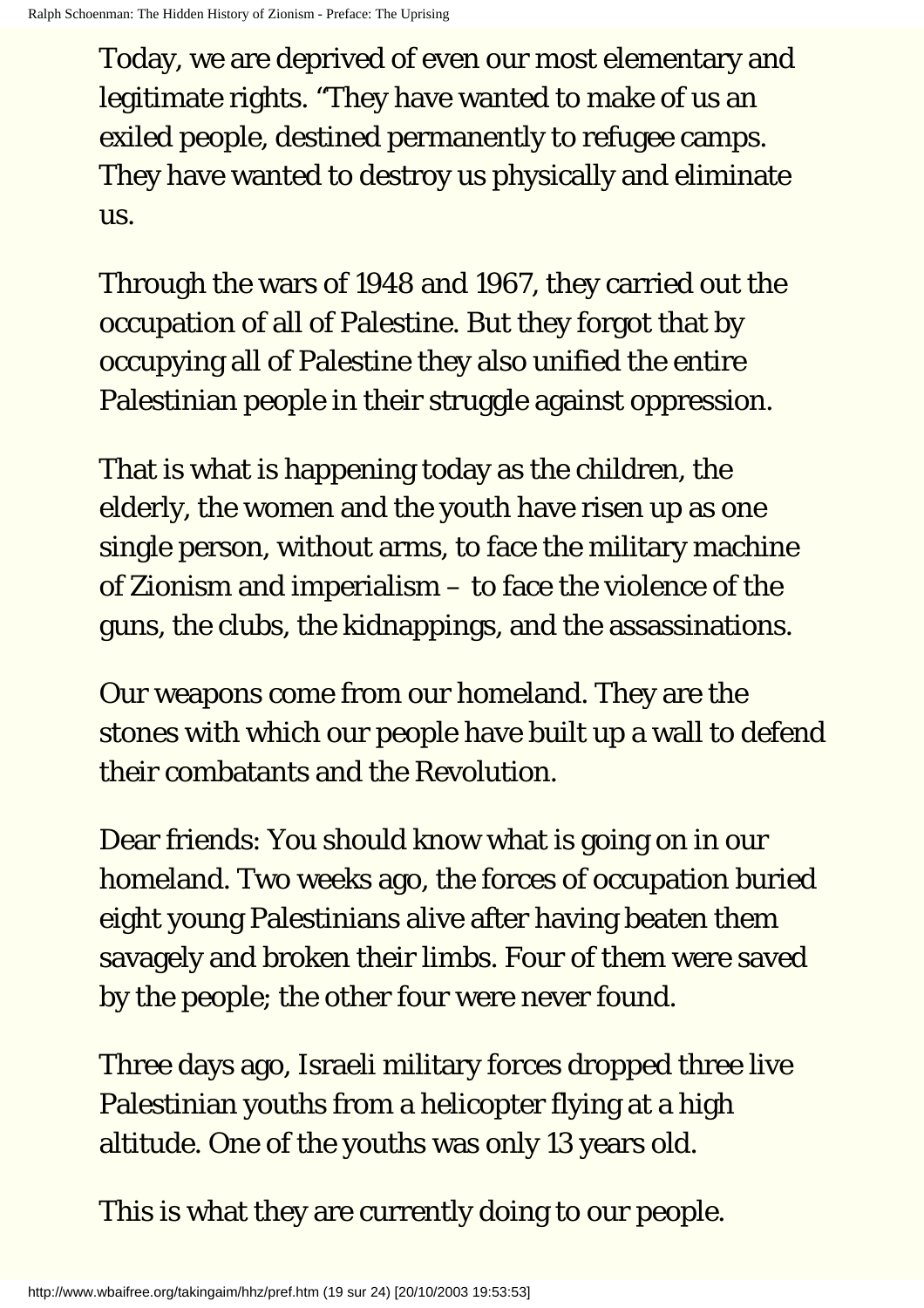Dear friends: We want you to know that we reject all socalled solutions and peace projects that some people would like to impose on us through international conferences. We want you to know that we are committed to continuing our revolution until the total liberation of all of Palestine, until the establishment of a democratic and free state in which all free men and women, from wherever they may be, are welcome to live so long as they accept to live with us as equals on our land of Palestine.

We are no longer on our knees. We are standing tall. We will not yield. We feel that it is legitimate for us to demand aid and assistance from people throughout the world who are struggling for the freedom of all oppressed peoples.

We ask of you not only that you speak out in support of our struggle in your speeches and protests but that you demand that your governments take a clear position in opposition to the repressive and criminal methods of Zionism. We ask for your moral and material support for our Palestinian people, who are struggling to obtain their final victory.

The Palestinian people have risen, their yearnings for emancipation stirring the pauperized masses in every country of the Arab East. Reduced to a condition of penury by corrupt, country-selling regimes, the Egyptian, Jordanian and Saudi people have begun to respond to the extraordinary example set for them by the Palestinian people.

Perhaps more significantly, a detailed report by Robert S. Greenberger in **The Wall Street Journal** describes the profound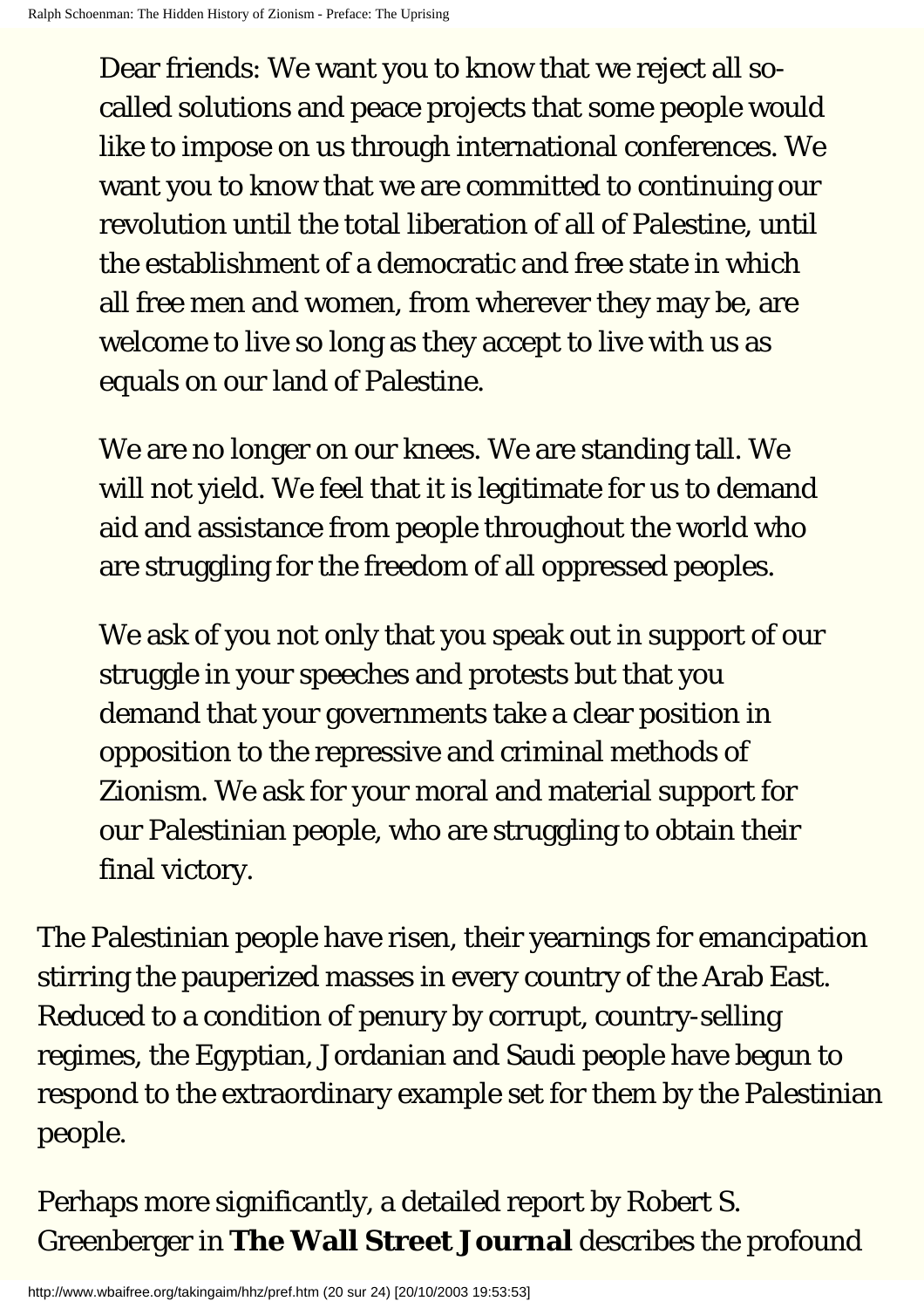effect of the Intifadeh on the Jewish masses themselves, notably the Arab Jews, or Sephardim.

Now nearly 70% of the Jewish population of Israel, their sentiments are shifting. In contrast to rabid Likud [Israel's ruling party] figures such as Reuvin Rivlin, who declaimed ominously, "I believe God is Jewish. I believe the demographic problem will be solved," the Sephardic Jews are responding differently:

The riots shattered the myth perpetuated by Likud founder Menachem Begin and his successor Prime Minister Yitzhak Shamir ... The Sephardim are demanding social services and want to bridge the gap between ideology and practical solutions to the Arab-Israeli conflict ... They care more about jobs, housing and education than keeping faith with a territorially inviolate Israel. [\[13m\]](#page-244-1)

<span id="page-241-0"></span>Henoch Smith, a U.S. pollster, reflecting on the new "challenge" from the Sephardim, notes: "This year, for the first time, they will account for 51% of voters."

As the letter from the underground attests, the Palestinian people, self-activated and increasingly confident of the power of mass struggle, are demanding "aid and assistance from people throughout the world who are struggling for the freedom of all oppressed peoples."

This message is beginning to reach Israeli Jews. The day is dawning when they too will seek a future free of a Zionist state which has combined subjugation of the Palestinian people with the exploitation of the Jewish poor.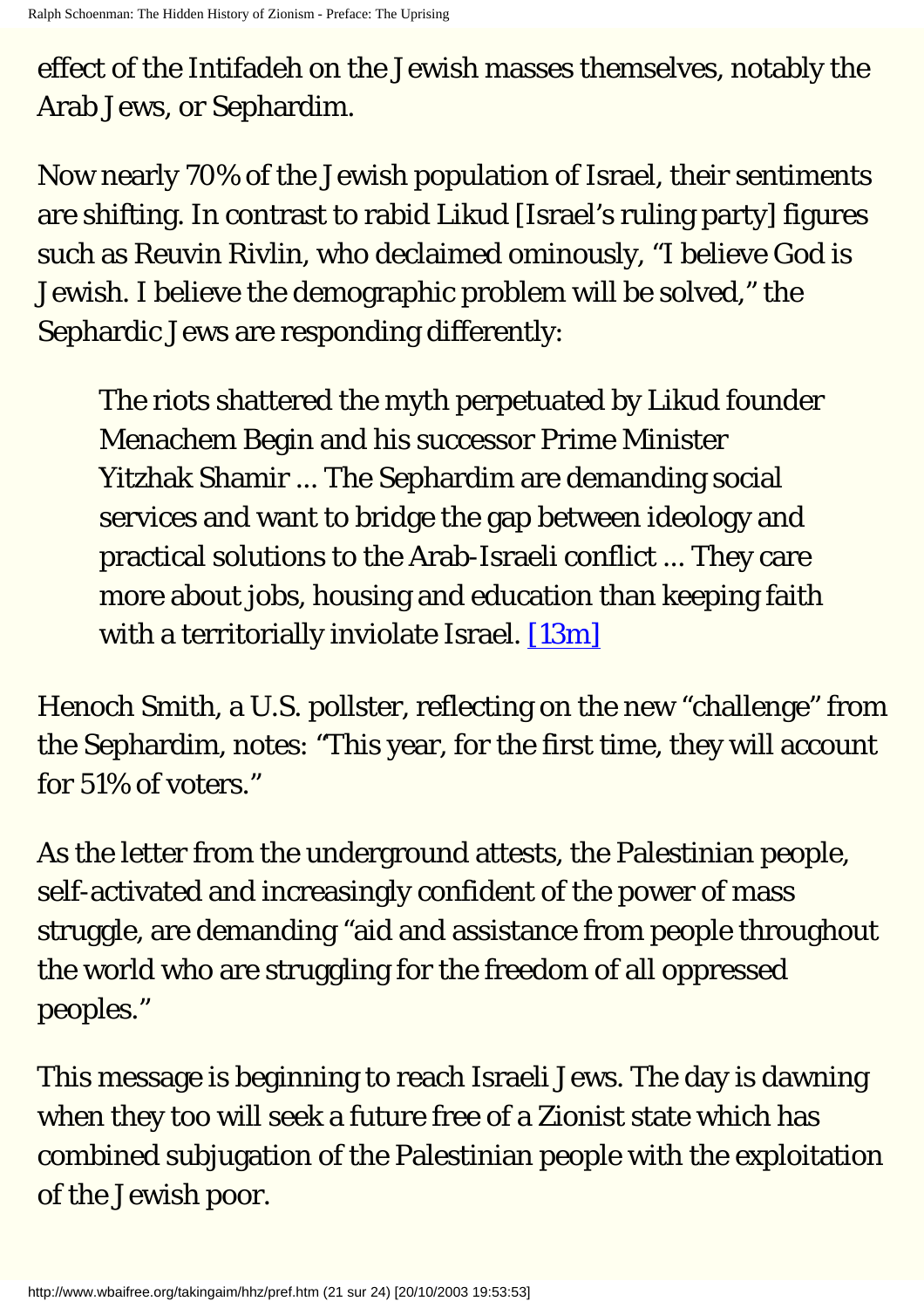This book seeks to uncover the hidden history of Zionism, a movement rooted in the ideology of racist oppression of Jews and colonial subjects alike. It has been written in anticipation of that day when the dedication and fervor of the Palestinian people, so long persecuted and oppressed, will speak to the Jews, recalling to them their own painful history, with a program for a Palestine in which victims, past and present, will create together the Intifadeh of the future and overthrow a state predicated upon oppression, torture, expulsion, expansion and unending war.

> *Ralph Schoenman, Santa Barbara, Calif. April 19, 1988*

**[Top of the page](#page-221-0)**

### **Notes**

- <span id="page-242-1"></span><span id="page-242-0"></span>[1.](#page-221-1) Dan Fisher, **Los Angeles Times**, December 20, 1987.
- <span id="page-242-2"></span>[2.](#page-222-0) **Ibid.**
- <span id="page-242-3"></span>[3.](#page-222-1) John Kifner, **New York Times**, December 22, 1987.
- <span id="page-242-4"></span>[4.](#page-222-2) **San Francisco Examiner**, December 23, 1987.
- <span id="page-242-5"></span>[5.](#page-222-3) First hand account to the author from Dheisheh camp.
- <span id="page-242-6"></span>[6.](#page-223-0) Dan Fisher, **Los Angeles Times**, December 20, 1987.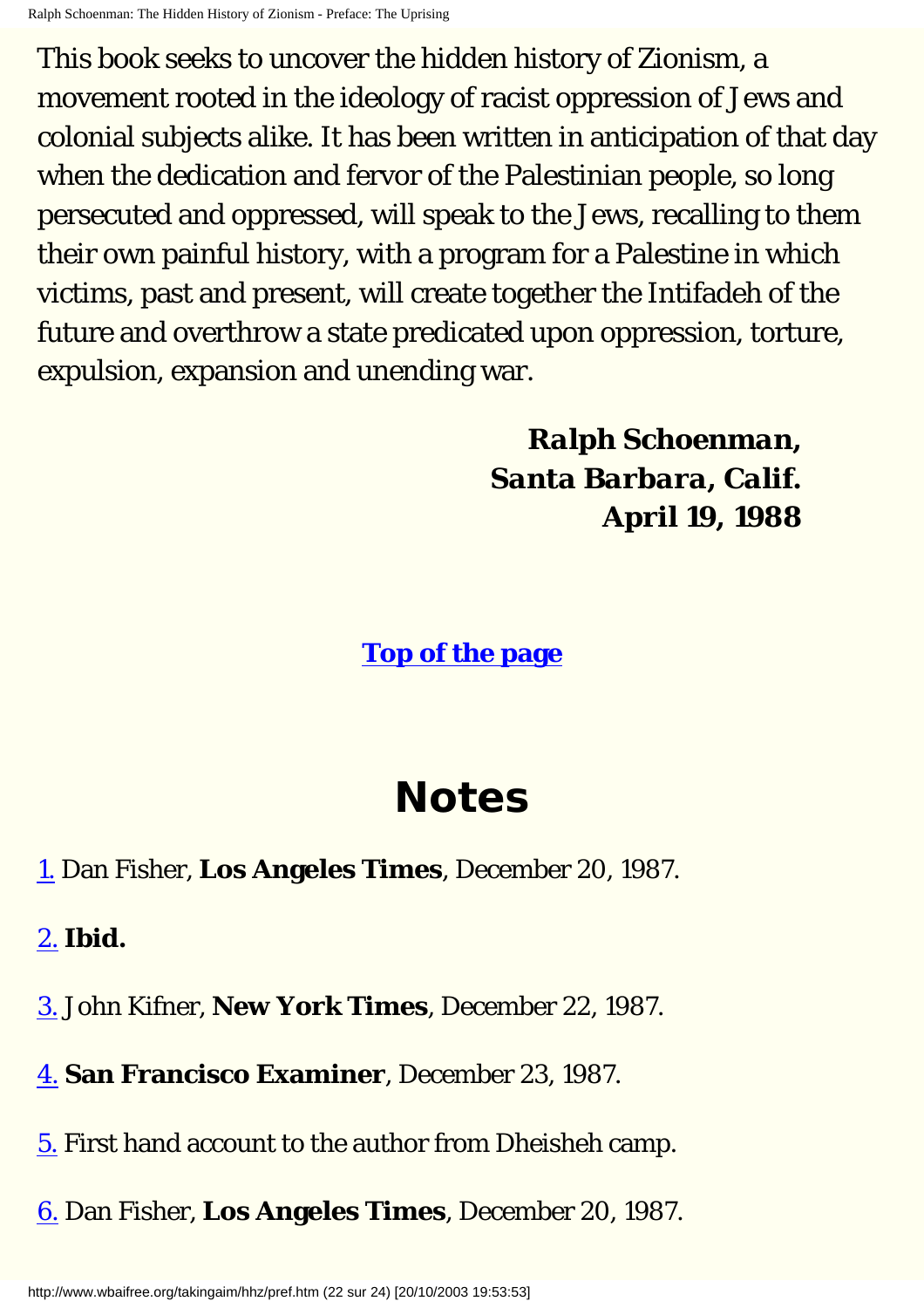<span id="page-243-0"></span>[7.](#page-223-1) John Kifner, **New York Times**, December 21, 1987.

<span id="page-243-1"></span>[8.](#page-223-2) Dan Fisher, **Los Angeles Times**, December 23, 1987.

<span id="page-243-2"></span>[9.](#page-224-0) Dan Fisher, **Los Angeles Times**, December 20, 1987.

<span id="page-243-3"></span>[10.](#page-224-1) **New York Times**, January 21, 1988.

<span id="page-243-4"></span>[11.](#page-225-0) John Kifner, **New York Times**, January 23, 1988.

<span id="page-243-5"></span>[12.](#page-226-0) John Kifner, **New York Times**, January 27, 1988.

#### <span id="page-243-6"></span>[13.](#page-226-1) **Ibid.**

[13a.](#page-228-0) Bassam Shaka'a: Telephone conversations with the author from February 5, 1988, through March 13, 1988.

<span id="page-243-8"></span><span id="page-243-7"></span>[13b.](#page-229-0) John Kifner, **New York Times**, April 4 and April 15, 1988.

<span id="page-243-9"></span>[13c.](#page-230-0) **Newsweek**, "A Soldier's Account", February 8, 1988.

<span id="page-243-10"></span>[13d.](#page-231-0) **New York Times**, February 14, 1988.

<span id="page-243-11"></span>[13e.](#page-232-0) John Kifner, **New York Times**, February 21, 1988.

<span id="page-243-12"></span>[13f.](#page-232-1) **Los Angeles Times**, March 23, 1988.

<span id="page-243-13"></span>[13g.](#page-232-2) **Newsweek**, April 4, 1988.

<span id="page-243-14"></span>[13h.](#page-233-0) **New York Times**, April 1, 1988.

<span id="page-243-15"></span>[13i.](#page-234-0) **Newsweek**, March 28, 1988.

#### <span id="page-243-16"></span>[13j.](#page-235-0) **Ibid.**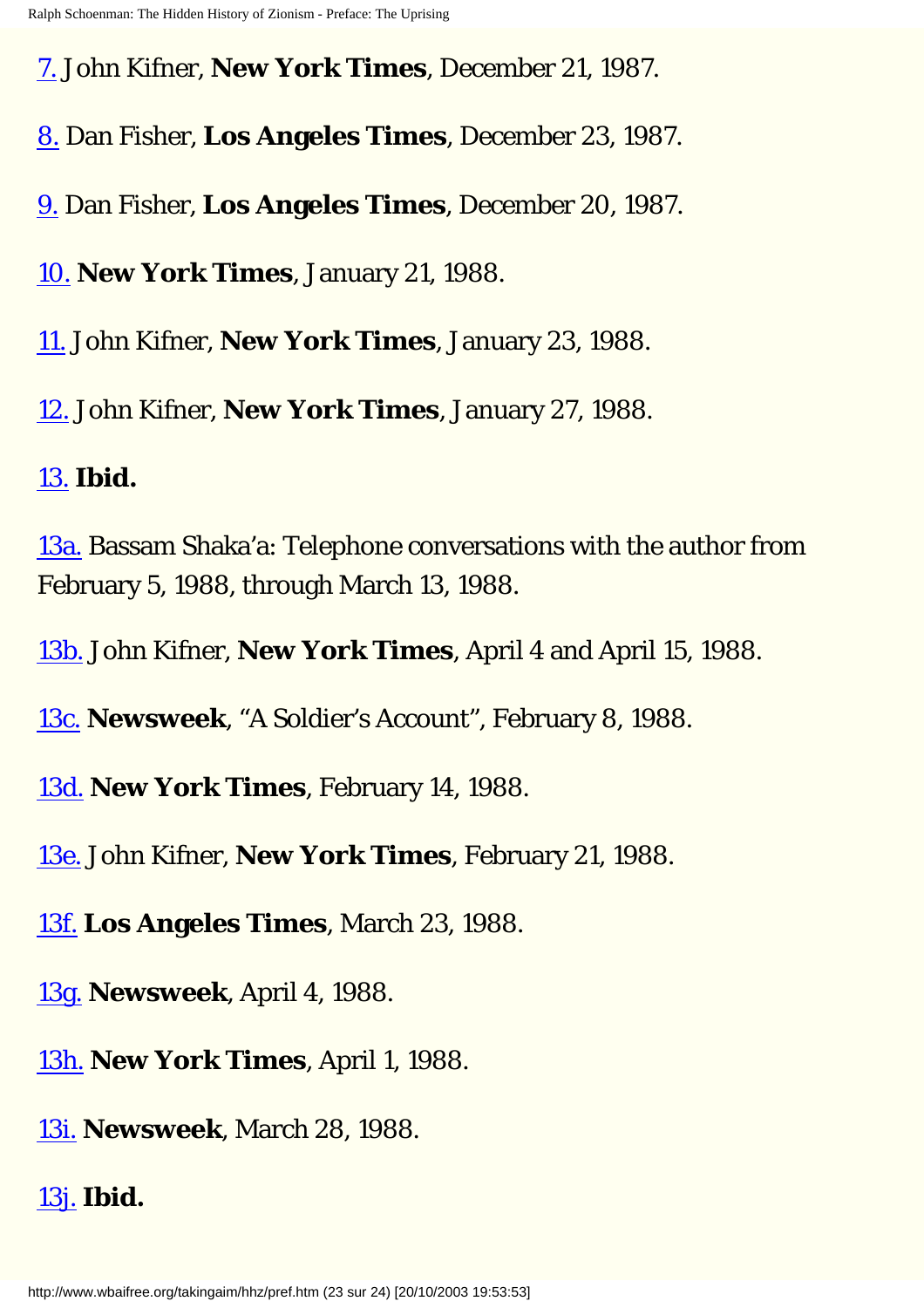#### <span id="page-244-0"></span>[13k.](#page-236-0) **Los Angeles Times**, March 29, 1988.

#### <span id="page-244-1"></span>[13l.](#page-237-0) **New York Times**, April 1, 1988.

#### [13m.](#page-241-0) **The Wall Street Journal**, April 8, 1988.

#### **[Top of the page](#page-221-0)**

Last updated on 4.8.2001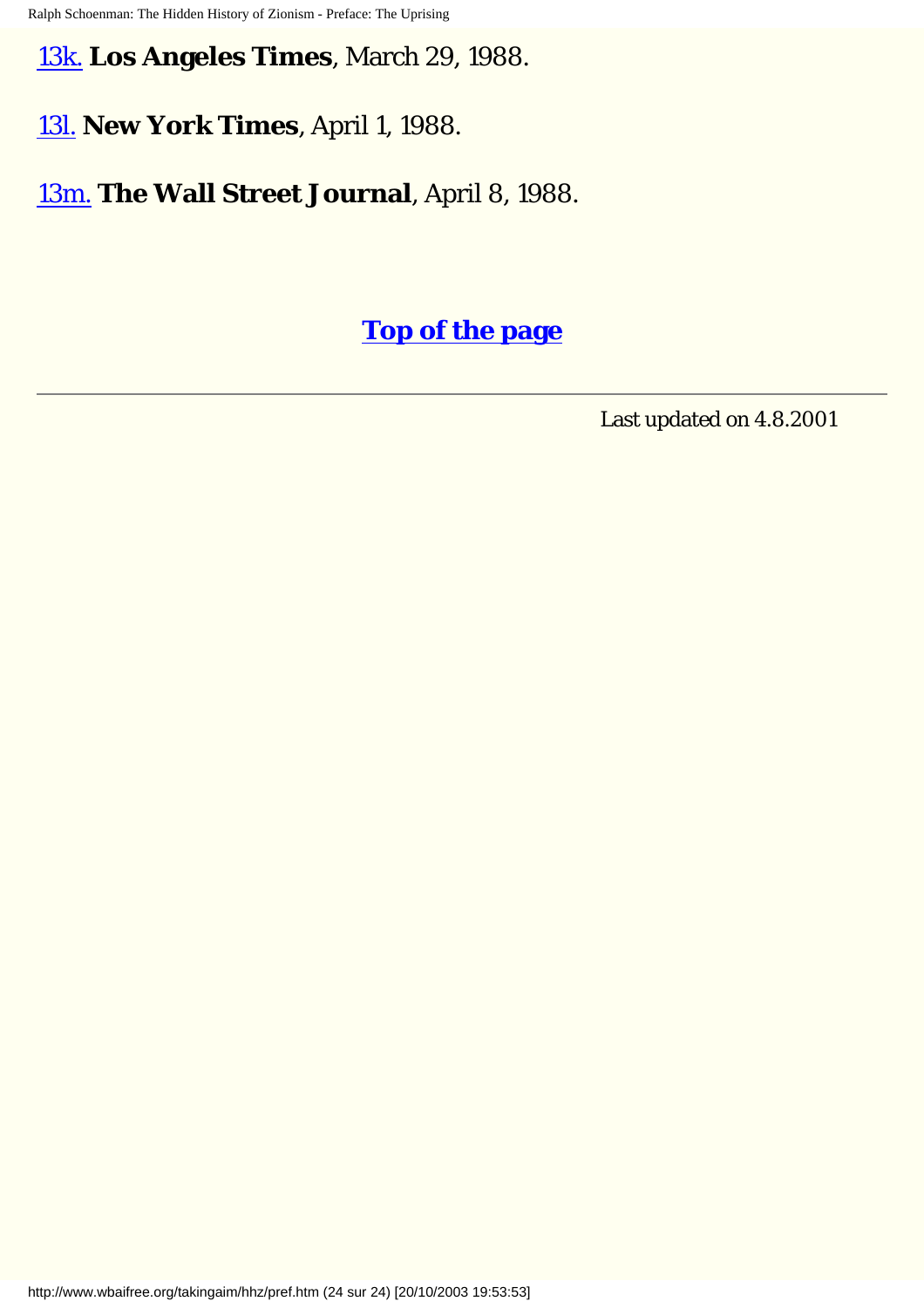# <span id="page-245-0"></span>**The Hidden History of Zionism**

## **By Ralph Schoenman**

### **Acknowledgements**

[Bibliographic note](#page-5-0) | [Preface: The Uprising](#page-221-0)

During the Dark Ages in Europe, Greek science, mathematics and philosophy were preserved by Arab scholars. From Avicenna to al-Kindi, Arab science and mathematics nurtured the legacy of Greek natural and moral philosophy.

The Zionist movement subdued Palestine and assaulted its culture with a relentless barbarity shocking even to those familiar with the cruel annals of colonial conquest. This history has been suppressed during the past one hundred years. It has only been brought to light through the writings of a relatively few intrepid scholars.

A profound debt is owed to them – Moslems, Christians, Jews and non-believers – whose work of preservation and exegesis has made